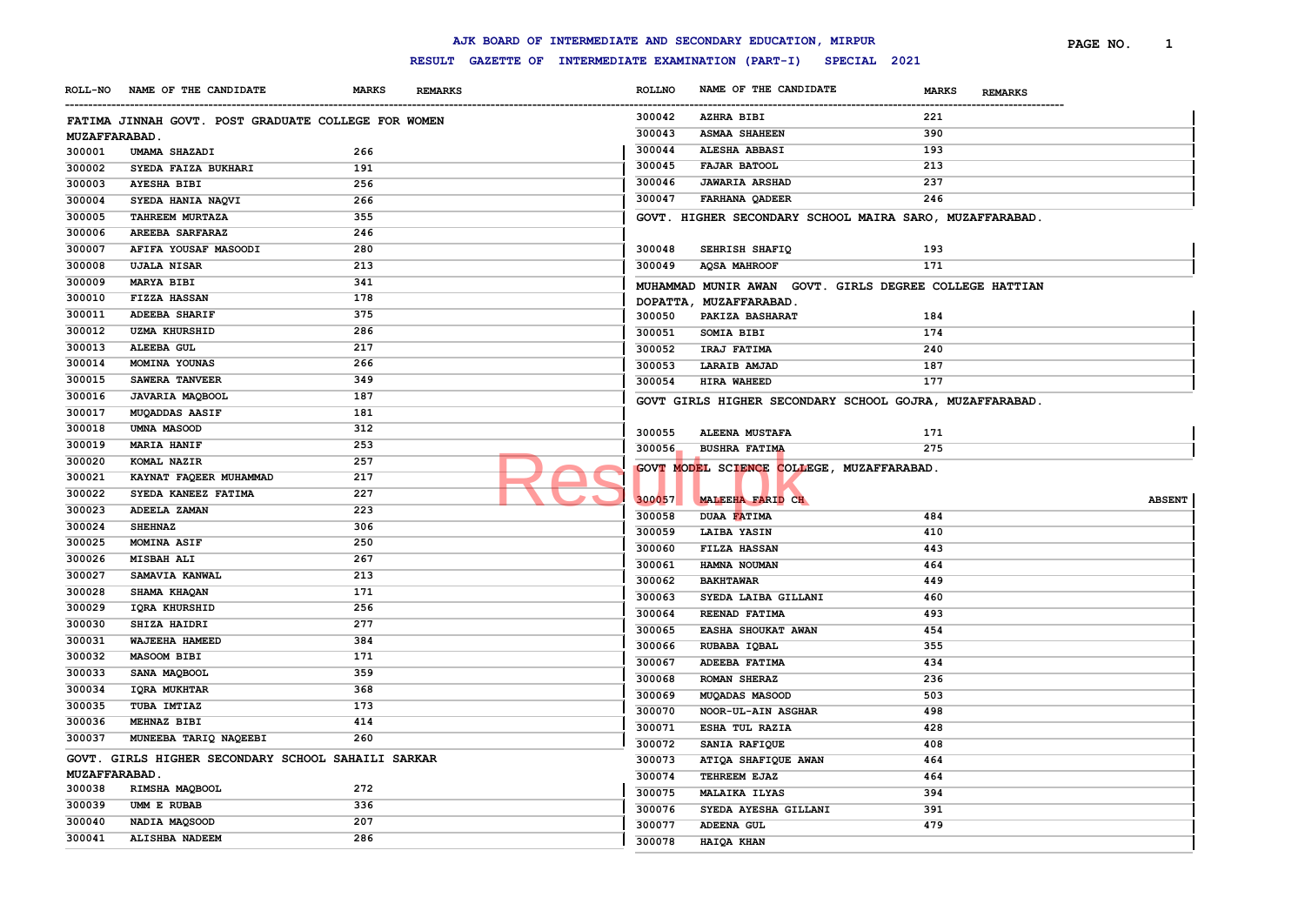|        |                               |              |                                       |                       | AJK BOARD OF INTERMEDIATE AND SECONDARY EDUCATION, MIRPUR        |                                | PAGE NO. | 2 |
|--------|-------------------------------|--------------|---------------------------------------|-----------------------|------------------------------------------------------------------|--------------------------------|----------|---|
|        |                               |              |                                       |                       | RESULT GAZETTE OF INTERMEDIATE EXAMINATION (PART-I) SPECIAL 2021 |                                |          |   |
|        | ROLL-NO NAME OF THE CANDIDATE | <b>MARKS</b> | <b>REMARKS</b>                        | <b>ROLLNO</b>         | NAME OF THE CANDIDATE                                            | <b>MARKS</b><br><b>REMARKS</b> |          |   |
| 300079 | EIMAAN ABDUL QADIR            | 430          | ------------------------------------- | -----------<br>300126 | <b>MARIA MANZOOR</b>                                             | 473                            |          |   |
| 300080 | <b>DUA NAZIR</b>              | 391          |                                       | 300127                | <b>INSHARA SAHAR</b>                                             | 384                            |          |   |
| 300081 | NOOR UL HUDA NASIR            | 469          |                                       | 300128                | UNZILA SHAFQAT                                                   | 474                            |          |   |
| 300082 | <b>AFREEN ZAFFAR</b>          | 444          |                                       | 300129                | ALISHA KHALID                                                    | 493                            |          |   |
| 300083 | AROOJ FATIMA MEHMOOD          | 483          |                                       | 300130                | SANA SHAFIQUE                                                    | 395                            |          |   |
| 300084 | HARMAIN FATIMA                | 463          |                                       | 300131                | ZONAIRA ISRAR                                                    | 404                            |          |   |
| 300085 | FATIMA QURESHI                | 457          |                                       | 300132                | RIYANA YAQOOB                                                    | 290                            |          |   |
| 300086 | AMEN AHMED                    | 374          |                                       | 300133                | NADIA QASIM                                                      | 403                            |          |   |
| 300087 | MANAHIL FATIMA                | 449          |                                       | 300134                | FARYAL KHAN RAJA                                                 | 474                            |          |   |
| 300088 | <b>AREEBA SAFEER</b>          | 453          |                                       | 300135                | <b>AREESA KHAN</b>                                               | 410                            |          |   |
| 300089 | NIMRA ASIF                    | 336          |                                       | 300136                | <b>FAKHRA SALEEM</b>                                             | 502                            |          |   |
| 300091 | <b>TAYYABA SHOUKAT</b>        | 483          |                                       | 300137                | ALEEZA SHABIR                                                    | 483                            |          |   |
| 300092 | <b>IRFA ARSHAD</b>            | 403          |                                       | 300138                | SYEDA SHEHR BANO GILLANI                                         | 449                            |          |   |
| 300093 | SYEDA MOHADISSA FATIMA        | 433          |                                       | 300139                | LAIBA MAQBOOL AWAN                                               | 364                            |          |   |
| 300094 | HOORIA IFTIKHAR               | 410          |                                       | 300140                | UMAMA BASHIR KIANI                                               | 345                            |          |   |
| 300095 | <b>MARYAM JAVAID</b>          | 443          |                                       | 300141                | MAMOONA TARIQ                                                    | 408                            |          |   |
| 300096 | <b>AUNSA SHOUKAT</b>          | 410          |                                       | 300142                | SHAMAYLE AYESHA                                                  | 420                            |          |   |
| 300097 | RAMEESHA MASOOD               | 487          |                                       | 300143                | ZOBIA IFTIKHAR                                                   | 398                            |          |   |
| 300098 | SYEDA URWAH NISAR             | 484          |                                       | 300144                | <b>MEHER MANN</b>                                                | 454                            |          |   |
| 300099 | RIZMA KHAWAJA                 | 286          |                                       | 300145                | ZAINAB ASLAM                                                     | 469                            |          |   |
| 300100 | <b>KHAJASTA RAJA</b>          | 498          |                                       | 300146                | SONIA AMIR                                                       | 329                            |          |   |
| 300101 | <b>HALEEMA ABSAR</b>          | 449          |                                       | 300147                | <b>ARZISH MALIK</b>                                              | 428                            |          |   |
| 300102 | <b>MAHREEN FAROOQ</b>         | 408          |                                       | 300148                | ZOYA MUSHTAQ                                                     | 354                            |          |   |
| 300103 | SANA SADDIQUE                 | 404          |                                       | 300149                | SYEDA KIRAN BATOOL GILLANI                                       | 378                            |          |   |
| 300104 | <b>ALISHA MUKHTAR</b>         | 459          |                                       | 300150                | <b>AROOSH RASHEED</b>                                            | 484                            |          |   |
| 300105 | SADIA SHOUKAT                 | 450          |                                       | 300151                | <b>AYESHA SHABBIR</b>                                            | 460                            |          |   |
| 300106 | ZAINAB NOOR                   | 464          |                                       | 300152                | ALISHA KHURSHID                                                  | 361                            |          |   |
| 300107 | <b>TAHREEM MUNSAF</b>         | 443          |                                       | 300153                | NIMRA HASHMI                                                     | 494                            |          |   |
| 300108 | AYESHA NAZIR RAJA             | 325          |                                       | 300154                | SHEIKH SEHRISH SHAKIL                                            | 457                            |          |   |
| 300109 | <b>JAWERIA AMIN</b>           | 479          |                                       | 300155                | <b>AYESHA HANIF</b>                                              | 356                            |          |   |
| 300110 | <b>ATTIA PERVAIZ</b>          | 447          |                                       |                       |                                                                  |                                |          |   |
| 300111 | <b>RUBAB HAFEEZ</b>           | 434          |                                       |                       | READ FOUNDATION SCIENCE COLLEGE MUZAFFARABAD.                    |                                |          |   |
| 300112 | SYEDA RUDAINA GILLANI         | 247          |                                       | 300156                | <b>ASWA TARIQ</b>                                                | 208                            |          |   |
| 300113 | SIDRA ATIF                    | 444          |                                       |                       |                                                                  | 385                            |          |   |
| 300114 | <b>ADEEBA SHAMS</b>           | 484          |                                       | 300157                | AL ZOHA WAQAR                                                    |                                |          |   |
| 300115 | ALIYA IQBAL                   | 371          |                                       | 300158                | HAFSA ZAHEER KIANI                                               | 316                            |          |   |
| 300116 | AIYESHA BATOOL KHAWAJA        | 425          |                                       | 300159<br>300160      | <b>MISBAH FAROOQ</b>                                             | 361<br>405                     |          |   |
| 300117 | LAIBA RAFIQUE                 | 361          |                                       |                       | SYEDA KONAIN ZAHRA KAZMI                                         |                                |          |   |
| 300118 | FAKHIRA ASHFAQ BUTT           | 368          |                                       | 300161                | <b>LAIBA IMRAN</b>                                               | 408                            |          |   |
| 300119 | AREEJ FATIMA                  | 415          |                                       | 300162                | SYEDA SANA GILLANI                                               | 395                            |          |   |
| 300120 | IRAM IRFAN                    | 299          |                                       | 300163                | <b>NAZIA HUSSAIN</b>                                             | 388                            |          |   |
| 300121 | SABA SARWAR                   | 423          |                                       | 300164                | SYEDA EMAN ZAHRA                                                 | 405                            |          |   |
| 300122 | SARA SALEEM                   | 405          |                                       | 300165                | SADEEQA BIBI                                                     | 267                            |          |   |
| 300123 | <b>AFIFA SALEEM</b>           | 484          |                                       | 300166                | <b>HALEEMA AZHAR</b>                                             | 474                            |          |   |
|        |                               |              |                                       | 300167                | AQSA                                                             | 171                            |          |   |
| 300124 | HIRA HAMEED                   | 380          |                                       | 300168                | RIDA KHUSHAL                                                     | 375                            |          |   |
| 300125 | <b>AMNA TASNEEM</b>           | 355          |                                       | 300169                | NOOR-UL-KASHAF                                                   | 378                            |          |   |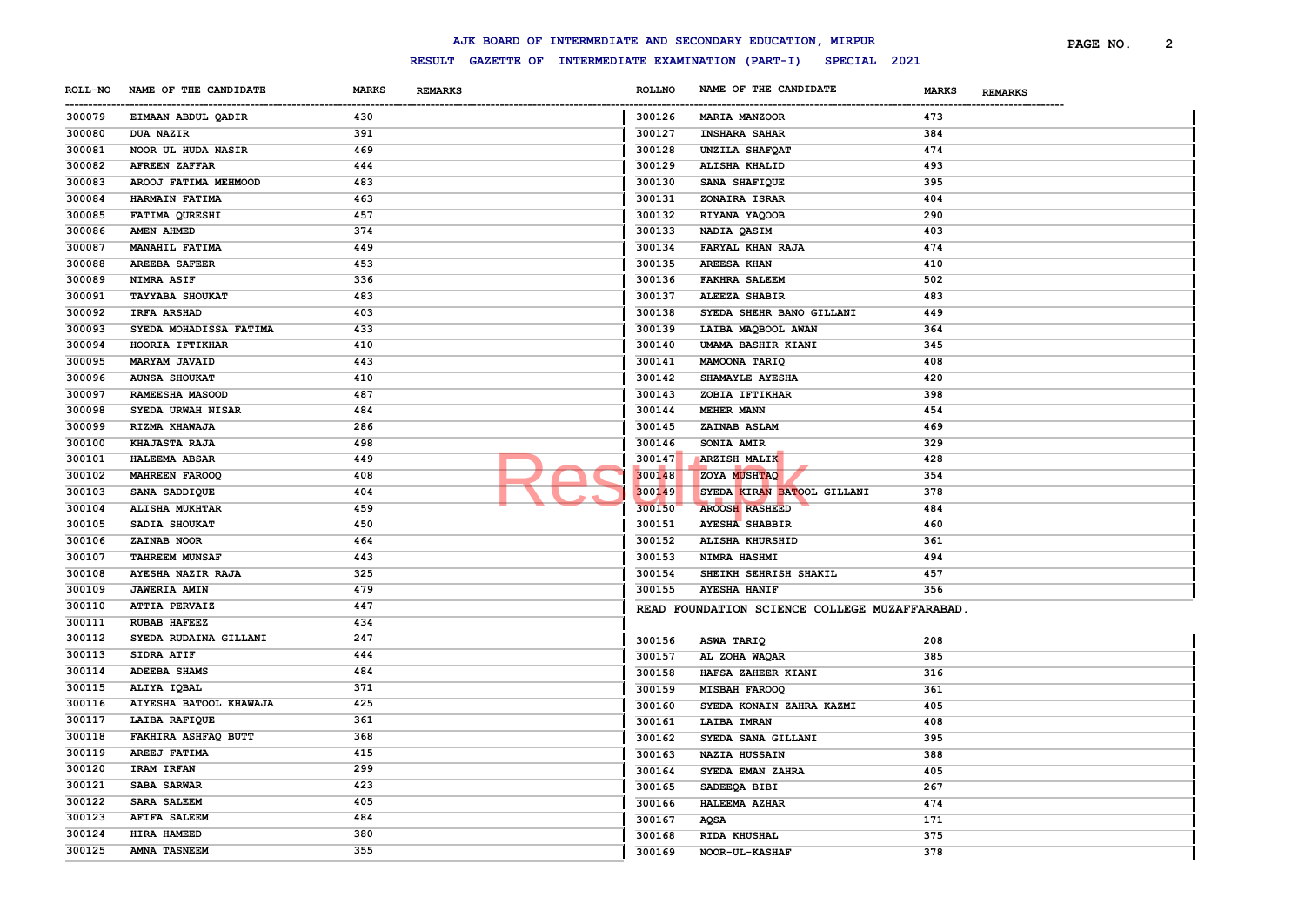|        |                               |              |                                    |               | AJK BOARD OF INTERMEDIATE AND SECONDARY EDUCATION, MIRPUR        |                                | 3<br>PAGE NO. |  |
|--------|-------------------------------|--------------|------------------------------------|---------------|------------------------------------------------------------------|--------------------------------|---------------|--|
|        |                               |              |                                    |               | RESULT GAZETTE OF INTERMEDIATE EXAMINATION (PART-I) SPECIAL 2021 |                                |               |  |
|        | ROLL-NO NAME OF THE CANDIDATE | <b>MARKS</b> | <b>REMARKS</b>                     | <b>ROLLNO</b> | NAME OF THE CANDIDATE                                            | <b>MARKS</b><br><b>REMARKS</b> |               |  |
| 300170 | <b>AIMAN NAZ</b>              | 472          | ---------------------------------- |               | SHAHEEN MODEL COLLEGE, MUZAFFARABAD.                             |                                |               |  |
| 300171 | LAIBA QAZI                    | 430          |                                    |               |                                                                  |                                |               |  |
| 300172 | AREEBA YOUNIS                 | 276          |                                    | 300216        | AYESHA SADDIQUE                                                  | 440                            |               |  |
| 300173 | SAWERA WAHEED                 | 395          |                                    | 300217        | <b>AYESHA NOOR</b>                                               | 425                            |               |  |
| 300174 | IRUM SHOUKAT                  | 221          |                                    | 300218        | <b>ASMA AJAZ</b>                                                 | 339                            |               |  |
| 300175 | IQRA YOUSAF                   | 285          |                                    | 300219        | UMM-E-AMEN IBRAR                                                 | 440                            |               |  |
| 300176 | <b>SUMARA</b>                 | 191          |                                    | 300220        | <b>AIMEN KHAN</b>                                                | 479                            |               |  |
| 300177 | SHAMA AURANGZED               | 181          |                                    | 300221        | LAIBA BASHARAT                                                   | 211                            |               |  |
| 300178 | <b>EMMAN BATOOL</b>           | 356          |                                    | 300222        | <b>GULKHANDA ABBASI</b>                                          | 374                            |               |  |
| 300179 | <b>AROOBA ALTAF</b>           | 390          |                                    | 300223        | SAHAR TABBASAM                                                   | 315                            |               |  |
| 300180 | SADAF MANZOOR                 | 296          |                                    | 300224        | <b>MEHWISH MIR</b>                                               | 464                            |               |  |
| 300181 | <b>AYESHA HAMEED</b>          | 474          |                                    | 300225        | <b>AMINA BATOOL</b>                                              | 398                            |               |  |
| 300182 | <b>SOBIA SHAKEEL</b>          | 286          |                                    | 300226        | HAJIRA NAEEM DAR                                                 | 497                            |               |  |
| 300183 | RIFFAT BIBI                   | 430          |                                    |               | QUAID-E-AZAM SCIENCE COLLEGE MUZAFFARABAD.                       |                                |               |  |
| 300184 | HINA PHOOL                    | 262          |                                    |               |                                                                  |                                |               |  |
| 300185 | ALISHBA GULL                  | 433          |                                    | 300227        | <b>SHALLA BABAR</b>                                              | 339                            |               |  |
| 300186 | KASHFUL-UL-EMAN               | 240          |                                    |               |                                                                  |                                |               |  |
| 300187 | <b>FATIMA MUSTAFA</b>         | 256          |                                    |               | ISLAMABAD COLLEGE MUZAFFARABAD                                   |                                | Rs.1150/-     |  |
| 300188 | SYEDA HANIA FATIMA            | 438          |                                    |               |                                                                  |                                |               |  |
| 300189 | SARAH LATIF                   | 365          |                                    | 300228        | NOOR-UL-AIN RASHEED                                              | 391                            |               |  |
| 300190 | SYEDA MAHAM FATIMA            | 325          |                                    | 300229        | SYEDA ADILA NAQVI                                                | 187                            |               |  |
| 300191 | <b>LARAIB MIR</b>             | 329          |                                    | 300230        | TOOBBA FAROOQ DAR                                                | 277                            |               |  |
| 300192 | SANIA MADAD                   | 449          |                                    | 300231        | <b>AYESHA BATOOL</b>                                             | 349                            |               |  |
| 300193 | AYESHA IZHAR AWAN             | 444          |                                    | 300232        | <b>MISBAH FAREED</b>                                             | 413                            |               |  |
| 300194 | RUQIA                         | 187          |                                    | 300233        | <b>MARYAM NISAR</b>                                              | 474                            |               |  |
| 300195 | RIDA FATIMA                   | 404          |                                    | 300234        | SYEDA NOOR FATIMA                                                | 484                            |               |  |
| 300196 | <b>NADIA SOHRAB</b>           | 381          |                                    | 300235        | PARSA NOOR                                                       | 420                            |               |  |
| 300197 | <b>AMBREEN BIBI</b>           | 316          |                                    | 300236        | MEHREEN ISHTIAQ                                                  | 479                            |               |  |
| 300198 | <b>REHANA</b>                 | 361          |                                    | 300237        | EMAN IJAZ                                                        | 492                            |               |  |
| 300199 | MOMINA MATEEB                 | 374          |                                    | 300238        | MUNEEBA YOUNAS MIR                                               | 460                            |               |  |
| 300200 | TOOB UL AIN                   | 437          |                                    | 300239        | <b>BEENISH SHAFI</b>                                             | 437                            |               |  |
| 300201 | HAIQA ZAHOOR                  | 498          |                                    | 300240        | <b>SAWERA</b>                                                    | 230                            |               |  |
| 300202 | <b>ALISHBA WAHEED</b>         | 233          |                                    |               | AIMS SCHOOL AND COLLEGE, MUZAFFARABAD.                           |                                |               |  |
| 300203 | KANWAL ZAFFAR                 | 484          |                                    |               |                                                                  |                                |               |  |
| 300204 | ANEEBA NAZIR HARJI            | 196          |                                    | 300241        | <b>UNSA RANI</b>                                                 | 378                            |               |  |
| 300205 | ESHA NAEEM ABBASI             | 437          |                                    | 300242        | KONAIN                                                           | 365                            |               |  |
| 300206 | <b>ZAINAB ANWAR</b>           | 277          |                                    | 300243        | <b>AYESHA BIBI</b>                                               | 311                            |               |  |
| 300207 | ALISHA MEHRAJ ABBASI          | 467          |                                    | 300244        | <b>EMAAN KHALIL</b>                                              | 217                            |               |  |
| 300208 | AIMAN JAVED HASHMI            | 322          |                                    | 300245        | <b>TAYYABA TARIQ</b>                                             | 203                            |               |  |
| 300209 | NOOR UL HUDA                  | 388          |                                    | 300246        | <b>LAIBA HAMEED</b>                                              | 295                            |               |  |
| 300210 | <b>AREEBA SAJID</b>           | 391          |                                    | 300247        | HABIBA BIBI                                                      | 272                            |               |  |
|        |                               | 482          |                                    | 300248        | MANAHIL QURESHI                                                  | 322                            |               |  |
| 300211 | <b>ZARA BASHIR</b>            |              |                                    | 300249        | ANUM CHANZEB                                                     | 384                            |               |  |
| 300212 | SYEDA HIJAB ZAHRA             | 415          |                                    | 300250        | KHUNSA BUTT                                                      | 203                            |               |  |
| 300213 | <b>INSHA RASHEED</b>          | 489          |                                    | 300251        | ZUKHA ABBASI                                                     | 270                            |               |  |
| 300214 | FIZZA NAZEER                  | 404          |                                    |               |                                                                  |                                |               |  |
| 300215 | QURAT UL AIN                  | 391          |                                    |               |                                                                  |                                |               |  |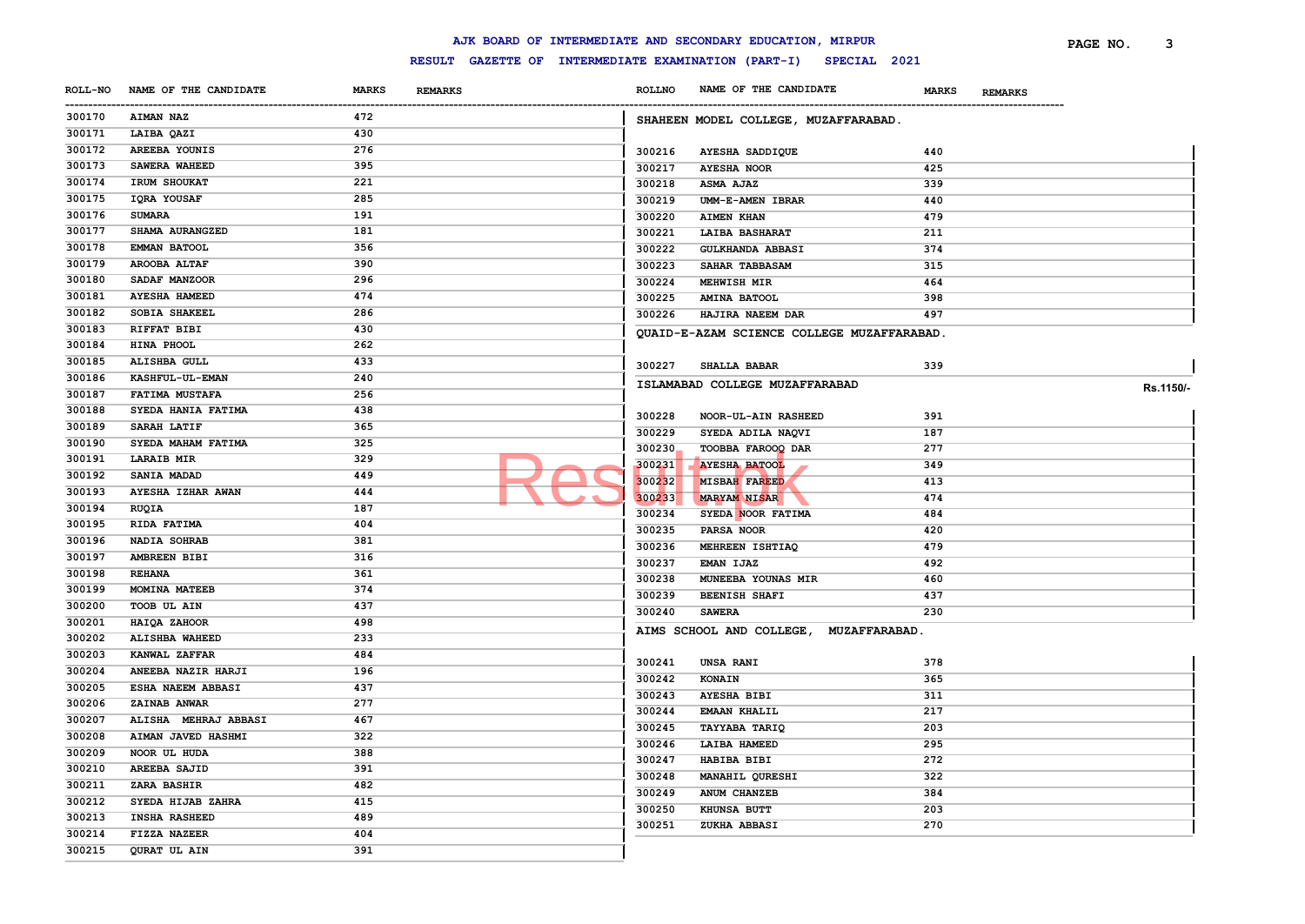|                     |                                                        |              |                |           |                  | AJK BOARD OF INTERMEDIATE AND SECONDARY EDUCATION, MIRPUR                          |              |                | PAGE NO. | 4 |
|---------------------|--------------------------------------------------------|--------------|----------------|-----------|------------------|------------------------------------------------------------------------------------|--------------|----------------|----------|---|
|                     |                                                        |              |                |           |                  | RESULT GAZETTE OF INTERMEDIATE EXAMINATION (PART-I) SPECIAL 2021                   |              |                |          |   |
|                     | ROLL-NO NAME OF THE CANDIDATE                          | <b>MARKS</b> | <b>REMARKS</b> |           | <b>ROLLNO</b>    | NAME OF THE CANDIDATE                                                              | <b>MARKS</b> | <b>REMARKS</b> |          |   |
|                     | ALPINE NATIONAL COLLEGE OF SCIENCES MUZAFFARABAD       |              |                |           | 300276           | SARA YOUNIS                                                                        | 282          |                |          |   |
|                     |                                                        |              |                |           | 300277           | <b>TAYBA SAEED ABBASI</b>                                                          | 438          |                |          |   |
| 300252              | <b>WARDA SHAHID</b>                                    | 188          |                |           |                  | GREEN HILLS SCIENCE COLLEGE KHWAJA MULLAHA UPPER ADDA                              |              |                |          |   |
| 300253              | <b>NATASHA NOOR NASIR</b>                              | 282          |                |           |                  | NEAR MASJID GHOSIA MZD AK                                                          |              |                |          |   |
|                     | SYED SHOUKAT HUSSAIN NAQVI (SHAHEED) GOVT GIRLS DEGREE |              |                |           | 300278           | SYEDA KINZA BATOOL                                                                 | 447          |                |          |   |
|                     | COLLEGE MIANI BANDI MUZAFFARABAD                       |              |                |           | 300279           | NOOR-UL-AIN                                                                        | 336          |                |          |   |
| 300254              | IQRA SHABBIR                                           | 319          |                |           | 300280           | MOMINA CHAN                                                                        | 300          |                |          |   |
|                     | PRIME COLLEGE OF SCIENCES AND COMMERCE DOMAIL SYEDAN   |              |                |           | 300281           | <b>FAJAR NADEEM</b>                                                                | 299          |                |          |   |
| <b>MUZAFFARABAD</b> |                                                        |              |                |           | 300282           | <b>TAHIRA ABDULLAH</b>                                                             | 306          |                |          |   |
| 300255              | <b>MUNAZZA RAFIQUE</b>                                 | 171          |                |           | 300283           | SAWIRA SHAMIM BUTT                                                                 | 280          |                |          |   |
| 300256              | <b>IMAN FATIMA</b>                                     | 187          |                |           | 300284           | <b>FOZIA RUBBANI</b>                                                               | 423          |                |          |   |
|                     | READ FOUNDATION SCIENCE COLLEGE GARHI DUPATTA          |              |                | Rs.4460/- | 300285           | <b>ATIFA KHABIR</b>                                                                | 181          |                |          |   |
|                     | MUZAFFARABAD A.K                                       |              |                |           | 300286           | SOBIA RUBBANI                                                                      | 420          |                |          |   |
| 300257              | <b>FAZILAT BIBI</b>                                    | 305          |                |           | 300287<br>300288 | <b>AREEBA ARSHAD</b><br><b>MARYAM ARIF</b>                                         | 231<br>339   |                |          |   |
| 300258              | SAMOON TARIQ                                           | 319          |                |           |                  |                                                                                    |              |                |          |   |
| 300259              | <b>FATIMA SAEED</b>                                    | 418          |                |           |                  | FATIMA JINNAH GOVT. POST GRADUATE COLLEGE FOR WOMEN                                |              |                |          |   |
| 300260              | SAMANA BATOOL                                          | 424          |                |           |                  | <b>MUZAFFARABAD.</b>                                                               | 253          |                |          |   |
| 300261              | KHIZRA JAMIL                                           | 450          |                |           | 300289           | KINZA JAMEEL                                                                       |              |                |          |   |
|                     | OSA EDUCATIONAL SYSTEM MUZAFFARABAD AK                 |              |                |           |                  | GREEN HILLS SCIENCE COLLEGE KHWAJA MULLAHA UPPER ADDA                              |              |                |          |   |
|                     |                                                        |              |                |           |                  | NEAR MASJID GHOSIA MZD AK<br>300290_ SAMAN KIYANI                                  | 345          |                |          |   |
| 300262              | <b>AREEBA MAJEED</b>                                   | 460          |                |           |                  |                                                                                    |              |                |          |   |
| 300263              | <b>AMINA MEER</b>                                      | 315          |                |           |                  | FATIMA JINNAH GOVT. POST GRADUATE COLLEGE FOR WOMEN                                |              |                |          |   |
| 300264              | ZAINAB ABRAR                                           | 359          |                |           |                  | <b>MUZAFFARABAD.</b><br>300291 HUDAIDA FATIMA                                      | 292          |                |          |   |
|                     | THE BEST PUBLIC SCHOOL AND COLLEGE MANIK PIYAN         |              |                |           |                  |                                                                                    |              |                |          |   |
|                     | MUZAFFARABAD AK                                        |              |                |           |                  | GREEN HILLS SCIENCE COLLEGE KHWAJA MULLAHA UPPER ADDA                              |              |                |          |   |
|                     | 300265 TAYYIBA BASHARAT                                | 479          |                |           | 300292           | NEAR MASJID GHOSIA MZD AK<br><b>MISBAH MAJEED</b>                                  | 339          |                |          |   |
|                     | AL RAZI COLLEGE OF SCIENCE UPER CHATTAR WATER SUPPLY   |              |                | Rs.3570/- | 300293           | <b>SABA MIR</b>                                                                    | 415          |                |          |   |
|                     | OFFICE MUZAFFARABAD AK                                 |              |                |           | 300294           | <b>ANOOSH TAHIR</b>                                                                | 331          |                |          |   |
|                     | 300266 HANFA BIBI                                      | 287          |                |           |                  |                                                                                    |              |                |          |   |
|                     | ALIAN SCHOOL AND COLLEGE OF EXCELLENCE IN MODERN       |              |                |           |                  | GOVT. GIRLS HIGHER SECONDARY SCHOOL SAHAILI SARKAR<br><b>MUZAFFARABAD.</b>         |              |                |          |   |
|                     | EDUCATION MUZAFFARABAD AK                              |              |                |           |                  | 300295 AISHA SHAHNAWAZ                                                             | 187          |                |          |   |
|                     | 300267 MALEHA TANOLI                                   | 469          |                |           |                  |                                                                                    |              |                |          |   |
|                     | ADVANCE NATIONAL INSTITUTE OF COMMERCE SCIENCE AND     |              |                |           |                  | GREEN HILLS SCIENCE COLLEGE KHWAJA MULLAHA UPPER ADDA<br>NEAR MASJID GHOSIA MZD AK |              |                |          |   |
|                     | TECHNOLOGY MZD AK                                      |              |                |           |                  | 300296 SYEDA FALAQ MEHMOOD GILLANI                                                 | 424          |                |          |   |
|                     | 300268 HAMAIL CHUGHTAI                                 | 424          |                |           |                  |                                                                                    |              |                |          |   |
|                     | ALIAN SCHOOL AND COLLEGE OF EXCELLENCE IN MODERN       |              |                |           |                  | NEW ALIAN SCHOOL AND COLLEGE OF EXCELLENCE IN MODERN                               |              |                |          |   |
|                     | EDUCATION MUZAFFARABAD AK                              |              |                |           |                  | EDUCATION RARO AMBORE MUZAFFABAD AK<br>300297 SYEDA JAVERIA KAZMI                  | 257          |                |          |   |
| 300269              | <b>MARYAM BIBI</b>                                     | 302          |                |           | 300298           | SYEDA BALQUEES GILLANI                                                             | 211          |                |          |   |
| 300270              | ANABIT RAFIQUE                                         | 302          |                |           | 300299           | SAJIDA SHERBAZ                                                                     | 266          |                |          |   |
| 300271              | ALESHA ZAHID                                           | 457          |                |           | 300300           | SAFEENA SHAMAS                                                                     | 265          |                |          |   |
| 300272<br>300273    | <b>AYMA AHSAN</b><br>MOMNA ABBASI                      | 467<br>295   |                |           | 300301           | SUMMAIYA BIBI                                                                      | 469          |                |          |   |
| 300274              | <b>AQSA SARFARAZ</b>                                   | 443          |                |           | 300302           | SAMINA BIBI                                                                        | 356          |                |          |   |
| 300275              | LAIBA BATOOL                                           | 454          |                |           | 300303           | SYEDA JAVARIA KAZMI                                                                | 329          |                |          |   |
|                     |                                                        |              |                |           | 300304           | <b>FAIZA BIBI</b>                                                                  | 247          |                |          |   |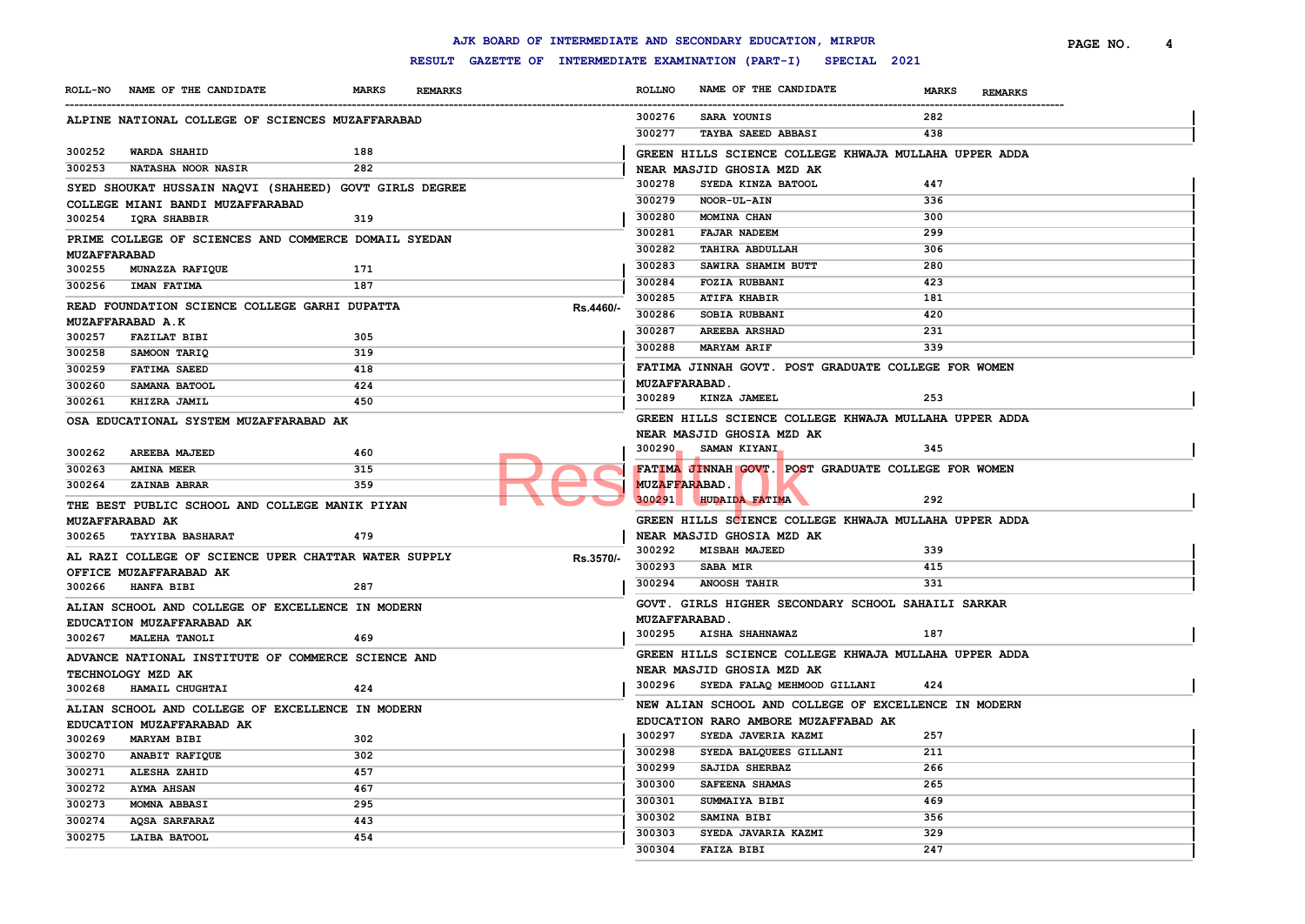#### ------------------------------------------------------------------------------------------------------------------------------------------------------------------------------------------------------------------------ **ROLLNO NAME OF THE CANDIDATE MARKS REMARKS PAGE NO. 5 KIRAN SHAFIQUE 252 YASIRA BIBI 277 SAVARA KAZMI 302 PARVEEN AKHTAR 312 RUQIYA SHAREEF 207 AFREENA BIBI 329 ASMA 295 SOBIA KABEER 272 JANNAT BEHRAM DIN 227 NUSRAT BIBI 290 SAIMA YOUSAF 277 TANIA BIBI 227 MARYUM ROSHAN 292 APEX COLLEGE OF COMMERCE AND SCIENCE NASEERABAD PATTIKA MUZAFFARABAD AK SHEIKH HAFSA NAEEM 482 GLOBAL COLLEGE OF SCIENCES UPPER CHATTER MUZAFFARABAD AJK HABIBA BIBI 171 UMM E UMAMA R-LATER NAYAB SHAREEF 405 ROBINA 420 AQSA QAYYUM 346 BIBI SHUGUFTA 381 QAZI AFREEN 403 AROOJ MUSHTAQ 469 ESHA KHALIL 404 MEHWISH LAL DIN 266 GOVT. GIRLS HSS MOHAJAR COLONY NO 1 MUZAFFARABAD AK MAHNOOR ZAHID 292 HAFEEZA BIBI 260 SANIA MUNIR 226 AMNA NAMDAR 184 KANWAL GILLANI 203 SHABNAM BIBI 171 GOVT. GIRLS HSS CHALA BANDI MUZAFFARABAD AK BISMA BIBI 369 JAWARIA 315 MAHRUKH ZAHEER 374 KALSOOM BIBI 403 KIRAN MUZAFFAR 265 BATOOL FARID 438 AL-QALAM SCHOOL AND COLLEGE EID GAH ROAD MUZAFFARABAD AK AANISH MEHTAB 449 BIBI HADIA HAROON 380 NAJWA ZULFIQAR 270 UROOJ YAHYA 276 FARAH BIBI 250 WAJEEHA IMRAN 449 SAHAR AKHTAR 381 SABAHAT BATOOL 253 ADEELA AFSAR 280 ZAINAB BIBI 444 SANA SULTAN KHAWAJA 374 OMAMA SHAHZAD 191 IRSA SAMEEN LONE 247 PREMIR COLLEGE GAHRI PAN DOMEL SYEDAN MZD AK SAMEEDA 295 AL-QALAM SCHOOL AND COLLEGE EID GAH ROAD MUZAFFARABAD AK KAINAT 193 GOVT. GIRLS HIGHER SECONDARY SCHOOL RAJPIAN MUZAFFARABAD AK MOMINA 218 ANUM SHABIR 206 KAUSAR BIBI 246 MARQ SCHOOL AND COLLEGE LOWER CHATTER MUZAFFARABAD AK KASHAF FAREED KAYANI 242 NEW METHOD PUBLIC SCHOOL AND COLLEGE UPPER CHATTER MUZAFFARABAD AK IQRA SADHEER 325 GHANWA NAVEED 385 LAIQA BATOOL 450 CHANAB COLLEGE GARHI DOPATTA MUZAFFARABAD AK BENISH BIBI 250 SUMMRA BIBI 221 GOVT. GIRLS HIGHER SECONDARY SCHOOL SAHAILI SARKAR MUZAFFARABAD. ROBINA SHER 276 BURHAN SHAHEED COLLEGE RARO AMBORE DISTT MZD AJK Rs.6400/- MUQADAS ARIF 292 SHAZIA BANO 181 RESP. SECOND AND SECONDUM STRAIN SECONDUM AND SPONDING ATTEMPTED SECONDUM STRABIR**

**AJK BOARD OF INTERMEDIATE AND SECONDARY EDUCATION, MIRPUR**

**ROLL-NO NAME OF THE CANDIDATE MARKS REMARKS**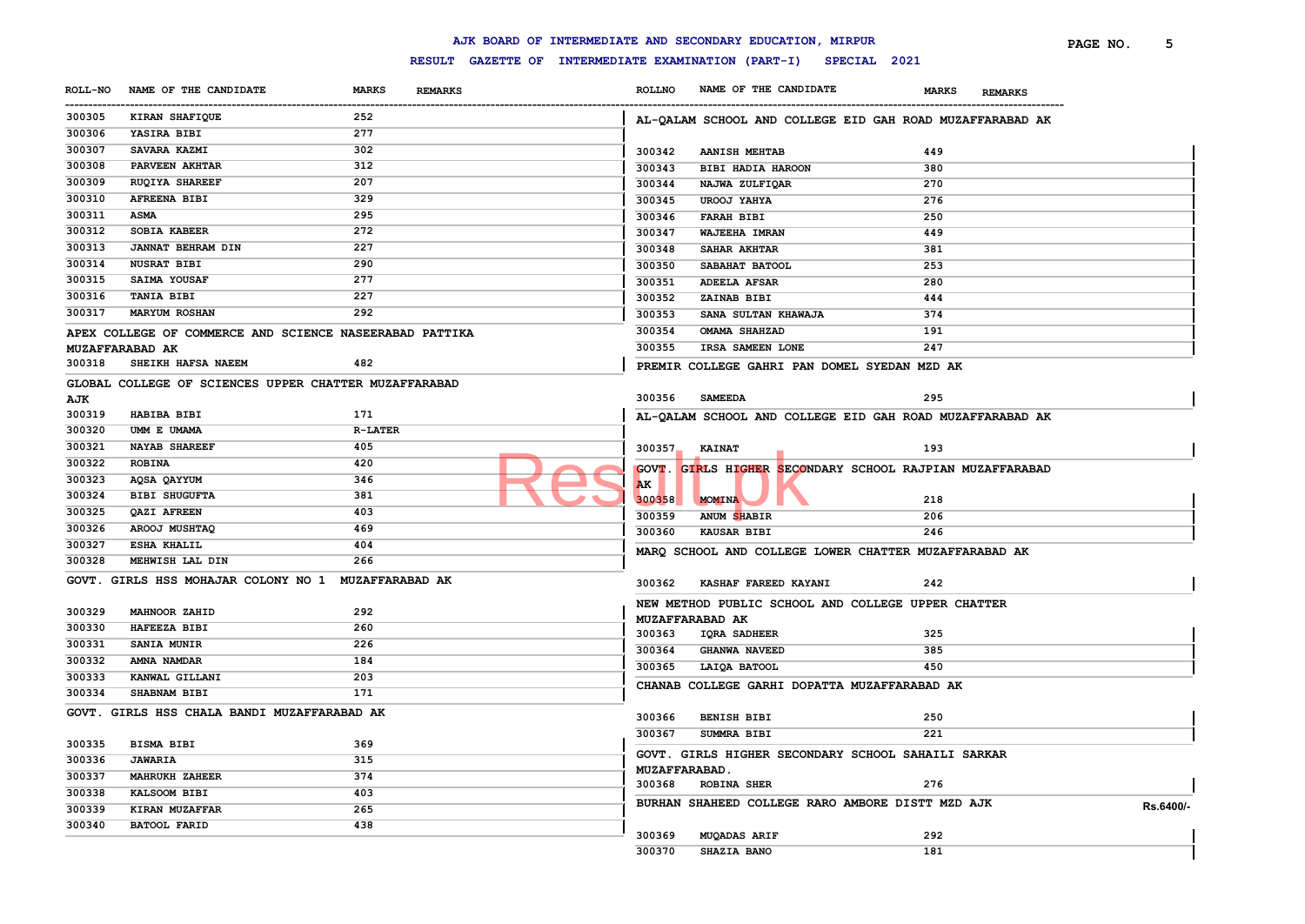|                  |                                                         |              |                |           |               | AJK BOARD OF INTERMEDIATE AND SECONDARY EDUCATION, MIRPUR        |                                | PAGE NO. | 6         |
|------------------|---------------------------------------------------------|--------------|----------------|-----------|---------------|------------------------------------------------------------------|--------------------------------|----------|-----------|
|                  |                                                         |              |                |           |               | RESULT GAZETTE OF INTERMEDIATE EXAMINATION (PART-I) SPECIAL 2021 |                                |          |           |
|                  | ROLL-NO NAME OF THE CANDIDATE                           | <b>MARKS</b> | <b>REMARKS</b> |           | <b>ROLLNO</b> | NAME OF THE CANDIDATE                                            | <b>MARKS</b><br><b>REMARKS</b> |          |           |
|                  | OXFORD COLLEGE OF SCIENCE AND ARTS HASSAN GALLIAN       |              |                |           | 300407        | <b>ASMA ZAFAR</b>                                                | 410                            |          |           |
|                  | MUZAFFARABAD AK                                         |              |                |           | 300408        | <b>SABA MALIK</b>                                                | 173                            |          |           |
| 300371           | HIFZA SHAKOOR                                           | 174          |                |           | 300409        | <b>FATIMA ZAHEER</b>                                             | 296                            |          |           |
| 300372           | <b>HUMNA SHARIF</b>                                     | 208          |                |           | 300410        | TEHREEM ZAHID                                                    | 178                            |          |           |
| 300373           | MUSKAN ISHFAQ                                           | 286          |                |           | 300411        | SAIMA ZAROOB                                                     | 413                            |          |           |
| 300374           | UROOSA ASLAM                                            | 171          |                |           | 300412        | <b>ALIZA ASAD</b>                                                | 437                            |          |           |
|                  | SHAHEEN MODEL COLLEGE, MUZAFFARABAD.                    |              |                |           | 300413        | MONEEBA LATIF                                                    | 216                            |          |           |
|                  |                                                         |              |                |           | 300414        | <b>EMAN RIAZ</b>                                                 | 420                            |          |           |
| 300378           | FATIMA ILYAS KIANI                                      | 197          |                |           | 300415        | <b>BENISH RANI</b>                                               | 464                            |          |           |
|                  | GLOBAL EDUCATION SYSTEM GOJRA DIST MZD AK               |              |                |           | 300416        | <b>SAIRA KOUSAR</b>                                              | 415                            |          |           |
|                  |                                                         |              |                | Rs.1150/- | 300417        | <b>JAMEELA FATIMA</b>                                            | 361                            |          |           |
| 300379           | LAIBA HALEEMA                                           | 184          |                |           | 300418        | SAMMAN SHOUKAT                                                   | 385                            |          |           |
| 300380           | <b>KHULA NASEER</b>                                     | 374          |                |           | 300419        | LAIBA RUKHSAR                                                    | 243                            |          |           |
| 300381           | <b>RUBI SHAKEEL</b>                                     | 231          |                |           | 300420        | RABIYA HAMEED                                                    | 495                            |          |           |
| 300382           | TAYYABA SHABIR QURESHI                                  | 171          |                |           | 300421        | <b>AYESHA KAMRAN</b>                                             | 434                            |          |           |
| 300383           | <b>ALEESHA MANSHA</b>                                   | 311          |                |           | 300422        | <b>LAIBA TAHIR</b>                                               | 474                            |          |           |
| 300384           | SUMMAYAH SHABIR QURESHI                                 | 171          |                |           | 300423        | SEHER SHOUKAT                                                    | 346                            |          |           |
| 300385           | ZARA QUAYYUM                                            | 253          |                |           | 300424        | JAWERIA ZULFIQAR                                                 | 349                            |          |           |
| 300386           | YOUSRA HABIB                                            | 171          |                |           | 300425        | <b>MARIA CHAUDHRY</b>                                            | 477                            |          |           |
| 300387           | BI BI AJWA KAZMI                                        | 201          |                |           | 300426        | <b>MARYAM MALIK</b>                                              | 369                            |          |           |
|                  | SPRING FIELD SCHOOL AND COLLEGE , BAGH AJK.             |              |                |           | 300427        | RIDA E FATIMA                                                    | 378                            |          |           |
|                  |                                                         |              |                |           | 300428        | <b>IQRA SHABIR</b>                                               | 450                            |          |           |
| 300388           | UMBER KHAN                                              | 218          |                |           | 300429        | MALAIKA AMJAD                                                    | 404                            |          |           |
|                  |                                                         |              |                |           | 300430        | LAIBA SAJID                                                      | 361                            |          |           |
|                  | GHAZI ELAHI BAKSH GOVT. POST GRADUATE COLLEGE FOR WOMEN |              |                |           | 300431        | <b>IQRA NISAR</b>                                                | 226                            |          |           |
| MIRPUR<br>300389 | <b>HAFSA MARYUM</b>                                     | 339          |                |           | 300432        | <b>MARYAM HUSSAIN</b>                                            | 385                            |          |           |
| 300390           | <b>KAYNAT IMRAN</b>                                     | 346          |                |           | 300433        | WANIA KHURSHID                                                   | 354                            |          |           |
| 300391           | MALAIKA                                                 | 233          |                |           | 300434        | <b>MADIHA TAHIR</b>                                              | 434                            |          |           |
|                  |                                                         |              |                |           | 300435        | IQRA AFTAB                                                       | 493                            |          |           |
|                  | KASHMIR MODEL COLLEGE, MIRPUR.                          |              |                |           | 300436        | ANEESA NAWAZ                                                     | 355                            |          |           |
|                  |                                                         |              |                |           | 300437        | <b>MAHNOOR AZHAR</b>                                             | 487                            |          |           |
| 300392           | <b>AMINA ANSER</b>                                      | 267          |                |           | 300438        | MAHEER KHAN                                                      | 450                            |          |           |
| 300393           | AROOJ MUKHTAR                                           | 378          |                |           |               | GOVT. GIRLS DEGREE COLLEGE AFZALPUR, MIRPUR.                     |                                |          | Rs.1150/- |
| 300394           | <b>HALEEMA SADIA</b>                                    | 395          |                |           |               |                                                                  |                                |          |           |
| 300395           | SANDAL MASOOD                                           | 424          |                |           | 300441        | SHAH TAJ                                                         | 413                            |          |           |
| 300396           | <b>RAHAT ASHFAQ</b>                                     | 354          |                |           | 300442        | <b>ARSHIA KHALIL</b>                                             | 433                            |          |           |
| 300397           | SYEDA RUQIYA ZAHRA                                      | 380          |                |           | 300443        | <b>HAFSA KAUSAR</b>                                              | 299                            |          |           |
| 300398           | AYESHA SIDDIQA                                          | 305          |                |           |               | MIRPUR SCIENCE COLLEGE FOR GIRLS                                 |                                |          |           |
| 300399           | ZEEMAL AFZAAL                                           | 459          |                |           |               |                                                                  |                                |          |           |
| 300400           | MEHWISH RAZZAQ                                          | 266          |                |           | 300444        | <b>IQRA YASMEEN</b>                                              | 252                            |          |           |
| 300401           | <b>FATIMA YASIR</b>                                     | 341          |                |           | 300445        | <b>MARYAM FATIMA</b>                                             | 299                            |          |           |
| 300402           | MUNTAHA MIRZA                                           | 467          |                |           | 300446        | KAINAAT RAMZAN                                                   | 398                            |          |           |
| 300403           | NAFIA NOOR                                              | 334          |                |           | 300447        | MAHAM FAROOQ CHAUDHARY                                           | 492                            |          |           |
| 300404           | <b>TAIBA ASIF</b>                                       | 230          |                |           | 300448        | <b>ILSA GHAFOOR</b>                                              | 256                            |          |           |
| 300405           | ZAINAB SAGHEER                                          | 467          |                |           | 300449        | <b>ASIFA AKHTER</b>                                              | 299                            |          |           |
| 300406           | SANILA ASHFAQ                                           | 403          |                |           |               |                                                                  |                                |          |           |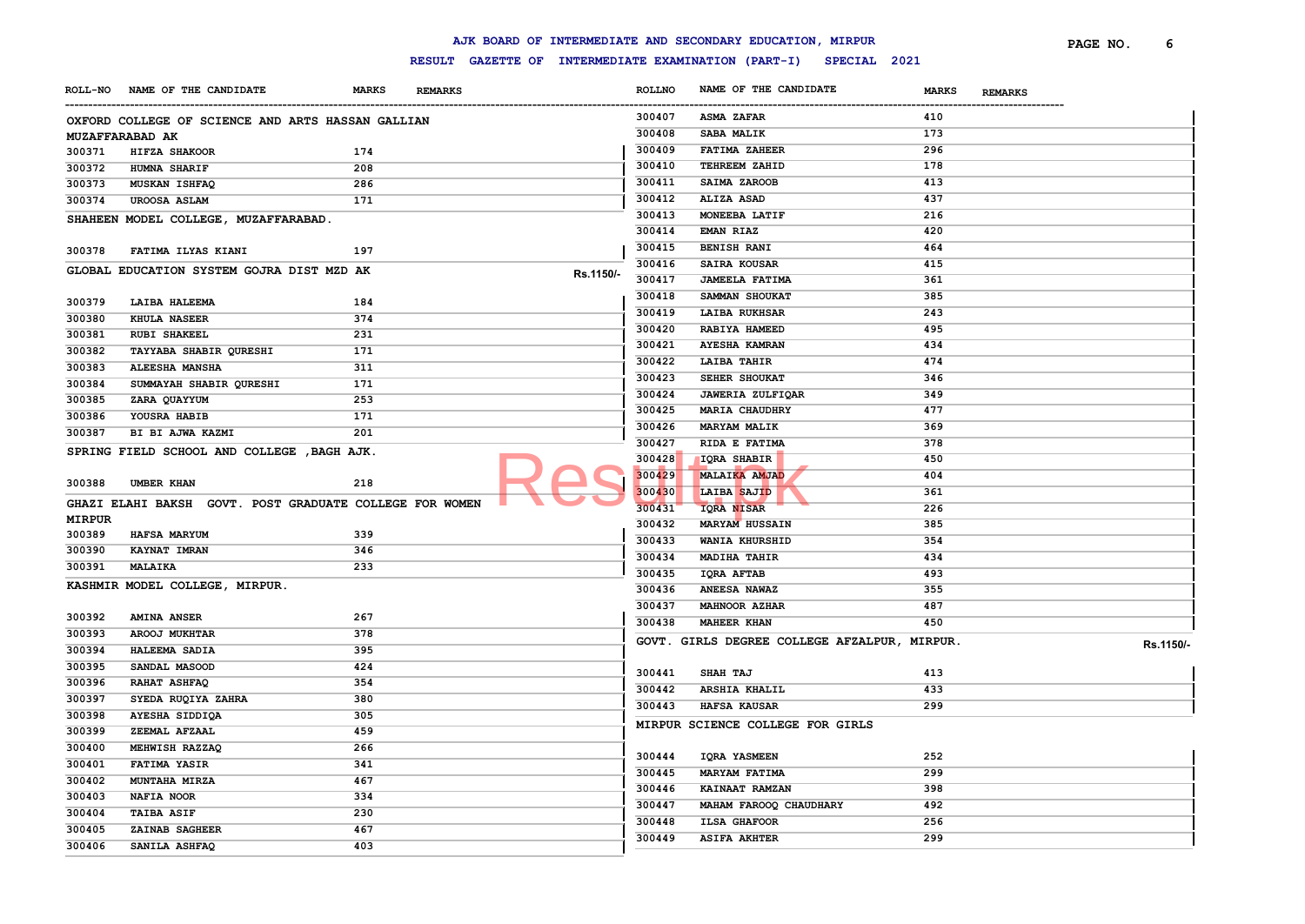|                       |                                                      |                                |                  | AJK BOARD OF INTERMEDIATE AND SECONDARY EDUCATION, MIRPUR        |                         | PAGE NO. | 7 |
|-----------------------|------------------------------------------------------|--------------------------------|------------------|------------------------------------------------------------------|-------------------------|----------|---|
|                       |                                                      |                                |                  | RESULT GAZETTE OF INTERMEDIATE EXAMINATION (PART-I) SPECIAL 2021 |                         |          |   |
| <b>ROLL-NO</b>        | NAME OF THE CANDIDATE                                | <b>MARKS</b><br><b>REMARKS</b> | <b>ROLLNO</b>    | NAME OF THE CANDIDATE                                            | MARKS<br><b>REMARKS</b> |          |   |
| -----------<br>300450 | <b>RABBIA RANI</b>                                   | 433                            | 300483           | IQRA ISRAR                                                       | 262                     |          |   |
| 300451                | <b>AMINA BASHARAT</b>                                | 371                            | 300484           | ARZOO ZAHEER                                                     | 252                     |          |   |
| 300452                | <b>AYESHA ABID</b>                                   | 405                            | 300485           | RAZWA SADOAS                                                     | 395                     |          |   |
| 300453                | <b>ALINA NASIR</b>                                   | 331                            | 300486           | HIFZA ASAD                                                       | 171                     |          |   |
| 300454                | <b>ALIZA RASIB</b>                                   | 299                            | 300487           | HINA ARSHAD                                                      | 331                     |          |   |
| 300455                | <b>MUNTAHA WASEEM</b>                                | 428                            | 300488           | <b>EISHA NADEEM</b>                                              | 312                     |          |   |
| 300456                | <b>ZAINAB HASSAN</b>                                 | 262                            | 300489           | SAMMER FAYYAZ                                                    | 463                     |          |   |
| 300457                | <b>FAIZA SHAHID</b>                                  | 341                            | 300490           | <b>ASMA TALIB</b>                                                | 311                     |          |   |
|                       | GOVT GIRLS DEGREE COLLEGE, CHAKSAWARI, MIRPUR.       |                                | 300491           | SANA ZAHEER                                                      | 275                     |          |   |
|                       |                                                      |                                | 300492           | HAFSA SHOUKAT                                                    | 312                     |          |   |
| 300458                | <b>AYESHA FARID</b>                                  | 438                            | 300493           | UMAIRA QAYYUM                                                    | 292                     |          |   |
| 300459                | <b>BENISH ZAFAR</b>                                  | 207                            | 300494           | <b>BAHEEN FATIMA</b>                                             | 375                     |          |   |
| 300460                | <b>AMINA BIBI</b>                                    | 193                            | 300495           | IQRA MAZHAR                                                      | 311                     |          |   |
| 300461                | UMM E HANI                                           | 246                            | 300496           | KASHAF TARIQ                                                     | 410                     |          |   |
| 300462                | SABA NASEEM                                          | 217                            | 300497           | <b>EMAN NOOR</b>                                                 | 428                     |          |   |
| 300463                | <b>AFSHAN TUFAIL</b>                                 | 213                            | 300498           | <b>IFRAH SHAH</b>                                                | 282                     |          |   |
| 300464                | <b>IFRA RAZAK</b>                                    | 296                            | 300499           | HARAM KONAIN                                                     | 198                     |          |   |
|                       |                                                      |                                | 300500           | ALEEZY KAZMI                                                     | 272                     |          |   |
|                       | ASKARI PUBLIC SCHOOL AND COLLEGE CHAKSWARI MIRPUR AK |                                | 300501           | FIZA SHOUKAT                                                     | 404                     |          |   |
|                       |                                                      |                                | 300502           | SYEDA REMISHA BUKHARI                                            | 257                     |          |   |
| 300465                | <b>TAYYABA SALEEM</b>                                | 453                            | 300503           | MALAIKA MUSHTAQ                                                  | 331                     |          |   |
|                       | GOVT GIRLS DEGREE COLLEGE, CHAKSAWARI, MIRPUR.       |                                | 300504           | SIDRA IFTIKHAR                                                   | 290                     |          |   |
|                       |                                                      |                                | 300505           | SABA RANI                                                        | 262                     |          |   |
| 300466                | SONEHA KHAN                                          | 369                            | 300506           | <b>MAHNOOR FATIMA</b>                                            | 423                     |          |   |
| 300467                | AMSA KOUSAR                                          | 305                            | 300507           | NAFEESA AZIZ                                                     | 306                     |          |   |
| 300468                | <b>TASHFEEN BUKHARI</b>                              | 331                            |                  |                                                                  |                         |          |   |
|                       | GOVT GIRLS DEGREE COLLEGE, THOTHAL, MIRPUR.          |                                | 300508           | <b>TASHFEEN RIAZ</b>                                             | 196                     |          |   |
|                       |                                                      |                                | 300509           | AEMAN JAHANGIR                                                   | 489                     |          |   |
| 300469                | BISMA YAQOOB                                         | 240                            | 300510           | ROMAN DAWOOD                                                     | 247                     |          |   |
| 300470                | SADIA BIBI                                           | 368                            | 300511           | AMINA ASLAM                                                      | 275                     |          |   |
| 300471                | <b>MALAYKA KOUSER</b>                                | 336                            | 300512           | LAIBA                                                            | 423                     |          |   |
| 300472                | <b>AREESHA KOSER</b>                                 | 260                            | 300513           | MAHNOOR KARAMAT                                                  | 191                     |          |   |
| 300473                | <b>AYESHA SHAHID</b>                                 | 206                            | 300514           | RAMEESHA ATTIQUE                                                 | 334                     |          |   |
| 300474                | HUMERA AKHTER                                        | 375                            | 300515           | <b>MALAIKA AZHAR</b>                                             | 171                     |          |   |
| 300475                | <b>EMAN MASOOD</b>                                   | 394                            | 300516           | MALAIKA FAROOQ                                                   | 344                     |          |   |
| 300476                | ZAINAB RIZWAN                                        | 285                            | 300517           | MONEEBA ARSHAD                                                   | 231                     |          |   |
| 300477                | ALINA NADEEM                                         | 213                            | 300518           | MAHNOOR FARAZ RAJA                                               | 233                     |          |   |
|                       | GOVT. SCIENCE MODEL COLLEGE, MIRPUR.                 |                                | 300519           | KONAIN ZAHRA                                                     | 375                     |          |   |
|                       |                                                      |                                | 300520           | ZAINAB WAQAR                                                     | 433                     |          |   |
| 300478                | <b>MALAIKA BINTE ABID</b>                            | 368                            |                  | KASHMIR MODEL COLLEGE, MIRPUR.                                   |                         |          |   |
| 300479                | <b>RUBAB SHAHZAD</b>                                 | 414                            |                  |                                                                  |                         |          |   |
|                       |                                                      |                                | 300521           | AMMARA CHAUDHARY                                                 | 408                     |          |   |
|                       | PAK KASHMIR INSTITUTE OF COMPUTER SCIENCE, MIRPUR.   |                                |                  | PAK KASHMIR INSTITUTE OF COMPUTER SCIENCE, MIRPUR.               |                         |          |   |
|                       |                                                      |                                |                  |                                                                  |                         |          |   |
|                       | MINAHIL SHEHZADI                                     | 250                            |                  |                                                                  |                         |          |   |
| 300480<br>300481      | SAMIA NAZIM                                          | 243                            | 300522<br>300523 | SUMERA ASLAM<br>KINZA RUKHSAR                                    | 187<br>444              |          |   |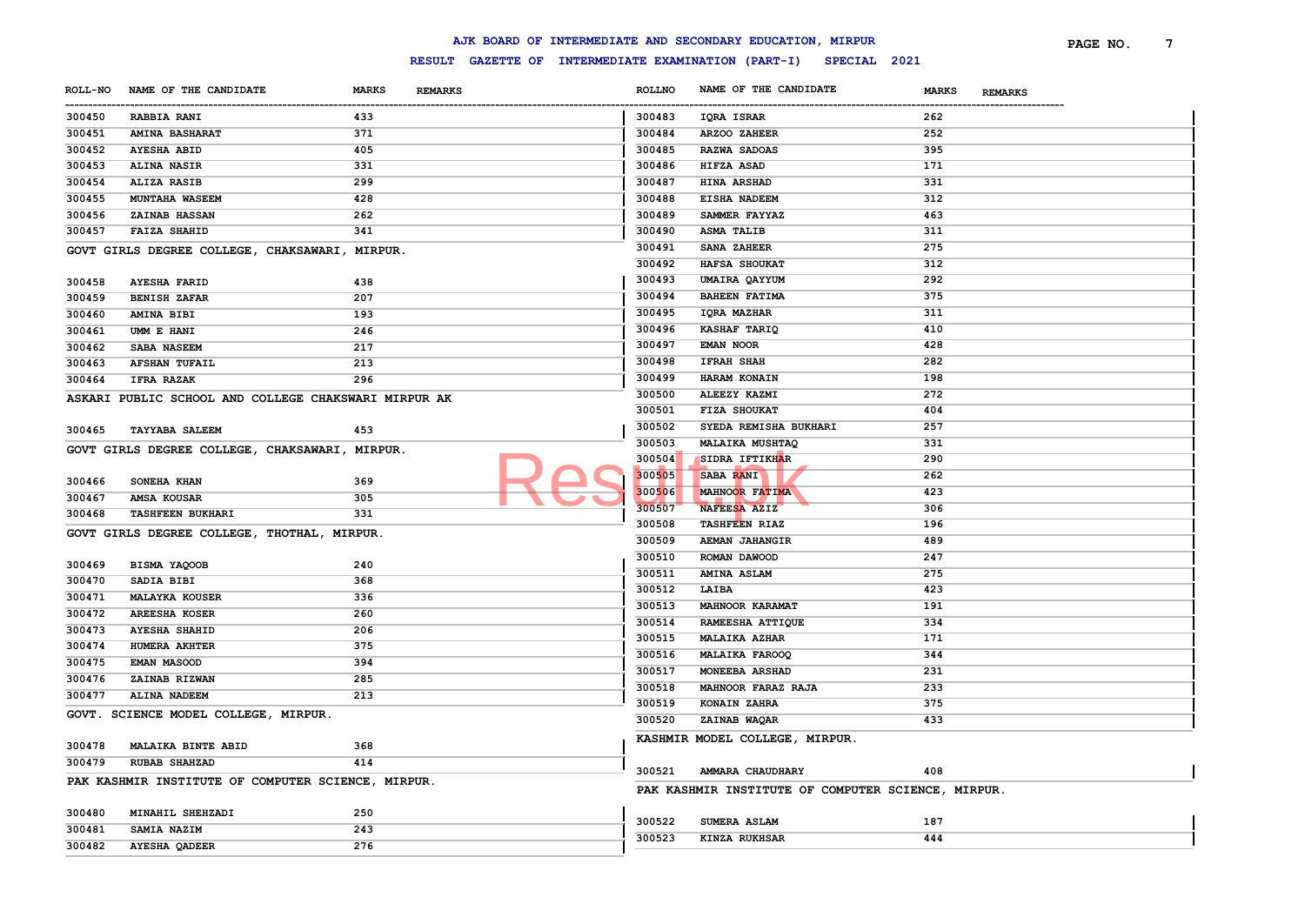|                       |                                                        |                                |               | AJK BOARD OF INTERMEDIATE AND SECONDARY EDUCATION, MIRPUR        |                                | PAGE NO. | 8 |
|-----------------------|--------------------------------------------------------|--------------------------------|---------------|------------------------------------------------------------------|--------------------------------|----------|---|
|                       |                                                        |                                |               | RESULT GAZETTE OF INTERMEDIATE EXAMINATION (PART-I) SPECIAL 2021 |                                |          |   |
|                       | ROLL-NO NAME OF THE CANDIDATE                          | <b>MARKS</b><br><b>REMARKS</b> | <b>ROLLNO</b> | NAME OF THE CANDIDATE                                            | <b>MARKS</b><br><b>REMARKS</b> |          |   |
| -----------<br>300524 | <b>AREEBA ASAD</b>                                     | 218                            | 300557        | <b>MUSKAN</b>                                                    | 193                            |          |   |
| 300525                | LAIBA SABIR                                            | <b>R-LATER</b>                 | 300558        | <b>HALEEMA SADIA</b>                                             | 201                            |          |   |
| 300526                | LAIBA RAZZAQ                                           | 207                            |               | MEHRAN COLLEGE OF COMMERCE AND SCIENCES MIRPUR.                  |                                |          |   |
| 300527                | AFSHAN ISHTIAQ                                         | 341                            |               |                                                                  |                                |          |   |
| 300528                | <b>AYESHA AMBER</b>                                    | 472                            | 300559        | AROOJ CHAUHDARY                                                  | 329                            |          |   |
| 300529                | <b>HAFIZA</b>                                          | 257                            |               | MILLAT PUBLIC SCHOOL AND SCIENCECOLLEGE DADYAL MIRPUR            |                                |          |   |
| 300530                | ALINA BANO                                             | 299                            |               |                                                                  |                                |          |   |
| 300531                | HUZZAFA IFTIKHAR                                       | 391                            | 300560        | ALISHA ZULFIQAR                                                  | 295                            |          |   |
| 300532                | <b>AMINA IRFAN</b>                                     | 345                            | 300561        | <b>KHIZRA AZHAR</b>                                              | 437                            |          |   |
| 300533                | <b>MAHROONA IRAJ</b>                                   | 349                            |               | THE KASHMIR SCIENCE COLLEGE ISLAMGARH MIRPUR AK                  |                                |          |   |
| 300534                | <b>AIMEN WAHEED</b>                                    | 331                            |               |                                                                  |                                |          |   |
| 300535                | AQSA ZUBAIR                                            | 420                            | 300562        | <b>MARYAM MUNIR</b>                                              | 428                            |          |   |
| 300536                | <b>FATINA NISAR</b>                                    | 177                            | 300563        | KAINAT JILLANI                                                   | 459                            |          |   |
| 300537                | HAIQA RASHEED                                          | 394                            | 300564        | TAHREEM FAZAL HUSSAIN                                            | 424                            |          |   |
| 300538                | SANIA AHMED                                            | 226                            | 300565        | ALIZA SHOUKAT                                                    | 413                            |          |   |
| 300539                | <b>TAQDEES SHABBIR</b>                                 | 322                            |               |                                                                  |                                |          |   |
| 300540                | <b>DUA FATIMA</b>                                      | 197                            |               | ANDERHAL MODEL SCHOOL AND COLLEGE DADYAL DISTT. MIRPUR           |                                |          |   |
| 300541                | ARIBA AJMAL                                            | 437                            | AK<br>300566  | MOMINA SHAHZAD                                                   | 316                            |          |   |
|                       | READ FOUNDATION COLLEGE MIRPUR AK                      |                                | 300567        | ZOHA ASAD                                                        | 500                            |          |   |
|                       |                                                        |                                | 300568        | DANIYA WAJID                                                     | 375                            |          |   |
| 300542                | SABA SARFRAZ                                           | 356                            |               |                                                                  |                                |          |   |
| 300543                | MEHREEN QAMMAR                                         | 346                            |               | PUNJAB COLLEGE KOTLI ROAD MIRPUR AK                              |                                |          |   |
| 300544                | <b>MOMNA MUKHTAR</b>                                   | 395                            | 300569        | NOOR UL NAHL                                                     | 449                            |          |   |
| 300545                | <b>URVAIN FATIMA</b>                                   | 390                            | 300570        | <b>SILA MAROOF</b>                                               | 253                            |          |   |
| 300546                | <b>IFFA ASIF</b>                                       | 414                            | 300571        | SANIA MANAF                                                      | 498                            |          |   |
| 300547                | SHEEZA NAEEM                                           | 374                            | 300572        | <b>MEHAK RAUF</b>                                                | 312                            |          |   |
|                       | GOVT. GIRLS HIGHER SECONDARY SCHOOL CHITTERPARI MIRPUR |                                | 300573        | RABBIA FATIMA                                                    | 296                            |          |   |
| <b>AZAD KASHMIR</b>   |                                                        |                                | 300574        | SHIFA AHMED                                                      | 171                            |          |   |
| 300548                | <b>MOMNA ARSHAD</b>                                    | 375                            | 300575        | NIMRA MASOOM SADIQ                                               | 474                            |          |   |
| 300549                | HIJAB FATIMA                                           | 188                            | 300576        | IQRA REHMAN                                                      | 260                            |          |   |
|                       | CRESCENT MODEL COLLEGE, MIRPUR                         |                                | 300577        | AMNA BAIG                                                        | 479                            |          |   |
|                       |                                                        |                                | 300578        | <b>SOBIA ASIF</b>                                                | 494                            |          |   |
| 300550                | <b>IQRA ZAFAR</b>                                      | 443                            | 300579        | SUMAYA NASEER                                                    | 430                            |          |   |
|                       | SUPERIOR SCIENCE COLLEGE MIRPUR                        |                                | 300580        | PAKEEZA TUFAIL                                                   | 438                            |          |   |
|                       |                                                        |                                | 300581        | SAJJAL JAMIL                                                     | 424                            |          |   |
| 300551                | <b>MALAIKA HUSSAIN</b>                                 | 246                            | 300582        | MAHWISH MUSHTAQ                                                  | 302                            |          |   |
| 300552                | SYEDA JAVARIA BUKHARI                                  | 394                            | 300583        | IQRA ISHTIAQ                                                     | 267                            |          |   |
| 300553                | ZAINAB AHMED                                           | 188                            | 300584        | SHABNAM KHURSHEED                                                | 217                            |          |   |
|                       | KASHMIR MODEL COLLEGE, MIRPUR.                         |                                | 300585        | AROOJ HAFEEZ                                                     | 341                            |          |   |
|                       |                                                        |                                | 300586        | SEHAR ASHFAQ NOOR                                                | 316                            |          |   |
| 300554                | ZAHRA FATIMA                                           | 454                            |               |                                                                  |                                |          |   |
|                       | GOVT GIRLS INTER COLLEGE MANGLA HAMLET MIRPUR          |                                |               | ISLAMIC LYCEUM COLLEGE MIRPUR AK                                 |                                |          |   |
|                       |                                                        |                                | 300587        | <b>EMAAN AQEEL</b>                                               | 253                            |          |   |
| 300555                | AYESHA TARIQ                                           | 177                            | 300588        | <b>MISBAH JARRAL</b>                                             | 246                            |          |   |
| 300556                | AQSA AHMED                                             | 171                            | 300589        | <b>BUSHRA EMAN</b>                                               | 447                            |          |   |
|                       |                                                        |                                |               |                                                                  |                                |          |   |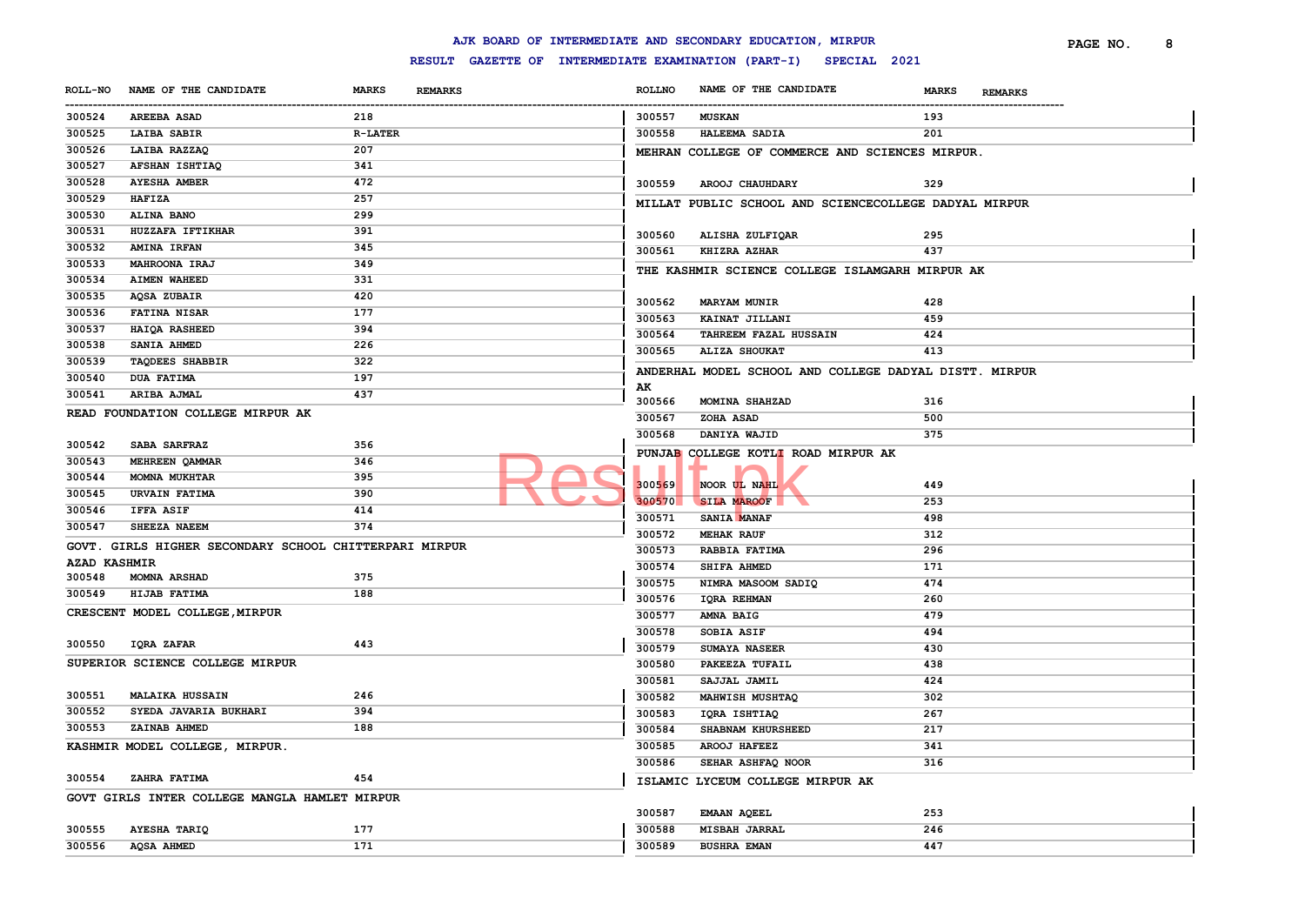|                  |                                                          |              |                                                     |                   | AJK BOARD OF INTERMEDIATE AND SECONDARY EDUCATION, MIRPUR |                                | PAGE NO. | 9 |
|------------------|----------------------------------------------------------|--------------|-----------------------------------------------------|-------------------|-----------------------------------------------------------|--------------------------------|----------|---|
|                  |                                                          |              | RESULT GAZETTE OF INTERMEDIATE EXAMINATION (PART-I) |                   | SPECIAL 2021                                              |                                |          |   |
| <b>ROLL-NO</b>   | NAME OF THE CANDIDATE                                    | <b>MARKS</b> | <b>REMARKS</b>                                      | <b>ROLLNO</b>     | NAME OF THE CANDIDATE                                     | <b>MARKS</b><br><b>REMARKS</b> |          |   |
| <br>300590       | <b>JANNAT GUL</b>                                        | 354          |                                                     | 300626            | HALEEMA SADIA                                             | 334                            |          |   |
| 300591           | <b>TANZILA AMIN</b>                                      | 277          |                                                     | 300627            | AMNA USMAN                                                | 380                            |          |   |
| 300592           | RAFIA MAZHAR                                             | 247          |                                                     | 300628            | <b>AYESHA IFTIKHAR</b>                                    | 443                            |          |   |
| 300593           | FAIQA EHSAN                                              | 187          |                                                     | 300629            | AROOJ RAZZAQ                                              | 474                            |          |   |
| 300594           | <b>JAWARIA EHSAN</b>                                     | 201          |                                                     | 300630            | RAFIA AFZAL                                               | 354                            |          |   |
|                  | ASKARI PUBLIC SCHOOL AND COLLEGE CHAKSWARI MIRPUR AK     |              |                                                     | 300631            | MAHNOOR YAQOOB                                            | 440                            |          |   |
|                  |                                                          |              |                                                     | 300632            | IZZA JAHANGIR                                             | 240                            |          |   |
| 300595           | <b>IRSA TAJ</b>                                          | 459          |                                                     | 300633            | <b>ALISHBA ASHRAF</b>                                     | 282                            |          |   |
| 300596           | AMMARA BIBI                                              | 375          |                                                     | 300634            | IQRA KAFEEL                                               | 321                            |          |   |
| 300597           | <b>JAVERIA IBRAHIM</b>                                   | 290          |                                                     | 300635            | <b>NIMRA</b>                                              | 423                            |          |   |
| 300598           | <b>ROZIA REHMAN</b>                                      | 296          |                                                     | 300636            | KAINAT AFZAL                                              | 237                            |          |   |
| 300599           | <b>AREESHA ASIF</b>                                      | 424          |                                                     |                   | NOOR INSTITUTE OF MODERN SCIENCES ISLAMGARH DISTT.        |                                |          |   |
| 300600           | <b>ANAM RANI</b>                                         | 381          |                                                     | <b>MIRPUR AJK</b> |                                                           |                                |          |   |
| 300601           | KAINAT AMJID                                             | 437          |                                                     | 300637            | <b>TANZILA SULTAN</b>                                     | 374                            |          |   |
| 300602           | NAFEESA TABASUM                                          | 365          |                                                     | 300638            | <b>ESHA ASHRAF</b>                                        | 464                            |          |   |
| 300603           | <b>ISHA WASEEM</b>                                       | 450          |                                                     | 300639            | IRZA FAROOQ                                               | 403                            |          |   |
| 300604           | <b>AIMEN SHABIR</b>                                      | 211          |                                                     | 300640            | ZAINAB BIBI                                               | 467                            |          |   |
|                  | GLOBAL SCIENCE SCHOOL AND COLLEGE CHAKSWARI DISTRICT     |              |                                                     | 300641            | <b>SIMRA SHAHID</b>                                       | 479                            |          |   |
| <b>MIRPUR AK</b> |                                                          |              |                                                     |                   | GOVT GIRLS DEGREE COLLEGE, ISLAMGARH, MIRPUR.             |                                |          |   |
| 300605           | <b>EMAN FATIMA</b>                                       | 457          |                                                     |                   |                                                           |                                |          |   |
| 300606           | SABA AURANGZEB                                           | 364          |                                                     | 300642            | NOOR ASIF                                                 | 290                            |          |   |
|                  | KASHMIR PUBLIC SCHOOL AND COLLEGE D-1, MIRPUR AK         |              |                                                     |                   | ZEENAT MEMORIAL SCIENCE COLLEGE DISTT. MIRPUR AK          |                                |          |   |
| 300607           | <b>SAFFAH ADREES</b>                                     | 388          |                                                     | 300643            | HAFIZA AREEBA ARSHAD                                      | 450                            |          |   |
|                  | THE AL-SUFAH INSTITUTE OF MODERN SCIENCES GORSIAN JATLAN |              |                                                     | 300644            | HAFSA IMRAN                                               | 473                            |          |   |
| <b>MIRPUR AK</b> |                                                          |              |                                                     |                   | THE PARAGON SCHOOL AND COLLEGE OF SCIENCES MIRPUR AJK     |                                |          |   |
| 300608           | NIDA EJAZ                                                | 201          |                                                     |                   |                                                           |                                |          |   |
| 300609           | <b>SARA SAJID</b>                                        | 218          |                                                     | 300645            | <b>MAHNOOR NAVEED</b>                                     | 450                            |          |   |
| 300610           | <b>TANZEELA RASHEED</b>                                  | 181          |                                                     | 300646            | AMINA IMTIAZ                                              | 231                            |          |   |
|                  | ZEENAT MEMORIAL SCIENCE COLLEGE DISTT. MIRPUR AK         |              |                                                     | 300647            | TAYYABA IFTIKHAR AHMAD                                    | 483                            |          |   |
|                  |                                                          |              |                                                     | 300648            | RASHIDA IQBAL                                             | 290                            |          |   |
| 300612           | ZAINAB WAHEED                                            | 236          |                                                     | 300649            | QURAT UL AIN                                              | 443                            |          |   |
| 300613           | <b>KAINAT KABBIR</b>                                     | 423          |                                                     |                   | THE MUSLIM PUBLIC SCHOOL AND COLLEGE MIAN MUHAMMAD TOWN   |                                |          |   |
| 300614           | EIMAN SHAFIQ                                             | 430          |                                                     | <b>MIRPUR AJK</b> |                                                           |                                |          |   |
| 300615           | AYESHA SIDDIQUA                                          | 208          |                                                     | 300650            | <b>UROOJ</b>                                              | 322                            |          |   |
| 300616           | RUBAB TARIQ                                              | 203          |                                                     | 300651            | <b>AIMAN</b>                                              | 247                            |          |   |
| 300617           | <b>MARIA NAVEED</b>                                      | 296          |                                                     | 300652            | <b>BEENASH KOUSAR</b>                                     | 276                            |          |   |
| 300618           | ANEESA NAYAB                                             | 316          |                                                     |                   | LEADS HIGHER SECONDARY SCHOOL AND COLLEGE MIRPUR SECTOR   |                                |          |   |
| 300619           | QANDIL LATIF                                             | 403          |                                                     | D-1 AK            |                                                           |                                |          |   |
| 300620           | SHIZA IQBAL                                              | 206          |                                                     | 300653            | NIMRA BAGH                                                | 300                            |          |   |
| 300621           | ASMAVIA IQBAL                                            | 270          |                                                     | 300654            | <b>MADIHA SALEEM</b>                                      | 319                            |          |   |
| 300622           | INSHIRAH QADEER QAZI                                     | 410          |                                                     | <b>ASPIRE</b>     | GROUP OF HSS AND COLLEGE MIRPUR AK                        |                                |          |   |
| 300623           | KAINAAT JAMIL                                            | 447          |                                                     |                   |                                                           |                                |          |   |
| 300624           | <b>MARVA RASHAD</b>                                      | 257          |                                                     | 300655            | <b>EMAN EJAZ</b>                                          | 331                            |          |   |
| 300625           | <b>AMNA ARIF</b>                                         | 395          |                                                     |                   |                                                           |                                |          |   |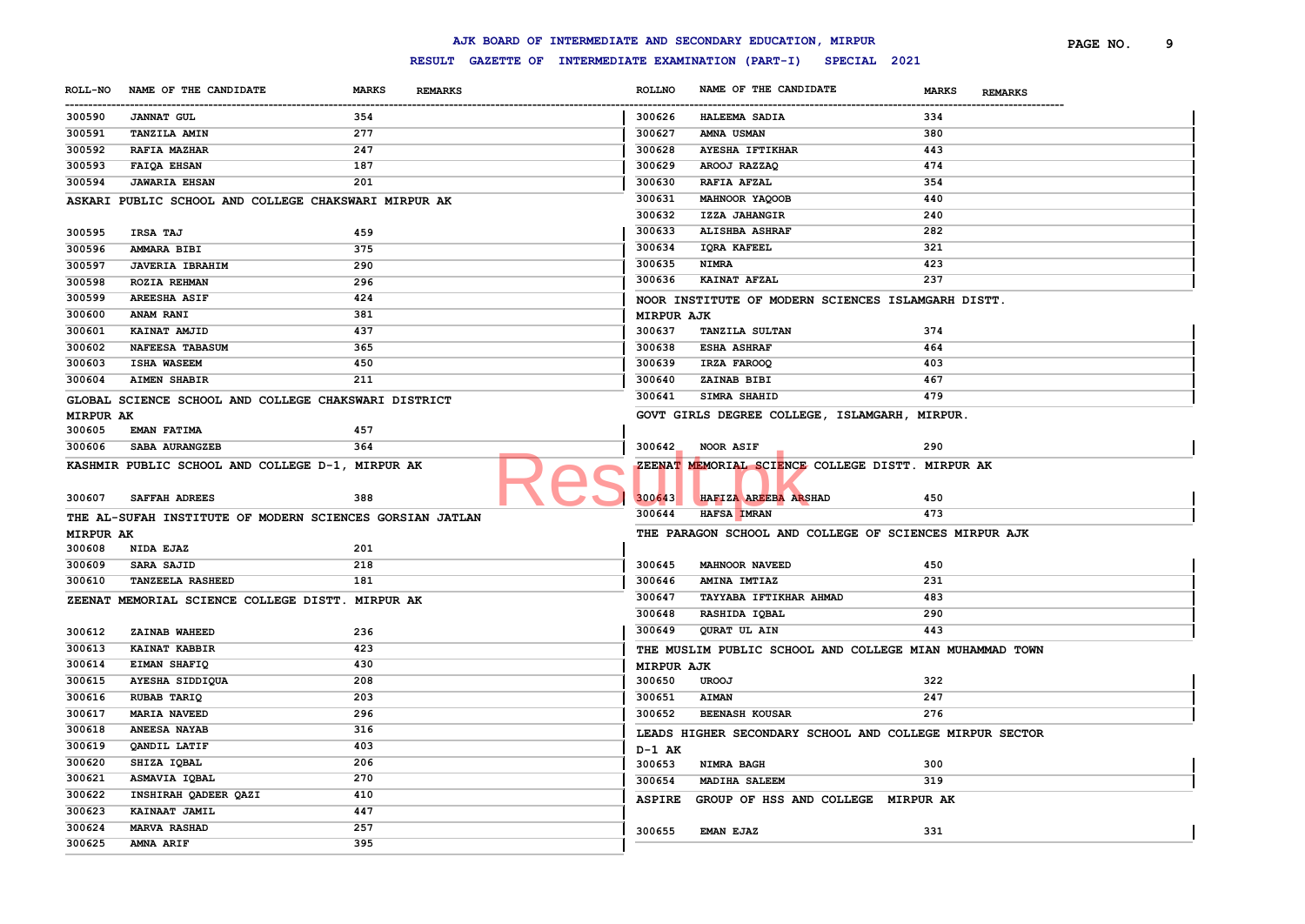|                |                                                         |                                |                                                     |               | AJK BOARD OF INTERMEDIATE AND SECONDARY EDUCATION, MIRPUR |       | PAGE NO.<br>10 |
|----------------|---------------------------------------------------------|--------------------------------|-----------------------------------------------------|---------------|-----------------------------------------------------------|-------|----------------|
|                |                                                         |                                | RESULT GAZETTE OF INTERMEDIATE EXAMINATION (PART-I) |               | SPECIAL 2021                                              |       |                |
| <b>ROLL-NO</b> | NAME OF THE CANDIDATE                                   | <b>MARKS</b><br><b>REMARKS</b> |                                                     | <b>ROLLNO</b> | NAME OF THE CANDIDATE                                     | MARKS | <b>REMARKS</b> |
|                | LEADS HIGHER SECONDARY SCHOOL AND COLLEGE MIRPUR SECTOR |                                |                                                     | 300693        | <b>IFRAH SULTANA</b>                                      | 325   |                |
| D-1 AK         |                                                         |                                |                                                     | 300694        | <b>MAHNOOR</b>                                            | 231   |                |
| 300656         | AQSA RIAZ                                               | 187                            |                                                     |               | INSIGHT MODEL COLLEGE BHIMBER.                            |       |                |
| 300657         | AIQAN ANOOSHAY                                          | 385                            |                                                     |               |                                                           |       |                |
| <b>ASPIRE</b>  | GROUP OF HSS AND COLLEGE MIRPUR AK                      |                                |                                                     | 300695        | <b>AYESHA NAJEEB</b>                                      | 247   |                |
|                |                                                         |                                |                                                     | 300696        | <b>ALISHABA</b>                                           | 460   |                |
| 300658         | MAMUNA SHEHZADI                                         | 221                            |                                                     | 300697        | KASHAF NOOR AZEEM                                         | 487   |                |
| 300659         | SYEDA NAYAB NISAR                                       | 336                            |                                                     | 300698        | HUMAIRA MUSTAFA                                           | 484   |                |
| 300660         | RAMIA JAVAID                                            | 454                            |                                                     | 300699        | MINAHIL ASHWAH                                            | 503   |                |
| 300661         | <b>FARINA SATTAR</b>                                    | 474                            |                                                     | 300700        | SUMBAL AYYUB                                              | 250   |                |
| 300662         | KINZA ANWAR                                             | 322                            |                                                     | 300701        | AIMAN ADNAN                                               | 296   |                |
| 300663         | INSA FEROZE JARRAL                                      | 221                            |                                                     | 300702        | ALISHBA KHALID                                            | 206   |                |
| 300664         | KHADIJA GHAFAR                                          | 423                            |                                                     | 300703        | ZOYA RAQEEB                                               | 326   |                |
| 300665         | NAZMA FATIMA                                            | 236                            |                                                     | 300704        | HAFSA RAFIQUE                                             | 398   |                |
| 300666         | <b>LARAIB AMEEN</b>                                     | 197                            |                                                     |               | GARRISON SCIENCE COLLEGE, BARNALA, BHIMBER.               |       |                |
| 300667         | <b>MALAIKA FAROOQ</b>                                   | 196                            |                                                     |               |                                                           |       |                |
| 300668         | INSHA NAWAZ                                             | 380                            |                                                     | 300705        | ZEENAT BIBI                                               | 495   |                |
| 300669         | ALINA KOUSAR                                            | 183                            |                                                     | 300706        | NAHAL NAZIM                                               | 479   |                |
| 300670         | KANWAL MASOOD                                           | 425                            |                                                     | 300707        | AMINA KHALIQ                                              | 492   |                |
| 300671         | UNSIA ASIF                                              | 256                            |                                                     | 300708        | <b>AYESHA JAVED</b>                                       | 469   |                |
| 300672         | IQRA PERVAIZ                                            | 424                            |                                                     | 300709        | ZAINAB INAM                                               | 312   |                |
| 300673         | SALMA MAQBOOL                                           | 201                            |                                                     | 300710        | <b>AKANSHA AZAM</b>                                       | 364   |                |
| 300674         | ROMAISA MAQBOOL                                         | 236                            |                                                     | 300711        | MUNEEBA IFTIKHAR                                          | 299   |                |
| 300675         | <b>ALISHA AFTAB</b>                                     | 287                            |                                                     | 300712        | <b>MUQADDAS ILYAS</b>                                     | 479   |                |
| 300676         | KINZA MUBEEN                                            | 477                            |                                                     | 300713        | <b>AMINA FAROOQ</b>                                       |       |                |
| 300677         | <b>MARYAM ARIF</b>                                      | 356                            |                                                     | 300714        | KHOLA FATIMA                                              | 440   |                |
| 300678         | <b>AYESHA RIAZ</b>                                      | 473                            |                                                     | 300715        | MUNEEBA UMAR                                              | 302   |                |
| 300679         | IQRA RIAZ                                               | 453                            |                                                     | 300716        | SAIMA SHAUKAT                                             | 405   |                |
| 300680         | MARYAM SHEZADI                                          | 236                            |                                                     | 300717        | SANIA TARIQ                                               | 361   |                |
| 300681         | SYEDA NIMRA IFTIKHAR SHAH                               | 285                            |                                                     | 300718        | AIMAN FATIMA                                              | 300   |                |
| 300682         | ARBAB GILLANI                                           | 336                            |                                                     | 300719        | DUR E NAYAB                                               | 489   |                |
| 300683         | MIDHAT ZIA                                              | 434                            |                                                     | 300720        | <b>JAWARIA HANIF</b>                                      | 472   |                |
| 300684         | EMAN KHALID                                             | 444                            |                                                     |               | THE FALCONS IDEAL HIGHER SECONDARY SCHOOL AND COLLEGE     |       |                |
| 300685         | KAINAT SAQI                                             | 256                            |                                                     |               | DISTRICT BHIMBER                                          |       |                |
| 300686         | <b>AYESHA NISAR</b>                                     | 457                            |                                                     | 300721        | <b>BISMA SAJJAD</b>                                       | 391   |                |
| 300687         | <b>BISMA FATIMA</b>                                     | 487                            |                                                     | 300722        | HUFSA EMAAN                                               | 311   |                |
| 300688         | MOMINA ISHTIAQ                                          | 384                            |                                                     | 300723        | <b>JAWARIA JAMROZ</b>                                     | 266   |                |
|                | GOVT GIRLS POST GRADUATE COLLEGE, BHIMBER               |                                |                                                     | 300724        | SUMERA YOUSAF                                             | 450   |                |
|                |                                                         |                                |                                                     |               | THE LEARNERS SCHOOL & COLLEGE DISTRICT BHIMBER AK         |       |                |
| 300689         | MUQDAS FATIMA                                           | 201                            |                                                     |               |                                                           |       |                |
| 300690         | <b>RABIYA BASHIR</b>                                    | 240                            |                                                     | 300725        | EMAN FATIMA                                               | 299   |                |
|                | GOVT GIRLS HIGHER SECONDARY SCHOOL KOTJAMEL, BHIMBER.   |                                |                                                     | 300726        | ZAINAB BIBI                                               | 312   |                |
|                |                                                         |                                |                                                     | 300727        | <b>KASHAF MARYAM</b>                                      | 282   |                |
| 300691         | <b>ATTIA MAJEED</b>                                     | 374                            |                                                     | 300728        | <b>AYESHA NOOR</b>                                        | 321   |                |
| 300692         | SYEDA ASHBAL TARIQ                                      | 354                            |                                                     | 300729        | HUREEM KHALID                                             | 183   |                |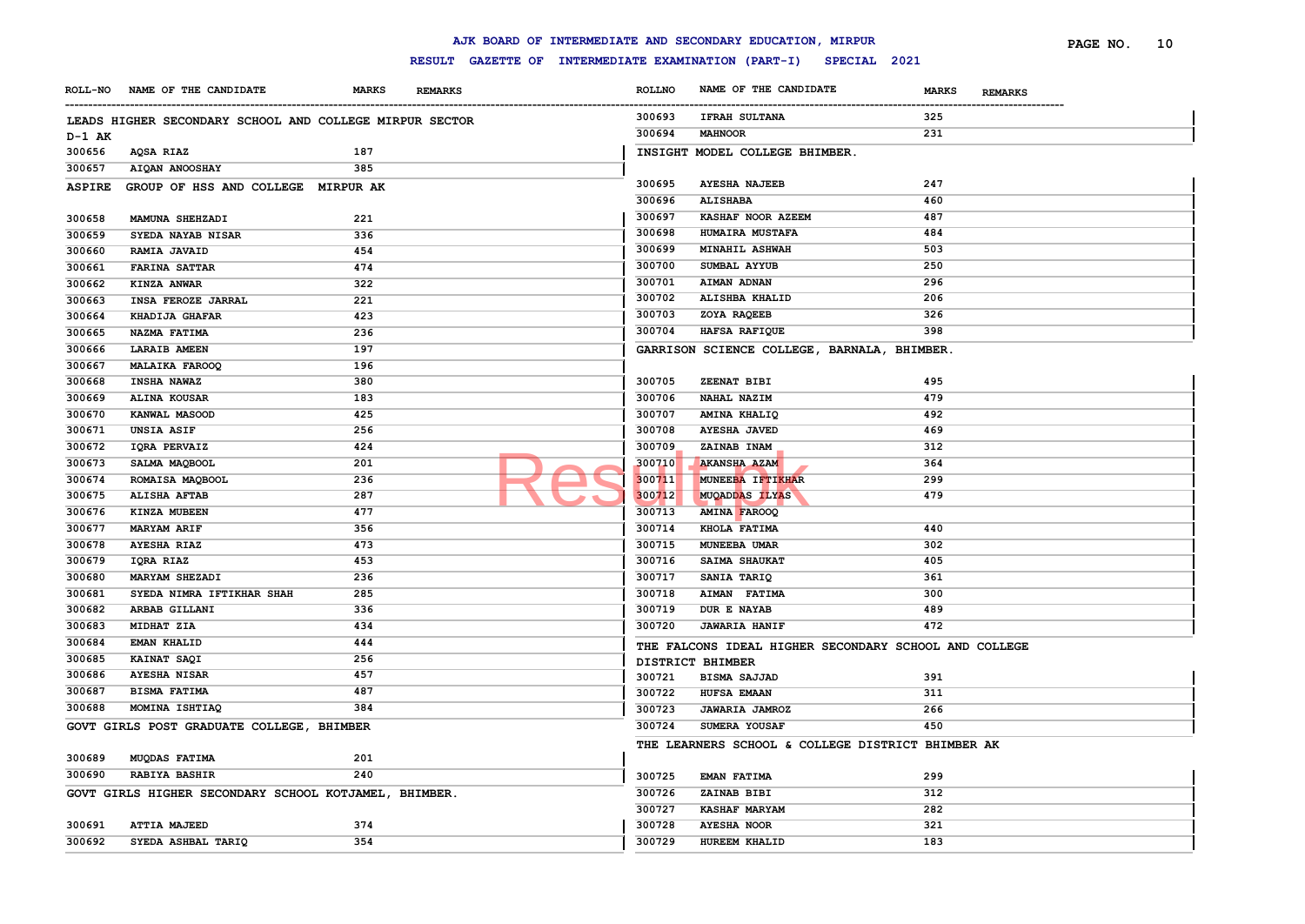|                |                                                         |                                |               | AJK BOARD OF INTERMEDIATE AND SECONDARY EDUCATION, MIRPUR        |                                | PAGE NO. | - 11 |
|----------------|---------------------------------------------------------|--------------------------------|---------------|------------------------------------------------------------------|--------------------------------|----------|------|
|                |                                                         |                                |               | RESULT GAZETTE OF INTERMEDIATE EXAMINATION (PART-I) SPECIAL 2021 |                                |          |      |
| -----------    | ROLL-NO NAME OF THE CANDIDATE                           | <b>MARKS</b><br><b>REMARKS</b> | <b>ROLLNO</b> | NAME OF THE CANDIDATE                                            | <b>MARKS</b><br><b>REMARKS</b> |          |      |
| 300730         | <b>IFRA PERVAIZ</b>                                     | 282                            | 300767        | ARIBA SHABBIR                                                    | 487                            |          |      |
| 300731         | SANIA SAEED                                             | 499                            | 300768        | <b>MARYAM ILYAS</b>                                              | 270                            |          |      |
| 300732         | AREEBA BINT E HABIB                                     | 171                            | 300769        | <b>MARYAM TANVEER</b>                                            | 474                            |          |      |
| 300733         | AMINA ZULQARNAIN                                        | 489                            | 300770        | KHADIJA RAFIQUE                                                  | 467                            |          |      |
| 300734         | AIMA KHALID                                             | 316                            | 300771        | <b>ASMA KAUSAR</b>                                               | 178                            |          |      |
| 300735         | <b>ARMAN AYESHA</b>                                     | 494                            | 300772        | KHADIJA KHADIM                                                   | 266                            |          |      |
| 300736         | <b>KASHAF SUBHANI</b>                                   | 375                            | 300773        | MOMENA ALTAF                                                     | 395                            |          |      |
| 300737         | <b>FATIMA ALI</b>                                       | 315                            | 300774        | ZAINAB SIDDIQUE                                                  | 469                            |          |      |
| 300738         | <b>MAIMOONA SHAMIM</b>                                  | 413                            | 300775        | KIRAN JAVED                                                      | 420                            |          |      |
| 300739         | FATIMA INAM                                             | 449                            | 300776        | <b>AYESHA MANZOOR</b>                                            | 270                            |          |      |
|                | ASPIRE HIGHER SECONDARY SCHOOL SHAHEEN CHOWK DISTRICT   |                                | 300777        | <b>BINASH BIBI</b>                                               | 334                            |          |      |
| <b>BHIMBER</b> |                                                         |                                | 300778        | <b>MUQADDAS RANI</b>                                             | 296                            |          |      |
| 300740         | <b>MARYAM RASHEED</b>                                   | 457                            | 300779        | <b>AYESHA RANI</b>                                               | 457                            |          |      |
| 300741         | IQRA SALEEM                                             | 464                            | 300780        | MADIHA MEHMOOD                                                   | 487                            |          |      |
| 300742         | AMINA TARIQ                                             | 354                            | 300781        | <b>AYESHA SHAHBAZ</b>                                            | 295                            |          |      |
| 300743         | <b>ZUNAIRA ANSAR</b>                                    | 325                            | 300782        | <b>ZAINAB</b>                                                    | 410                            |          |      |
| 300744         | QANTA DILDAR                                            | 454                            | 300783        | <b>NATASHA NASAR</b>                                             | 213                            |          |      |
| 300745         | SUMAIRA SHABBIR                                         | 231                            | 300784        | AREEBA SAJJAL                                                    | 459                            |          |      |
| 300746         | IFRA ZAFAR                                              | 351                            | 300785        | MOMNA AROOJ                                                      | 464                            |          |      |
| 300747         | <b>SHEHARBANO</b>                                       | 319                            | 300786        | <b>DUR-E-NAYAB MAZHAR</b>                                        | 359                            |          |      |
| 300748         | <b>FIZA ASGHAR</b>                                      | 365                            | 300787        | IRAM SHABBIR                                                     | 191                            |          |      |
| 300749         | ZARA FATIMA                                             | 171                            | 300788        | NIMRA LIAQAT                                                     | 191                            |          |      |
| 300750         | RABIA HAMEED                                            | 237                            | 300789        | <b>AROOJ FATIMA</b>                                              | 425                            |          |      |
|                |                                                         |                                | 300790        | <b>GHAZWA NADEEM</b>                                             | 494                            |          |      |
|                | AL-GHAZALI PUBLIC MODEL HIGHER SECONDARY SCHOOL MOIL    |                                | 300791        | EISHA FATIMA                                                     | 364                            |          |      |
| 300751         | BHIMBER DISTRICT BHIMBER<br><b>SHAMSA KANWAL</b>        | 423                            | 300792        | <b>MARYAM</b>                                                    | 484                            |          |      |
| 300752         | <b>GUL-E-TEHZEEB</b>                                    | 469                            | 300793        | NOOR SHEHBAZ                                                     | 391                            |          |      |
| 300753         | <b>AIMAN RAFIQUE</b>                                    | 440                            | 300794        | AIMA SHAFIQUE                                                    | 444                            |          |      |
|                |                                                         |                                | 300795        | <b>MEHROSH</b>                                                   | 440                            |          |      |
|                | DR. A. Q. KHAN SCHOOL SYSTEM AND COLLEGE PANJERI CAMPUS |                                | 300796        | <b>SAMIA WALAYAT</b>                                             | 474                            |          |      |
|                | JABBI DISTT. BHIMBER A.K.                               |                                | 300797        | <b>EMAN ZAFAR</b>                                                | 375                            |          |      |
| 300754         | IQRA BASHIR                                             | 193                            | 300798        | FAIZA ZAKIR                                                      | 469                            |          |      |
| 300755         | SHEHREEN MAZHAR                                         | 292                            | 300799        | SABAHAT NOOR                                                     | 221                            |          |      |
| 300756         | MONEEBA QAIS                                            | 171                            | 300800        | AYESHA AIMEN SIDDIQUE                                            | 494                            |          |      |
| 300757         | <b>ZUNAIRA IMRAN</b>                                    | 335                            | 300801        | AREESHA KHALID                                                   | 300                            |          |      |
| 300758         | SHEEZA JAHANGIR                                         | 414                            | 300802        | KHADIJA ANSAR                                                    | 495                            |          |      |
| 300759         | <b>SUMAN</b>                                            | 428                            | 300803        | <b>ISHA KARAMAT</b>                                              | 218                            |          |      |
| 300760         | <b>NADIA SHAUKAT</b>                                    | 275                            | 300804        | MUQADAS ARSHID                                                   | 246                            |          |      |
|                | DAWN SCIENCE COLLEGE BARNALA BHIMBER A.K.               |                                | 300805        | ZOYA CHOUDHARY                                                   | 287                            |          |      |
|                |                                                         |                                | 300806        | <b>AYESHA ZAFAR</b>                                              | 433                            |          |      |
| 300761         | <b>MARYAM GULRAIZ</b>                                   | 331                            | 300807        | ALEEZA AMER                                                      | 415                            |          |      |
| 300762         | <b>ALMAS REHMAN</b>                                     | 355                            | 300808        | ANISA ARIF                                                       | 346                            |          |      |
| 300763         | PAKIZA PARVEZ                                           | 359                            | 300809        | IZZA FATIMA                                                      | 227                            |          |      |
| 300764         | <b>MARYAM BASHIR</b>                                    | 218                            | 300810        | AFSHAN PEHLWAN KHAN                                              | 237                            |          |      |
| 300765         | AMNA MUMTAZ                                             | 403                            | 300811        | MEMOONA YOUSAF                                                   | 230                            |          |      |
| 300766         | <b>ASMA JAVED</b>                                       | 290                            | 300812        | ALISHBA GHULAM RASOOL                                            | 277                            |          |      |
|                |                                                         |                                |               |                                                                  |                                |          |      |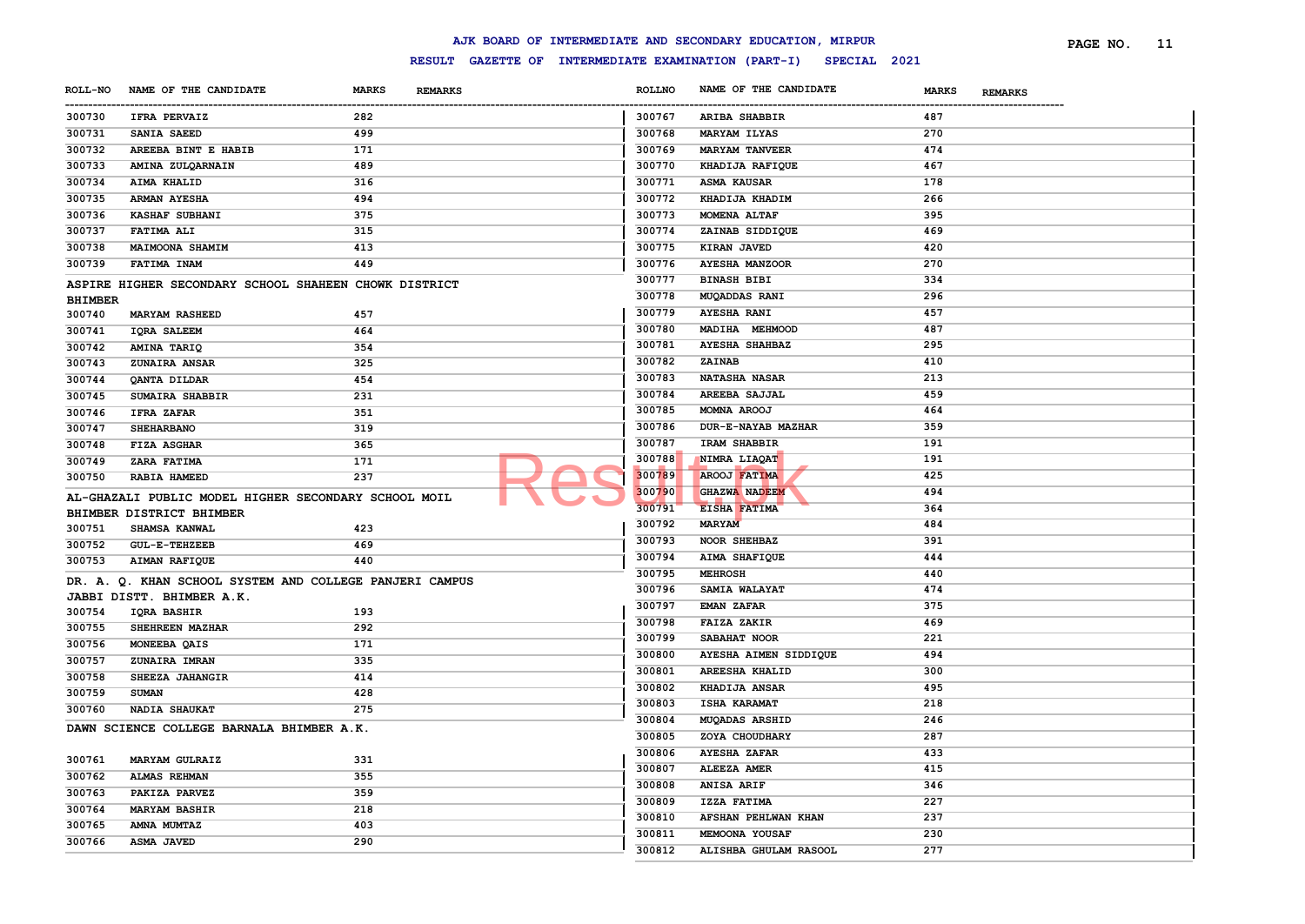|                |                                                         |              |                |                      | AJK BOARD OF INTERMEDIATE AND SECONDARY EDUCATION, MIRPUR        |                                | PAGE NO. | 12 |
|----------------|---------------------------------------------------------|--------------|----------------|----------------------|------------------------------------------------------------------|--------------------------------|----------|----|
|                |                                                         |              |                |                      | RESULT GAZETTE OF INTERMEDIATE EXAMINATION (PART-I) SPECIAL 2021 |                                |          |    |
|                | ROLL-NO NAME OF THE CANDIDATE                           | <b>MARKS</b> | <b>REMARKS</b> | <b>ROLLNO</b>        | NAME OF THE CANDIDATE                                            | <b>MARKS</b><br><b>REMARKS</b> |          |    |
| 300813         | <b>EMAN ARIF</b>                                        | 463          |                | ----------<br>300846 | IQRA MUSHTAQ                                                     | <br>464                        |          |    |
| 300814         | LAIBA SHAFIQUE                                          | 364          |                | 300847               | NOOR FATIMA                                                      | 498                            |          |    |
| 300815         | LEENA KOSAR DAR                                         | 375          |                | 300848               | AMINA SHEHZADI                                                   | 493                            |          |    |
|                | PROFESSIONAL MODEL COLLEGE BHIMBER.                     |              |                | 300849               | ZOBIA JAMIL                                                      | 336                            |          |    |
|                |                                                         |              |                | 300850               | <b>AFSHEEN SHABBIR</b>                                           | 408                            |          |    |
| 300816         | ADINA LARAIB                                            | 472          |                | 300851               | SHIFA AKRAM                                                      | 484                            |          |    |
| 300817         | <b>MARYAM</b>                                           | 260          |                | 300852               | HAJIRA MAQSOOD                                                   | 494                            |          |    |
| 300818         | TAYYABA RAZZAQ                                          | 364          |                | 300853               | ZAINAB SHAHZAD                                                   | 497                            |          |    |
|                | SIR SYED COLLEGE OF COMPUTER AND SCIENCES CHOWKI DISTT. |              |                | 300854               | <b>AFIFA BATOOL</b>                                              | 463                            |          |    |
| <b>BHIMBER</b> |                                                         |              |                | 300855               | <b>IMRANA GUL</b>                                                | 424                            |          |    |
| 300819         | <b>FAKHIRA BIBI</b>                                     | 226          |                | 300856               | NASHMEEN ZULFQAR                                                 | 369                            |          |    |
| 300820         | SOFIA KOUSAR                                            | 242          |                | 300857               | <b>AYESHA KALSOOM</b>                                            | 483                            |          |    |
| 300821         | MONEEBA SHAFIQUE                                        | 227          |                | 300858               | <b>AREEBA TANVEER</b>                                            | 438                            |          |    |
| 300822         | MONEEBA ALI AKHTAR                                      | 226          |                | 300859               | HUSNA SHAHZADI                                                   | 243                            |          |    |
| 300823         | HIFSA PERVEZ                                            | 477          |                | 300860               | HINA SAJID                                                       | 295                            |          |    |
| 300824         | <b>KASHAF NOREEN</b>                                    | 247          |                | 300861               | SADAF KHATOON                                                    | 374                            |          |    |
|                | INSTITUTE OF EDUCATION BHIMBER A.K.                     |              |                | 300862               | NOSHABA AHMAD                                                    | 494                            |          |    |
|                |                                                         |              |                | 300863               | HADIA NAEEM                                                      | 460                            |          |    |
| 300825         | MADIHA RAFIQUE                                          | 262          |                | 300864               | AROOJ AKHTAR                                                     | 403                            |          |    |
| 300826         | ZAKIA SULTANA                                           | 246          |                | 300865               | HANIA FARHAD                                                     | 487                            |          |    |
| 300827         | <b>TAYYEBA RASHEED</b>                                  | 193          |                | 300866               | <b>SAMIA FAKHAR</b>                                              | 495                            |          |    |
|                | TAMEER-E-MILLAT MODEL COLLEGE KOT JAMEL A.K.            |              |                | 300867               | LAIBA FARZAND                                                    | 449                            |          |    |
|                |                                                         |              |                | 300868               | ZAINAB BIBI                                                      | 504                            |          |    |
| 300828         | FAREEHA SIDDIQUE                                        | 252          |                | 300869               | <b>ALISHA NOOR</b>                                               | 418                            |          |    |
| 300829         | ALISHBA RANI                                            | 413          |                | 300870               | <b>TAHREEM KHURSHID</b>                                          | 395                            |          |    |
| 300830         | <b>ISHA ABBAS</b>                                       | 398          |                | 300871               | RAMSHA ARSHAD                                                    | 447                            |          |    |
| 300831         | <b>MAHA GUL</b>                                         | 482          |                | 300872               | RABAIL NAWAZ                                                     | 457                            |          |    |
| 300832         | HAJRA KHALID                                            | 282          |                | 300873               | AMINA BIBI                                                       | 504                            |          |    |
| 300833         | <b>IMAAN LIAQAT</b>                                     | 326          |                | 300874               | SUMIYA ABID                                                      | 496                            |          |    |
| 300834         | ALISHBA RAFIQUE                                         | 299          |                | 300875               | <b>AYESHA CHOUDHARY</b>                                          | 405                            |          |    |
|                | ROYAL MODLE COLLEGE BHIMBER                             |              |                | 300876               | <b>MARYAM KABIR</b>                                              | 473                            |          |    |
|                |                                                         |              |                | 300877               | MEMOONA SHAHZAD                                                  | 444                            |          |    |
| 300835         | RABBIA KHURSHEED                                        | 233          |                | 300878               | AREESHA ARSHAD                                                   | 492                            |          |    |
| 300836         | SANIA GUFTAR                                            | 171          |                |                      | READ FOUNDATION COLLEGE SAMAHNI BHIMBER                          |                                |          |    |
| 300837         | AROOJ RIAZ                                              | 171          |                |                      |                                                                  |                                |          |    |
| 300838         | MARWAH RAZZAQ                                           | 265          |                | 300879               | <b>AYESHA SHAHID</b>                                             | 492                            |          |    |
| 300839         | <b>JAVERIA ERUM</b>                                     | 171          |                |                      | SOHAIL TAHIR MEMORIAL MODEL COLLEGE KOTE ALI BAHADAR             |                                |          |    |
| 300840         | AMEESHA SHAKEEL                                         | 213          |                | <b>BHIMBER</b>       |                                                                  |                                |          |    |
| 300841         | EIZA SHOUKAT                                            | 218          |                | 300880               | <b>LAIBA ASHRAF</b>                                              | 423                            |          |    |
|                | READ FOUNDATION COLLEGE BHIMBER                         |              |                | 300881               | FATIMA ISHTIAQ                                                   | 371                            |          |    |
|                |                                                         |              |                |                      | READ FOUNDATION COLLEGE CHOWKI BHIMBER                           |                                |          |    |
| 300842         | IFFRA RAZZAQ                                            | 482          |                |                      |                                                                  |                                |          |    |
| 300843         | <b>AIMAN RAUF</b>                                       | 316          |                | 300882               | SAHREEN TANSEEM                                                  | 361                            |          |    |
| 300844         | SANA FAROOQ                                             | 487          |                | 300883               | ESHA NISSAR                                                      | 423                            |          |    |
| 300845         | MAIMOONA IFTIKHAR                                       | 447          |                | 300884               | <b>ALEENA SEHAR</b>                                              | 359                            |          |    |
|                |                                                         |              |                |                      |                                                                  |                                |          |    |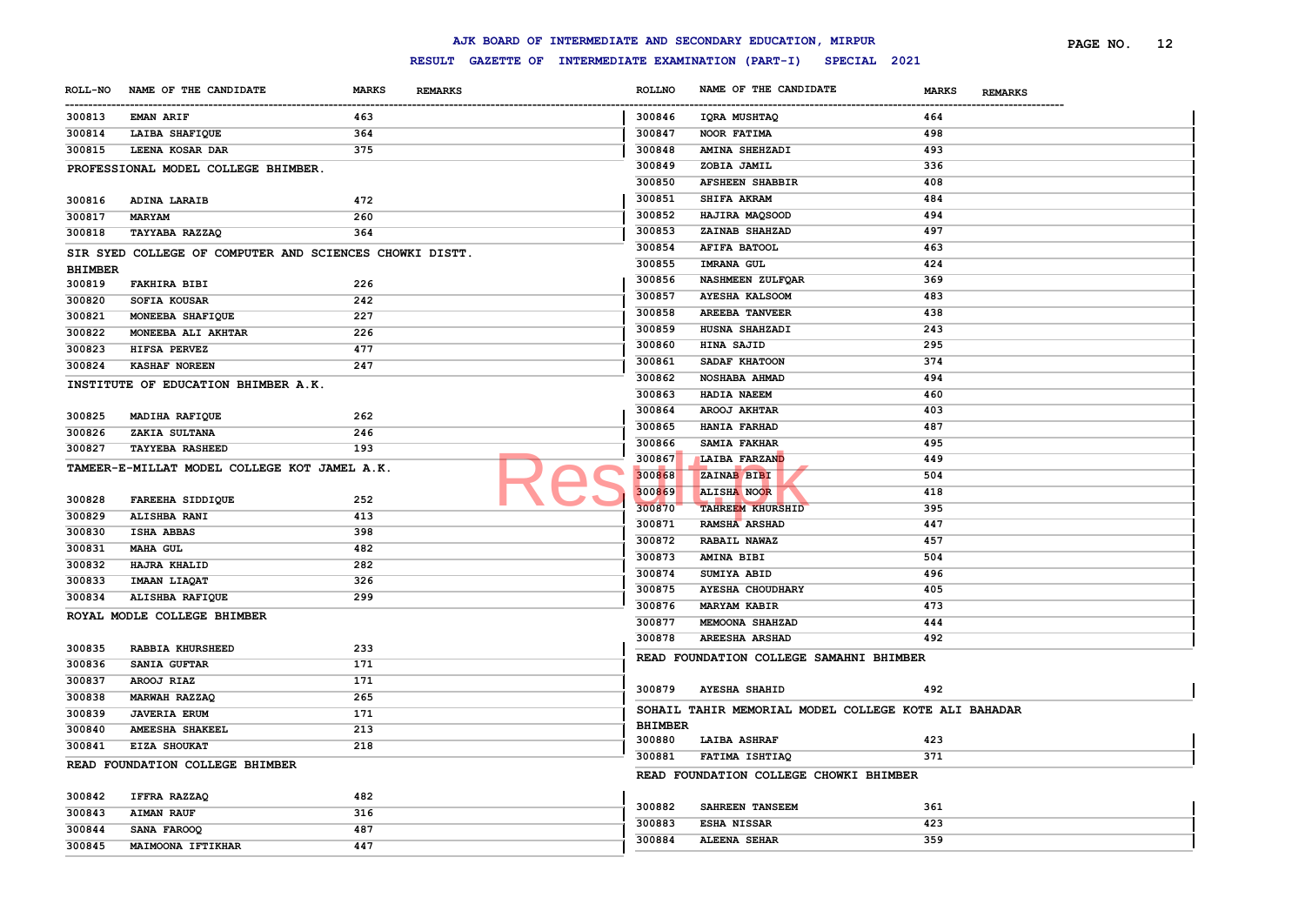#### ------------------------------------------------------------------------------------------------------------------------------------------------------------------------------------------------------------------------ **ROLLNO NAME OF THE CANDIDATE MARKS REMARKS PAGE NO. 13 AL-ILAM COLLEGE OF SCIENCES POONA DISTT. BHIMBER AK ISMA ALIA 449 FATIMA KHURSHID 498 IRSA ISLAM 418 AROOJ MAJEED 280 SANA SHAHID 415 MOMNA SAEED 460 SOBIA JAMEEL 469 NAYAB NAZIM 368 NOSHABA WAHEED 477 JAWARIA BASHARAT 457 ISMA MEHBOOB 203 READ FOUNDATION COLLEGE BARNALA BHIMBER AK KAINAT SHEHZADI 405 SAMRA ABAS 433 SHAMAMA MUSHTAQ 380 LAIBA RAFAQAT 408 SHUMAIM RAZZAQ 334 READ FOUNDATION COLLEGE BHIMBER GHARBI DISTT. BHIMBER AK MEHAK SHEHZADI 296 HIFSA AZIZ 296 HAJRA ABBAS 349 SAHER AMANAT 437 MALAIKA WALAYAT 380 MARYAM RAFIQUE 447 AFSHEEN BIBI 430 MEHMOONA KOUSAR 227 HALEEMA SHAHBAZ 479 MAIDA ANDLEEB 391 MARYAM SHAHBAZ 380 ADEEBA MUSKAAN 380 NAYAB ASHFAQ 173 JAWERIA ALTAF 444 SYEDA WAFA ZAHRA 256 ALIZA JAFFAR 336 HAJRA ARIF 282 READ FOUNDATION COLLEGE DHERI WATTAN DISTT. BHIMBER AJK LAIBA SHOUKAT 437 TAYYABA SHOUKAT 242 ZOHA AHMAD 438 GREEN MODEL COLLEGE CHOWKI TEHSIL SAMAHNI DISTT. BHIMBER AK ORIDA ARIF 464 AYESHA IRFAN 361 MAHNOOR TASLEEM 479 EMAN SHOUKAT 474 THE INNOVATORS SCHOOL AND COLLEGE SAMAHNI, BHIMBER AK UNZILA MAROOF 444 SAMIA JAMIL 302 KHADIJA TAHIR 296 TAHREEM SAJID 449 EMAN AFTAB 479 SAMREEN BABAR 398 ALVEENA IQBAL 391 AYESHA MUKHTAR 368 SIBGHA WASEEM 425 GOVT. GIRLS DEGREE COLLEGE, KOTLI SABA AZEEM 267 AROOJ SHAHPAL 171 FAIQA TAAJ 191 ALIZA ARSHAD 184 ZORBA KHALIQ 181 ANZA YAQOOB 246 GOVT. GIRLS DEGREE COLLEGE KHUIRATTA KOTLI. BADRA NAKEER 250 SAMIA SHAHPAL 247 GOVT HIGHER SECONDARY SCHOOL QUMROOTI, KOTLI. AROOBA MASOOD 208 MARYUM ZAFAR 201 UROOSA KOUSAR 203 IQRA JAVED 173 SADAF SAFEER 206 FARZANA HANIF 201 GOVT POST GRADUATE COLLEGE, KOTLI. RIMSHA ASGHAR 415 NAWAIRA MAROOF 378 HINA BATOOL 369 MAIRA SHABBIR 493 FATIMA TUZ ZARA 484 IQRA MAJEED 493** 300935 AROOJ SHAHPAL

**AJK BOARD OF INTERMEDIATE AND SECONDARY EDUCATION, MIRPUR**

**ROLL-NO NAME OF THE CANDIDATE MARKS REMARKS**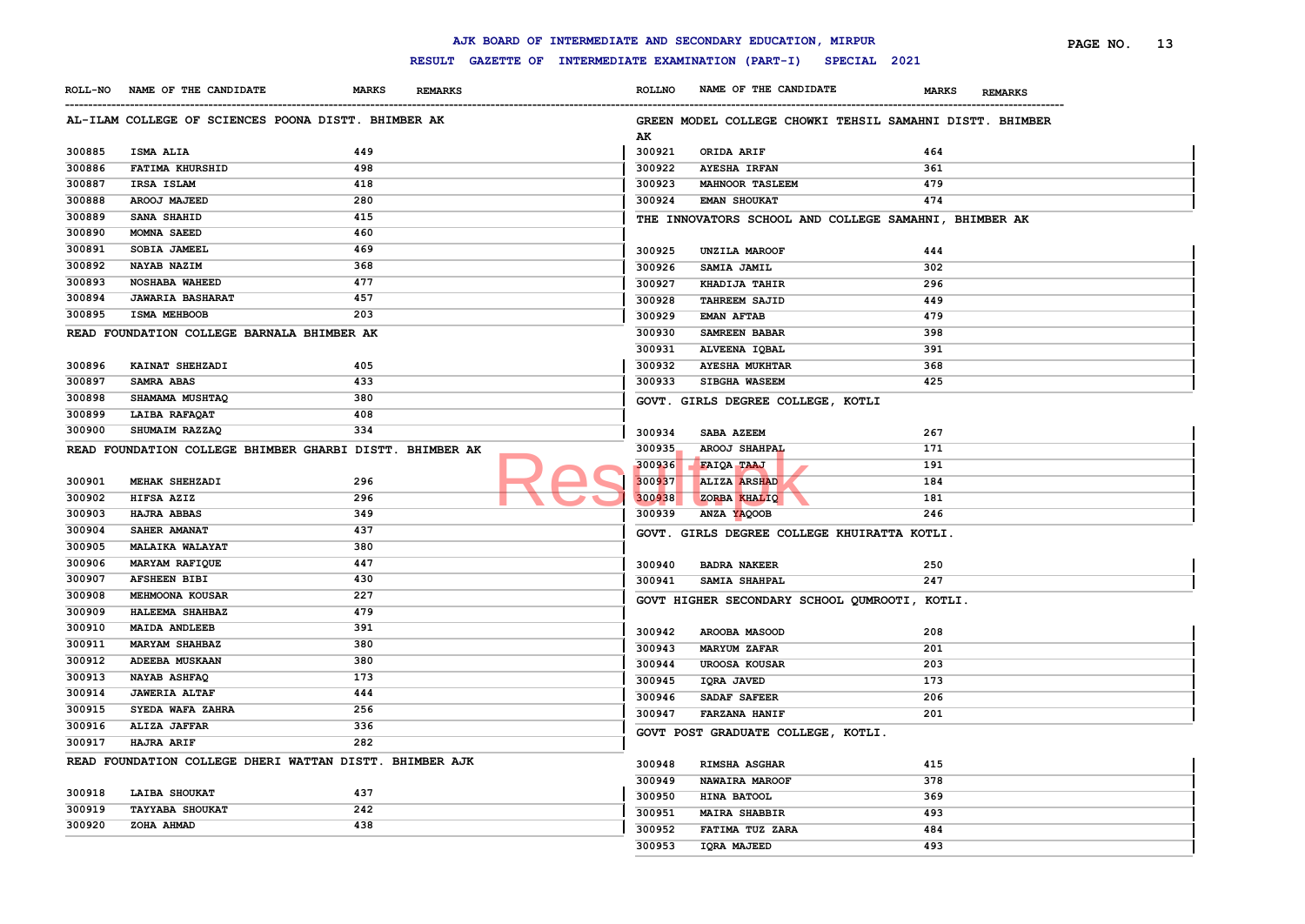|                       |                                                         |              |                |                  |               | AJK BOARD OF INTERMEDIATE AND SECONDARY EDUCATION, MIRPUR        |                                | PAGE NO. 14 |
|-----------------------|---------------------------------------------------------|--------------|----------------|------------------|---------------|------------------------------------------------------------------|--------------------------------|-------------|
|                       |                                                         |              |                |                  |               | RESULT GAZETTE OF INTERMEDIATE EXAMINATION (PART-I) SPECIAL 2021 |                                |             |
|                       | ROLL-NO NAME OF THE CANDIDATE                           | <b>MARKS</b> | <b>REMARKS</b> |                  | <b>ROLLNO</b> | NAME OF THE CANDIDATE                                            | <b>MARKS</b><br><b>REMARKS</b> |             |
| -----------<br>300954 | LARAIB MEHFOOZ                                          | 414          |                |                  |               | GOVT BOYS DEGREE COLLEGE SEHNSA, KOTLI.                          |                                |             |
| 300955                | <b>ROHA EMAN</b>                                        | 364          |                |                  |               |                                                                  |                                |             |
| 300956                | <b>MARYAM ASLAM</b>                                     | 469          |                |                  | 300978        | SAWAIRAH KABIR                                                   | 256                            |             |
| 300957                | IFZA RAFIQ                                              | 262          |                |                  | 300979        | <b>IQRA PARVEEN</b>                                              | 405                            |             |
| 300958                | <b>BAKHTAWAR MALIK</b>                                  | 457          |                |                  | 300980        | <b>TASHFEEN ASAD</b>                                             | 472                            |             |
| 300959                | HIRA NISAR                                              | 364          |                |                  | 300981        | <b>KIRAN HANIF</b>                                               | 410                            |             |
| 300960                | <b>MARYUM ZAMEER</b>                                    | 497          |                |                  | 300982        | HIFSA NOOR                                                       | 351                            |             |
| 300961                | IQRA AFZAL BAIG                                         | 242          |                |                  |               | GOVT. GIRLS DEGREE COLLEGE FATEHPUR THAKYALA KOTLI               |                                |             |
| 300962                | SHEZA MUBESHAR                                          | 329          |                |                  |               |                                                                  |                                |             |
| 300963                | SOREELA ASLAM                                           | 434          |                |                  | 300983        | <b>TALIA KHALIL</b>                                              | 344                            |             |
| 300964                | <b>AFEEFA SHOUKAT</b>                                   | 474          |                |                  |               | HOLY PUBLIC COLLEGE KHUIRATTA KOTLI.                             |                                |             |
| 300965                | <b>AABGEEN ZUBAIR</b>                                   | 438          |                |                  |               |                                                                  |                                |             |
| 300966                | <b>WASFA MAZHAR</b>                                     | 371          |                |                  | 300984        | SAMIA BUKHARI                                                    | 361                            |             |
| 300967                | WARISHA FATIMA                                          | 437          |                |                  | 300985        | ZOYA KHALID                                                      | 371                            |             |
|                       | GOVT BOYS DEGREE COLLEGE SEHNSA, KOTLI.                 |              |                |                  | 300986        | ANIQA MUMTAZ                                                     | 405                            |             |
|                       |                                                         |              |                |                  | 300987        | KINZA ZUBAIR                                                     | 181                            |             |
| 300968                | <b>JAWERIYA RAHEEM</b>                                  | 285          |                |                  | 300988        | SUMMERA MEHFOOZ                                                  | 447                            |             |
|                       | KASHMIR MODEL COLLEGE, MIRPUR.                          |              |                |                  | 300989        | ASMA TARIQ                                                       | 473                            |             |
|                       |                                                         |              |                |                  | 300990        | <b>AROOJ SHABIR</b>                                              | 375                            |             |
| 300969                | <b>ISHMAL MASOOD</b>                                    | 311          |                |                  |               |                                                                  |                                |             |
|                       | GOVT BOYS DEGREE COLLEGE SEHNSA, KOTLI.                 |              |                |                  |               | AL-GHAZALI COLLEGE OF SCIENCES KOTLI.                            |                                |             |
|                       |                                                         |              |                |                  | 300991        | <b>NUMANA KOUSAR</b>                                             | 243                            |             |
| 300970                | <b>SHAIZA SHAFIQUE</b>                                  | 361          |                |                  | 300992        | AMNA KARIM                                                       | 483                            |             |
|                       | READ FOUNDATION SCHOOL AND COLLEGE SENSA KOTLI          |              |                |                  | 300993        | SUMAYYA TARIQ                                                    | 300                            |             |
|                       |                                                         |              |                | <b>Rs.2520/-</b> | 300994        | <b>ALISHBA</b>                                                   | 408                            |             |
|                       | 300971 BUSHRA BATOOL                                    | 290          |                |                  | 300995        | HURRIA AZHAR                                                     | 482                            |             |
|                       |                                                         |              |                |                  | 300996        | <b>PALWASHA NAZIR</b>                                            | 250                            |             |
|                       | GOVT BOYS DEGREE COLLEGE SEHNSA, KOTLI.                 |              |                |                  | 300997        | <b>AYESHA HAMEED</b>                                             | 450                            |             |
|                       |                                                         |              |                |                  | 300998        | <b>SHABNAB ASLAM</b>                                             | 391                            |             |
|                       | 300972 ANEESA BIBI                                      | 306          |                |                  | 300999        | <b>AYESHA ILYAS</b>                                              | 474                            |             |
|                       | GREEN HILLS PUBLIC SCHOOL AND COLLEGE POTHA TEH. SEHNSA |              |                |                  | 301000        | <b>AREEBA HABIB</b>                                              | 270                            |             |
| KOTLI AK              |                                                         |              |                |                  | 301001        | KHOLA ZAHOOR                                                     | 311                            |             |
|                       | 300973 IRSA BI BI                                       | 240          |                |                  | 301002        | IRIS YOUNUS                                                      | 434                            |             |
|                       | GOVT BOYS DEGREE COLLEGE SEHNSA, KOTLI.                 |              |                |                  | 301003        |                                                                  | 217                            |             |
|                       |                                                         |              |                |                  |               | <b>ALEEZA SALEEM</b>                                             |                                |             |
|                       | 300974 BUSHRA BIBI                                      | 243          |                |                  | 301004        | LAIBA TAHIR MALIK                                                | 346                            |             |
|                       | GREEN HILLS PUBLIC SCHOOL AND COLLEGE POTHA TEH. SEHNSA |              |                |                  | 301005        | <b>FAIZA NASEER</b>                                              | 272                            |             |
| KOTLI AK              |                                                         |              |                |                  | 301006        | IRZA NOOR                                                        | 306                            |             |
|                       | 300975 SANA HANIF                                       | 285          |                |                  | 301007        | <b>AMISH FARID</b>                                               | 482                            |             |
|                       | GOVT BOYS DEGREE COLLEGE SEHNSA, KOTLI.                 |              |                |                  |               | 301008 PAKEEZA MAROOF                                            | 252                            |             |
|                       |                                                         |              |                |                  |               | DR. MAHROOF MODEL COLLEGE TANGIGALA SUDHNUTI AK                  |                                |             |
|                       | 300976 MOIZA KHAN                                       | 404          |                |                  |               |                                                                  |                                |             |
|                       | READ FOUNDATION SCHOOL AND COLLEGE SENSA KOTLI          |              |                |                  |               | 301009 IRAJ INAM                                                 | 420                            |             |
|                       |                                                         |              |                | Rs.2520/-        |               | AL-GHAZALI COLLEGE OF SCIENCES KOTLI.                            |                                |             |
|                       | 300977 SEEMAB TABREZ                                    | 321          |                |                  |               |                                                                  |                                |             |
|                       |                                                         |              |                |                  |               | 301010 AREEBA FATIMA                                             | 473                            |             |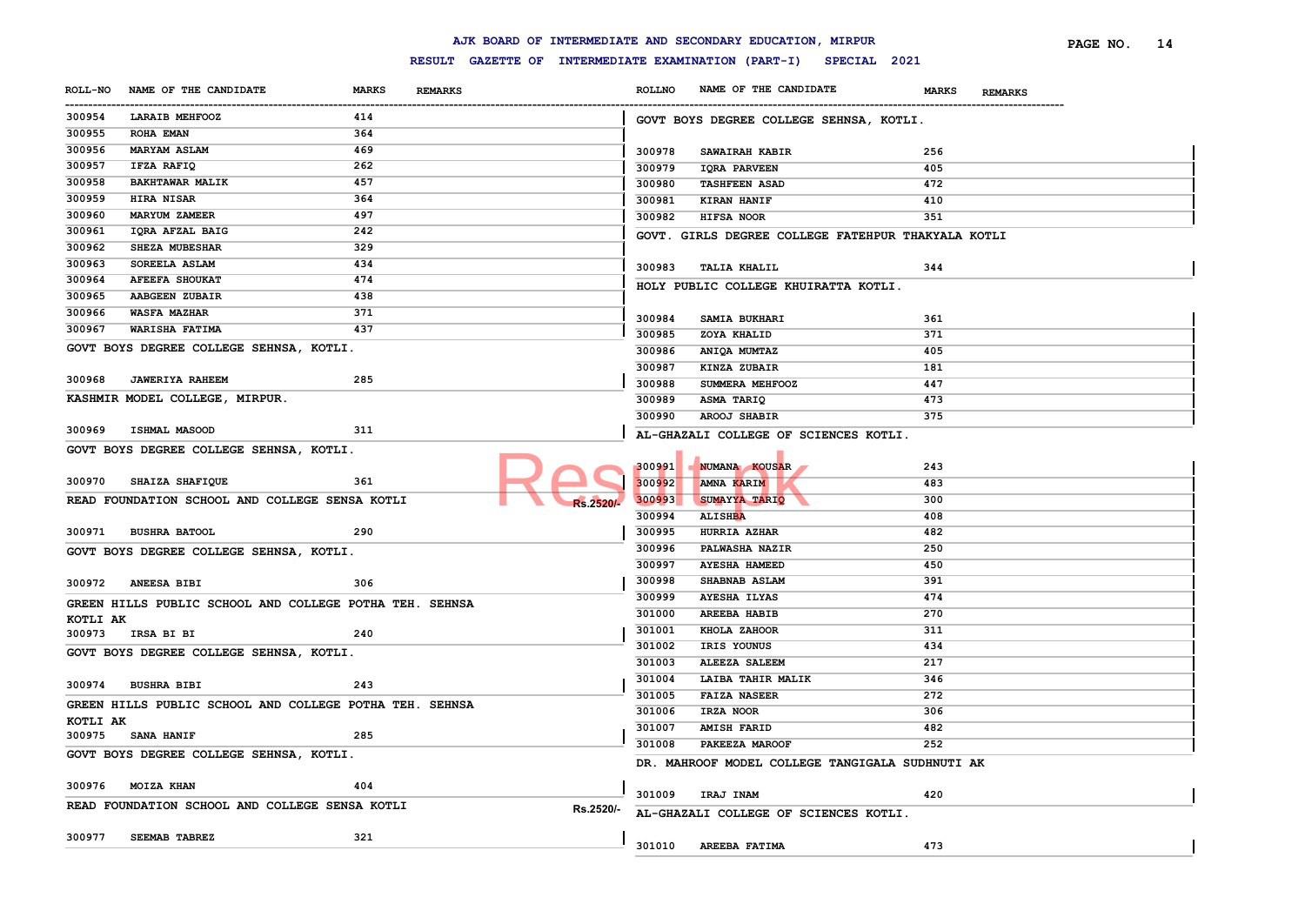|        |                                                         |                |                |               | AJK BOARD OF INTERMEDIATE AND SECONDARY EDUCATION, MIRPUR        |                                | PAGE NO.<br>- 15 |
|--------|---------------------------------------------------------|----------------|----------------|---------------|------------------------------------------------------------------|--------------------------------|------------------|
|        |                                                         |                |                |               | RESULT GAZETTE OF INTERMEDIATE EXAMINATION (PART-I) SPECIAL 2021 |                                |                  |
|        | ROLL-NO NAME OF THE CANDIDATE                           | <b>MARKS</b>   | <b>REMARKS</b> | <b>ROLLNO</b> | NAME OF THE CANDIDATE                                            | <b>MARKS</b><br><b>REMARKS</b> |                  |
| 301011 | <b>MISHAL KHURSHID</b>                                  | 265            |                |               | FATIMA-TUZ-ZAHRA GIRLS COLLEGE KOTLI A.K.                        |                                |                  |
| 301012 | <b>FOZIA SULTANA</b>                                    | 413            |                |               |                                                                  |                                |                  |
| 301013 | NOOR-UL-AIN GULZAIB                                     | 207            |                | 301046        | QURAT UL AIN                                                     | 500                            |                  |
| 301014 | <b>RUTBA SHAHID</b>                                     | 437            |                | 301047        | MADIHA NAWAZ                                                     | 233                            |                  |
| 301015 | UNZILAL AIN                                             | 326            |                | 301048        | ILSA HIJAB                                                       | 447                            |                  |
| 301016 | HUMA FATIMA                                             | <b>R-LATER</b> |                | 301049        | ZOHA BATOOL                                                      | 410                            |                  |
|        | UROOJ MODEL COLLEGE CHAROHI DISTRICT KOTLI AZAD KASHMIR |                |                | 301050        | ZUAFSHAN YASIN                                                   | 479                            |                  |
|        |                                                         |                |                | 301051        | <b>AQSA AFZAL</b>                                                | 482                            |                  |
| 301017 | <b>SUGHRA ASHRAF</b>                                    | 365            |                | 301052        | RIMSHA RAFIQUE                                                   | 418                            |                  |
| 301018 | <b>AMINA ADALAT</b>                                     | 384            |                | 301053        | LAIBA SHABIR                                                     | 420                            |                  |
|        | GOVT. GIRLS INTER COLLEGE KARELA MAJHAN FATEHPUR KOTLI  |                |                | 301054        | AREEBA FATIMA                                                    | 483                            |                  |
| (A.K)  |                                                         |                |                | 301055        | <b>FOUZIA BIBI</b>                                               | 290                            |                  |
| 301019 | <b>ALISHBA ASLAM</b>                                    | 188            |                | 301056        | <b>ATIFA SHAFIQUE</b>                                            | 437                            |                  |
| 301020 | HAJRA MUZAFFAR                                          | 237            |                | 301057        | <b>ASHBA FIYAZ</b>                                               | 405                            |                  |
| 301021 | <b>HAJRA SHARIF</b>                                     | 230            |                | 301058        | ADEEBA BIBI                                                      | 321                            |                  |
| 301022 | LAIBA PERVAIZ                                           | 300            |                | 301059        | ALINA SHAKEEL                                                    | 173                            |                  |
| 301023 | <b>UROOG MUSHTAQ</b>                                    | 287            |                | 301060        | <b>MALAIKA RASHEED</b>                                           | 472                            |                  |
|        | GOVT. GIRLS DEGREE COLLEGE SERI KHUIRATTA KOTLI A.K.    |                |                | 301061        | <b>AREEBA ALTAF</b>                                              | 405                            |                  |
|        |                                                         |                |                | 301062        | SABA SULTANA                                                     | 415                            |                  |
| 301024 | SEHAR MUKHTAR                                           | 375            |                | 301063        | <b>MAHRUKH IBRAR</b>                                             | 440                            |                  |
|        | FATIMA-TUZ-ZAHRA GIRLS COLLEGE KOTLI A.K.               |                |                | 301064        | <b>AYMAN SHAHID</b>                                              | 369                            |                  |
|        |                                                         |                |                | 301065        | ISHRAT KOUSAR                                                    | 391                            |                  |
| 301025 | AROOJ NAVEED                                            | 345            |                | 301066        | <b>AYESHA SANA</b>                                               | 497                            |                  |
| 301026 | ANEELA YAQOOB                                           | 459            |                | 301067        | <b>SEROOSH SHAFIQUE</b>                                          | 226                            |                  |
| 301027 | AREEBA JAVED                                            | 420            |                | 301068        | MONIQUE ISMAIL                                                   | 285                            |                  |
| 301028 | NOOR SADDIQUE                                           | 354            |                | 301069        | KHADIJA MUHAMMAD IQBAL                                           | 472                            |                  |
| 301029 | IQRA UROOJ                                              | 464            |                | 301070        | <b>EMAN AFTAB</b>                                                | 223                            |                  |
| 301030 | MARYAM PARAS MEHMOOD                                    | 187            |                | 301071        | INSHA BATOOL                                                     | 391                            |                  |
| 301031 | PAKIZA AZIZ                                             | 371            |                | 301072        | ZARA YOUNIS                                                      | 380                            |                  |
| 301032 | SAMRA TANVEER                                           | 434            |                | 301073        | <b>MARIA HANIF</b>                                               | 493                            |                  |
| 301033 | <b>ALISHBA ASGHAR</b>                                   | 242            |                | 301074        | IRSA SHAFIQ                                                      | 413                            |                  |
| 301034 | QURAT-UL-AIN                                            | 487            |                | 301075        | <b>TAYYABA</b>                                                   | 443                            |                  |
| 301035 | REHANA MEHMOOD                                          | 463            |                | 301076        | ALIZA YAQOOB                                                     | 459                            |                  |
| 301036 | AREEBA KHALID                                           | 415            |                | 301077        | <b>EMAAN FATIMA</b>                                              | 410                            |                  |
| 301037 | <b>EZZA ASGHAR</b>                                      | 335            |                | 301078        | ALINA MAQBOOL                                                    | 460                            |                  |
| 301038 | ZOYA ZULFIQAR                                           | 463            |                | 301079        | <b>MALAIKA MAROOF</b>                                            | 349                            |                  |
| 301039 | TAHIRA RIAZ MALIK                                       | 395            |                | 301080        | SIDRA KHALID                                                     | 374                            |                  |
| 301040 | ALISHA ASLAM                                            | 440            |                | 301081        | NOOR-UL-AIN ZULFIQAR                                             | 454                            |                  |
| 301041 | <b>MAKHWAILA HOOR</b>                                   | 378            |                | 301082        | <b>MUQADAS FATIMA</b>                                            | 492                            |                  |
| 301042 | <b>MALAIKA KHAN</b>                                     | 216            |                | 301083        | ALISHBA RAZA                                                     | 211                            |                  |
| 301043 | RUBAB JAMIL                                             | 213            |                | 301084        | SAMAN RIAZ                                                       | 361                            |                  |
| 301044 | <b>HAJRA EJAZ</b>                                       | 390            |                | 301085        | <b>TAYYBA SHABEER</b>                                            | 437                            |                  |
|        | QUAID-E-AZAM COLLEGE OF MODERN SCIENCES KOTLI AK        |                |                | 301086        | AMMARA SHAFIQUE                                                  | 433                            |                  |
|        |                                                         |                |                | 301087        | MOMINA ABBAS                                                     | 331                            |                  |
| 301045 | AREESHA IMTIAZ                                          | 489            |                | 301088        | AIMEN ASHIQ                                                      | 227                            |                  |
|        |                                                         |                |                | 301089        | <b>AMINA ALI</b>                                                 | 492                            |                  |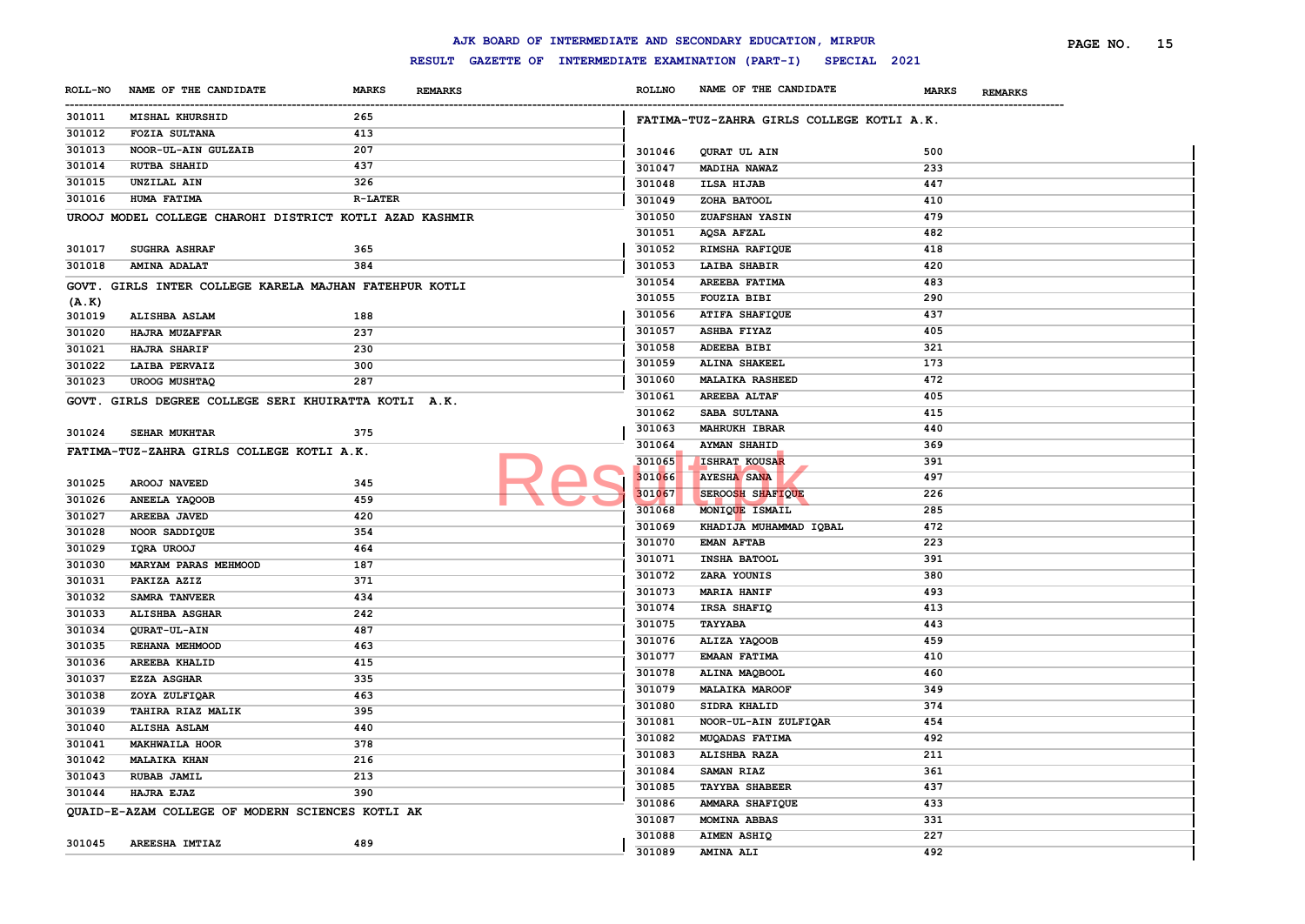|                |                                                        |                                |                                                     |                       | AJK BOARD OF INTERMEDIATE AND SECONDARY EDUCATION, MIRPUR |                                | PAGE NO.<br>16 |
|----------------|--------------------------------------------------------|--------------------------------|-----------------------------------------------------|-----------------------|-----------------------------------------------------------|--------------------------------|----------------|
|                |                                                        |                                | RESULT GAZETTE OF INTERMEDIATE EXAMINATION (PART-I) |                       | SPECIAL 2021                                              |                                |                |
| <b>ROLL-NO</b> | NAME OF THE CANDIDATE                                  | <b>MARKS</b><br><b>REMARKS</b> |                                                     | <b>ROLLNO</b>         | NAME OF THE CANDIDATE                                     | <b>MARKS</b><br><b>REMARKS</b> |                |
| 301090         | KINZA IDREES                                           | 211                            |                                                     |                       | JINNAH SCIENCE COLLEGE TATTA PANI KOTLI                   |                                |                |
| 301091         | SANA NASEER                                            | 290                            |                                                     |                       |                                                           |                                |                |
| 301092         | <b>AYESHA SHABIR</b>                                   | 498                            |                                                     | 301127                | <b>ANEEQA BASHIR</b>                                      | 325                            |                |
| 301093         | AMARA WAQAR                                            | 305                            |                                                     |                       | NATIONAL INSTITUTE OF ADVANCE STUDIES KHUIRATTA KOTLI     |                                |                |
| 301094         | KIRAN JAHANGIR                                         | 295                            |                                                     |                       |                                                           |                                |                |
| 301095         | LAIBA KHALIQ                                           | 250                            |                                                     | 301128                | HAJRA BASHARAT                                            | 413                            |                |
| 301096         | <b>JAWERIA SAEED</b>                                   | 443                            |                                                     | 301129                | <b>SABA RANI</b>                                          | 309                            |                |
| 301097         | ALISHBA SADIQUE                                        | 403                            |                                                     | 301130                | HADIQA FAREED                                             | 260                            |                |
| 301098         | HUMA NAWAZ                                             | 285                            |                                                     | 301131                | ALINA SIDDIQUE                                            | 440                            |                |
| 301099         | YUSRA AZIZ                                             | 415                            |                                                     | GOVT.                 | INTERMEDIATE COLLEGE DHAROTI MOHRA KOTLI A.K.             |                                |                |
| 301100         | <b>MARIA YOUSAF</b>                                    | 460                            |                                                     |                       |                                                           |                                |                |
| 301101         | ANMOL ABID                                             | 378                            |                                                     | 301132                | ALISHBA TEHZEEB                                           | 420                            |                |
| 301102         | ALIBA RANGZAIB                                         | 413                            |                                                     | 301133                | NAYAB JAVID                                               | 316                            |                |
|                | IBNA SINA MODEL COLLEGE KOTLI A.K                      |                                |                                                     |                       |                                                           |                                |                |
|                |                                                        |                                |                                                     |                       | ARQAM COLLEGE FOR MODERN EDUCATION DAMAS CHARHOI          |                                |                |
| 301103         | SABA NAZ                                               | 252                            |                                                     | DISTT.KOTLI<br>301134 |                                                           |                                |                |
|                | NEW AGE SCHOLARS SCIENCE COLLEGE SEHNSA                |                                |                                                     | 301135                | <b>MAWRA BATOOL</b>                                       | 492<br>391                     |                |
|                |                                                        |                                |                                                     | 301136                | <b>ZARA MUMTAZ</b><br><b>TAYYABA TASIB</b>                | 243                            |                |
| 301104         | HANIA INFAQ                                            | 496                            |                                                     | 301137                |                                                           | 226                            |                |
| 301105         | <b>GHATIA SAJJAD</b>                                   | 495                            |                                                     | 301138                | MEHMOONA JAHANGIR                                         |                                |                |
| 301106         | MINAHIL FATIMA                                         | 463                            |                                                     | 301139                | ALIA KHURSHID<br>SABAHAT SAEED                            | 236<br>311                     |                |
|                |                                                        |                                |                                                     | 301140                | <b>RIJA YOUSAF</b>                                        | 302                            |                |
| AК             | FARAN MODEL COLLEGE OF SCIENCE FATEHPUR THAKYALA KOTLI |                                |                                                     | 301141                | HAFSA GUL                                                 | 403                            |                |
| 301107         | IFZA HAMEED                                            | 208                            |                                                     | 301142                | IRAJ AZIZ                                                 | 302                            |                |
| 301108         | MISBAH KAFIL CHAUDHARY                                 | 187                            |                                                     |                       |                                                           |                                |                |
| 301109         | AMEERA SAJJAD                                          | 359                            |                                                     |                       | READ FOUNDATION GIRLS COLLEGE KOTLI, DISTT. KOTLI.        |                                |                |
| 301110         | <b>ANSA NAZER</b>                                      | 206                            |                                                     |                       |                                                           |                                |                |
| 301111         | KASHAF JAVED                                           | 233                            |                                                     | 301143                | <b>SIMRAN SALEEM</b>                                      | 457                            |                |
| 301112         | ZULAIKHA KHURSHEED                                     | 236                            |                                                     | 301144                | <b>AREEBA BASHIR</b>                                      | 374                            |                |
| 301113         | NEHWISH ASLAM                                          | 364                            |                                                     | 301145                | NAFEESA ISHAQ                                             | 227                            |                |
| 301114         | <b>NAZISH KOUSAR</b>                                   | 173                            |                                                     | 301146                | SAMYA KOSAR                                               | 282                            |                |
| 301115         | <b>AROONA NASEEM</b>                                   | 174                            |                                                     | 301147                | SAMRA MEHBOOB                                             | 384                            |                |
| 301116         | <b>UROOG SHABBIR</b>                                   | 171                            |                                                     | 301148                | ZOHRA SHAHEEN                                             | 391                            |                |
| 301117         | <b>IQRA SHAKOOR</b>                                    | 171                            |                                                     | 301149                | SAWAIRA BARKAT                                            | 247                            |                |
| 301118         | <b>SABA MUSTAFA</b>                                    | 171                            |                                                     | 301150                | <b>AMEN SAGHIR</b>                                        | 369                            |                |
| 301119         | HAJRA SHAFAIT                                          | 482                            |                                                     | 301151                | <b>FAKHRA SHAMRAIZ</b>                                    | 236                            |                |
| 301120         | <b>UZMA KOSAR</b>                                      | 171                            |                                                     | 301152                | <b>MUQADDAS ARIF</b>                                      | 464                            |                |
| 301121         | NAJM UN NISA AKBAR                                     | 482                            |                                                     | 301153                | SADAF MUSHTAQ                                             | 311                            |                |
| 301122         | <b>AIMA SAFDAR</b>                                     | 188                            |                                                     | 301154                | <b>AMNA SARSHAR</b>                                       | 334                            |                |
| 301123         | MAHNOOR TARIQ                                          | 171                            |                                                     | 301155                | <b>AREEBA KABIR</b>                                       | 457                            |                |
| 301124         | <b>LAIBA JAVED</b>                                     | 171                            |                                                     | 301156                | SAMRA ZAREEN                                              | 364                            |                |
| 301125         | <b>MARYAM ILYAS</b>                                    | 223                            |                                                     | 301157                | ZEBIA HAMEED                                              | 252                            |                |
|                |                                                        |                                |                                                     | 301158                | SABA MANZOOR                                              | 344                            |                |
|                | GOVT GIRLS INTERMEDIATE COLLEGE SARHOTA NO. 2 KOTLI AK |                                |                                                     | 301159                | <b>MARYAM RIAZ</b>                                        | 242                            |                |
| 301126         |                                                        | 295                            |                                                     | 301160                | <b>MEHRAB RANI</b>                                        | 198                            |                |
|                | PAKIZA AFZAAL                                          |                                |                                                     | 301161                | AIZA HANIF                                                | 473                            |                |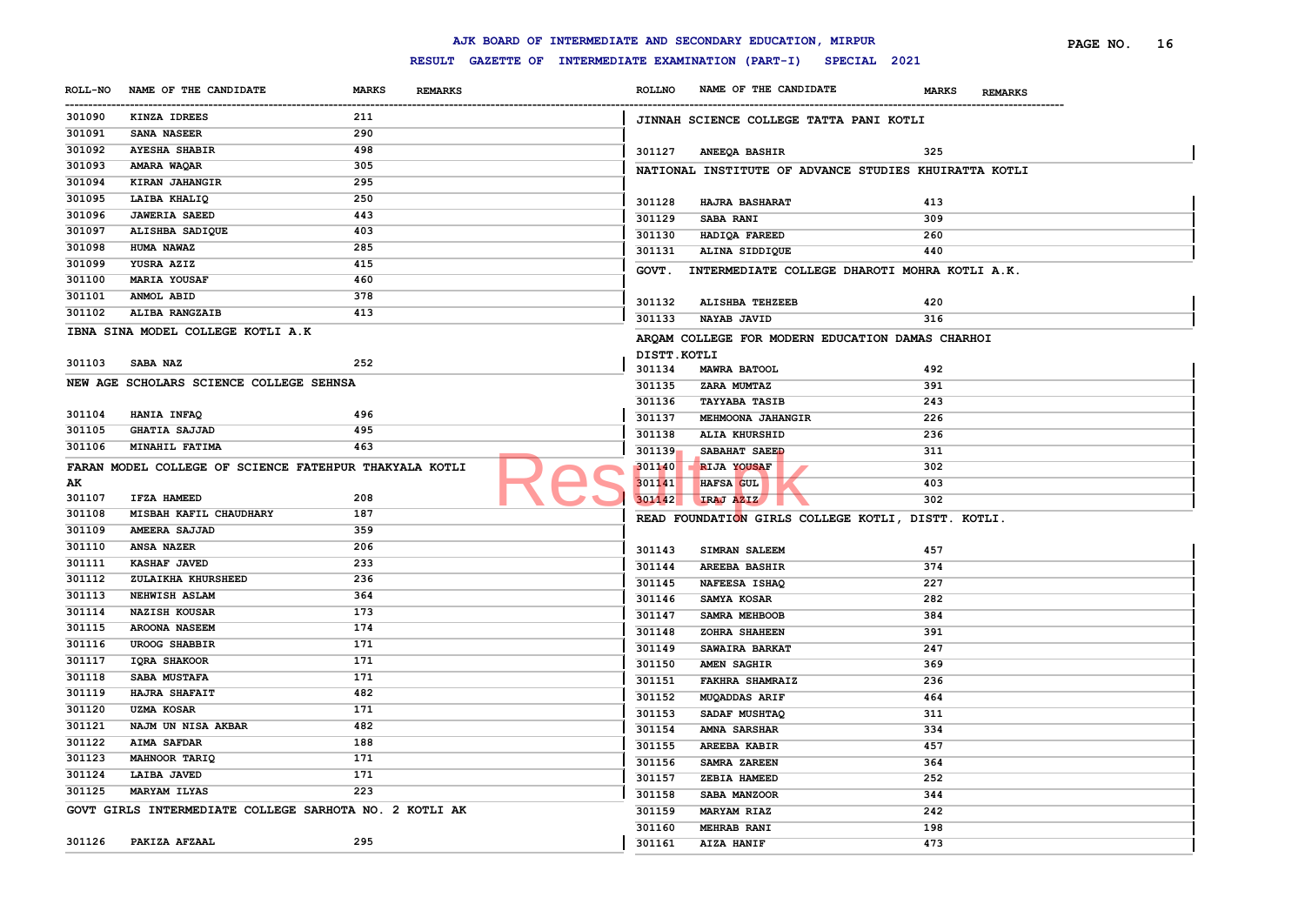#### **ROLL-NO NAME OF THE CANDIDATE MARKS REMARKS** ------------------------------------------------------------------------------------------------------------------------------------------------------------------------------------------------------------------------ **ROLLNO NAME OF THE CANDIDATE MARKS REMARKS PAGE NO. 17 AMINA NADEEM 410 ALEEZA KAUSAR 206 ANOSHA MALIK 469 ANISA SALAMAT 326 ALINA ASGHAR 217 HALEEMA MEHMOOD 440 ASIMA YOUNAS 231 MARYAM REHNA 339 KASHAF IRADAT 276 SAHIFA HABIB 275 HUSNA WASEEM 267 JAVERIA SIKANDAR 267 READ FOUNDATION SCHOOL AND COLLEGE CHARHOI KOTLI AK HAFSA MUKHTAR 453 READ FOUNDATION GIRLS COLLEGE KOTLI, DISTT. KOTLI. SIDRA RANGZAIB BUTT 354 NAZISH AYOUB 252 MEHK IKHRAZ 315 MARUKH JABEEN 265 SUPERIOR MODEL COLLEGE GOI DISTT. KOTLI AJK ZAHRA UR REHMAN 474 READ FOUNDATION GIRLS COLLEGE KOTLI, DISTT. KOTLI. FARHANA MAQSOOD 270 SALIHA NADEEM 306 BASEERAT FAYYAZ 211 IQRA SHARBAZ 240 SARAH NASIM 496 HALEEMA LUQMAN 385 TAYYABA GHULAM 211 B.A QUEENS COLLEGE KHUI RATA DISTT KOTLI RS.2100/- Rs.2100/-** 301215 **SALIHA WASEEM 335 GUIDANCE GIRLS COLLEGE KOTLI AK SHAIZA IQBAL 403 HASEENA FATIMA 391 JAMMU KASHMIR PUBLIC HIGHER SECONDARY SCHOOL DHANGROAT DISTRICT KOTLI (A.K) MAHNOOR SAGHIR 290 AFIA ARSHAD 497 NOOR UL SABAHAT 364 MODERN IQRA COLLEGE OF SCIENCES KHUIRATTA DISTRICT KOTLI AK MOMNA ALI 423 MARYAM ZULFIQAR 381 IQRA AFZAAL 292 ALISHBA FIAZ 414 AALIA SHAHID 349 ANEESA MAZAFFAR 262 ZANIB GULRAIZ 207 QURRAT UL AIEN 230 READ FOUNDATION SCHOOL AND COLLEGE SENSA KOTLI Rs.2520/- ZONIRA HAMEED 198 AZIZ MEMORIAL FOUNDATION COLLEGE FATEHPUR KOTLI AK SHAISTA KOUSAR 453 HADIQA SAJJAD 351 JAWERIA SHAHZAD 197 ADEEBA KHALIL 290 READ FOUNDATION SCHOOL AND COLLEGE FATEHPUR DISTT. KOTLI AK AFEEFA AQLIL 326 AZIZ MEMORIAL FOUNDATION COLLEGE FATEHPUR KOTLI AK SAMRA JAVED 400 NIGHAT HANEEF 257 MUNAZA SHAKEEL 196 EMAN WAHEED VOC V.O.C UJALA GUL 305 LEEDS MODEL COLLEGE PANJERA KOTLI AK LAIBA NAWAZ 233 DUR E KASHF 329 MOMINA ILYAS 454 IMSAD ZAFAR 335 KUBRA FATIMA 184 FATIMA TALIB 378 AFREENISH HAMEED 484 WADI-E-CHINAR PUBLIC SCHOOL AND COLLEGE KHUIRATTA KOTLI AK ZAKIRA AYYUB 197 SHANZE SHOUKAT 425 ALEESHA JAMEEL 319 ROSHEEN KHAN 400 SAMRA RAFIQUE 331** Result AFRICATE APRIL FOUNDATION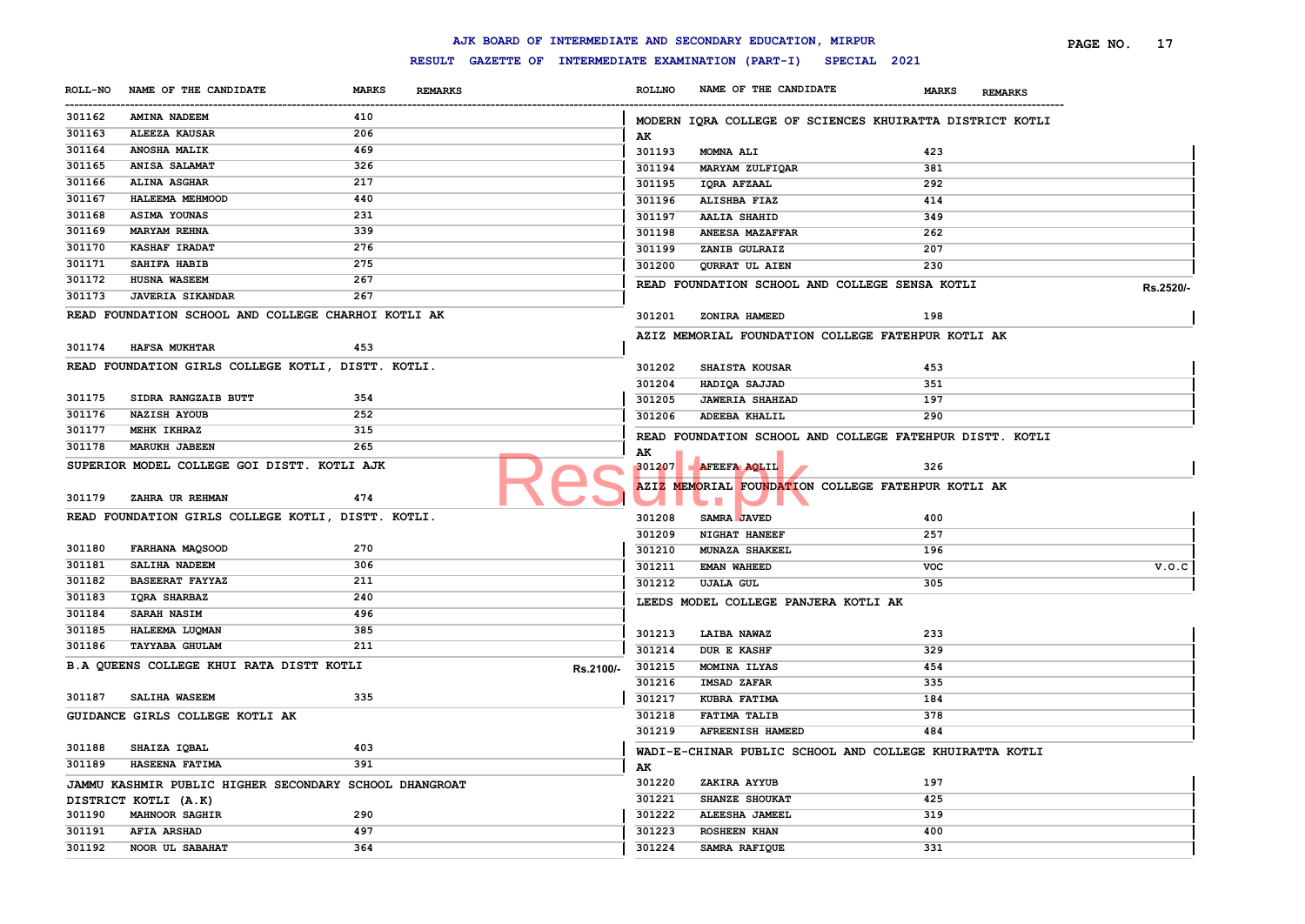|                  |                                                          |              |                |                                                     |               | AJK BOARD OF INTERMEDIATE AND SECONDARY EDUCATION, MIRPUR |                                | PAGE NO. | 18 |
|------------------|----------------------------------------------------------|--------------|----------------|-----------------------------------------------------|---------------|-----------------------------------------------------------|--------------------------------|----------|----|
|                  |                                                          |              |                | RESULT GAZETTE OF INTERMEDIATE EXAMINATION (PART-I) |               |                                                           | SPECIAL 2021                   |          |    |
| <b>ROLL-NO</b>   | NAME OF THE CANDIDATE                                    | <b>MARKS</b> | <b>REMARKS</b> |                                                     | <b>ROLLNO</b> | NAME OF THE CANDIDATE                                     | <b>MARKS</b><br><b>REMARKS</b> |          |    |
| 301225           | <b>INSHA SHAKEEL</b>                                     | 437          |                |                                                     | 301262        | SAMIA NAEEM                                               | --------------------<br>280    |          |    |
| 301226           | AROOJ SAEED                                              | 351          |                |                                                     | 301263        | KAINAT ARSHAD                                             | 302                            |          |    |
|                  | JINNAH PUBLIC SCHOOL AND COLLEGE DARBAR MY TOTI KOTLI AK |              |                |                                                     | 301264        | <b>MARYUM SAGHEER</b>                                     | 207                            |          |    |
|                  |                                                          |              |                |                                                     | 301265        | SEEMAB JAVAID                                             | 184                            |          |    |
| 301227           | EMAN AKHTER KIANI                                        | 295          |                |                                                     | 301266        | SANA ASHFAQ                                               | 171                            |          |    |
|                  | SUFFA SCHOOL AND COLLEGE KHUIRATTA KOTLI AK              |              |                |                                                     |               | SHAEEL MODEL COLLEGE SARSAWA KOTLI AK                     |                                |          |    |
|                  |                                                          |              |                |                                                     |               |                                                           |                                |          |    |
| 301228           | KINZA IQBAL                                              | 211          |                |                                                     | 301267        | <b>FASIA SABOOR</b>                                       | 296                            |          |    |
| 301229           | ZARYAB SHEHZADI                                          | 208          |                |                                                     | 301268        | ALISHBA HABIB                                             | 447                            |          |    |
| 301230           | WAJIHA RAVAIZ                                            | 302          |                |                                                     | 301269        | SHEEZA FATIMA                                             | 316                            |          |    |
| 301231           | <b>NOOR FATIMA</b>                                       | 233          |                |                                                     | 301270        | HAJRA MUSHTAQ                                             | 469                            |          |    |
| 301232           | SHAMSA NAVEED                                            | 247          |                |                                                     | 301271        | <b>ANOOSHA NAZ</b>                                        | 296                            |          |    |
| 301233           | <b>SEHER HABIB</b>                                       | 371          |                |                                                     | 301272        | <b>HAJRA SALEEM</b>                                       | 492                            |          |    |
| 301234           | ANSA SHOUKAT                                             | 206          |                |                                                     |               | UNIQUE INSTITUTE OF MODERN SCIENCES KOTLI DISTRICT KOTLI  |                                |          |    |
| 301235           | <b>FOZIA RASHEED</b>                                     | 250          |                |                                                     |               |                                                           |                                |          |    |
| 301236           | SADIA NAVEED                                             | 311          |                |                                                     | 301273        | <b>MARYAM SALEMAN</b>                                     | 423                            |          |    |
| 301237           | ZAKYA FATIMA                                             | 275          |                |                                                     |               | SHAEEL MODEL COLLEGE SARSAWA KOTLI AK                     |                                |          |    |
| 301238           | SAMAVIA SAJID                                            | 227          |                |                                                     |               |                                                           |                                |          |    |
| 301239           | IQRA AJMAL                                               | 487          |                |                                                     |               | 301274 AROOJ AMIR                                         | 306                            |          |    |
| 301240           | <b>ALEENA SHAHID</b>                                     | 266          |                |                                                     |               | READ FOUNDATION GIRLS COLLEGE KOTLI, DISTT. KOTLI.        |                                |          |    |
| 301241           | IRAJ RAZA                                                | 300          |                |                                                     |               |                                                           |                                |          |    |
| 301242           | AMMAL RIZWAN                                             | 472          |                |                                                     | 301275        | <b>AREEBA SHOAIB</b>                                      | 467                            |          |    |
| 301243           | ANOSH FATIMA                                             | 336          |                |                                                     |               | SHAEEL MODEL COLLEGE SARSAWA KOTLI AK                     |                                |          |    |
| 301244           | SHAWAL SHAHZAD                                           | 285          |                |                                                     |               | $\mathbf{r}$                                              |                                |          |    |
| 301245           | <b>AMINA MAJEED</b>                                      | 479          |                |                                                     | 301276        | ZARMINA FARAZ                                             | 414                            |          |    |
| 301246           | TUYYABA QAMAR                                            | 477          |                |                                                     |               | READ FOUNDATION GIRLS COLLEGE KOTLI, DISTT. KOTLI.        |                                |          |    |
| 301247           | FIZA JAMIL                                               | 173          |                |                                                     |               |                                                           |                                |          |    |
| 301248           | FIZA QIBTI                                               | 384          |                |                                                     | 301277        | <b>AIMEN IFTIKHAR</b>                                     | 321                            |          |    |
| 301249           | FIZA MOBEEN                                              | 260          |                |                                                     |               |                                                           |                                |          |    |
| 301250           | SIDRA RUBANI                                             | 312          |                |                                                     |               | SHAEEL MODEL COLLEGE SARSAWA KOTLI AK                     |                                |          |    |
| 301251           | <b>AMINA SEHAR</b>                                       | 181          |                |                                                     |               |                                                           |                                |          |    |
| 301252           | <b>AIESHA NAVEED</b>                                     | 211          |                |                                                     |               | 301278 AIZA RAFIQUE                                       | 381                            |          |    |
| 301253           | IFZA TARIQ                                               | 299          |                |                                                     |               | READ FOUNDATION GIRLS COLLEGE KOTLI, DISTT. KOTLI.        |                                |          |    |
|                  | ALI GARDEN PUBLIC SCHOOL AND COLLEGE KHUIRATTA KOTLI AK  |              |                |                                                     | 301279        | NIMRA BATOOL                                              | 460                            |          |    |
| 301254           | LAIBA ASLAM                                              | 196          |                |                                                     |               | SHAEEL MODEL COLLEGE SARSAWA KOTLI AK                     |                                |          |    |
| 301255           | <b>JAWAIRA BASHARAT</b>                                  | 433          |                |                                                     |               |                                                           |                                |          |    |
|                  |                                                          | 226          |                |                                                     | 301280        | ISRA BATOOL                                               | 275                            |          |    |
| 301256           | ZOYA SIDDIQUE<br><b>RAVISH ZUBAIR</b>                    | 341          |                |                                                     |               | READ FOUNDATION GIRLS COLLEGE KOTLI, DISTT. KOTLI.        |                                |          |    |
| 301257<br>301258 | <b>SHAZIA KOUSAR</b>                                     |              |                |                                                     |               |                                                           |                                |          |    |
|                  | <b>ANEESA LATEEF</b>                                     | 236          |                |                                                     | 301281        | <b>FATIMA ZAHRA</b>                                       | 233                            |          |    |
| 301259           |                                                          |              |                |                                                     |               |                                                           |                                |          |    |
|                  | GOVT. GIRLS DEGREE COLLEGE NAR KOTLI AK                  |              |                |                                                     |               | SHAEEL MODEL COLLEGE SARSAWA KOTLI AK                     |                                |          |    |
| 301260           | HALEEMA BASHIR                                           | 319          |                |                                                     | 301282        | ATQA ZUBAIR                                               | 339                            |          |    |
| 301261           | ZOHRA MUMTAZ                                             | 267          |                |                                                     | 301283        | <b>RAIBA KOUSAR</b>                                       | 286                            |          |    |
|                  |                                                          |              |                |                                                     |               |                                                           |                                |          |    |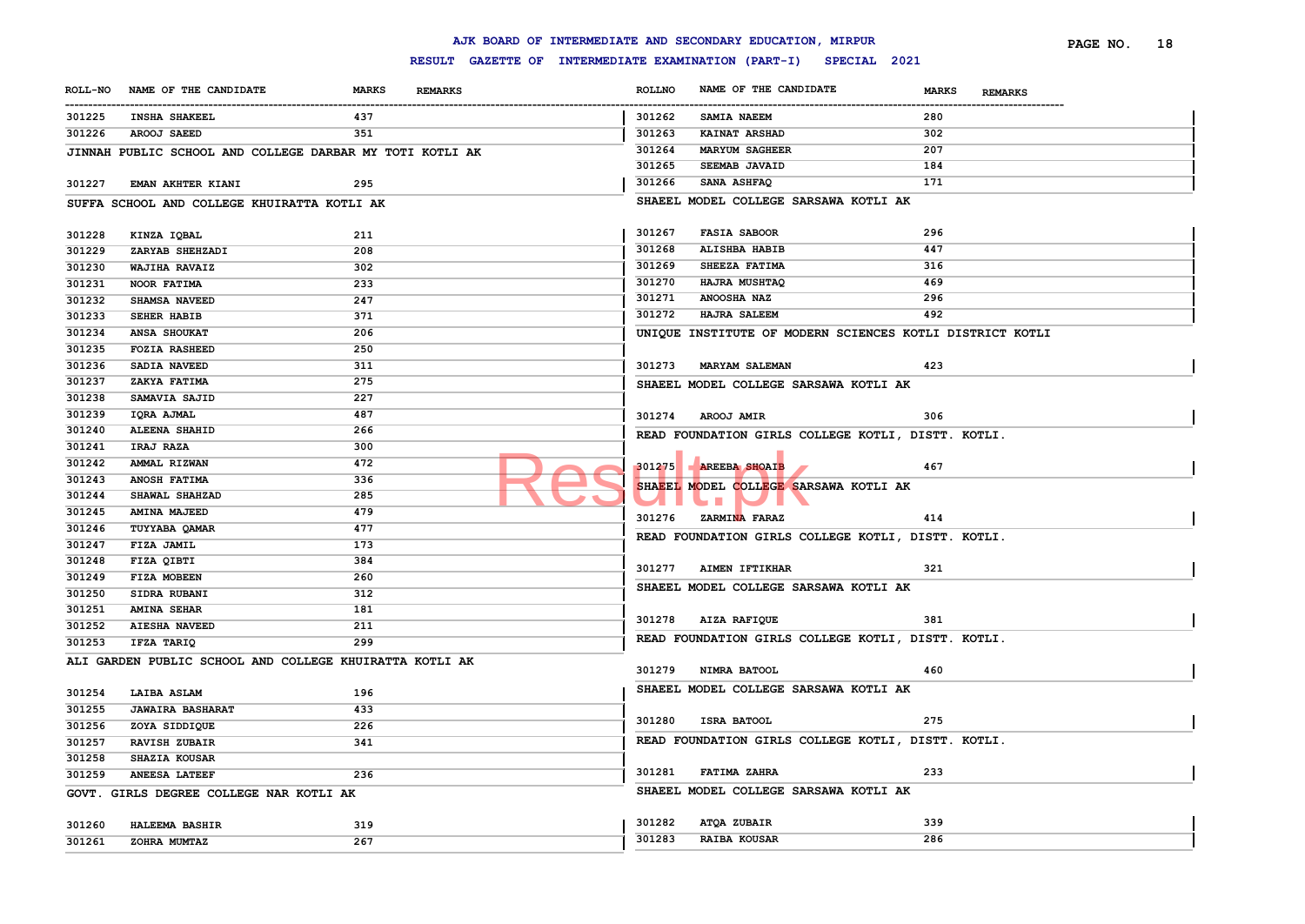|                |                                                  |              |                                                     |       |               | AJK BOARD OF INTERMEDIATE AND SECONDARY EDUCATION, MIRPUR |                                | PAGE NO.<br>19 |
|----------------|--------------------------------------------------|--------------|-----------------------------------------------------|-------|---------------|-----------------------------------------------------------|--------------------------------|----------------|
|                |                                                  |              | RESULT GAZETTE OF INTERMEDIATE EXAMINATION (PART-I) |       |               | SPECIAL 2021                                              |                                |                |
| <b>ROLL-NO</b> | NAME OF THE CANDIDATE                            | <b>MARKS</b> | <b>REMARKS</b>                                      |       | <b>ROLLNO</b> | NAME OF THE CANDIDATE                                     | <b>MARKS</b><br><b>REMARKS</b> |                |
| <br>301284     | <b>SABA SAJID</b>                                | 404          |                                                     |       | 301319        | ADEEBA KARAMAT                                            | 221                            |                |
| 301285         | LAIBA IKHLAQ                                     | 403          |                                                     |       |               | OXFORD PUBLIC HIGH SCHOOL AND COLLEGE SERI DISTT. KOTLI   |                                |                |
|                | PARA GON INSTITUTE OF MODERN SCIENCES KOTLI AK   |              |                                                     |       | AJK           |                                                           |                                |                |
|                |                                                  |              |                                                     |       | 301320        | <b>ALIA NISAR</b>                                         | 418                            |                |
| 301286         | AMMAMA ILYAS                                     | 250          |                                                     |       |               | GOVT. GIRLS HIGHER SECONDARY SCHOOL JUNA DIST. KOTLI AK   |                                |                |
| 301287         | ALISHA NIAZ                                      | 305          |                                                     |       |               |                                                           |                                |                |
|                | READ FOUNDATION COLLEGE PANJERA KOTLI AK         |              |                                                     |       | 301321        | <b>ALIYA ASGHAR</b>                                       | 321                            |                |
|                |                                                  |              |                                                     |       | 301322        | <b>AYESHA KOSAR</b>                                       | 354                            |                |
| 301288         | <b>AREEBA SABIR</b>                              | 226          |                                                     |       |               | READ FOUNDATION SCHOOL AND COLLEGE FATEHPUR DISTT. KOTLI  |                                |                |
| 301289         | SANA SHOJAT                                      | 292          |                                                     |       | AK            |                                                           |                                |                |
| 301290         | SADAF KAMAL                                      | 453          |                                                     |       | 301323        | <b>AMINA LATIF</b>                                        | 444                            |                |
| 301291         | IRAM SHAZADEH                                    | 171          |                                                     |       | 301324        | HAJIRA YUNUS                                              | 216                            |                |
| 301292         | <b>AFSHAN KAYANI</b>                             | 183          |                                                     |       | 301325        | <b>AYESHA RIAZ</b>                                        | 305                            |                |
| 301293         | AIMA QAYYUM                                      | 171          |                                                     |       | 301326        | <b>MAHNOOR SHOUKAT</b>                                    | 483                            |                |
| 301294         | <b>JAVERIA IQBAL</b>                             | voc          |                                                     | V.O.C | 301327        | RIMZA MEHMOOD                                             | 231                            |                |
| 301295         | QURAT UL AIN                                     | 430          |                                                     |       | 301328        | AROOSA ARIF                                               | 272                            |                |
| 301296         | SAQIBA KOUSAR                                    | 217          |                                                     |       | 301329        | AMMARA ZUBAIR                                             | 218                            |                |
| 301297         | <b>AYESHA FATIMA</b>                             | 321          |                                                     |       | 301330        | SEMAB IFTIKHAR                                            | 388                            |                |
| 301298         | <b>UZMA ISHFAQ</b>                               | 270          |                                                     |       | 301331        | AANIA IFTIKHAR                                            | 395                            |                |
| 301299         | IFZA MAZHAR                                      | 390          |                                                     |       | 301332        | SABA IDREES                                               | 325                            |                |
| 301300         | HUMAIRA IMTIAZ                                   | 322          |                                                     |       | 301333        | <b>MUQADDAS NAEEM</b>                                     | 464                            |                |
| 301301         | AIMA MAHFOOZ                                     | 391          |                                                     |       | 301334        | <b>TEHREEM FATIMA</b>                                     | 428                            |                |
| 301302         | <b>GULBUSHRA MAZHAR</b>                          | 413          |                                                     |       |               | HOPE COLLEGE PANJERA DISTT. KOTLI AJK                     |                                |                |
| 301303         | SUMBAL FATIMA                                    | 171          |                                                     |       |               | $\mathcal{L}_{\mathcal{A}}$                               |                                |                |
| 301304         | SALMA SHUJAHAT                                   | 331          |                                                     |       | 301335        | IQRA ISHAQ                                                | 253                            |                |
| 301305         | <b>ANDLEEB KANWAL</b>                            | 196          |                                                     |       | 301336        | KIRAN RAFI                                                | 375                            |                |
| 301306         | SADIA MUNEER                                     | 285          |                                                     |       | 301337        | SADIA KAHLID                                              | 174                            |                |
|                | PUNJAB COLLEGE KOTLI AK                          |              |                                                     |       | 301338        | MEHREEN SADIQUE                                           | 365                            |                |
|                |                                                  |              |                                                     |       | 301339        | LAIBA WALI DAD                                            | 292                            |                |
| 301307         | MISHAL TARIQ                                     | 424          |                                                     |       |               | ADAM PUBLIC COLLEGE KHUIRATTA DISTT. KOTLI AK             |                                |                |
| 301308         | <b>AYESHA JAMAIT</b>                             | 354          |                                                     |       |               |                                                           |                                |                |
| 301309         | <b>UROOJ KABIR</b>                               | 227          |                                                     |       | 301340        | ATIQA TABRAIZ                                             | 267                            |                |
| 301310         | ZARA JAHANGIR                                    | 312          |                                                     |       | 301341        | <b>AYESHA SEHAR</b>                                       | 237                            |                |
| 301311         | <b>MARYAM MEHBOOB</b>                            | 384          |                                                     |       |               | GOVT. GIRLS DEGREE COLLEGE KHUIRATTA KOTLI.               |                                |                |
| 301312         | <b>ALEEZA SABIR</b>                              | 211          |                                                     |       |               |                                                           |                                |                |
| 301313         | <b>HAREEM FARID</b>                              | 443          |                                                     |       | 301342        | ROBASHA ZAHEER                                            | 230                            |                |
|                | QUAID-E-AZAM COLLEGE OF MODERN SCIENCES KOTLI AK |              |                                                     |       |               | ADAM PUBLIC COLLEGE KHUIRATTA DISTT. KOTLI AK             |                                |                |
|                |                                                  |              |                                                     |       |               |                                                           |                                |                |
| 301314         | <b>NOOR ZAHEER</b>                               | 374          |                                                     |       | 301343        | <b>HAZEEFA TAMZEEL</b>                                    | 454                            |                |
| 301315         | LAIBA KAUSAR                                     | 217          |                                                     |       | 301344        | SEHROSH QASIM                                             | 265                            |                |
| 301316         | SEHER RUSTAM                                     | 256          |                                                     |       | 301345        | <b>KASHUF MAROOF</b>                                      | 433                            |                |
| 301317         | AROOJ YOUSAF                                     | 344          |                                                     |       | 301346        | ALINA TARIQ                                               | 464                            |                |
| 301318         | <b>GHAMZA AKHTAR</b>                             | 326          |                                                     |       | 301347        | MALEEKA KHALID                                            | 280                            |                |
|                | KASHMIR MODEL PUBLIC COLLEGE PHALNI KOTLI AK     |              |                                                     |       | 301348        | <b>AYESHA KHAN</b>                                        | 489                            |                |
|                |                                                  |              |                                                     |       | 301349        | FIZA JAMIL                                                | 425                            |                |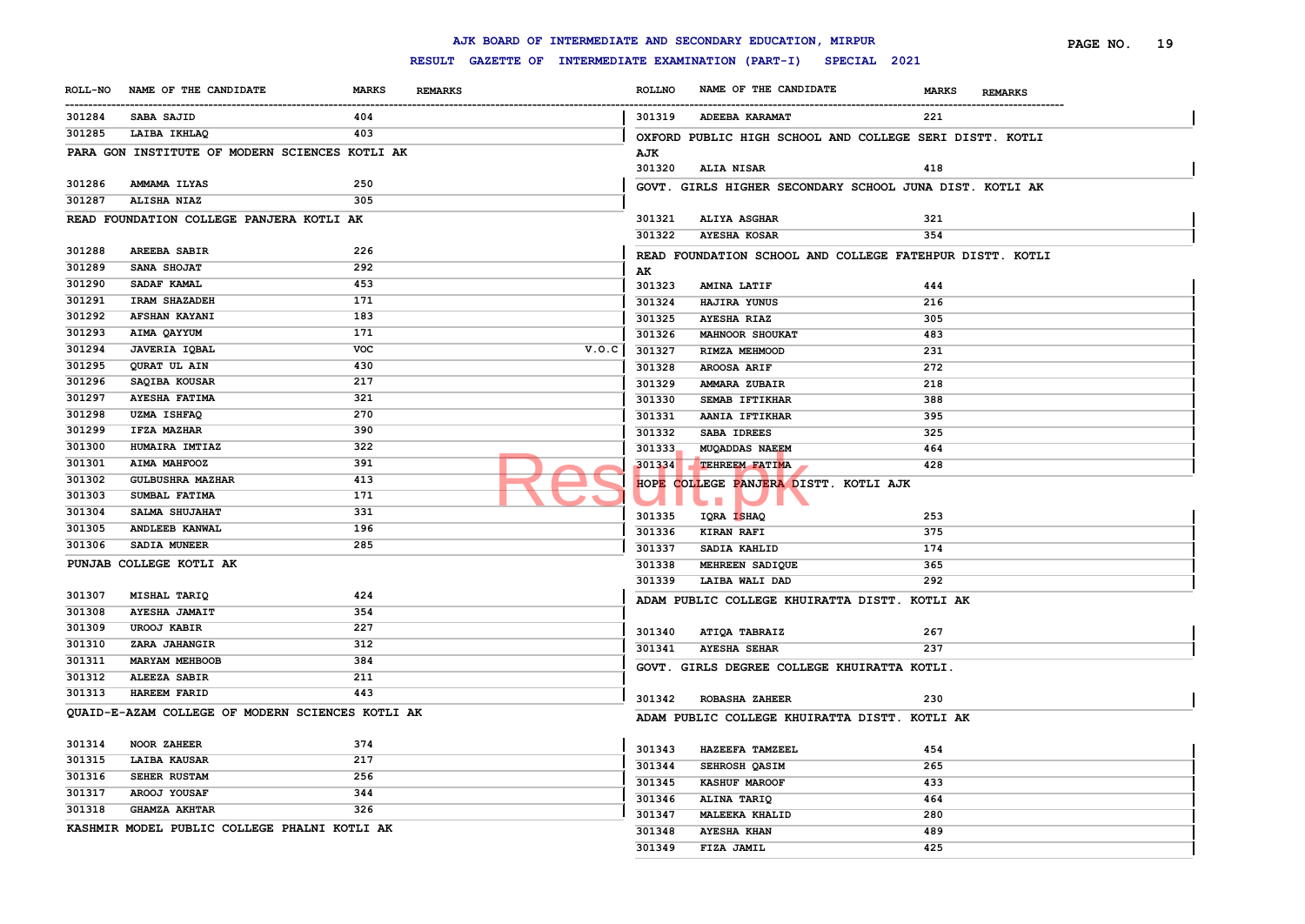#### ------------------------------------------------------------------------------------------------------------------------------------------------------------------------------------------------------------------------ **ROLLNO NAME OF THE CANDIDATE MARKS REMARKS PAGE NO. 20 MEHVISH ZAHID 282 ZIL E HUMA RAJA 467 SABA NAWAZ 322 ANDLEEB SEHAR 487 QUDSIA AZHAR 217 MEHEK ZARAIB 388 IRSA ORANGZAIB 171 MALAIKA MUSHTAQ 497 ALEESHA DAUD 223 NAYAB MAROOF 306 HALEEMA SADIA 211 GOVT. HIGHER SECONDARY SCHOOL DANDLI DISTT. KOTLI AJK ALEENA ASLAM 181 SANA SADIQ 292 HINA AZAM 240 PAK LAND SCHOOL AND COLLEGE KHUIRATTA DISTT KOTLI AK YAMNAH KHUSHAL 356 RUSHNA RIAZ 447 SANA KHALIL 425 ALEEZA GILLANI 375 SABA SARWAR 467 AREEBA IFTIKHAR 325 NAZISH SHABIR 380 AREEBA SARWAR 247 SANA BASHIR 464 LAIBA CHOUDHARY 368 ALIZA YASEEN 285 LEADS SCHOOLS AND COLLEGES SYSTEM KOTLI DISTRICT KOTLI AK HURAIR SARFRAZ 322 ANOSHA LATIF 208 AYESHA KHALID 425 SYEDA SEHAR GILLANI 322 MOMINA IJAZ 211 FATIMA JINNAH COLLEE KOTLI DISTRICT KOTLI AK ALEENA ADALAT 171 FAKHRA KHAN 296 MADIA KHADAM 187 MARIA AZAM 208 ADEEBA HUSSAIN 287 REHMAN PUBLIC SCHOOL AND COLLEGE MITHI DARA TEH KHUIRATTA DISTRICT KOTLI RABIA YOUSAF 213 MARIA SHAKOOR 292 PEACE EDUCATIONAL INSTITUE SEHANSA DISTT KOTLI GULFISHAN ZULFIQAR 334 ALISHBA AURANGZAIB 295 AYEZA RAZZAQ 400 AZAN COLLEGE HOUSING SCHEME KOTLI AK NEAR SANINA HOSPITAL KOTLI SYEDAH BATOOL 479 SADAF RAFIQUE 438 SUNAINA YASIN 487 ARFAH INSTITUTE OF MODERN STUDIES TATTA PANI DIST. KOTLI AJK AROOBA ASGHAR 477 NEW MORNING PUBLIC HIGHER SECONDARY SCHOOL KHUIRATTA DISTRICT KOTLI AJK ZARA AFTAB 208 FIKR-E-INSANIYAT INSTITUTE OF MODERN SCIENCES FATH PUR THAKYALA DIST. KOTLI AQSA QASIM 312 SEHRASH KOUSAR 365 SHANZA QASIM 240 MISBAH MANZOOR 336 SUFFA SCHOOL AND COLLEGE KHUIRATTA KOTLI AK FARYAL MUMTAZ 415 STARS HIGHER SECONDARY SCHOOL KOTLI DISTT. KOTLI MISBAH ISMAIL 424 AREEB MASOOD 463 PAKIZA TALIB 493 RABIQA TALIB 479 FATIMA JINNAH HIGHER SECONDARY SCHOOL DAMAS DISTT KOTLI AJK Rs.2100/- MAKHAM FAREED 433 HUMA YASRAB BUKHARI 341 KAINAT ILYAS 217 FAKIA AJAIB 415 SEHREENA AKRAM 443 ADEELA ZAROOB 492 AIZA TUFAIL 395 GOVT GIRLS POST GRADUATE COLLEGE, BAGH. SUBAINA ALI 336** 301407 AQSA QASIM<br>301409 SEHRASH ROUSAR<br>301410 SHANZA QASIM<br>301410 MISBAH MANZOOR

## **AJK BOARD OF INTERMEDIATE AND SECONDARY EDUCATION, MIRPUR**

**ROLL-NO NAME OF THE CANDIDATE MARKS REMARKS**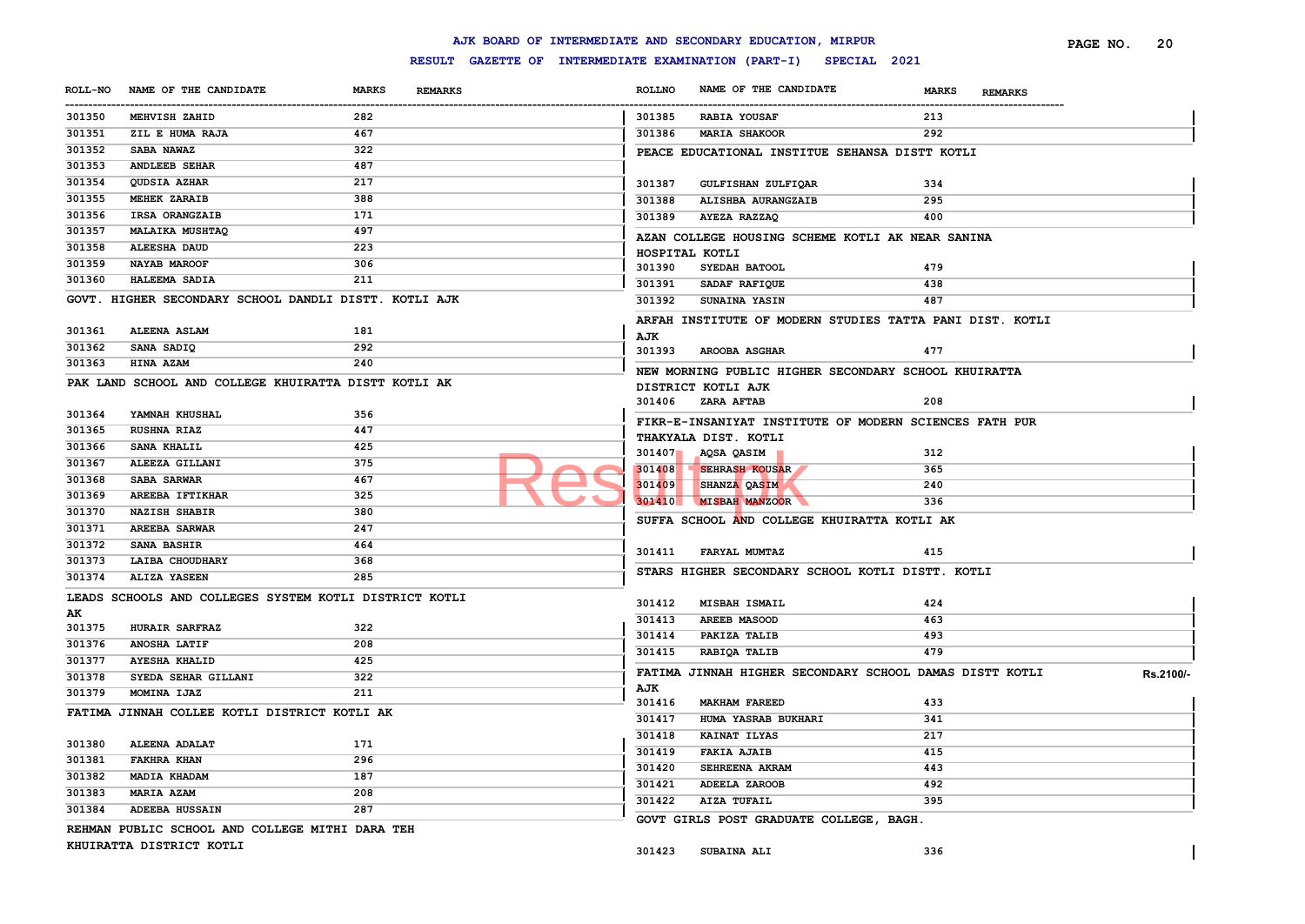| 301437 | <b>AIMAN FAROOQ</b>                                     | 336 |        | GOVT GIRLS INTER COLLEGE ARJA BAGH                  |     |
|--------|---------------------------------------------------------|-----|--------|-----------------------------------------------------|-----|
| 301438 | ANMOOL ZAKIR                                            | 473 |        |                                                     |     |
|        | GIRLS DEGREE COLLEGE DHIRKOT BAGH                       |     | 301472 | <b>MISBHA IFTIKHAR</b>                              | 433 |
|        |                                                         |     |        | USWA GIRLS SCIENCE COLLEGE BAGH, A.K.               |     |
| 301441 | KIRAN ASHFAQ                                            | 236 |        |                                                     |     |
| 301442 | <b>ASFA</b>                                             | 299 | 301473 | AQSA AZIZ                                           | 322 |
| 301443 | ZOYA BIBI                                               | 292 | 301474 | <b>ALISHA KANWAL</b>                                | 250 |
| 301444 | <b>AYESHA ASHFAQ</b>                                    | 384 | 301475 | SABA MANZOOR                                        | 404 |
|        | SPRING FIELD SCHOOL AND COLLEGE , BAGH AJK.             |     |        | READ FOUNDATION SCHOOL AND COLLEGE DHIRKOT BAGH A.K |     |
|        |                                                         |     |        |                                                     |     |
| 301445 | KALSOOM ALAM                                            | 463 | 301477 | <b>BUSHRA KHURSHID</b>                              | 305 |
| 301446 | <b>UMAIRA SHAUKAT</b>                                   | 325 | 301478 | <b>AOSA TANVEER</b>                                 | 493 |
| 301447 | SABA AKRAM                                              | 477 | 301479 | AREEBA ALI                                          | 464 |
| 301448 | ANUM KHURSHID                                           | 450 | 301480 | DANIA FATIMA                                        | 403 |
| 301449 | AMNA SIDDIQUE                                           | 282 | 301481 | NAYYAB SAJJAD ABBASI                                | 495 |
| 301450 | RABBIA SIBTAIN                                          | 482 | 301482 | MUQADDAS BASHARAT                                   | 499 |
| 301451 | YASMIN LATIF                                            | 325 | 301483 | FARIA SHABIR ABBASI                                 | 384 |
| 301452 | HAFSA KHURSHID                                          | 403 | 301484 | <b>AALIA BARKAT</b>                                 | 440 |
| 301453 | SAJAL KHALID                                            | 440 | 301485 | SIDRA ABRAR                                         | 408 |
| 301454 | EMAAN AURANGZAIB                                        | 493 | 301486 | NOOR UL HUDA                                        | 306 |
| 301455 | NIMRA SAJJAD                                            | 247 | 301487 | LAIBAKHURSHID                                       | 467 |
| 301456 | RAJ BIBI                                                | 413 | 301488 | IQRA ILYAS ABBASI                                   | 270 |
| 301457 | SEHRISH AKHLAQ                                          | 213 | 301489 | GHAZALA FAROOQ                                      | 424 |
|        | SQUADRON LEADER MASOOD-UL-HAQ SHAHEED GIRLS MODEL H.S.S |     | 301490 | <b>JAWARIA BIBI</b>                                 | 443 |
| BAGH.  |                                                         |     | 301491 | HEMAL RASHID                                        | 482 |
| 301458 | ZUL AIN FATIMA                                          | 262 | 301492 | <b>ALISHBA MAROOF</b>                               | 413 |
|        | IQRA INTERMEDIATE COLLEGE CHIRALA BAGH                  |     | 301493 | SAMMAN SAJJAD                                       | 444 |
|        |                                                         |     | 301494 | IMAN MASOOD                                         | 378 |
| 301459 | SHAMSA ANUM                                             | 390 | 301495 | <b>AYESHA NASEEM</b>                                | 403 |
| 301460 | SANA ALTAF                                              | 331 | 301496 | UMMARA IFTIKHAR                                     | 345 |
|        |                                                         |     |        |                                                     |     |

#### **ROLL-NO NAME OF THE CANDIDATE MARKS REMARKS** ------------------------------------------------------------------------------------------------------------------------------------------------------------------------------------------------------------------------ **ROLLNO NAME OF THE CANDIDATE MARKS REMARKS PAGE NO. 21 TUYYABAH QUYYUM 171 IFAT KHALIL 227 SIDRA FIAZ 247 LAIBA SAFEER 262 ATIA FARID 240 UROOJ NASEEM 203 ADEELA MAHROOF 364 MARYAM LATIF 231 NIMRA SABEEL 207 ISLAMIA MODEL SCIENCE COLLEGE ARJA BAGH BISMA NASEEM 371 SAMMAR HAYAT 359 FATIMA USMAN 287 MAIRA IFRAQ 443 KHIFSA RAUF 380 MARIA JAMEEL 184 NAMIA SUBAS ABBASI 394 NOOR ZULFIQAR 292 SARA ARSHAD ABBASI 341 RUQAYYA KHATOON 351 VISION SCIENCE COLLEGE DHIRKOT DISTT BAGH AK Rs.12650/- HUMMIRA ARSHAD 240 ALISHBA ZAHEER 257 AHMAN AURANGZEB 326 GOVT. GIRLS HIGHER SECONDARY SCHOOL SAHAILI SARKAR MUZAFFARABAD. EMAN ZAFAR 270 ASMA ZAFAR 285**

#### **RESULT GAZETTE OF INTERMEDIATE EXAMINATION (PART-I) SPECIAL 2021**

**AJK BOARD OF INTERMEDIATE AND SECONDARY EDUCATION, MIRPUR**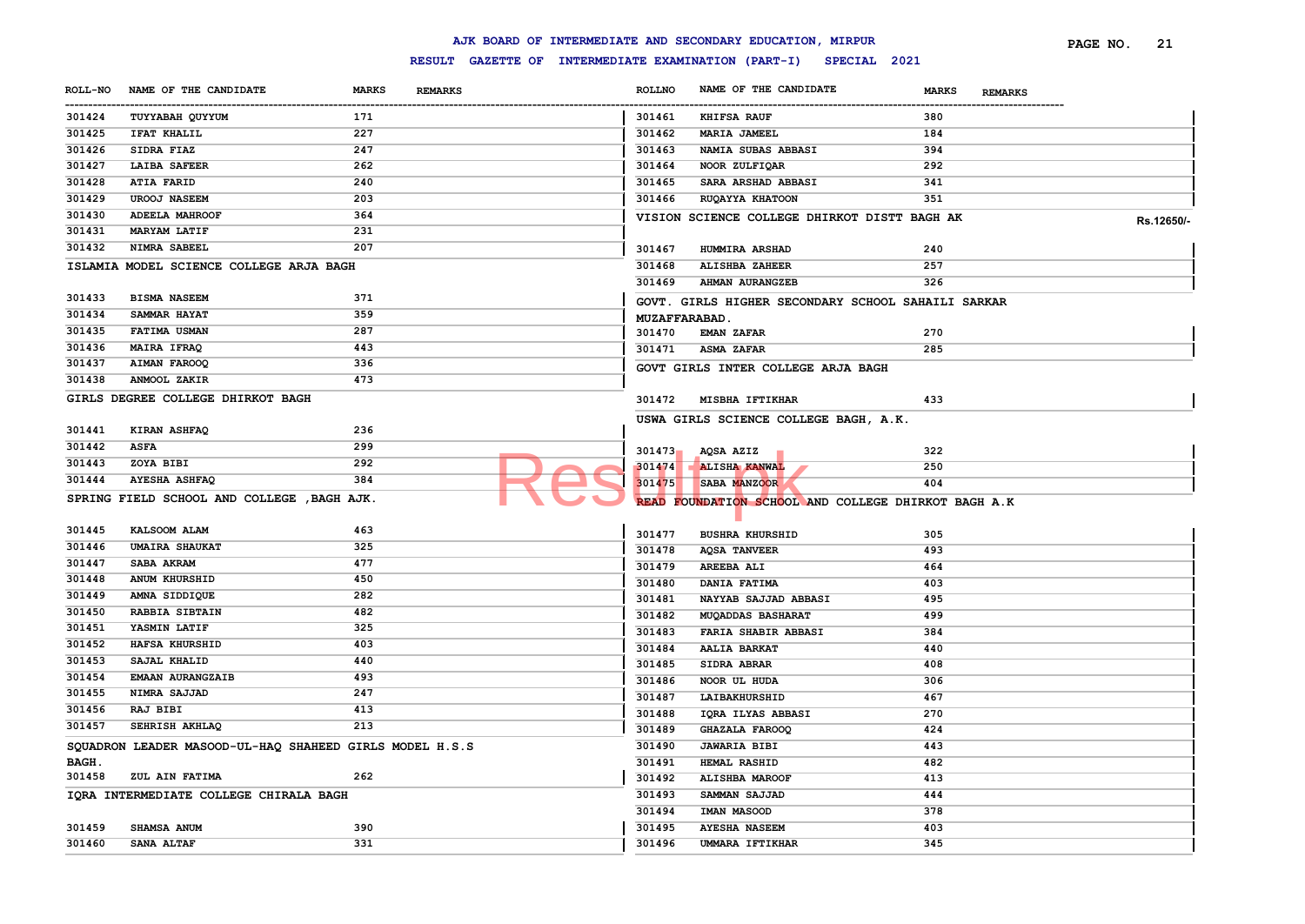|                |                                                   |                                                     |               | AJK BOARD OF INTERMEDIATE AND SECONDARY EDUCATION, MIRPUR |                         | PAGE NO. | 22 |
|----------------|---------------------------------------------------|-----------------------------------------------------|---------------|-----------------------------------------------------------|-------------------------|----------|----|
|                |                                                   | RESULT GAZETTE OF INTERMEDIATE EXAMINATION (PART-I) |               | SPECIAL 2021                                              |                         |          |    |
| <b>ROLL-NO</b> | NAME OF THE CANDIDATE                             | <b>MARKS</b><br><b>REMARKS</b>                      | <b>ROLLNO</b> | NAME OF THE CANDIDATE                                     | MARKS<br><b>REMARKS</b> |          |    |
| 301497         | LAIQA JABEEN                                      | 469                                                 | 301537        | SYEDA USHNA TETHEER                                       | 463                     |          |    |
| 301498         | SYEDA FASSIA BATOOL                               | 380                                                 | 301538        | <b>TABBASUM RAFIQUE</b>                                   | 460                     |          |    |
| 301499         | ALISHA MUSHTAQ                                    | 463                                                 | 301539        | <b>JAVERIA HAMEED</b>                                     | 410                     |          |    |
| 301500         | NOOR UL EMAN                                      | 450                                                 | 301540        | <b>MAHRUKH</b>                                            | 428                     |          |    |
| 301501         | SIDRA KHATOON                                     | 472                                                 | 301541        | KHADIJA HABIB                                             | 388                     |          |    |
| 301502         | RIDA FATIMA                                       | 400                                                 | 301542        | <b>BENISH RIAZ</b>                                        | 351                     |          |    |
| 301503         | AREEJ FATIMA                                      | 454                                                 |               | GOVT. GIRLS INTER COLLEGE NARYOLA BAGH AK                 |                         |          |    |
| 301504         | UMAIMA KHALIQ ABBASI                              | 371                                                 |               |                                                           |                         |          |    |
| 301505         | MAIZA BIBI                                        | 444                                                 | 301543        | ARIBA ILYAS                                               | 388                     |          |    |
| 301506         | <b>TOOBA RAHEEM</b>                               | 253                                                 |               | READ FOUNDATION SCHOOL AND COLLEGE HARIGHEL BAGH AK       |                         |          |    |
| 301507         | AMARA AKMAL ABBASI                                | 424                                                 |               |                                                           |                         |          |    |
| 301508         | SALIHA IMTIAZ                                     | 484                                                 | 301544        | HADIA SHAFAIT                                             | 438                     |          |    |
| 301509         | SAMMAN NAEEM                                      | 252                                                 | 301545        | HUMA WAQAR                                                | 420                     |          |    |
| 301510         | <b>ANISHA BABAR</b>                               | 349                                                 | 301546        | SYEDA RENAD MASROOR                                       | 405                     |          |    |
| 301511         | <b>AEMON RASHID</b>                               | 430                                                 | 301547        | SYEDA NOOR-UL-HUDA                                        | 316                     |          |    |
| 301512         | LARAIB IMTIAZ                                     | 489                                                 | 301548        | UNZEELA DILPAZIR                                          | 256                     |          |    |
| 301513         | SADIA JAVID                                       | 438                                                 | 301549        | <b>QUDSIA TAYYUB</b>                                      | 290                     |          |    |
| 301514         | SEHAR UL HUDA ABBASI                              | 469                                                 | 301550        | TAHIRA MEHBOOB                                            | 331                     |          |    |
| 301515         | NOSHABA AFRAHIM                                   | 403                                                 |               |                                                           |                         |          |    |
| 301516         | MOMINA ALI                                        | 290                                                 |               | NEW CHINAR COLLEGE BAGH AK                                |                         |          |    |
| 301517         | RUQQIA JABEEN                                     | 453                                                 | 301551        | SYEDA HUMA KASHMIRI                                       | 450                     |          |    |
| 301519         | UROOSA SHABBIR ABBASI                             | 425                                                 |               |                                                           |                         |          |    |
| 301520         | LAIBA TABSSAM                                     | 346                                                 |               | BAGH COLLEGE OF ARTS AND MODERN SCIENCES RERA BAGH AJK    |                         |          |    |
| 301521         | <b>SIBGHA</b>                                     | 292                                                 |               |                                                           |                         |          |    |
| 301522         | <b>TAQDEES ATTIQ</b>                              | 460                                                 | 301552        | IQRA NAZ                                                  | 326                     |          |    |
| 301523         | <b>MARYUM SARWAR</b>                              | 381                                                 | 301553        | <b>BISMA AKHTAR</b>                                       | 344                     |          |    |
| 301524         | <b>ANZIL EHMAN</b>                                | 319                                                 | 301554        | SAMINA KHURSHID                                           | 434                     |          |    |
| 301525         | AMNA ABDUL QADEER                                 | 460                                                 |               | ORION MODEL SCIENCE COLLEGE BAGH AJK                      |                         |          |    |
|                | GOVT GIRLS INTER SCIENCE COLLEGE KAFFUL GARH      |                                                     |               |                                                           |                         |          |    |
|                |                                                   |                                                     | 301555        | ZAIB UN NISAH                                             | 450                     |          |    |
| 301526         | SAFA BATOOL                                       | 311                                                 | 301556        | YALA IMAN AMJAD                                           | 460                     |          |    |
| 301527         | SOBIA ZAHID                                       | 351                                                 | 301557        | NAZIMA TARIQ                                              | 464                     |          |    |
| 301528         | SIDRA ASAD                                        | 349                                                 | 301558        | <b>JAWARIA TASKEEN</b>                                    | 482                     |          |    |
|                | THE MILESTONE INTERNATIONAL SCHOOL & COLLEGE BAGH |                                                     | 301559        | SAJJAL ILYAS                                              | 472                     |          |    |
|                |                                                   |                                                     | 301560        | MISBAH JAMIL                                              | 494                     |          |    |
| 301529         | MEHWISH GHAFOOR                                   | 203                                                 | 301561        | <b>AYESHA RASHEED</b>                                     | 487                     |          |    |
|                | GOVT. MODEL SCIENCE COLLEGE BAGH AZAD KASHMIR     |                                                     | 301562        | IQRA AJAIB                                                | 496                     |          |    |
|                |                                                   |                                                     | 301563        | <b>GHOSIA</b>                                             | 391                     |          |    |
| 301530         | SOBIA RAFIQ                                       | 391                                                 | 301564        | <b>RAMISHA ZUBAIR</b>                                     | 494                     |          |    |
| 301531         | <b>AMBER KHALID</b>                               | 443                                                 | 301565        | <b>MARIUM ABID</b>                                        | 443                     |          |    |
| 301532         | SYEDA REENAD SAROOR FATIMA                        | 404                                                 | 301566        | NEELAM AHMAD                                              | 477                     |          |    |
| 301533         | RIJA IMTIAZ                                       | 430                                                 | 301567        | SYEDA ISMAT BATOOL                                        | 410                     |          |    |
| 301534         | SYEDA ISBA UL EMAN FATMI                          | 322                                                 |               | MAJOR AYYUB SHAHEED MODEL HSS BAGH AJK                    |                         |          |    |
| 301535         | WAJIHA RANGZAIB                                   | 369                                                 |               |                                                           |                         |          |    |
| 301536         | TAHREEM AURANGZEB                                 | 364                                                 | 301568        | <b>ILSA MAHMOOD</b>                                       | 365                     |          |    |
|                |                                                   |                                                     | 301569        | ARZOO ZAHEER                                              | 335                     |          |    |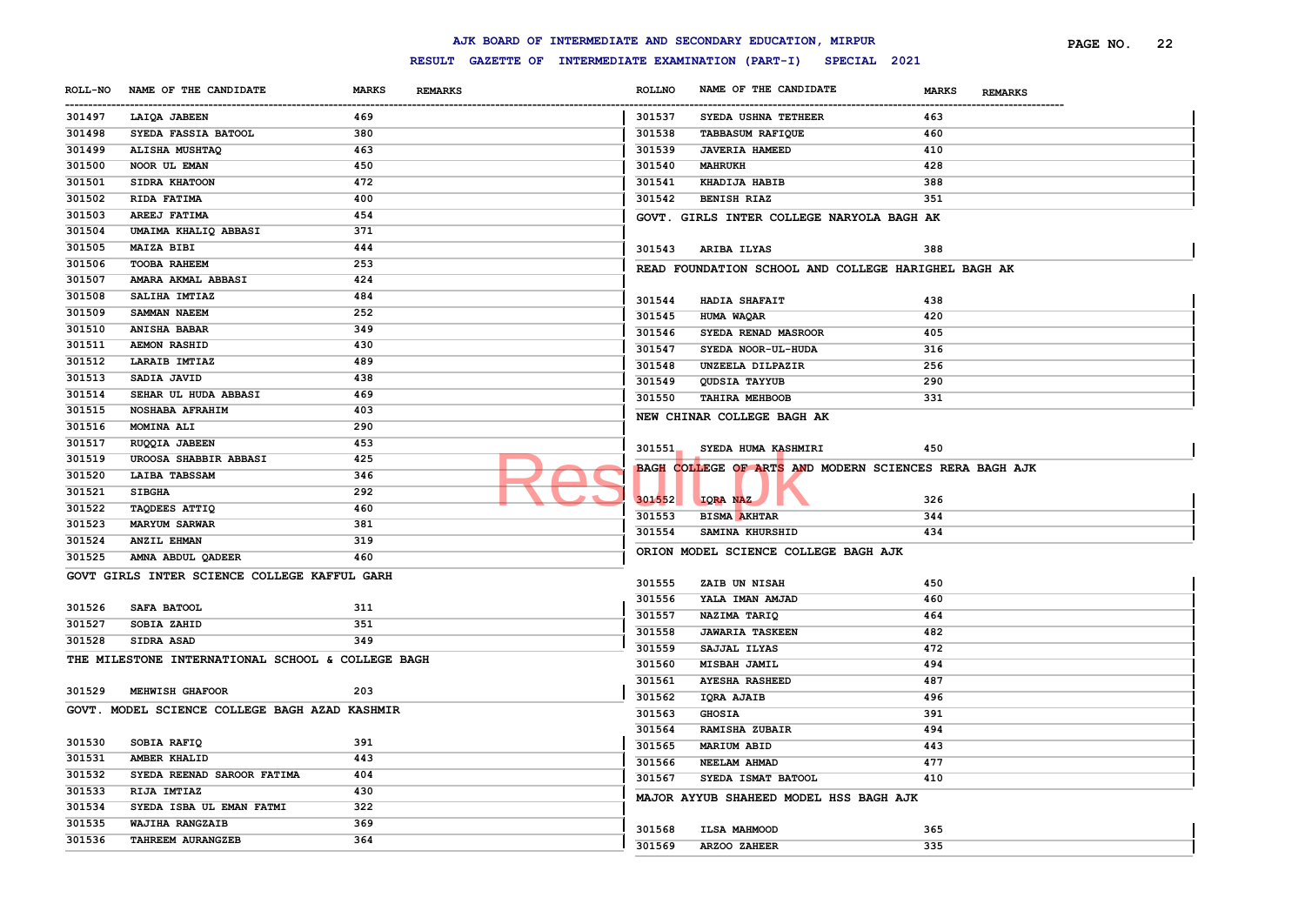|        |                                                         |              |                |                                                     |               | AJK BOARD OF INTERMEDIATE AND SECONDARY EDUCATION, MIRPUR |                                | PAGE NO. | 23    |
|--------|---------------------------------------------------------|--------------|----------------|-----------------------------------------------------|---------------|-----------------------------------------------------------|--------------------------------|----------|-------|
|        |                                                         |              |                | RESULT GAZETTE OF INTERMEDIATE EXAMINATION (PART-I) |               |                                                           | SPECIAL 2021                   |          |       |
|        | ROLL-NO NAME OF THE CANDIDATE                           | <b>MARKS</b> | <b>REMARKS</b> |                                                     | <b>ROLLNO</b> | NAME OF THE CANDIDATE                                     | <b>MARKS</b><br><b>REMARKS</b> |          |       |
| 301570 | <b>SABA RAIZ</b>                                        | 346          |                |                                                     | 301594        | HAMNA KHAN                                                | 282                            |          |       |
|        | GOVT GIRLS POST GRADUATE COLLEGE, BAGH.                 |              |                |                                                     | 301595        | SOBIA SADDIQUE                                            | 177                            |          |       |
|        |                                                         |              |                |                                                     | 301596        | NIGHAT FATIMA                                             | 207                            |          |       |
| 301571 | <b>NADIA RASHEED</b>                                    | 171          |                |                                                     | 301597        | <b>AKHTAR BIBI</b>                                        | 286                            |          |       |
|        | READ FOUNDATION SCHOOL COLLEGE RERA BAGH AK             |              |                |                                                     | 301598        | ZUFSHAN NADEEM                                            | 394                            |          |       |
|        |                                                         |              |                |                                                     | 301599        | <b>TAIBA BIBI</b>                                         | <b>VOC</b>                     |          | V.0.C |
| 301572 | SADAF JAVAID                                            | 345          |                |                                                     | 301600        | LAIBA SADIQ                                               | 197                            |          |       |
| 301573 | KHANSA YOUSAF                                           | 329          |                |                                                     | 301601        | MINAIL ZAHOOR                                             | 368                            |          |       |
| 301574 | <b>AREEBA MUSHTAQ</b>                                   | 316          |                |                                                     | 301602        | ISHMAL FAROOQ                                             | 243                            |          |       |
| 301575 | BISMA AZAD                                              | 385          |                |                                                     | 301603        | <b>ADEEBA GUL</b>                                         | 315                            |          |       |
|        | READ FOUNDATION SCHOOL AND COLLEGE CITY BAGH AK         |              |                |                                                     | 301604        | KASHMINE HAFEEZ ANJUM                                     | 319                            |          |       |
|        |                                                         |              |                |                                                     |               | FATIMA-TUZ-ZAHRA GIRLS DEGREE COLLEGE ZIARAT PANIOLA      |                                |          |       |
| 301576 | SYEDA MADIHA BATOOL                                     | 418          |                |                                                     | POONCH.       |                                                           |                                |          |       |
| 301577 | SYEDA ALINA ASAD                                        | 299          |                |                                                     | 301605        | NAYAB MUSHTAQ                                             | 433                            |          |       |
| 301578 | <b>EEMAN BATOOL</b>                                     | 243          |                |                                                     | 301606        | <b>AREEBA NISAR</b>                                       | 351                            |          |       |
| 301579 | MANAL RAHEEM AWAN                                       | 331          |                |                                                     |               | GOVT. GIRLS DEGREE COLLEGE HAJIRA, POONCH.                |                                |          |       |
|        | KASHMIR MODEL COLLEGE BAGH                              |              |                |                                                     |               |                                                           |                                |          |       |
|        |                                                         |              |                |                                                     | 301607        | IRUM HABIB                                                | 246                            |          |       |
| 301580 | ALISHBA SHAFIQUE                                        | 216          |                |                                                     | 301608        | <b>IFRA SHAHEEN</b>                                       | 331                            |          |       |
|        | READ FOUNDATION SCHOOL AND COLLEGE CHIRALLA BAGH        |              |                |                                                     | 301609        | ZAIBA PERVAIZ                                             | 280                            |          |       |
|        |                                                         |              |                | Rs.1470/-                                           | 301610        | AREEBA KHALIL                                             | 208                            |          |       |
| 301581 | SEHROSH ZIA                                             | 356          |                |                                                     | 301611        | SANA MUMTAZ                                               | 207                            |          |       |
|        | READ FOUNDATION HIGHER SECONDARY SCHOOL MALLOT BAGH AK  |              |                |                                                     | 01612         | LAIBA AKRAM                                               | 311                            |          |       |
|        |                                                         |              |                |                                                     | 301613        | <b>TANZILA KHURSHID</b>                                   | 282                            |          |       |
| 301582 | <b>NAYAB KANWAL</b>                                     | 425          |                |                                                     | 301614        | SHANZA KHALEEL                                            | 356                            |          |       |
| 301583 | <b>SANA JAVED</b>                                       | 433          |                |                                                     |               | READ FOUNDATION DABASTAN-E-SARDAR BAHADUR ALI KHAN        |                                |          |       |
|        | ORION MODEL SCIENCE COLLEGE BAGH AJK                    |              |                |                                                     |               | SCHOOL AND SCIENCE COLLEGE KHARICK, POONCH                |                                |          |       |
|        |                                                         |              |                |                                                     | 301615        | <b>IRSA NISAR</b>                                         | 495                            |          |       |
| 301584 | <b>IQRA INAYAT</b>                                      | 302          |                |                                                     | 301616        | SALBA ZAHOOR                                              | 390                            |          |       |
|        | THE MILESTONES INTERNATIONAL H.S.S & COLLEGES BAGH A.K  |              |                |                                                     | 301617        | MARYAM AMJAD                                              | 374                            |          |       |
|        |                                                         |              |                |                                                     | 301618        | <b>NASHMIA FAZAL</b>                                      | 336                            |          |       |
| 301585 | <b>ESSHA ASHRAAF</b>                                    | 334          |                |                                                     | 301619        | HIFSA KHURSHID                                            | 450                            |          |       |
| 301586 | SAMAN IRFAN                                             | 286          |                |                                                     | 301620        | <b>BUSHRA GULZAR</b>                                      | 434                            |          |       |
| 301587 | <b>FARAH TAHIR</b>                                      | 326          |                |                                                     | 301621        | NOOR-UL-EMAN                                              | 315                            |          |       |
|        |                                                         |              |                |                                                     | 301622        | HAYA BATOOL                                               | 408                            |          |       |
|        | HIRA PUBLIC HIGHER SECONDARY SCHOOL MAHLDARA BAGH (A.K) |              |                |                                                     | 301623        | MOMINA MUMTAZ                                             | 236                            |          |       |
|        |                                                         |              |                |                                                     | 301624        | <b>RABAIL SAEED</b>                                       | 380                            |          |       |
| 301588 | AROOJ ZAHID                                             | 243          |                |                                                     | 301625        | BISMA ISHFAQ                                              | 464                            |          |       |
| 301589 | <b>KIRAN SALEEM</b>                                     | 242          |                |                                                     | 301626        | FAIQA KHAN                                                | 414                            |          |       |
| 301590 | SHABANA KHURSHEED                                       | 173          |                |                                                     | 301627        | <b>TAMNAL NOOR</b>                                        | 449                            |          |       |
| 301591 | HASNA MUSHTAQ                                           | 256          |                |                                                     | 301628        | <b>TALIA ZAREEN</b>                                       | 260                            |          |       |
| 301592 | <b>TAHIRA SHABBIR</b>                                   | 321          |                |                                                     | 301629        | HIFSA JAVED                                               | 449                            |          |       |
| 301593 | <b>SIDRA</b>                                            | 171          |                |                                                     | 301630        | TUBA SHAHID                                               | 489                            |          |       |
|        | GOVT. GIRLS POST GRADUATE DEGREE COLLEGE KHARIK, POONCH |              |                |                                                     | 301631        | MAH-E-SHAB                                                | 474                            |          |       |
|        |                                                         |              |                |                                                     | 301632        | ALIZA MANSHA                                              | 240                            |          |       |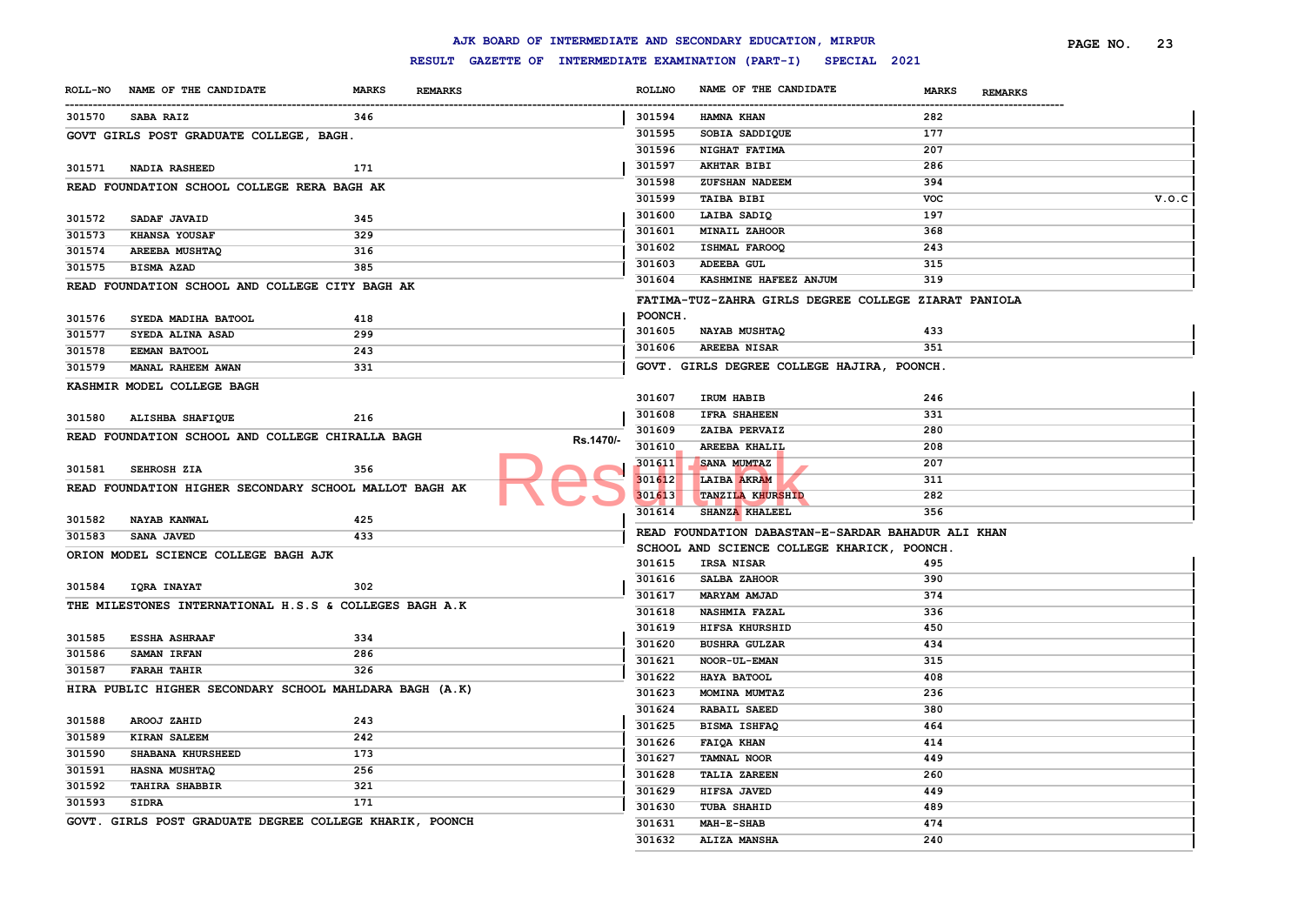|                       |                                                  |                                |                  | AJK BOARD OF INTERMEDIATE AND SECONDARY EDUCATION, MIRPUR        |                                | 24<br>PAGE NO. |
|-----------------------|--------------------------------------------------|--------------------------------|------------------|------------------------------------------------------------------|--------------------------------|----------------|
|                       |                                                  |                                |                  | RESULT GAZETTE OF INTERMEDIATE EXAMINATION (PART-I) SPECIAL 2021 |                                |                |
| <b>ROLL-NO</b>        | NAME OF THE CANDIDATE                            | <b>MARKS</b><br><b>REMARKS</b> | <b>ROLLNO</b>    | NAME OF THE CANDIDATE                                            | <b>MARKS</b><br><b>REMARKS</b> |                |
| -----------<br>301633 | SYED MIDHAT ALI KAZMI                            | 444                            | 301677           | <b>FATIMA ARSHAD</b>                                             | 469                            |                |
| 301634                | AQSA ALAM                                        |                                | 301678           | IQRA                                                             | 496                            |                |
| 301635                | <b>AYESHA MAHNOOR</b>                            | 336                            | 301679           | <b>MALAIKA SHOUKAT</b>                                           | 489                            |                |
| 301636                | <b>MASHAL BABER</b>                              | 275                            |                  | TAMEER-E-INSANIAT PUBLIC ACADEMY & MODEL COLLEGE ZIARAT          |                                |                |
| 301637                | <b>ATIQA KHURSHED</b>                            | 280                            |                  | PANIOLA POONCH                                                   |                                |                |
| 301638                | HUSNA MASOOD                                     | 359                            | 301680           | SYEDA OMAMA FAROOQ                                               | 394                            |                |
| 301639                | MARIA RAHIM                                      | 434                            |                  | GOVT BOYS POST GRADUATE COLLEGE RAWALAKOT POONCH                 |                                |                |
| 301640                | ZOONASH KHALIQ                                   | 447                            |                  |                                                                  |                                |                |
| 301641                | <b>MARYAM WAJID</b>                              | 295                            | 301681           | <b>ABEEHA ASLAM</b>                                              | 482                            |                |
| 301642                | SIDRA TARIQ                                      | 454                            | 301682           | NOOR UL HUDA                                                     | 440                            |                |
| 301643                | NOOR-UL-HAYA                                     | 414                            | 301683           | HADIA ZAHOOR                                                     | 482                            |                |
| 301644                | NOOR-UL-HUDA                                     | 425                            | 301684           | MARYYAM EJAZ                                                     | 483                            |                |
| 301645                | LUBNA ZULFIQAR                                   | 447                            | 301685           | SHIZA SAEED                                                      | 449                            |                |
| 301646                | FATIMA LIAQUAT                                   | 450                            | 301686           | IMTISAL TAHIR                                                    | 464                            |                |
| 301647                | <b>HAYA ZAREEN</b>                               | 315                            | 301687           | NOOR UL HUDA                                                     | 482                            |                |
| 301648                | <b>AREEBA ASIF</b>                               | 359                            | 301688           | <b>RIDA BASHIR</b>                                               | 449                            |                |
| 301649                | <b>MARYAM SHOUKET</b>                            | 280                            | 301689           | AROOJ JANNAT                                                     | 472                            |                |
| 301650                | <b>FATIMA IRFAN</b>                              | 384                            | 301690           | AMEN IRFAN                                                       | 390                            |                |
| 301651                | UROOBA TAQDEES                                   | 410                            | 301691           | <b>MALAIKA KHAN</b>                                              | 492                            |                |
| 301652                | SHUGFTA ZAFER                                    | <b>R-LATER</b>                 |                  |                                                                  |                                |                |
| 301653                | <b>ALIZA NASEER</b>                              | 277                            |                  | MUHAMMADAN SCIENCE COLLEGE HAJIRA POONCH.                        |                                |                |
|                       | GOVT BOYS POST GRADUATE COLLEGE RAWALAKOT POONCH |                                |                  |                                                                  |                                |                |
|                       |                                                  |                                | 301692<br>301693 | <b>MAHAM QAYYUM</b><br>ELISHBA IMTIAZ                            | 413<br>495                     |                |
| 301654                | <b>MARYAM MUSTAFA</b>                            | 483                            |                  |                                                                  | 437                            |                |
| 301655                | MAAB BINT E ZAMEER                               | 484                            | 301694           | SIDRA AFZAL                                                      |                                |                |
| 301656                | <b>AMEE USMAN</b>                                | 473                            | 301695           | ARIBA TASADDUQ                                                   | 500                            |                |
| 301657                | <b>AYESHA KHATOON</b>                            | 463                            | 301696           | LAIBA EJAZ                                                       | 457                            |                |
| 301658                | <b>NAYAB WAHEED</b>                              | 394                            | 301697           | <b>MANAAL TUFAIL</b>                                             | 477                            |                |
| 301659                | NAMRA FATIMA                                     | 437                            | 301698           | ADEEBA MURTAZA                                                   | 276                            |                |
| 301660                | SAJJAL LAAL HUSSAIN                              | 460                            | 301699           | MARVI JAVED                                                      | 299                            |                |
| 301661                | <b>TOOBA NAJEEB</b>                              | 500                            | 301700           | ASMA ABBAS                                                       | 265                            |                |
| 301662                | <b>MAHNOOR SAJJAD</b>                            | 415                            | 301701           | <b>MAHAM IFTIKHAR</b>                                            | 276                            |                |
| 301663                | NOOR UL HUDA IMTAIZ                              | 319                            | 301702           | SUNDAS ALTAF KAYANI                                              | 469                            |                |
| 301664                | <b>FATIMA AFTAB</b>                              | 459                            | 301703           | <b>MISHAL EJAZ</b>                                               | 487                            |                |
| 301665                | ALINA ZAHOOR                                     | 457                            | 301704           | ADIBA SALEEM                                                     | 361                            |                |
| 301666                | ALISHBA SHOUKAT                                  | 467                            | 301705           | KINZA LIAQAT                                                     | 424                            |                |
| 301667                | YASHAL SHABBIR                                   | 492                            | 301706           | <b>FARHAT KAREEM</b>                                             | 378                            |                |
| 301668                | <b>MAIRA KIANI</b>                               | 415                            | 301707           | SARA AHMED SHAHAB                                                | 418                            |                |
| 301669                | <b>TAMAZAR AHMED</b>                             | 440                            | 301708           | ANSA AZAM                                                        | 425                            |                |
| 301670                | <b>MARYAM KHAN</b>                               | 457                            | 301709           | NEHAL SALEEM                                                     | 374                            |                |
| 301671                | NAJWA ZAINAB                                     | 403                            | 301710           | HUMMA SHAFIQUE                                                   | 321                            |                |
| 301672                | HARMAIN ISHTIAQ                                  | 459                            | 301711           | <b>AYESHA AFZAL</b>                                              | 177                            |                |
| 301673                | SAMAN GULZAR                                     | 378                            | 301712           | IQRA MUSHTAQ                                                     | 267                            |                |
| 301674                | AROOSA HANIF                                     | 374                            | 301713           | <b>NISHA KHALIL</b>                                              | 380                            |                |
| 301675                | <b>AZKA</b>                                      | 496                            | 301714           | ALEENA ZAHID                                                     | 201                            |                |
| 301676                | <b>MAHNOOR ASGHAR</b>                            | 489                            | 301715           | ADIQA HORRI                                                      | 287                            |                |
|                       |                                                  |                                |                  |                                                                  |                                |                |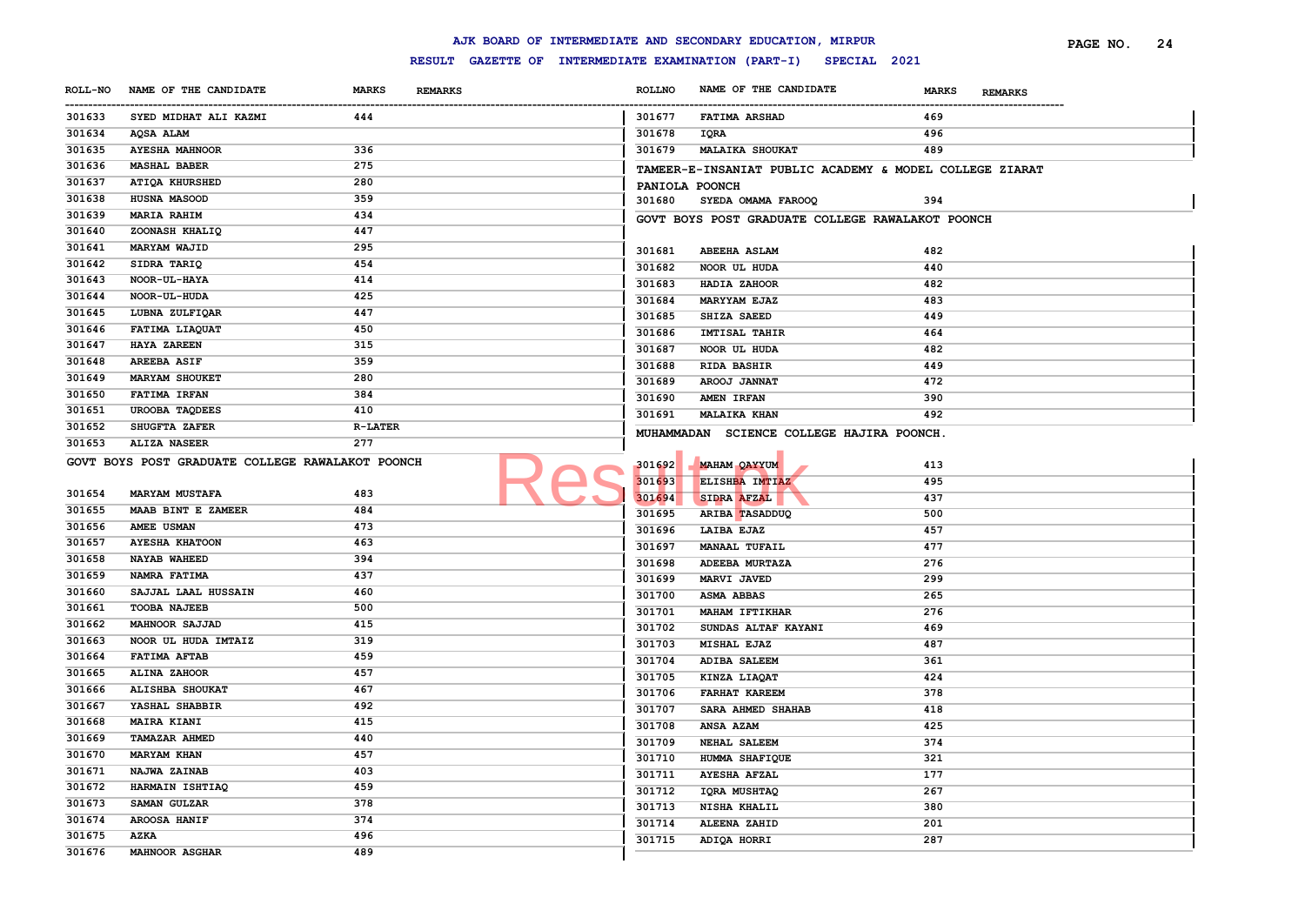|                |                                                        |                                                     |               | AJK BOARD OF INTERMEDIATE AND SECONDARY EDUCATION, MIRPUR |                                | PAGE NO. | 25 |
|----------------|--------------------------------------------------------|-----------------------------------------------------|---------------|-----------------------------------------------------------|--------------------------------|----------|----|
|                |                                                        | RESULT GAZETTE OF INTERMEDIATE EXAMINATION (PART-I) |               | SPECIAL 2021                                              |                                |          |    |
| <b>ROLL-NO</b> | NAME OF THE CANDIDATE                                  | <b>MARKS</b><br><b>REMARKS</b>                      | <b>ROLLNO</b> | NAME OF THE CANDIDATE                                     | <b>MARKS</b><br><b>REMARKS</b> |          |    |
| 301716         | ANAM NAEEM                                             | 430                                                 | 301753        | ZOOPASH TARIQ                                             | 482                            |          |    |
| 301717         | HUNAIN FAROOQ                                          | 252                                                 | 301754        | ALISHBA TARIQ                                             | 405                            |          |    |
| 301718         | SIDRA MUSHTAQ                                          | 173                                                 | 301755        | <b>KAINAT MUSTAFA</b>                                     | 472                            |          |    |
| 301719         | ZAHIRA ZULFIQAR                                        | 405                                                 | 301756        | ASMA FATIMA                                               | 375                            |          |    |
| 301720         | SEHRISH FAROOQ                                         | 487                                                 | 301757        | <b>SARA JABEEN</b>                                        | 414                            |          |    |
| 301721         | <b>ASMA SARDAR</b>                                     | 374                                                 | 301758        | SYEDA SAMANA NAQVI                                        | 467                            |          |    |
| 301722         | <b>AYESHA AZAD</b>                                     | 482                                                 |               | GOVT. GIRLS DEGREE COLLEGE ALI SOJAL POONCH A.K.          |                                |          |    |
| 301723         | <b>KHANSA BASHIR</b>                                   | 395                                                 |               |                                                           |                                |          |    |
| 301724         | ZONASH SHAFAIT                                         | 359                                                 | 301760        | SUMMIYA UMAR                                              | 270                            |          |    |
| 301725         | TUBA NADEEM                                            | 493                                                 | 301761        | SAJAL KABEER                                              | 329                            |          |    |
| 301726         | <b>AYMEN KHAN</b>                                      | 424                                                 | 301762        | NAYYAB ZARIN                                              | 434                            |          |    |
| 301727         | <b>AYZA KHURSHEED</b>                                  | 472                                                 |               | DAAR-E-ARQAM MODEL COLLEGE RAWALKOT POONCH A.K.           |                                |          |    |
| 301728         | HAJRA BATOOL                                           | 501                                                 |               |                                                           |                                |          |    |
| 301729         | NOOR UL HUDA                                           | 453                                                 | 301763        | AFIFA KANWAL                                              | 369                            |          |    |
| 301730         | ANZA MAHMOOD                                           | 346                                                 | 301764        | MATIA FATIMA                                              | 356                            |          |    |
| 301731         | SEHRISH KHALID                                         | 290                                                 | 301765        | <b>AALIYA KHURSHID</b>                                    | 405                            |          |    |
| 301732         | HANIA MALIK                                            | 502                                                 |               |                                                           |                                |          |    |
| 301733         | HADIA SHAFQAT                                          | 457                                                 |               | MODERN PUBLIC SCHOOL AND COLLEGE SOHAIL ABAD KARACHI      |                                |          |    |
| 301734         | SABIA ARIF                                             | 256                                                 | 301766        | TANGI BHAGIANA PACHIOT RAWALKOT A.K<br>FATIMA TARIQ       | 388                            |          |    |
| 301735         | <b>NAYAB MANSHA</b>                                    | 408                                                 |               |                                                           |                                |          |    |
| 301736         | NOOR UL AIN                                            | 375                                                 |               | ISLAMIA MODEL SCIENCE COLLEGE KHARICK RAWALAKOT, POONCH   |                                |          |    |
| 301737         | NIMRA ZAHEER                                           | 296                                                 | AK            |                                                           |                                |          |    |
| 301738         | QUDSIA BATTOL MIR                                      | 295                                                 | 301767        | NIMRA HABIB                                               | 364                            |          |    |
| 301739         | MUQADISA ASIF                                          | 469                                                 | 301768        | ZUKHA SABIR                                               | 428                            |          |    |
| 301740         | AMNA RASHID KAYANI                                     | 500                                                 | 301769        | <b>MAHAM RASHID</b>                                       | 472                            |          |    |
| 301741         | <b>AIMAN MAJEED</b>                                    | 477                                                 | 301770        | <b>JAVERIA SAJID</b>                                      | 428                            |          |    |
| 301742         | IRAM ISHFAQ                                            | 413                                                 | 301771        | <b>BAZZAL KASHMINE</b>                                    | 404                            |          |    |
|                | STARS INSTITUTE OF MODERN STUDIES HAJIRA DISTT. POONCH |                                                     | 301772        | RIMSHA ARSHAD                                             | 371                            |          |    |
|                |                                                        |                                                     | 301773        | NOOR-UL-KASHAF                                            | 489                            |          |    |
| 301743         | QURAT UL AIN ZAFAR                                     | 440                                                 | 301774        | AISEL MUMTAZ                                              | 477                            |          |    |
|                | MUHAMMADAN SCIENCE COLLEGE HAJIRA POONCH.              |                                                     | 301775        | MENAHIL TANVEER                                           | 403                            |          |    |
|                |                                                        |                                                     | 301776        | ESHA RIAZ                                                 | 413                            |          |    |
| 301744         | HINA MUSHTAQ                                           | 365                                                 | 301777        | SAJJAL SAJJAD                                             | 394                            |          |    |
| 301745         | NARGIS JAVID NAQEEBI                                   | 341                                                 |               | NISHTER INTER COLLEGE MUSTANARA JANDALA POONCH.           |                                |          |    |
| 301746         | NOOR UL HAYA                                           | 217                                                 |               |                                                           |                                |          |    |
| 301747         | ALISHBA BABAR                                          | 203                                                 | 301778        | SIDRA MUSTAFA                                             | 302                            |          |    |
| 301748         | MEHWISH HALEEM                                         | 433                                                 |               | GOVT GIRLS DEGREE COLLEGE DHREK RAWALAKOT POONCH          |                                |          |    |
|                | STARS INSTITUTE OF MODERN STUDIES HAJIRA DISTT. POONCH |                                                     |               |                                                           |                                |          |    |
|                |                                                        |                                                     | 301779        | <b>LARAIB NAWAZ</b>                                       | 430                            |          |    |
| 301749         | <b>AIMEN KHALID</b>                                    | 247                                                 | 301780        | <b>FATIMA NAEEM</b>                                       | 384                            |          |    |
|                | MUHAMMADAN SCIENCE COLLEGE HAJIRA POONCH.              |                                                     | 301781        | <b>ESHA ABID</b>                                          | 226                            |          |    |
|                |                                                        |                                                     | 301782        | <b>ISHA MAROOF</b>                                        | 344                            |          |    |
| 301750         | IQRA AZAM NAQVI                                        | 473                                                 |               | ANGELS MODEL SCIENCE COLLEGE ABBASPUR, POONCH             |                                |          |    |
| 301751         | <b>ALEENA AKRAM</b>                                    | 484                                                 |               |                                                           |                                |          |    |
| 301752         | KONAIN RASHID                                          | 384                                                 | 301783        | <b>MARYAM KHURSHID</b>                                    | 371                            |          |    |
|                |                                                        |                                                     |               |                                                           |                                |          |    |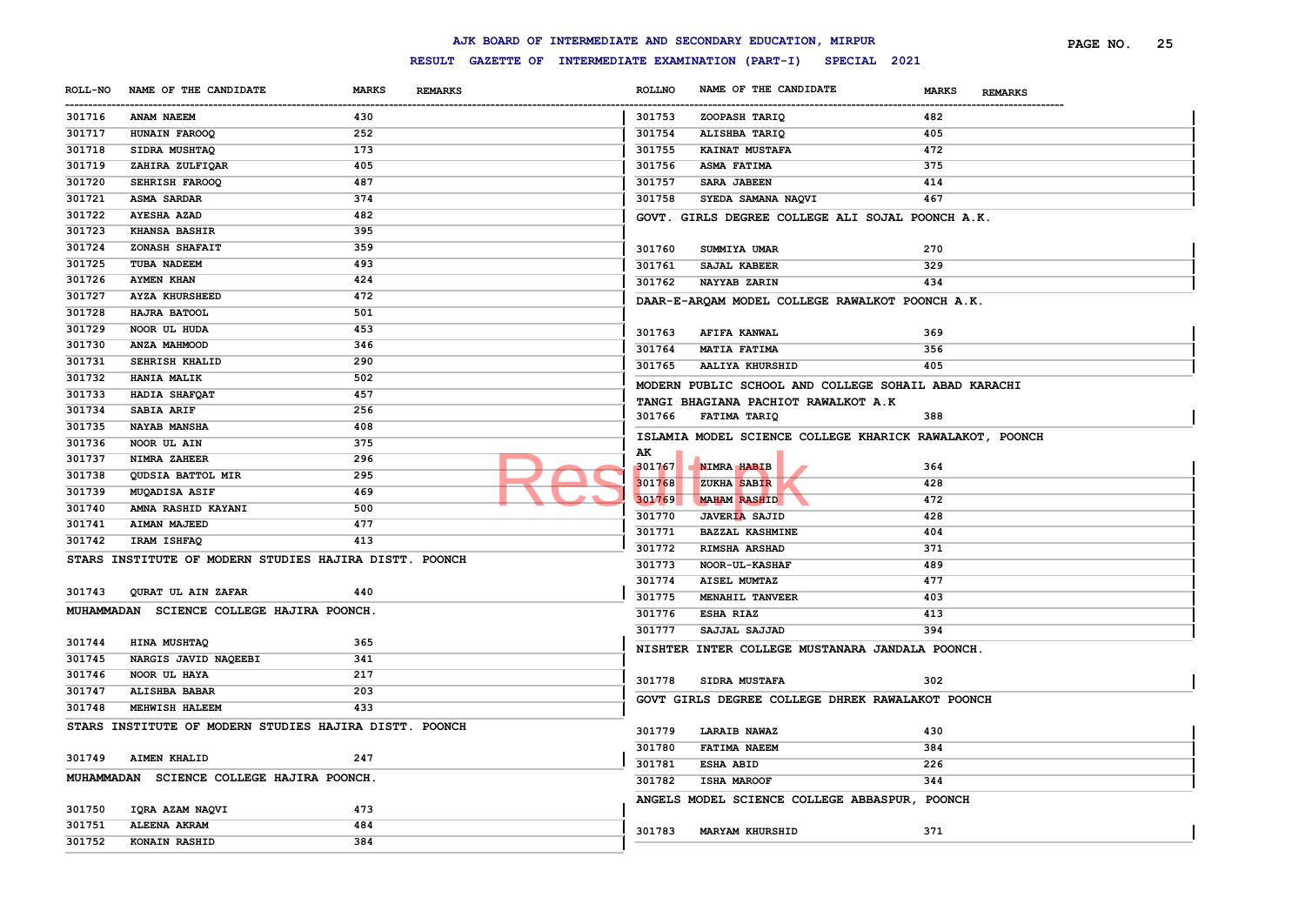#### **ROLL-NO NAME OF THE CANDIDATE MARKS REMARKS** ------------------------------------------------------------------------------------------------------------------------------------------------------------------------------------------------------------------------ **ROLLNO NAME OF THE CANDIDATE MARKS REMARKS PAGE NO. 26 FATIMA-TUZ-ZAHRA GIRLS DEGREE COLLEGE ZIARAT PANIOLA POONCH. AREESHA BATOOL 341 TAMEER-E-INSANIAT PUBLIC ACADEMY & MODEL COLLEGE ZIARAT PANIOLA POONCH SYEDA MAHEEN SADIQ GARDAZI 388 HAMNA ARSHAD 300 KASHAF GHAZAL 385 ANFAL ZAHOOR 322 AREEBA ABBASI 371 FARAH MAQSOOD 322 WARDA ABID 359 IQRA MODEL COLLEGE GHAMIR KAHMORAH POONCH AK FAIZA ASAD 325 MARIA IQBAL 438 MOMNA AFRAZ 266 PAKIZA SHAFIQ 292 SUNDAS NAZ 403 SABAHAT KHATOON 484 NOBIA AMJAD 319 SHAIZA ANSARI 400 GHULAM SUGHARA NISA 434 SANA MUMTAZ 464 ATIA BABAR 473 SYEDA GHAZIA BATOOL 487 AIZA IMTIAZ 398 UM-E-LAILA NAQVI 374 TAYYABA SHAHEEN 331 JAWERIA REHMAN 489 HAJRA NOOR KHAN 484 ANOOSHA NASEER 447 KASHMALA MAQBOOL 237 GHOSIA ARSHED 444 MEHROZ MUNEEM 414 ANEEQA SHABBIR 349 ALLAMA IQBAL SCIENCE AND COMPUTER COLLEGE AKHOR BUN HAJIRA POONCH AK ADEELA AZIZ 334 ROBIA AZAM 250 AMMARA LIAQAT 453 PUNJAB COLLEGE RAWALAKOT AK RAREEHA SHAHID 467 NOOR UL HUDA 457 MAIRA BASHIR 312 HIFSA IQBAL 369 BENISH CHOUDHARY 425 AIMEN BAZKHA 418 ALINA EJAZ 275 ZUFSHAN ARSHAD 247 ROHMA RUSTAM KHAN 457 MALAIKA TARIQ 384 MALAIKA AZHAR 404 ALISHBA AFRAIZ 196 RAFIA IMTIAZ 460 JAVERIA SHAHID 335 BUSHRA MANZOOR 479 PARSA PERVAIZ 181 SOSAN AFRAZ 438 ESHA TUR RAZIA 369 SANA KHALID 394 MALAIKA SHAHZAD 418 ASHML FATIMA 375 TABASSUM RAZZAQ 450 SEMAAB KOUSAR 434 TAHREEM ZAHIR KHAN 494 RADEEL AYESHA KHAN 450 NOOR UL HUDA AMJAD 309 LAIBA MASOOD 437 TAYYABA BARKAT 329 MARYAM 351 IMAN KHAN 381 SYEDA FARHEEN MUBASHER 424 ANISHA QAMAR 434 ANABIA TALIB 326 HIBBA TAHIR 321 MISHAL MASOOD 243 AYESHA AIJAZ 206 UMAIRA KANWAL 477 ZOBASH MUNAWAR 489 TUBA SHOUKAT 339 MARIAM MASOOD 483 ALIZA TARIQ 368 IDEAL PUBLIC SCHOOL AND COLLEGE BARREN PACHIOT RAWALAKOT POONCH AK FIZA NISAR 178 NISHA SAGHIR 227 GOVT. MODEL SCIENCE COLLEGE RAWALAKOT POONCH AK Rs.1470/-** 301841 RADEEL AYESHA KHA

#### **AJK BOARD OF INTERMEDIATE AND SECONDARY EDUCATION, MIRPUR**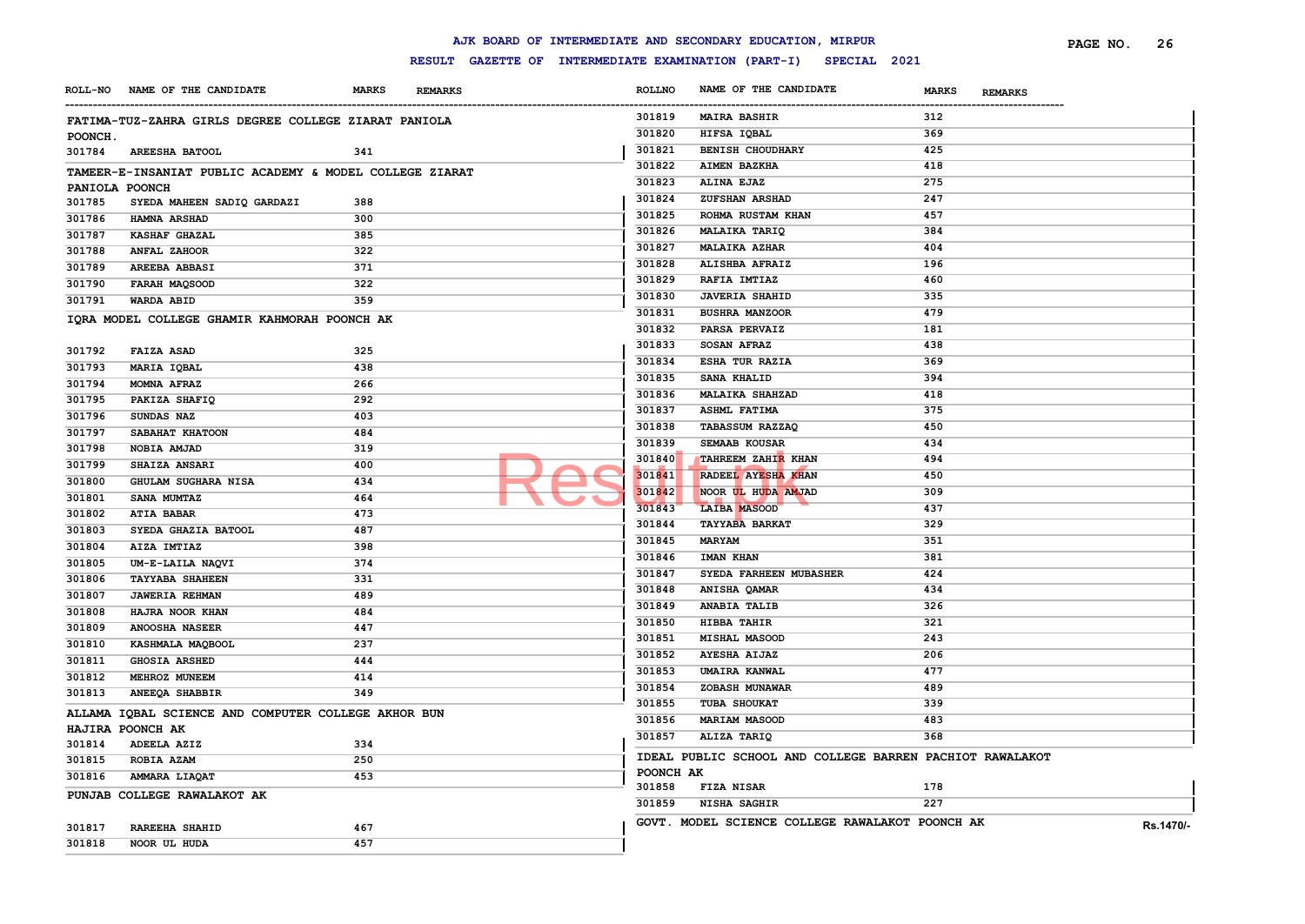|                |                                                          |                                |           |               | AJK BOARD OF INTERMEDIATE AND SECONDARY EDUCATION, MIRPUR        |                                | PAGE NO.<br>27 |
|----------------|----------------------------------------------------------|--------------------------------|-----------|---------------|------------------------------------------------------------------|--------------------------------|----------------|
|                |                                                          |                                |           |               | RESULT GAZETTE OF INTERMEDIATE EXAMINATION (PART-I) SPECIAL 2021 |                                |                |
| <b>ROLL-NO</b> | NAME OF THE CANDIDATE                                    | <b>MARKS</b><br><b>REMARKS</b> |           | <b>ROLLNO</b> | NAME OF THE CANDIDATE                                            | <b>MARKS</b><br><b>REMARKS</b> |                |
| 301860         | <b>IMAN IMTIAZ</b>                                       | 434                            |           | 301894        | RIDA FATIMA                                                      | 211                            |                |
| 301861         | <b>DUR E SHAHWAR</b>                                     | 495                            |           | 301895        | <b>SANIA BIBI</b>                                                | 267                            |                |
| 301862         | HAFSA KHALIQ                                             | 408                            |           | 301896        | SAHIBA BIBI                                                      | 321                            |                |
| 301863         | <b>IRSA RAEES</b>                                        | 300                            |           | 301897        | <b>TAYYABA SIKANDAR</b>                                          | 305                            |                |
| 301864         | SIRLEESA ASHFAQ                                          | 460                            |           | 301898        | <b>MANAHIL NAZAKAT</b>                                           | 266                            |                |
| 301865         | HURRAIN ARSHAD                                           | 482                            |           | 301899        | TUBA JAVAID                                                      | 260                            |                |
| 301866         | <b>TOOBA BASHARAT</b>                                    | 361                            |           | 301900        | <b>AMAL ZAHOOR</b>                                               | 384                            |                |
| 301867         | HADIA IMTIAZ                                             | 453                            |           | 301901        | <b>FARYAL TAHIR</b>                                              | 287                            |                |
| 301868         | <b>LAIBA SHAFIAT</b>                                     | 477                            |           | 301902        | <b>AREEBA AHMED</b>                                              | 253                            |                |
| 301869         | <b>ANEESA ANWAR</b>                                      | 495                            |           | 301903        | SHAMAILA TARIQ                                                   | 270                            |                |
| 301870         | <b>AYESHA ZOHRAZ</b>                                     | 413                            |           | 301904        | <b>GULFREEN TAHIR</b>                                            | 270                            |                |
| 301871         | <b>SANA KHAN</b>                                         | 404                            |           |               | GOVT POST GRADUATE COLLEGE PALLANDRI, SUDHNOTI                   |                                |                |
| 301872         | <b>FATIMA ZAREEN</b>                                     | 339                            |           |               |                                                                  |                                |                |
| 301873         | ZUKHRAF SHARAF                                           | 444                            |           | 301905        | AITBA AMJAD                                                      | 295                            |                |
| 301874         | SIDRA AZHAR                                              | 463                            |           | 301906        | AMNA ISHFAQ                                                      | 355                            |                |
| 301875         | ZOYA ZAHID                                               | 444                            |           |               | MOMNA YOUNAS                                                     | 418                            |                |
| 301876         | <b>ESHA ASIF</b>                                         | 428                            |           | 301907        |                                                                  |                                |                |
| 301877         | SALEHA BATOOL                                            | 394                            |           | 301908        | <b>MARIA SALEEM</b>                                              | 495                            |                |
|                |                                                          |                                |           | 301909        | MOMNA ISHFAQ                                                     | 425                            |                |
|                | JINNAH COLLEGE OF COMMERCE PARATI PANIOLA DISTT POONCH   |                                |           | 301910        | NAYAB IMTIAZ                                                     | 443                            |                |
| <b>A.K</b>     |                                                          |                                |           | 301911        | DANIA KHIZAR                                                     | 444                            |                |
| 301878         | AREESHA MAQBOOL                                          | 311                            |           | 301912        | <b>USWA HABIB</b>                                                | 460                            |                |
| 301879         | <b>LAIBA AFRAIZ</b>                                      | 280                            |           | 301913        | LAIBA SHABBIR                                                    | 496                            |                |
|                | SUPERIOR GROUP OF COLLEGES RAWLAKOT CAMPUS DISTT POONCH  |                                |           | 301914        | SUNDAS FUORAZ                                                    | 424                            |                |
|                |                                                          |                                |           | 301915        | <b>NAYAB KOUSAR</b>                                              | 265                            |                |
| 301880         | ROBAB JAN MUHAMMAD                                       | 236                            |           |               | GOVT. DEGREE COLLEGE TARARKHAL, SUDHNUTI.                        |                                |                |
| 301881         | SWAIRA RUKHSAR                                           | 211                            |           |               |                                                                  |                                |                |
|                | MUHAMMADAN SCIENCE COLLEGE CHAK RAWALAKOT                |                                |           | 301916        | <b>ZERLISH NOOR</b>                                              | 454                            |                |
|                |                                                          |                                |           | 301917        | <b>SIDRA TABASSUM</b>                                            | 378                            |                |
| 301882         | <b>OMMAMA NAZAKAT</b>                                    | 280                            |           | 301918        | <b>MAYA KHAN</b>                                                 | 351                            |                |
|                | STARS INSTITUTE OF MODERN STUDIES HAJIRA DISTT. POONCH   |                                |           | 301919        | <b>KASHAF NOOR</b>                                               | 364                            |                |
|                |                                                          |                                |           | 301920        | <b>MISBAH</b>                                                    | 277                            |                |
| 301883         | <b>AREEBA SAMAD</b>                                      | 394                            |           | 301921        | <b>ESHA SAHAR</b>                                                | 322                            |                |
|                | HAPPY LAND HIGHER SECONDARY SCHOOL SYSTEM PARATI PANIOLA |                                |           | 301922        | QUDSIA HABIB                                                     | 454                            |                |
| <b>POONCH</b>  |                                                          |                                |           | 301923        | <b>MANAHIL SHAH</b>                                              | 356                            |                |
| 301885         | <b>AREEBA AYAZ</b>                                       | 282                            |           | 301924        | <b>SARA KALEEM</b>                                               | 334                            |                |
|                | GIRLS POST GRADUATE COLLEGE PALLANDRI, SADHNUTI.         |                                |           | 301925        | NIRMAL ARSHAD                                                    | 469                            |                |
|                |                                                          |                                | Rs.2415/- | 301926        | SALMA MANZOOR                                                    | 339                            |                |
|                | 301886 IQRA IJAZ                                         | 243                            |           | 301927        | KOMAL ARSHAD                                                     | 424                            |                |
| 301887         | <b>FATIMA KHAN</b>                                       | 453                            |           | 301928        | <b>ALISHBA WAZIR</b>                                             | 351                            |                |
| 301888         | SIDRA NAZIR                                              | 331                            |           | 301929        | ALISHBA LATIF                                                    | 371                            |                |
| 301889         | ZAMIA KOUSAR                                             | 236                            |           | 301930        | MINAHIL GHAZAL                                                   | 447                            |                |
|                |                                                          |                                |           |               | GOVT. GIRLS DEGREE COLLEGE TRARKHAL SADHNUTI.                    |                                |                |
| 301890         | <b>NAYYAB ARSHAD</b>                                     | 290                            |           |               |                                                                  |                                |                |
| 301891         | SAMRA BEGUM                                              | 339                            |           | 301931        | ADEENA SAGHIR                                                    | 306                            |                |
| 301892         | <b>IMAN ZAFEER</b>                                       | 361                            |           |               |                                                                  |                                |                |
| 301893         | IRAJ SHABBIR                                             | 450                            |           |               |                                                                  |                                |                |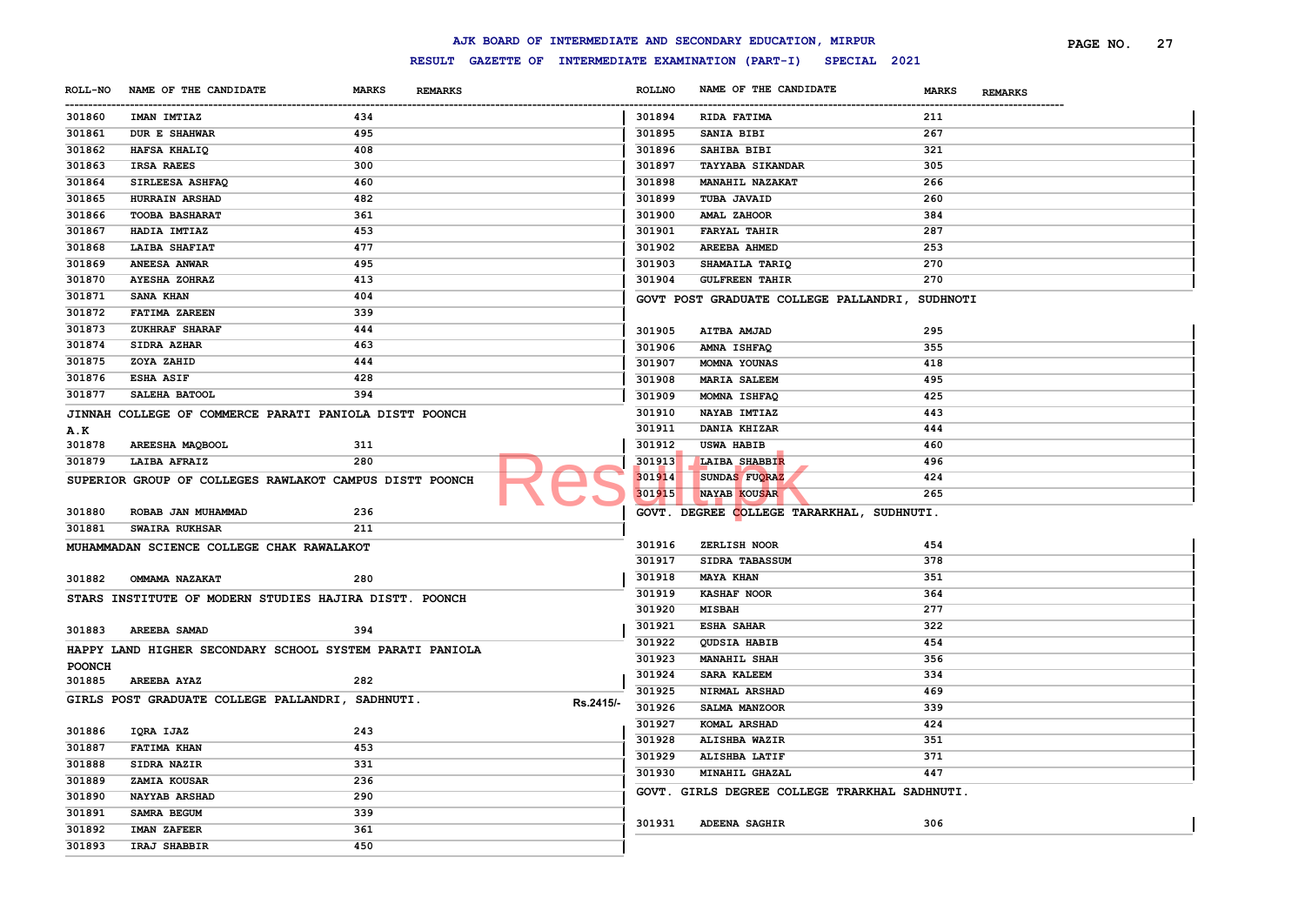|               |                                                       |                                |               | AJK BOARD OF INTERMEDIATE AND SECONDARY EDUCATION, MIRPUR        |                                                          | PAGE NO.       | 28 |
|---------------|-------------------------------------------------------|--------------------------------|---------------|------------------------------------------------------------------|----------------------------------------------------------|----------------|----|
|               |                                                       |                                |               | RESULT GAZETTE OF INTERMEDIATE EXAMINATION (PART-I) SPECIAL 2021 |                                                          |                |    |
|               | ROLL-NO NAME OF THE CANDIDATE                         | <b>MARKS</b><br><b>REMARKS</b> | <b>ROLLNO</b> | NAME OF THE CANDIDATE                                            | <b>MARKS</b>                                             | <b>REMARKS</b> |    |
|               | GOVT DEGREE COLLEGE MONG, SADHNUTI                    |                                | 301961        | <b>SARIA SAGHEER</b>                                             | 339                                                      |                |    |
|               |                                                       |                                |               | 301962<br><b>UROOJ TANWEER</b>                                   | 184                                                      |                |    |
| 301932        | <b>UROOJ WAJID</b>                                    | 450                            |               |                                                                  | DR. MAHROOF MODEL COLLEGE TANGIGALA SUDHNUTI AK          |                |    |
| 301933        | <b>VANEEZA RAOUF</b>                                  | 223                            |               |                                                                  |                                                          |                |    |
| 301934        | SANABIL MAZHAR                                        | 218                            | 301963        | MUQADDAS                                                         | 331                                                      |                |    |
| 301935        | NIDA SADIQ                                            | 197                            | 301964        | <b>AREEJ KANWAL</b>                                              | 341                                                      |                |    |
|               | READ FOUNDATION COLLEGE PALLANDRI A.K.                |                                |               |                                                                  | ACADEMY OF ISLAMIC AND MODERN STUDIES AWANABAD PALLANDRI |                |    |
|               |                                                       |                                | AK            |                                                                  |                                                          |                |    |
| 301936        | <b>ADEEBA NASEER</b>                                  | 438                            | 301965        | SABEEKA ZULFQAR                                                  | 221                                                      |                |    |
| 301937        | <b>SARA HASSAN</b>                                    | 413                            | 301966        | <b>MAMOONA SARWAR</b>                                            | 208                                                      |                |    |
| 301938        | NIDA ZAHEER                                           | 282                            | 301967        | <b>ALISHBA NASEER</b>                                            | 193                                                      |                |    |
|               | GOVT. GIRLS INTER COLLEGE BALUCH SUDHNUTI             |                                |               |                                                                  | NOBLE SCHOOL AND COLLEGE GARALA SUDHNUTI AK              |                |    |
|               |                                                       |                                |               |                                                                  |                                                          |                |    |
| 301939        | SANIA KOUSAR                                          | 171                            | 301968        | SAJAL AFTAB                                                      | 493                                                      |                |    |
| 301940        | <b>AROOSA</b>                                         | 183                            | 301969        | MADIHA UMER                                                      | 408                                                      |                |    |
| 301941        | <b>FARKHANDA NASEER</b>                               | 196                            | 301970        | <b>MARYAM TAHIR</b>                                              | 400                                                      |                |    |
|               | AL-RAZI SCIENCE COLLEGE TRARKHEL SUDHNUTI             |                                | 301971        | <b>RUBAB IMTIAZ</b>                                              | 361                                                      |                |    |
|               |                                                       |                                | 301972        | <b>AYESHA FAROOQ</b>                                             | 380                                                      |                |    |
| 301942        | IZBAH TARIQ KHAN                                      | 299                            | 301973        | ALISHBA KHALID                                                   | 472                                                      |                |    |
| 301943        | LAIBA ZAHID                                           | 237                            |               |                                                                  | LT FAISAL SHAHEED SCIENCE COLLEGE TRARKHAL DISTT.        |                |    |
| 301944        | <b>MADIHA HAFEEZ</b>                                  | 365                            |               | <b>SUDHNUTI AK</b>                                               |                                                          |                |    |
| 301945        | <b>MARYAM ALTAF</b>                                   | 287                            | 301974        | <b>LAIBA AFSAR</b>                                               | 270                                                      |                |    |
| 301946        | LAIBA JAVID                                           | 221                            |               | 301975<br>NOOR UL AIN                                            | 502                                                      |                |    |
| 301947        | LARAIB KAZMI                                          | 299                            |               | 301976<br>ZEESHA IJAZ                                            | 497                                                      |                |    |
|               | KASHMIR PUBLIC COMMERCE AND SCIENCE COLLEGE TRARKHEL, |                                | 301977        | <b>ARISHA SEHAR</b>                                              | 374                                                      |                |    |
|               | DISTT. SUDHNOTI, A.K.                                 |                                | 301978        | MISBAH RAHIM                                                     | 405                                                      |                |    |
| 301948        | <b>SANA TAHIR</b>                                     | 433                            | 301979        | LAIBA KALEEM                                                     | 423                                                      |                |    |
| 301949        | ALISHBA AZIZ                                          | 267                            | 301980        | <b>UMARA HAFEEZ</b>                                              | 329                                                      |                |    |
| 301950        | QURRAT UL AIN                                         | 272                            | 301981        | LAIBA MUSHTAQ                                                    | 415                                                      |                |    |
| 301951        | LARIAB KHALIL                                         | 444                            |               |                                                                  | IQBAL COLLEGE OF SCIENCES MANJHARI TEHSIL BALOCH DIST.   |                |    |
| 301952        | MUQADES RIDA FATIMA                                   | 443                            |               | SUDHNUTI AK                                                      |                                                          |                |    |
| 301953        | ZUKHRUF KHURSHID                                      | 341                            |               | 301982 FARAH ZEENAT                                              | 385                                                      |                |    |
| 301954        | MEHAR UN NISA TANVEER                                 | 302                            |               |                                                                  | READ FOUNDATION COLLEGE OF SCIENCES BETHIK AWAN ABAD     |                |    |
| 301955        | ANAM MAROOF                                           | 252                            |               | <b>SUDAHNOTI</b>                                                 |                                                          |                |    |
| 301956        | <b>HUMA IRSHAD</b>                                    | 191                            | 301983        | IQRA AYYAZ                                                       | 479                                                      |                |    |
|               | COLONEL HUSSAIN ISLAMIA MODEL COLLEGE DEWAN GORAH     |                                | 301984        | LAIBA EJAZ                                                       | 295                                                      |                |    |
| PALLANDRI A.K |                                                       |                                | 301985        | SABA BASHRAT                                                     | 211                                                      |                |    |
|               | 301957 SIDRA MEHMOOD                                  | 267                            |               | 301986<br>ZILL-E-HUMA                                            | 309                                                      |                |    |
|               | EMERSON COLLEGE OF SCIENCES & ARTS NEAR CIVIL SUPPLY  |                                |               | 301987<br><b>ANEEZA MEHAK</b>                                    | 306                                                      |                |    |
|               | PALANDRI DISTT SUDHNUTI AK                            |                                |               |                                                                  | IQBAL PUBLIC HIGHER SECONDARY SCHOOL HAMROOTA DISTRICT   |                |    |
|               | 301958 ANSA ARSHAD                                    | 346                            |               | SUDHNOTI AK                                                      |                                                          |                |    |
|               | AL-QURAN INSTITUTE OF SCIENCE MANG P/O MANG DISTT.    |                                |               | 301988 SAMAIRA SAJID                                             | 201                                                      |                |    |
| SUDHNUTI AK   |                                                       |                                |               |                                                                  | ISLAMIA PUBLIC HIGHER SECONDARY SCHOOL DANNA POTHI MIR   |                |    |
| 301959        | <b>HASNA ATIQ</b>                                     | 388                            |               | KHAN DISTT. SUDHNOTI AK                                          |                                                          |                |    |
| 301960        | <b>IQRA RASHEED</b>                                   | 380                            |               | 301989 ROOMISA SAJJAD                                            | 334                                                      |                |    |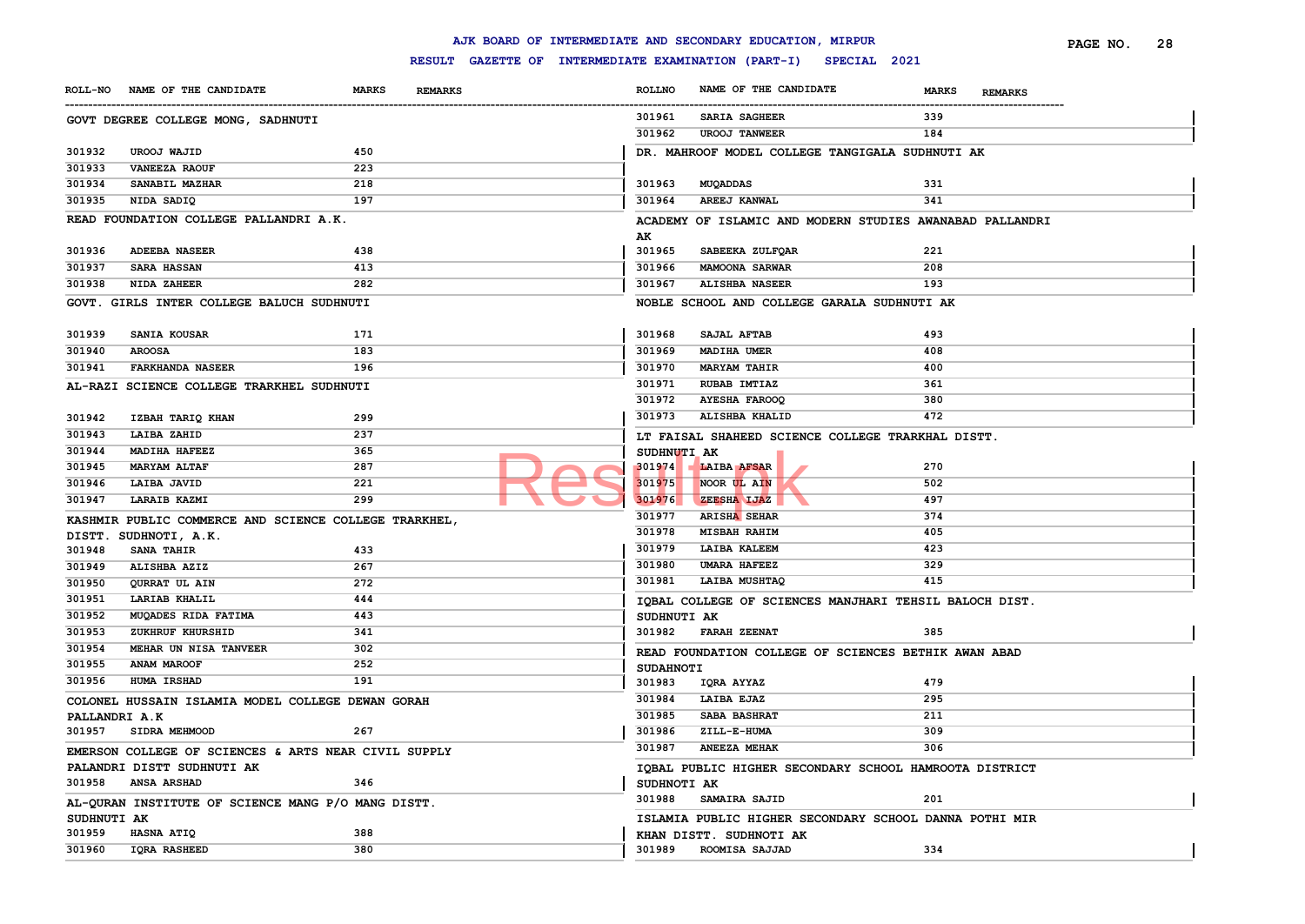|                  |                                                         |              |                                                     |                 | AJK BOARD OF INTERMEDIATE AND SECONDARY EDUCATION, MIRPUR |                         | PAGE NO.<br>29 |
|------------------|---------------------------------------------------------|--------------|-----------------------------------------------------|-----------------|-----------------------------------------------------------|-------------------------|----------------|
|                  |                                                         |              | RESULT GAZETTE OF INTERMEDIATE EXAMINATION (PART-I) |                 | SPECIAL 2021                                              |                         |                |
|                  | ROLL-NO NAME OF THE CANDIDATE                           | <b>MARKS</b> | <b>REMARKS</b>                                      | <b>ROLLNO</b>   | NAME OF THE CANDIDATE                                     | MARKS<br><b>REMARKS</b> |                |
| 301990           | IRSA YOUNIS                                             | 295          |                                                     |                 | ISLAMIA PUBLIC SCHOOL AND COLLEGE CHAKAR DIST. HATTIAN    |                         |                |
| 301991           | <b>UROOJ ZAHOOR</b>                                     | 253          |                                                     | <b>BALA AK</b>  |                                                           |                         |                |
|                  | GOVT GIRLS DEGREE COLLEGE AUTHMOQOM, NEELUM.            |              |                                                     | 302020          | <b>ALEEZA SHAMSHAD</b>                                    | 173                     |                |
|                  |                                                         |              |                                                     |                 | READ FOUNDATION SCHOOL AND COLLEGE CHINARI, DISTT.        |                         |                |
| 301992           | KALSOOM NAZIR                                           | 201          |                                                     |                 | HATTIAN BALA AK                                           |                         |                |
| 301993           | <b>FAIZA BIBI</b>                                       | 171          |                                                     | 302021          | <b>LARAIB AYOUB</b>                                       | 184                     |                |
| 301994           | REEBA ASLAM                                             | 177          |                                                     | 302022          | ERAJ YOUNAS                                               | 240                     |                |
| 301995           | FOUZIA BI BI                                            | 171          |                                                     | 302023          | <b>RUTBA KIANI</b>                                        | 302                     |                |
| 301996           | <b>NOREEN BIBI</b>                                      | 171          |                                                     | 302024          | <b>TOOBA UZAIR</b>                                        | 280                     |                |
| 301997           | SHANZA HAYAT                                            | 231          |                                                     | 302025          | MUQADAS BIBI                                              | 181                     |                |
| 301998           | <b>LAIBA SHAHZAMAN</b>                                  | 198          |                                                     | 302026          | NOOR-UL-AIN                                               | 420                     |                |
|                  | PAKISTAN INTERNATIONAL COLLEGE ATHMUQAM DISTRICT NEELUM |              |                                                     | 302027          | MARIA ASHFAQ                                              | 312                     |                |
|                  |                                                         |              |                                                     | 302028          | QUDSIA BIBI                                               | 181                     |                |
| 301999           | NOOR UL HUDA                                            | 464          |                                                     | 302029          | MAHLAQA FATIMA                                            | 410                     |                |
| 302000           | <b>NYLA SHAPAL</b>                                      | 240          |                                                     | 302030          | <b>LUBNA SALEEM</b>                                       | 203                     |                |
| 302001           | <b>ANEELA BUTT</b>                                      | 267          |                                                     | 302031          | <b>AYMAN IFTIKHAR</b>                                     | 282                     |                |
| 302002           | FOQIA KHANUM                                            | 398          |                                                     | 302032          | <b>LARAIB IBRAR</b>                                       | 253                     |                |
|                  | GOVT. BOYS INTERMEDIATE COLLEGE SHARDA DISTT. NEELUM AK |              |                                                     | 302033          | URWA BHUTTO KIANI                                         | 223                     |                |
|                  |                                                         |              |                                                     | 302034          | <b>HIFSA TAHIR</b>                                        | 171                     |                |
| 302003           | <b>MARYA USMAN</b>                                      | 216          |                                                     | 302035          | SYEDA UMAMA ALI KAZMI                                     | 265                     |                |
| 302004           | SABA SULTAN                                             | 207          |                                                     | 302036          | ZOYA FATIMA                                               | 256                     |                |
| 302005           | <b>AYESHA BIBI</b>                                      | 181          |                                                     | 302037          | MISBAH OADEER                                             | 267                     |                |
| 302006           | <b>RAZIA MUSTAFA</b>                                    | 193          |                                                     | 302038          | LAIBA JALIL                                               | 217                     |                |
| 302007           | NOSHABA BATOOL                                          | 216          |                                                     | 302039          | MUNEEFA RIAZ                                              | 413                     |                |
| 302008           | <b>AYESHA BIBI</b>                                      | 260          |                                                     | 302040          | <b>AYESHA NASEER</b>                                      | 197                     |                |
|                  | NEELUM INSTITUTE OF SCIENCES AND HUMANITIES ATHMUQAM    |              |                                                     | 302041          | SAWERA AZEEZ                                              | 479                     |                |
|                  | DISTRICT NEELUM AK                                      |              |                                                     | 302042          | KHIZRA HANIF                                              | 351                     |                |
| 302009           | SAJEELA JAHANDAAZ                                       | 418          |                                                     | 302043          | SADIA RASHEED                                             | 384                     |                |
| 302010           | SABA SADIQ                                              | 326          |                                                     |                 | PRIME COLLEGE OF SCIENCES AND COMMERCE CHANARI CAMPUS     |                         | Rs.1150/-      |
| 302011           | LAIBA JAVED                                             | 246          |                                                     |                 | DISTT HATTIAN BALA AK                                     |                         |                |
| 302012           | SHAISTA SHAFIQUE                                        | 404          |                                                     | 302044          | SYEDA HURMAT FATIMA                                       | 188                     |                |
| 302013           | <b>MOMINA SULTAN</b>                                    | 216          |                                                     | 302045          | SADIA TANVEER                                             | 218                     |                |
|                  | GOVT. KHAWAJA KHAIRULLAH SHAKAR BOYS HSS LAWAT BALA     |              |                                                     | 302046          | ADEEBA NISAR                                              | 434                     |                |
| <b>NEELUM AK</b> |                                                         |              |                                                     | 302047          | KHIZRA RAOUF                                              | 384                     |                |
| 302014           | <b>HUDA EJAZ</b>                                        | 418          |                                                     | 302048          | SYEDA HUMMA NASEER KAZMI                                  | 216                     |                |
|                  | GOVT GIRLS HSS NAGDAR NEELUM AK                         |              |                                                     | 302049          | NAZISH AORANGZEB                                          | 171                     |                |
|                  |                                                         |              |                                                     |                 | READ FOUNDATION SCHOOL AND COLLEGE CHINARI, DISTT.        |                         |                |
| 302015           | AMRA IQBAL                                              | 300          |                                                     |                 | HATTIAN BALA AK                                           |                         |                |
| 302016           | SAMAIQA BASHIR                                          | 305          |                                                     | 302050          | <b>AREEBA MUSHTAQ</b>                                     | 287                     |                |
|                  | READ FOUNDATION SCIENCE COLLEGE HATTIAN BALA AK         |              |                                                     |                 | PRIME COLLEGE OF SCIENCES AND COMMERCE CHANARI CAMPUS     |                         | Rs.1150/-      |
|                  |                                                         |              |                                                     |                 | DISTT HATTIAN BALA AK                                     |                         |                |
| 302017           | SEEMA MAJEED                                            | 434          |                                                     | 302051          | <b>BUSHRA NAZAKAT</b>                                     | 326                     |                |
| 302018           | MAHNOOR ASHIQ GILLANI                                   | 253          |                                                     |                 | GOVT. MODEL SCIENCE COLLEGE HATTIAN BALA DISTT. HATTIAN   |                         |                |
| 302019           | IQRA RIAZ                                               | 463          |                                                     | <b>BALA AJK</b> |                                                           |                         |                |
|                  |                                                         |              |                                                     |                 | 302052 ZAKIA SADAOAT                                      | 415                     |                |

# **AJK BOARD OF INTERMEDIATE AND SECONDARY EDUCATION, MIRPUR RESULT GAZETTE OF INTERMEDIATE EXAMINATION (PART-I) SPECIAL 2021**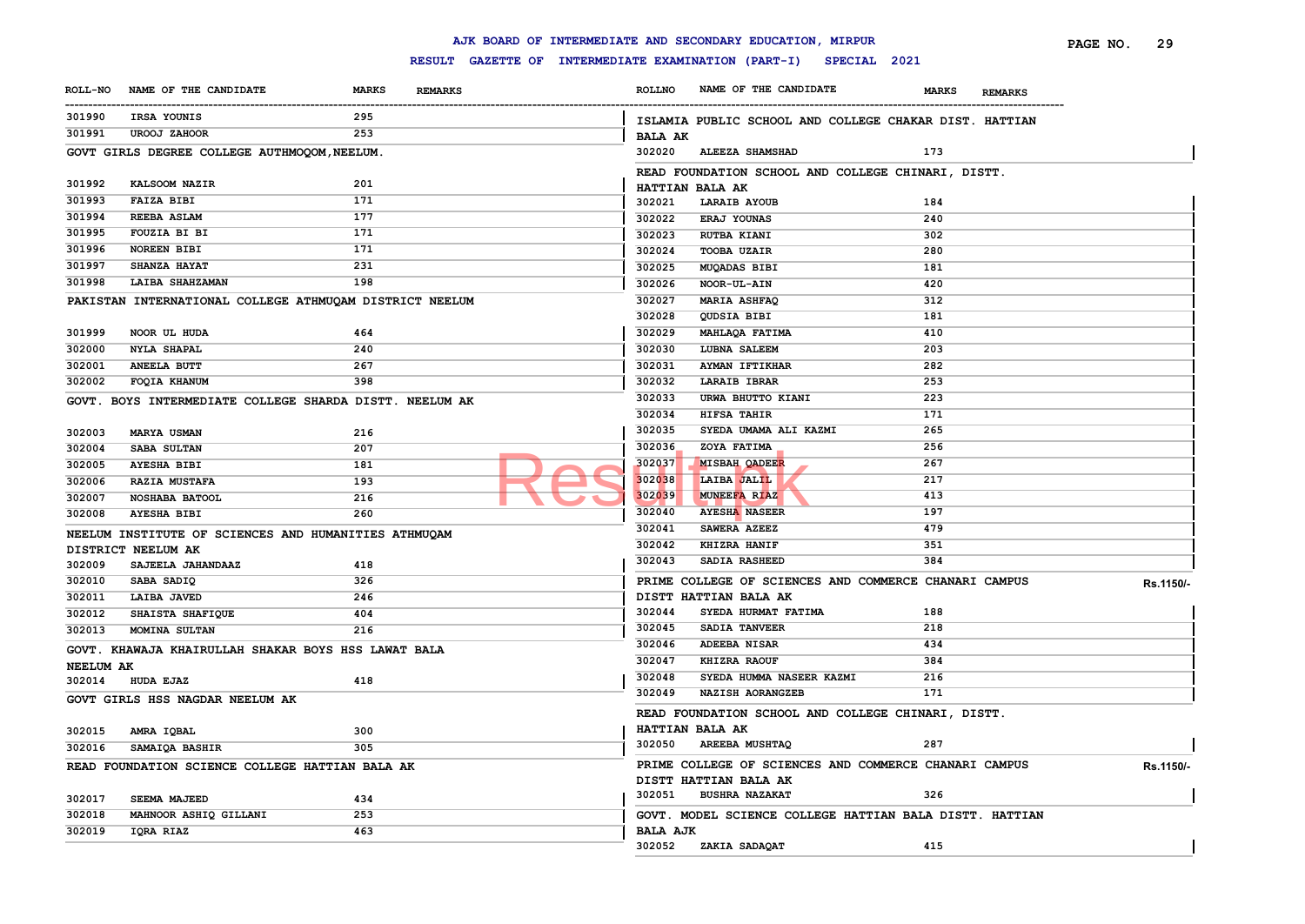|                |                                                                        |                |                |           |               | AJK BOARD OF INTERMEDIATE AND SECONDARY EDUCATION, MIRPUR           |                                | PAGE NO. | 30 |
|----------------|------------------------------------------------------------------------|----------------|----------------|-----------|---------------|---------------------------------------------------------------------|--------------------------------|----------|----|
|                |                                                                        |                |                |           |               | RESULT GAZETTE OF INTERMEDIATE EXAMINATION (PART-I)<br>SPECIAL 2021 |                                |          |    |
| <b>ROLL-NO</b> | NAME OF THE CANDIDATE                                                  | <b>MARKS</b>   | <b>REMARKS</b> |           | <b>ROLLNO</b> | NAME OF THE CANDIDATE                                               | <b>MARKS</b><br><b>REMARKS</b> |          |    |
| 302053         | <b>JANNAT JAVED</b>                                                    | 378            |                |           | 310008        | <b>RAJA SHAN TALIB</b>                                              | 276                            |          |    |
| 302054         | ANEEQA PERVAIZ                                                         | 410            |                |           | 310010        | <b>BABAR IQBAL</b>                                                  | 171                            |          |    |
|                | READ FOUNDATION INTER COLLEGE LEEPA DIST. HATTIAN BALA                 |                |                |           | 310011        | <b>NASIR MAHMOOD</b>                                                | 438                            |          |    |
| AК             |                                                                        |                |                |           | 310012        | MUHAMMAD HAFEEZ                                                     | 233                            |          |    |
| 302055         | <b>HAFSA ZAFAR</b>                                                     | 408            |                |           | 310013        | MUHAMMAD AHSAAN-UL-HAQ                                              | 236                            |          |    |
| 302056         | SUNDAS IRFAN                                                           | 305            |                |           |               | GOVT. BOYS POST GRADUATE COLLEGE GARHI DOPATTA,                     |                                |          |    |
|                | THE GREEN HILL SCHOOL AND COLLEGE GUJAR BANDI DISTRICT                 |                |                |           |               | <b>MUZAFFARABAD.</b>                                                |                                |          |    |
|                | A.K JEHLUM VALLEY                                                      |                |                |           | 310014        | RIZWAN HAMEED                                                       | 198                            |          |    |
| 302057         | URBA MAQBOOL                                                           | 384            |                |           | 310015        | RAJA SANAN ZANFAR                                                   | 171                            |          |    |
| 302058         | ANFAL AZIZ                                                             | 380            |                |           | 310016        | <b>MOIN MUNIR</b>                                                   | 171                            |          |    |
| 302059         | <b>FARAH KHURSHEED</b>                                                 | 339            |                |           | 310017        | <b>USAMA ASHRAF</b>                                                 | 171                            |          |    |
| 302060         | LAIBA AHMAD GHANI                                                      | 217            |                |           |               | GOVT. DEGREE COLLEGE DANNA, MUZAFFARABAD.                           |                                |          |    |
|                |                                                                        |                |                |           |               |                                                                     |                                |          |    |
|                | MEHMOOD MEMORIAL PUBLIC SECONDARY SCHOOL AND HAMEEDA                   |                |                |           | 310018        | <b>AHSAN KHATEEB</b>                                                |                                |          |    |
| 302061         | MEMORIAL GIRLS SCIENCE COLLEGE DISTRICT HAVELI<br><b>QUSAS RASHEED</b> | 381            |                |           |               | GOVT MODEL SCIENCE COLLEGE, MUZAFFARABAD.                           |                                |          |    |
| 302062         | <b>MOMNA TANVEER</b>                                                   | 453            |                |           |               |                                                                     |                                |          |    |
|                |                                                                        |                |                |           | 310019        | MEHR NAJAM SHAKOOR                                                  | 365                            |          |    |
|                | MUHAMMAD DIN SHAHEED MEMORIAL MODEL SCIENCE COLLEGE                    |                |                |           | 310020        | <b>SHOAIB PERVAIZ</b>                                               | 354                            |          |    |
| KHUTTA BAGH.   |                                                                        |                |                |           | 310021        | <b>RAYAN BIN SHAHID</b>                                             | 326                            |          |    |
| 302063         | ZOONASH TARIQ                                                          | 414            |                |           | 310022        | <b>JANZAIB GHAFOOR</b>                                              | 285                            |          |    |
|                | HAVELI MODEL SCIENCE COLLEGE KAHUTA DISTT HAVELI KAHUTTA               |                |                |           | 310023        | MUHAMMAD SULEMAN KHAN                                               | 467                            |          |    |
| A.K            |                                                                        |                |                |           |               |                                                                     |                                |          |    |
| 302064         | AMINA AMEEN                                                            | 243            |                |           | 310024        | <b>ASAD AHMAD</b>                                                   | 369                            |          |    |
| 302065         | ROUMILA YOUNAS RATHORE                                                 | 335            |                |           | 310025        | <b>BILAL NOOR HUSSAIN</b>                                           | 286                            |          |    |
|                | HANANA COLLEGE OF SCIENCES KAHUTA DISTT. HAVLEI KAHUTTA                |                |                |           | 310026        | <b>AHMED BASHIR</b>                                                 | 380                            |          |    |
| AK             |                                                                        |                |                |           | 310027        | ABDUL MOIZ                                                          | 398                            |          |    |
| 302066         | <b>ASMA BASHIR</b>                                                     | 290            |                |           | 310028        | FAWAD AHMED MIR                                                     | 467                            |          |    |
|                | ISLAMABAD COLLEGE MUZAFFARABAD                                         |                |                | Rs.1150/- | 310029        | RAJA USMAN NAEEM                                                    | 394                            |          |    |
|                |                                                                        |                |                |           | 310030        | ZAHID MEHMOOD DAR                                                   | 369                            |          |    |
| 302067         | AMINA ISHAQ                                                            | 292            |                |           | 310031        | SAJJAD MALIK                                                        | 457                            |          |    |
|                | ISLAMGARH PUBLIC HIGHER SECONDARY SCHOOL ISLAMGARH DISTT               |                |                |           | 310032        | SYED SAAD AHMED SAADI SHERAZI                                       | 492                            |          |    |
|                | MIRPUR AZAD KASHMIR                                                    |                |                |           | 310033        | JUNAID SADDIQUE                                                     | 296                            |          |    |
| 302068         | <b>SAMRA MUSHTAQ</b>                                                   | 365            |                |           | 310034        | HUSNAIN SADAQAT                                                     | 414                            |          |    |
|                |                                                                        |                |                |           | 310035        | SYED SAQLAIN HUSSAIN KAZMI                                          | 315                            |          |    |
|                | DAWN SCIENCE COLLEGE BARNALA BHIMBER A.K.                              |                |                |           | 310036        | <b>FARIS FAYAZ SHAH</b>                                             | 331                            |          |    |
|                |                                                                        |                |                |           | 310037        | <b>WARIS SHIEKH</b>                                                 | 300                            |          |    |
| 302069         | <b>SHAKEEBA</b>                                                        | <b>R-LATER</b> |                |           | 310038        | MUHAMMAD AWAIS                                                      | 459                            |          |    |
|                | GOVT. BOYS POST GRADUATE COLLEGE, MUZAFFARABAD.                        |                |                |           | 310039        | ABDULULLAH ILYAS AWAN                                               | 299                            |          |    |
|                |                                                                        |                |                |           | 310040        | ZAWAR NAWAB                                                         | 433                            |          |    |
| 310001         | <b>HAMZA SARWAR</b>                                                    | 184            |                |           | 310041        | <b>UBAID ASHIQ</b>                                                  | 257                            |          |    |
| 310002         | HUSNAIN BHATTI                                                         | 240            |                |           | 310042        | ABDUL MOIZ                                                          | 302                            |          |    |
| 310003         | LAQIAT ALI                                                             | 183            |                |           | 310043        | <b>AHMED SAEED</b>                                                  | 311                            |          |    |
| 310004         | SYED SIBTUL HASSAN KAZMI                                               | 178            |                |           | 310044        | IBRAHIM AHMED FAYYAZ                                                | 423                            |          |    |
| 310005         | IFTIKHAR GILLANI                                                       | 292            |                |           | 310045        | SYED ATTA-UR-REHMAN KAZMI                                           | 444                            |          |    |
| 310006         | MUHAMMAD NAWAZ                                                         | 171            |                |           | 310046        | ARQAM MAQBOOL NAQASH                                                | 413                            |          |    |
| 310007         | ZOHAIB NASEEM                                                          | 188            |                |           | 310047        | HAMZA SHEIKH                                                        | 371                            |          |    |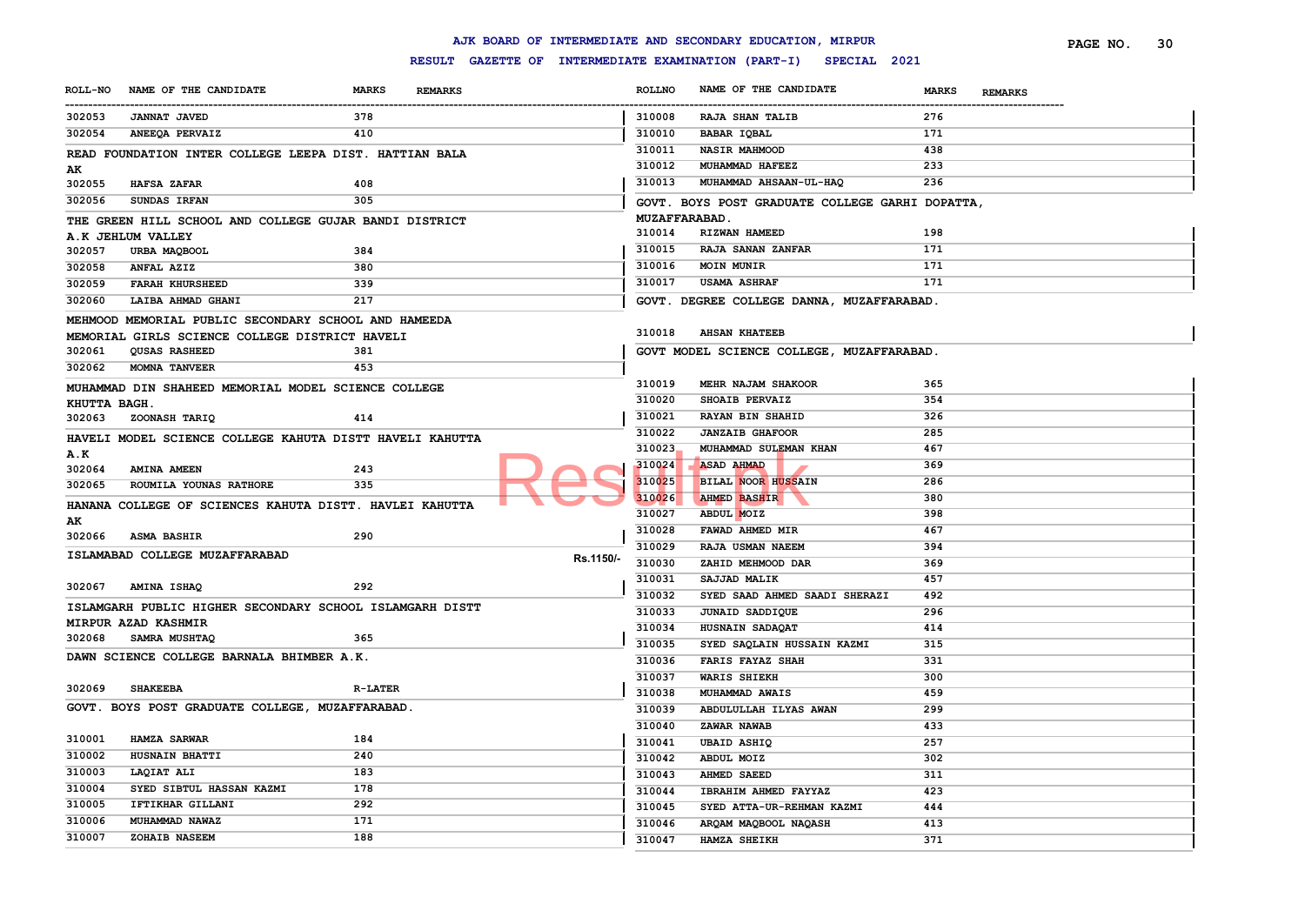|                              |                                                    |              |                |                               | AJK BOARD OF INTERMEDIATE AND SECONDARY EDUCATION, MIRPUR        |                                | PAGE NO. | 31        |
|------------------------------|----------------------------------------------------|--------------|----------------|-------------------------------|------------------------------------------------------------------|--------------------------------|----------|-----------|
|                              |                                                    |              |                |                               | RESULT GAZETTE OF INTERMEDIATE EXAMINATION (PART-I) SPECIAL 2021 |                                |          |           |
| <b>ROLL-NO</b><br>---------- | NAME OF THE CANDIDATE                              | <b>MARKS</b> | <b>REMARKS</b> | <b>ROLLNO</b>                 | NAME OF THE CANDIDATE                                            | <b>MARKS</b><br><b>REMARKS</b> |          |           |
| 310048                       | SYED MUHAMMAD HANZALA NAEEM                        | 447          |                | 310087                        | MUHAMMAD AQEEL NASEEM                                            | 378                            |          |           |
| 310049                       | SAHROSH HAYDER RANA                                | 464          |                |                               | SHAHEEN MODEL COLLEGE, MUZAFFARABAD.                             |                                |          |           |
| 310050                       | MUHAMMAD MOBEEN AWAN                               | 394          |                |                               |                                                                  |                                |          |           |
| 310051                       | ABDUL HANAN SABIR                                  | 493          |                | 310088                        | WAQAR YOUNAS                                                     | 395                            |          |           |
| 310052                       | HAMZA-UL-AMIN YOUNAS                               | 368          |                | 310089                        | MUHAMMAD ZAHIM KHAN                                              | 286                            |          |           |
| 310053                       | <b>NOUMAN ASHRAF</b>                               | 375          |                | 310090                        | MUHAMMAD SHAHZAIB KHAN                                           | 403                            |          |           |
| 310054                       | <b>ARSLAN KHAN</b>                                 | 391          |                |                               | ISLAMABAD COLLEGE MUZAFFARABAD                                   |                                |          |           |
|                              | PAK KASHMIR INSTITUTE OF COMPUTER SCIENCE, MIRPUR. |              |                |                               |                                                                  |                                |          | Rs.1150/- |
|                              |                                                    |              |                | 310091                        | MUHAMMAD SHEHZAD                                                 | 339                            |          |           |
| 310055                       | SAJID HANIF                                        | 477          |                | 310092                        | WASIF ALI ASIF CHISHTI                                           | 414                            |          |           |
|                              | GOVT MODEL SCIENCE COLLEGE, MUZAFFARABAD.          |              |                | 310093                        | <b>GHULAM AHMAD</b>                                              | 305                            |          |           |
|                              |                                                    |              |                |                               | AIMS SCHOOL AND COLLEGE, MUZAFFARABAD.                           |                                |          |           |
| 310056                       | AMAN ALI KHAN                                      | 473          |                |                               |                                                                  |                                |          |           |
| 310057                       | MOAZZAM MAQSOOD                                    | 398          |                | 310094                        | NOHMAN LIAQAT CHOUDHARY                                          | 184                            |          |           |
| 310058                       | SYED BILAL GILLANI                                 | 341          |                | 310095                        | <b>MAHAZ ALI</b>                                                 | 211                            |          |           |
| 310059                       | UMAR QAYYUM QURESHI                                | 277          |                | 310096                        | <b>HUSSAIN AHMED</b>                                             | 171                            |          |           |
| 310060                       | <b>TALHA ASAD</b>                                  | 369          |                | 310097                        | <b>MUHAMMAD ARSLAN</b>                                           | 326                            |          |           |
| 310061                       | YASIR MUMTAZ                                       | 460          |                | 310098                        | <b>TALHA NAZIR</b>                                               | 265                            |          |           |
| 310062                       | SYED SHUJAAT ALI QADRI                             | 374          |                | 310099                        | USMAN AHMAD ABBASI                                               | 292                            |          |           |
| 310063                       | DANISH MEHMOOD BHATTI                              | 369          |                | 310100                        | <b>KALEEM HUSSAIN</b>                                            | 361                            |          |           |
| 310064                       | <b>SUHAIB AHMED</b>                                | 482          |                | 310101                        | SYED ZOHAIR ABBAS                                                | 230                            |          |           |
| 310065                       | USMAN ANWAR AWAN                                   | 472          |                | 310102                        | SHER ALI                                                         | 272                            |          |           |
| 310066                       | SHAHID NASEEM                                      | 287          |                |                               | ALPINE NATIONAL COLLEGE OF SCIENCES MUZAFFARABAD                 |                                |          |           |
| 310067                       | ABDUL MANAN                                        | 434          |                |                               | <b>The Second</b>                                                |                                |          |           |
| 310068                       | QAISAR SHABBIR                                     | 463          |                | 310103                        | SARMAD BAIG                                                      | 230                            |          |           |
| 310069                       | RAJA HAMZA SAGHEER                                 | 454          |                | 310104                        | MUHAMMAD HALEEM                                                  | 237                            |          |           |
|                              | READ FOUNDATION SCIENCE COLLEGE MUZAFFARABAD.      |              |                | 310105                        | KHIZER SHAHZAD                                                   | 390                            |          |           |
|                              |                                                    |              |                |                               |                                                                  |                                |          |           |
| 310070                       | MUHAMMAD UMER AWAN                                 | 381          |                |                               | PRIME COLLEGE OF SCIENCES AND COMMERCE DOMAIL SYEDAN             |                                |          |           |
| 310071                       | <b>AQEEL ISMAIL</b>                                | 361          |                | <b>MUZAFFARABAD</b><br>310106 | MUHAMMAD OSMAN HAYAT                                             | 290                            |          |           |
| 310072                       | MUHAMMAD ANAS LATIF                                | 487          |                |                               |                                                                  |                                |          |           |
| 310073                       | <b>RAJA AHSAN KHAN</b>                             | 201          |                |                               | READ FOUNDATION SCIENCE COLLEGE GARHI DUPATTA                    |                                |          | Rs.4460/- |
| 310074                       | MUSA AKEEL AWAN                                    | 208          |                |                               | MUZAFFARABAD A.K                                                 |                                |          |           |
| 310075                       | <b>HASSAN ARIF</b>                                 | 325          |                | 310107                        | KHAWAJA ABDUL SALAM                                              | 306                            |          |           |
| 310076                       | ZAIN UL ABDIN ZAIN                                 | 384          |                | 310108                        | <b>SHOAIB ZAHEER</b>                                             | 306                            |          |           |
| 310077                       | SAMI U LLAHA MIR                                   | 282          |                | 310109                        | HAROON HUSSAIN                                                   | 213                            |          |           |
| 310078                       | QAZI ABDUL HADI                                    | 285          |                | 310110                        | <b>ANAS ZAHEER</b><br>SARDAR FAHAD AHMED SAEED ABBASI            | 183<br>174                     |          |           |
| 310079                       | SOHAIL AHMAD                                       | 403          |                | 310111<br>310112              |                                                                  | 437                            |          |           |
| 310080                       | RAJA SAAD JAHANDAD                                 | 430          |                | 310113                        | <b>HASSAN HANIF</b><br>HAMZA ISMAIL                              | 183                            |          |           |
| 310081                       | MUHAMMAD TOUQEER ZAMAN                             | 368          |                | 310114                        | <b>FARHAD SHABEER</b>                                            | 187                            |          |           |
| 310082                       | ALI HAMZA SHABIR                                   | 300          |                | 310115                        | HAMZA TANEER                                                     | 325                            |          |           |
| 310083                       | SAQLAIN MAQBOOL                                    | 424          |                | 310116                        | MUDASSIR NAZIR                                                   | 331                            |          |           |
| 310084                       | GOHAR REHMAN                                       | 236          |                | 310117                        | HAMID ALI                                                        | 430                            |          |           |
| 310085                       | <b>AFAN HAFEEZ</b>                                 | 430          |                |                               |                                                                  |                                |          |           |
| 310086                       | AQEEL UR REHMAN                                    | 378          |                |                               | AJJI BABA GOVT. DEGREE COLLEGE ANWAR SHARIEF DISTT.              |                                |          |           |
|                              |                                                    |              |                |                               | <b>MUZAFFARABAD AK</b>                                           |                                |          |           |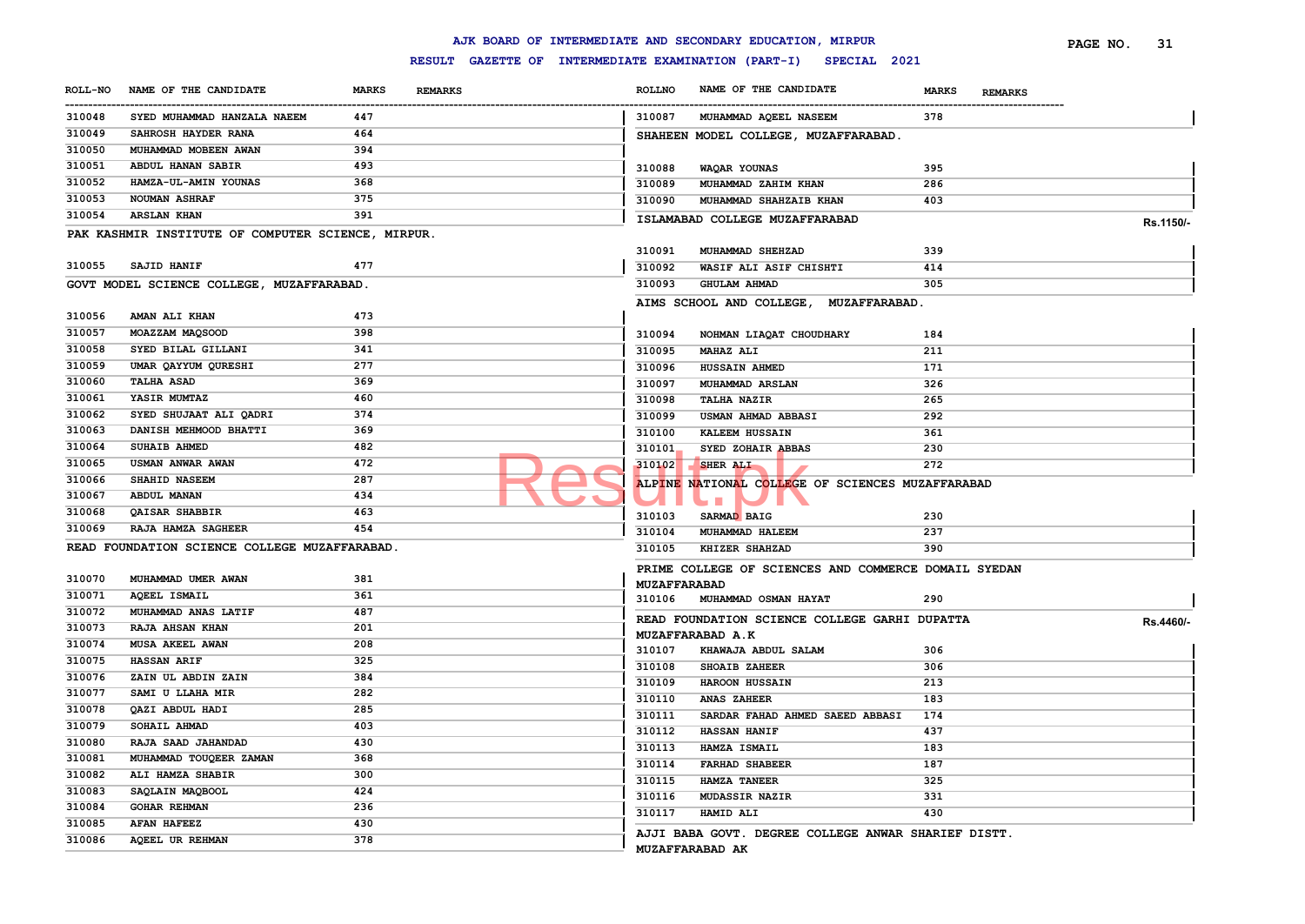|        |                                                                         |              |                |                  | AJK BOARD OF INTERMEDIATE AND SECONDARY EDUCATION, MIRPUR        |              |                | PAGE NO. | 32        |
|--------|-------------------------------------------------------------------------|--------------|----------------|------------------|------------------------------------------------------------------|--------------|----------------|----------|-----------|
|        |                                                                         |              |                |                  | RESULT GAZETTE OF INTERMEDIATE EXAMINATION (PART-I) SPECIAL 2021 |              |                |          |           |
|        | ROLL-NO NAME OF THE CANDIDATE                                           | <b>MARKS</b> | <b>REMARKS</b> | <b>ROLLNO</b>    | NAME OF THE CANDIDATE                                            | <b>MARKS</b> | <b>REMARKS</b> |          |           |
| 310118 | <b>MUHAMMAD AHTESHAM</b>                                                | 181          |                | 310154           | MUHAMMAD ZORAIZ                                                  | 365          |                |          |           |
|        | MARQ SCHOOL AND COLLEGE LOWER CHATTER MUZAFFARABAD AK                   |              |                | 310155           | NAVEED IOBAL                                                     | 260          |                |          |           |
|        |                                                                         |              |                | 310156           | CH.BILAL HAIDER                                                  | 231          |                |          |           |
| 310119 | MUHAMMAD FIDA UL HASNAIN                                                | 187          |                |                  | READ FOUNDATION SCIENCE COLLEGE MUZAFFARABAD.                    |              |                |          |           |
|        | OSA EDUCATIONAL SYSTEM MUZAFFARABAD AK                                  |              |                |                  |                                                                  |              |                |          |           |
|        |                                                                         |              |                | 310157           | KEHSHAN KHURSHID                                                 | 285          |                |          |           |
| 310120 | <b>AHMAD HANIF</b>                                                      | 227          |                |                  | NEW METHOD PUBLIC SCHOOL AND COLLEGE UPPER CHATTER               |              |                |          |           |
|        | ALIAN SCHOOL AND COLLEGE OF EXCELLENCE IN MODERN                        |              |                |                  | MUZAFFARABAD AK                                                  |              |                |          |           |
|        | EDUCATION MUZAFFARABAD AK                                               |              |                | 310158           | <b>FAISAL KHAWAJA</b>                                            | 207          |                |          |           |
| 310121 | <b>USMAN SHABIR</b>                                                     | 477          |                | 310159           | <b>FAHAD SHAFI</b>                                               | 434          |                |          |           |
| 310122 | <b>HASEEB UMER</b>                                                      | 265          |                | 310160           | NAWAZISH ALI                                                     | 196          |                |          |           |
| 310123 | <b>ADEEL ABBASI</b>                                                     | 280          |                | 310161           | MOHSIN SHAFIQUE                                                  | 415          |                |          |           |
| 310124 | SYED ZAID ALI KAZMI                                                     | 171          |                | 310162           | HAMDAN MUSTAFA AWAN                                              | 425          |                |          |           |
| 310125 | <b>SARMAD BASHIR</b>                                                    | 423          |                |                  | CHANAB COLLEGE GARHI DOPATTA MUZAFFARABAD AK                     |              |                |          |           |
| 310126 | <b>UMER ASHRAF</b>                                                      | 296          |                |                  |                                                                  |              |                |          |           |
|        |                                                                         |              |                | 310163           | <b>ARSLAN</b>                                                    | 208          |                |          |           |
|        | ADVANCE NATIONAL INSTITUTE OF COMMERCE SCIENCE AND<br>TECHNOLOGY MZD AK |              |                | 310164           | BILAL SADDIQUE                                                   | 171          |                |          |           |
| 310127 | AQSHAM ZAHOOR USMANI                                                    | 371          |                | 310165           | NIMBER MUGHAL                                                    | 171          |                |          |           |
|        |                                                                         |              |                | 310166           | NAJAM RAFIQUE                                                    | 181          |                |          |           |
|        | AL HABIB SCIENCE COLLEGE TARIQ ABAD MZD AK                              |              |                | 310167           | UMAR IDREES                                                      | 198          |                |          |           |
|        | MUHAMMAD KHIZER ALTAF AWAN                                              | 380          |                | 310168           | <b>TALAL ANWAR</b>                                               | 331          |                |          |           |
| 310128 |                                                                         |              |                |                  | BURHAN SHAHEED COLLEGE RARO AMBORE DISTT MZD AJK                 |              |                |          |           |
|        | NEW ALIAN SCHOOL AND COLLEGE OF EXCELLENCE IN MODERN                    |              |                |                  |                                                                  |              |                |          | Rs.6400/- |
|        | EDUCATION RARO AMBORE MUZAFFABAD AK                                     |              |                | 310169           | MUHAMMAD BILAL                                                   | 319          |                |          |           |
| 310129 | UMER RAFIQUE                                                            | 312          |                | 310170           | SYED ABDUL RAFAY SHAH                                            | 206          |                |          |           |
| 310130 | <b>TOSEEF BUTT</b>                                                      | 375          |                | 310171           | <b>GHULAM MUSTAFA</b>                                            | 440          |                |          |           |
| 310131 | MUHAMMAD YOUNAS MIAN                                                    | 276          |                | 310172           | <b>AQIB AHMED</b>                                                | 211          |                |          |           |
|        | AL-QALAM SCHOOL AND COLLEGE EID GAH ROAD MUZAFFARABAD AK                |              |                |                  |                                                                  |              |                |          |           |
|        |                                                                         |              |                |                  | OXFORD COLLEGE OF SCIENCE AND ARTS HASSAN GALLIAN                |              |                |          |           |
| 310134 | ZAID AHEMED                                                             | 463          |                |                  | MUZAFFARABAD AK                                                  | 286          |                |          |           |
| 310135 | <b>JABIR BUTT</b>                                                       | 369          |                | 310173           | ZOHAIB ALI                                                       | 344          |                |          |           |
| 310137 | AWAIS MASOOD MUGHAL                                                     | 356          |                | 310174<br>310175 | MOEEZ AHMED AWAN<br>WALEED IQBAL                                 | 247          |                |          |           |
| 310139 | <b>IMRAN AKBAR</b>                                                      | 356          |                |                  |                                                                  |              |                |          |           |
| 310140 | ZAFAR IQBAL                                                             | 282          |                |                  | GLOBAL EDUCATION SYSTEM GOJRA DIST MZD AK                        |              |                |          | Rs.1150/- |
| 310142 | FAHAD BIN MUNIR                                                         | 266          |                |                  |                                                                  |              |                |          |           |
| 310143 | SAMI BASHIR                                                             | 374          |                | 310176           | <b>JAMSHAID ASHRAF</b>                                           | 208          |                |          |           |
| 310144 | <b>AHTESHAM AZIZ</b>                                                    | 339          |                | 310177           | <b>ZESHAN ZAHEER</b>                                             | 326          |                |          |           |
| 310145 | <b>IBRAR QAYYUM</b>                                                     | 277          |                | 310178           | YOUSAF KASHIF                                                    | 374          |                |          |           |
| 310146 | ZULAFQAR AHMED                                                          | 252          |                | 310179           | MUHAMMAD BILAL AHMED                                             | 236          |                |          |           |
| 310147 | MUHAMMAD IKRAM YOUNAS                                                   | 230          |                | 310180           | HAMZA KHURSHEED                                                  | 231          |                |          |           |
| 310148 | ADNAN ZAHID                                                             | 233          |                | 310181           | <b>ALI RAZA</b>                                                  | 208          |                |          |           |
| 310149 | <b>WAQAS ALI</b>                                                        | 267          |                |                  | KASHMIR MODEL COLLEGE, MIRPUR.                                   |              |                |          |           |
| 310152 | <b>MUNEEB BASHARAT</b>                                                  | 295          |                |                  |                                                                  |              |                |          |           |
|        | GOVT. BOYS HIGHER SECONDARY SCHOOL GOJRA DISTT.                         |              |                | 310182           | UMAIR QAYYUM                                                     | 191          |                |          |           |
|        | MUZAFFARABAD AK                                                         |              |                | 310183           | <b>AITZAZ BASHARAT</b>                                           | 349          |                |          |           |
| 310153 | KHAWAJA HUSSNAIN ALI                                                    | 356          |                | 310184           | SHAHZAIB AHMED                                                   | 418          |                |          |           |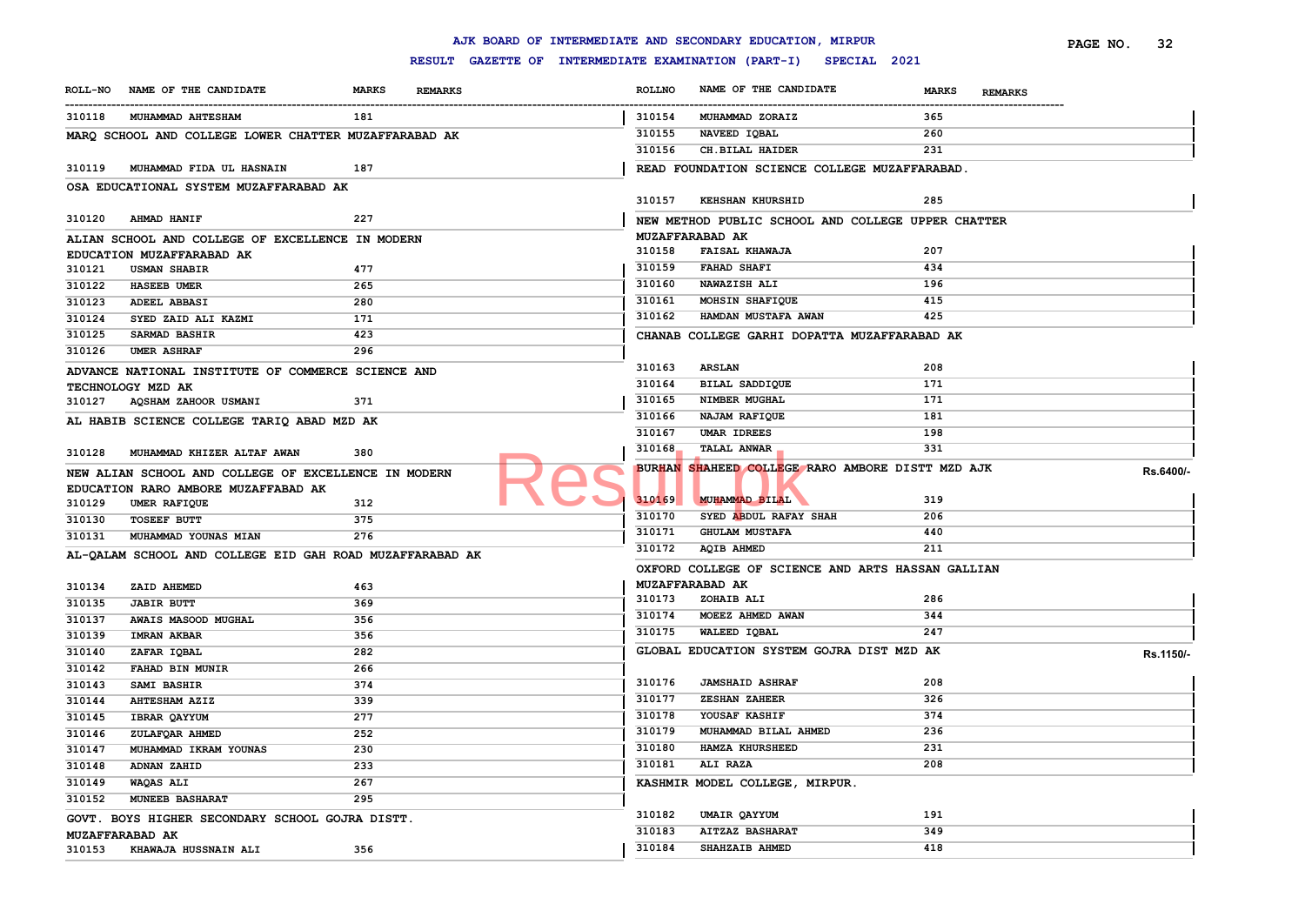|                      |                                        |              |                |               | AJK BOARD OF INTERMEDIATE AND SECONDARY EDUCATION, MIRPUR        |                                | PAGE NO. | 33 |
|----------------------|----------------------------------------|--------------|----------------|---------------|------------------------------------------------------------------|--------------------------------|----------|----|
|                      |                                        |              |                |               | RESULT GAZETTE OF INTERMEDIATE EXAMINATION (PART-I) SPECIAL 2021 |                                |          |    |
| <b>ROLL-NO</b>       | NAME OF THE CANDIDATE                  | <b>MARKS</b> | <b>REMARKS</b> | <b>ROLLNO</b> | NAME OF THE CANDIDATE                                            | <b>MARKS</b><br><b>REMARKS</b> |          |    |
| ----------<br>310185 | MUHAMMAD SAMI ULLAH                    | 361          |                | 310229        | <b>ZAIN BABAR</b>                                                | 171                            |          |    |
| 310186               | <b>TAIMOOR SHEIR</b>                   | 415          |                |               | GOVT DEGREE COLLEGE DADYAL, MIRPUR.                              |                                |          |    |
| 310187               | CH MUHAMMAD DANISH NAZIR               | 447          |                |               |                                                                  |                                |          |    |
| 310188               | MUHAMMAD SAMI                          | 464          |                | 310230        | HAMZA MAQBOOL                                                    | 197                            |          |    |
| 310189               | <b>MOAIZ REHMAN</b>                    | 474          |                | 310231        | HAROON SHOUKAT                                                   | 403                            |          |    |
| 310190               | <b>RAYAN SABIR</b>                     | 454          |                | 310232        | <b>USMAN KHALID</b>                                              | 218                            |          |    |
| 310191               | <b>RAJA FAHAD ABID</b>                 | 266          |                | 310233        | <b>WALEED HUSSAIN</b>                                            | 223                            |          |    |
| 310192               | ABDUL AHAD ASIF                        | 322          |                | 310234        | KASHIF SUBHANI                                                   | 292                            |          |    |
| 310193               | <b>ESHAN KHAN</b>                      | 403          |                |               | GOVT DEGREE COLLEGE CHAKSAWARI MIRPUR.                           |                                |          |    |
| 310194               | HASHIR HASSAN MIR                      | 425          |                |               |                                                                  |                                |          |    |
| 310195               | SHOAIB AMJAD                           | 460          |                | 310236        | ABDULLAH                                                         | 256                            |          |    |
| 310196               | MUHAMMAD DANYAL ASHRAF                 | 395          |                | 310237        | HARIS YASIR                                                      | 183                            |          |    |
| 310197               | <b>AZAN TAHIR</b>                      | 331          |                |               | GOVT DEGREE COLLEGE ISLAMGARH, MIRPUR                            |                                |          |    |
| 310198               | ZAIN UL ABIDEEN                        | 381          |                |               |                                                                  |                                |          |    |
| 310199               | MUHAMMAD KHAN                          | 497          |                | 310238        | <b>BILAL ALI</b>                                                 | 171                            |          |    |
| 310200               | ZAIN GHOUS                             | 454          |                | 310239        | <b>USMAN ZAHEER</b>                                              | 365                            |          |    |
| 310201               | ALI HAIDER                             | 430          |                |               |                                                                  |                                |          |    |
| 310202               | ROMAAN MATLOOB                         | 181          |                |               | KASHMIR INSTITUTE FOR ADVANCED STUDIES, MIRPUR.                  |                                |          |    |
| 310203               | HUSNAIN SAGHIR                         | 457          |                |               |                                                                  |                                |          |    |
| 310204               | MEHRAN QAISER                          | 477          |                | 310240        | MUHAMMAD MUNEEB UR REHMAN                                        | 325                            |          |    |
| 310205               | ZOHAIB KHALID JARRAL                   | 460          |                | 310241        | RAJAB ALI MIRZA                                                  | 359                            |          |    |
| 310206               | SYED ALI RAZZA                         | 365          |                | 310242        | MUHAMMAD SUFYAN KHAN                                             | 226                            |          |    |
| 310207               | ALI HAMZA                              | 474          |                | 310243        | SHERAZ AJMAL                                                     | 196                            |          |    |
| 310208               | SAMAR FAROOQ                           | 444          |                |               | GOVT. SCIENCE MODEL COLLEGE, MIRPUR.                             |                                |          |    |
| 310209               | <b>MUHAMMAD KAIF</b>                   | 415          |                |               | $\mathcal{C}^{\mathcal{A}}$                                      |                                |          |    |
| 310210               | MUHAMMAD ATIF                          | 276          |                | 310244        | <b>WALEED BIN ASIF</b>                                           | 322                            |          |    |
| 310211               | <b>AHSAN KHALIL</b>                    | 418          |                | 310245        | SHAHMEER HUSSAIN                                                 | 193                            |          |    |
| 310212               | <b>AWAIS AHMED</b>                     | 265          |                | 310246        | SYED ALI HAIDER SHAH                                             | 305                            |          |    |
| 310213               | <b>MURTAZA ALI</b>                     | 322          |                | 310247        | <b>HAIDER ALI</b>                                                | 231                            |          |    |
| 310214               | DANYAL IFRAHIM                         | 410          |                | 310248        | SYED ATTIQ HUSSAIN SHAH BUKHARI                                  | 413                            |          |    |
|                      | GOVT BOYS POST GRADUATE COLLEGE MIRPUR |              |                | 310249        | SYED WAJID BUKHARI                                               | 250                            |          |    |
|                      |                                        |              |                | 310250        | <b>FARAN ALI</b>                                                 | 171                            |          |    |
| 310215               | ABDUL WAHAB SAGHIR                     | 344          |                | 310251        | MUHAMMAD HASSAN BIN RASHAD                                       | 201                            |          |    |
| 310216               | MUHAMMAD SUBHAN IFTIKHAR               | 250          |                | 310252        | <b>HASSAN MAZHAR</b>                                             | 193                            |          |    |
| 310217               | ZAFAR IQBAL                            | 260          |                | 310253        | <b>AWON ABBAS</b>                                                | 257                            |          |    |
| 310218               | MUHAMMAD QADEER                        | 208          |                | 310254        | SAAD FAROOQ                                                      | 260                            |          |    |
| 310219               | SHARJEEL SAIFY                         | 171          |                | 310255        | DAUD SULEMAN                                                     | 277                            |          |    |
| 310220               | MUHAMMAD IRFAN                         | 173          |                | 310256        | SYED YASIR YASEEN SHAH                                           | 203                            |          |    |
| 310221               | TOUSEEQ WAHEED                         | 174          |                |               | PAK KASHMIR INSTITUTE OF COMPUTER SCIENCE, MIRPUR.               |                                |          |    |
| 310222               | MUHAMMAD AMAN ULLAH                    | 285          |                |               |                                                                  |                                |          |    |
| 310223               | KHIZAR IQBAL                           | 262          |                | 310257        | RAJA MUHAMMAD ZOHAIB                                             | 286                            |          |    |
| 310224               | HAMAZ ZAFAR                            | 171          |                | 310258        | SHAHZAIB ALTAF                                                   | 265                            |          |    |
| 310225               | AHMAD INSHAL                           | 173          |                | 310259        | <b>KASHIF NADEEM</b>                                             | 171                            |          |    |
| 310226               | ZEESHAN UR REHMAN                      | 171          |                | 310260        | MUHAMMAD FAHAD BIN YASIN                                         | 381                            |          |    |
| 310227               | SYED AITZAZ HASSAN BUKHARI             | 171          |                | 310261        | MOHSIN ADEEL                                                     | 252                            |          |    |
| 310228               | <b>HASSAN IMRAN</b>                    | 171          |                | 310262        | <b>IFTIKHAR BASHIR</b>                                           | 260                            |          |    |
|                      |                                        |              |                |               |                                                                  |                                |          |    |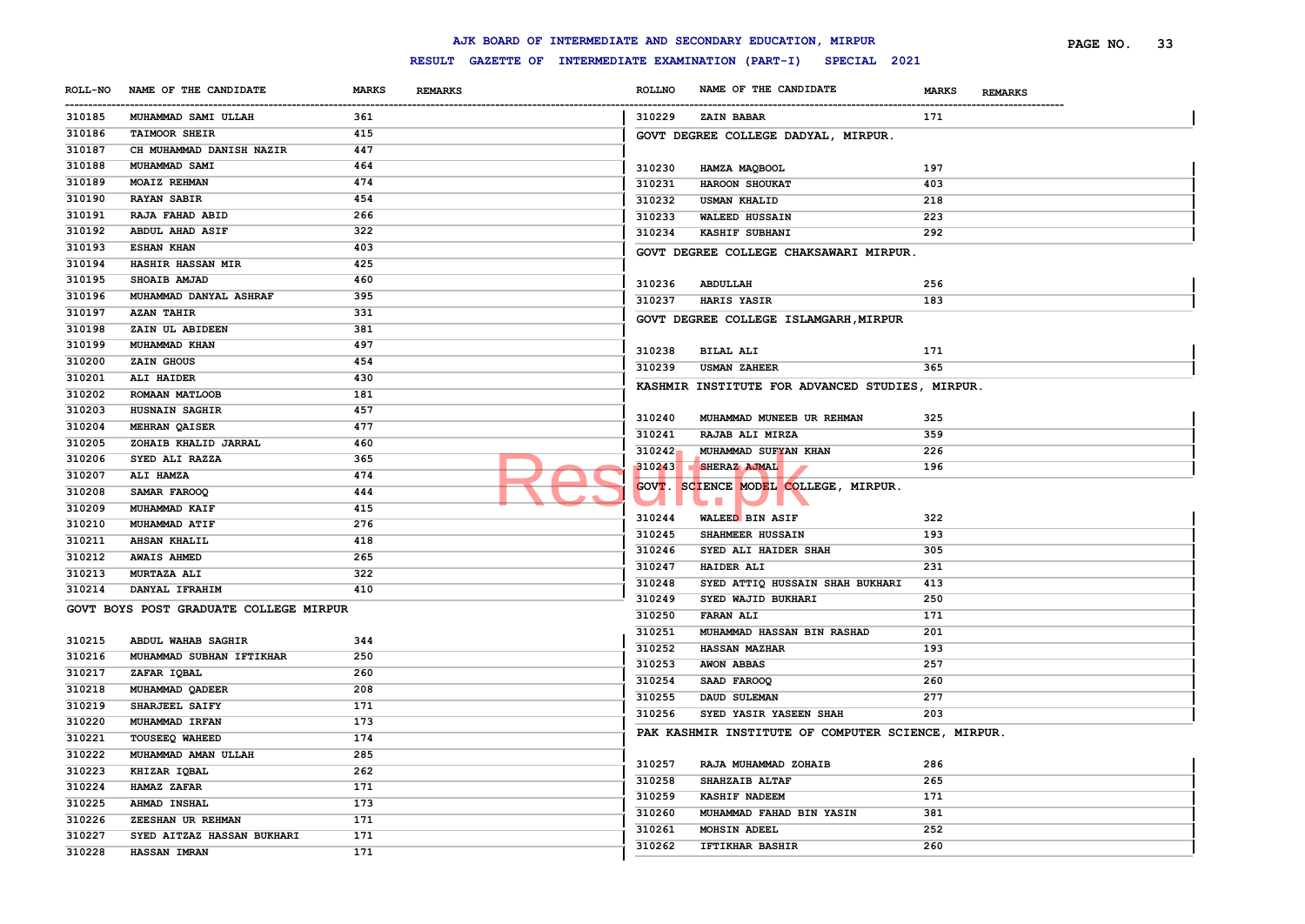|        |                                                    |                                |                                                                                        | AJK BOARD OF INTERMEDIATE AND SECONDARY EDUCATION, MIRPUR        |                                | PAGE NO. | 34 |
|--------|----------------------------------------------------|--------------------------------|----------------------------------------------------------------------------------------|------------------------------------------------------------------|--------------------------------|----------|----|
|        |                                                    |                                |                                                                                        | RESULT GAZETTE OF INTERMEDIATE EXAMINATION (PART-I) SPECIAL 2021 |                                |          |    |
|        | ROLL-NO NAME OF THE CANDIDATE                      | <b>MARKS</b><br><b>REMARKS</b> | <b>ROLLNO</b><br>-----------                                                           | NAME OF THE CANDIDATE                                            | <b>MARKS</b><br><b>REMARKS</b> |          |    |
| 310263 | <b>AHMED TALAL</b>                                 | 237                            | 310300                                                                                 | ZOHAIB ZAHOOR                                                    | 344                            |          |    |
| 310264 | MUHAMMAD HUSNAIN ALI                               | <b>R-LATER</b>                 | 310301                                                                                 | MUHAMMAD SAYYAM ALI                                              | 473                            |          |    |
|        | KASHMIR MODEL COLLEGE, MIRPUR.                     |                                | 310302                                                                                 | DANYAL IMTIAZ                                                    | 217                            |          |    |
|        |                                                    |                                | 310303                                                                                 | <b>IBTISAM SAFDAR</b>                                            | 203                            |          |    |
| 310265 | <b>MUHAMMAD REHAN</b>                              | 171                            |                                                                                        | AL-HASSAN MODEL COLLEGE AND COMPUTER SCIENCES RATTA              |                                |          |    |
|        | PAK KASHMIR INSTITUTE OF COMPUTER SCIENCE, MIRPUR. |                                | DADYAL A.K                                                                             |                                                                  |                                |          |    |
|        |                                                    |                                | 310304                                                                                 | <b>NAYAAB SAJID</b>                                              | 400                            |          |    |
| 310266 | AHMED ALI                                          | 474                            | 310305                                                                                 | <b>TAYYUB QADEER</b>                                             | 312                            |          |    |
| 310267 | MUHAMMAD HANNAN BIN JAHANGIR                       | 198                            |                                                                                        | SUPERIOR SCIENCE COLLEGE MIRPUR                                  |                                |          |    |
| 310268 | ANEES UR REHMAN                                    | 341                            |                                                                                        |                                                                  |                                |          |    |
|        | GOVT BOYS POST GRADUATE COLLEGE MIRPUR             |                                | 310306                                                                                 | SYED WALEED MUZAMMAL HUSSAIN                                     | 335                            |          |    |
|        |                                                    |                                | 310307                                                                                 | <b>NOOR SHAKOOR</b>                                              | 193                            |          |    |
| 310269 | MOIZ UR REHMAN KHAN                                | <b>R-LATER</b>                 |                                                                                        |                                                                  |                                |          |    |
|        | PAK KASHMIR INSTITUTE OF COMPUTER SCIENCE, MIRPUR. |                                | ASIAN SCHOOL AND COLLEGE OF COMPUTER SCIENCES OPPOSITE<br>STADIUM SECTOR F/1 MIRPUR AK |                                                                  |                                |          |    |
|        |                                                    |                                |                                                                                        | 310308 MUHAMMAD ANEEQ                                            | 388                            |          |    |
| 310270 | FAHAD AZHAR                                        | 339                            |                                                                                        | THE KASHMIR SCIENCE COLLEGE ISLAMGARH MIRPUR AK                  |                                |          |    |
| 310271 | <b>AHSAN ARIF</b>                                  | 221                            |                                                                                        |                                                                  |                                |          |    |
| 310272 | <b>MUSTAFA SAGHIR</b>                              | 394                            | 310309                                                                                 | MUHAMMAD ANEES                                                   | 321                            |          |    |
| 310273 | ADAM FAROOQ BUTT                                   | 371                            | 310310                                                                                 | <b>NAQASH ZAHEER</b>                                             | 306                            |          |    |
| 310274 | MUHAMMAD WASIQ                                     | 473                            | 310311                                                                                 | SAFYAN SHABIR                                                    | 405                            |          |    |
| 310275 | SHAHRUKH KHAN                                      | 292                            | $310312_1$                                                                             | MUHAMMAD EHSAN                                                   | 489                            |          |    |
| 310276 | <b>FAIZAN AJAIB</b>                                | 250                            | 310313                                                                                 | AQIB ALI                                                         | 469                            |          |    |
| 310277 | ALI FAIZAN                                         | 423                            | 310314                                                                                 | <b>AHSAN BANARAS</b>                                             | 385                            |          |    |
| 310278 | <b>AANS NAEEM</b>                                  | 311                            | 310315                                                                                 | MUHAMMAD BILAL SUBHANI                                           | 381                            |          |    |
| 310279 | SHAMAS FAREED                                      | 394                            |                                                                                        | ANDERHAL MODEL SCHOOL AND COLLEGE DADYAL DISTT. MIRPUR           |                                |          |    |
| 310280 | SAMEER RASHEED                                     | 282                            | AK                                                                                     |                                                                  |                                |          |    |
| 310281 | NOMAN IQBAL                                        | 178                            | 310316                                                                                 | DANYAL KAYANI                                                    | 400                            |          |    |
| 310282 | HAMMAD NOOR                                        | 381                            | 310317                                                                                 | SHARJEEL KHAN                                                    | 345                            |          |    |
| 310283 | ADIL MAHMOOD                                       | 410                            | 310318                                                                                 | <b>UMAIS HAFEEZ</b>                                              | 425                            |          |    |
| 310284 | ADIL KHALID KIANI                                  | 380                            | 310319                                                                                 | FAHAD NISAR                                                      | 430                            |          |    |
| 310285 | ABDUL MOIZ ANSER                                   | 479                            | 310320                                                                                 | <b>FARAN HUSSAIN</b>                                             | 424                            |          |    |
| 310286 | <b>KASHIF AFTAB</b>                                | 459                            | 310321                                                                                 | MUHAMMAD SUFYAAN KHAN                                            | 400                            |          |    |
| 310287 | ABDUL QAVI                                         | 240                            | 310322                                                                                 | <b>AWAIS AHMED</b>                                               | 296                            |          |    |
| 310288 | MUHAMMAD NAFEEL KASHIF                             | 309                            | 310323                                                                                 | ABDUL HAMEED                                                     | 341                            |          |    |
| 310289 | HAROON MUNIR                                       | 434                            | 310324                                                                                 | SYED ALI RAZA KAZMI                                              | 380                            |          |    |
| 310290 | <b>TAYYAB BABAR</b>                                | 181                            | 310325                                                                                 | YASEEN SAJID                                                     | 305                            |          |    |
| 310291 | <b>MUHAMMAD HASSAN</b>                             | 354                            | 310326                                                                                 | <b>MIRZA NAUMAN HASSAN</b>                                       | 335                            |          |    |
| 310292 | MUHAMMAD HAMAD                                     | 425                            | 310327                                                                                 | MUHAMMAD MAZHAR                                                  | 270                            |          |    |
| 310293 | MUHAMMAD FAIZAN                                    | 188                            | 310328                                                                                 | ABDUL HANNAN                                                     | 384                            |          |    |
| 310294 | AITZAZ AMIN                                        | 243                            |                                                                                        | PUNJAB COLLEGE KOTLI ROAD MIRPUR AK                              |                                |          |    |
| 310295 | MUSHEB IQBAL                                       | 315                            |                                                                                        |                                                                  |                                |          |    |
| 310296 | SAAD ALI                                           | 227                            | 310329                                                                                 | <b>AHMAR SHAYAN</b>                                              | 256                            |          |    |
| 310297 | LUQMAN AHMED                                       | 230                            |                                                                                        | ZIA UL QURAN SCHOOL AND COLLEGE CHARHOI DISTT. KOTLI             |                                |          |    |
| 310298 | <b>ADNAN WAHEED</b>                                | 252                            |                                                                                        |                                                                  |                                |          |    |
| 310299 | HAMAD AHMED                                        | 230                            |                                                                                        | 310330 AMAD AHMAD                                                | 223                            |          |    |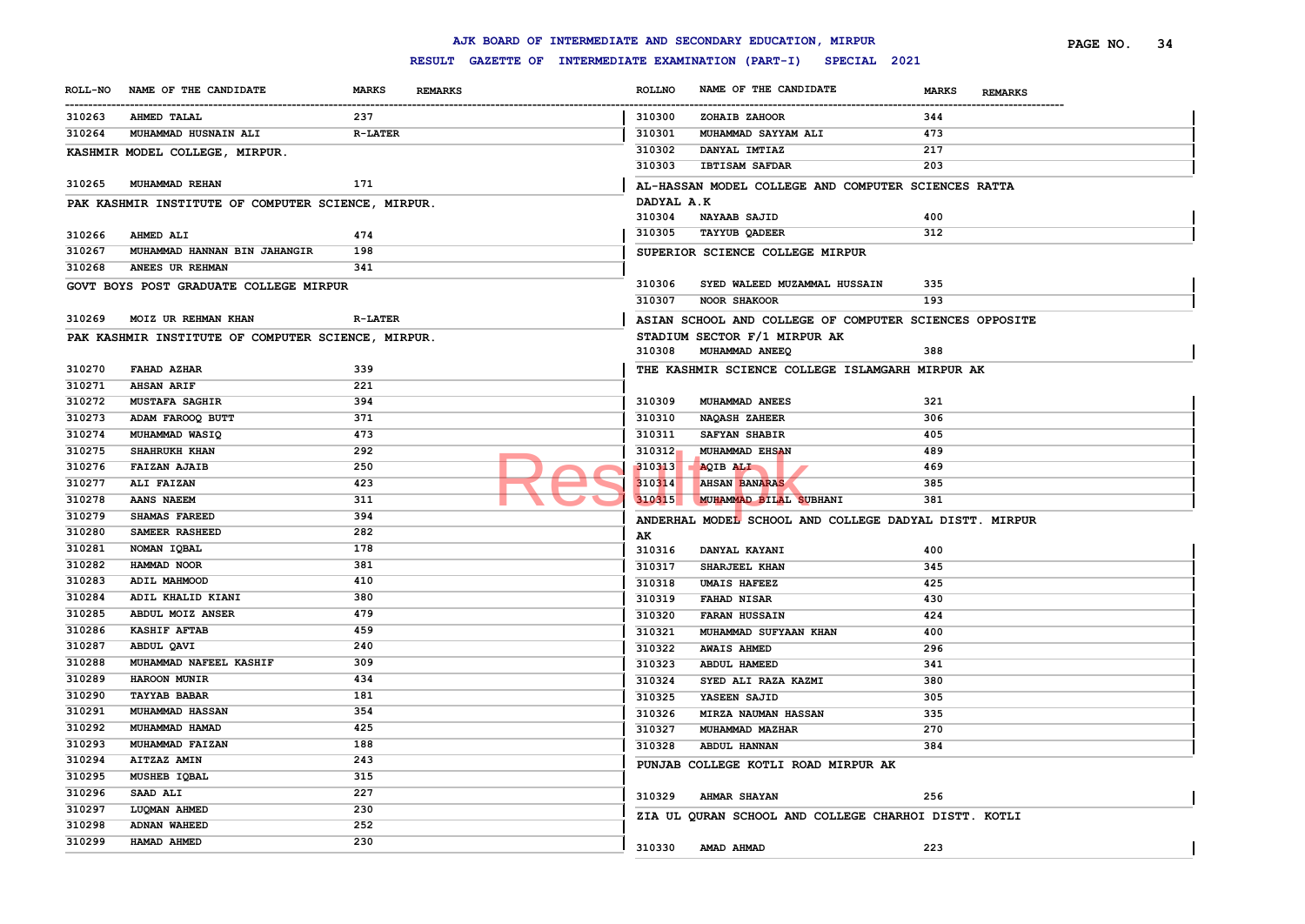| <b>ASPIRE</b>              | GROUP OF HSS AND COLLEGE MIRPUR AK                      |            | 310356 | MUHAMMAD QASIM                                          | 203 |
|----------------------------|---------------------------------------------------------|------------|--------|---------------------------------------------------------|-----|
|                            |                                                         |            | 310357 | MUHAMMAD ABDULLAH FAREED                                | 309 |
| 310334                     | SAAD ALI KHAN                                           | 236        | 310358 | ABBAS HUSSAIN SHAH                                      | 368 |
|                            | PAK KASHMIR INSTITUTE OF COMPUTER SCIENCE, MIRPUR.      |            | 310359 | ARSLAN KHALIQ                                           | 171 |
|                            |                                                         |            | 310360 | MUHAMMAD UMAR MUSTAFA                                   | 206 |
| 310335                     | MUHAMMAD HAMZA                                          | 197        | 310361 | <b>MUJTABA HASSAN</b>                                   | 188 |
|                            | ASKARI PUBLIC SCHOOL AND COLLEGE CHAKSWARI MIRPUR AK    |            | 310362 | MUHAMMAD RIZWAN TAHIR                                   | 184 |
|                            |                                                         |            | 310363 | MUHAMMAD AQEEL FIAZ                                     | 423 |
| 310336                     | <b>RAMZAN ALI</b>                                       | 246        | 310364 | MUHAMMAD TAYYAB-UR-REHMAN                               | 218 |
|                            |                                                         |            | 310365 | <b>FARHAN SALEEM</b>                                    | 171 |
|                            | GLOBAL SCIENCE SCHOOL AND COLLEGE CHAKSWARI DISTRICT    |            | 310366 | REHAN IQBAL                                             | 361 |
| <b>MIRPUR AK</b><br>310337 | <b>MOBEEN ARSHAD</b>                                    | 316        | 310367 | <b>MAAZ BIN MUBASHER</b>                                | 171 |
| 310338                     | SAYAM MATLOOB                                           | 171        | 310368 | SAAD ABDUL KHALIQ                                       | 414 |
|                            |                                                         |            |        | GOVT DEGREE COLLEGE SAMAHANI, BHIMBER.                  |     |
|                            | ZEENAT MEMORIAL SCIENCE COLLEGE DISTT. MIRPUR AK        |            |        |                                                         |     |
|                            |                                                         |            | 310369 | IRFAN HAIDAR                                            | 394 |
| 310339                     | SAIF UR REHMAN                                          | 345        | 310370 | <b>ABDUL GHAFFAR</b>                                    | 444 |
| 310340                     | REHAN MAROOF                                            | 334<br>467 | 310371 | HAMZA ASLAM                                             | 306 |
| 310341                     | WALEED ASLAM MUGHAL                                     |            |        | GOVT POST GRADUATE COLLEGE, BHIMBER.                    |     |
|                            | THE PARAGON SCHOOL AND COLLEGE OF SCIENCES MIRPUR AJK   |            |        |                                                         |     |
|                            |                                                         |            | 310372 | HAROON RAZA                                             | 275 |
| 310342                     | MUHAMMAD ABUBAKAR JAVED                                 | 300        | 310373 | MUHAMMAD UBAID ULLAH                                    | 174 |
| 310343                     | MUHAMMAD SHAHIEEL<br>HASSAN MEHMOOD                     | 311<br>218 | 310374 | MUHAMMAD SALMAN KHALID                                  | 183 |
| 310344                     |                                                         |            | 310375 | AYAZ AHMED                                              | 184 |
|                            | LEADS HIGHER SECONDARY SCHOOL AND COLLEGE MIRPUR SECTOR |            | 310376 | MUHAMMAD AHMAD ALI                                      | 346 |
| D-1 AK                     |                                                         |            |        | INSIGHT MODEL COLLEGE BHIMBER.                          |     |
| 310345                     | ZAKRIA QAYYUM                                           | 463        |        |                                                         |     |
| 310346                     | ABD UR REHMAN                                           | 322        | 310377 | <b>MUDASSAR AHMED</b>                                   | 299 |
|                            | SUPERIOR SCIENCE COLLEGE MIRPUR                         |            | 310378 | MUHAMMAD AZAN                                           | 267 |
|                            |                                                         |            | 310379 | AMAN PAZIR QURESHI                                      | 469 |
| 310347                     | INAMULLAH                                               | 178        | 310380 | FAIZAN AHMAD                                            | 336 |
|                            | GOVT BOYS POST GRADUATE COLLEGE MIRPUR                  |            | 310381 | <b>FAIZAN MUSTAFA</b>                                   | 464 |
|                            |                                                         |            | 310382 | <b>FARRUKH SHABBIR</b>                                  | 413 |
| 310348                     | SYED ZOHAIB ALI SHAH                                    | 197        | 310383 | HAMMAD SAEED                                            | 345 |
|                            | LEADS HIGHER SECONDARY SCHOOL AND COLLEGE MIRPUR SECTOR |            |        | GARRISON SCIENCE COLLEGE, BARNALA, BHIMBER.             |     |
| D-1 AK                     |                                                         |            |        |                                                         |     |
| 310349                     | <b>TAYYAB MUNIR</b>                                     | 184        | 310384 | <b>USMAN SHAKEEL</b>                                    | 349 |
| ASPIRE                     | GROUP OF HSS AND COLLEGE MIRPUR AK                      |            |        | GENERAL ZIA-UL-HAQ GOVT. DEGREE COLLEGE BARNALA BHIMBER |     |
|                            |                                                         |            |        |                                                         |     |
| 310350                     | ABU SUFYAN MUNIR                                        | 173        | 310385 | MOHAMMAD AWAIS RAZA                                     | 423 |

# **RESULT GAZETTE OF INTERMEDIATE EXAMINATION (PART-I) SPECIAL 2021** ------------------------------------------------------------------------------------------------------------------------------------------------------------------------------------------------------------------------ **ROLLNO NAME OF THE CANDIDATE MARKS REMARKS PAGE NO. 35**

 **USMAN AZIZ 425 ZOHAIB ALI 354 SIKANDAR ALI 252 AWAIS ZULIFQAR 282 ZEESHAN NOOR HUSSAIN 246**

**ROLL-NO NAME OF THE CANDIDATE MARKS REMARKS**

**PUNJAB COLLEGE KOTLI ROAD MIRPUR AK**

 **MUHAMMAD TALAT MUTEEN 424 ABDUL WAHAB NAVEED 453 HAROON ADDREES 482**

### **AJK BOARD OF INTERMEDIATE AND SECONDARY EDUCATION, MIRPUR**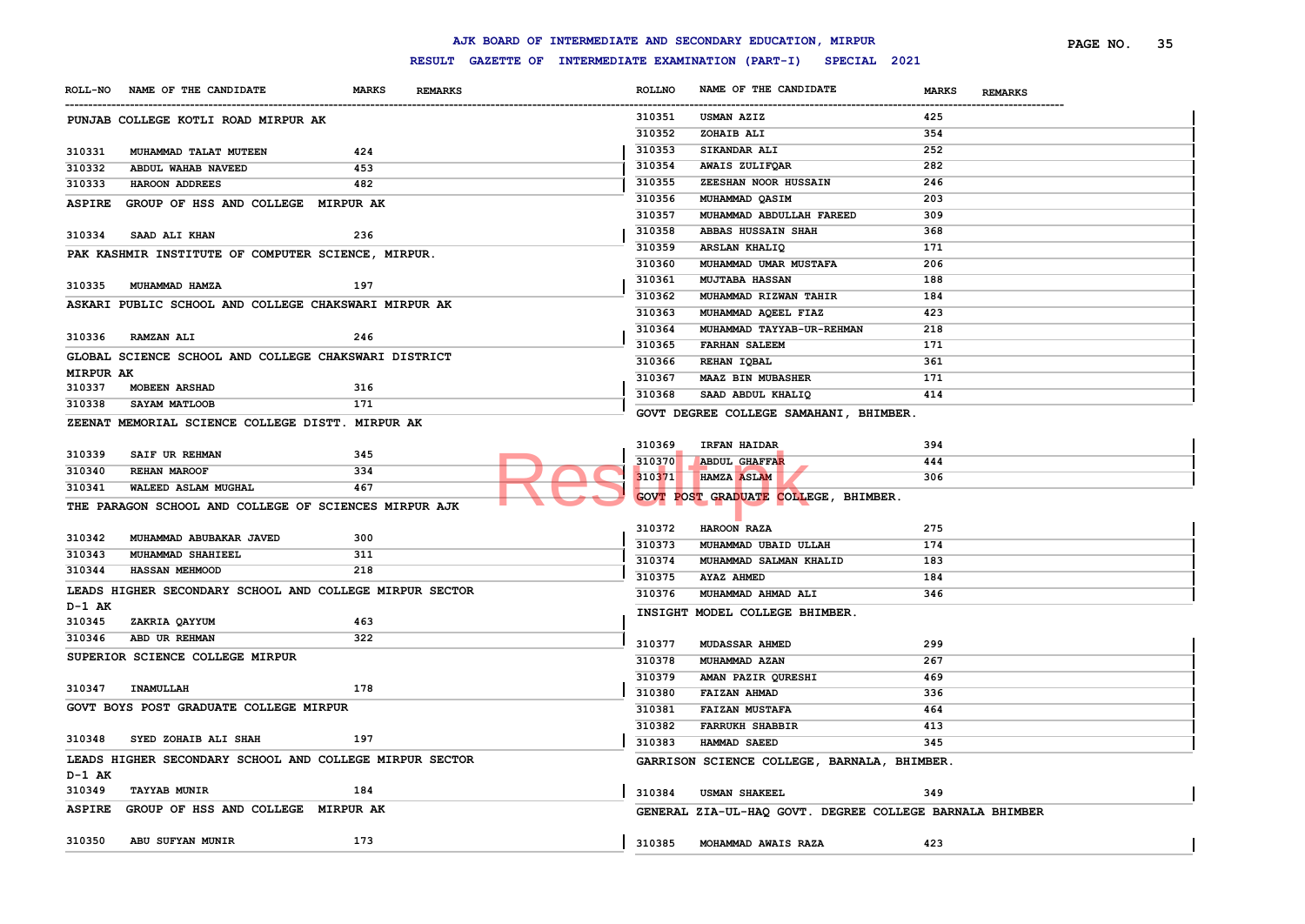|                |                                                                           |                                |                | AJK BOARD OF INTERMEDIATE AND SECONDARY EDUCATION, MIRPUR        |              |                | PAGE NO. | 36 |
|----------------|---------------------------------------------------------------------------|--------------------------------|----------------|------------------------------------------------------------------|--------------|----------------|----------|----|
|                |                                                                           |                                |                | RESULT GAZETTE OF INTERMEDIATE EXAMINATION (PART-I) SPECIAL 2021 |              |                |          |    |
|                | ROLL-NO NAME OF THE CANDIDATE                                             | <b>MARKS</b><br><b>REMARKS</b> | <b>ROLLNO</b>  | NAME OF THE CANDIDATE                                            | <b>MARKS</b> | <b>REMARKS</b> |          |    |
|                | GARRISON SCIENCE COLLEGE, BARNALA, BHIMBER.                               |                                | 310409         | MUHAMMAD FAIZAN SABIR                                            | 177          |                |          |    |
|                |                                                                           |                                | 310410         | RAJA ABBAS RAFAQAT                                               | 345          |                |          |    |
| 310386         | SAIF ULLAH                                                                | 272                            | 310411         | SHOAIB HAMEED                                                    | 250          |                |          |    |
|                | READ FOUNDATION COLLEGE BHIMBER                                           |                                | 310412         | KHURSHEED ALAM                                                   | 208          |                |          |    |
|                |                                                                           |                                | 310413         | KHURRAM MUBEEN                                                   | 275          |                |          |    |
| 310387         | MUHAMMAD NOOR UL HASSAN                                                   | 335                            | 310414         | <b>KASHAN PERVEZ</b>                                             | 282          |                |          |    |
|                | GARRISON SCIENCE COLLEGE, BARNALA, BHIMBER.                               |                                |                | AL-GHAZALI PUBLIC MODEL HIGHER SECONDARY SCHOOL MOIL             |              |                |          |    |
|                |                                                                           |                                |                | BHIMBER DISTRICT BHIMBER                                         |              |                |          |    |
| 310388         | DANYAL RAFIQUE                                                            | 299                            | 310415         | MUHAMMAD TANZIL AHMED                                            | 242          |                |          |    |
| 310389         | MUHAMMAD ALI NAEEM                                                        | 500                            |                | DR. A. Q. KHAN SCHOOL SYSTEM AND COLLEGE PANJERI CAMPUS          |              |                |          |    |
| 310390         | SHAHZAIB SHAFIQUE                                                         | 494                            |                | JABBI DISTT. BHIMBER A.K.                                        |              |                |          |    |
| 310391         | ABDULLAH ZULFIQAR                                                         | 380                            | 310416         | <b>ALI RAZA</b>                                                  | 203          |                |          |    |
| 310392         | MUHAMMAD IBRAHIM                                                          | 346                            | 310417         | <b>WALEED KHALID</b>                                             | 197          |                |          |    |
| 310393         | MOBEEN ISMAIL                                                             | 218                            | 310418         | ADIL MEHBOOB                                                     | 171          |                |          |    |
|                |                                                                           |                                | 310419         | <b>ADEEL WAHEED</b>                                              | 171          |                |          |    |
|                | THE FALCONS IDEAL HIGHER SECONDARY SCHOOL AND COLLEGE<br>DISTRICT BHIMBER |                                |                | DAWN SCIENCE COLLEGE BARNALA BHIMBER A.K.                        |              |                |          |    |
| 310394         | SAAD UMER                                                                 | 276                            |                |                                                                  |              |                |          |    |
|                |                                                                           |                                | 310420         | ZAIN AFSAR                                                       | 420          |                |          |    |
|                | THE LEARNERS SCHOOL & COLLEGE DISTRICT BHIMBER AK                         |                                | 310421         | EHTISHAM PARVEZ                                                  | 474          |                |          |    |
|                |                                                                           |                                | 310422         | <b>TAYYAB AHSAN</b>                                              | 479          |                |          |    |
| 310395         | SAMI ULLAH SALEEM                                                         | 187                            | 310423         | MUBEEN AKHTER                                                    | 282          |                |          |    |
| 310396         | <b>ZAHEEM AFTAB</b>                                                       | 272                            | 310424         | NEHAL NOOR-UL-HASSAN                                             | 351          |                |          |    |
| 310397         | <b>SUFFYAN ALTAF</b>                                                      | 305                            | 310425         | FAHAD RIAZ                                                       | 472          |                |          |    |
|                | READ FOUNDATION COLLEGE CHOWKI BHIMBER                                    |                                | 310426         | <b>JAWAD AHMAD MAZHAR</b>                                        | 276          |                |          |    |
|                |                                                                           |                                | 310427         | HAMMAD AKRAM                                                     | 385          |                |          |    |
| 310399         | <b>SOBAN WAHEED</b>                                                       | 359                            | 310428         | ABDUR REHMAN ANSAR                                               | 438          |                |          |    |
|                | THE INNOVATORS HIGHER SECONDARY SCHOOL CHOWKI SAMAHNI                     |                                |                | GOVT. INTERMEDIATE COLLEGE SOKASAN BHIMBER                       |              |                |          |    |
|                | TEH SAMAHNI DISTRICT BHIMBER                                              |                                |                |                                                                  |              |                |          |    |
| 310400         | MUHAMMAD ANAS FAROOQ                                                      | 438                            | 310429         | <b>TABASSAM SALEEM</b>                                           | 300          |                |          |    |
| 310401         | <b>FURQAN ASHRAF</b>                                                      | 345                            | 310430         | <b>HUSSNAIN ASHRAF</b>                                           | 188          |                |          |    |
|                | READ FOUNDATION COLLEGE CHOWKI BHIMBER                                    |                                | 310431         | <b>ZEESHAN</b>                                                   | 257          |                |          |    |
|                |                                                                           |                                |                |                                                                  |              |                |          |    |
| 310402         | MUHAMMAD FAZAIN JAMIL                                                     | 351                            |                | SIR SYED COLLEGE OF COMPUTER AND SCIENCES CHOWKI DISTT.          |              |                |          |    |
|                | ASPIRE HIGHER SECONDARY SCHOOL SHAHEEN CHOWK DISTRICT                     |                                | <b>BHIMBER</b> |                                                                  |              |                |          |    |
| <b>BHIMBER</b> |                                                                           |                                | 310432         | <b>AHSAM MUNWAR</b>                                              | 265          |                |          |    |
| 310403         | <b>MATEEN ARIF</b>                                                        | 336                            | 310433         | <b>AHSAN MANZOOR</b>                                             | 295          |                |          |    |
| 310404         | MUHAMMAD AHMER                                                            | 250                            | 310434         | MUHAMMAD HAMZA YOUNAS                                            | 226          |                |          |    |
|                | READ FOUNDATION COLLEGE BHIMBER                                           |                                | 310435         | BILAWAL JAVED                                                    | 267          |                |          |    |
|                |                                                                           |                                |                | GENERAL ZIA-UL-HAQ GOVT. DEGREE COLLEGE BARNALA BHIMBER          |              |                |          |    |
| 310405         | MUHAMMAD ZIA NAVEED                                                       | 385                            |                |                                                                  |              |                |          |    |
|                | ASPIRE HIGHER SECONDARY SCHOOL SHAHEEN CHOWK DISTRICT                     |                                | 310436         | <b>USMAN MUNAWAR</b>                                             | 405          |                |          |    |
| <b>BHIMBER</b> |                                                                           |                                | 310437         | MUHAMMAD DANYAL                                                  | 253          |                |          |    |
| 310406         | MUHAMMAD ABU BAKAR                                                        | 368                            | 310438         | <b>BILAL HUSSAIN</b>                                             | 371          |                |          |    |
| 310407         | SAMEER AMJAD                                                              | 201                            | 310439         | MUHAMMAD MOHSIN                                                  | 305          |                |          |    |
| 310408         | MUHAMMAD FARHAN                                                           | 197                            | 310440         | <b>WALEED ALI</b>                                                | 423          |                |          |    |
|                |                                                                           |                                | 310441         | ALI ANSAR                                                        | 453          |                |          |    |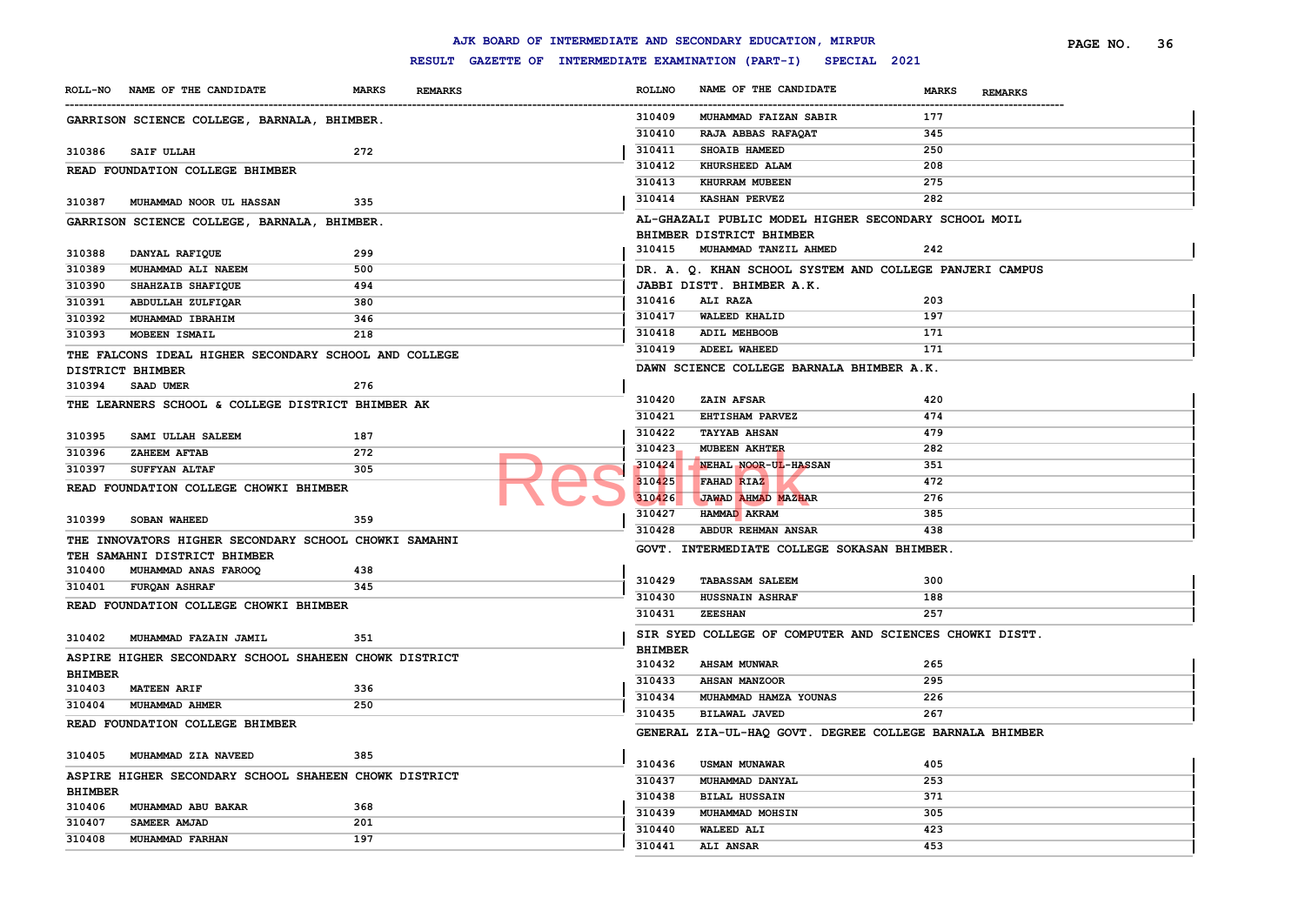|        | TAMEER-E-MILLAT MODEL COLLEGE KOT JAMEL A.K. |     | 310482 | SHAHZAIB KABIR                                      | 178 |
|--------|----------------------------------------------|-----|--------|-----------------------------------------------------|-----|
|        |                                              |     | 310483 | HAMAD IQBAL                                         | 171 |
| 310443 | <b>TAYYAB HASSAN</b>                         | 355 | 310484 | EHTISHAM ALAM                                       | 454 |
| 310444 | SHAMAS TARIQ                                 | 292 | 310485 | <b>ASIF KHALIL</b>                                  | 460 |
| 310445 | SAMI UL HAQ                                  | 414 |        | READ FOUNDATION COLLEGE SAMAHNI BHIMBER             |     |
| 310446 | HAROON AZAM                                  | 331 |        |                                                     |     |
|        | ROYAL MODLE COLLEGE BHIMBER                  |     | 310486 | <b>ABDUL MATTEEN</b>                                | 240 |
|        |                                              |     | 310487 | <b>UBAID YAQOOB</b>                                 | 231 |
| 310447 | GHULAM JILLANI                               | 226 | 310488 | <b>OWAIS AKMAL</b>                                  | 187 |
|        | READ FOUNDATION COLLEGE BHIMBER              |     |        | READ FOUNDATION COLLEGE BHIMBER                     |     |
|        |                                              |     |        |                                                     |     |
| 310448 | <b>JAWAD AHMED</b>                           | 315 | 310489 | MUHAMMAD TAYYAB MEHDI                               | 322 |
| 310449 | MUHAMMAD UMAIR                               | 203 |        | READ FOUNDATION COLLEGE CHOWKI BHIMBER              |     |
| 310450 | <b>GHULAM ABBAS</b>                          | 487 |        |                                                     |     |
| 310451 | MUHAMMAD MUNEEB UL GHANI                     | 472 | 310490 | SAIF LIAQAT                                         | 494 |
| 310452 | AMMAR YASIR                                  |     | 310491 | <b>FARIS ALI</b>                                    | 492 |
| 310453 | SAIM OAYYUM                                  | 380 | 310492 | HAMED SUBHANI                                       | 292 |
| 310454 | <b>FAIZAN SHABBIR</b>                        | 309 | 310493 | SHAMAS-UD-DIN                                       | 345 |
| 310455 | SHAZIL SALEEM                                | 356 | 310494 | <b>USMAN ASGHAR</b>                                 | 305 |
| 310456 | MUHAMMAD ABDULLAH                            | 398 | 310495 | HAMZA TARIQ                                         | 463 |
| 310457 | ALI HASSAN                                   | 477 | 310496 | <b>REHAN TANVEER</b>                                | 384 |
| 310458 | SHAYAN TARIQ                                 | 413 | 310497 | FAIZAN BARKAT                                       | 285 |
| 310459 | MUHAMMAD USMAN ARIF                          | 497 | 310498 | <b>HAMMAD ANAYAT</b>                                | 243 |
| 310460 | MUHAMMAD ABDULLAH                            | 405 | 310499 | SHERAZ ZAFAR                                        | 276 |
| 310461 | <b>JAHANGIR MEHMOOD</b>                      | 188 | 310500 | ZAIN JAVED                                          | 398 |
| 310462 | MUHAMMAD SUFYAN SHABBIR                      | 388 | 310501 | FAHAD IFZAL                                         | 444 |
| 310463 | SAIM TAHMOOR AHMED                           | 473 | 310502 | <b>KASHIF IMRAN</b>                                 | 356 |
| 310464 | ALI SHAH ZAIB KHAN                           | 410 |        | AL-ILAM COLLEGE OF SCIENCES POONA DISTT. BHIMBER AK |     |
| 310465 | MUHAMMAD SHAHWAIZ ALI                        | 443 |        |                                                     |     |
| 310466 | RAJA MUHAMMAD SALMAN HASSAN                  | 438 | 310503 | AASHER SULEMAN                                      | 354 |
| 310467 | MUHAMMAD ZARYAB ASHIQ                        | 479 | 310504 | ASJAD HUSSAIN                                       | 312 |
| 310468 | QASIM RAZA                                   | 394 | 310505 | AMAD BASHIR                                         | 356 |
| 310469 | <b>ARSLAN AHMED</b>                          |     | 310506 | <b>BILAL NAEEM</b>                                  | 345 |
| 310470 | RAMISH MASUD RAJA                            | 449 | 310507 | ALI AHMED                                           | 280 |
| 310471 | QAIS FARID                                   | 381 | 310508 | ANAS ZAFAR                                          | 395 |
| 310472 | <b>AMIR NAWAZ</b>                            | 253 | 310509 | ABDUL QUDDUS                                        | 413 |
| 310473 | MUHAMMAD ZAIN                                | 440 |        | READ FOUNDATION COLLEGE BHIMBER                     |     |
| 310474 | <b>ABUZAR HUSSAIN</b>                        | 494 |        |                                                     |     |
| 310475 | <b>AQEEL AHMAD</b>                           | 306 | 310510 | SULEMAN ASHRAF                                      | 173 |
| 310476 | SAAD NAWAZ                                   | 272 |        |                                                     |     |
| 310477 | MUHAMMAD ABDULLAH YOUSAF                     | 473 |        | READ FOUNDATION COLLEGE BARNALA BHIMBER AK          |     |
| 310478 | HUZAIFA WAQAR BUTT                           | 457 |        |                                                     |     |
| 310479 | ABDUL REHMAN MUNEER                          | 262 | 310511 | MUHAMMAD ARSALAN                                    | 231 |
| 310480 | <b>AMIR NAWAZ</b>                            | 207 | 310512 | MUHAMMAD AHSAN JAHANGIR                             | 312 |
|        |                                              |     | 310513 | SAQIB ARIF                                          | 292 |

# **RESULT GAZETTE OF INTERMEDIATE EXAMINATION (PART-I) SPECIAL 2021** ------------------------------------------------------------------------------------------------------------------------------------------------------------------------------------------------------------------------ **ROLLNO NAME OF THE CANDIDATE MARKS REMARKS PAGE NO. 37**

**MUHAMMAD UMAR 453**

**ROLL-NO NAME OF THE CANDIDATE MARKS REMARKS**

 **MIRZA SHAHAB HAIDER 171 TAMEER-E-MILLAT MODEL COLLEGE KOT JAMEL A.K.**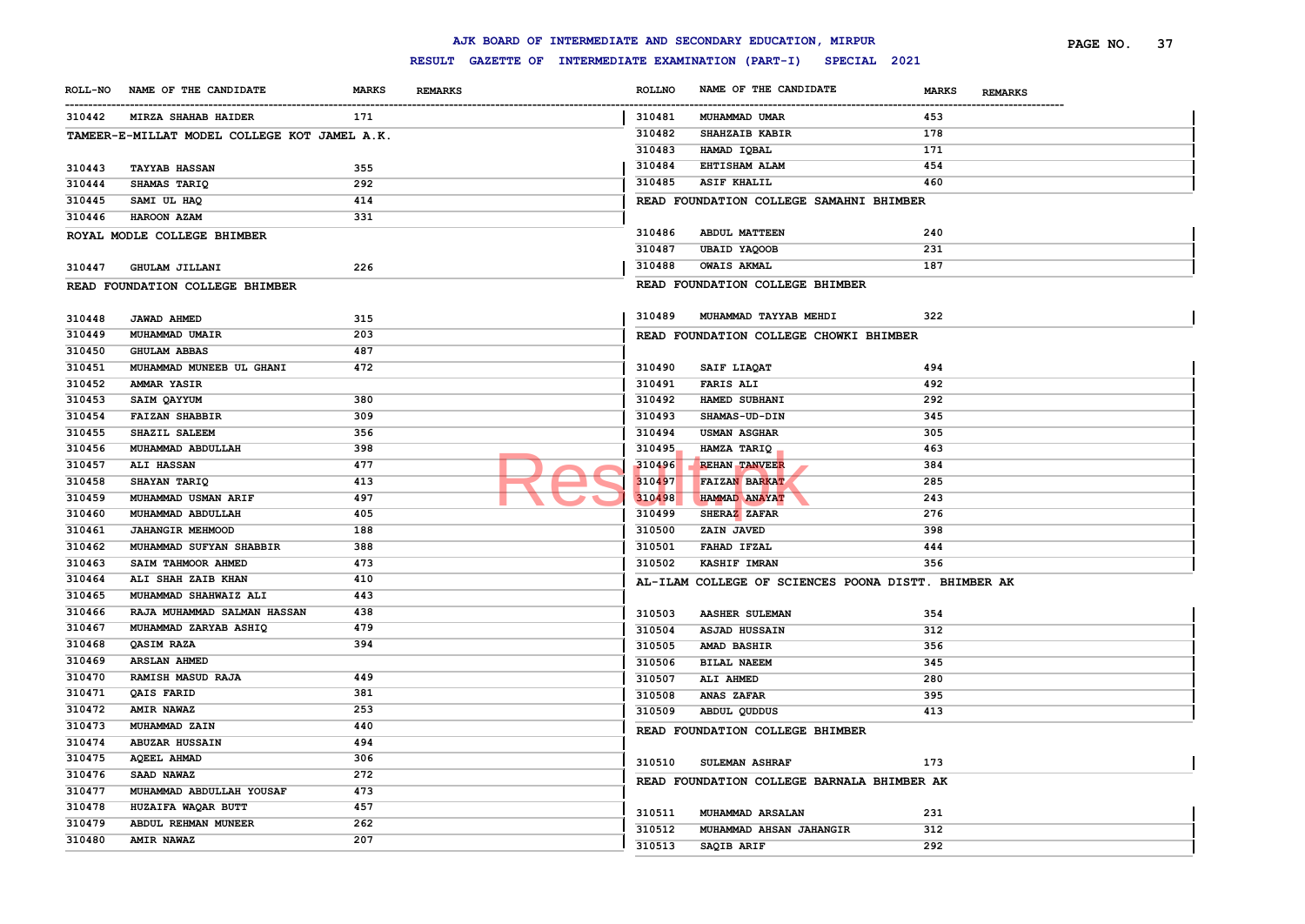|                  |                                                          |              |                |               | AJK BOARD OF INTERMEDIATE AND SECONDARY EDUCATION, MIRPUR        |                                | PAGE NO. | 38 |
|------------------|----------------------------------------------------------|--------------|----------------|---------------|------------------------------------------------------------------|--------------------------------|----------|----|
|                  |                                                          |              |                |               | RESULT GAZETTE OF INTERMEDIATE EXAMINATION (PART-I) SPECIAL 2021 |                                |          |    |
|                  | ROLL-NO NAME OF THE CANDIDATE                            | <b>MARKS</b> | <b>REMARKS</b> | <b>ROLLNO</b> | NAME OF THE CANDIDATE                                            | <b>MARKS</b><br><b>REMARKS</b> |          |    |
|                  | READ FOUNDATION COLLEGE BHIMBER GHARBI DISTT. BHIMBER AK |              |                | 310546        | ADNAN ZAMURRAD                                                   | 256                            |          |    |
|                  |                                                          |              |                | 310547        | SULTAN ALI SAGHEER                                               | 403                            |          |    |
| 310514           | <b>MEHER ALI</b>                                         | 174          |                | 310548        | HAFIZ BILAL ZAFAR                                                | 428                            |          |    |
| 310515           | <b>TALLHA SHABBIR</b>                                    | 385          |                | 310549        | MUHAMMAD TAYYAB AMIN                                             | 309                            |          |    |
| 310516           | <b>TALHA HABIB</b>                                       | 311          |                | 310550        | <b>TANVEER TAHIR</b>                                             | 449                            |          |    |
| 310517           | <b>ZAIN-UL-HASSAN</b>                                    | 233          |                | 310551        | EHTISHAM AHMED                                                   | 479                            |          |    |
|                  | READ FOUNDATION COLLEGE CHOWKI BHIMBER                   |              |                | 310552        | ALI ZAIN UL ABIDEEN                                              | 492                            |          |    |
|                  |                                                          |              |                | 310553        | KHURRAM MANZOOR                                                  | 484                            |          |    |
| 310518           | MUHAMMAD ALI KHAN                                        | 335          |                | 310554        | SYED DAUD SHAH GILLANI                                           | 292                            |          |    |
|                  | UNIQUE MODEL COLLEGE JANDALA TEH. SAMAHNI DISTT. BHIMBER |              |                |               | GOVT. BOYS DEGREE COLLEGE KHUI RATTA, KOTLI.                     |                                |          |    |
| AJK<br>310519    | MUHAMMAD ABU ZAR MAHROOF                                 | 497          |                | 310555        | MUHAMMAD SHERAZ                                                  | 302                            |          |    |
|                  |                                                          |              |                | 310556        | <b>MUDASSAR SHAREEF</b>                                          | 198                            |          |    |
|                  | GREEN MODEL COLLEGE CHOWKI TEHSIL SAMAHNI DISTT. BHIMBER |              |                | 310557        | MUHAMMAD USMAN SIKANDAR                                          | 336                            |          |    |
| AK               |                                                          | 415          |                |               | GOVT BOYS DEGREE COLLEGE SEHNSA, KOTLI.                          |                                |          |    |
| 310520<br>310521 | <b>ANEES ASLAM</b><br><b>IKRAM AFZAL</b>                 | 380          |                |               |                                                                  |                                |          |    |
|                  |                                                          |              |                | 310566        | MOHEEB UL HASSAN BIN ZUBAIR                                      | 369                            |          |    |
|                  | THE INNOVATORS SCHOOL AND COLLEGE SAMAHNI, BHIMBER AK    |              |                |               | HOLY PUBLIC COLLEGE KHUIRATTA KOTLI.                             |                                |          |    |
| 310522           | SAIF ALI                                                 | 375          |                |               |                                                                  |                                |          |    |
| 310523           | MUHAMMAD ALI                                             | 341          |                | 310567        | SULEMAN ISRAR                                                    | 187                            |          |    |
| 310524           | SHAHZEB ARSHAD                                           | 295          |                | 310568        | MUHAMMAD ALI                                                     | 257                            |          |    |
| 310525           | MIQDAD UD DIN                                            | 477          |                | 310569        | <b>AHTISHAM DWOOD</b>                                            | 226                            |          |    |
| 310526           | <b>JAWAD SOHAIL</b>                                      | 484          |                | 310570        | MUHAMMAD ZAYAM RAEES                                             | 415                            |          |    |
| 310527           | SHAHZAIB AHMED                                           | 447          |                |               | HAJI MASTER MANGA KHAN GOVT. DEGREE COLLEGE DOULYA               |                                |          |    |
| 310528           | DANYAL ARIF                                              | 329          |                |               | JATTAN DISTT. KOTLI AK                                           |                                |          |    |
| 310529           | MUHAMMAD AHTASHAM NADEEM                                 | 438          |                | 310571        | MUHAMMAD TUHEED MAROOF                                           | 181                            |          |    |
| 310530           | <b>FAIZAN NISAR</b>                                      | 437          |                | 310572        | <b>AHSAN QAYYUM</b>                                              | 403                            |          |    |
| 310531           | <b>ROSHAN NASR</b>                                       | 467          |                |               | AL-GHAZALI COLLEGE OF SCIENCES KOTLI.                            |                                |          |    |
| 310532           | <b>SHARAZ NAWAZ</b>                                      | 388          |                |               |                                                                  |                                |          |    |
| 310533           | MUHAMMAD UMAR                                            | 489          |                | 310573        | MUHAMMAD ROMAN SAJID                                             | 265                            |          |    |
| 310534           | MONEEB ALI                                               | 391          |                | 310574        | MUHAMMAD BILAL MAJEED                                            | 413                            |          |    |
| 310535           | DANIYAL TANVEER                                          | 434          |                | 310575        | <b>UMAIR LAL</b>                                                 | 247                            |          |    |
|                  | GOVT HIGHER SECONDARY SCHOOL QUMROOTI, KOTLI.            |              |                | 310576        | FARHAN ALI SHAFQAT                                               | 272                            |          |    |
|                  |                                                          |              |                | 310577        | <b>HASSAN NADEEM</b>                                             | 369                            |          |    |
| 310537           | SHAHBAZ FAREED                                           | 282          |                | 310578        | MUHAMMAD NASIK NASRULLAH                                         | 349                            |          |    |
| 310538           | ZULFIQAR YOUNAS                                          | 193          |                | 310579        | SUFYAN NISAR                                                     | 230                            |          |    |
| 310539           | MUHAMMAD REHAN                                           | 171          |                | 310580        | SHUJAAT YOUSAF                                                   | 438                            |          |    |
| 310540           | ZEESHAN RAFIQUE                                          | 171          |                | 310581        | HUZAIFA JEHANGIR                                                 | 487                            |          |    |
| 310541           | MUHAMMAD KHURRAM ZAHID                                   | 171          |                | 310582        | MUHAMMAD HAROON                                                  | 336                            |          |    |
|                  | GOVT POST GRADUATE COLLEGE, KOTLI.                       |              |                | 310583        | MUHAMMAD AYAZ                                                    | 171                            |          |    |
|                  |                                                          |              |                | 310584        | <b>HANAN KABIR</b>                                               | 477                            |          |    |
| 310542           | ALI MUMTAZ                                               | 469          |                | 310585        | ATIF NAVEED BHATTI                                               | 497                            |          |    |
| 310543           | BILAL ISHFAQ                                             | 457          |                | 310586        | <b>HAIDAR ALI</b>                                                | 285                            |          |    |
| 310544           | MUHAMMAD ABDULLAH                                        | 454          |                | 310587        | SARMAD RIAZ                                                      | 305                            |          |    |
| 310545           | <b>KASHIF BUTT</b>                                       | 385          |                | 310588        | FARHAD ISHAQUE                                                   | 306                            |          |    |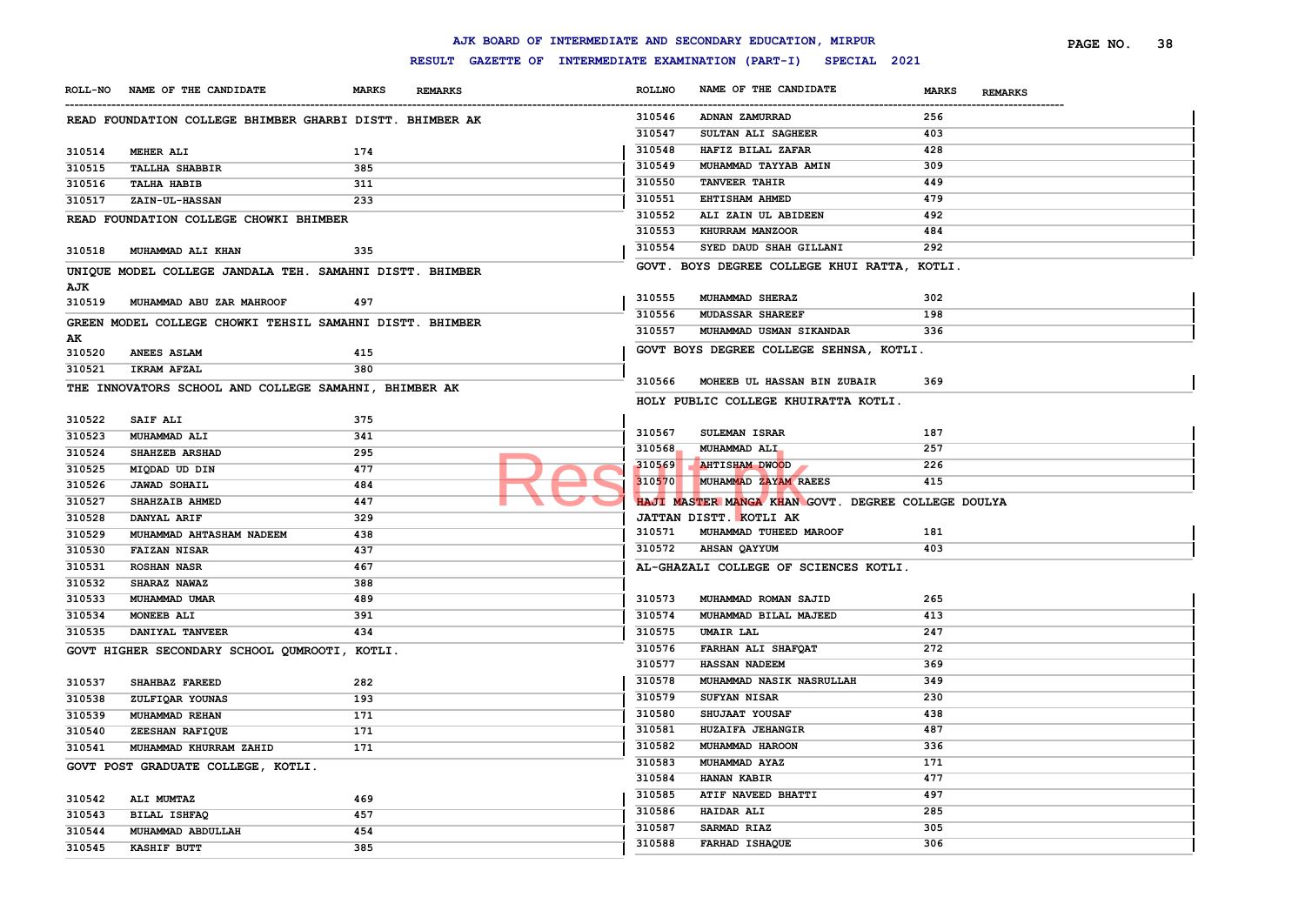|                |                                                        |                |                |               | AJK BOARD OF INTERMEDIATE AND SECONDARY EDUCATION, MIRPUR        |              |                | PAGE NO. | 39        |
|----------------|--------------------------------------------------------|----------------|----------------|---------------|------------------------------------------------------------------|--------------|----------------|----------|-----------|
|                |                                                        |                |                |               | RESULT GAZETTE OF INTERMEDIATE EXAMINATION (PART-I) SPECIAL 2021 |              |                |          |           |
| <b>ROLL-NO</b> | NAME OF THE CANDIDATE                                  | <b>MARKS</b>   | <b>REMARKS</b> | <b>ROLLNO</b> | NAME OF THE CANDIDATE                                            | <b>MARKS</b> | <b>REMARKS</b> |          |           |
| <br>310589     | <b>HAMMAD NISAR</b>                                    | 380            |                | 310626        | ZOHAIB ILTAF                                                     | 398          |                |          |           |
| 310590         | IBTSAM UL HAQ MAHMOOD                                  | 385            |                | 310627        | NADEEM AYOUB                                                     | 218          |                |          |           |
| 310591         | FAISAL SHOUKAT AWAN                                    | 495            |                | 310628        | MUHAMMAD ATTIQ                                                   | 196          |                |          |           |
| 310592         | AHSAN ELAHI ZAHEER                                     | 331            |                | 310629        | SHOAIB RIAZ                                                      | 171          |                |          |           |
| 310593         | MUHAMMAD UZAIR                                         | 346            |                | 310630        | <b>SIRAJ YASEEN</b>                                              | 217          |                |          |           |
| 310594         | MIRZA HAMAD FAROOQ                                     | 477            |                |               | NATIONAL SCIENCE COLLEGE SERI , KOTLI AK                         |              |                |          |           |
| 310595         | <b>WALEED MASOOD</b>                                   | 403            |                |               |                                                                  |              |                |          |           |
| 310596         | <b>MOHIB ASGHAR</b>                                    | 206            |                | 310631        | DANYAL GHAZANFAR                                                 | 440          |                |          |           |
| 310597         | MUHAMMAD ATIF KHURSHEED                                | 453            |                | 310632        | ABDUL KAREEM SUBHANI                                             | 341          |                |          |           |
| 310598         | MUHAMMAD ADIL MUMTAZ                                   | 275            |                | 310633        | AANAS MAQSOOD                                                    | 171          |                |          |           |
| 310599         | UBAID-UR-REHMAN SADDIQUI                               | 494            |                |               |                                                                  |              |                |          |           |
| 310600         | MUHAMMAD HESHAM SHABIR                                 | 300            |                |               | ARQAM COLLEGE FOR MODERN EDUCATION DAMAS CHARHOI                 |              |                |          |           |
| 310601         | MUHAMMAD KHAYAM ARIF                                   | 184            |                | DISTT.KOTLI   |                                                                  |              |                |          |           |
| 310602         | TAIB ZULFIQAR                                          | 216            |                | 310634        | DANISH FIAZ                                                      | 171          |                |          |           |
| 310603         | <b>OAMER MEHMOOD</b>                                   | 231            |                | 310635        | SHAHZAIB AMJID                                                   | 321          |                |          |           |
|                |                                                        |                |                | 310636        | <b>AHMAD ALI</b>                                                 | 336          |                |          |           |
|                | IBNA SINA MODEL COLLEGE KOTLI A.K                      |                |                | 310637        | <b>JUNAID AHMAD</b>                                              | 191          |                |          |           |
|                |                                                        |                |                | 310638        | <b>AHMED WAJID</b>                                               | 171          |                |          |           |
| 310604         | <b>FAISAL ALI</b>                                      | 322            |                | 310639        | MUHAMMAD SAJID                                                   | 206          |                |          |           |
|                | NEW AGE SCHOLARS SCIENCE COLLEGE SEHNSA                |                |                |               | B.A QUEENS COLLEGE KHUI RATA DISTT KOTLI                         |              |                |          | Rs.2100/- |
|                |                                                        |                |                |               |                                                                  |              |                |          |           |
| 310605         | MUBASHER ABBAS                                         | 477            |                | 310640        | ZAIN MANSOOR                                                     | 218          |                |          |           |
| 310606         | <b>NASIR ZUBAIR</b>                                    | <b>R-LATER</b> |                | 310641        | <b>HAMZA SHEHZAD</b>                                             | 193          |                |          |           |
|                | GOVT INTERMEDIATE COLLEGE AGHAR KOTLI A.K              |                |                | 310642        | NOUMAN SADDIQUE                                                  | 173          |                |          |           |
|                |                                                        |                |                |               | IQRA COLLEGE OF EXCELLENCE KOTLI A.K                             |              |                |          |           |
| 310607         | <b>MAZHAR NISAR</b>                                    | 286            |                |               |                                                                  |              |                |          |           |
| 310609         | ZOHAIB PERVAIZ                                         | 171            |                | 310643        | <b>BILAWAL KHAN</b>                                              | 290          |                |          |           |
|                | GOVT POST GRADUATE COLLEGE, KOTLI.                     |                |                | 310644        | TAUSEEQ AZAM                                                     | 216          |                |          |           |
|                |                                                        |                |                |               | PAK KASHMIR INSTITUTE OF COMPUTER SCIENCE, MIRPUR.               |              |                |          |           |
| 310611         | ANEEL AHMED RAFIQUE                                    | 211            |                |               |                                                                  |              |                |          |           |
|                | GOVT INTERMEDIATE COLLEGE AGHAR KOTLI A.K              |                |                | 310645        | <b>AZRAN ARSHAD</b>                                              | 197          |                |          |           |
|                |                                                        |                |                |               | IQRA COLLEGE OF EXCELLENCE KOTLI A.K                             |              |                |          |           |
| 310613         | AHMED RAHMAN                                           | 171            |                |               |                                                                  |              |                |          |           |
| 310614         | HAMMAD AZAM                                            | 177            |                | 310646        | MUHAMMAD ATIZAZ HUSSAIN                                          | 272          |                |          |           |
| 310615         | <b>SHAHRYAR ALI</b>                                    | 223            |                | 310647        | SAIM TARIQ                                                       | 227          |                |          |           |
| 310616         | <b>MEHRAN ARIF</b>                                     | 290            |                | 310648        | MUHAMMAD MUNEEB SHAFI                                            | 216          |                |          |           |
| 310617         | <b>FAIZAN AHMAD</b>                                    | 171            |                | 310649        | HUZAIFA RAFIQUE                                                  | 173          |                |          |           |
| 310618         | WAJID HUSSAIN                                          | 369            |                | 310650        | MUHAMMAD JUNAID                                                  | 276          |                |          |           |
| 310620         | MUHAMMAD AZHAR                                         | 183            |                | 310651        | MUHAMMAD FARHAN ARIF MALIK                                       | 227          |                |          |           |
|                | FARAN MODEL COLLEGE OF SCIENCE FATEHPUR THAKYALA KOTLI |                |                | 310652        | MUHAMMAD AWAIS                                                   | 477          |                |          |           |
| AK             |                                                        |                |                | 310653        | MUHAMMAD MASHOOD ALI                                             | 206          |                |          |           |
| 310621         | <b>IBRAHIM ILYAS</b>                                   | 282            |                | 310654        | MUHAMMAD AWAIS SAGHIR                                            | 311          |                |          |           |
| 310622         | ADYAN AHMED KHAN                                       | 361            |                | 310655        | <b>ARSLAN SHAHZAD</b>                                            | 424          |                |          |           |
| 310623         | <b>TAHSEEN ALI</b>                                     | 211            |                | 310656        | INZAMAM ZAHOOR                                                   | 325          |                |          |           |
| 310624         | HAMZA MEHMOOD                                          | 339            |                | 310657        | <b>HAMZA ISRAR</b>                                               | 213          |                |          |           |
| 310625         |                                                        | 243            |                | 310658        |                                                                  | 216          |                |          |           |
|                | <b>JUNAID SHOUKAT</b>                                  |                |                |               | MUHAMMAD USMAN                                                   |              |                |          |           |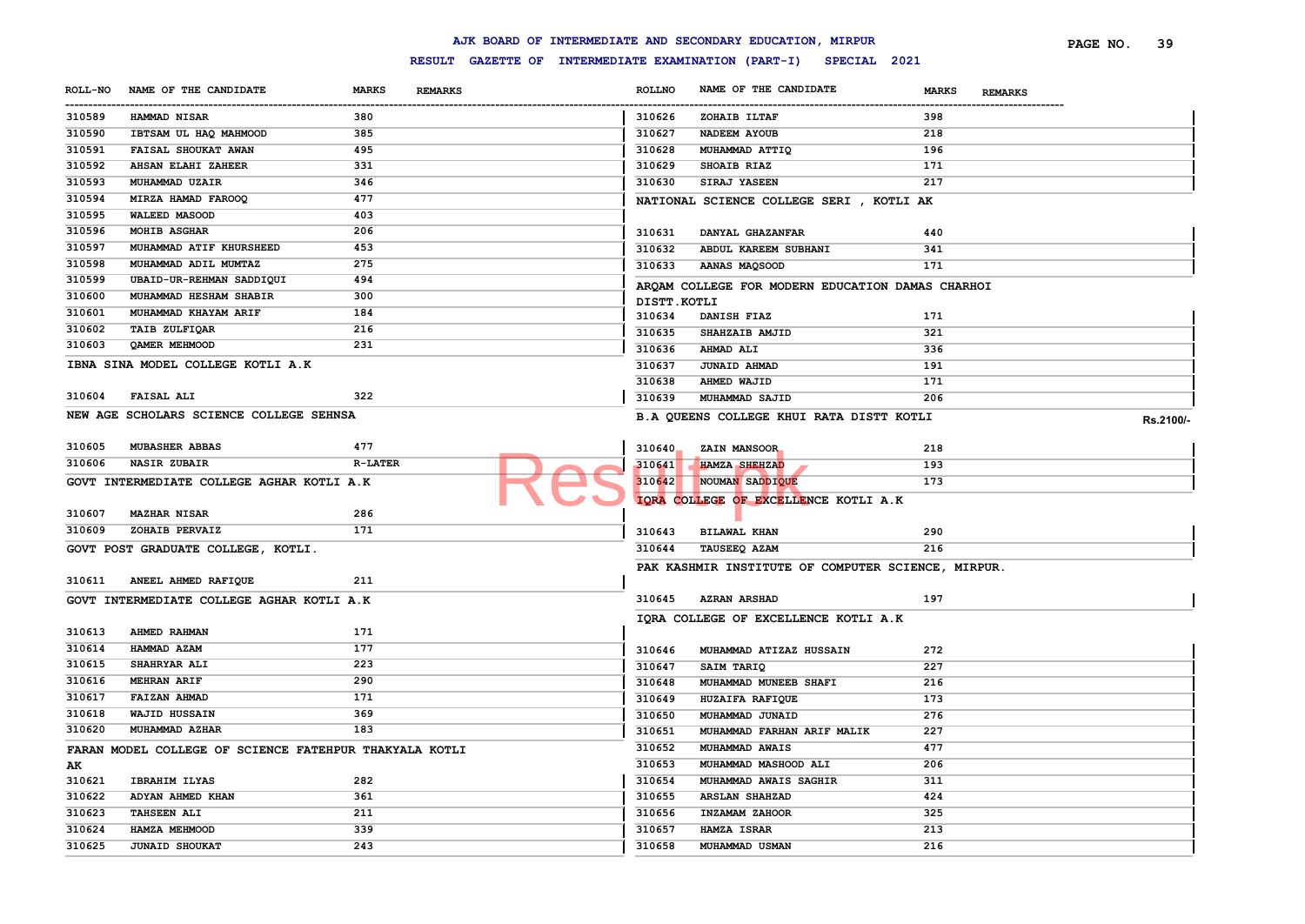|                       |                                                          |                             |                |                       | AJK BOARD OF INTERMEDIATE AND SECONDARY EDUCATION, MIRPUR        |                                | PAGE NO. | 40 |
|-----------------------|----------------------------------------------------------|-----------------------------|----------------|-----------------------|------------------------------------------------------------------|--------------------------------|----------|----|
|                       |                                                          |                             |                |                       | RESULT GAZETTE OF INTERMEDIATE EXAMINATION (PART-I) SPECIAL 2021 |                                |          |    |
| <b>ROLL-NO</b>        | NAME OF THE CANDIDATE                                    | <b>MARKS</b>                | <b>REMARKS</b> | <b>ROLLNO</b>         | NAME OF THE CANDIDATE                                            | <b>MARKS</b><br><b>REMARKS</b> |          |    |
| -----------<br>310659 | MUHAMMAD BILAL RAFIQUE                                   | --------------------<br>216 |                | -----------<br>310690 | <b>HUSSNAIN NADEEM</b>                                           | 223                            |          |    |
| 310660                | ZOHAIB KHALID                                            | 272                         |                | 310691                | <b>AHSAN HAFEEZ</b>                                              | 469                            |          |    |
| 310661                | SAMI UL HASSAN                                           | 223                         |                | 310692                | <b>TAYYAB SAJJAD</b>                                             | 443                            |          |    |
| 310662                | SHAYAN ISMAIL                                            | 187                         |                |                       | SUFFA SCHOOL AND COLLEGE KHUIRATTA KOTLI AK                      |                                |          |    |
| 310663                | MUHAMMAD SAJEEL RAQEEB                                   | 207                         |                |                       |                                                                  |                                |          |    |
| 310664                | MUHAMMAD SOBAN                                           | 198                         |                | 310693                | <b>ARSLAN TALIB</b>                                              | 203                            |          |    |
| 310665                | ALI RAZA                                                 | 171                         |                | 310694                | MUHAMMAD ZAIN BABAR                                              | 183                            |          |    |
| 310666                | <b>ARSLAN KARAMAT</b>                                    | 231                         |                | 310695                | HAMMAD ABID                                                      | 198                            |          |    |
| 310667                | SHAZAIB LIAQAT                                           | 344                         |                | 310696                | <b>AMAN PARVEZ</b>                                               | 331                            |          |    |
| 310668                | SHOAIB IFTIKHAR                                          | 211                         |                | 310697                | <b>HASSAN ALI</b>                                                | 171                            |          |    |
| 310669                | SYED SHAHERYAR ALI                                       | 193                         |                | 310698                | <b>FAISAL AZAM</b>                                               | 472                            |          |    |
| 310670                | <b>AHTISHAM KABIR</b>                                    | 300                         |                | 310699                | BILAL-UR-REHMAN                                                  | 296                            |          |    |
| 310671                | SAIM UR REHMAN                                           | 171                         |                | 310700                | SARDAR HASHAAM KARIM                                             | 226                            |          |    |
| 310672                | MUHAMMAD WAJAHAT ZAFAR                                   | 206                         |                | 310701                | <b>NAFEES BASHIR</b>                                             | 473                            |          |    |
| 310673                | <b>FURQAN AFZAAL</b>                                     | 272                         |                | 310702                | HAMID NAWAZ                                                      | 385                            |          |    |
| 310674                | <b>NAIB HUSSAIN</b>                                      | 233                         |                | 310703                | HAMZA WAJID                                                      | 368                            |          |    |
| 310675                | <b>RASHID SHAKEEL</b>                                    | 236                         |                | 310704                | MUHAMMAD REHAN                                                   | 467                            |          |    |
| 310676                | MUHAMMAD SAJEEL                                          | 174                         |                | 310705                | MUHAMAD UMER                                                     | 191                            |          |    |
|                       | AL-HASSAN MODEL COLLEGE AND COMPUTER SCIENCES RATTA      |                             |                | 310706                | REHAN SHAFIQ                                                     | 469                            |          |    |
| DADYAL A.K            |                                                          |                             |                | 310707                | MUHAMMAD MONEEB KHAN                                             | 257                            |          |    |
| 310677                | MUHAMMAD JUNAID ARIF                                     | 221                         |                | 310708                | ISMAIL ZAHOOR                                                    | 286                            |          |    |
|                       | MODERN IORA COLLEGE OF SCIENCES KHUIRATTA DISTRICT KOTLI |                             |                | 310709                | <b>ABDUL MANAN</b>                                               | 188                            |          |    |
| AK                    |                                                          |                             |                | 310710                | MUHAMMAD KAIF                                                    | 449                            |          |    |
| 310678                | <b>ANEES HAMEED</b>                                      | 349                         |                | 310711                | MUHAMMAD SEHRAN                                                  | 243                            |          |    |
|                       | READ FOUNDATION SCHOOL AND COLLEGE SENSA KOTLI           |                             | Rs.2520/-      | 310712                | <b>ANWAR TUFAIL</b>                                              | 309                            |          |    |
|                       |                                                          |                             |                | 310713                | UMAR IKHLAQ                                                      | 211                            |          |    |
| 310679                | ABDUL WASAH CHUGHTAI                                     | 467                         |                | 310714                | ABDUL MOIZ SABIR                                                 | 300                            |          |    |
| 310680                | MUHAMMAD JALIL                                           | 302                         |                | 310715                | <b>ABDUL SATTAR</b>                                              | 208                            |          |    |
| 310681                | <b>MUHAMMAD AYAZ</b>                                     | 285                         |                | 310716                | ALI ISHTIYAQ                                                     | 354                            |          |    |
| 310682                | SYED WAFA HAIDER                                         | 371                         |                | 310717                | <b>TAIMOOR ASHFAQ</b>                                            | 173                            |          |    |
| 310683                | MUHAMMAD ARSLAN JAMIL                                    | 354                         |                |                       | ALI GARDEN PUBLIC SCHOOL AND COLLEGE KHUIRATTA KOTLI AK          |                                |          |    |
|                       | AZIZ MEMORIAL FOUNDATION COLLEGE FATEHPUR KOTLI AK       |                             |                |                       |                                                                  |                                |          |    |
|                       |                                                          |                             |                | 310718                | ZAIN MUSHTAQ                                                     | 408                            |          |    |
| 310684                | MUHAMMAD SAJID SABIR                                     | 260                         |                | 310719                | ABDUL KALAM                                                      | 312                            |          |    |
|                       | KASHMIR MODEL COLLEGE, MIRPUR.                           |                             |                | 310720                | <b>TANVEER ZULFIQAR</b>                                          | 207                            |          |    |
|                       |                                                          |                             |                |                       | NEW CHINAR MODEL COLLEGE SEHNSA KOTLI AK                         |                                |          |    |
| 310685                | ZOHAIB ALI BAIG                                          | 381                         |                |                       |                                                                  |                                |          |    |
|                       | AZIZ MEMORIAL FOUNDATION COLLEGE FATEHPUR KOTLI AK       |                             |                |                       | 310721 ALI SEHRAB                                                | 447                            |          |    |
|                       |                                                          |                             |                |                       | SHAEEL MODEL COLLEGE SARSAWA KOTLI AK                            |                                |          |    |
| 310686                | <b>JUNAID ISHAQ</b>                                      | 371                         |                |                       |                                                                  |                                |          |    |
| 310687                | SAHABAT ALI JAVED                                        | 381                         |                | 310722                | USAMA AKRAM                                                      | 355                            |          |    |
|                       | LEEDS MODEL COLLEGE PANJERA KOTLI AK                     |                             |                | 310723                | MUHAMMAD TOHEED                                                  | 473                            |          |    |
|                       |                                                          |                             |                | 310724                | <b>EHSAAN ZAFAR</b>                                              | 171                            |          |    |
| 310688                | MUHAMMAD ITSAR                                           | 408                         |                | 310725                | <b>ANEEL AHMED</b>                                               | 316                            |          |    |
| 310689                | <b>SUFYAN BASHIR</b>                                     | 420                         |                |                       |                                                                  |                                |          |    |
|                       |                                                          |                             |                |                       |                                                                  |                                |          |    |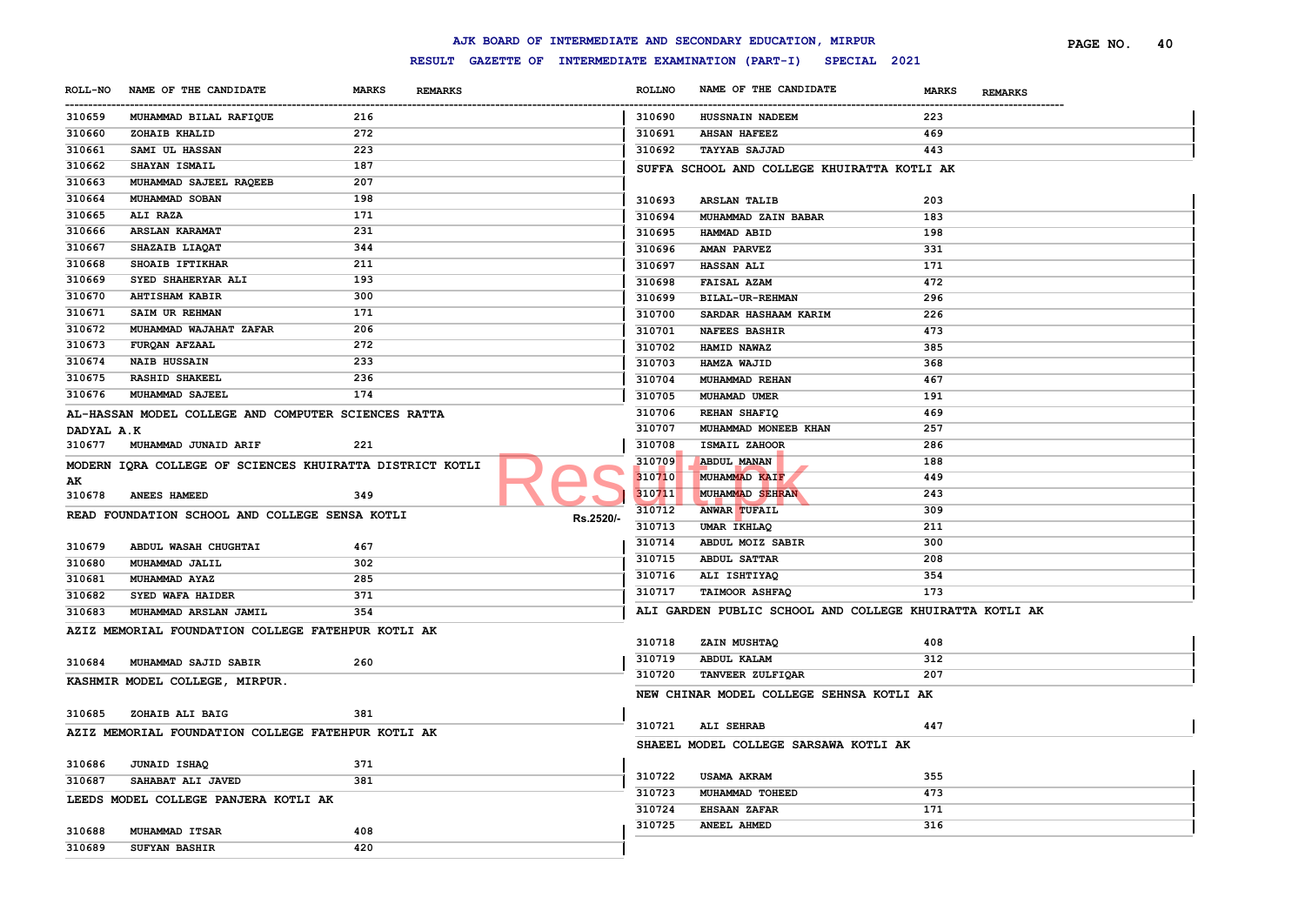|        |                                                        |              |                |               | AJK BOARD OF INTERMEDIATE AND SECONDARY EDUCATION, MIRPUR        |                                | PAGE NO.<br>41 |
|--------|--------------------------------------------------------|--------------|----------------|---------------|------------------------------------------------------------------|--------------------------------|----------------|
|        |                                                        |              |                |               | RESULT GAZETTE OF INTERMEDIATE EXAMINATION (PART-I) SPECIAL 2021 |                                |                |
|        | ROLL-NO NAME OF THE CANDIDATE                          | <b>MARKS</b> | <b>REMARKS</b> | <b>ROLLNO</b> | NAME OF THE CANDIDATE                                            | <b>MARKS</b><br><b>REMARKS</b> |                |
|        | JAMMU KASHMIR PUBLIC HIGHER SECONDARY SCHOOL DHANGROAT |              |                | 310757        | AQIB SHAFAQAT                                                    | 246                            |                |
|        | DISTRICT KOTLI (A.K)                                   |              |                |               | OUAID-E-AZAM COLLEGE OF MODERN SCIENCES KOTLI AK                 |                                |                |
| 310726 | <b>JUNAID RIAZ</b>                                     | 453          |                |               |                                                                  |                                |                |
|        | SHAEEL MODEL COLLEGE SARSAWA KOTLI AK                  |              |                | 310758        | <b>ANEEB ALTAF</b>                                               | 395                            |                |
|        |                                                        |              |                | 310759        | ABDUL MOMIN GOZEEL                                               | 423                            |                |
| 310727 | <b>KASHIF MASOOM</b>                                   | 454          |                | 310760        | <b>ASHAR ABBAS</b>                                               | 227                            |                |
|        | GOVT INTERMEDIATE COLLEGE AGHAR KOTLI A.K              |              |                | 310761        | MUHAMMAD KASHIF ABDAAL                                           | 405                            |                |
|        |                                                        |              |                | 310762        | MUHAMMAD SAUD UL HASSAN                                          | 325                            |                |
| 310728 | MUHAMMAD ATIF ALI                                      | 253          |                | 310763        | MUHAMMAD ALI                                                     | 217                            |                |
|        | PARA GON INSTITUTE OF MODERN SCIENCES KOTLI AK         |              |                | 310764        | <b>RAQIB RASHEED</b>                                             | 171                            |                |
|        |                                                        |              |                |               | GOVT. BOYS INTER COLLEGE PALYAT SYDAN KOTLI AK                   |                                | Rs.1470/-      |
| 310729 | SHAHZAIB PERVAIZ                                       | 230          |                |               |                                                                  |                                |                |
| 310730 | <b>BILAL SHAKEEL</b>                                   | 171          |                | 310765        | MUHAMMAD IRFAN                                                   |                                |                |
| 310731 | BILAL MUSHTAQ                                          | 171          |                |               | CHIRAGH MODEL COLLEGE KOTLI AK                                   |                                |                |
|        | READ FOUNDATION SCHOOL AND COLLEGE CHARHOI KOTLI AK    |              |                |               |                                                                  |                                |                |
|        |                                                        |              |                | 310766        | YAWAR ABBAS                                                      | 276                            |                |
| 310732 | HAMZA NAZIM                                            | 349          |                | 310767        | <b>FAHAD ZAIB</b>                                                | 277                            |                |
| 310733 | <b>GHULAM QADER</b>                                    | 302          |                | 310768        | SYED MUHAMMAD ROHAN SHAH                                         | 418                            |                |
| 310734 | HAIDER MANZOOR                                         | 365          |                | 310769        | SYED ARSLAN ALI                                                  | 292                            |                |
| 310735 | <b>FARHAN AMJED</b>                                    | 233          |                |               | READ FOUNDATION SCHOOL AND COLLEGE FATEHPUR DISTT. KOTLI         |                                |                |
| 310736 | ESSA GUL                                               | 211          |                | AK            |                                                                  |                                |                |
| 310737 | <b>ANEEB ALI</b>                                       | 230          |                | 310770        | HUSNAIN ZULFIOAR                                                 | 230                            |                |
| 310738 | WALEED LIAQAT                                          | 243          |                | 310771        | <b>MUHAMMAD SAMI</b>                                             | 265                            |                |
| 310739 | SHAMAS IQBAL                                           | 388          |                | 310772        | <b>ABDUL MANAN</b>                                               | 250                            |                |
| 310740 | ABDUL JABBAR                                           | 211          |                | 310773        | MUHAMMAD IMRAN                                                   | 282                            |                |
| 310741 | ARMAN AZIZ                                             | 171          |                | 310774        | HUSNAIN JAVED                                                    | 242                            |                |
| 310742 | JIBRAN ALI SIDIQUE                                     | 331          |                | 310775        | <b>USMAN FAROOQ</b>                                              | 240                            |                |
|        | READ FOUNDATION COLLEGE PANJERA KOTLI AK               |              |                |               | AL-SAMA SCIENCE COLLEGE KHUI RATTA DISTT. KOTLI AJK              |                                |                |
| 310743 | <b>ATIF ZAIB</b>                                       | 230          |                | 310776        | <b>HAMZA WALEED</b>                                              | 305                            |                |
| 310744 | <b>MAVIA ILYAS</b>                                     | 256          |                |               | GOVT. BOYS HIGHER SECONDARY SCHOOL SALOON DIST KOTLI AK          |                                | Rs.2100/-      |
| 310745 | DANYAL MAZHAR                                          | 171          |                |               |                                                                  |                                |                |
| 310746 | NABEEL AZIZ                                            | 295          |                | 310777        | SARMAD ISRAR                                                     | 277                            |                |
| 310747 | MUHAMMAD HAMZA RAJEEF                                  | 262          |                | 310778        | SYED SOHAIL ABASS                                                | 227                            |                |
|        | PUNJAB COLLEGE KOTLI AK                                |              |                |               | MODERN IQRA COLLEGE OF SCIENCES KHUIRATTA DISTRICT KOTLI         |                                |                |
|        |                                                        |              |                | AK            |                                                                  |                                |                |
| 310748 | <b>MOHSIN ALI</b>                                      | 252          |                |               | 310779 TAHIR MEHMOOD                                             | 183                            |                |
| 310749 | <b>HASSAN JAHANGIR</b>                                 | 447          |                |               | ADAM PUBLIC COLLEGE KHUIRATTA DISTT. KOTLI AK                    |                                |                |
| 310750 | ALI AZIZ                                               | 336          |                |               |                                                                  |                                |                |
| 310751 | MUHAMMAD ARMAN ASHIQ                                   | 240          |                | 310780        | HAMMAD KHUSHAL                                                   | 173                            |                |
| 310752 | <b>UMAIR KHADIM</b>                                    | 351          |                | 310781        | HADIR ZAHID                                                      | 171                            |                |
| 310753 | ADEEB MEHMOOD                                          | 305          |                | 310782        | ABDUL MANAN                                                      | 208                            |                |
| 310754 | MUHAMMAD SAQIB WAHEED                                  | 177          |                |               |                                                                  |                                |                |
| 310755 | SAIF SAGHEER                                           | 384          |                |               | REHMAN PUBLIC SCHOOL AND COLLEGE MITHI DARA TEH                  |                                |                |
| 310756 | <b>MOHSAN MAJEED</b>                                   | 197          |                | 310783        | KHUIRATTA DISTRICT KOTLI<br>MUHAMMAD NAQEEB UR REHMAN            | 174                            |                |
|        |                                                        |              |                |               |                                                                  |                                |                |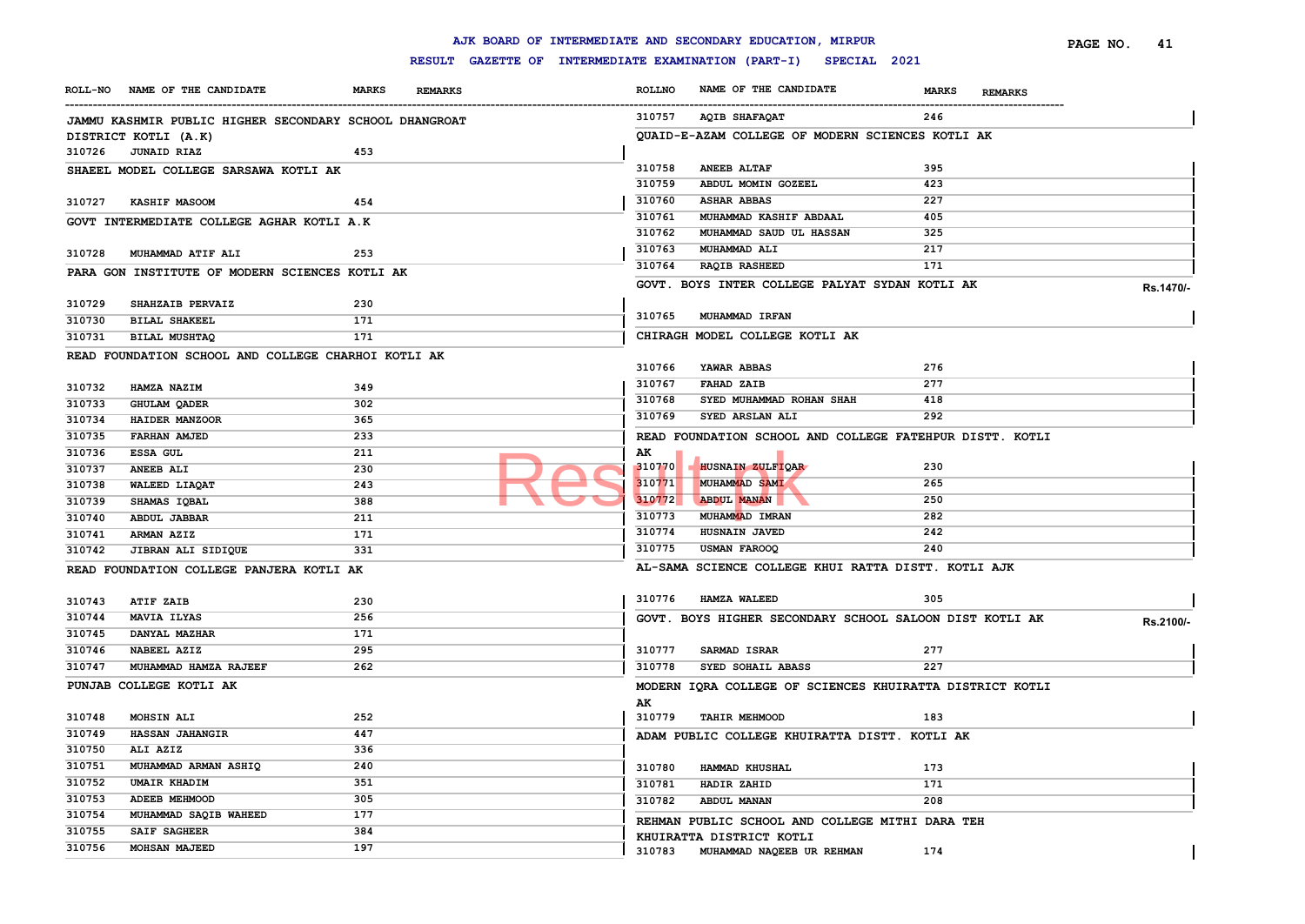|                          |                                                        |              |                |               | AJK BOARD OF INTERMEDIATE AND SECONDARY EDUCATION, MIRPUR        |                                | PAGE NO. | 42        |
|--------------------------|--------------------------------------------------------|--------------|----------------|---------------|------------------------------------------------------------------|--------------------------------|----------|-----------|
|                          |                                                        |              |                |               | RESULT GAZETTE OF INTERMEDIATE EXAMINATION (PART-I) SPECIAL 2021 |                                |          |           |
|                          | ROLL-NO NAME OF THE CANDIDATE                          | <b>MARKS</b> | <b>REMARKS</b> | <b>ROLLNO</b> | NAME OF THE CANDIDATE                                            | <b>MARKS</b><br><b>REMARKS</b> |          |           |
|                          | ADAM PUBLIC COLLEGE KHUIRATTA DISTT. KOTLI AK          |              |                | KOTLI         | GREEN HILLS PUBLIC HIGHER SECONDARY SCHOOL SANYAN DISTT          |                                |          | Rev. List |
| 310784                   | <b>ZARAR KHUSHAL</b>                                   | 174          |                | 310812        | RAJA SHAHZEB ALI                                                 | 173                            |          |           |
| 310785                   | SHERAZ AZHAR                                           | 181          |                |               | AZAN COLLEGE HOUSING SCHEME KOTLI AK NEAR SANINA                 |                                |          |           |
| 310786                   | <b>ABDULLAH MEHBOOB</b>                                | 356          |                |               | HOSPITAL KOTLI                                                   |                                |          |           |
| 310787                   | MUHAMMAD IMRAN                                         | 256          |                | 310813        | HAMID SAGHEER                                                    | 374                            |          |           |
| 310788                   | <b>ADEEL ALI</b>                                       | 230          |                | 310814        | ARIB TARIQ                                                       | 260                            |          |           |
| 310789                   | SAMI YOUNIS                                            | 356          |                | 310815        | DANISH ALI KASHIR                                                | 390                            |          |           |
| 310790                   | MUHAMMAD NAWAZ MANZOOR                                 | 191          |                | 310816        | <b>JUZLAN SAFEER</b>                                             | 325                            |          |           |
| 310791                   | <b>EHTIZAZ AYUB</b>                                    | 193          |                |               |                                                                  |                                |          |           |
|                          | GOVT. HIGHER SECONDARY SCHOOL DANDLI DISTT. KOTLI AJK  |              |                |               | ARFAH INSTITUTE OF MODERN STUDIES TATTA PANI DIST. KOTLI         |                                |          |           |
|                          |                                                        |              |                | AJK<br>310817 | MUHAMMAD ATTIQ                                                   | 309                            |          |           |
| 310792                   | MUHAMMAD SAQIB BASHIR                                  | 227          |                | 310818        | <b>SHOAIB JAVEED</b>                                             | 252                            |          |           |
| 310793                   | MUHAMMAD HAMZA SULTAN                                  | 231          |                |               |                                                                  |                                |          |           |
| 310794                   | <b>WAQAS AHMAD</b>                                     | 198          |                |               | STARS HIGHER SECONDARY SCHOOL KOTLI DISTT. KOTLI                 |                                |          |           |
|                          |                                                        |              |                |               |                                                                  |                                |          |           |
|                          | AZAN COLLEGE HOUSING SCHEME KOTLI AK NEAR SANINA       |              |                | 310821        | SYED SAAD ALI                                                    | 500                            |          |           |
| HOSPITAL KOTLI<br>310795 | SYED JAWAD HUSSAIN SHAH GILANI                         | 292          |                | 310822        | MUZZAM ALI HASHMI                                                | 385                            |          |           |
|                          |                                                        |              |                |               | GOVT. BOYS HIGHER SECONDARY SCHOOL RERA, BAGH.                   |                                |          |           |
|                          | LEADS SCHOOLS AND COLLEGES SYSTEM KOTLI DISTRICT KOTLI |              |                |               |                                                                  |                                |          |           |
| AK                       |                                                        |              |                | 310823        | <b>ASAD RASHEED</b>                                              | 230                            |          |           |
| 310796                   | SOHAIL TARIQ                                           | 197          |                | 310824        | KHAWAJA FAISAL IQBAL                                             | 171                            |          |           |
| 310797                   | MUHAMMAD FARHAN AZEEM                                  | 173          |                | 310825        | KHAWAJA MUHAMMAD MURTAZA                                         | 197                            |          |           |
| 310798                   | MUHAMMAD QAIS SAFEER                                   | 171          |                | 310826        | MUHAMMAD ZUBAIR                                                  | 213                            |          |           |
| 310799                   | ABDULLAH ADIL MATLOOB                                  | 197          |                |               | GOVT. BOYS HIGHER SECONDARY SCHOOL HARIGHEL, BAGH.               |                                |          |           |
| 310800                   | <b>ALI ZAFAR</b>                                       | 321          |                |               |                                                                  |                                |          |           |
| 310801                   | <b>IBTASAM ILYAS</b>                                   | 201          |                | 310827        | <b>TAYYAB NAJEEB</b>                                             | 385                            |          |           |
| 310802                   | SHOAIB TALIB                                           | 171          |                |               | GOVT. BOYS POST GRADUATE COLLEGE, BAGH.                          |                                |          |           |
| 310803                   | HAMMAD JAVED                                           | 183          |                |               |                                                                  |                                |          |           |
| 310804                   | ZAID SHAKOOR                                           | 233          |                | 310828        | SYED ASAD ULLAH BIN KARRAR HAIDER 227                            |                                |          |           |
|                          | REHMAN PUBLIC SCHOOL AND COLLEGE MITHI DARA TEH        |              |                | 310829        | <b>FAHAD AYAZ</b>                                                | 369                            |          |           |
|                          | KHUIRATTA DISTRICT KOTLI                               |              |                | 310830        | <b>ARFEEN NASEEM</b>                                             | 221                            |          |           |
| 310805                   | <b>SAIF AKRAM</b>                                      | 178          |                | 310831        | SYED IMRAN ALI KAZMI                                             | 430                            |          |           |
| 310806                   | ANWAR JAMIL                                            | 174          |                | 310832        | MUHAMMAD AHSAN BUTT                                              | 306                            |          |           |
| 310807                   | MUHAMMAD TAYYAB ARIF                                   | 201          |                | 310833        | <b>ABDUL AHAD</b>                                                | 227                            |          |           |
|                          | PEACE EDUCATIONAL INSTITUE SEHANSA DISTT KOTLI         |              |                | 310834        | <b>AMIR AHMED</b>                                                | 265                            |          |           |
|                          |                                                        |              |                | 310835        | <b>SHOAIB AHMED</b>                                              | 326                            |          |           |
|                          | 310808 MUHAMMAD USMAN                                  | 447          |                | 310836        | MUHAMMAD DANISH IDREES                                           | 319                            |          |           |
|                          | GOVT POST GRADUATE COLLEGE, KOTLI.                     |              |                |               | GOVT BOYS POST GRADUATE COLLEGE DHIRKOT, BAGH.                   |                                |          |           |
| 310809                   | <b>MAIRAJ RASHEED</b>                                  | 230          |                | 310837        | FAHAD AZHAR ABBASI                                               | 334                            |          |           |
|                          | THE EDUCATORS COLLEGE KASHMIR CAMPUS KOTLI AJK         |              |                | 310838        | <b>MAMOON KHALID ABBASI</b>                                      | 434                            |          |           |
|                          |                                                        |              |                | 310839        | <b>UBAID KHALID ABBASI</b>                                       | 198                            |          |           |
| 310810                   | FAIZ RAFAQAT                                           | 191          |                | 310840        | <b>FAIZAN MUKHTAR</b>                                            | 282                            |          |           |
| 310811                   | MUHAMMAD ANWAAR SHAFIQUE                               | 181          |                | 310841        | <b>SAFRAN ABBASI</b>                                             | 252                            |          |           |
|                          |                                                        |              |                | 310842        | <b>HASSAM RAZAIF</b>                                             | 213                            |          |           |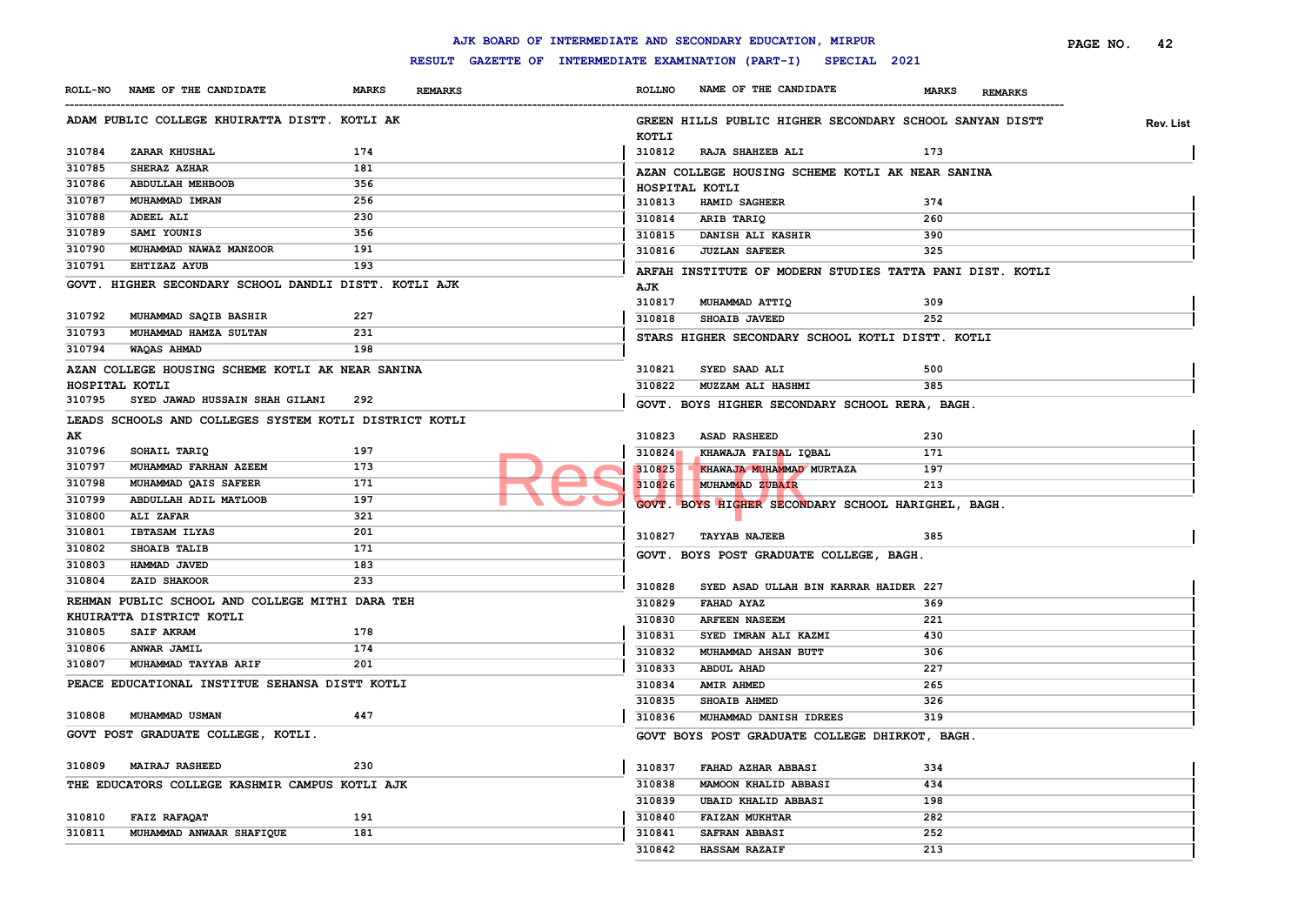|                |                                                          |              |                |                                                     |               | AJK BOARD OF INTERMEDIATE AND SECONDARY EDUCATION, MIRPUR |                                | 43<br>PAGE NO. |
|----------------|----------------------------------------------------------|--------------|----------------|-----------------------------------------------------|---------------|-----------------------------------------------------------|--------------------------------|----------------|
|                |                                                          |              |                | RESULT GAZETTE OF INTERMEDIATE EXAMINATION (PART-I) |               | SPECIAL 2021                                              |                                |                |
| <b>ROLL-NO</b> | NAME OF THE CANDIDATE                                    | <b>MARKS</b> | <b>REMARKS</b> |                                                     | <b>ROLLNO</b> | NAME OF THE CANDIDATE                                     | <b>MARKS</b><br><b>REMARKS</b> |                |
| 310843         | ABDUL MANAN ARSHID                                       | 286          |                |                                                     |               | NEW ALLAMA IQBAL MODEL SCIENCE COLLEGE BAGH AK            |                                |                |
| 310844         | <b>REHAN KARIM</b>                                       | 183          |                |                                                     |               |                                                           |                                |                |
| 310845         | <b>BABAR HUSSAIN</b>                                     | 217          |                |                                                     | 310867        | <b>AHSAN JAVAID</b>                                       | 306                            |                |
| 310846         | <b>JAFER KHALEEQ</b>                                     | 218          |                |                                                     | 310868        | HAMAYOUN ASHRAF                                           | 207                            |                |
|                | SPRING FIELD SCHOOL AND COLLEGE , BAGH AJK.              |              |                |                                                     |               | MAJOR AYYUB SHAHEED MODEL HSS BAGH AJK                    |                                |                |
|                |                                                          |              |                |                                                     |               |                                                           |                                |                |
| 310847         | ARZISH ASHIQ                                             | 171          |                |                                                     | 310869        | <b>TAYYAB KHAN</b>                                        | 171                            |                |
| 310848         | <b>AHSAN AFAQ</b>                                        | 365          |                |                                                     |               | READ FOUNDATION SCHOOL COLLEGE RERA BAGH AK               |                                |                |
| 310849         | <b>TALAL KAMAL</b>                                       | 390          |                |                                                     |               |                                                           |                                |                |
|                | IQRA INTERMEDIATE COLLEGE CHIRALA BAGH                   |              |                |                                                     | 310870        | KHUSH NAWAZ                                               | 237                            |                |
|                |                                                          |              |                |                                                     | 310871        | SAAD BAIG                                                 | 227                            |                |
| 310850         | SAQIB JAVEED                                             | 319          |                |                                                     | 310872        | MUHAMMAD ALI BAIG                                         | 206                            |                |
|                | VISION SCIENCE COLLEGE DHIRKOT DISTT BAGH AK             |              |                | Rs.12650/-                                          | 310873        | FAHAD ALI BAIG                                            | 344                            |                |
|                |                                                          |              |                |                                                     | 310874        | SHEIKH SAAD BIN ALTAF                                     | 207                            |                |
| 310851         | ASIM MAQBOOL                                             | 211          |                |                                                     |               | READ FOUNDATION SCHOOL AND COLLEGE CITY BAGH AK           |                                |                |
|                | GOVT INTER COLLEGE RANGLA BAGH                           |              |                | Rs.2200/-                                           |               |                                                           |                                |                |
|                |                                                          |              |                |                                                     | 310875        | SABTAIN SALEEM                                            | 415                            |                |
| 310852         | <b>NABEEL AHMED</b>                                      | 226          |                |                                                     | 310876        | AJMAL ZAMEER                                              | 223                            |                |
| 310853         | SAQIB ZAHID                                              | 233          |                |                                                     | 310877        | MUBASHAR JAVED                                            | 482                            |                |
| 310854         | <b>MUNIB MUNEER</b>                                      | 181          |                |                                                     | 310878        | <b>RAJA REHAN ARSHAD</b>                                  | 191                            |                |
| 310855         | DANISH KHUSHHAL                                          | 346          |                |                                                     |               | READ FOUNDATION DABASTAN-E-SARDAR BAHADUR ALI KHAN        |                                |                |
| 310856         | MUZAMMIL AHMED                                           | 247          |                |                                                     |               | SCHOOL AND SCIENCE COLLEGE KHARICK, POONCH                |                                |                |
|                | GOVT BOYS INTER COLLEGE CHAMANKOT TEH DHIRKOT DISTT BAGH |              |                |                                                     | 310879        | NAQEEBULLAH                                               | 433                            |                |
| <b>A.K</b>     |                                                          |              |                |                                                     | 310880        | <b>ABDUL TAWAB NASEEM</b>                                 | 230                            |                |
| 310857         | ANEES IMRAN ABBASI                                       | 305          |                |                                                     | 310881        | SHAMS-AL-ARIFEEN                                          | 181                            |                |
|                | READ FOUNDATION SCHOOL AND COLLEGE DHIRKOT BAGH A.K      |              |                |                                                     | 310882        | SIRAJ AHMED                                               | 378                            |                |
|                |                                                          |              |                |                                                     | 310883        | <b>MOHSIN NASEER</b>                                      | 188                            |                |
| 310858         | <b>JIBRAN BISHARAT</b>                                   | 295          |                |                                                     | 310884        | <b>ABDUL AHAD</b>                                         | 203                            |                |
| 310859         | SOHAIL NAHEEM                                            | 231          |                |                                                     | 310885        | DANISH KHURSHEED                                          | 257                            |                |
|                | GOVT. MODEL SCIENCE COLLEGE BAGH AZAD KASHMIR            |              |                |                                                     | 310886        | AHAD EJAZ                                                 | 218                            |                |
|                |                                                          |              |                |                                                     | 310887        | YASIR YASIN                                               | 329                            |                |
| 310860         | CHAUDRY ARSHAD MEHMOOD                                   | 414          |                |                                                     | 310888        | <b>ABDUL BASIT</b>                                        | 221                            |                |
|                | NEW KASHMIR MODEL COLLEGE BAGH AK                        |              |                |                                                     | 310889        | MUHAMMAD SOHAIB ABDULLAH                                  | 326                            |                |
|                |                                                          |              |                |                                                     | 310890        | <b>AYYAN AKHTAR</b>                                       | 322                            |                |
| 310861         | <b>ABDUL REHMAN</b>                                      | 384          |                |                                                     | 310891        | SYED HAIDER AZAD                                          | 173                            |                |
|                | NEW ALLAMA IQBAL MODEL SCIENCE COLLEGE BAGH AK           |              |                |                                                     |               | GOVT. BOYS DEGREE COLLEGE ABBASPUR POONCH                 |                                |                |
|                |                                                          |              |                |                                                     |               |                                                           |                                |                |
| 310862         | RANA ITSHAAM UL HAQ                                      | 443          |                |                                                     | 310892        | SAAD UMER                                                 | 171                            |                |
| 310863         | KAFALAT SHABIR MUGHAL                                    | 322          |                |                                                     | 310893        | <b>FARHAN SIDDIQUE</b>                                    | 173                            |                |
| 310864         | FAHAD ZULFIQAR                                           | 459          |                |                                                     | 310894        | MUHAMMAD JAWAD NASEER                                     | 171                            |                |
| 310865         | EHTESHAM AQEEL                                           | 484          |                |                                                     | 310895        | <b>TOQEER AZAD</b>                                        | 203                            |                |
|                | ORION MODEL SCIENCE COLLEGE BAGH AJK                     |              |                |                                                     | 310896        | <b>TOSEEF AZAD</b>                                        | 237                            |                |
|                |                                                          |              |                |                                                     | 310897        | INZAMAM ZUBAIR                                            | 171                            |                |
| 310866         | MUHAMMAD AHTISHAM UL HAQ AWAN                            | 346          |                |                                                     | 310898        | ANAS EJAZ                                                 | 223                            |                |
|                |                                                          |              |                |                                                     | 310899        | <b>WAQAS KHURSHEED</b>                                    | 171                            |                |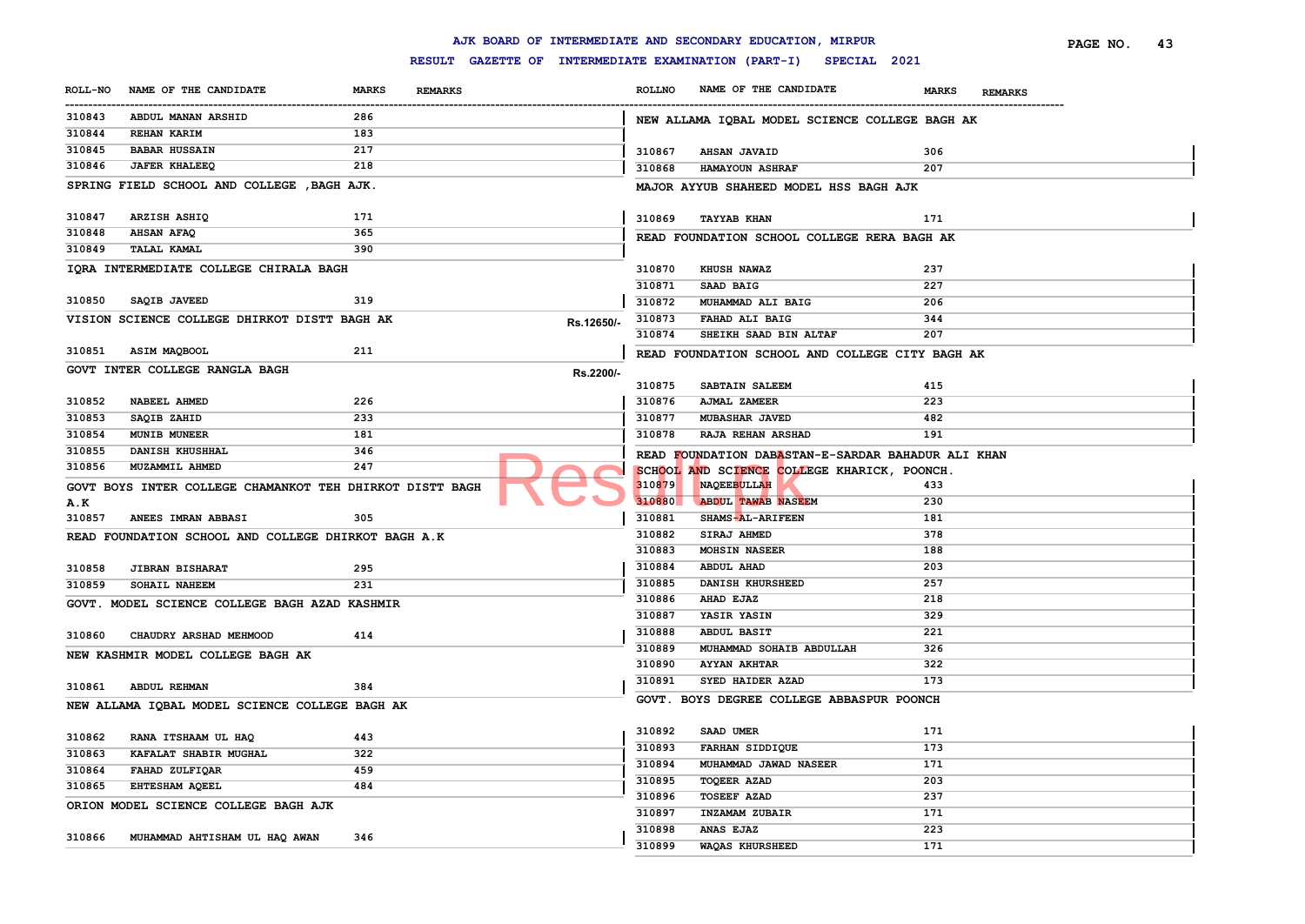|                |                                                        |                                | AJK BOARD OF INTERMEDIATE AND SECONDARY EDUCATION, MIRPUR        | 44<br>PAGE NO. |
|----------------|--------------------------------------------------------|--------------------------------|------------------------------------------------------------------|----------------|
|                |                                                        |                                | RESULT GAZETTE OF INTERMEDIATE EXAMINATION (PART-I) SPECIAL 2021 |                |
| <b>ROLL-NO</b> | NAME OF THE CANDIDATE                                  | <b>MARKS</b><br><b>REMARKS</b> | <b>ROLLNO</b><br>NAME OF THE CANDIDATE<br><b>MARKS</b>           | <b>REMARKS</b> |
|                | GOVT BOYS POST GRADUATE COLLEGE RAWALAKOT POONCH       |                                | 310937<br><b>ADREES AHMED</b><br>326                             |                |
|                |                                                        |                                | 310938<br>MUHAMMAD ZULQARNAIN HYDER KAYANI 487                   |                |
| 310900         | MUHAMMAD ATTA UL MOHSIN                                | 493                            | 310939<br><b>MUHAMMAD RASEEL</b><br>250                          |                |
| 310901         | SABTAIN AMER                                           | 385                            | 237<br>310940<br>MUHAMMAD ZIA SHAFIQUE                           |                |
| 310902         | ABDUL MARRIJ                                           | 230                            | ISLAMIA MODEL SCIENCE COLLEGE HAJIRA POONCH                      |                |
| 310903         | SIBTAIN KHURSHEED                                      | 344                            |                                                                  |                |
| 310904         | <b>ABDUL SAMI</b>                                      | 242                            | 310941<br><b>FAIZAN SAGHIR</b><br>171                            |                |
| 310905         | <b>HASSAN BABAR</b>                                    | 457                            | 310942<br>NAYYER KHADIM<br>424                                   |                |
| 310906         | AHMED MEHMOOD                                          | 469                            | 310943<br>FAWAD JAVED<br>390                                     |                |
| 310907         | MUHAMMAD HISHAM KHAN                                   | 479                            | 310944<br><b>UMAIR IRSHAD</b><br>250                             |                |
| 310908         | SARDAR ALI KHAN                                        | 449                            | ISLAMIA MODEL SCIENCE COLLEGE KHARICK RAWALAKOT, POONCH          |                |
| 310909         | RAHAT-ULLAH KHAN                                       | 460                            | AK                                                               |                |
| 310910         | HAMZA IRFAN KHAN                                       | 369                            | 310945<br>SARDAR UMAR SHOAIB<br>403                              |                |
| 310911         | <b>ZAYAM BIN RAUF</b>                                  | 247                            | 310946<br>AHMED RABANI<br>302                                    |                |
| 310912         | AREESH AHMED ABDULLAH                                  | 315                            | 310947<br>193<br><b>RUMAN WAHEED</b>                             |                |
| 310913         | <b>UMER ASGHAR</b>                                     | 410                            | 492<br>310948<br>MUHAMMAD AREEB IJAZ                             |                |
| 310914         | RUMAN DAWOOD                                           | 500                            | GOVT. BOYS DEGREE COLLEGE ABBASPUR POONCH                        |                |
|                | MUHAMMADAN SCIENCE COLLEGE HAJIRA POONCH.              |                                |                                                                  |                |
|                |                                                        |                                | 310949<br>ALI FAROOQ CHUGHTAI<br>400                             |                |
| 310915         | <b>ASAD MEHMOOD</b>                                    | 319                            | SHAHEEN COMPUTER AND SCIENCE COLLEGE HAJIRA, POONCH              |                |
| 310916         | ASAD HAMEED                                            | 384                            |                                                                  |                |
| 310917         | ABDUL SAMAD                                            | 240                            | 310950<br><b>MUHAMMAD HARIS NASEER</b><br>415                    |                |
| 310918         | <b>AKASH KHAN</b>                                      | 171                            | 310951<br>ALI SAGHEER<br>467                                     |                |
| 310919         | <b>TASADDAQ FARID</b>                                  | 374                            | 310952<br>ZOHAIB AZHER<br>286                                    |                |
| 310920         | NOOR UL HASSAN RAZZAQ                                  | 177                            | 310953<br>203<br>SHEROZ IQBAL                                    |                |
| 310921         | QAMMAR SARFRAZ                                         | 203                            | 171<br>310954<br><b>ABDUL WAHAB</b>                              |                |
| 310922         | MUHAMMAD JAWAD                                         | 174                            | TAMEER-E-INSANIAT PUBLIC ACADEMY & MODEL COLLEGE ZIARAT          |                |
| 310923         | MOHSIN HAFEEZ                                          | 265                            | PANIOLA POONCH                                                   |                |
| 310924         | <b>AHTSHAM SHAHID</b>                                  | 171                            | 310955<br><b>MUJIB-UR-REHMAN</b><br>469                          |                |
| 310925         | <b>TAYYAB AZEEM</b>                                    | 425                            | 310956<br><b>OWAIS FAROOQ</b><br>438                             |                |
| 310926         | MUHAMMAD BASSAM BIN ZAHID                              | 171                            | 310957<br><b>JAWAD ANWAR</b><br>311                              |                |
| 310927         | <b>HASHAM KHIZAR</b>                                   | 213                            | 310958<br>335<br><b>ASHAR BASHARAT</b>                           |                |
| 310928         | MUHAMMAD ALI MINHAS                                    | 171                            | 310959<br>437<br>ABDUL HADI                                      |                |
| 310929         | HUSNAIN SAGHEER KHAN                                   | 450                            | 310960<br>335<br>SYED UMAIR ISHTIAQ                              |                |
| 310930         | HAMZA SIKANDAR                                         | 365                            | 310961<br>272<br><b>AHSAN NAVEED</b>                             |                |
|                | STARS INSTITUTE OF MODERN STUDIES HAJIRA DISTT. POONCH |                                | 310962<br>286<br>MUHAMMAD RIBAL                                  |                |
|                |                                                        |                                | IQRA MODEL COLLEGE GHAMIR KAHMORAH POONCH AK                     |                |
| 310931         | <b>AZAIN KHALID</b>                                    | 378                            |                                                                  |                |
|                | MUHAMMADAN SCIENCE COLLEGE HAJIRA POONCH.              |                                | 310963<br>305<br>HAMID IRSHAD                                    |                |
|                |                                                        |                                | 310964<br>MOHSIN QADEER<br>211                                   |                |
|                |                                                        |                                |                                                                  |                |
| 310932         | MUHAMMAD DANYAL ABID MINHAS                            | 171                            | 310965<br><b>NABEEL HUSSAIN</b><br>198                           |                |
| 310933         | HARIS PERVAIZ                                          | 403                            | 310966<br>SYED ALI JAFAR NAQVI<br>494                            |                |
| 310934         | MUHAMMAD SAMI ULLAH                                    | 316                            | 310967<br>AMEER HAMZA<br>472                                     |                |
| 310935         | MUHAMMAD SADAF JAMIL                                   | 413                            | ALLAMA IQBAL SCIENCE AND COMPUTER COLLEGE AKHOR BUN              |                |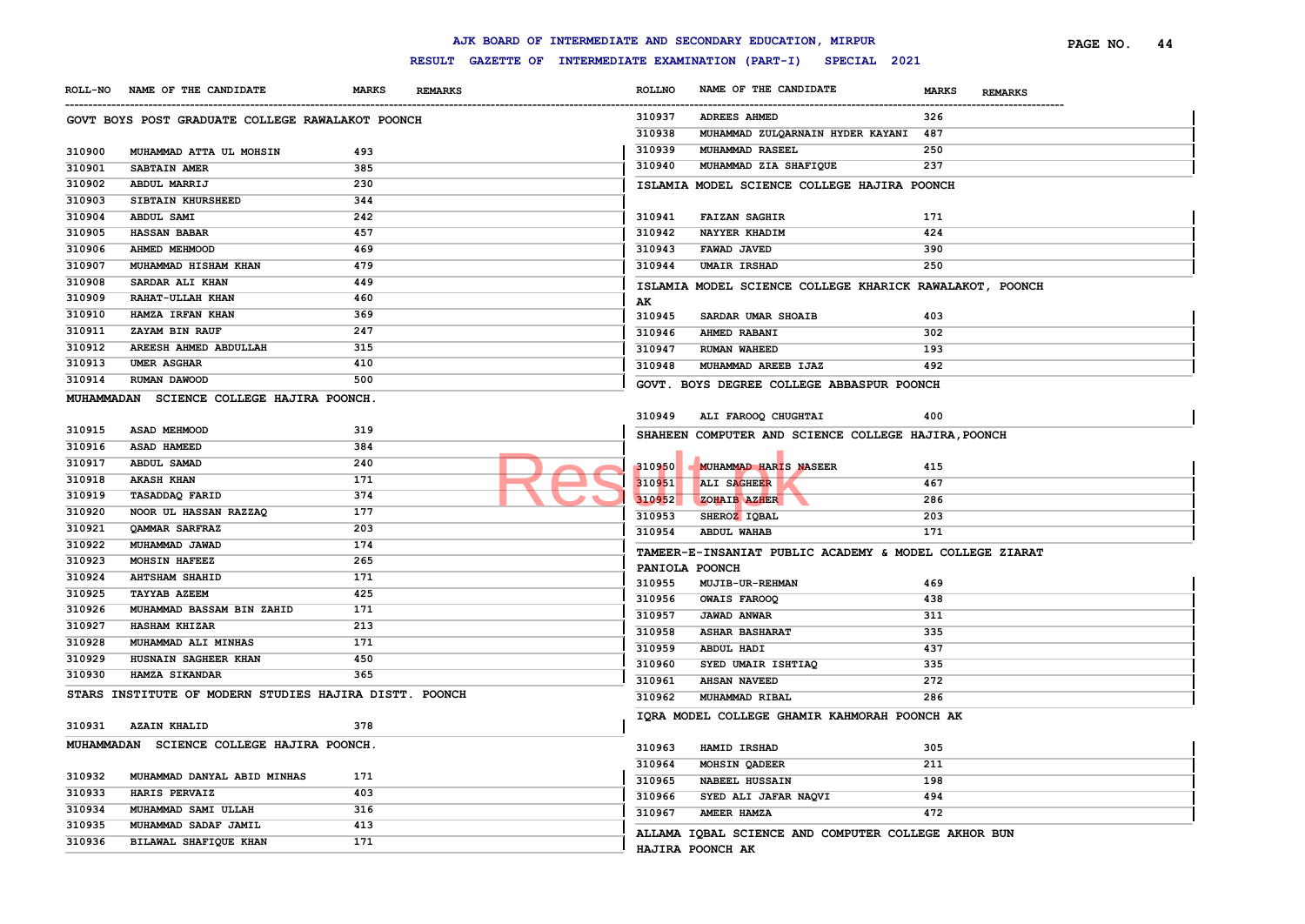|        |                                                        |              |                |           |               | AJK BOARD OF INTERMEDIATE AND SECONDARY EDUCATION, MIRPUR        |                                | 45<br>PAGE NO. |
|--------|--------------------------------------------------------|--------------|----------------|-----------|---------------|------------------------------------------------------------------|--------------------------------|----------------|
|        |                                                        |              |                |           |               | RESULT GAZETTE OF INTERMEDIATE EXAMINATION (PART-I) SPECIAL 2021 |                                |                |
|        | ROLL-NO NAME OF THE CANDIDATE                          | <b>MARKS</b> | <b>REMARKS</b> |           | <b>ROLLNO</b> | NAME OF THE CANDIDATE                                            | <b>MARKS</b><br><b>REMARKS</b> |                |
| 310968 | <b>MUHAMMAD MUBASHIR</b>                               | 374          |                |           |               | GOVT POST GRADUATE COLLEGE PALLANDRI, SUDHNOTI                   |                                |                |
|        | PUNJAB COLLEGE KOTLI ROAD MIRPUR AK                    |              |                |           |               |                                                                  |                                |                |
|        |                                                        |              |                |           | 311003        | MUHAMMAD IKRAMULLAH                                              | 257                            |                |
| 310969 | RAJA ABDUL REHMAN                                      | 368          |                |           | 311004        | MUHAMMAD INZAMAM                                                 | 302                            |                |
|        | PUNJAB COLLEGE RAWALAKOT AK                            |              |                |           | 311005        | <b>ABDUL UBAID</b>                                               | 272                            |                |
|        |                                                        |              |                |           | 311006        | <b>AHTSHAM JAVED</b>                                             | 207                            |                |
| 310970 | <b>BILAL A KHAN</b>                                    | 227          |                |           | 311007        | <b>BADAR MUNIR</b>                                               | 381                            |                |
| 310971 | HAMMAD JAVAID                                          | 171          |                |           | 311008        | <b>FAISAL MEHMOOD</b>                                            | 237                            |                |
| 310972 | <b>MAHAD KHALID</b>                                    | 440          |                |           |               | GOVT. DEGREE COLLEGE TARARKHAL, SUDHNUTI.                        |                                |                |
| 310973 | <b>AHMED ARIF</b>                                      | 267          |                |           |               |                                                                  |                                |                |
| 310974 | HAMMAD TARIQ                                           | 322          |                |           | 311009        | DANYAL JAVED                                                     | 227                            |                |
| 310975 | <b>AAYAN YASIN</b>                                     | 359          |                |           | 311010        | HAMZA MUMTAZ                                                     | 260                            |                |
| 310976 | SHEHZAD ALAM                                           | 354          |                |           | 311011        | <b>SHAYAN SHAHZAD</b>                                            | 371                            |                |
| 310977 | SMEEM NISAR                                            | 174          |                |           | 311012        | <b>REHAN HABIB</b>                                               | 187                            |                |
| 310978 | <b>REHAN AMIN</b>                                      | 384          |                |           | 311013        | MUHAMMAD MUNEEB UL HASSAN                                        | 394                            |                |
| 310979 | ABDUL MUNEEB ABID                                      | 403          |                |           | 311014        | ALI NASEER                                                       | 326                            |                |
| 310980 | <b>AYAN KHURSHID</b>                                   | 420          |                |           | 311015        | FAIZAN ANJUM                                                     | 410                            |                |
|        | GOVT. MODEL SCIENCE COLLEGE RAWALAKOT POONCH AK        |              |                | Rs.1470/- | 311016        | ASAD KHALID                                                      | 207                            |                |
|        |                                                        |              |                |           | 311017        | <b>SAMI TANVEER</b>                                              | 418                            |                |
| 310981 | <b>HASSAM RIAZ</b>                                     | 280          |                |           | 311018        | <b>HASNAT AHMED</b>                                              | 221                            |                |
| 310982 | <b>SAAD ASIF</b>                                       | 242          |                |           | 311019        | <b>HAMZA ASGHAR</b>                                              | 404                            |                |
| 310983 | <b>FAWAD TASLEEM</b>                                   | 223          |                |           | 311020        | <b>AYYAN MUSARRAF</b>                                            | 171                            |                |
| 310984 | IRFAN NIZAM DIN                                        | 334          |                |           | 311021        | <b>HAMZA KHURSHID</b>                                            | 218                            |                |
| 310985 | ABDUL SUBHAN ZAKIR                                     | 184          |                |           | 311022        | <b>SOHAIB BAKAR</b>                                              | 171                            |                |
| 310986 | <b>SOBAN ALI</b>                                       | 312          |                |           |               | GHAZI SHERDIL KHAN GOVERNMENT INTER COLLEGE BARAL                |                                |                |
| 310987 | <b>AHMED ASIF</b>                                      | 197          |                |           |               | SUDHNUTI AK                                                      |                                |                |
| 310988 | ZAIN ANJUM                                             | 230          |                |           | 311023        | <b>KHAYAM SARHADI</b>                                            | 368                            |                |
| 310989 | <b>AHMED ABDULLAH</b>                                  | 266          |                |           | 311024        | DANISH SHAFIQ                                                    | 230                            |                |
| 310990 | SHOAIB LATIF                                           | 171          |                |           |               | AL-RAZI SCIENCE COLLEGE TRARKHEL SUDHNUTI                        |                                |                |
|        | MUHAMMADAN SCIENCE COLLEGE CHAK RAWALAKOT              |              |                |           |               |                                                                  |                                |                |
|        |                                                        |              |                |           | 311025        | <b>REHAN RASHID</b>                                              | 418                            |                |
| 310991 | MUHAMMAD SALAR KHAN                                    | 336          |                |           | 311026        | SOBAN ALTAF                                                      | 211                            |                |
|        | STARS INSTITUTE OF MODERN STUDIES HAJIRA DISTT. POONCH |              |                |           | 311027        | <b>HASNAIN RASOOL</b>                                            | 339                            |                |
|        |                                                        |              |                |           | 311028        | ABDUL SAMMAD ILYAS                                               | 374                            |                |
| 310992 | <b>KHUSHAM AFRAZ</b>                                   | 183          |                |           | 311029        | <b>KASHIF SAFEER</b>                                             | 191                            |                |
| 310993 | MOHSAN RIAZ                                            |              |                |           | 311030        | MUHAMMAD ALI SHOUKAT                                             | 227                            |                |
|        | GOVT. BOYS INTER COLLEGE BALUCH, SADHNUTI.             |              |                |           | 311031        | <b>ATIF SAGHER</b>                                               | 213                            |                |
|        |                                                        |              |                | Rs.2100/- | 311032        | AYAZ FAROOQ                                                      | 430                            |                |
| 310996 |                                                        | 183          |                |           | 311033        | <b>FAIZAN AHMED</b>                                              | 472                            |                |
| 310997 | MUHAMMAD TUFEEQ<br>DANISH ABID                         | 171          |                |           |               | KASHMIR PUBLIC COMMERCE AND SCIENCE COLLEGE TRARKHEL,            |                                |                |
|        |                                                        | 201          |                |           |               | DISTT. SUDHNOTI, A.K.                                            |                                |                |
| 310998 | SOHRAB UL HAQ                                          |              |                |           | 311034        | SAQIB SALEEM                                                     |                                | <b>R-LATER</b> |
| 310999 | <b>GULTASAF ALI</b>                                    | 287          |                |           | 311035        | IKRAM MUZAFAR                                                    |                                | <b>R-LATER</b> |
| 311000 | <b>SHAZAIB ASIF</b><br>KHIZAR HAYAT                    | 188          |                |           |               |                                                                  |                                |                |
| 311001 |                                                        | 171          |                |           |               | COLONEL HUSSAIN ISLAMIA MODEL COLLEGE DEWAN GORAH                |                                |                |
| 311002 | FURQAN QAYYUM                                          | 174          |                |           |               | PALLANDRI A.K                                                    |                                |                |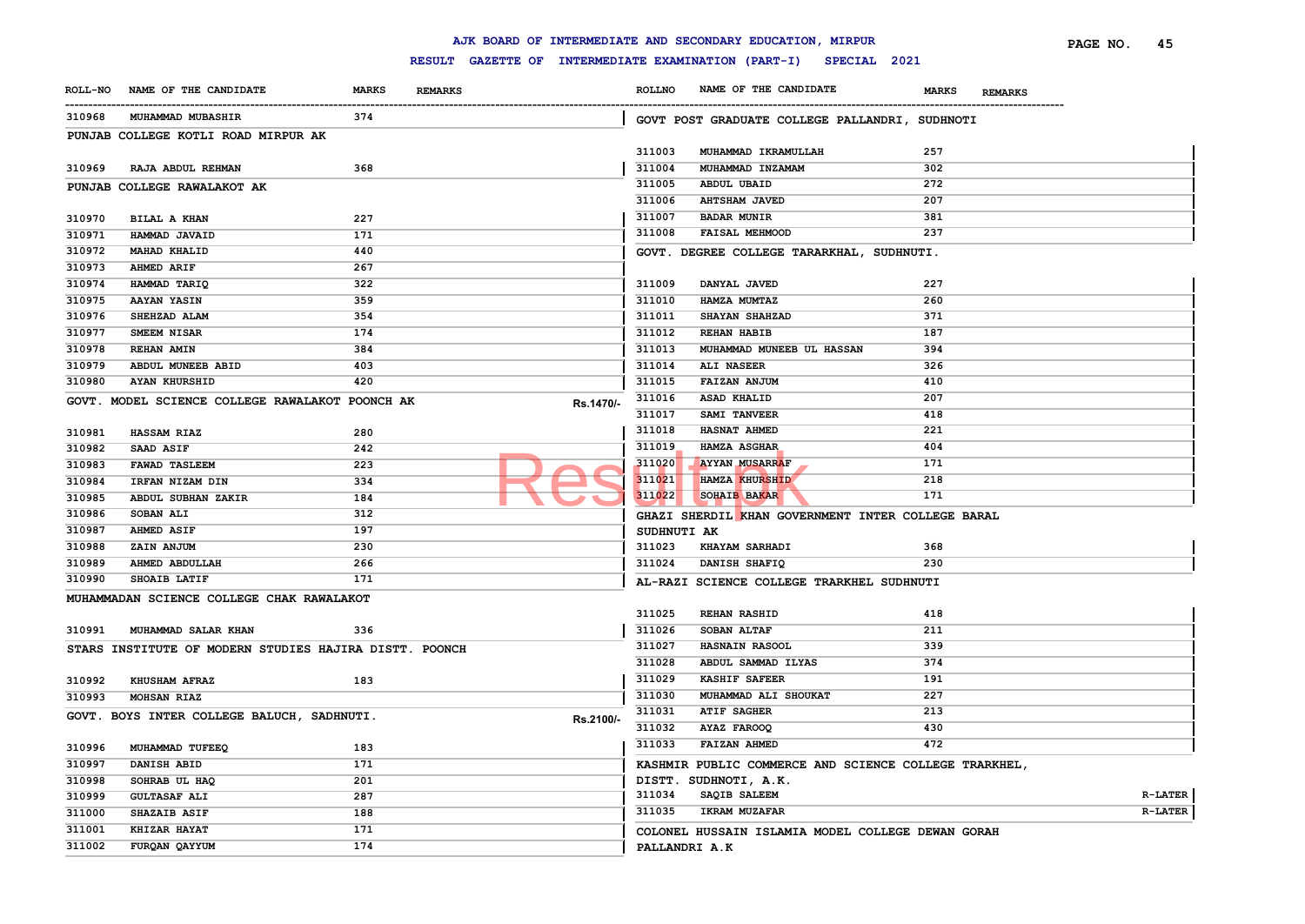|             |                                                          |              |                                                     |                  | AJK BOARD OF INTERMEDIATE AND SECONDARY EDUCATION, MIRPUR |                                | PAGE NO. | 46 |
|-------------|----------------------------------------------------------|--------------|-----------------------------------------------------|------------------|-----------------------------------------------------------|--------------------------------|----------|----|
|             |                                                          |              | RESULT GAZETTE OF INTERMEDIATE EXAMINATION (PART-I) |                  | SPECIAL 2021                                              |                                |          |    |
|             | ROLL-NO NAME OF THE CANDIDATE                            | <b>MARKS</b> | <b>REMARKS</b>                                      | <b>ROLLNO</b>    | NAME OF THE CANDIDATE                                     | <b>MARKS</b><br><b>REMARKS</b> |          |    |
| 311036      | <b>MUBASHAR MANZOOR</b>                                  | 171          |                                                     |                  | GOVT BOYS INTER COLLEGE KALE, NEELUM.                     |                                |          |    |
|             | EMERSON COLLEGE OF SCIENCES & ARTS NEAR CIVIL SUPPLY     |              |                                                     |                  |                                                           |                                |          |    |
|             | PALANDRI DISTT SUDHNUTI AK                               |              |                                                     | 311063           | <b>AMIR LATIF</b>                                         | 216                            |          |    |
| 311037      | HAMMAD MUBRAZ                                            | 247          |                                                     |                  | MOHAMMAD AZEEM GOVT. INTER COLLEGE DUDHNIAL, NEELUM       |                                |          |    |
| 311038      | AMMAN KHALID                                             | 265          |                                                     |                  |                                                           |                                |          |    |
|             | GOVT. BOYS INTER COLLEGE GALA CHOKIAN SUDHNUTI AK        |              |                                                     |                  | 311064 ABDUL WAHEED                                       | 171                            |          |    |
|             |                                                          |              |                                                     |                  | AL-QALAM SCHOOL AND COLLEGE EID GAH ROAD MUZAFFARABAD AK  |                                |          |    |
| 311039      | <b>HASEEB ASGHAR</b>                                     | 302          |                                                     |                  |                                                           |                                |          |    |
| 311040      | <b>USMAN ASGHAR</b>                                      | 305          |                                                     | 311065           | <b>SAJAWAL EJAZ</b>                                       | 316                            |          |    |
|             | ACADEMY OF ISLAMIC AND MODERN STUDIES AWANABAD PALLANDRI |              |                                                     |                  | GOVT. BOYS INTERMEDIATE COLLEGE SHARDA DISTT. NEELUM AK   |                                |          |    |
| AK          |                                                          |              |                                                     |                  |                                                           |                                |          |    |
|             | 311041 MUHAMMAD HARIS SAFEER                             | 183          |                                                     | 311066           | <b>MUSHARAF MUBBARIK</b>                                  | 243                            |          |    |
|             | DR. MAHROOF MODEL COLLEGE TANGIGALA SUDHNUTI AK          |              |                                                     | 311067           | <b>GHAYAS AFZAL</b>                                       | 290                            |          |    |
|             |                                                          |              |                                                     | 311069           | <b>JAWAD AHMED</b>                                        | 236                            |          |    |
| 311043      | <b>UMAIR WAHEED</b>                                      | 384          |                                                     | 311070           | SHAHBAZ AHMED                                             | 329                            |          |    |
|             | ACADEMY OF ISLAMIC AND MODERN STUDIES AWANABAD PALLANDRI |              |                                                     | 311071           | MUHAMMAD BILAL                                            | 171                            |          |    |
| AK          |                                                          |              |                                                     | 311072           | <b>MUJTABA QURASHI</b>                                    | 183                            |          |    |
| 311044      | HAMMAD JAVED                                             | 437          |                                                     | 311073           | <b>SEEMAB KHAN</b>                                        | 198                            |          |    |
| 311045      | MUHAMMAD MAJID KHURSHID                                  | 444          |                                                     | 311074           | KHALIL UR REHMAN                                          | 201                            |          |    |
|             | NOBLE SCHOOL AND COLLEGE GARALA SUDHNUTI AK              |              |                                                     |                  | NEELUM INSTITUTE OF SCIENCES AND HUMANITIES ATHMUQAM      |                                |          |    |
|             |                                                          |              |                                                     |                  | DISTRICT NEELUM AK                                        |                                |          |    |
| 311046      | MUHAMMAD ASIM KHAN                                       | 454          |                                                     | 311076           | KASHIF MEHMOOD                                            | 253                            |          |    |
| 311047      | <b>JAHANZEB ARSHAD</b>                                   | 364          |                                                     | 311077           | MUHAMMAD NABEEL                                           | 227                            |          |    |
| 311048      | AAMIR AZIZ                                               | 434          |                                                     | 311078           | SAAD ARSHID                                               | 203                            |          |    |
| 311049      | MUHAMMAD TAIMOOR ALI FAYYAZ                              | 405          |                                                     | 311079           | ADEEL ANJUM                                               | 302                            |          |    |
| 311050      | AMMAN SAJID                                              | 433          |                                                     | 311080           | <b>AMMAR ALI</b>                                          | 484                            |          |    |
| 311051      | MUHAMMAD HAMZA BIN ANISE                                 | 438          |                                                     | 311081           | <b>BABER NAZIR</b>                                        | 311                            |          |    |
| 311052      | HAMZA RAZIQ                                              | 483          |                                                     | 311082           | <b>JAMEEL AHMED</b>                                       | 423                            |          |    |
| 311053      | HAIDER MUSHTAQ                                           | 450          |                                                     | 311083           | TAHIR MEHMOOD                                             | 252                            |          |    |
| 311054      | <b>FASIH UR REHMAN</b>                                   | 443          |                                                     | 311084           | <b>HASEEB AKHTAR</b>                                      | 233                            |          |    |
|             | IQBAL COLLEGE OF SCIENCES MANJHARI TEHSIL BALOCH DIST.   |              |                                                     | 311085           | <b>KASHIF AMIR</b>                                        | 237                            |          |    |
| SUDHNUTI AK |                                                          |              |                                                     | 311086           | AZHAR MUNIR BAIG                                          | 250                            |          |    |
| 311055      | <b>FARHAT HUSSAIN</b>                                    | 265          |                                                     | 311087           | <b>MUDSAR KHAN</b>                                        | <b>R-LATER</b>                 |          |    |
| 311056      | <b>AHMISH AZEEM</b>                                      | 213          |                                                     |                  | GOVT. KHAWAJA KHAIRULLAH SHAKAR BOYS HSS LAWAT BALA       |                                |          |    |
| 311057      | <b>HASEEB KAFAYAT</b>                                    | 171          |                                                     | <b>NEELUM AK</b> |                                                           |                                |          |    |
|             | IQBAL PUBLIC HIGHER SECONDARY SCHOOL HAMROOTA DISTRICT   |              |                                                     | 311088           | TAMOOR AURANGZEB                                          | 302                            |          |    |
| SUDHNOTI AK |                                                          |              |                                                     |                  | BAHA-U-DIN BAHAR GOVT. BOYS HIGHER SECONDARY SCHOOL       |                                |          |    |
| 311058      | <b>FAISAL SHAHZAD</b>                                    | 171          |                                                     |                  | DAWARIAN DISTT. NEELUM AK                                 |                                |          |    |
|             | GOVT BOYS DEGREE COLLEGE ATHMUQAM, NEELUM.               |              |                                                     |                  | 311089 ZAID IQBAL                                         | 425                            |          |    |
|             |                                                          |              |                                                     |                  | GOVT. BOYS DEGREE COLLEGE CHINARI, DISTT. HATTIAN BALA    |                                |          |    |
| 311059      | <b>SHAHBAZ ASHRAF</b>                                    | 240          |                                                     | AK.              |                                                           |                                |          |    |
| 311060      | <b>SHAIKH USAMA</b>                                      | 213          |                                                     | 311090           | SYED MUDDASIR HUSSAIN                                     | 286                            |          |    |
| 311061      | <b>KASHAN MUGHAL</b>                                     | 240          |                                                     | 311091           | <b>ASHIR MUNEER</b>                                       | 246                            |          |    |
| 311062      | RAJA MUZAMAL KHAN                                        | 247          |                                                     | 311092           | <b>UMER KHURSHID</b>                                      | 171                            |          |    |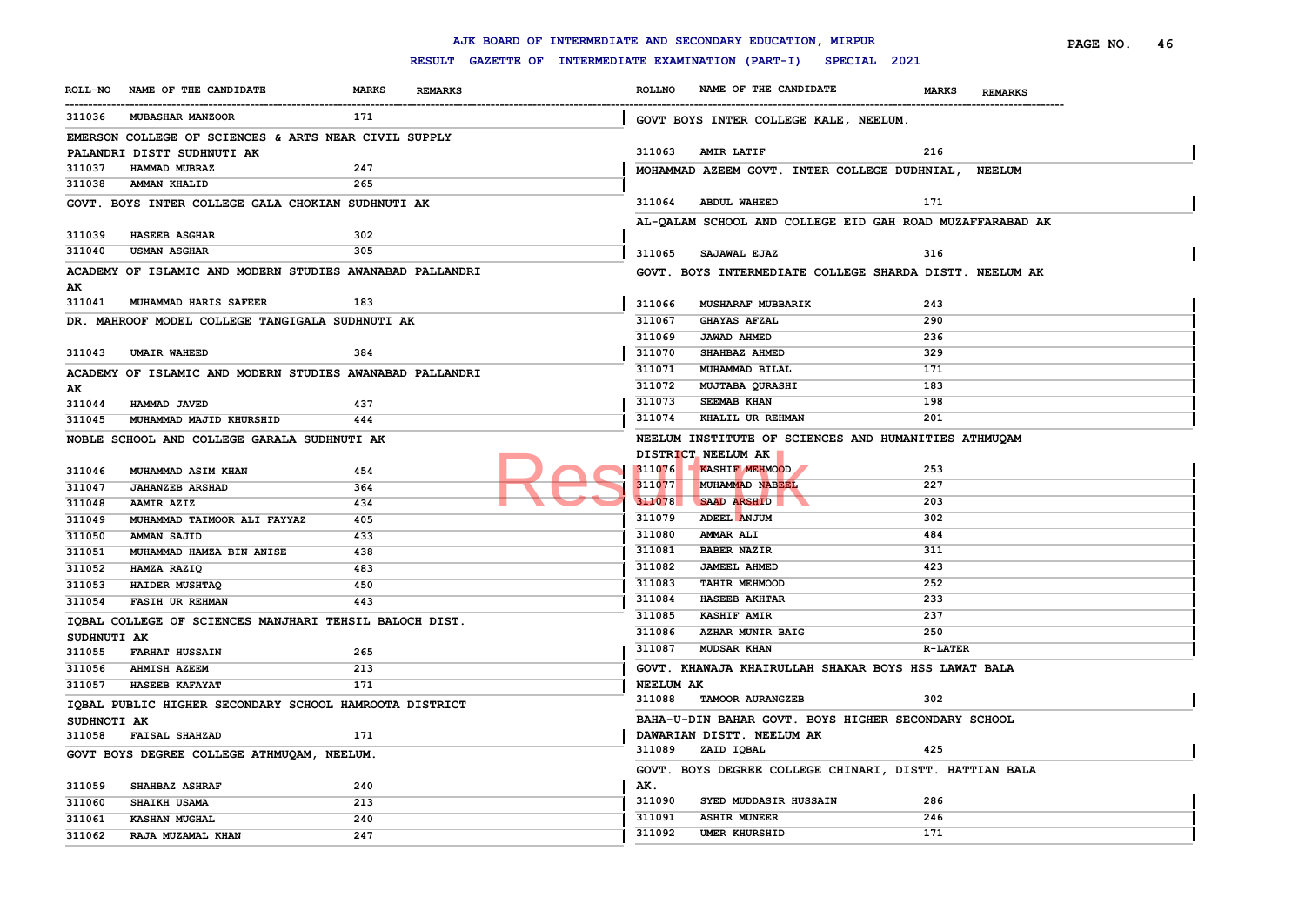|                   |                                                          |              |                |                                                     |                      | AJK BOARD OF INTERMEDIATE AND SECONDARY EDUCATION, MIRPUR |                                | PAGE NO.<br>47 |  |
|-------------------|----------------------------------------------------------|--------------|----------------|-----------------------------------------------------|----------------------|-----------------------------------------------------------|--------------------------------|----------------|--|
|                   |                                                          |              |                | RESULT GAZETTE OF INTERMEDIATE EXAMINATION (PART-I) |                      | SPECIAL 2021                                              |                                |                |  |
|                   | ROLL-NO NAME OF THE CANDIDATE                            | <b>MARKS</b> | <b>REMARKS</b> |                                                     | <b>ROLLNO</b>        | NAME OF THE CANDIDATE                                     | <b>MARKS</b><br><b>REMARKS</b> |                |  |
|                   | READ FOUNDATION SCIENCE COLLEGE HATTIAN BALA AK          |              |                |                                                     |                      | THE GREEN HILL SCHOOL AND COLLEGE GUJAR BANDI DISTRICT    |                                |                |  |
|                   |                                                          |              |                |                                                     |                      | A.K JEHLUM VALLEY                                         |                                |                |  |
| 311093            | <b>NISAR AHMED</b>                                       | 447          |                |                                                     |                      | 311125 UMAIR ALTAF                                        | 177                            |                |  |
| 311094            | <b>MAZHAR DIN</b>                                        | 270          |                |                                                     |                      | GOVT. MODEL SCIENCE COLLEGE HATTIAN BALA DISTT. HATTIAN   |                                |                |  |
|                   | READ FOUNDATION SCHOOL AND COLLEGE CHINARI, DISTT.       |              |                |                                                     | <b>BALA AJK</b>      |                                                           |                                |                |  |
|                   | HATTIAN BALA AK                                          |              |                |                                                     | 311126               | SAIFUL ISLAM KHOKHAR                                      | 207                            |                |  |
| 311095            | RAJA HAROON YOUSAF                                       | 256          |                |                                                     |                      | ORIENTAL SCHOOL AND COLLEGE JEHLUM VALLEY                 |                                |                |  |
| 311096            | HAMRAZ KLHALID                                           | 217          |                |                                                     |                      |                                                           |                                |                |  |
| 311097            | MOHSIN PARVAIZ                                           | 181          |                |                                                     | 311127               | SADAQAT ALI AWAN                                          | 173                            |                |  |
| 311098            | AYAZ MANZOOR                                             | 173          |                |                                                     | 311128               | <b>ABID RASOOL</b>                                        | 177                            |                |  |
| 311099            | WAJAHAT ALI SYED                                         | 306          |                |                                                     | 311129               | MUHAMMAD HUZAIFA MUMTAZ                                   | 285                            |                |  |
| 311100            | ATIF AZIZ                                                | 286          |                |                                                     |                      | MUMTAZ HUSSAIN RATHOR GOVT. DEGREE COLLEGE KAHUTA DISTT.  |                                |                |  |
|                   | PRIME COLLEGE OF SCIENCES AND COMMERCE CHANARI CAMPUS    |              |                | Rs.1150/-                                           |                      | HAVELI KAHUTTA AK                                         |                                |                |  |
|                   | DISTT HATTIAN BALA AK                                    |              |                |                                                     | 311130               | SYED YASIR ALI BUKHARI                                    | 296                            |                |  |
| 311101            | USAMA RAFIQUE                                            | 196          |                |                                                     | 311131               | SYED SAJID HUSSIAN SHAH                                   | 325                            |                |  |
| 311102            | <b>CHANGAIZ KHAN</b>                                     | 408          |                |                                                     | 311132               | SABHAT HUSSAIN SHAH                                       | 420                            |                |  |
| 311103            | SYED ALI RAZA NAQVI                                      | 196          |                |                                                     | 311133               | SYED ASMAT SHABIR                                         | 252                            |                |  |
| 311104            | ZIA UR REHMAN                                            | 321          |                |                                                     | 311134               | MUHAMMAD NISAR                                            | 171                            |                |  |
| 311105            | <b>SHOAIB JAVED</b>                                      | 295          |                |                                                     |                      | MEHMOOD MEMORIAL PUBLIC SECONDARY SCHOOL AND HAMEEDA      |                                |                |  |
| 311106            | ABDULLAH IZHAR AWAN                                      | 437          |                |                                                     |                      | MEMORIAL GIRLS SCIENCE COLLEGE DISTRICT HAVELI            |                                |                |  |
| 311107            | HAMZA SHAMIM                                             | 368          |                |                                                     | 311135               | ABDUL REHMAN KAYANI                                       | 410                            |                |  |
| 311108            | <b>FARHAD ASAD</b>                                       | 395          |                |                                                     |                      | 311136 SYED IKRAM HUSSAIN KAZMI                           | 178                            |                |  |
| 311109            | SYED FAIZAN UL HASSAN SHERAZI                            | 349          |                |                                                     |                      | MUHAMMAD DIN SHAHEED MEMORIAL MODEL SCIENCE COLLEGE       |                                |                |  |
| 311110            | MUHAMMAD ZARYAB GHORI                                    | 418          |                |                                                     | KHUTTA BAGH.         |                                                           |                                |                |  |
| 311111            | ADEEB IMTIAZ                                             | 309          |                |                                                     | 311137               | ASAD MUMTAZ                                               | 217                            |                |  |
| 311112            | HAMAD ARSHAD                                             | 171          |                |                                                     |                      |                                                           |                                |                |  |
| 311113            | MUHAMMAD WAHAB AWAN                                      | 287          |                |                                                     | A.K                  | HAVELI MODEL SCIENCE COLLEGE KAHUTA DISTT HAVELI KAHUTTA  |                                |                |  |
| 311114            | SHOAIB AKHTAR                                            | 233          |                |                                                     | 311138               | HAMMAD ALTAF RATHORE                                      | 171                            |                |  |
|                   | GOVT. MODEL SCIENCE COLLEGE HATTIAN BALA DISTT. HATTIAN  |              |                |                                                     | 311139               | AAMIR SOHAIL                                              | 216                            |                |  |
| <b>BALA AJK</b>   |                                                          |              |                |                                                     | 311140               | USMAN ALI GILLANI                                         | 217                            |                |  |
| 311115            | <b>FARAKH KAREEM</b>                                     | 280          |                |                                                     | 311141               | TAHIR IQBAL                                               | 171                            |                |  |
| 311116            | RAJA MAZHAR NAZIR                                        | 260          |                |                                                     |                      |                                                           |                                |                |  |
| 311117            | <b>ANEES SKANDER</b>                                     | 270          |                |                                                     |                      | HANANA COLLEGE OF SCIENCES KAHUTA DISTT. HAVLEI KAHUTTA   |                                |                |  |
| 311118            | HAMZA RAFIQUE                                            | 197          |                |                                                     | AK<br>311142         |                                                           | 223                            |                |  |
| 311119            | AHMED NASEER KIANI                                       | 174          |                |                                                     |                      | <b>GULISTAN AHMED</b>                                     |                                |                |  |
| 311120            | <b>ASIM NAZIR</b>                                        | 177          |                |                                                     |                      | DAWN SCIENCE COLLEGE BARNALA BHIMBER A.K.                 |                                |                |  |
| 311121            | HAMZA ZAMEER                                             | 193          |                |                                                     |                      |                                                           |                                |                |  |
|                   | GOVT. BOYS HIGHER SECONDARY SCHOOL LAMNIAN DISTT. JEHLUM |              |                |                                                     | 311143               | <b>RAZA ULLAH</b>                                         | 240                            |                |  |
| <b>VELLEY AJK</b> |                                                          |              |                |                                                     |                      | FATIMA JINNAH GOVT. POST GRADUATE COLLEGE FOR WOMEN       |                                |                |  |
| 311122            | <b>AQEEL AHMED</b>                                       | 171          |                |                                                     | MUZAFFARABAD.        |                                                           |                                |                |  |
| 311123            | ADEEL UR RAHMAN                                          | 322          |                |                                                     | 320001               | <b>USWAH FATIMA</b>                                       | 240                            |                |  |
|                   | READ FOUNDATION INTER COLLEGE LEEPA DIST. HATTIAN BALA   |              |                |                                                     | 320002               | AMEMA QAZI                                                | 328                            |                |  |
| AK                |                                                          |              |                |                                                     | 320003               | AROOJ RIAZ                                                | 267                            |                |  |
| 311124            | WASIF ALI TAHIR                                          | 434          |                |                                                     |                      | GOVT. GIRLS HIGHER SECONDARY SCHOOL SAHAILI SARKAR        |                                |                |  |
|                   |                                                          |              |                |                                                     | <b>MUZAFFARABAD.</b> |                                                           |                                |                |  |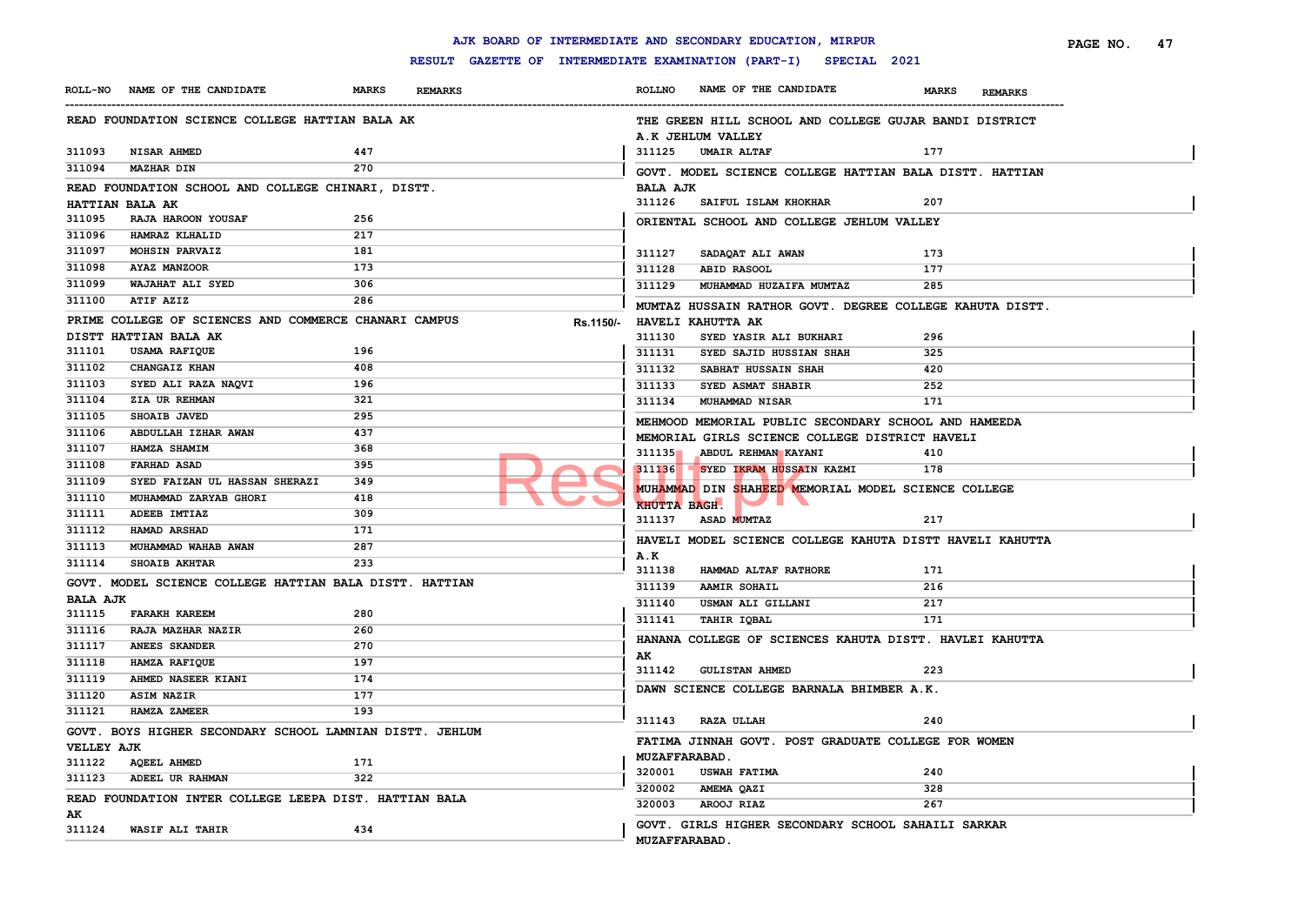|                |                                                          |                                |           |               | AJK BOARD OF INTERMEDIATE AND SECONDARY EDUCATION, MIRPUR            |                                | PAGE NO. | 48            |
|----------------|----------------------------------------------------------|--------------------------------|-----------|---------------|----------------------------------------------------------------------|--------------------------------|----------|---------------|
|                |                                                          |                                |           |               | RESULT GAZETTE OF INTERMEDIATE EXAMINATION (PART-I)<br>SPECIAL 2021  |                                |          |               |
| <b>ROLL-NO</b> | NAME OF THE CANDIDATE                                    | <b>MARKS</b><br><b>REMARKS</b> |           | <b>ROLLNO</b> | NAME OF THE CANDIDATE                                                | <b>MARKS</b><br><b>REMARKS</b> |          |               |
| 320004         | FATIMA WAHEED                                            | 176                            |           | 320035        | <b>MISBAH MUNIR</b>                                                  | 405                            |          |               |
| 320005         | KHADIJA BIBI                                             | 285                            |           |               | GLOBAL EDUCATION SYSTEM GOJRA DIST MZD AK                            |                                |          | Rs.1150/-     |
| 320006         | SYEDA KANIZ FATIMA KAZMI                                 | 257                            |           |               |                                                                      |                                |          |               |
| 320007         | SYEDA ANEES FATIMA KAZMI                                 | 270                            |           | 320036        | RIDDAH KHURSHID                                                      | 274                            |          |               |
| 320008         | <b>HIRA FAZIL</b>                                        | 300                            |           |               | KASHMIR MODEL COLLEGE, MIRPUR.                                       |                                |          |               |
|                | GOVT MODEL SCIENCE COLLEGE, MUZAFFARABAD.                |                                |           |               |                                                                      |                                |          |               |
|                |                                                          |                                |           | 320037        | ALISHA ARIF                                                          | 305                            |          |               |
| 320009         | FIZZA ZEHRA                                              | 440                            |           | 320038        | <b>IFRA BANARAS</b>                                                  | 341                            |          |               |
| 320010         | ARMAIN GILLANI                                           | 374                            |           | 320039        | <b>AYESHA IFTIKHAR</b>                                               | 463                            |          |               |
| 320011         | <b>TANZEELA SHAHEEN</b>                                  | 409                            |           |               | GOVT. SCIENCE MODEL COLLEGE, MIRPUR.                                 |                                |          |               |
| 320012         | SYEDA HANIA GILLANI                                      | 294                            |           |               |                                                                      |                                |          |               |
| 320013         | <b>ASMA BIBI</b>                                         | 436                            |           | 320040        | <b>EMAN SHAHZAD</b>                                                  | 213                            |          |               |
| 320014         | AQSA QAMAR                                               | 409                            |           |               |                                                                      |                                |          |               |
| 320015         | NAZISH RIAZ ABBASI                                       | 346                            |           |               | PAK KASHMIR INSTITUTE OF COMPUTER SCIENCE, MIRPUR.                   |                                |          |               |
| 320016         | <b>TAQDEES SHAHID</b>                                    | 452                            |           | 320041        | <b>MALAIKA MEHMOOD</b>                                               | 400                            |          |               |
| 320017         | <b>BAKHTAWAR GHAYOOR</b>                                 | 416                            |           | 320042        | AMMAN ATIF                                                           | <b>GROUP CHANGE</b>            |          | <b>RW-ELG</b> |
| 320018         | <b>MAHRIB ARIF</b>                                       | 446                            |           |               |                                                                      |                                |          |               |
|                | READ FOUNDATION SCIENCE COLLEGE MUZAFFARABAD.            |                                |           |               | GOVT GIRLS INTER COLLEGE MANGLA HAMLET MIRPUR                        |                                |          |               |
|                |                                                          |                                |           |               |                                                                      | 303                            |          |               |
| 320019         | MUNAZZA JAVED                                            | 470                            |           | 320043        | <b>SHANAWAR BIBI</b>                                                 |                                |          |               |
| 320020         | AROOJ SAJJAD                                             | 427                            |           |               | PUNJAB COLLEGE KOTLI ROAD MIRPUR AK                                  |                                |          |               |
| 320021         | <b>MAHNOOR LATEEF</b>                                    | 406                            |           |               |                                                                      |                                |          |               |
| 320022         | <b>RIMSHA TAHIR</b>                                      | 498                            |           | 320044        | SALWA NADEEM                                                         | 324                            |          |               |
| 320023         | NAYAB MUGHAL                                             | 293                            |           |               | ASKARI PUBLIC SCHOOL AND COLLEGE CHAKSWARI MIRPUR AK<br><b>START</b> |                                |          |               |
| 320024         | AQSA NASIR                                               | 508                            |           |               |                                                                      |                                |          |               |
| 320025         | KASHMALA MUMTAZ                                          | 359                            |           | 320045        | ANIQA TARIQ                                                          | 412                            |          |               |
|                | ISLAMABAD COLLEGE MUZAFFARABAD                           |                                | Rs.1150/- |               | GLOBAL SCIENCE SCHOOL AND COLLEGE CHAKSWARI DISTRICT                 |                                |          |               |
|                |                                                          |                                |           | MIRPUR AK     |                                                                      |                                |          |               |
| 320026         | SYEDA RIFAT BATOOL                                       | 417                            |           | 320046        | <b>AREEBA IJAZ</b>                                                   | 400                            |          |               |
|                | GREEN HILLS SCIENCE COLLEGE KHWAJA MULLAHA UPPER ADDA    |                                |           |               | ZEENAT MEMORIAL SCIENCE COLLEGE DISTT. MIRPUR AK                     |                                |          |               |
|                | NEAR MASJID GHOSIA MZD AK                                |                                |           |               |                                                                      |                                |          |               |
| 320027         | <b>IFRAH ISRAEL</b>                                      | 371                            |           | 320047        | SAMINA IQBAL                                                         | 243                            |          |               |
| 320028         | SAAMIN SADHEER                                           | 260                            |           |               | THE PARAGON SCHOOL AND COLLEGE OF SCIENCES MIRPUR AJK                |                                |          |               |
| 320029         | PARSA TARIQ                                              | 314                            |           |               |                                                                      |                                |          |               |
| 320030         | HAMNA MUSAHIDA                                           | 328                            |           | 320048        | ZAINAB QAYYUM                                                        | 386                            |          |               |
| 320031         | AJWA TARIQ                                               | 214                            |           | ASPIRE        | GROUP OF HSS AND COLLEGE MIRPUR AK                                   |                                |          |               |
|                | GOVT. GIRLS HSS CHALA BANDI MUZAFFARABAD AK              |                                |           |               |                                                                      |                                |          |               |
|                |                                                          |                                |           | 320049        | <b>HAFSA SEHAR</b>                                                   | 321                            |          |               |
| 320032         | SADIA MUSTAFA                                            | 346                            |           | 320050        | MEMOONA                                                              | 391                            |          |               |
|                | AL-OALAM SCHOOL AND COLLEGE EID GAH ROAD MUZAFFARABAD AK |                                |           | 320051        | MUQADAS NASIR                                                        | 406                            |          |               |
|                |                                                          |                                |           | 320052        | <b>DUA TAHIR</b>                                                     | 405                            |          |               |
|                |                                                          | 446                            |           |               | GOVT GIRLS HIGHER SECONDARY SCHOOL KOTJAMEL, BHIMBER.                |                                |          |               |
| 320033         | FARHANA ISHTIAQ                                          |                                |           |               |                                                                      |                                |          |               |
|                | OXFORD COLLEGE OF SCIENCE AND ARTS HASSAN GALLIAN        |                                |           | 320053        | SHABEENA JABEEN                                                      | 354                            |          |               |
|                | MUZAFFARABAD AK                                          |                                |           |               |                                                                      |                                |          |               |
| 320034         | AREEJ SAJJAD                                             | 359                            |           |               |                                                                      |                                |          |               |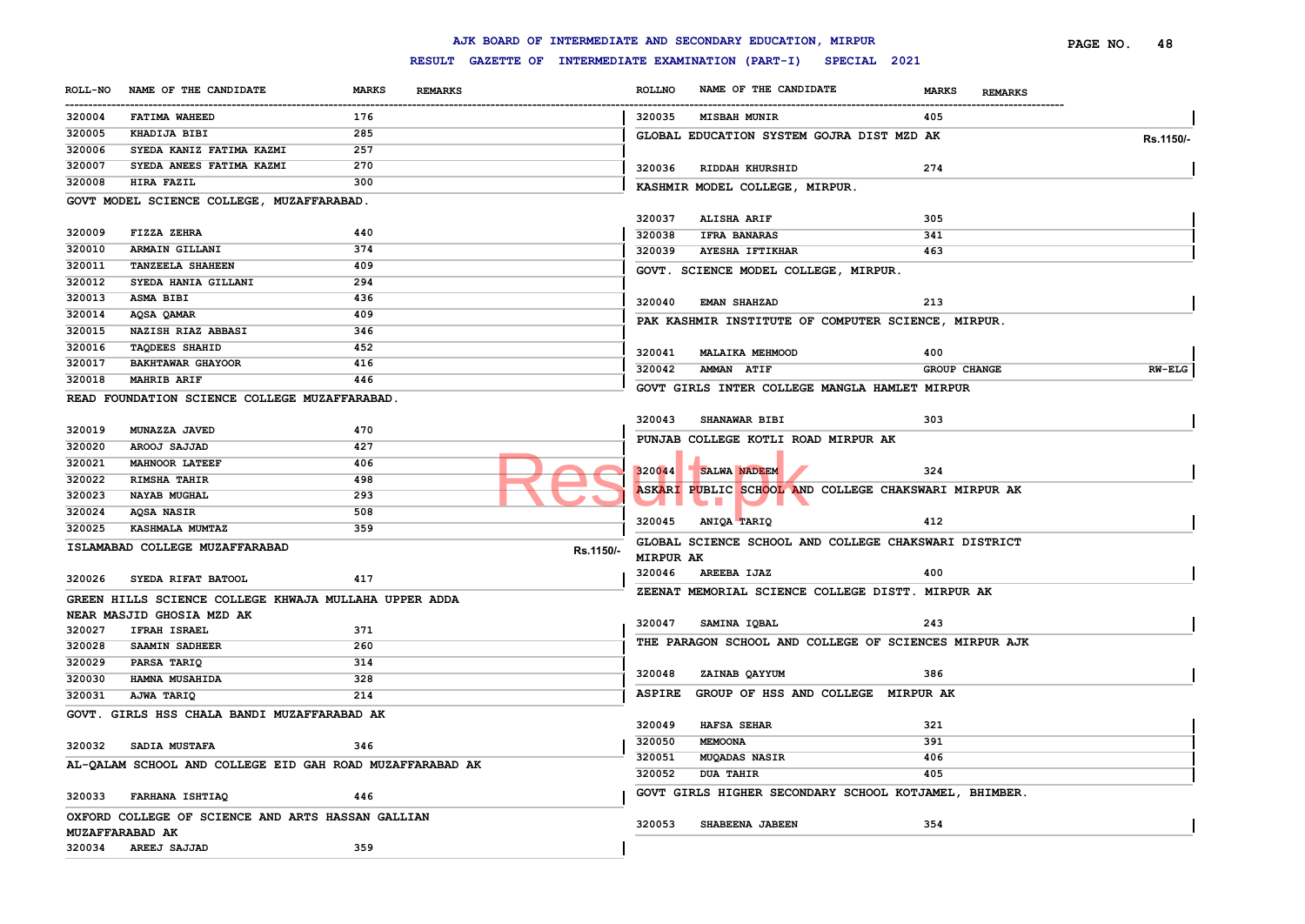|                                                         |                                                          |                | AJK BOARD OF INTERMEDIATE AND SECONDARY EDUCATION, MIRPUR |                                | PAGE NO.<br>49 |
|---------------------------------------------------------|----------------------------------------------------------|----------------|-----------------------------------------------------------|--------------------------------|----------------|
|                                                         | RESULT GAZETTE OF INTERMEDIATE EXAMINATION (PART-I)      |                | SPECIAL 2021                                              |                                |                |
| ROLL-NO NAME OF THE CANDIDATE                           | <b>MARKS</b><br><b>REMARKS</b>                           | <b>ROLLNO</b>  | NAME OF THE CANDIDATE                                     | <b>MARKS</b><br><b>REMARKS</b> |                |
| INSIGHT MODEL COLLEGE BHIMBER.                          |                                                          |                | AL-GHAZALI COLLEGE OF SCIENCES KOTLI.                     |                                |                |
| 320054 NOOR UL AIN                                      | 233                                                      | 320073         | <b>MAHNOOR AZHAR</b>                                      | 430                            |                |
| ASPIRE HIGHER SECONDARY SCHOOL SHAHEEN CHOWK DISTRICT   |                                                          | 320074         | RAFIA BATOOL                                              | 493                            |                |
| <b>BHIMBER</b><br>WARDA ILYAS<br>320055                 | 480                                                      |                | FATIMA-TUZ-ZAHRA GIRLS COLLEGE KOTLI A.K.                 |                                |                |
|                                                         | GOVT GIRLS INTER COLLEGE MOIL TEH BARNALA, DISTT BHIMBER | 320075         | <b>JAWAIRIA SULAIMAN</b>                                  | 331                            |                |
| AK                                                      |                                                          | 320076         | HALEEMA NAZIM                                             | <b>R-LATER</b>                 |                |
| 320056 RAFIA GHAFFAR                                    | <b>R-LATER</b>                                           |                | NEW AGE SCHOLARS SCIENCE COLLEGE SEHNSA                   |                                |                |
| DAWN SCIENCE COLLEGE BARNALA BHIMBER A.K.               |                                                          |                |                                                           |                                |                |
|                                                         |                                                          | 320077         | PAKEEZA YOUNAS                                            | 425                            |                |
| 320057<br>KHADIJA RAFAQAT<br><b>MARWA BIBI</b>          | 260<br>351                                               |                | GUIDANCE GIRLS COLLEGE KOTLI AK                           |                                |                |
| 320058<br>PROFESSIONAL MODEL COLLEGE BHIMBER.           |                                                          | 320078         | <b>SHEZA-TUL-AFIA</b>                                     | 298                            |                |
|                                                         |                                                          |                | WADI-E-CHINAR PUBLIC SCHOOL AND COLLEGE KHUIRATTA KOTLI   |                                |                |
| 320059<br>SHAMAIM JABBAR                                | 339                                                      | AK             |                                                           |                                |                |
| SIR SYED COLLEGE OF COMPUTER AND SCIENCES CHOWKI DISTT. |                                                          |                | 320079 SADIA MAZHAR                                       | 471                            |                |
| <b>BHIMBER</b>                                          |                                                          |                | SUFFA SCHOOL AND COLLEGE KHUIRATTA KOTLI AK               |                                |                |
| 320060<br><b>MAIRA SHAN</b>                             | 223                                                      |                |                                                           |                                |                |
| 320061<br><b>AREEBA SHOUKAT</b>                         | 244                                                      | 320080         | <b>ALISHBA RUKHSAR</b>                                    | 375                            |                |
| READ FOUNDATION COLLEGE BHIMBER                         |                                                          |                | ALI GARDEN PUBLIC SCHOOL AND COLLEGE KHUIRATTA KOTLI AK   |                                |                |
| 320062<br>MAH RUKH FATIMA                               | 396                                                      | 320081         | NIMRA OAYYUM                                              | 318                            |                |
| 320063<br>MAHNOOR NADEEM                                | 371                                                      |                | SHAEEL MODEL COLLEGE SARSAWA KOTLI AK                     |                                |                |
| 320064<br>HALEEMA SHAHID                                | 406                                                      |                |                                                           |                                |                |
| 320065<br>RABIA MAZHAR                                  | 385                                                      | 320082         | <b>ALEENA SHEHBAZ</b>                                     | 392                            |                |
| READ FOUNDATION COLLEGE SAMAHNI BHIMBER                 |                                                          |                | READ FOUNDATION COLLEGE PANJERA KOTLI AK                  |                                |                |
| HASEEBA SHAKEEL<br>320066                               | 406                                                      | 320083         | YUSRA LIAQAT                                              | 176                            |                |
|                                                         | UNIQUE MODEL COLLEGE JANDALA TEH. SAMAHNI DISTT. BHIMBER | 320084         | MISBAH IJAZ                                               | 176                            |                |
| AJK                                                     |                                                          | 320085         | ALINA KIANI                                               | 425                            |                |
| <b>ZAINA BABAR</b><br>320067                            | 496                                                      | 320086         | SAMRA HAMEED                                              | 233                            |                |
|                                                         | GREEN MODEL COLLEGE CHOWKI TEHSIL SAMAHNI DISTT. BHIMBER |                | QUAID-E-AZAM COLLEGE OF MODERN SCIENCES KOTLI AK          |                                |                |
| AK                                                      |                                                          |                |                                                           |                                |                |
| 320068<br>ALINA IJAZ                                    | 446                                                      | 320087         | AREEBA IDREES                                             | 338                            |                |
| THE INNOVATORS SCHOOL AND COLLEGE SAMAHNI, BHIMBER AK   |                                                          | 320088         | NISBAH SIDDIQUE                                           | 410                            |                |
|                                                         |                                                          |                | AZAN COLLEGE HOUSING SCHEME KOTLI AK NEAR SANINA          |                                |                |
| 320069<br><b>HALEEMA SADIA</b>                          | 341                                                      | HOSPITAL KOTLI |                                                           |                                |                |
| GOVT POST GRADUATE COLLEGE, KOTLI.                      |                                                          | 320089         | SYEDA NOOR-UL-AIN BUKHARI                                 | 288                            |                |
|                                                         | 339                                                      |                | FIKR-E-INSANIYAT INSTITUTE OF MODERN SCIENCES FATH PUR    |                                |                |
| 320070<br><b>ALISHBA TAHIR</b><br>320071                | 426                                                      |                | THAKYALA DIST. KOTLI<br>320090 AIMAN KHUSHHAL             | 321                            |                |
| QUDSIYA BANO<br>320072<br><b>ALIZA WASEEM</b>           | 422                                                      |                |                                                           |                                |                |
|                                                         |                                                          |                | GOVT GIRLS POST GRADUATE COLLEGE, BAGH.                   |                                |                |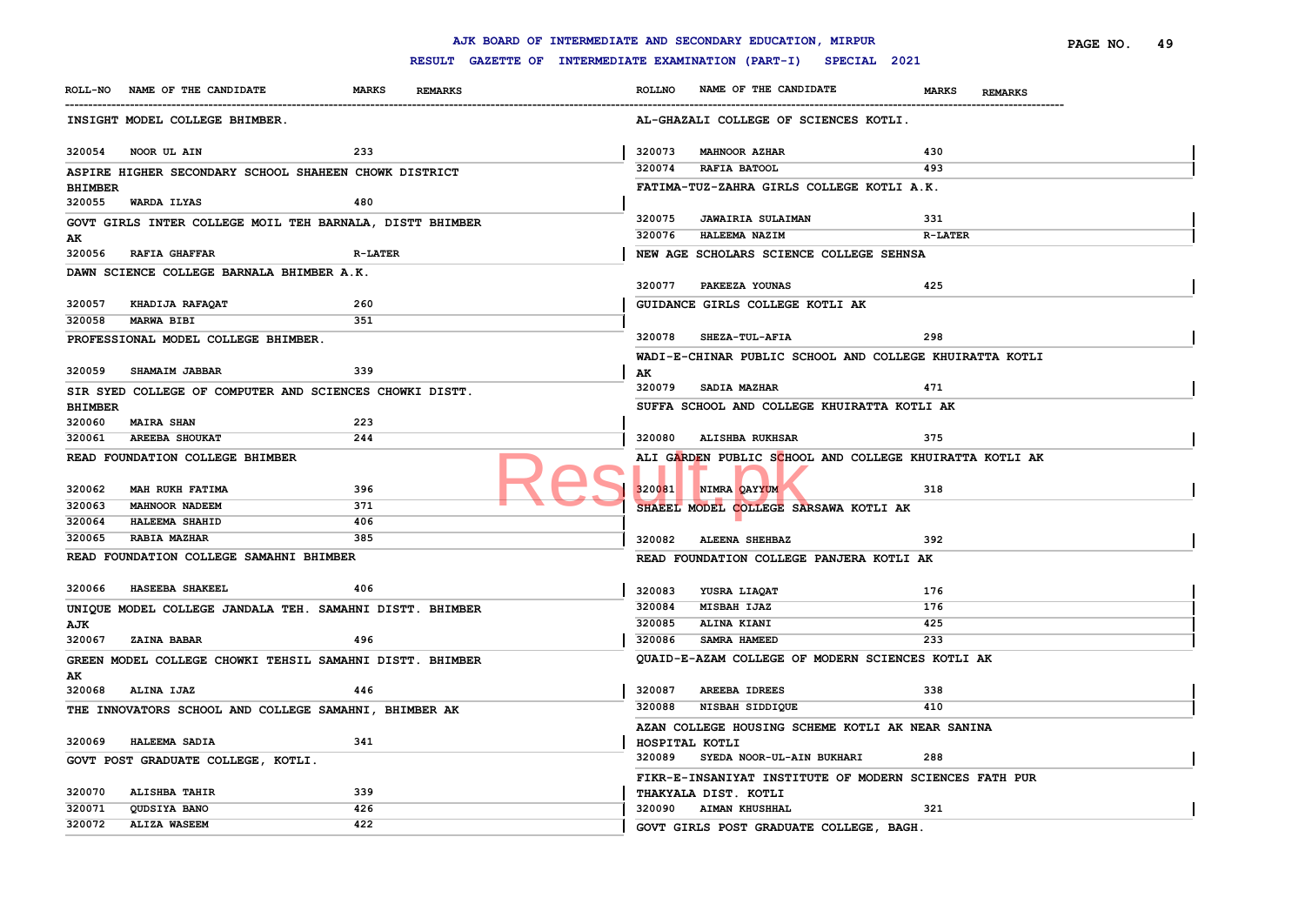|                  |                                                         |              |                |                                                     |               | AJK BOARD OF INTERMEDIATE AND SECONDARY EDUCATION, MIRPUR |                                | PAGE NO.<br>50 |
|------------------|---------------------------------------------------------|--------------|----------------|-----------------------------------------------------|---------------|-----------------------------------------------------------|--------------------------------|----------------|
|                  |                                                         |              |                | RESULT GAZETTE OF INTERMEDIATE EXAMINATION (PART-I) |               | SPECIAL 2021                                              |                                |                |
| <b>ROLL-NO</b>   | NAME OF THE CANDIDATE                                   | <b>MARKS</b> | <b>REMARKS</b> |                                                     | <b>ROLLNO</b> | NAME OF THE CANDIDATE                                     | <b>MARKS</b><br><b>REMARKS</b> |                |
| 320091           | <b>ANUM KOUSAR</b>                                      | 430          |                |                                                     | 320113        | <b>MARYAM SHOAIB</b>                                      | 284                            |                |
|                  | READ FOUNDATION SCHOOL AND COLLEGE DHIRKOT BAGH A.K     |              |                |                                                     |               | GOVT. GIRLS DEGREE COLLEGE ALI SOJAL POONCH A.K.          |                                |                |
| 320092           | ZUFISHAN ABBASI                                         | 503          |                |                                                     | 320114        | AMNA AKRAM                                                | 345                            |                |
|                  | GOVT GIRLS INTER SCIENCE COLLEGE KAFFUL GARH            |              |                |                                                     |               | ISLAMIA MODEL SCIENCE COLLEGE KHARICK RAWALAKOT, POONCH   |                                |                |
|                  | 320093 RABIA JAMIL                                      | 284          |                |                                                     | AK<br>320115  | <b>FARYAL BABAR</b>                                       | 298                            |                |
|                  | MAJOR AYYUB SHAHEED MODEL HSS BAGH AJK                  |              |                |                                                     | 320116        | <b>AEMAN IMTIAZ</b>                                       | 477                            |                |
|                  |                                                         |              |                |                                                     |               | GOVT GIRLS DEGREE COLLEGE DHREK RAWALAKOT POONCH          |                                |                |
| 320094           | <b>FAHREEN HAFEEZ</b>                                   | 339          |                |                                                     |               |                                                           |                                |                |
| 320095           | FATIMA KHALIQUE                                         | 176          |                |                                                     |               | 320117 ZISHMUL AIN                                        | 233                            |                |
|                  | READ FOUNDATION SCHOOL COLLEGE RERA BAGH AK             |              |                |                                                     |               | TAMEER-E-INSANIAT PUBLIC ACADEMY & MODEL COLLEGE ZIARAT   |                                |                |
| 320096           | <b>MISBAH BANO</b>                                      | 442          |                |                                                     | 320118        | PANIOLA POONCH<br><b>MASHAL HAFEEZ</b>                    | 400                            |                |
| 320097           | ANEEQA LIAQAT                                           | 409          |                |                                                     | 320119        | FATIKA FATIMA SYED                                        | 430                            |                |
|                  | READ FOUNDATION SCHOOL AND COLLEGE CITY BAGH AK         |              |                |                                                     | 320120        | MEHNAIL JAWAD                                             | 432                            |                |
|                  |                                                         |              |                |                                                     | 320121        | <b>UROOBA BASHARAT</b>                                    | 430                            |                |
| 320098           | <b>AREEBA YASEEN</b>                                    | 410          |                |                                                     |               | PUNJAB COLLEGE RAWALAKOT AK                               |                                |                |
|                  | READ FOUNDATION HIGHER SECONDARY SCHOOL MALLOT BAGH AK  |              |                |                                                     |               |                                                           |                                |                |
|                  |                                                         |              |                |                                                     | 320122        | MUNAZZA AKHLAQ                                            | 376                            |                |
| 320099           | <b>AMEN SHAKEEL</b>                                     | 432          |                |                                                     | 320123        | SAMIA SAJJAD                                              | 396                            |                |
|                  | HIRA PUBLIC HIGHER SECONDARY SCHOOL MAHLDARA BAGH (A.K) |              |                |                                                     |               | GOVT. MODEL SCIENCE COLLEGE RAWALAKOT POONCH AK           |                                | Rs.1470/-      |
| 320100           | <b>ANAM JAVID</b>                                       | 356          |                |                                                     | 320124        | <b>MARYAM ANWAR</b>                                       | 285                            |                |
|                  | GOVT. GIRLS POST GRADUATE DEGREE COLLEGE KHARIK, POONCH |              |                |                                                     |               | MUHAMMADAN SCIENCE COLLEGE CHAK RAWALAKOT                 |                                |                |
| 320101           | ANMOL MURTAZA                                           | 290          |                |                                                     | 320125        | SAHAR IMTIAZ                                              |                                |                |
| 320102           | NIMRA AKHMAT                                            | 183          |                |                                                     |               | GIRLS POST GRADUATE COLLEGE PALLANDRI, SADHNUTI.          |                                | Rs.2415/-      |
|                  | READ FOUNDATION DABASTAN-E-SARDAR BAHADUR ALI KHAN      |              |                |                                                     |               |                                                           |                                |                |
|                  | SCHOOL AND SCIENCE COLLEGE KHARICK, POONCH.             |              |                |                                                     | 320126        | <b>AQSA BASHARAT</b>                                      | 339                            |                |
| 320103           | RIJA ASHFAQ                                             | 222          |                |                                                     | 320127        | <b>FALAK IRFAN</b>                                        | 457                            |                |
| 320104           | HAMNA JAMIL                                             | 331<br>305   |                |                                                     |               | GOVT POST GRADUATE COLLEGE PALLANDRI, SUDHNOTI            |                                |                |
| 320105<br>320106 | <b>MAHAK SHAFIQ</b><br><b>ASMA ANWAR</b>                | 213          |                |                                                     | 320128        | <b>TAYYABA GULSHAN</b>                                    | 268                            |                |
| 320107           | MOOMNA QUDOOS                                           | 294          |                |                                                     | 320129        | <b>GOSEYA BIBI</b>                                        | 392                            |                |
| 320108           | <b>USWA SABOOR</b>                                      | 311          |                |                                                     |               | GOVT DEGREE COLLEGE MONG, SADHNUTI                        |                                |                |
| 320109           | SANA JAVED                                              | 223          |                |                                                     |               |                                                           |                                |                |
|                  | GOVT BOYS POST GRADUATE COLLEGE RAWALAKOT POONCH        |              |                |                                                     |               | 320130 SALIHA QADIR                                       | 280                            |                |
|                  |                                                         |              |                |                                                     |               | AL-QURAN INSTITUTE OF SCIENCE MANG P/O MANG DISTT.        |                                |                |
| 320110           | <b>AJWA KHAN</b>                                        | 361          |                |                                                     | SUDHNUTI AK   |                                                           |                                |                |
| 320111           | <b>ASHMAL NIGAR</b>                                     | 440          |                |                                                     |               | 320131 UMAMA MUQADAR                                      | 440                            |                |
| 320112           | SALEHA AMJAD                                            | 399          |                |                                                     |               | DR. MAHROOF MODEL COLLEGE TANGIGALA SUDHNUTI AK           |                                |                |
|                  | GIRLS INTER COLLEGE THORAR, POONCH.                     |              |                |                                                     |               |                                                           |                                |                |
|                  |                                                         |              |                |                                                     | 320132        | <b>HUMAIRA ABID</b>                                       | 392                            |                |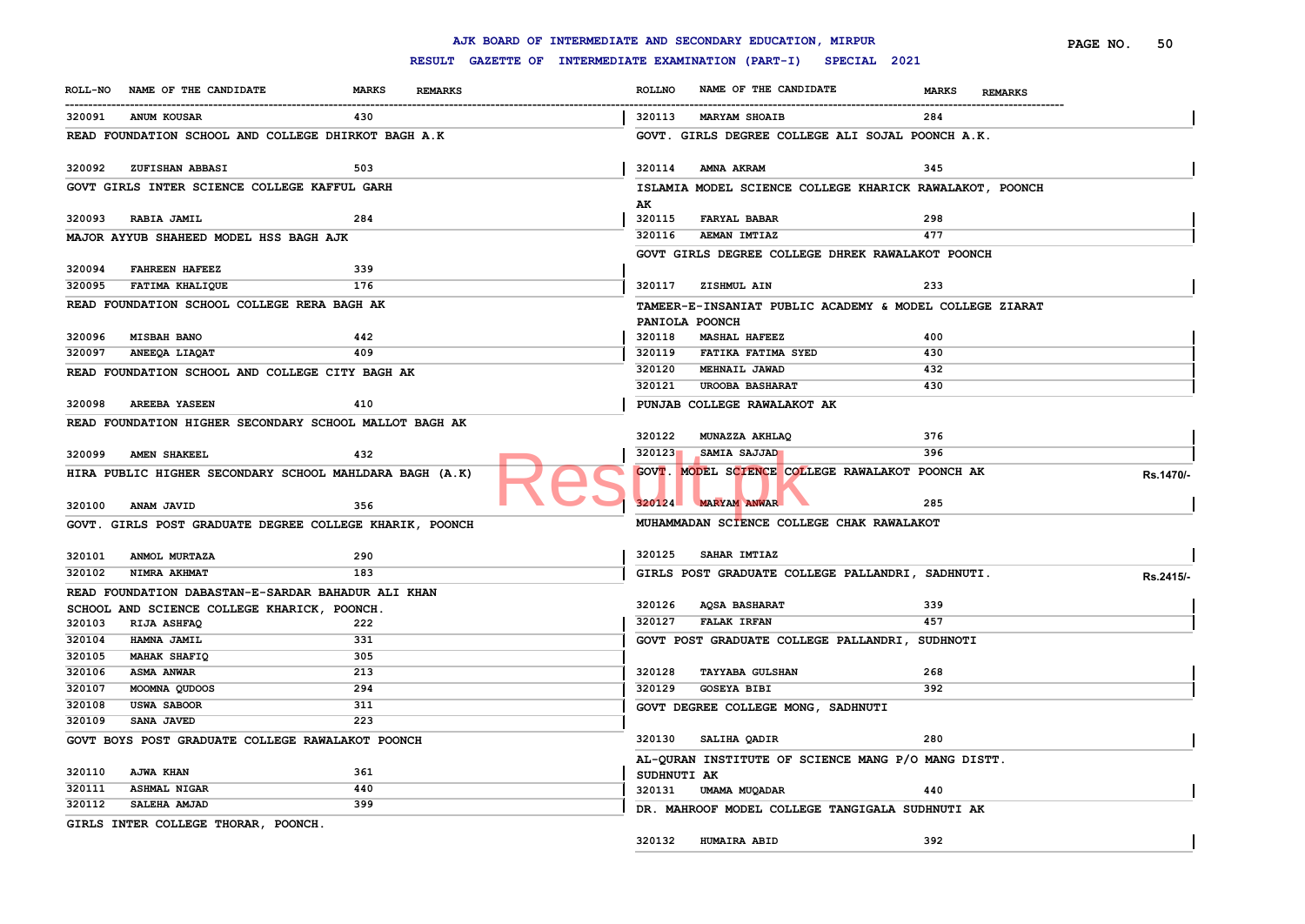|             |                                                          |              |                |           |               | AJK BOARD OF INTERMEDIATE AND SECONDARY EDUCATION, MIRPUR        |              |                | PAGE NO. | 51    |
|-------------|----------------------------------------------------------|--------------|----------------|-----------|---------------|------------------------------------------------------------------|--------------|----------------|----------|-------|
|             |                                                          |              |                |           |               | RESULT GAZETTE OF INTERMEDIATE EXAMINATION (PART-I) SPECIAL 2021 |              |                |          |       |
|             | ROLL-NO NAME OF THE CANDIDATE                            | <b>MARKS</b> | <b>REMARKS</b> |           | <b>ROLLNO</b> | NAME OF THE CANDIDATE                                            | <b>MARKS</b> | <b>REMARKS</b> |          |       |
|             | ACADEMY OF ISLAMIC AND MODERN STUDIES AWANABAD PALLANDRI |              |                |           | 325025        | SYED AHMED ABDULLAH                                              | 385          |                |          |       |
| AK          |                                                          |              |                |           | 325026        | MUDASSIR IQBAL                                                   | 233          |                |          |       |
| 320133      | <b>FAREENA ASIF</b>                                      | 305          |                |           | 325027        | ABDUL REHMAN AWAN                                                | 425          |                |          |       |
|             | NOBLE SCHOOL AND COLLEGE GARALA SUDHNUTI AK              |              |                |           | 325028        | SAMMER SHAKEEL                                                   | 214          |                |          |       |
|             |                                                          |              |                |           | 325029        | RAJA MOHAMMAD ARAIB SHAUKAT                                      | <b>VOC</b>   |                |          | V.0.C |
| 320134      | USWA AKHLAQ                                              | 422          |                |           | 325030        | SAMAR JAVED                                                      | 349          |                |          |       |
|             |                                                          |              |                |           | 325031        | RAJA ASFAND YAAR                                                 | 298          |                |          |       |
| SUDHNUTI AK | LT FAISAL SHAHEED SCIENCE COLLEGE TRARKHAL DISTT.        |              |                |           | 325032        | RAJA MUHAMMAD JUNAID QAISER                                      | 314          |                |          |       |
| 320135      | <b>IQRA HALEEM</b>                                       | 512          |                |           | 325033        | SYED MUSHARAF NAQVI                                              | 392          |                |          |       |
| 320136      | <b>HIRA BARKAT</b>                                       | 476          |                |           | 325034        | MIR IKRAMULLAH RAESANI                                           | 346          |                |          |       |
| 320137      | IRSA UROOJ AKHTAR                                        | 409          |                |           | 325035        | AAKIF SHAFIQUE                                                   | 402          |                |          |       |
|             |                                                          |              |                |           | 325036        | ANAS ISHTIAQ                                                     | 382          |                |          |       |
|             | PRIME COLLEGE OF SCIENCES AND COMMERCE CHANARI CAMPUS    |              |                | Rs.1150/- | 325037        | MUHAMMAD HASEEB KAYANI                                           | 450          |                |          |       |
| 320138      | DISTT HATTIAN BALA AK<br><b>LAIBA NISAR</b>              | 253          |                |           | 325038        | <b>SHAHBAZ ALI</b>                                               | 232          |                |          |       |
|             |                                                          |              |                |           | 325039        | MUHAMMAD HAIDER ALI RAJA                                         | 391          |                |          |       |
|             | HOLY PUBLIC COLLEGE KHUIRATTA KOTLI.                     |              |                |           | 325040        | HAMAYOUN BABER KHAN                                              | 253          |                |          |       |
|             |                                                          |              |                |           | 325041        | MUHAMMAD MAHMOOD KIANI                                           | 447          |                |          |       |
| 320139      | <b>SAWERA SHAHID</b>                                     | 493          |                |           | 325042        | SIRAJ UL MUNEER                                                  | 437          |                |          |       |
|             | GOVT. BOYS POST GRADUATE COLLEGE, MUZAFFARABAD.          |              |                |           | 325043        | ABDUL WAHID                                                      | 199          |                |          |       |
|             |                                                          |              |                |           | 325044        | SHABIR BHATTI                                                    | 303          |                |          |       |
| 325001      | <b>MOHEEB ARIF</b>                                       | 237          |                |           | 325045        | MUBASHIR IOBAL                                                   | 318          |                |          |       |
| 325002      | KHIZAR HAYYAT                                            | 223          |                |           | 325046        | MUHAMMAD UMAIR SADEEQI                                           | 422          |                |          |       |
| 325003      | MUHAMMAD ADEEB                                           | 202          |                |           | 325047        | <b>HASSAN SHAFIQUE</b>                                           | 402          |                |          |       |
| 325004      | <b>MANSOOR AHMAD</b>                                     | 300          |                |           | 325048        | <b>AMMAR ASIF</b>                                                | 314          |                |          |       |
| 325005      | ARYAN AHMED AWAN                                         | 197          |                |           | 325049        | MUHAMMAD NAWAZISH ALI KHAN                                       | 193          |                |          |       |
| 325006      | <b>EMAN ALI</b>                                          | 186          |                |           | 325050        | UMER HASNAT                                                      | 270          |                |          |       |
|             | GOVT MODEL SCIENCE COLLEGE, MUZAFFARABAD.                |              |                |           | 325051        | <b>SAAD NASEER</b>                                               | 371          |                |          |       |
|             |                                                          |              |                |           | 325052        | SYED ABDUL REHMAN GILLANI                                        | 274          |                |          |       |
| 325007      | MUHAMMAD IBRAHIM ZAHID                                   | 344          |                |           | 325053        | SAOOD AHMAD SHEIKH                                               | 344          |                |          |       |
| 325008      | SYED IKRAM HUSSAIN KAZMI                                 | 402          |                |           | 325054        | RAJA AYYAN MUKHTAR                                               | 389          |                |          |       |
| 325009      | SYED ASADULLAH KAZMI                                     | 471          |                |           | 325055        | RAJA ALIYAN HASSAN                                               | 303          |                |          |       |
| 325010      | RAJA AHMED ABDULLAH KHAN                                 | 278          |                |           | 325056        | ALI AHMED                                                        | 366          |                |          |       |
| 325011      | MUHAMMAD UZAIR RAFIQUE                                   | 405          |                |           | 325057        | ALI ZULAFKAR                                                     | 305          |                |          |       |
| 325012      | MUHAMMAD AKBAR                                           | 264          |                |           | 325058        | HAIDER AFTAB KHAN                                                | 233          |                |          |       |
| 325013      | HASSAN SHOUKAT                                           | 466          |                |           | 325059        | SYED FAKHIR EJAZ                                                 | 278          |                |          |       |
| 325014      | RAJA MUHAMMAD ALI BIN SHAHZAD KHA 417                    |              |                |           | 325060        | MUHAMMAD AZLAN                                                   | 324          |                |          |       |
| 325015      | FAWAD AHMED                                              | 285          |                |           | 325061        | MUHAMMAD ROMAN SHABIR AWAN                                       | 369          |                |          |       |
| 325016      | SYED HAIDER ALI KAZMI                                    | 240          |                |           | 325062        | <b>AZHAR KHAN</b>                                                | 176          |                |          |       |
| 325017      | MUHAMMAD KASHIF                                          | 237          |                |           | 325063        | SYED MOHIB ALI KAZMI                                             | 374          |                |          |       |
| 325018      | ABDULLAH KHALID                                          | 249          |                |           | 325064        | SYED MAZHAR ALI BUKHARI                                          | 275          |                |          |       |
| 325019      | SYED UMAIR ALI GILLANI                                   | 356          |                |           | 325065        | SYED JIBRAN ALI KAZMI                                            | 258          |                |          |       |
| 325020      | RAJA MOIZ MANSOOR                                        | 382          |                |           | 325066        | SYED AAL-E-ALI KAZMI                                             | 310          |                |          |       |
| 325021      | <b>JAWAD HAFEEZ</b>                                      |              |                |           | 325067        | HAIDER FAROOQ                                                    | 447          |                |          |       |
| 325022      | <b>MATEEN AHMED</b>                                      | 318          |                |           | 325068        | SYED WAJI-UL-HASSAN KAZMI                                        | 416          |                |          |       |
| 325023      | <b>ABDULLAH SHAHID</b>                                   | 304          |                |           | 325069        | MUHAMMAD BEHROZ                                                  | 263          |                |          |       |
| 325024      | SYED MUSAB HUSSAIN                                       | 337          |                |           | 325070        | WASIQ AMEEN                                                      | 243          |                |          |       |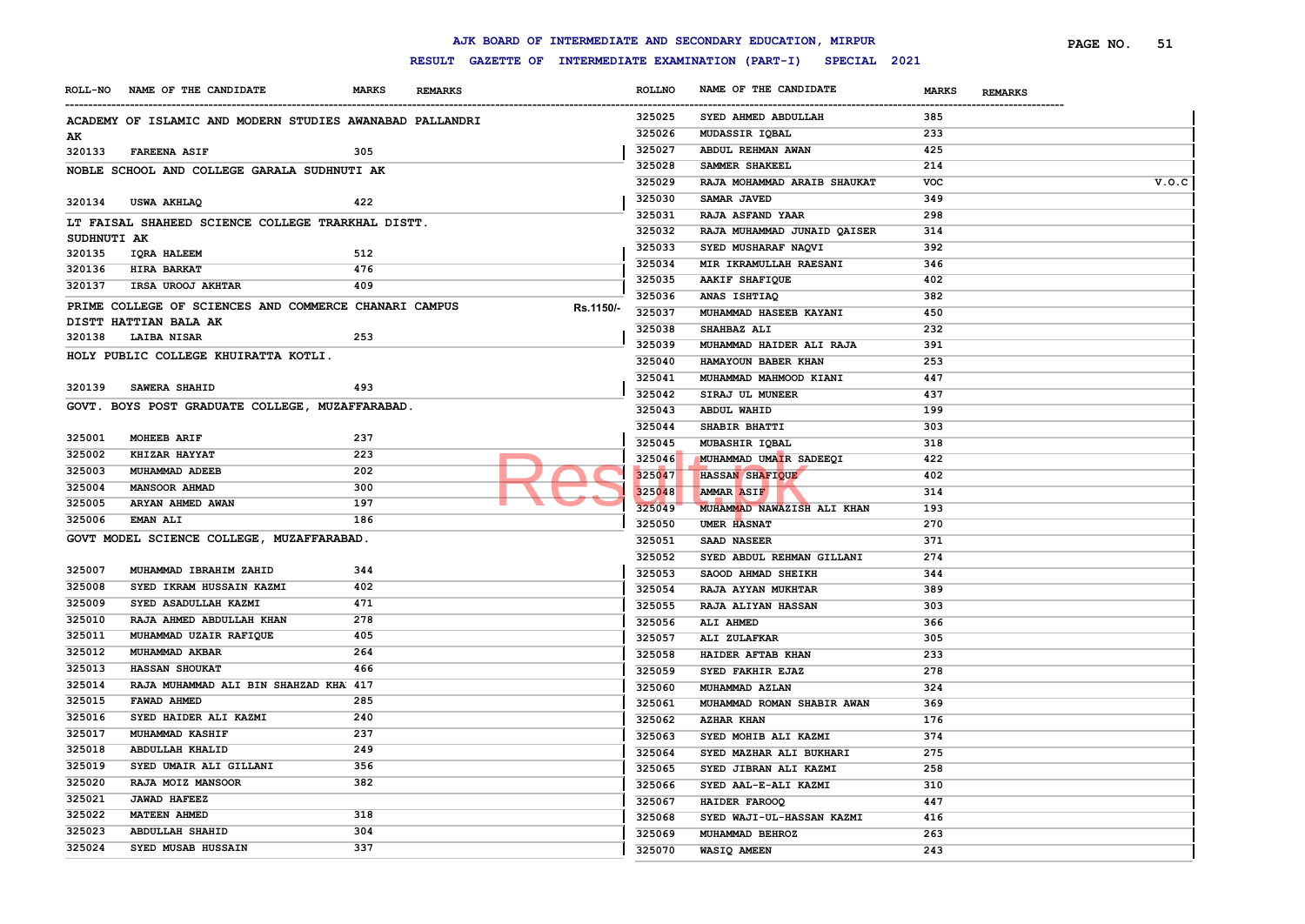|                     |                                                      |              |                |           |               | AJK BOARD OF INTERMEDIATE AND SECONDARY EDUCATION, MIRPUR           |              |                | PAGE NO. | 52        |
|---------------------|------------------------------------------------------|--------------|----------------|-----------|---------------|---------------------------------------------------------------------|--------------|----------------|----------|-----------|
|                     |                                                      |              |                |           |               | RESULT GAZETTE OF INTERMEDIATE EXAMINATION (PART-I)<br>SPECIAL 2021 |              |                |          |           |
| <b>ROLL-NO</b>      | NAME OF THE CANDIDATE                                | <b>MARKS</b> | <b>REMARKS</b> |           | <b>ROLLNO</b> | NAME OF THE CANDIDATE                                               | <b>MARKS</b> | <b>REMARKS</b> |          |           |
| 325071              | <b>REHAN TAHIR</b>                                   | 364          |                |           |               | AJJI BABA GOVT. DEGREE COLLEGE ANWAR SHARIEF DISTT.                 |              |                |          |           |
| 325072              | FURQAN ALI                                           | 375          |                |           |               | <b>MUZAFFARABAD AK</b>                                              |              |                |          |           |
|                     | READ FOUNDATION SCIENCE COLLEGE MUZAFFARABAD.        |              |                |           | 325102        | <b>JAMAL AZAM</b>                                                   | 417          |                |          |           |
|                     |                                                      |              |                |           |               | AL RAZI COLLEGE OF SCIENCE UPER CHATTAR WATER SUPPLY                |              |                |          |           |
| 325073              | MUHAMMAD NAJAM YOUNAS                                | 324          |                |           |               | OFFICE MUZAFFARABAD AK                                              |              |                |          | Rs.3570/- |
| 325074              | SAIM FIAZ KHAN                                       | 273          |                |           | 325103        | QAMAR WAZIR                                                         | 186          |                |          |           |
| 325075              | <b>ABU BAKAR</b>                                     | 406          |                |           |               | ALIAN SCHOOL AND COLLEGE OF EXCELLENCE IN MODERN                    |              |                |          |           |
| 325076              | OBAID-UR-REHMAN                                      | 338          |                |           |               | EDUCATION MUZAFFARABAD AK                                           |              |                |          |           |
| 325077              | HAMZA RASHID KHAN                                    | 501          |                |           | 325104        | NAZAQAT YOUNAS                                                      | 288          |                |          |           |
| 325078              | <b>QASIM HANEEF</b>                                  | 254          |                |           | 325105        | RAJA SHAZAIB AHMED                                                  | 219          |                |          |           |
| 325079              | <b>AWAIS RAFIQUE</b>                                 | 278          |                |           | 325106        | MUHAMMAD HASNAT SHAKIR                                              | 234          |                |          |           |
|                     | SHAHEEN MODEL COLLEGE, MUZAFFARABAD.                 |              |                |           | 325107        | <b>MUHAMMAD NASIR MIR</b>                                           | 486          |                |          |           |
|                     |                                                      |              |                |           |               | GOVT MODEL SCIENCE COLLEGE, MUZAFFARABAD.                           |              |                |          |           |
| 325080              | DAWOOD FAHEEM                                        | 371          |                |           |               |                                                                     |              |                |          |           |
| 325081              | MUHAMMAD AHMAD RANA                                  | 351          |                |           | 325108        | SYED MUHAMMAD ABDULLAH BUKHARI                                      | 450          |                |          |           |
|                     | ISLAMABAD COLLEGE MUZAFFARABAD                       |              |                | Rs.1150/- |               | GREEN HILLS SCIENCE COLLEGE KHWAJA MULLAHA UPPER ADDA               |              |                |          |           |
|                     |                                                      |              |                |           |               | NEAR MASJID GHOSIA MZD AK                                           |              |                |          |           |
| 325082              | ALI USMAN KHAN                                       | 253          |                |           | 325109        | SYED IKRMA RAFIQUE                                                  | 283          |                |          |           |
| 325083              | <b>AKASH</b>                                         | 376          |                |           |               | NEW ALIAN SCHOOL AND COLLEGE OF EXCELLENCE IN MODERN                |              |                |          |           |
| 325084              | RAJA MUHAMMAD HAMMAD NADEEM                          | 315          |                |           |               | EDUCATION RARO AMBORE MUZAFFABAD AK                                 |              |                |          |           |
| 325085              | MUHAMMAD HAMMAD KHAN                                 | 345          |                |           |               | 325110 NAVEED LONE                                                  | 366          |                |          |           |
| 325086              | <b>HASSAN ASMAT</b>                                  | 305          |                |           |               | GLOBAL COLLEGE OF SCIENCES UPPER CHATTER MUZAFFARABAD               |              |                |          |           |
|                     | AIMS SCHOOL AND COLLEGE, MUZAFFARABAD.               |              |                |           | <b>AJK</b>    |                                                                     |              |                |          |           |
|                     |                                                      |              |                |           | 325111        | <b>AHSAN ILYAS</b>                                                  | 491          |                |          |           |
| 325087              | <b>AHTISHAM MANZOOR</b>                              | 244          |                |           | 325112        | ASIM UMAR SHAHID                                                    | 453          |                |          |           |
| 325088              | ISHRAT UL ABAID                                      | 339          |                |           | 325113        | NISHAT QAYYUM                                                       | 329          |                |          |           |
| 325089              | MUHAMMAD DANYAL ROUF KHAWAJA                         | 260          |                |           | 325114        | USMAN RAFIQUE                                                       | 179          |                |          |           |
| 325090              | <b>TAIMOOR ALTAF</b>                                 | 355          |                |           | 325115        | RAJA MUHAMMAD ABDULLAH                                              | 186          |                |          |           |
| 325091              | <b>AMMAR ALTAF</b>                                   | 324          |                |           | 325116        | MIAN MUHAMMAD IBRAHEEM                                              | 391          |                |          |           |
| 325092              | <b>TALAL MAJEED</b>                                  | 318          |                |           |               | AL-QALAM SCHOOL AND COLLEGE EID GAH ROAD MUZAFFARABAD AK            |              |                |          |           |
|                     | ALPINE NATIONAL COLLEGE OF SCIENCES MUZAFFARABAD     |              |                |           |               |                                                                     |              |                |          |           |
|                     |                                                      |              |                |           | 325117        | MUHAMMAD MAVIA                                                      | 339          |                |          |           |
| 325093              | MAHAZ MANZOOR                                        | 399          |                |           | 325118        | SYED ADEEL ABBAS                                                    | 219          |                |          |           |
|                     | PRIME COLLEGE OF SCIENCES AND COMMERCE DOMAIL SYEDAN |              |                |           | 325121        | <b>ASIM KHALID</b>                                                  | 176          |                |          |           |
| <b>MUZAFFARABAD</b> |                                                      |              |                |           | 325122        | <b>ABDUL MANAF</b>                                                  | 445          |                |          |           |
| 325094              | HASAAM TARIQ ABBASI                                  | 365          |                |           | 325123        | MUHAMMAD IBRAR                                                      | 427          |                |          |           |
| 325095              | <b>KHIZAR ALI SHAN</b>                               | 186          |                |           | 325124        | MUZAMIL AHMED                                                       | 466          |                |          |           |
| 325096              | MUHAMMAD IHSAN ARSHID                                | 183          |                |           | 325125        | MUHAMMAD WASEEM AWAN                                                | 305          |                |          |           |
|                     | READ FOUNDATION SCIENCE COLLEGE GARHI DUPATTA        |              |                |           |               | Rs.4460/- 325126 KAMRAN ARSAL                                       | 346          |                |          |           |
|                     | MUZAFFARABAD A.K                                     |              |                |           | 325127        | SHEIKH MOHSIN NASEER                                                | 234          |                |          |           |
| 325097              | <b>DAMAN SHABIR</b>                                  | 176          |                |           |               | NEW METHOD PUBLIC SCHOOL AND COLLEGE UPPER CHATTER                  |              |                |          |           |
| 325098              | <b>SAIM ALI</b>                                      | 290          |                |           |               | <b>MUZAFFARABAD AK</b>                                              |              |                |          |           |
| 325099              | MALIK ATTIQUE PARWAZ                                 | 264          |                |           |               | 325128 MAJID RASHEED MUGHAL                                         | 391          |                |          |           |
| 325100              | SOHAIL GULZAREEN                                     | 187          |                |           |               |                                                                     |              |                |          |           |
| 325101              | <b>IKRAM BASHIR AWAN</b>                             | 385          |                |           |               |                                                                     |              |                |          |           |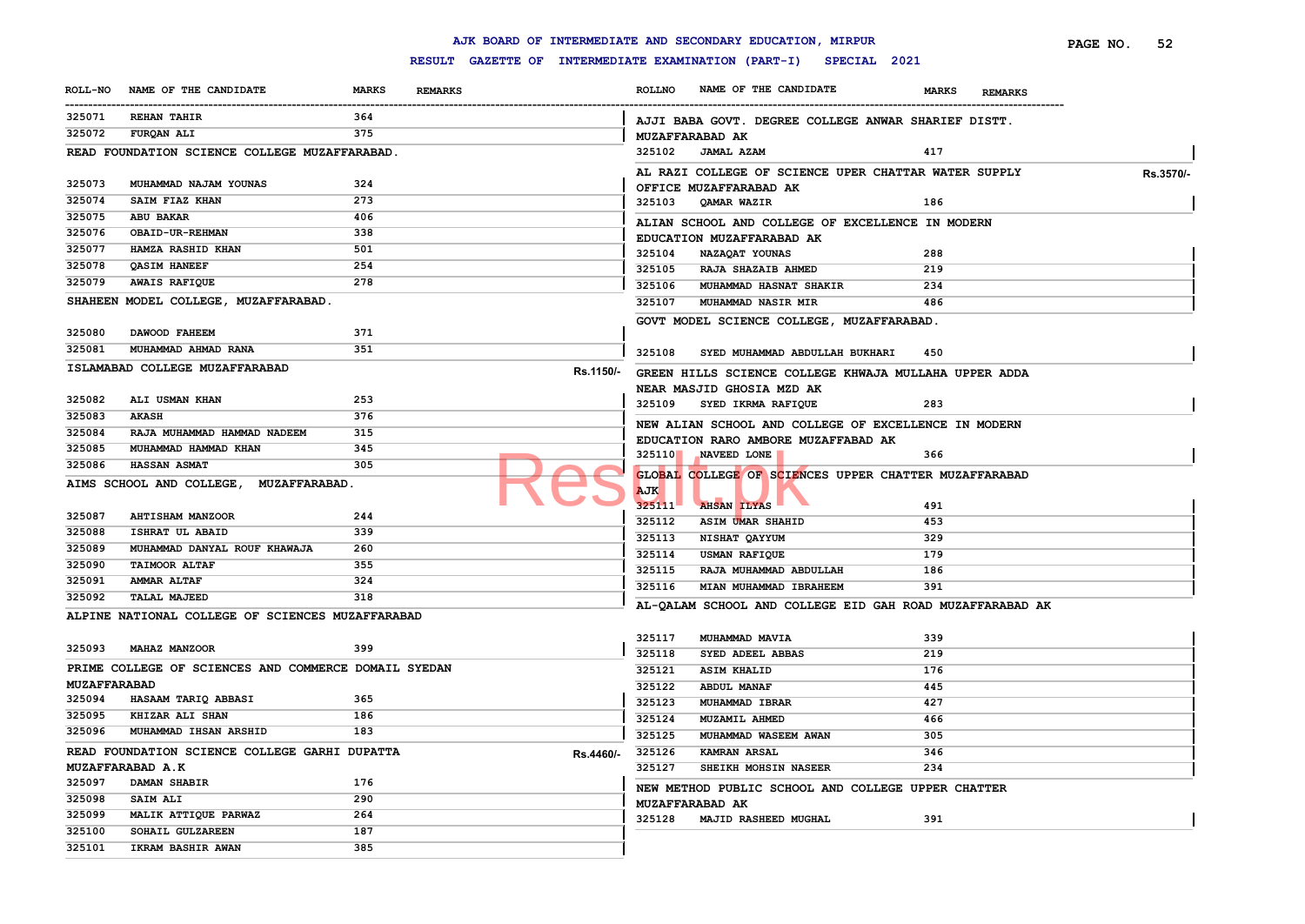|        |                                                 |              |                |           |               | AJK BOARD OF INTERMEDIATE AND SECONDARY EDUCATION, MIRPUR        |                |                | PAGE NO. | 53 |
|--------|-------------------------------------------------|--------------|----------------|-----------|---------------|------------------------------------------------------------------|----------------|----------------|----------|----|
|        |                                                 |              |                |           |               | RESULT GAZETTE OF INTERMEDIATE EXAMINATION (PART-I) SPECIAL 2021 |                |                |          |    |
|        | ROLL-NO NAME OF THE CANDIDATE                   | <b>MARKS</b> | <b>REMARKS</b> |           | <b>ROLLNO</b> | NAME OF THE CANDIDATE                                            | <b>MARKS</b>   | <b>REMARKS</b> |          |    |
|        | CHANAB COLLEGE GARHI DOPATTA MUZAFFARABAD AK    |              |                |           | 325158        | <b>SUFYAN WAZIR</b>                                              | 204            |                |          |    |
|        |                                                 |              |                |           | <b>ASPIRE</b> | GROUP OF HSS AND COLLEGE MIRPUR AK                               |                |                |          |    |
| 325129 | MUHAMMAD KAFEEL RAFIQUE                         | 232          |                |           |               |                                                                  |                |                |          |    |
| 325130 | <b>USMAN KHURSHID</b>                           | 253          |                |           | 325159        | ANIS BIN TALIB                                                   | 278            |                |          |    |
| 325131 | <b>TAYYAB ARIF</b>                              | 237          |                |           |               | GOVT. SCIENCE MODEL COLLEGE, MIRPUR.                             |                |                |          |    |
| 325132 | <b>MOHSIB BASHARAT</b>                          | 334          |                |           |               |                                                                  |                |                |          |    |
|        | GLOBAL EDUCATION SYSTEM GOJRA DIST MZD AK       |              |                | Rs.1150/- | 325160        | ZOHAIB HUSSAIN                                                   | 263            |                |          |    |
|        |                                                 |              |                |           | 325161        | MUHAMMAD USMAN                                                   | 314            |                |          |    |
|        | 325133 MUHAMMAD SIBGHAT UL ALLAH                | 335          |                |           |               | PAK KASHMIR INSTITUTE OF COMPUTER SCIENCE, MIRPUR.               |                |                |          |    |
|        | GOVT. BOYS HIGHER SECONDARY SCHOOL GOJRA DISTT. |              |                |           |               |                                                                  |                |                |          |    |
|        | <b>MUZAFFARABAD AK</b>                          |              |                |           | 325162        | MUHAMMAD FAWAD AZHAR                                             | 294            |                |          |    |
|        | 325134 HAMID SOHRAB KHAN                        | 311          |                |           | 325163        | <b>SAIF ALI</b>                                                  | 250            |                |          |    |
|        | GLOBAL EDUCATION SYSTEM GOJRA DIST MZD AK       |              |                | Rs.1150/- | 325164        | <b>MUBASHAR ZAFAR</b>                                            | 176            |                |          |    |
|        |                                                 |              |                |           | 325165        | TANZEEL UR REHMAN                                                | 176            |                |          |    |
| 325135 | MUHAMMAD IBRAHIM BASHIR                         | 273          |                |           | 325166        | UMAR YOUSAF                                                      | 267            |                |          |    |
| 325136 | <b>SAIM TANVEER</b>                             | 275          |                |           | 325167        | NOUMAN JEHANGIR                                                  | 258            |                |          |    |
|        | KASHMIR MODEL COLLEGE, MIRPUR.                  |              |                |           | 325168        | <b>SHOAIB HUSSAIN</b>                                            | 477            |                |          |    |
|        |                                                 |              |                |           | 325169        | MUHAMMAD HAMMAD YOUNIS                                           | 311            |                |          |    |
| 325137 | <b>JAWAD ASHRAF</b>                             | 274          |                |           | 325170        | ZAIN ALI                                                         | 232            |                |          |    |
| 325138 | <b>RAMISH TAHIR</b>                             | 427          |                |           | 325171        | <b>IBRAHIM HUSSAIN</b>                                           | <b>R-LATER</b> |                |          |    |
| 325139 | <b>AFFAN KABIR</b>                              | 300          |                |           |               | CRESCENT MODEL COLLEGE, MIRPUR                                   |                |                |          |    |
| 325140 | ABDUL REHMAN ATIQ                               | 247          |                |           |               |                                                                  |                |                |          |    |
| 325141 | CH SIKANDAR TARIQ                               | 278          |                |           | 325172        | MUHAMMAD FAIZAN                                                  | 290            |                |          |    |
| 325142 | <b>HASSAN SAEED</b>                             | 260          |                |           |               | THE KASHMIR SCIENCE COLLEGE ISLAMGARH MIRPUR AK                  |                |                |          |    |
| 325143 | <b>KHAWAR ALI</b>                               | 425          |                |           |               |                                                                  |                |                |          |    |
| 325144 | QAMAR HANIF CHOHAN                              | 192          |                |           | 325173        | <b>AHSAN AZIZ</b>                                                | 391            |                |          |    |
| 325145 | MUHAMMAD ALI SHAN ARIF RAJA                     | 412          |                |           |               | PUNJAB COLLEGE KOTLI ROAD MIRPUR AK                              |                |                |          |    |
| 325146 | MUHAMMAD SULTAN IFTIKHAR                        | 254          |                |           |               |                                                                  |                |                |          |    |
| 325147 | <b>HANNAN ZAFAR</b>                             | 229          |                |           | 325174        | <b>UMAR FAROOQ</b>                                               | 283            |                |          |    |
| 325148 | MUHAMMAD HAMZA                                  | 365          |                |           |               | PAK KASHMIR INSTITUTE OF COMPUTER SCIENCE, MIRPUR.               |                |                |          |    |
| 325149 | MUHAMMAD AYYAN SHAHID                           | 311          |                |           |               |                                                                  |                |                |          |    |
| 325150 | ZAKRIA SARFRAZ                                  | 381          |                |           | 325175        | BURHAN AHMED RAJ                                                 | 247            |                |          |    |
| 325151 | DANIYAL PASHA                                   | 243          |                |           |               | PUNJAB COLLEGE KOTLI ROAD MIRPUR AK                              |                |                |          |    |
| 325152 | MUHAMMAD ABDUL RAHMAN TARIQ                     | 335          |                |           |               |                                                                  |                |                |          |    |
|        | GOVT BOYS POST GRADUATE COLLEGE MIRPUR          |              |                |           | 325176        | <b>HUSNAIN ALI</b>                                               | 425            |                |          |    |
|        |                                                 |              |                |           | 325177        | <b>MUHAMMAD ALI</b>                                              | 426            |                |          |    |
| 325153 | SHAMRAIZ PERVAIZ                                | 189          |                |           | 325178        | MUHAMMAD DANYAL ZAHID                                            | 223            |                |          |    |
| 325154 | MUHAMMAD HUSSAIN                                | 237          |                |           | 325179        | <b>ZAIN RASHID</b>                                               | 395            |                |          |    |
| 325155 | SYED KAZAM ALI SHAH                             | 258          |                |           | 325180        | MUHAMMAD FAIZAN ALI                                              | 415            |                |          |    |
|        | GOVT DEGREE COLLEGE ISLAMGARH, MIRPUR           |              |                |           | 325181        | MUHAMMAD SHAQEEB RAFIQUE                                         | 405            |                |          |    |
|        |                                                 |              |                |           | 325182        | <b>HURAIRA GHAFOOR</b>                                           | 325            |                |          |    |
|        | 325156 NOMAN ANSAR                              | 295          |                |           | 325183        | MUHAMMAD UZAIR LATIF                                             | 227            |                |          |    |
|        | GOVT. SCIENCE MODEL COLLEGE, MIRPUR.            |              |                |           |               | KASHMIR MODEL COLLEGE, MIRPUR.                                   |                |                |          |    |
|        |                                                 |              |                |           |               |                                                                  |                |                |          |    |
|        | 325157 RAJA HUSNAIN ALI                         | 192          |                |           | 325184        | MUHAMMAD JAMAL ANSAR                                             | 507            |                |          |    |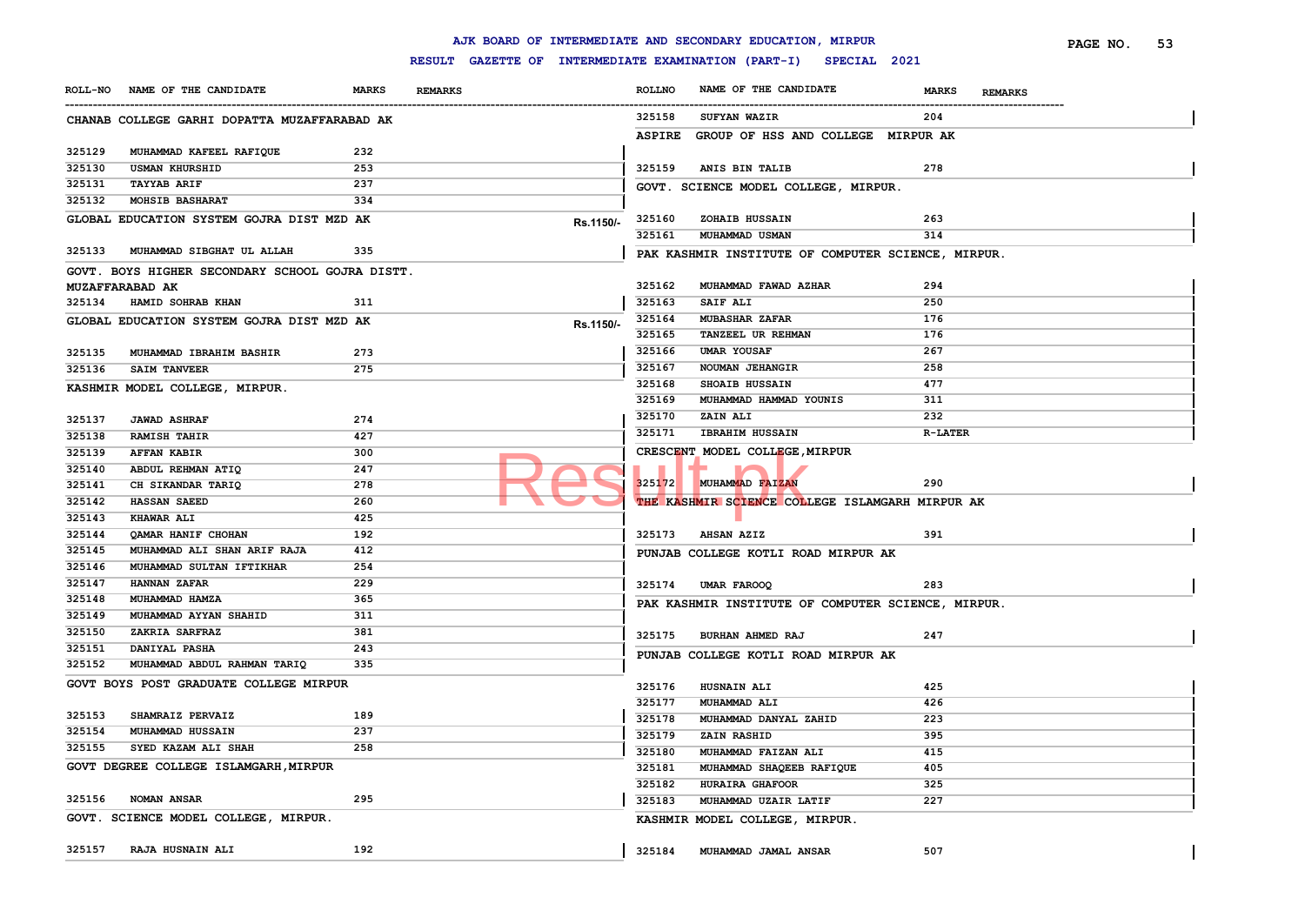|               |                                                         |                                |                                                     |                | AJK BOARD OF INTERMEDIATE AND SECONDARY EDUCATION, MIRPUR |                                                        | PAGE NO.<br>54 |
|---------------|---------------------------------------------------------|--------------------------------|-----------------------------------------------------|----------------|-----------------------------------------------------------|--------------------------------------------------------|----------------|
|               |                                                         |                                | RESULT GAZETTE OF INTERMEDIATE EXAMINATION (PART-I) |                | SPECIAL 2021                                              |                                                        |                |
|               | ROLL-NO NAME OF THE CANDIDATE                           | <b>MARKS</b><br><b>REMARKS</b> |                                                     | <b>ROLLNO</b>  | NAME OF THE CANDIDATE                                     | <b>MARKS</b><br><b>REMARKS</b><br>-------------------- |                |
|               | PUNJAB COLLEGE KOTLI ROAD MIRPUR AK                     |                                |                                                     | 325205         | <b>AHMAD SUBHANI</b>                                      | 366                                                    |                |
|               |                                                         |                                |                                                     |                | ASPIRE HIGHER SECONDARY SCHOOL SHAHEEN CHOWK DISTRICT     |                                                        |                |
| 325185        | FAIZAN AHMED RAJA                                       | 253                            |                                                     | <b>BHIMBER</b> |                                                           |                                                        |                |
|               | ISLAMIC LYCEUM COLLEGE MIRPUR AK                        |                                |                                                     | 325206         | MUHAMMAD AALIYAN                                          | 329                                                    |                |
|               |                                                         |                                |                                                     | 325207         | TAHIR WALID BUTT                                          | 295                                                    |                |
| 325186        | MUHAMMAD USMAN                                          | 335                            |                                                     | 325208         | MUHAMMAD SHEHRIYAR SHAHID                                 | 274                                                    |                |
|               | ASKARI PUBLIC SCHOOL AND COLLEGE CHAKSWARI MIRPUR AK    |                                |                                                     | 325209         | <b>BILAL PERVAIZ</b>                                      | 176                                                    |                |
|               |                                                         |                                |                                                     | 325210         | MUHAMMAD NOUMAN                                           | 379                                                    |                |
| 325187        | <b>NAUMAN ALI</b>                                       | 257                            |                                                     | 325211         | AHMAD HASSAN KHALIL                                       | 466                                                    |                |
|               | LEADS HIGHER SECONDARY SCHOOL AND COLLEGE MIRPUR SECTOR |                                |                                                     |                | DR. A. Q. KHAN SCHOOL SYSTEM AND COLLEGE PANJERI CAMPUS   |                                                        |                |
| D-1 AK        |                                                         |                                |                                                     |                | JABBI DISTT. BHIMBER A.K.                                 |                                                        |                |
| 325188        | SAAD SAJID                                              | 359                            |                                                     | 325212         | ZULKAIF ALI                                               | 379                                                    |                |
| 325189        | <b>ASHER AHMED</b>                                      | 315                            |                                                     | 325213         | <b>HAIDER ALI</b>                                         | 187                                                    |                |
| <b>ASPIRE</b> | GROUP OF HSS AND COLLEGE MIRPUR AK                      |                                |                                                     | 325214         | SHEERAZ ALI                                               | 178                                                    |                |
|               |                                                         |                                |                                                     | 325215         | <b>TAYYAB YASIN</b>                                       | 463                                                    |                |
| 325190        | <b>MUSA JAVED</b>                                       | 212                            |                                                     |                | DAWN SCIENCE COLLEGE BARNALA BHIMBER A.K.                 |                                                        |                |
| 325191        | ALI HAMZA ISHAQ                                         | 361                            |                                                     |                |                                                           |                                                        |                |
| 325192        | SAJJAD UR REHMAN                                        | 376                            |                                                     | 325216         | HAMMAD KHALID                                             | <b>R-LATER</b>                                         |                |
| 325193        | <b>ANEES ASHFAQ</b>                                     | 406                            |                                                     | 325217         | ABDUL HADI                                                | 300                                                    |                |
| 325194        | SULEMAN AMEEN                                           | 331                            |                                                     |                | GOVT. INTERMEDIATE COLLEGE SOKASAN BHIMBER.               |                                                        |                |
|               | GOVT POST GRADUATE COLLEGE, BHIMBER.                    |                                |                                                     |                |                                                           |                                                        |                |
|               |                                                         |                                |                                                     | 325218         | <b>MUBASHAR HUSSAIN</b>                                   | 247                                                    |                |
| 325195        | MUHAMMAD SAMI NAFEES                                    | 187                            |                                                     |                | GENERAL ZIA-UL-HAQ GOVT. DEGREE COLLEGE BARNALA BHIMBER   |                                                        |                |
| 325196        | <b>SHAZAIB</b>                                          | 176                            |                                                     |                | $\mathbf{r}$                                              |                                                        |                |
| 325197        | RAJA MUHAMMAD ALI                                       | 329                            |                                                     | 325219         | RAJA SAFDAR                                               | 268                                                    |                |
|               | INSIGHT MODEL COLLEGE BHIMBER.                          |                                |                                                     | 325220         | MOHSIN ALI                                                | 224                                                    |                |
|               |                                                         |                                |                                                     | 325221         | <b>IMRAN HUSSAIN</b>                                      | 366                                                    |                |
| 325198        | <b>IBTISAM IMRAN</b>                                    | 405                            |                                                     | 325222         | <b>ADEEL HUSSAIN</b>                                      | 258                                                    |                |
|               | GARRISON SCIENCE COLLEGE, BARNALA, BHIMBER.             |                                |                                                     | 325223         | SUFYAN ALI                                                | 324                                                    |                |
|               |                                                         |                                |                                                     |                | TAMEER-E-MILLAT MODEL COLLEGE KOT JAMEL A.K.              |                                                        |                |
|               | 325199 MIRZA SHAHZAIB BAIG                              | 285                            |                                                     |                |                                                           |                                                        |                |
|               | THE FALCONS IDEAL HIGHER SECONDARY SCHOOL AND COLLEGE   |                                |                                                     | 325224         | <b>HASSAN AYUB</b>                                        | 334                                                    |                |
|               | DISTRICT BHIMBER                                        |                                |                                                     |                | READ FOUNDATION COLLEGE BHIMBER                           |                                                        |                |
| 325200        | <b>SAEED AFZAL</b>                                      | 402                            |                                                     |                |                                                           |                                                        |                |
|               | THE INNOVATORS HIGHER SECONDARY SCHOOL CHOWKI SAMAHNI   |                                |                                                     | 325225         | MUHAMMAD SHAZAIB                                          | 270                                                    |                |
|               | TEH SAMAHNI DISTRICT BHIMBER                            |                                |                                                     | 325226         | SAMEER RAZA                                               | 303                                                    |                |
|               | 325201 MUHAMMAD ATTIQ                                   | 374                            |                                                     | 325227         | MUHAMMAD MUJTABA                                          | 435                                                    |                |
|               | THE LEARNERS SCHOOL & COLLEGE DISTRICT BHIMBER AK       |                                |                                                     | 325228         | KASHIF IQBAL                                              | 365                                                    |                |
|               |                                                         |                                |                                                     | 325229         | MUHAMMAD RAHEEL                                           | 345                                                    |                |
| 325202        | RAJA MUHAMMAD SULEMAN                                   | 335                            |                                                     | 325230         | <b>ABDULLAH SALEEM</b>                                    | 440                                                    |                |
| 325203        | SAAD SHAHID                                             | 212                            |                                                     |                | READ FOUNDATION COLLEGE SAMAHNI BHIMBER                   |                                                        |                |
|               |                                                         |                                |                                                     |                |                                                           |                                                        |                |
|               | THE INNOVATORS HIGHER SECONDARY SCHOOL CHOWKI SAMAHNI   |                                |                                                     | 325231         | DANYAL RIAZ                                               | 219                                                    |                |
| 325204        | TEH SAMAHNI DISTRICT BHIMBER<br><b>JUNAID SULTAN</b>    | 477                            |                                                     | 325232         | <b>AFZAAL HUSSAIN</b>                                     | 294                                                    |                |
|               |                                                         |                                |                                                     |                |                                                           |                                                        |                |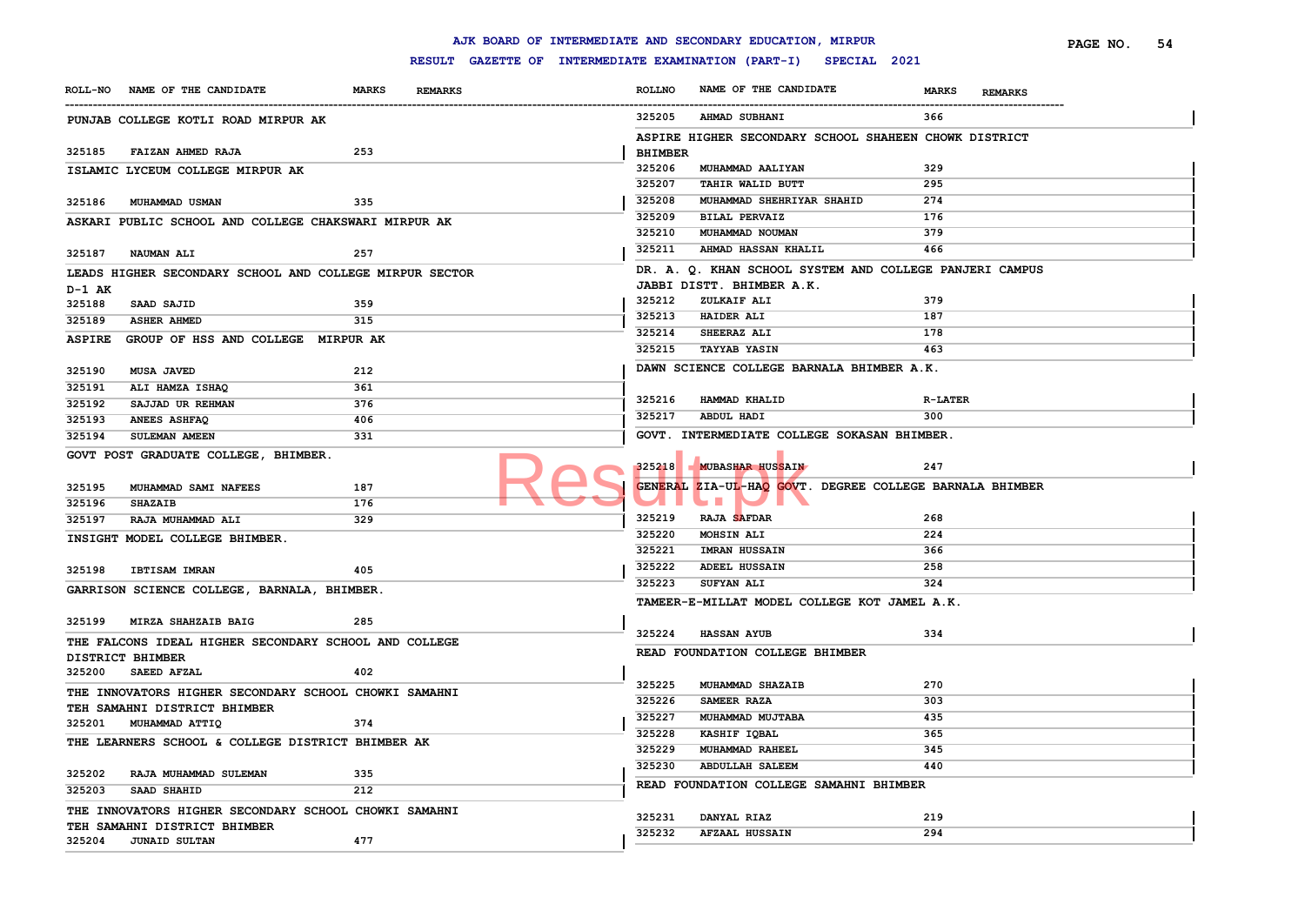#### **ROLL-NO NAME OF THE CANDIDATE MARKS REMARKS** ------------------------------------------------------------------------------------------------------------------------------------------------------------------------------------------------------------------------ **ROLLNO NAME OF THE CANDIDATE MARKS REMARKS PAGE NO. 55 IFTIKHAR IDEAL CAREER COLLEGE JANDALAH DISTT BHIMBER A.K HAMZA ZAFAR 365 READ FOUNDATION COLLEGE CHOWKI BHIMBER FAIZAN ALAM 405 SAMI ULLAH SAFEER 395 BILAL ASIF 512 ABDUL REHMAN 406 HADI UL HASSAN 391 READ FOUNDATION COLLEGE BARNALA BHIMBER AK HASSAN SHAKEEL 445 READ FOUNDATION COLLEGE BHIMBER GHARBI DISTT. BHIMBER AK MOHAMMAD HOOD 354 MUHAMMAD IMRAN 386 ABU BAKAR HABIB 294 THE INNOVATORS SCHOOL AND COLLEGE SAMAHNI, BHIMBER AK SALIK AHMED 427 MUHAMMAD JAWAD NAZIR 399 ANEEB AHMED 324 HASSAN HAIDER 400 AHMAD RAZA 427 MUDASSAR AKRAM 356 DANYAL ANWAR 436 SAAD KHAN 405 MONEEB SHAFIQUE 470 GOVT POST GRADUATE COLLEGE, KOTLI. HUNAIN MAJEED 442 MUHAMMAD SABEEH UL HASSAN 483 MOHD USMAN SUBHANI MALIK 274 HAMZA AZAM 442 MIFZAAL KHALIQ 460 HAJI MASTER MANGA KHAN GOVT. DEGREE COLLEGE DOULYA JATTAN DISTT. KOTLI AK HUSNAIN IDREES 334 SADEED AHMED 376 AL-GHAZALI COLLEGE OF SCIENCES KOTLI. FASI UL ISLAM 275 MUHAMMAD ALI HASSAAIN R-LATER FARAZAM MUNIR 442 IQRAR NISAR 290 MUHAMMAD SAMI 288 USMAN KHURSHID 436 PASBAN SCIENCE COLLEGE KHUIRATTA KOTLI MUHAMMAD YASEEN 328 GOVT INTERMEDIATE COLLEGE AGHAR KOTLI A.K TAHA AHMED 254 MUHAMMAD SHAH ZAIB 239 GOVT. INTERMEDIATE COLLEGE DHAROTI MOHRA KOTLI A.K. MUHAMMAD REHAN RIAZ 452 AREEB ILYAS 410 ARQAM COLLEGE FOR MODERN EDUCATION DAMAS CHARHOI DISTT.KOTLI MUHAMMAD BILAL AZEEM 437 JAMMU KASHMIR PUBLIC HIGHER SECONDARY SCHOOL DHANGROAT DISTRICT KOTLI (A.K) ADEEB UL HASSAN 412 MODERN IQRA COLLEGE OF SCIENCES KHUIRATTA DISTRICT KOTLI AK NOMAN RIASAT 178 ADEEL HAMEED 186 READ FOUNDATION SCHOOL AND COLLEGE SENSA KOTLI <b>RS.2520/- MUHAMMAD TAYYAB 224 SUFFA SCHOOL AND COLLEGE KHUIRATTA KOTLI AK INAM ASLAM 359 SHAHZAIB HAMEED 366 ZULQARNAIN ALI 320 ANS SIKANDER 179 HUSNAIN SHRAIF 176 MOIZ ALI 382 HAIDER ALI 430 ALI GARDEN PUBLIC SCHOOL AND COLLEGE KHUIRATTA KOTLI AK MUHAMMAD NOUMAN AZIZ 409 IQRA COLLEGE OF EXCELLENCE KOTLI A.K HUSNAIN NISAR 243 SHAEEL MODEL COLLEGE SARSAWA KOTLI AK**  MODERN IQRA COLLEGE OF

**AJK BOARD OF INTERMEDIATE AND SECONDARY EDUCATION, MIRPUR**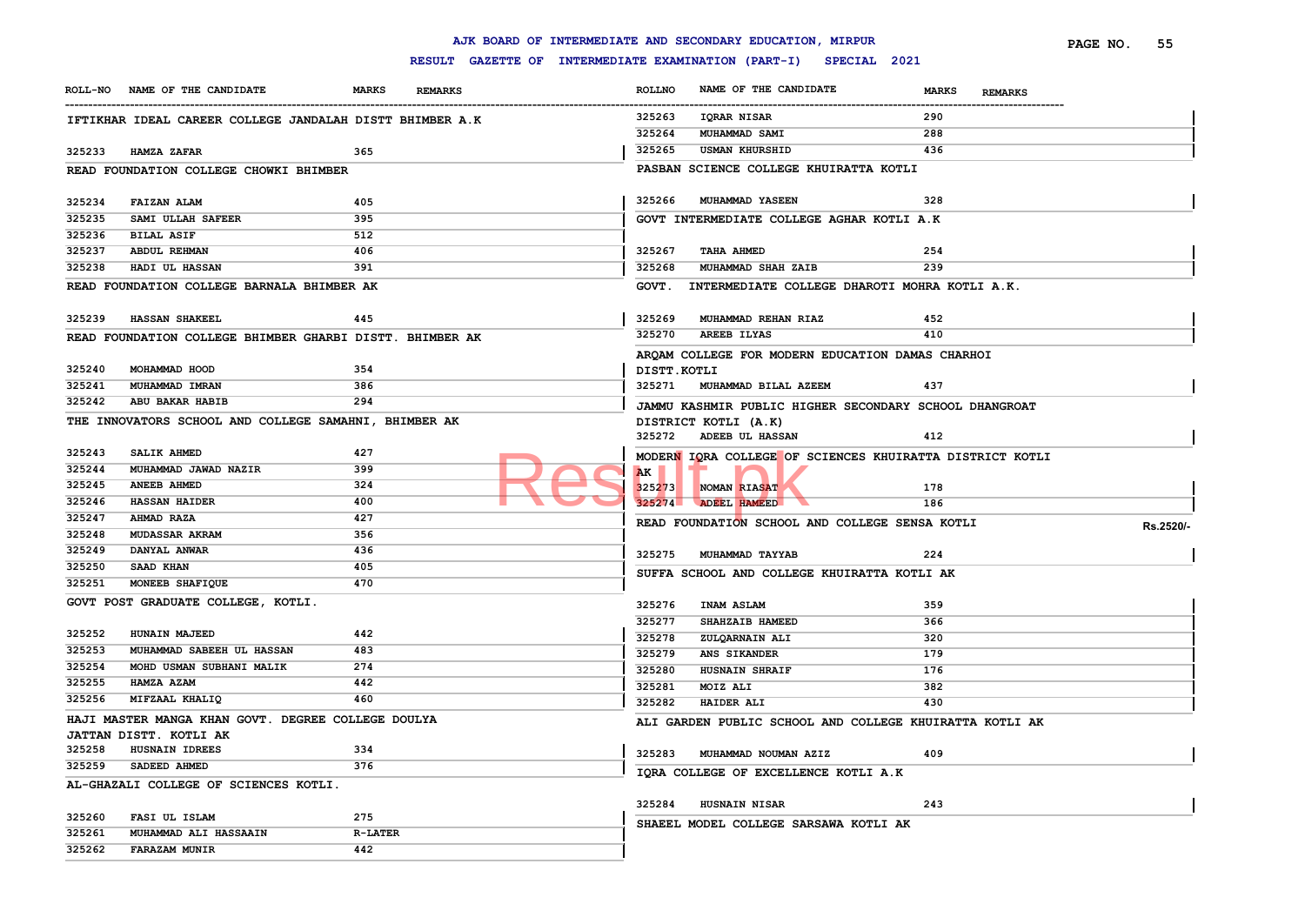|                  |                                                          |                |                |       |                  | AJK BOARD OF INTERMEDIATE AND SECONDARY EDUCATION, MIRPUR        |                                | PAGE NO.<br>56 |
|------------------|----------------------------------------------------------|----------------|----------------|-------|------------------|------------------------------------------------------------------|--------------------------------|----------------|
|                  |                                                          |                |                |       |                  | RESULT GAZETTE OF INTERMEDIATE EXAMINATION (PART-I) SPECIAL 2021 |                                |                |
| <b>ROLL-NO</b>   | NAME OF THE CANDIDATE                                    | <b>MARKS</b>   | <b>REMARKS</b> |       | <b>ROLLNO</b>    | NAME OF THE CANDIDATE                                            | <b>MARKS</b><br><b>REMARKS</b> |                |
| 325285           | MUHAMMAD REHAN HABIB                                     | 364            |                |       |                  | ARFAH INSTITUTE OF MODERN STUDIES TATTA PANI DIST. KOTLI         |                                |                |
|                  | READ FOUNDATION SCHOOL AND COLLEGE CHARHOI KOTLI AK      |                |                |       | AJK              |                                                                  |                                |                |
|                  |                                                          |                |                |       | 325306           | <b>SAMMAR GULL</b>                                               | 402                            |                |
| 325286           | <b>MASAB YAQOOB</b>                                      | 305            |                |       |                  | GOVT. BOYS HIGHER SECONDARY SCHOOL HARIGHEL, BAGH.               |                                |                |
|                  | READ FOUNDATION COLLEGE PANJERA KOTLI AK                 |                |                |       |                  |                                                                  |                                |                |
|                  |                                                          |                |                |       | 325307           | SAOOD AKHTAR                                                     | 304                            |                |
| 325287           | MUHAMMAD RAQEEB                                          | 207            |                |       | 325308           | SAIM MAZHAR                                                      | 392                            |                |
|                  | PUNJAB COLLEGE KOTLI AK                                  |                |                |       |                  | ISLAMIA MODEL SCIENCE COLLEGE ARJA BAGH                          |                                |                |
|                  |                                                          |                |                |       |                  |                                                                  |                                |                |
| 325288           | MUHAMMAD DANISH YOUSAF                                   | <b>R-LATER</b> |                |       | 325309           | SAAD BIN SULTAN                                                  | 329                            |                |
| 325289           | MUHAMMAD UMER SAJJAD                                     | <b>VOC</b>     |                | V.0.C | 325310           | <b>MUJADAD MAZHAR</b>                                            | 447                            |                |
|                  | QUAID-E-AZAM COLLEGE OF MODERN SCIENCES KOTLI AK         |                |                |       | 325311           | <b>OZAIR IRSHAD</b>                                              | 497                            |                |
|                  |                                                          |                |                |       | 325312           | <b>MAHASIB RAZZAQ</b>                                            | 447                            |                |
| 325290           | <b>AMMAD ALI</b>                                         | 304            |                |       | 325313           | <b>OWAIS ARSHAD</b>                                              | 224                            |                |
|                  | CHIRAGH MODEL COLLEGE KOTLI AK                           |                |                |       |                  | GOVT. BOYS POST GRADUATE COLLEGE, BAGH.                          |                                |                |
|                  |                                                          |                |                |       |                  |                                                                  |                                |                |
| 325291           | SYED MUHAMMAD HASSAAN SHAH                               | <b>R-LATER</b> |                |       | 325314           | HAROON AHMED                                                     | 209                            |                |
|                  | READ FOUNDATION SCHOOL AND COLLEGE FATEHPUR DISTT. KOTLI |                |                |       |                  | GOVT BOYS POST GRADUATE COLLEGE DHIRKOT, BAGH.                   |                                |                |
| AK               |                                                          |                |                |       |                  |                                                                  | 283                            |                |
| 325292           | <b>ABDULLAH REHMAN</b>                                   | 346            |                |       | 325315<br>325316 | <b>SHAYAN ALI</b>                                                | 445                            |                |
|                  | ADAM PUBLIC COLLEGE KHUIRATTA DISTT. KOTLI AK            |                |                |       | 325317           | <b>HAMZA ASIF</b><br><b>SALMAN MAHBOOB</b>                       | 244                            |                |
|                  |                                                          |                |                |       | 325318           | FAHAD ZAHOOR                                                     | 328                            |                |
| 325293           | <b>MAAZ BASHIR</b>                                       | 183            |                |       | 325319           | ABDUL AHAD                                                       | 240                            |                |
| 325294           | <b>USMAN ALI</b>                                         | 192            |                |       | 325320           | HARIS KHURSHEED                                                  | 263                            |                |
| 325295           | <b>FARHAN RAMZAN</b>                                     | 176            |                |       | 325321           | SARIB MAQSOOD                                                    | 203                            |                |
|                  | LEADS SCHOOLS AND COLLEGES SYSTEM KOTLI DISTRICT KOTLI   |                |                |       | 325322           | <b>ABDUL WAHAB</b>                                               | 193                            |                |
| AK               |                                                          |                |                |       | 325323           | ADNAN YOUSUF                                                     | 311                            |                |
| 325296           | SYED OUBID UR REHMAN                                     | 254            |                |       | 325324           | ABDUL MANNAN ABBASI                                              | 227                            |                |
| 325297<br>325298 | MUHAMMAD QAMAR RIAZ<br>SYED SAAD SHAFAIT                 | 202<br>298     |                |       |                  | SPRING FIELD SCHOOL AND COLLEGE , BAGH AJK.                      |                                |                |
| 325299           | <b>HUNAIN ZAFAR</b>                                      | 273            |                |       |                  |                                                                  |                                |                |
|                  |                                                          |                |                |       | 325325           | TOHEED AMJID                                                     | 402                            |                |
|                  | PEACE EDUCATIONAL INSTITUE SEHANSA DISTT KOTLI           |                |                |       | 325326           | SHAHRYAR NASEEM                                                  | 270                            |                |
| 325300           | <b>SAIM AZHAR</b>                                        | 415            |                |       |                  | IQRA INTERMEDIATE COLLEGE CHIRALA BAGH                           |                                |                |
| 325301           | <b>ADEEL ABBAS</b>                                       | 452            |                |       |                  |                                                                  |                                |                |
|                  | THE EDUCATORS COLLEGE KASHMIR CAMPUS KOTLI AJK           |                |                |       | 325327           | <b>ADNAN AKHTAR</b>                                              | 359                            |                |
|                  |                                                          |                |                |       |                  | VISION SCIENCE COLLEGE DHIRKOT DISTT BAGH AK                     |                                | Rs.12650/-     |
| 325302           | <b>AHMED ALI</b>                                         | 223            |                |       |                  |                                                                  |                                |                |
|                  | AZAN COLLEGE HOUSING SCHEME KOTLI AK NEAR SANINA         |                |                |       | 325328           | EBAD UR RAHMAN                                                   | 318                            |                |
| HOSPITAL KOTLI   |                                                          |                |                |       |                  | READ FOUNDATION SCHOOL AND COLLEGE DHIRKOT BAGH A.K              |                                |                |
| 325303           | <b>HASSAN ALI</b>                                        | 412            |                |       |                  |                                                                  |                                |                |
| 325304           | AYAZ SIKANDAR                                            | 237            |                |       | 325329           | MUHAMMAD ANAS SAFI ULLAH                                         | 274                            |                |
| 325305           | MEHRAN ISMAIL                                            | 197            |                |       | 325330           | <b>MOHSIN ALI</b>                                                | 321                            |                |
|                  |                                                          |                |                |       | 325331           | <b>ABDUL MATEEN</b>                                              | 396                            |                |
|                  |                                                          |                |                |       | 325332           | <b>RAJA MUDASSAR SAFEER</b>                                      | 273                            |                |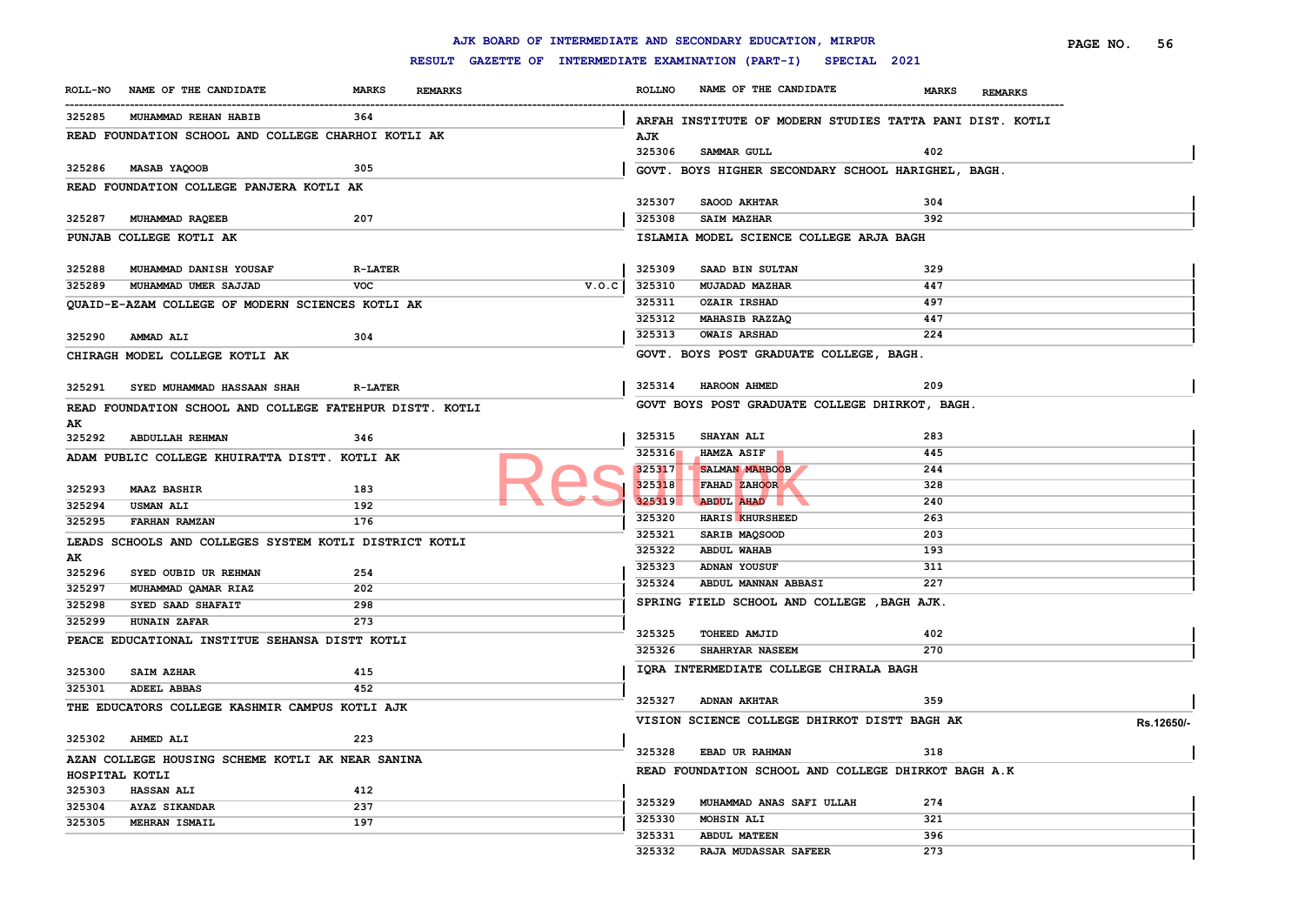|        |                                                     |                |                |               | AJK BOARD OF INTERMEDIATE AND SECONDARY EDUCATION, MIRPUR        |                                | PAGE NO. | 57 |
|--------|-----------------------------------------------------|----------------|----------------|---------------|------------------------------------------------------------------|--------------------------------|----------|----|
|        |                                                     |                |                |               | RESULT GAZETTE OF INTERMEDIATE EXAMINATION (PART-I) SPECIAL 2021 |                                |          |    |
|        | ROLL-NO NAME OF THE CANDIDATE                       | <b>MARKS</b>   | <b>REMARKS</b> | <b>ROLLNO</b> | NAME OF THE CANDIDATE                                            | <b>MARKS</b><br><b>REMARKS</b> |          |    |
| 325333 | MUHAMMAD RAMEEZ                                     | 339            |                | 325362        | SYED MUDASSAR NAQVI                                              | 425                            |          |    |
| 325334 | <b>RAJA BILAL NASIR</b>                             | 462            |                | 325363        | AFNAN AHMED GULZAR                                               | 392                            |          |    |
|        | GOVT. MODEL SCIENCE COLLEGE BAGH AZAD KASHMIR       |                |                | 325364        | <b>HASSAN AHMED</b>                                              | 341                            |          |    |
|        |                                                     |                |                | 325365        | MUHAMMAD HAMMAD KIANI                                            | 346                            |          |    |
| 325335 | MUHAMMAD ZUBAIR KHAN                                | 366            |                | 325366        | MUHAMMAD USMAN FAROOQ                                            | 467                            |          |    |
| 325336 | SYED DANIYAL ALI                                    | 391            |                | 325367        | ABDUL MOEEZ KHAN                                                 | 344                            |          |    |
| 325337 | SYED AMMAR RAZA GARDAZI                             | 354            |                | 325368        | <b>USMAN ZAFAR</b>                                               | 392                            |          |    |
| 325338 | <b>USMAN ASEEB</b>                                  | 422            |                | 325369        | KHUBAB BIN ZAMEER                                                | 189                            |          |    |
| 325339 | SYED HUSNAIN KAZMI                                  | 412            |                | 325370        | <b>BADAR ALI IFTIKHAR</b>                                        | 395                            |          |    |
| 325340 | SYED UZAIR ALI                                      | 345            |                | 325371        | <b>AHMER MAZHAR</b>                                              | 447                            |          |    |
|        | NEW ALLAMA IQBAL MODEL SCIENCE COLLEGE BAGH AK      |                |                | 325372        | <b>HAIDER ALI</b>                                                | 399                            |          |    |
|        |                                                     |                |                | 325373        | WALEED NAQI                                                      | 364                            |          |    |
| 325341 | RAJA KHAWAR ZAMAN                                   | 452            |                | 325374        | <b>GUL NAEEM</b>                                                 | 290                            |          |    |
| 325342 | SAMMI ULLAH                                         | 338            |                | 325375        | EBAD NAEEM                                                       | 473                            |          |    |
| 325343 | SYED HUSSAIN ALI GARDAZI                            | 498            |                | 325376        | MUHAMMAD MUTEEB UL HAQ                                           | 229                            |          |    |
|        |                                                     |                |                | 325377        | ABDULLAH                                                         | 303                            |          |    |
|        | READ FOUNDATION SCHOOL AND COLLEGE HARIGHEL BAGH AK |                |                | 325378        | MOHSIN AZHAR KHAN                                                | 273                            |          |    |
|        |                                                     |                |                | 325379        | MUHAMMAD RAHEEL YASIN                                            | 463                            |          |    |
| 325344 | MUHAMMAD FAIZAN KHAN                                | 320            |                | 325380        | ARSLAN ILYAS                                                     | 436                            |          |    |
|        | ORION MODEL SCIENCE COLLEGE BAGH AJK                |                |                | 325381        | <b>AYAN HAYAT</b>                                                | 389                            |          |    |
|        |                                                     |                |                | 325382        | SUFYAN AHMAD                                                     | 349                            |          |    |
| 325345 | KASHAN MAQSOOD                                      | 450            |                | 325383        | SHAHAB TARIQ                                                     | 470                            |          |    |
|        | READ FOUNDATION SCHOOL COLLEGE RERA BAGH AK         |                |                | 325384        | <b>ABDUL WAHAB</b>                                               | 304                            |          |    |
|        |                                                     |                |                | 325385        | MUHAMMAD ZAKRIA NADEEM                                           | 374                            |          |    |
| 325346 | <b>NOUMAN BASHIR</b>                                | 334            |                | 325386        | <b>AHSAN JAMIL</b>                                               | 349                            |          |    |
|        | READ FOUNDATION DABASTAN-E-SARDAR BAHADUR ALI KHAN  |                |                | 325387        | <b>USAMA SULTAN</b>                                              | 409                            |          |    |
|        | SCHOOL AND SCIENCE COLLEGE KHARICK, POONCH.         |                |                |               | MUHAMMADAN SCIENCE COLLEGE HAJIRA POONCH.                        |                                |          |    |
| 325347 | <b>MINAF AFTAB</b>                                  | 375            |                |               |                                                                  |                                |          |    |
| 325348 | ABDULLAH BIN JAVED                                  | 329            |                | 325388        | RAHEEL BIN AKMAL                                                 | 300                            |          |    |
| 325349 | <b>DANYAL ASIF</b>                                  | 396            |                | 325389        | DANIAL ZAREEN                                                    | 219                            |          |    |
| 325350 | <b>ALI NASEER</b>                                   | 280            |                | 325390        | <b>GULFAM SHOKAT</b>                                             | 278                            |          |    |
| 325351 | <b>ABDUL MUNEEB</b>                                 | 193            |                | 325391        | DANISH ZIA UR REHMAN                                             | 320                            |          |    |
| 325352 | ABDUL SAMI AJMAL                                    | 233            |                | 325392        | QASIM BIN MANZOOR                                                | 369                            |          |    |
| 325353 | ABDUL SAMI                                          | 203            |                | 325393        | SHUJAIT HAFEEZ                                                   | 331                            |          |    |
| 325354 | <b>MAMOON ZUBAIR</b>                                | 263            |                | 325394        | ZAHID GHAFOOR                                                    | 300                            |          |    |
| 325355 | MUHAMMAD ZEESHAN ASIF                               | 314            |                | 325395        | <b>HAMMAD ARIF</b>                                               | 329                            |          |    |
| 325356 | HAMZA SHAFIQUE                                      | 295            |                | 325396        | SAMAD SAFEER                                                     | 258                            |          |    |
| 325357 | SAROSH ALI                                          | 305            |                | 325397        |                                                                  | 263                            |          |    |
| 325358 | <b>AZHAR MUSHTAQ</b>                                | 375            |                |               | ABDUL MANAN SHOUKAT                                              |                                |          |    |
|        | GOVT. BOYS DEGREE COLLEGE ABBASPUR POONCH           |                |                | 325398        | MUHAMMAD UMAR MUSTAFA                                            | 273                            |          |    |
|        |                                                     |                |                | 325399        | HAMZA FAROOQ                                                     | 346                            |          |    |
|        | 325359 RAJA MUHAMMAD ZEESHAN KAYANI                 | 275            |                | 325400        | <b>AZAN HAIDER</b>                                               | 334                            |          |    |
|        | GOVT BOYS POST GRADUATE COLLEGE RAWALAKOT POONCH    |                |                | 325401        | SARDAR YASSAL AHMED SALEEMI                                      | 310                            |          |    |
|        |                                                     |                |                | 325402        | MUHAMMAD JUNAID                                                  | 344                            |          |    |
| 325360 | <b>RAWAL HASSAN</b>                                 | 427            |                |               | ISLAMIA MODEL SCIENCE COLLEGE HAJIRA POONCH                      |                                |          |    |
| 325361 | <b>BILAL SHAUKAT</b>                                | <b>R-LATER</b> |                |               |                                                                  |                                |          |    |
|        |                                                     |                |                |               |                                                                  |                                |          |    |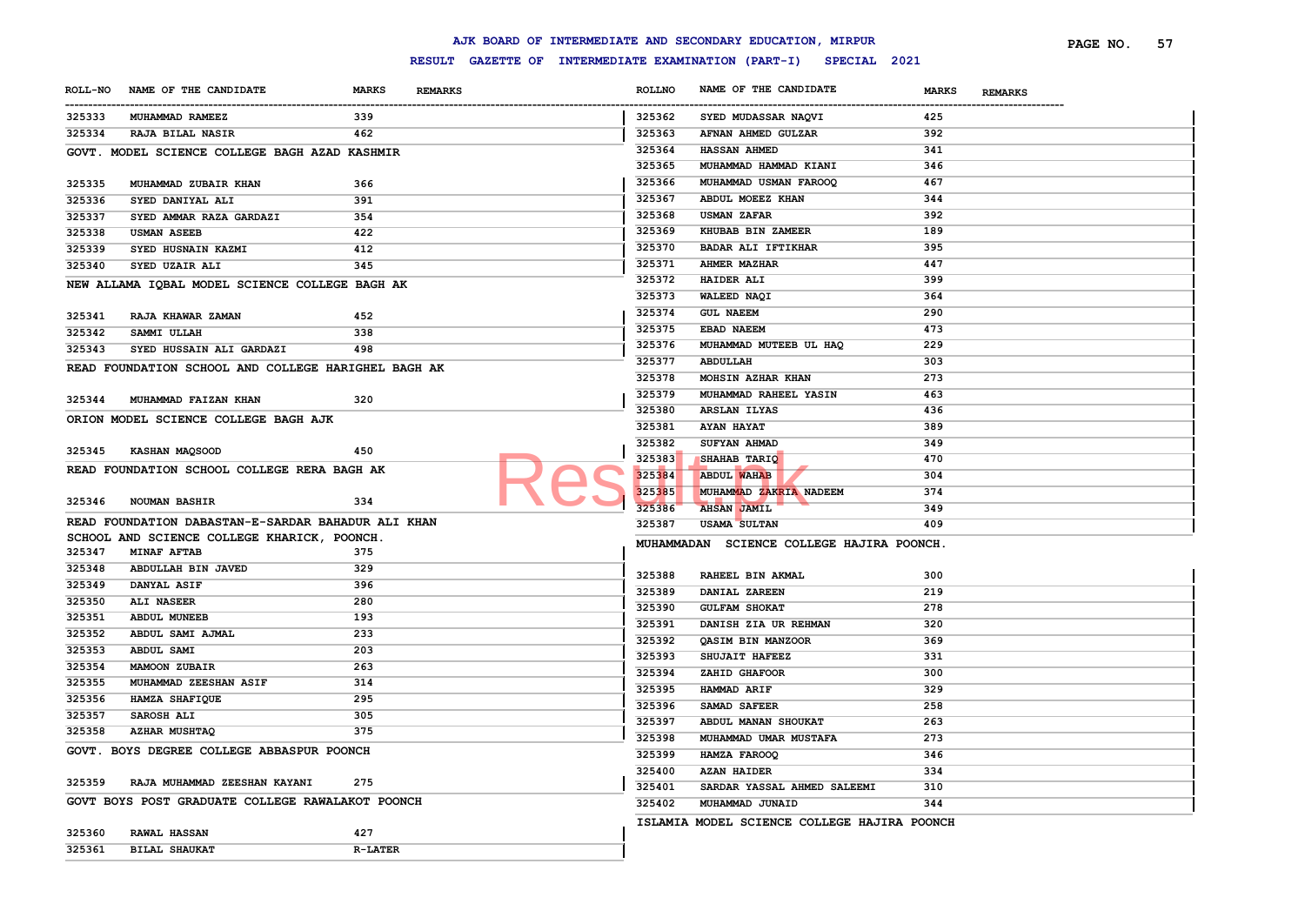|                      |                                                         |              |                                                     |           |               | AJK BOARD OF INTERMEDIATE AND SECONDARY EDUCATION, MIRPUR |                |                | PAGE NO. | 58        |
|----------------------|---------------------------------------------------------|--------------|-----------------------------------------------------|-----------|---------------|-----------------------------------------------------------|----------------|----------------|----------|-----------|
|                      |                                                         |              | RESULT GAZETTE OF INTERMEDIATE EXAMINATION (PART-I) |           |               | SPECIAL 2021                                              |                |                |          |           |
| <b>ROLL-NO</b>       | NAME OF THE CANDIDATE                                   | <b>MARKS</b> | <b>REMARKS</b>                                      |           | <b>ROLLNO</b> | NAME OF THE CANDIDATE                                     | <b>MARKS</b>   | <b>REMARKS</b> |          |           |
| ----------<br>325403 | MUHAMMAD AHTISHAM KHAN                                  | 222          |                                                     |           | 325434        | HAMMAD ALI                                                | 284            |                |          |           |
|                      | ISLAMIA MODEL SCIENCE COLLEGE KHARICK RAWALAKOT, POONCH |              |                                                     |           | 325435        | <b>HASSAAN HABIB</b>                                      | 435            |                |          |           |
| AK                   |                                                         |              |                                                     |           | 325436        | MUHAMMAD ABID HAMID KHAN                                  | 321            |                |          |           |
| 325404               | MUHAMMAD ZOHAIB AKRAM                                   | 176          |                                                     |           | 325437        | YASIR NAZIR                                               | 232            |                |          |           |
| 325405               | KASHAN KHALIQ                                           | 197          |                                                     |           | 325438        | ABDUL HAMMAD                                              | 288            |                |          |           |
| 325406               | SAIFULLAH IMTIAZ                                        | 422          |                                                     |           | 325439        | MUHAMMAD DAWOOD KHAN                                      | 288            |                |          |           |
| 325407               | MUHAMMAD ABDUL SAMMAD                                   | 298          |                                                     |           | 325440        | <b>ABDULLAH AFRAZ</b>                                     | 219            |                |          |           |
| 325408               | SAQIB KHAN                                              | 244          |                                                     |           | 325441        | ANSAB FIAZ                                                | 311            |                |          |           |
| 325409               | SYED IBTESAM ATTIQUE                                    | 203          |                                                     |           | 325442        | <b>MAHAZ ARSHAD</b>                                       | 351            |                |          |           |
| 325410               | <b>MUHAMMAD HASSAN TAHIR</b>                            | 203          |                                                     |           | 325443        | KHAN UMER IMTIAZ                                          | 212            |                |          |           |
|                      | SHAHEEN COMPUTER AND SCIENCE COLLEGE HAJIRA, POONCH     |              |                                                     |           | 325444        | SARDAR MOHID SAJID                                        | <b>VOC</b>     |                |          | V.O.C     |
|                      |                                                         |              |                                                     |           | 325445        | <b>TABISH IMTINAN</b>                                     | 294            |                |          |           |
| 325411               | MUHAMMAD TAYYAB MASKEEN                                 | 430          |                                                     |           |               | JINNAH COLLEGE OF COMMERCE PARATI PANIOLA DISTT POONCH    |                |                |          |           |
|                      | TAMEER-E-INSANIAT PUBLIC ACADEMY & MODEL COLLEGE ZIARAT |              |                                                     |           | A.K           |                                                           |                |                |          |           |
| PANIOLA POONCH       |                                                         |              |                                                     |           | 325446        | RAJA ZULQARNAIN SAGHEER                                   | 283            |                |          |           |
| 325412               | MOHEEB SHOUKAT                                          | 400          |                                                     |           |               | MUHAMMADAN SCIENCE COLLEGE CHAK RAWALAKOT                 |                |                |          |           |
| 325413               | <b>AHMAR HAYAT</b>                                      | 314          |                                                     |           |               |                                                           |                |                |          |           |
|                      | IQRA MODEL COLLEGE GHAMIR KAHMORAH POONCH AK            |              |                                                     |           | 325447        | ABDUL BASIT RAZZAQ                                        | 366            |                |          |           |
|                      |                                                         |              |                                                     |           | 325448        | NAQEEB BUTT                                               | 440            |                |          |           |
| 325414               | MUHAMMAD TALHA ZAHEER                                   | 263          |                                                     |           | 325449        | MUHAMMAD FARRUKH KHAN                                     | 422            |                |          |           |
| 325415               | HAMMAD AHMED                                            | 487          |                                                     |           |               | GOVT. BOYS INTER COLLEGE BALUCH, SADHNUTI.                |                |                |          | Rs.2100/- |
| 325416               | ABDUL WAHAB KHAN                                        | 498          |                                                     |           |               |                                                           |                |                |          |           |
| 325417               | <b>ABDUL SAMAD</b>                                      | 374          |                                                     |           | 325451        | <b>TAYYAB NASEEM</b>                                      | 213            |                |          |           |
|                      | ALLAMA IQBAL SCIENCE AND COMPUTER COLLEGE AKHOR BUN     |              |                                                     |           |               | GOVT POST GRADUATE COLLEGE PALLANDRI, SUDHNOTI            |                |                |          |           |
|                      | HAJIRA POONCH AK                                        |              |                                                     |           |               |                                                           |                |                |          |           |
| 325418               | SHUJAAT ALI                                             | 341          |                                                     |           | 325452        | DANISH JAHANGEER                                          | 304            |                |          |           |
|                      | PUNJAB COLLEGE RAWALAKOT AK                             |              |                                                     |           | 325453        | <b>UBAID HUSSAIN FAROOQI</b>                              | <b>R-LATER</b> |                |          |           |
|                      |                                                         |              |                                                     |           | 325454        | NOOR UL HASSAN                                            | 239            |                |          |           |
| 325419               | AMAN ZULFIQAR                                           | 268          |                                                     |           | 325455        | SHAHMEER KHAN                                             | <b>VOC</b>     |                |          | V.0.C     |
| 325420               | <b>MOHSIN SHABBIR</b>                                   | 290          |                                                     |           | 325456        | ADAN ALI TALAT                                            | 222            |                |          |           |
| 325421               | MUHAMMAD SOBAN TAHIR                                    | 395          |                                                     |           |               | GOVT. DEGREE COLLEGE TARARKHAL, SUDHNUTI.                 |                |                |          |           |
| 325422               | SAIF SAJID                                              | 273          |                                                     |           |               |                                                           |                |                |          |           |
| 325423               | <b>MUSHAF ALI</b>                                       | 417          |                                                     |           | 325457        | HAMMAD ARSHAD                                             | 365            |                |          |           |
| 325424               | HAMMAD ZAHID                                            | 355          |                                                     |           | 325458        | MUHAMMAD ABDULLAH KHAN                                    | 440            |                |          |           |
| 325425               | ANAS NAWAZ SHAMSI                                       | 209          |                                                     |           | 325459        | <b>SIRAJ ARSHAD</b>                                       | 416            |                |          |           |
| 325426               | SALIK NASEEM KIANI                                      | 288          |                                                     |           | 325460        | <b>ABDUL WAHAB</b>                                        | 463            |                |          |           |
|                      | GOVT. MODEL SCIENCE COLLEGE RAWALAKOT POONCH AK         |              |                                                     | Rs.1470/- |               | GOVT DEGREE COLLEGE MONG, SADHNUTI                        |                |                |          |           |
| 325427               | AHMED AL HAMMAS                                         | 227          |                                                     |           | 325461        | <b>ABU BAKR</b>                                           | 371            |                |          |           |
| 325428               | <b>HASEEB JAVED</b>                                     | 249          |                                                     |           |               | AL-RAZI SCIENCE COLLEGE TRARKHEL SUDHNUTI                 |                |                |          |           |
| 325429               | ZARYYAB KHURSHID                                        | 243          |                                                     |           |               |                                                           |                |                |          |           |
| 325430               | WAHAJ TARIO                                             | 321          |                                                     |           | 325462        | <b>ZARYAB ZAFAR</b>                                       | 192            |                |          |           |
| 325431               | SYED BURHAN ARSHAD                                      | 258          |                                                     |           | 325463        | ABDULLAH SAJJAD                                           | 354            |                |          |           |
| 325432               | <b>BILAL YASEEN</b>                                     | <b>VOC</b>   |                                                     | V.O.C     |               | DR. MAHROOF MODEL COLLEGE TANGIGALA SUDHNUTI AK           |                |                |          |           |
| 325433               | OBAIDULLAH                                              | <b>VOC</b>   |                                                     | V.O.C     |               |                                                           |                |                |          |           |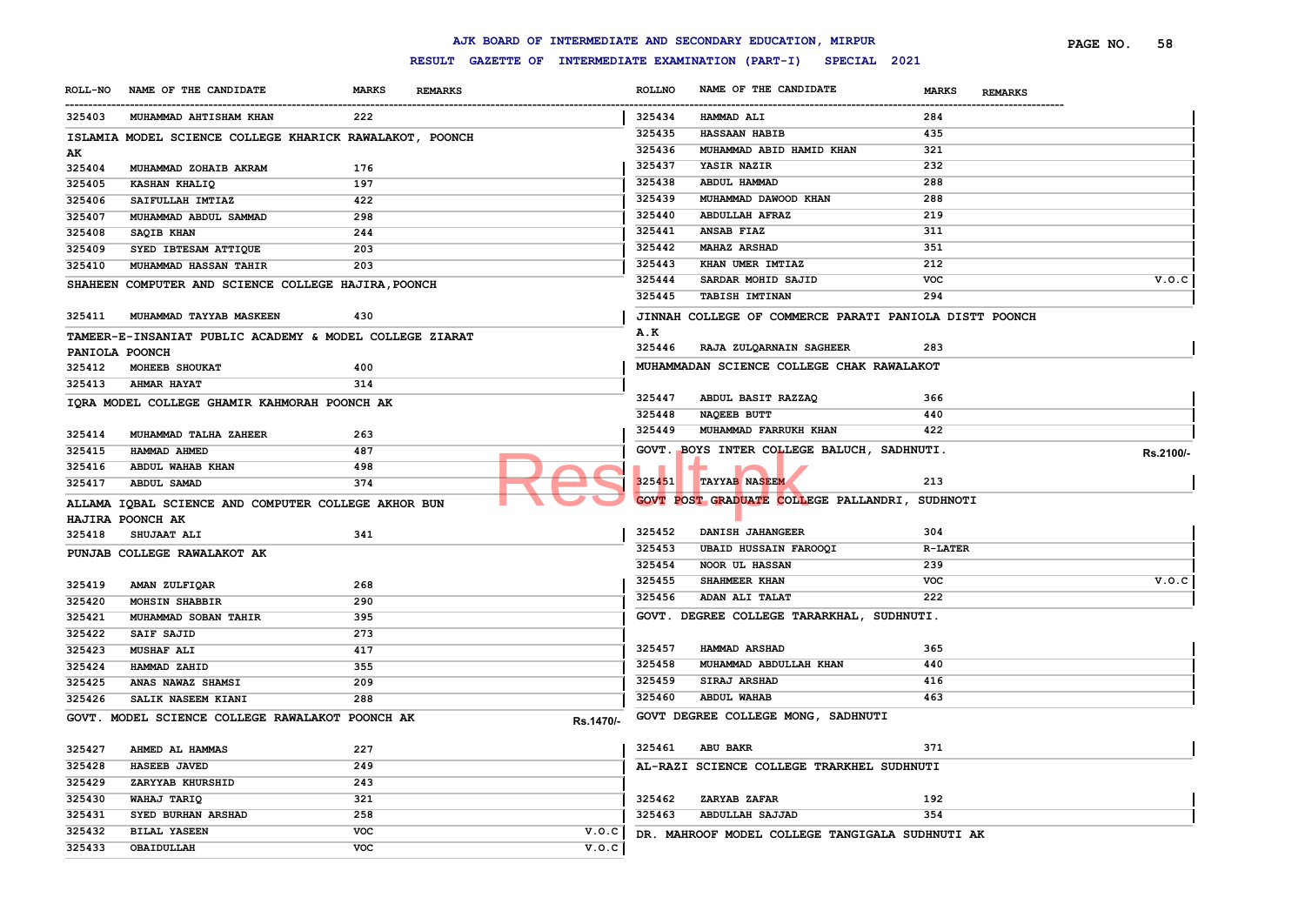|                           |                                                          |              |                |           |                      | AJK BOARD OF INTERMEDIATE AND SECONDARY EDUCATION, MIRPUR        |                                | PAGE NO. | 59        |
|---------------------------|----------------------------------------------------------|--------------|----------------|-----------|----------------------|------------------------------------------------------------------|--------------------------------|----------|-----------|
|                           |                                                          |              |                |           |                      | RESULT GAZETTE OF INTERMEDIATE EXAMINATION (PART-I) SPECIAL 2021 |                                |          |           |
|                           | ROLL-NO NAME OF THE CANDIDATE                            | <b>MARKS</b> | <b>REMARKS</b> |           | <b>ROLLNO</b>        | NAME OF THE CANDIDATE                                            | <b>MARKS</b><br><b>REMARKS</b> |          |           |
| 325464                    | MUHAMMAD HAMAYUN ARSHAD                                  | 460          |                |           | 325486               | <b>FARIS SHABBIR</b>                                             | 365                            |          |           |
|                           | ACADEMY OF ISLAMIC AND MODERN STUDIES AWANABAD PALLANDRI |              |                |           | 325487               | RAJA MUHAMMAD NAEEM NISAR KHAN                                   | 227                            |          |           |
| AK                        |                                                          |              |                |           |                      | HAVELI MODEL SCIENCE COLLEGE KAHUTA DISTT HAVELI KAHUTTA         |                                |          |           |
| 325465                    | MUHAMMAD SHAHAB SAQIB                                    | 376          |                |           | A.K                  |                                                                  |                                |          |           |
|                           | GOVT BOYS DEGREE COLLEGE ATHMUQAM, NEELUM.               |              |                |           | 325488               | <b>MAJID BASHIR</b>                                              | 258                            |          |           |
|                           |                                                          |              |                |           |                      | GOVT. BOYS INTER COLLEGE BALUCH, SADHNUTI.                       |                                |          | Rs.2100/- |
| 325466                    | MUHAMMAD ZAID SADIQ                                      | 331          |                |           |                      |                                                                  |                                |          |           |
|                           | GOVT. BOYS INTERMEDIATE COLLEGE SHARDA DISTT. NEELUM AK  |              |                |           | 325489               | YAHYA HAMEED                                                     | 240                            |          |           |
|                           |                                                          |              |                |           |                      | DAWN SCIENCE COLLEGE BARNALA BHIMBER A.K.                        |                                |          |           |
| 325467                    | <b>FAHEEM MALIK</b>                                      | 258          |                |           |                      |                                                                  |                                |          |           |
|                           | NEELUM INSTITUTE OF SCIENCES AND HUMANITIES ATHMUQAM     |              |                |           | 325490               | MUHAMMAD AWAIS LIAQAT                                            | <b>R-LATER</b>                 |          |           |
|                           | DISTRICT NEELUM AK                                       |              |                |           |                      | FATIMA JINNAH GOVT. POST GRADUATE COLLEGE FOR WOMEN              |                                |          |           |
| 325468                    | <b>AZHAR MAROOF</b>                                      | 409          |                |           | <b>MUZAFFARABAD.</b> |                                                                  |                                |          |           |
| 325469                    | <b>IQRAR AHMED</b>                                       | 222          |                |           | 330001               | AREEZA NISAR                                                     | 228                            |          |           |
|                           | READ FOUNDATION SCHOOL AND COLLEGE CHINARI, DISTT.       |              |                |           | 330002               | <b>EMAAN SAJID</b>                                               | 352                            |          |           |
|                           | HATTIAN BALA AK                                          |              |                |           | 330003               | TOOBA RAMZAN BAIG                                                | 255                            |          |           |
| 325470                    | <b>FAAIZ ALI BHATTI</b>                                  | 463          |                |           | 330004               | RIMSHA BIBI                                                      | 243                            |          |           |
| 325471                    | <b>AZAM NAZEER</b>                                       | 212          |                |           | 330005               | SYEDA KOKAB JABEEN                                               | 295                            |          |           |
| 325472                    | ALI MUKHTAR                                              | 233          |                |           | 330006               | <b>KASHAF RANI</b>                                               | 230                            |          |           |
| 325473                    | ADEEB ATEEQ KHOKHAR                                      | 227          |                |           | 330007               | SYEDA SHAHIDA KAZMI                                              | 359                            |          |           |
|                           |                                                          |              |                |           | 330008               | SHAISTA B IBI                                                    | 250                            |          |           |
|                           | PRIME COLLEGE OF SCIENCES AND COMMERCE CHANARI CAMPUS    |              |                | Rs.1150/- | 330009               | <b>MUQADAS BIBI</b>                                              | 367                            |          |           |
| 325474                    | DISTT HATTIAN BALA AK<br><b>IMTIAZ HUSSAIN</b>           | 351          |                |           | 330010               | SWERA SADIK                                                      | 258                            |          |           |
| 325475                    | <b>KABEER AHMAD</b>                                      | 258          |                |           | 330011               | <b>AYESHA FATIMA</b>                                             | 288                            |          |           |
|                           |                                                          |              |                |           |                      | GOVT. GIRLS HIGHER SECONDARY SCHOOL SAHAILI SARKAR               |                                |          |           |
|                           | GOVT. MODEL SCIENCE COLLEGE HATTIAN BALA DISTT. HATTIAN  |              |                |           | <b>MUZAFFARABAD.</b> |                                                                  |                                |          |           |
| <b>BALA AJK</b><br>325476 | <b>RAJA SIBTAIN SIRAJ</b>                                | 422          |                |           | 330012               | SYEDA AMAMA BATOOL                                               | 308                            |          |           |
| 325477                    | <b>JAWAD ASGHAR</b>                                      | 176          |                |           | 330013               | ALISHA ASHFAQ                                                    | 322                            |          |           |
| 325478                    | SYED ABID ALI NAQVI                                      | 275          |                |           | 330014               | KHADIJA                                                          | 293                            |          |           |
|                           |                                                          |              |                |           | 330015               | <b>TABBASUM SARWAR</b>                                           | 249                            |          |           |
|                           | ORIENTAL SCHOOL AND COLLEGE JEHLUM VALLEY                |              |                |           |                      | MUHAMMAD MUNIR AWAN GOVT. GIRLS DEGREE COLLEGE HATTIAN           |                                |          |           |
| 325479                    |                                                          | 250          |                |           |                      | DOPATTA, MUZAFFARABAD.                                           |                                |          |           |
| 325480                    | <b>HAROON TAJ</b><br><b>FAIZAN ALTAF</b>                 | 382          |                |           | 330016               | USWA NADEEM KHAN                                                 | 318                            |          |           |
| 325481                    | MUHAMMAD FAIZAN SHABIR                                   | 400          |                |           |                      | GOVT MODEL SCIENCE COLLEGE, MUZAFFARABAD.                        |                                |          |           |
| 325482                    | HUSNAN NASEER MUGHAL                                     | 176          |                |           |                      |                                                                  |                                |          |           |
|                           |                                                          |              |                |           | 330017               | NOOR FATIMA                                                      | 342                            |          |           |
|                           | MUMTAZ HUSSAIN RATHOR GOVT. DEGREE COLLEGE KAHUTA DISTT. |              |                |           | 330018               | RUBAB IQBAL                                                      | 382                            |          |           |
|                           | HAVELI KAHUTTA AK                                        |              |                |           | 330019               | IQRA SHABIR                                                      | 318                            |          |           |
| 325483                    | <b>FAISAL KATARIA</b>                                    | 284          |                |           | 330020               | <b>AFIFA IRFAN</b>                                               | 397                            |          |           |
| 325484                    | <b>KARMRAN ALI</b>                                       | 249          |                |           |                      | READ FOUNDATION SCIENCE COLLEGE MUZAFFARABAD.                    |                                |          |           |
|                           | MEHMOOD MEMORIAL PUBLIC SECONDARY SCHOOL AND HAMEEDA     |              |                |           |                      |                                                                  |                                |          |           |
|                           | MEMORIAL GIRLS SCIENCE COLLEGE DISTRICT HAVELI           |              |                |           | 330021               | SAMMAN MUMTAZ                                                    | 265                            |          |           |
| 325485                    | ABDUL-UR-REHMAN BUTT                                     | 425          |                |           | 330022               | <b>MARYAM BASHIR</b>                                             | 225                            |          |           |
|                           | MUHAMMAD DIN SHAHEED MEMORIAL MODEL SCIENCE COLLEGE      |              |                |           | 330023               | ALISHA PERVAIZ                                                   | 437                            |          |           |
| KHUTTA BAGH.              |                                                          |              |                |           | 330024               | <b>SARA MUMTAZ</b>                                               | 319                            |          |           |
|                           |                                                          |              |                |           |                      |                                                                  |                                |          |           |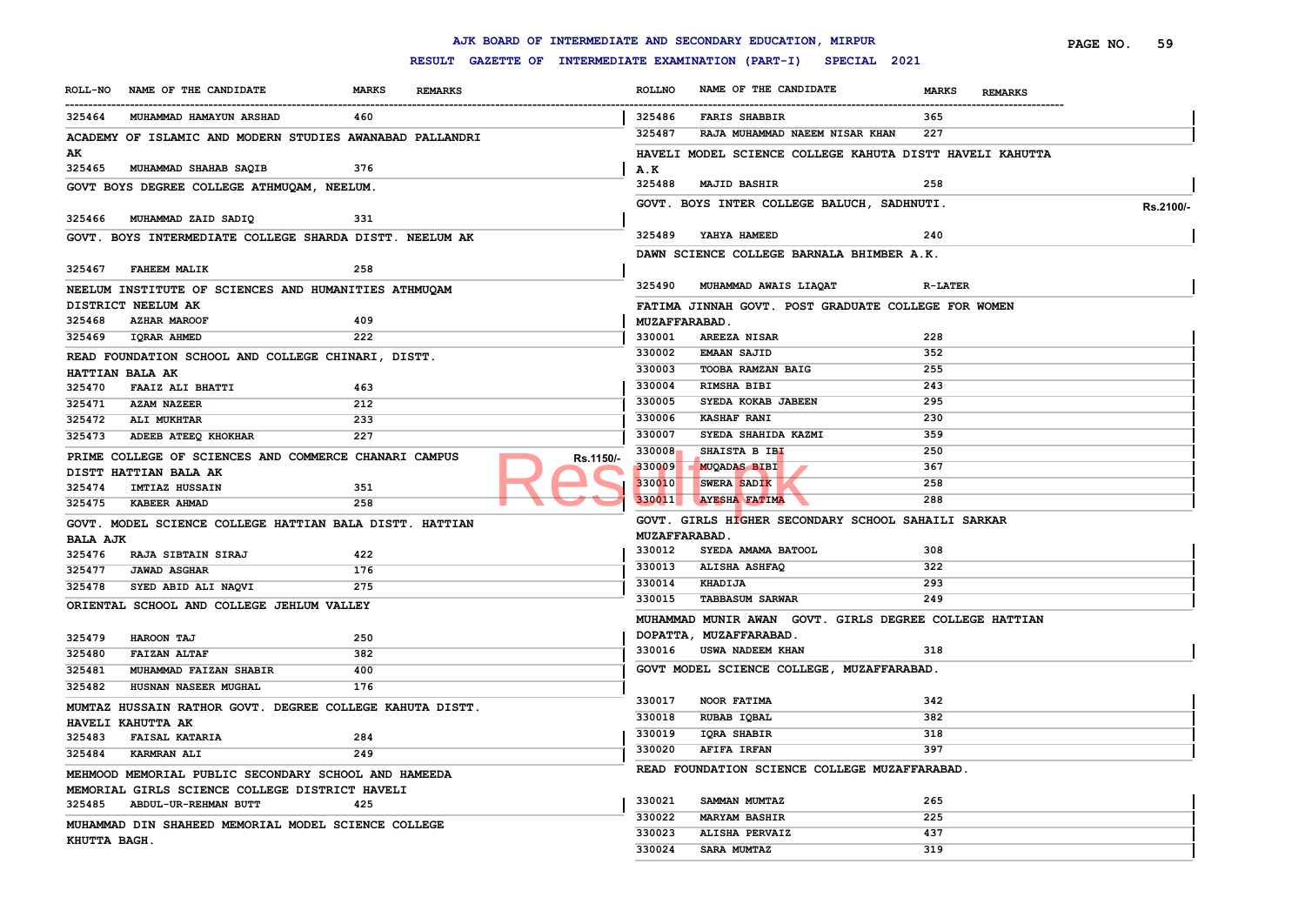|                               |                                                         |                                |                                                     |                     | AJK BOARD OF INTERMEDIATE AND SECONDARY EDUCATION, MIRPUR |                                | PAGE NO.<br>60 |
|-------------------------------|---------------------------------------------------------|--------------------------------|-----------------------------------------------------|---------------------|-----------------------------------------------------------|--------------------------------|----------------|
|                               |                                                         |                                | RESULT GAZETTE OF INTERMEDIATE EXAMINATION (PART-I) |                     | SPECIAL 2021                                              |                                |                |
| <b>ROLL-NO</b>                | NAME OF THE CANDIDATE                                   | <b>MARKS</b><br><b>REMARKS</b> |                                                     | <b>ROLLNO</b>       | NAME OF THE CANDIDATE                                     | <b>MARKS</b><br><b>REMARKS</b> |                |
|                               | SHAHEEN MODEL COLLEGE, MUZAFFARABAD.                    |                                |                                                     |                     | KASHMIR MODEL COLLEGE, MIRPUR.                            |                                |                |
| 330025                        | SYEDA WARISHA MUMTAZ                                    | 288                            |                                                     | 330049              | KHADEEJA ZAHEER                                           | 369                            |                |
| 330026                        | ZAINAB ASIF                                             | <b>VOC</b>                     | V.O.C                                               | 330050              | <b>MANAHIL MIR</b>                                        | 352                            |                |
|                               | ISLAMABAD COLLEGE MUZAFFARABAD                          |                                | Rs.1150/-                                           | 330051              | <b>AMINA ASLAM</b>                                        | 329                            |                |
| 330027                        | SYEDA URWA AJMAL                                        | 468                            |                                                     |                     | PAK KASHMIR INSTITUTE OF COMPUTER SCIENCE, MIRPUR.        |                                |                |
| 330028                        | AYESHA JAMEEL                                           | 312                            |                                                     | 330052              | SAMMAN FEROZA                                             | 404                            |                |
|                               | <b>MUZAFFARABAD.</b><br>AIMS SCHOOL AND COLLEGE,        |                                |                                                     | 330053              | ANEEQA NAEEM                                              | 288                            |                |
|                               |                                                         |                                |                                                     | 330054              | <b>AIMEN SHABIR</b>                                       | 258                            |                |
| 330029                        | SYEDA MISBAH GILANI                                     | 255                            |                                                     | 330055              | <b>SANIA TANVEER</b>                                      | 173                            |                |
|                               |                                                         |                                |                                                     | 330056              | <b>AYESHA RAFIQ</b>                                       | 278                            |                |
|                               | PRIME COLLEGE OF SCIENCES AND COMMERCE DOMAIL SYEDAN    |                                |                                                     | 330057              | <b>ANSA MUZAFFAR</b>                                      | 249                            |                |
| <b>MUZAFFARABAD</b><br>330030 | NADRA ZAREEN MINHAS                                     | 268                            |                                                     |                     | READ FOUNDATION COLLEGE KALADAB DISTRICT KOTLI            |                                |                |
|                               |                                                         |                                |                                                     |                     |                                                           |                                |                |
|                               | NASIMA NIAZ GOVT. GIRLS INTER SCIENCE COLLEGE KOMI KOT  |                                | Rs.1150/-                                           | 330058              | SADAF AKHTAR                                              | 288                            |                |
| DISTT.<br>330031              | <b>MUZAFFARABAD AJK</b><br><b>HIBBA ARIF</b>            | 292                            |                                                     |                     | PAK KASHMIR INSTITUTE OF COMPUTER SCIENCE, MIRPUR.        |                                |                |
|                               |                                                         |                                |                                                     |                     |                                                           |                                |                |
|                               | AL RAZI COLLEGE OF SCIENCE UPER CHATTAR WATER SUPPLY    |                                | Rs.3570/-                                           | 330059              | <b>MADIHA ALTAF</b>                                       | 259                            |                |
|                               | OFFICE MUZAFFARABAD AK                                  |                                |                                                     | 330060              | <b>HAREEM HUSSAIN</b>                                     | GROUP CHANGE                   | <b>RW-ELG</b>  |
| 330032                        | SADAF SALEEM AWAN                                       | 173                            |                                                     | 330061              | MISHAL KAMRAN                                             | 173                            |                |
|                               | GREEN HILLS SCIENCE COLLEGE KHWAJA MULLAHA UPPER ADDA   |                                |                                                     | 330062              | <b>SAMIA MUSHTAQ</b>                                      | 292                            |                |
|                               | NEAR MASJID GHOSIA MZD AK                               |                                |                                                     |                     | KASHMIR MODEL COLLEGE, MIRPUR.                            |                                |                |
| 330033                        | <b>KASHAF KHALID</b>                                    | 315                            |                                                     |                     | <b>The State</b>                                          |                                |                |
| 330034                        | <b>EMAN FATIMA</b>                                      | 384                            |                                                     | 330063              | IRSA ALI                                                  | 255                            |                |
| 330035                        | SUMAIYA ANJUM                                           | 298                            |                                                     |                     |                                                           |                                |                |
| 330036                        | <b>BISMA SAJID</b>                                      | 262                            |                                                     |                     | PAK KASHMIR INSTITUTE OF COMPUTER SCIENCE, MIRPUR.        |                                |                |
|                               | NEW ALIAN SCHOOL AND COLLEGE OF EXCELLENCE IN MODERN    |                                |                                                     |                     |                                                           |                                |                |
|                               | EDUCATION RARO AMBORE MUZAFFABAD AK                     |                                |                                                     | 330064              | <b>SUGHRAN FAZAL</b>                                      | 334                            |                |
| 330037                        | SHABNAM BIBI                                            | 238                            |                                                     | 330065              | <b>AIMEN YASIN</b>                                        | 229                            |                |
| 330038                        | SYEDA FIRDOOS BIBI                                      | 368                            |                                                     | 330066              | MASHAL MUZAMMIL                                           | 239                            |                |
| 330039                        | AQSA AKRAM                                              | 428                            |                                                     |                     | GOVT. GIRLS HIGHER SECONDARY SCHOOL CHITTERPARI MIRPUR    |                                |                |
|                               | GLOBAL EDUCATION SYSTEM GOJRA DIST MZD AK               |                                | Rs.1150/-                                           | <b>AZAD KASHMIR</b> |                                                           |                                |                |
|                               |                                                         |                                |                                                     | 330067              | EMAMA KHAN                                                | 318                            |                |
| 330040                        | <b>SABA</b>                                             | 303                            |                                                     | 330068              | ESHA JAMIL                                                | 288                            |                |
| 330041                        | MEHRAB RASHEED                                          | 332                            |                                                     | 330069              | <b>MALAIKA IMRAN</b>                                      | 240                            |                |
|                               | GHAZI ELAHI BAKSH GOVT. POST GRADUATE COLLEGE FOR WOMEN |                                |                                                     | 330070              | MUQADAS                                                   | 374                            |                |
| <b>MIRPUR</b>                 |                                                         |                                |                                                     | 330071              | SAMAN SHOUKAT                                             | 309                            |                |
| 330042                        | ISHA ABDULLAH                                           | 255                            |                                                     | 330072              | <b>AYESHA KHAN</b>                                        | 293                            |                |
| 330043                        | SALEHA IQBAL                                            | 273                            |                                                     |                     | SUPERIOR SCIENCE COLLEGE MIRPUR                           |                                |                |
| 330044                        | <b>FARIHA IRFAN</b>                                     | 238                            |                                                     |                     |                                                           |                                |                |
| 330045                        | MINAHAL RIAZ                                            | 342                            |                                                     | 330073              | <b>AREEBA SAEED</b>                                       | 417                            |                |
| 330046                        | <b>BUSHRA RAMZAN</b>                                    | 173                            |                                                     |                     | GOVT GIRLS INTER COLLEGE MANGLA HAMLET MIRPUR             |                                |                |
| 330047                        | <b>AMINA RASHID</b>                                     | 215                            |                                                     |                     |                                                           |                                |                |
| 330048                        | <b>SABIHA</b>                                           | 203                            |                                                     | 330074              | SAMRA SHAHID                                              | 175                            |                |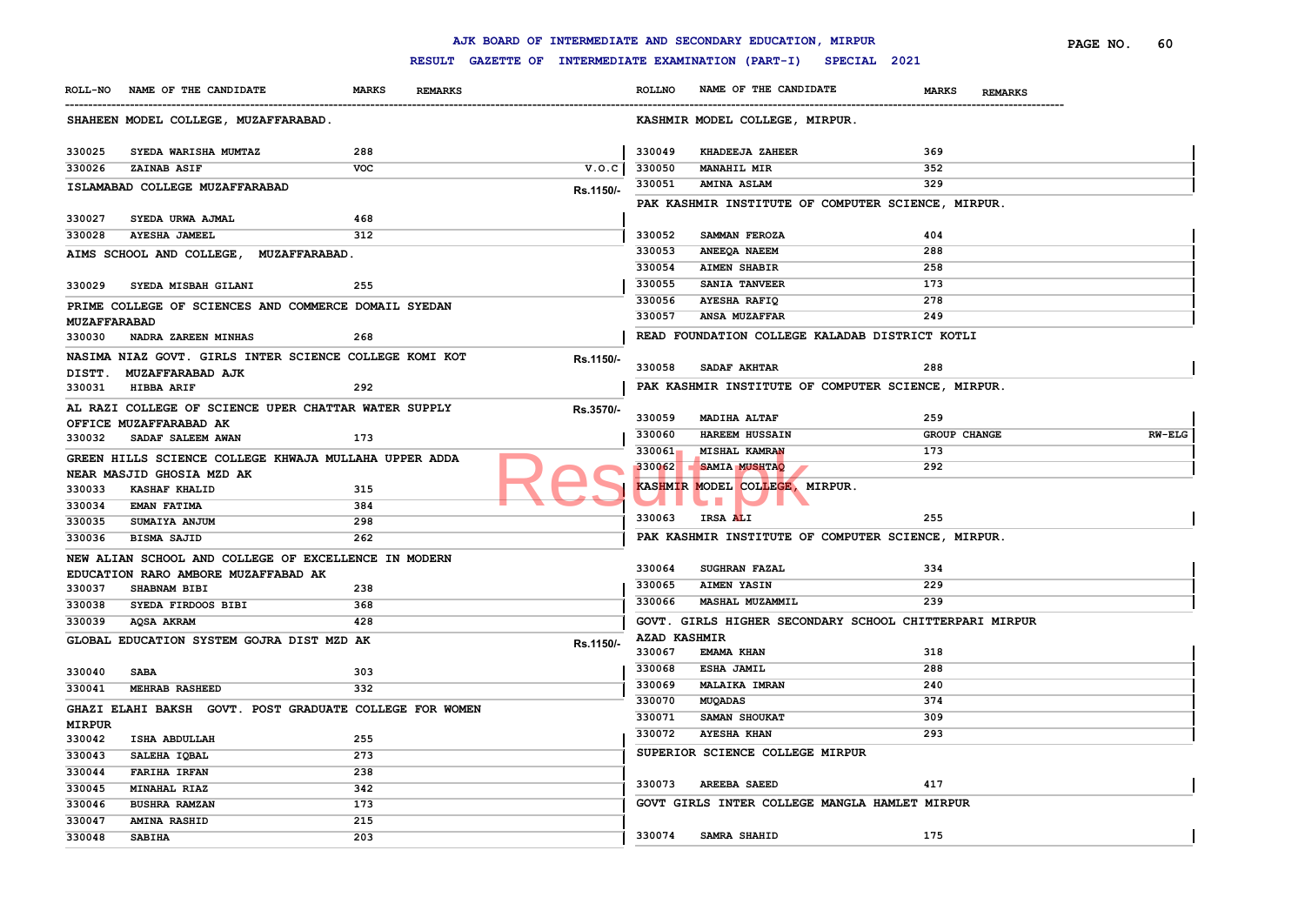|                   |                                                        |              |                |                                                     |                | AJK BOARD OF INTERMEDIATE AND SECONDARY EDUCATION, MIRPUR |                |                | PAGE NO. | 61 |
|-------------------|--------------------------------------------------------|--------------|----------------|-----------------------------------------------------|----------------|-----------------------------------------------------------|----------------|----------------|----------|----|
|                   |                                                        |              |                | RESULT GAZETTE OF INTERMEDIATE EXAMINATION (PART-I) |                | SPECIAL 2021                                              |                |                |          |    |
|                   | ROLL-NO NAME OF THE CANDIDATE                          | <b>MARKS</b> | <b>REMARKS</b> |                                                     | <b>ROLLNO</b>  | NAME OF THE CANDIDATE                                     | <b>MARKS</b>   | <b>REMARKS</b> |          |    |
|                   | MILLAT PUBLIC SCHOOL AND SCIENCECOLLEGE DADYAL MIRPUR  |              |                |                                                     | 330099         | <b>KAINAT SEHR</b>                                        | 269            |                |          |    |
|                   |                                                        |              |                |                                                     | 330100         | SALIHA IFTIKHAR                                           | 344            |                |          |    |
| 330075            | LAIBA HUSSAIN                                          | 492          |                |                                                     |                | INSIGHT MODEL COLLEGE BHIMBER.                            |                |                |          |    |
|                   | THE KASHMIR SCIENCE COLLEGE ISLAMGARH MIRPUR AK        |              |                |                                                     |                |                                                           |                |                |          |    |
|                   |                                                        |              |                |                                                     | 330101         | <b>STARA MARYAM</b>                                       | 275            |                |          |    |
| 330076            | <b>EMAN ANWAR</b>                                      | 482          |                |                                                     |                | GARRISON SCIENCE COLLEGE, BARNALA, BHIMBER.               |                |                |          |    |
|                   | ANDERHAL MODEL SCHOOL AND COLLEGE DADYAL DISTT. MIRPUR |              |                |                                                     |                |                                                           |                |                |          |    |
| AK                |                                                        |              |                |                                                     | 330102         | <b>AYMEN FATIMA</b>                                       | 305            |                |          |    |
| 330077            | <b>FAIZA SAGHEER</b>                                   | 468          |                |                                                     | 330103         | MEMONA ILYAS                                              | 342            |                |          |    |
| 330078            | <b>LAIBA SHAKEEL</b>                                   | 408          |                |                                                     |                | DAWN SCIENCE COLLEGE BARNALA BHIMBER A.K.                 |                |                |          |    |
| 330079            | IQRA YAQOOB                                            | 399          |                |                                                     |                |                                                           |                |                |          |    |
|                   | PUNJAB COLLEGE KOTLI ROAD MIRPUR AK                    |              |                |                                                     | 330104         | <b>UROOJ FATIMA</b>                                       | 288            |                |          |    |
|                   |                                                        |              |                |                                                     |                | GARRISON SCIENCE COLLEGE, BARNALA, BHIMBER.               |                |                |          |    |
| 330080            | AIMA BATOOL                                            | 220          |                |                                                     |                |                                                           |                |                |          |    |
| 330081            | <b>MUQADAS MEHERBAN</b>                                | 429          |                |                                                     | 330105         | <b>NOOR</b>                                               | 369            |                |          |    |
| 330082            | <b>SHEHR BANO AZEEM</b>                                | 437          |                |                                                     |                | ASPIRE HIGHER SECONDARY SCHOOL SHAHEEN CHOWK DISTRICT     |                |                |          |    |
|                   | ASKARI PUBLIC SCHOOL AND COLLEGE CHAKSWARI MIRPUR AK   |              |                |                                                     | <b>BHIMBER</b> |                                                           |                |                |          |    |
|                   |                                                        |              |                |                                                     | 330106         | HAMNA IRFAN                                               | 195            |                |          |    |
| 330083            | <b>MARYAM TAHSEEN</b>                                  | 218          |                |                                                     | 330107         | AROOJ TARIQ                                               | 362            |                |          |    |
| 330084            | <b>SAFA AJAIB</b>                                      | 199          |                |                                                     | 330108         | MEMOONA TAHIR MEHMOOD                                     | 359            |                |          |    |
| 330085            | <b>JAVERIA YASMEEN</b>                                 | 283          |                |                                                     | 330109         | ALISHBA SHAHZADI                                          | 372            |                |          |    |
|                   | GLOBAL SCIENCE SCHOOL AND COLLEGE CHAKSWARI DISTRICT   |              |                |                                                     |                | DAWN SCIENCE COLLEGE BARNALA BHIMBER A.K.                 |                |                |          |    |
| <b>MIRPUR AK</b>  |                                                        |              |                |                                                     |                |                                                           |                |                |          |    |
| 330086            | <b>HUSSNA SHAHZADI</b>                                 | 393          |                |                                                     | 330110         | <b>AIMA MAJEED</b>                                        | 355            |                |          |    |
|                   | ZEENAT MEMORIAL SCIENCE COLLEGE DISTT. MIRPUR AK       |              |                |                                                     | 330111         | MAH NOOR WASEEM                                           | 342            |                |          |    |
|                   |                                                        |              |                |                                                     | 330112         | MENAHIL FATIMA                                            | 314            |                |          |    |
| 330087            | <b>BISMA MUSHTAQ</b>                                   | 352          |                |                                                     |                | TAMEER-E-MILLAT MODEL COLLEGE KOT JAMEL A.K.              |                |                |          |    |
| 330088            | SHIFA IFTIKHAR                                         | 208          |                |                                                     |                |                                                           |                |                |          |    |
|                   | NOOR INSTITUTE OF MODERN SCIENCES ISLAMGARH DISTT.     |              |                |                                                     |                | 330113 HIFSA BIBI                                         | 399            |                |          |    |
| <b>MIRPUR AJK</b> |                                                        |              |                |                                                     |                | READ FOUNDATION COLLEGE BHIMBER GHARBI DISTT. BHIMBER AK  |                |                |          |    |
| 330089            | NOOR FATIMA                                            | 299          |                |                                                     |                |                                                           |                |                |          |    |
| 330090            | <b>ALISHA WAHEED</b>                                   | 374          |                |                                                     | 330114         | <b>AFREEN ANWAR</b>                                       | <b>R-LATER</b> |                |          |    |
| 330091            | NIMRA MUNIR                                            | 388          |                |                                                     |                | GOVT. GIRLS DEGREE COLLEGE, KOTLI                         |                |                |          |    |
| 330092            | NIMRA ISHAQ                                            | 358          |                |                                                     |                |                                                           |                |                |          |    |
| 330093            | <b>HAFSA GUL</b>                                       | 394          |                |                                                     | 330115         | <b>EMAN BIBI</b>                                          | 228            |                |          |    |
|                   | THE PARAGON SCHOOL AND COLLEGE OF SCIENCES MIRPUR AJK  |              |                |                                                     | 330116         | AIZA ILYAS                                                | 203            |                |          |    |
|                   |                                                        |              |                |                                                     | 330117         | ALISHA AMJAD                                              | 303            |                |          |    |
| 330094            | <b>AYESHA RIAZ</b>                                     | 255          |                |                                                     | 330118         | <b>AIMA MEHROSH</b>                                       | 259            |                |          |    |
| 330095            | TAYYABA GHAZANFAR                                      | 328          |                |                                                     | 330119         | <b>SAIMA ABBAS</b>                                        | 253            |                |          |    |
| 330096            | <b>HAFSA IFTIKHAR</b>                                  | 268          |                |                                                     | 330120         | NOREESA SHAHPAL                                           | 189            |                |          |    |
| <b>ASPIRE</b>     | GROUP OF HSS AND COLLEGE MIRPUR AK                     |              |                |                                                     |                | GOVT BOYS DEGREE COLLEGE SEHNSA, KOTLI.                   |                |                |          |    |
| 330097            | TANZEELA MAQBOOL                                       | 268          |                |                                                     | 330121         | <b>FARHEEN FATIMA</b>                                     | 432            |                |          |    |
| 330098            | <b>AYESHA JAVED</b>                                    | 418          |                |                                                     | 330122         | SYEDA ASMA MAHBOOB BUKHARI                                | 255            |                |          |    |
|                   |                                                        |              |                |                                                     |                |                                                           |                |                |          |    |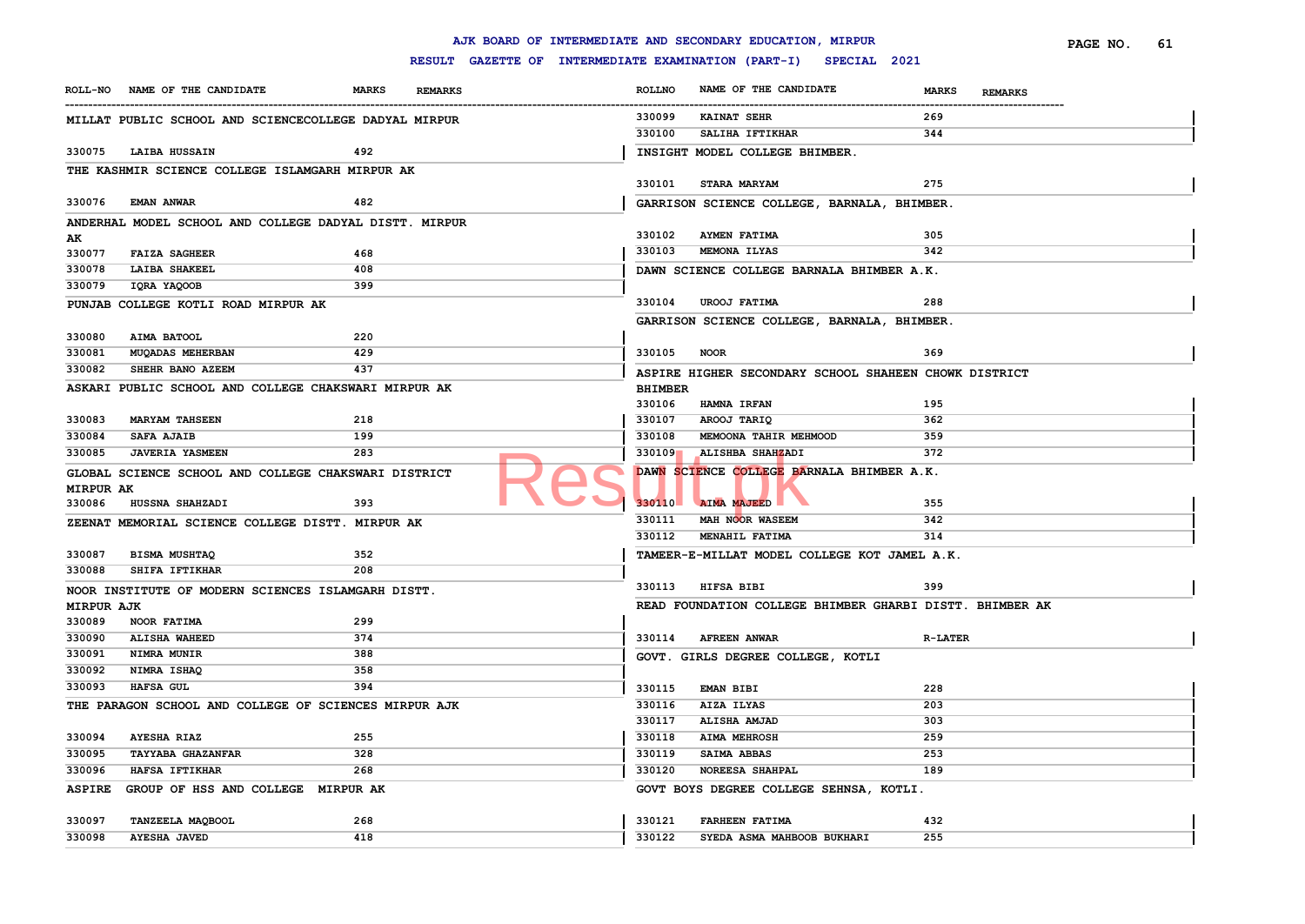|        |                                                          |                                |                                                     |               | AJK BOARD OF INTERMEDIATE AND SECONDARY EDUCATION, MIRPUR |                                | PAGE NO.<br>62 |
|--------|----------------------------------------------------------|--------------------------------|-----------------------------------------------------|---------------|-----------------------------------------------------------|--------------------------------|----------------|
|        |                                                          |                                | RESULT GAZETTE OF INTERMEDIATE EXAMINATION (PART-I) |               | SPECIAL 2021                                              |                                |                |
|        | ROLL-NO NAME OF THE CANDIDATE                            | <b>MARKS</b><br><b>REMARKS</b> |                                                     | <b>ROLLNO</b> | NAME OF THE CANDIDATE                                     | <b>MARKS</b><br><b>REMARKS</b> |                |
|        | HOLY PUBLIC COLLEGE KHUIRATTA KOTLI.                     |                                |                                                     |               | LEEDS MODEL COLLEGE PANJERA KOTLI AK                      |                                |                |
| 330123 | <b>SAFA HAFEEZ</b>                                       | 334                            |                                                     | 330148        | KHANSA BINT SHAHZAD                                       | 432                            |                |
|        | AL-GHAZALI COLLEGE OF SCIENCES KOTLI.                    |                                |                                                     | 330149        | <b>ESHA NOOR</b>                                          | 279                            |                |
|        |                                                          |                                |                                                     |               | JINNAH PUBLIC SCHOOL AND COLLEGE DARBAR MY TOTI KOTLI AK  |                                |                |
| 330124 | MOMINA IJAZ                                              | 418                            |                                                     |               |                                                           |                                |                |
| 330125 | ZOHRA FATIMA                                             | 358                            |                                                     | 330150        | <b>AYESHA JAMIL</b>                                       | 398                            |                |
| 330126 | <b>ISRA SHAHPAL</b>                                      | 258                            |                                                     | 330151        | <b>AREEBA MASKEEN</b>                                     | 263                            |                |
| 330127 | <b>EMAN NAEEM</b>                                        | 324                            |                                                     | 330152        | <b>AMINA KAFAIT</b>                                       | 283                            |                |
|        | FATIMA-TUZ-ZAHRA GIRLS COLLEGE KOTLI A.K.                |                                |                                                     |               | SUFFA SCHOOL AND COLLEGE KHUIRATTA KOTLI AK               |                                |                |
| 330128 | AIRA AZHAR                                               | 299                            |                                                     | 330153        | SAHER AMJAD                                               | 379                            |                |
| 330129 | ALISHA EJAZ                                              | 233                            |                                                     | 330154        | <b>AREEBA SHAHZAD</b>                                     | 414                            |                |
| 330130 | <b>HANIA IMRAN</b>                                       | 283                            |                                                     | 330155        | <b>NIMRA HUSSAIN</b>                                      | 259                            |                |
| 330131 | HANIA FATIMA                                             | 238                            |                                                     | 330156        | <b>MAHIRA TAHIR</b>                                       | 265                            |                |
|        | ARFAH INSTITUTE OF MODERN STUDIES TATTA PANI DIST. KOTLI |                                |                                                     |               | GOVT. GIRLS DEGREE COLLEGE NAR KOTLI AK                   |                                |                |
| AJK    |                                                          |                                |                                                     |               |                                                           |                                |                |
| 330132 | LAIBA ISHAQ                                              | 230                            |                                                     | 330157        | <b>HALEEMA JABBAR</b>                                     | 332                            |                |
|        | FATIMA-TUZ-ZAHRA GIRLS COLLEGE KOTLI A.K.                |                                |                                                     | 330158        | <b>AMNA ARSHAD</b>                                        |                                |                |
|        |                                                          |                                |                                                     |               | SHAEEL MODEL COLLEGE SARSAWA KOTLI AK                     |                                |                |
| 330133 | <b>UROOSA SALEEM</b>                                     | 364                            |                                                     |               |                                                           |                                |                |
| 330134 | SADIA TOUQEER                                            | 268                            |                                                     |               | 330159 SHANZA ZAMIR                                       | 459                            |                |
| 330135 | HUMNAH ZULFIQAR                                          | 275                            |                                                     | 330160        | KOKAB RIAZ                                                | 488                            |                |
| 330136 | <b>KASHAF BUTT</b>                                       | 362                            |                                                     |               | 330161 AIZA ASHFAQ                                        | 481                            |                |
| 330137 | SOHA NASEER                                              | 404                            |                                                     |               | PUNJAB COLLEGE KOTLI AK                                   |                                |                |
| 330138 | <b>AYESHA MEHFOOZ</b>                                    | 302                            |                                                     |               |                                                           |                                |                |
| 330139 | <b>AMINA ALI</b>                                         | 452                            |                                                     | 330162        | <b>JAVERIA SAEED</b>                                      | 417                            |                |
| 330140 | <b>KASHIF NASIR</b>                                      | 188                            |                                                     | 330163        | <b>MAHNOOR ANWAR</b>                                      | 374                            |                |
|        | FARAN MODEL COLLEGE OF SCIENCE FATEHPUR THAKYALA KOTLI   |                                |                                                     |               | READ FOUNDATION SCHOOL AND COLLEGE FATEHPUR DISTT. KOTLI  |                                |                |
| AK     |                                                          |                                |                                                     | AК            |                                                           |                                |                |
| 330141 | ALIZA FAROOQ                                             | 195                            |                                                     | 330164        | <b>ARAASH IFTIKHAR</b>                                    | 305                            |                |
| 330142 | ANISA HAMEED                                             | 240                            |                                                     |               | ADAM PUBLIC COLLEGE KHUIRATTA DISTT. KOTLI AK             |                                |                |
|        | ALLAMA IQBAL PUBLIC COLLEGE SERI KOTLI                   |                                |                                                     |               |                                                           |                                |                |
|        |                                                          |                                |                                                     | 330165        | ALIBA TAMZEEL                                             | 359                            |                |
| 330143 | <b>BISMA NAWAZ</b>                                       | 325                            |                                                     | 330166        | KAINAT MURTAZA                                            | 183                            |                |
|        | READ FOUNDATION GIRLS COLLEGE KOTLI, DISTT. KOTLI.       |                                |                                                     | 330167        | <b>ALEENA IRFAN</b>                                       | 233                            |                |
|        |                                                          |                                |                                                     |               | FATIMA JINNAH COLLEE KOTLI DISTRICT KOTLI AK              |                                |                |
| 330144 | FIZA HAMEED                                              | 387                            |                                                     |               |                                                           |                                |                |
| 330145 | <b>NAZISH FATIMA</b>                                     | 262                            |                                                     | 330168        | TANZEELA FATIMA                                           | 382                            |                |
|        | AZIZ MEMORIAL FOUNDATION COLLEGE FATEHPUR KOTLI AK       |                                |                                                     | 330169        | SYEDA NOOR UL AIN ZAHRA                                   | 255                            |                |
|        |                                                          |                                |                                                     | 330170        | <b>GHAZALA IMTIAZ</b>                                     | 303                            |                |
| 330146 | UMER UN NISSAH                                           | 352                            |                                                     |               | QUAID-E-AZAM COLLEGE OF MODERN SCIENCES KOTLI AK          |                                |                |
| 330147 | KHADIJAH ZULFIQAR                                        | 344                            |                                                     |               |                                                           |                                |                |
|        |                                                          |                                |                                                     | 330171        | SIDRA-TUL-MUNTAHA                                         | 359                            |                |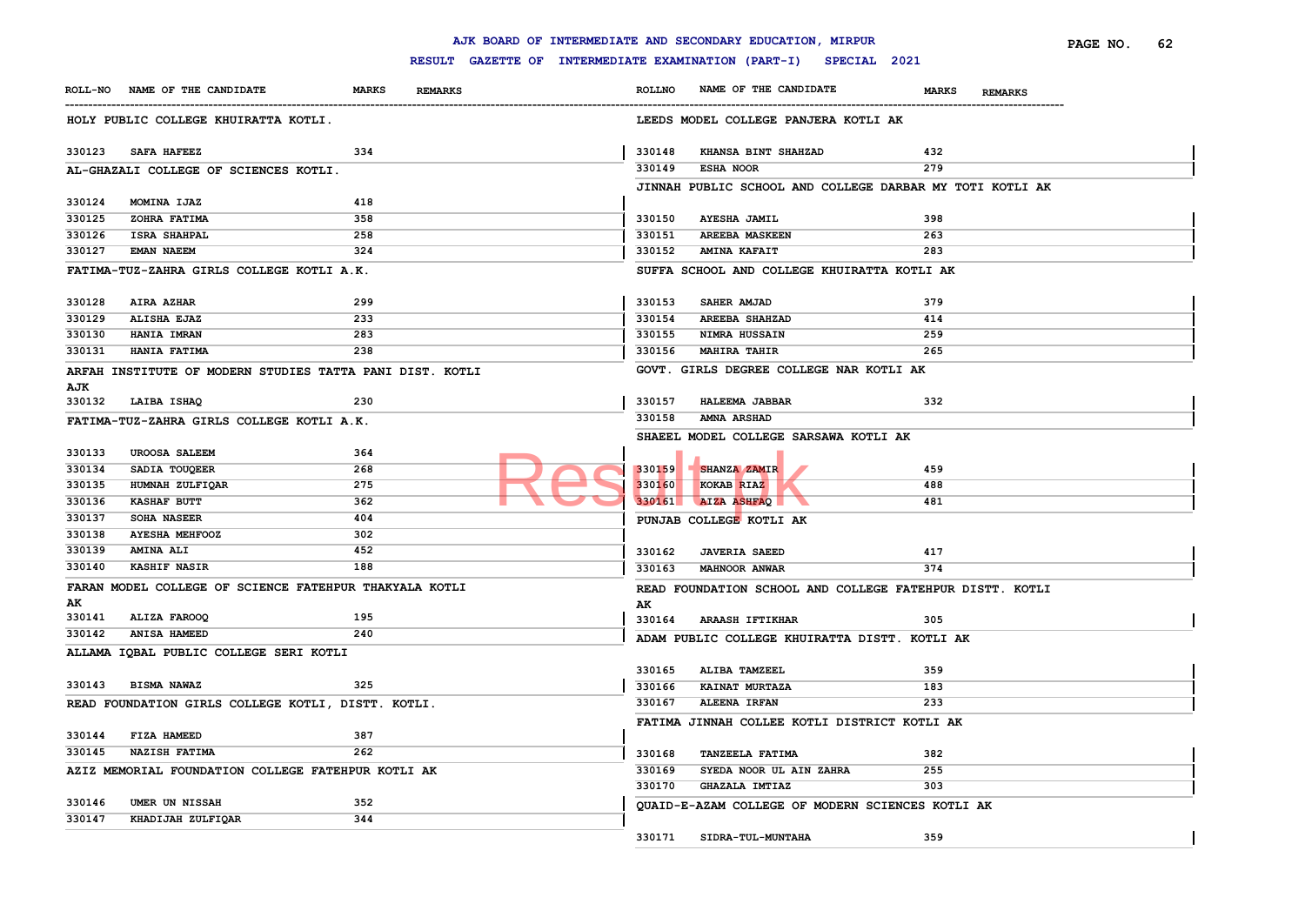|                |                                                         |              |                |               | AJK BOARD OF INTERMEDIATE AND SECONDARY EDUCATION, MIRPUR        |              |                | PAGE NO. | 63 |
|----------------|---------------------------------------------------------|--------------|----------------|---------------|------------------------------------------------------------------|--------------|----------------|----------|----|
|                |                                                         |              |                |               | RESULT GAZETTE OF INTERMEDIATE EXAMINATION (PART-I) SPECIAL 2021 |              |                |          |    |
|                | ROLL-NO NAME OF THE CANDIDATE                           | <b>MARKS</b> | <b>REMARKS</b> | <b>ROLLNO</b> | NAME OF THE CANDIDATE                                            | <b>MARKS</b> | <b>REMARKS</b> |          |    |
|                | AZAN COLLEGE HOUSING SCHEME KOTLI AK NEAR SANINA        |              |                | 330196        | <b>ESHAL ZUBAIR</b>                                              | 258          |                |          |    |
| HOSPITAL KOTLI |                                                         |              |                |               | GOVT. GIRLS POST GRADUATE DEGREE COLLEGE KHARIK, POONCH          |              |                |          |    |
|                | 330172 SEHAR ANDLEEB                                    | 472          |                |               |                                                                  |              |                |          |    |
|                | STARS HIGHER SECONDARY SCHOOL KOTLI DISTT. KOTLI        |              |                | 330197        | <b>ESHA HAFIZ</b>                                                | 332          |                |          |    |
|                |                                                         |              |                |               | READ FOUNDATION DABASTAN-E-SARDAR BAHADUR ALI KHAN               |              |                |          |    |
| 330173         | <b>TAIBA KABIR</b>                                      | 434          |                |               | SCHOOL AND SCIENCE COLLEGE KHARICK, POONCH.                      |              |                |          |    |
|                | GOVT GIRLS POST GRADUATE COLLEGE, BAGH.                 |              |                | 330198        | ZOHA KHALIL                                                      | 283          |                |          |    |
|                |                                                         |              |                | 330199        | MERYAM MISHAAL NISHAT                                            | 334          |                |          |    |
| 330174         | <b>ALISHBA SAEED</b>                                    | 263          |                | 330200        | SAMMAN SHAHZAD                                                   | 377          |                |          |    |
| 330175         | <b>NAYAB ZIA</b>                                        | 302          |                | 330201        | LAIBA JAMSHID                                                    | 298          |                |          |    |
|                | READ FOUNDATION SCHOOL AND COLLEGE DHIRKOT BAGH A.K     |              |                | 330202        | HUSSINA ABID                                                     | 397          |                |          |    |
|                |                                                         |              |                | 330203        | <b>TOOBA NAZIR</b>                                               | 253          |                |          |    |
| 330176         | <b>HIFZA ANSAR</b>                                      | 379          |                | 330204        | ALISHA KHALIQ                                                    | 369          |                |          |    |
| 330177         | ALISHBA FIAZ                                            | 283          |                | 330205        | ZOONISHA MAZHAR                                                  | 392          |                |          |    |
|                | GOVT. MODEL SCIENCE COLLEGE BAGH AZAD KASHMIR           |              |                | 330206        | PARSA RIAZ                                                       | 275          |                |          |    |
|                |                                                         |              |                | 330207        | <b>WAJEEHA</b>                                                   | 325          |                |          |    |
| 330178         | <b>SAMAN JAVED</b>                                      | 439          |                | 330208        | FATIMA MAQBOOL                                                   | 412          |                |          |    |
|                | NEW KASHMIR MODEL COLLEGE BAGH AK                       |              |                |               | GOVT BOYS POST GRADUATE COLLEGE RAWALAKOT POONCH                 |              |                |          |    |
|                |                                                         |              |                |               |                                                                  |              |                |          |    |
| 330179         | <b>SHIZA NAEEM</b>                                      | 408          |                |               | 330209 ATIYAH SUBHANI                                            | 487          |                |          |    |
|                | KASHMIR MODEL COLLEGE BAGH                              |              |                |               | MUHAMMADAN SCIENCE COLLEGE HAJIRA POONCH.                        |              |                |          |    |
|                |                                                         |              |                |               |                                                                  |              |                |          |    |
| 330180         | <b>SAFINA HAMEED</b>                                    | 359          |                | 330210        | SHEIKH ZULKHA TARIQ                                              | 481          |                |          |    |
| 330181         | ALIZA AZAM                                              | 305          |                |               | 330211 NATASHA BATOOL RAJA                                       | 339          |                |          |    |
| 330182         | WAJIHA TAHIR                                            | 309          |                |               | DAAR-E-ARQAM MODEL COLLEGE RAWALKOT POONCH A.K.                  |              |                |          |    |
| 330183         | <b>MARYAM NIAZ</b>                                      | 322          |                |               |                                                                  |              |                |          |    |
|                | READ FOUNDATION HIGHER SECONDARY SCHOOL MALLOT BAGH AK  |              |                | 330212        | LAIBA RAZZAQ                                                     | 292          |                |          |    |
|                |                                                         |              |                | 330213        | SUMAIYA JAVID                                                    | 288          |                |          |    |
| 330184         | <b>KIRAN ZIA</b>                                        | 454          |                | 330214        | <b>AYESHA USMAN</b>                                              | 397          |                |          |    |
|                | HIRA PUBLIC HIGHER SECONDARY SCHOOL MAHLDARA BAGH (A.K) |              |                |               | ISLAMIA MODEL SCIENCE COLLEGE KHARICK RAWALAKOT, POONCH          |              |                |          |    |
|                |                                                         |              |                | AK            |                                                                  |              |                |          |    |
|                | 330185 JAWARIA JAHANGEER                                | 439          |                | 330215        | <b>AYIZA EJAZ</b>                                                | 397          |                |          |    |
|                | READ FOUNDATION DABASTAN-E-SARDAR BAHADUR ALI KHAN      |              |                | 330216        | HIFSA IMTIAZ                                                     | 487          |                |          |    |
|                | SCHOOL AND SCIENCE COLLEGE KHARICK, POONCH.             |              |                | 330217        | <b>ALIKHA NAVEED</b>                                             | 352          |                |          |    |
| 330186         | <b>ALISHBA AFRAZ</b>                                    | 259          |                |               | TAMEER-E-INSANIAT PUBLIC ACADEMY & MODEL COLLEGE ZIARAT          |              |                |          |    |
| 330187         | <b>MASHAL KOUSAR</b>                                    | 279          |                |               | PANIOLA POONCH                                                   |              |                |          |    |
| 330188         | NOOR UL SEHAR PERVAIZ                                   | 199          |                | 330218        | <b>MUNIBA IRSHAD</b>                                             | 260          |                |          |    |
| 330189         | ZOHA PERVAIZ                                            | 248          |                |               | KASHMIR NOBLE SCIENCE COLLEGE DRAKE RAWALAKOT POONCH.            |              |                |          |    |
| 330190         | ZAINAB SHOUKAT                                          | 263          |                |               |                                                                  |              |                |          |    |
| 330191         | <b>FAIZA LATIF</b>                                      | 272          |                | 330219        | GULSHAN FAROOQ                                                   | 328          |                |          |    |
| 330192         | ANMOL HABIB                                             | 288          |                |               | IQRA MODEL COLLEGE GHAMIR KAHMORAH POONCH AK                     |              |                |          |    |
| 330193         | <b>LAIBA RASHEED</b>                                    | 205          |                |               |                                                                  |              |                |          |    |
| 330194         | <b>SAFFA SHAHID</b>                                     | 225          |                | 330220        | MUQADDAS TARIQ                                                   | 219          |                |          |    |
| 330195         | NOOR UL HAYA                                            | 378          |                | 330221        | <b>MUQADDAS NASEEM</b>                                           | 189          |                |          |    |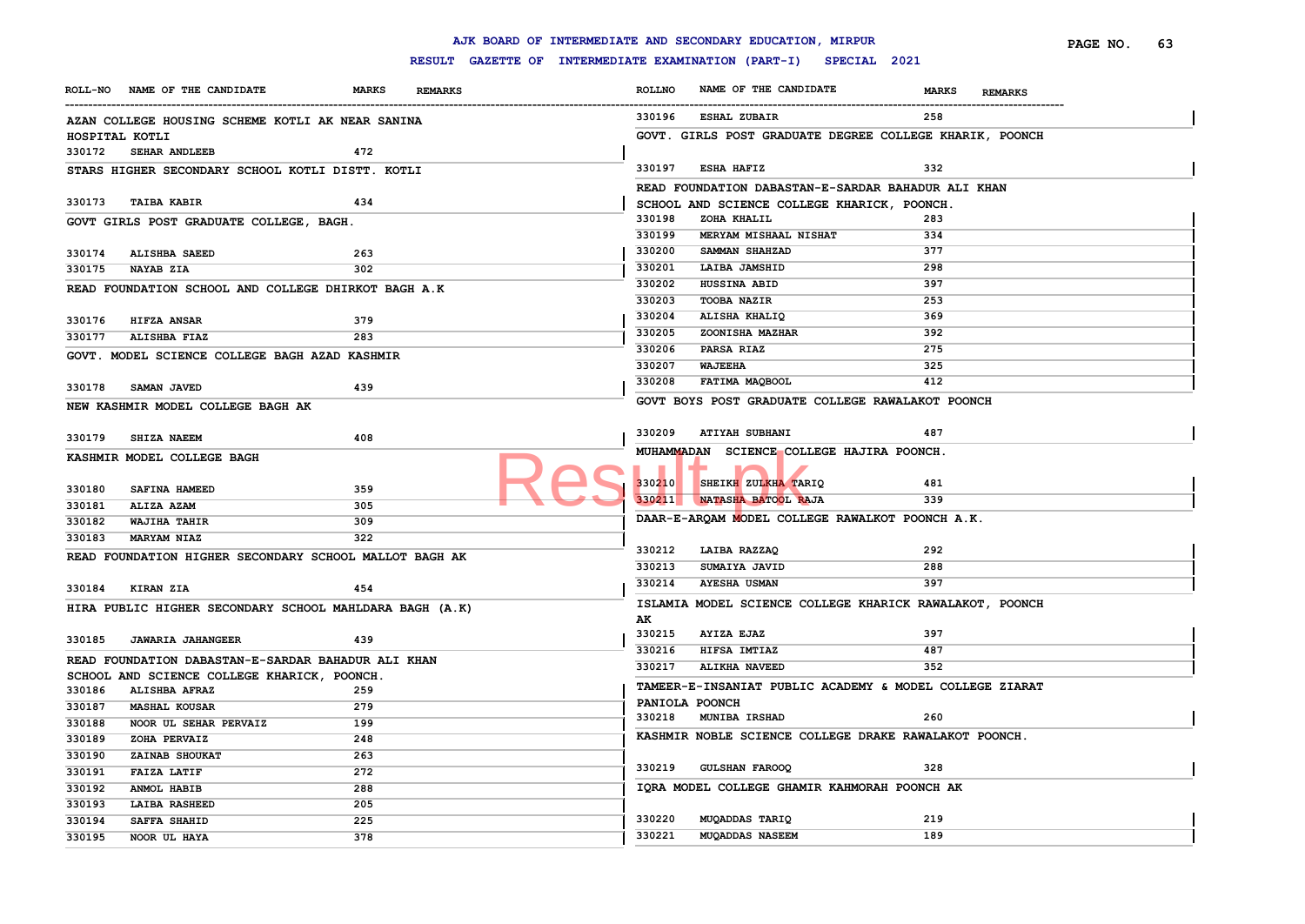|             |                                                          |                                |                      | AJK BOARD OF INTERMEDIATE AND SECONDARY EDUCATION, MIRPUR        |                                | PAGE NO. | 64 |
|-------------|----------------------------------------------------------|--------------------------------|----------------------|------------------------------------------------------------------|--------------------------------|----------|----|
|             |                                                          |                                |                      | RESULT GAZETTE OF INTERMEDIATE EXAMINATION (PART-I) SPECIAL 2021 |                                |          |    |
|             | ROLL-NO NAME OF THE CANDIDATE                            | <b>MARKS</b><br><b>REMARKS</b> | <b>ROLLNO</b>        | NAME OF THE CANDIDATE                                            | <b>MARKS</b><br><b>REMARKS</b> |          |    |
|             | PUNJAB COLLEGE RAWALAKOT AK                              |                                | 330244               | <b>MARYAM SAJID</b>                                              | 437                            |          |    |
|             |                                                          |                                | 330245               | <b>ROSHAAN SHAHID</b>                                            | 342                            |          |    |
| 330222      | AMERZISH FATIMA                                          | 437                            |                      | IQBAL PUBLIC HIGHER SECONDARY SCHOOL HAMROOTA DISTRICT           |                                |          |    |
| 330223      | RABAIL AZMAT                                             | 339                            | SUDHNOTI AK          |                                                                  |                                |          |    |
| 330224      | <b>SUMRUN SAHAB</b>                                      | 504                            |                      | 330246 SHABNAM ASHRAF ABBASI                                     | 195                            |          |    |
| 330225      | RUQAYYA JALIL                                            | 474                            |                      | READ FOUNDATION SCHOOL AND COLLEGE CHINARI, DISTT.               |                                |          |    |
| 330226      | NISA NOOR                                                | 315                            |                      | HATTIAN BALA AK                                                  |                                |          |    |
|             | GOVT. DEGREE COLLEGE TARARKHAL, SUDHNUTI.                |                                | 330247               | BISMAH RAKHMAN SHAWL                                             | 429                            |          |    |
|             |                                                          |                                | 330248               | <b>AREEBA KHALID</b>                                             | 223                            |          |    |
| 330227      | ALISHBA AZIZ                                             | 447                            | 330249               | SYEDA MARIA KAZMI                                                | 398                            |          |    |
| 330228      | <b>ROBASH</b>                                            | 447                            |                      | GOVT. GIRLS DEGREE COLLEGE KAHUTA, DISTT. HAVELI KAHUTTA         |                                |          |    |
|             | GOVT. GIRLS DEGREE COLLEGE TRARKHAL SADHNUTI.            |                                | AK                   |                                                                  |                                |          |    |
|             |                                                          |                                | 330250               | AREEBA GUL KAYANI                                                | 209                            |          |    |
| 330229      | <b>ASMA ARSHAD</b>                                       | 344                            | 330251               | SAJAL MANSHA                                                     | 278                            |          |    |
|             | GOVT. GIRLS INTER COLLEGE BALUCH SUDHNUTI                |                                | 330252               | <b>BINISH GILLANI</b>                                            | 229                            |          |    |
|             |                                                          |                                | 330253               | <b>REEMA SAGHEER</b>                                             | 213                            |          |    |
| 330230      | HUMAIRA QASIM                                            | 210                            | 330254               | AMINA QAYYUM                                                     | 262                            |          |    |
| 330231      | ARJAMAND BANO                                            | 374                            |                      | DAWN SCIENCE COLLEGE BARNALA BHIMBER A.K.                        |                                |          |    |
|             | EMERSON COLLEGE OF SCIENCES & ARTS NEAR CIVIL SUPPLY     |                                |                      |                                                                  |                                |          |    |
|             | PALANDRI DISTT SUDHNUTI AK                               |                                | 330255               | AMNA ABID                                                        | 288                            |          |    |
| 330232      | <b>FATIMA ZAREEF</b>                                     | 243                            |                      | GOVT. BOYS POST GRADUATE COLLEGE, MUZAFFARABAD.                  |                                |          |    |
| 330233      | <b>NIMRA SAGHIR</b>                                      | 312                            |                      |                                                                  |                                |          |    |
|             | READ FOUNDATION COLLEGE PALLANDRI A.K.                   |                                | 335001               | MUHAMMAD ZAHEEN                                                  | 183                            |          |    |
|             |                                                          |                                | 335002               | <b>MUHAMMAD BILAL</b>                                            | 318                            |          |    |
| 330234      | <b>ZOYAA NISAR</b>                                       | 384                            | 335003               | <b>HASSAN ALI</b>                                                | 228                            |          |    |
|             | DR. MAHROOF MODEL COLLEGE TANGIGALA SUDHNUTI AK          |                                | 335004               | HAMMAD FAREED                                                    | 269                            |          |    |
|             |                                                          |                                | 335005               | MUHAMMAD KIBRIYA                                                 | 259                            |          |    |
| 330235      | <b>SIDRA SALEEM</b>                                      | 484                            | 335006               | <b>HAMZA</b>                                                     | 295                            |          |    |
| 330236      | <b>AYSHA JAVAID</b>                                      | 279                            |                      | GOVT. BOYS POST GRADUATE COLLEGE GARHI DOPATTA,                  |                                |          |    |
|             | ACADEMY OF ISLAMIC AND MODERN STUDIES AWANABAD PALLANDRI |                                | <b>MUZAFFARABAD.</b> |                                                                  |                                |          |    |
| AK          |                                                          |                                | 335007               | <b>UMAIR MAHBOOB</b>                                             | 188                            |          |    |
| 330237      | SAMAN SUDOZAI                                            | 249                            | 335008               | DANIAL JAMEEL                                                    | 173                            |          |    |
| 330238      | IQRA ZAHID                                               | 292                            | 335009               | <b>ADEEL MUNEER</b>                                              | 173                            |          |    |
|             | NOBLE SCHOOL AND COLLEGE GARALA SUDHNUTI AK              |                                |                      | GOVT MODEL SCIENCE COLLEGE, MUZAFFARABAD.                        |                                |          |    |
|             |                                                          |                                |                      |                                                                  |                                |          |    |
| 330239      | <b>SUMYIA KHAN</b>                                       | 459                            | 335010               | MUHAMMAD KAIF                                                    | 354                            |          |    |
|             | SUNRISE MODELSCIENCE COLLEGE TANGIGALA SUDHNUTI AK       |                                | 335011               | <b>KHUSHNOOD ALI</b>                                             | 250                            |          |    |
|             |                                                          |                                | 335012               | MUHAMMAD DANIAL ABBASI                                           | 418                            |          |    |
| 330240      | HINA QAYYUM                                              | 215                            | 335013               | <b>MUHAMMAD ANSAR</b>                                            | 309                            |          |    |
| 330241      | SAHIBA SHABBIR                                           | 312                            | 335014               | <b>WASI MUSTAFA</b>                                              | 269                            |          |    |
| 330242      | ALIZA HANIF                                              | 259                            | 335015               | SYED AHMAD RAZA                                                  | 329                            |          |    |
| 330243      | ALIZA RAHIM                                              | 208                            | 335016               | RAJA MUHAMMAD AFZAAL AZEEM                                       | 299                            |          |    |
|             | LT FAISAL SHAHEED SCIENCE COLLEGE TRARKHAL DISTT.        |                                | 335017               | MUHAMMAD RAFAQAT                                                 | 259                            |          |    |
| SUDHNUTI AK |                                                          |                                | 335018               | EHTISHAM RAFIQUE QURESHE                                         | 283                            |          |    |
|             |                                                          |                                | 335019               | ARSALAN FAROOQ                                                   | 368                            |          |    |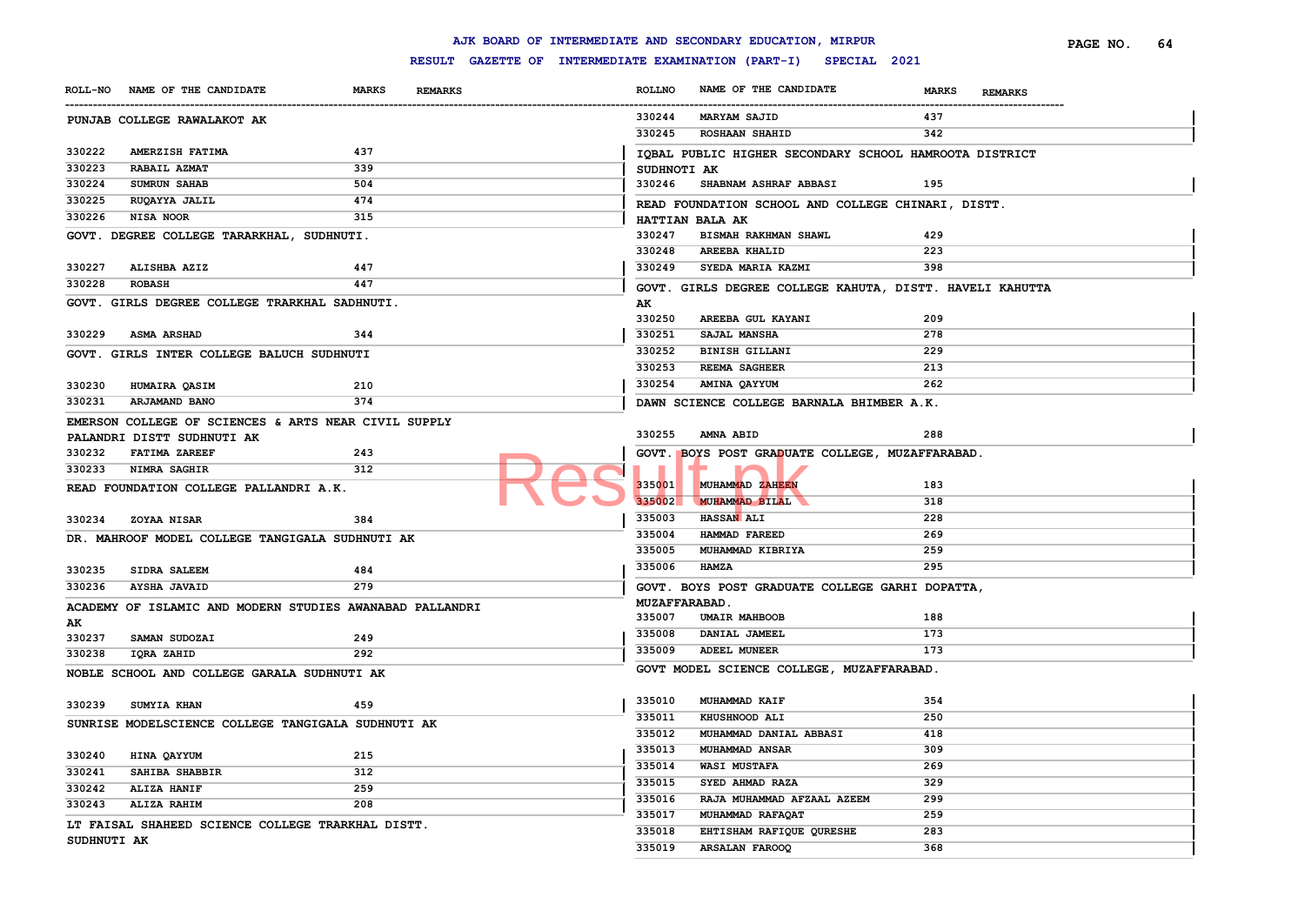| SPECIAL 2021<br>RESULT GAZETTE OF INTERMEDIATE EXAMINATION (PART-I)<br>NAME OF THE CANDIDATE<br><b>MARKS</b><br><b>ROLLNO</b><br>NAME OF THE CANDIDATE<br><b>REMARKS</b><br><b>MARKS</b><br><b>REMARKS</b><br>-----------<br>SAHOOD SAJID<br>409<br>335059<br><b>SHAYAN KHAN</b><br>209<br><b>ZIA UR REHMAN</b><br>328<br>335060<br>SABEEL KHAN<br>220<br>315<br>335061<br>FURQAN AKRAM<br>230<br>ANJUM ABDULLAH<br>SHEHRYAR ASIF ABBASI<br>352<br>335062<br>MUDDASSAR IQBAL<br>175<br>359<br><b>BASHARAT MUSHTAQ</b><br>GOVT MODEL SCIENCE COLLEGE, MUZAFFARABAD.<br>ZIAF NAZIR<br>314<br><b>HASHAAM AHMED</b><br>457<br>335063<br><b>SUBHAN SABIR</b><br>325<br>HAMMAD SHAHID<br>389<br>AIMS SCHOOL AND COLLEGE,<br><b>MUZAFFARABAD</b><br>438<br>SHAHZAD AHMED AWAN<br>RABAIL KHATTAK<br>324<br>335064<br>SADDAM KHAN<br>288<br>394<br><b>AHSIN SAGHIR</b><br>335065<br>HASSAN IQBAL ABASI<br>200<br><b>TABISH MUSHTAQ</b><br>240<br>335066<br><b>HUSSAIN ALI</b><br>229<br>SUMMAR KHALID LATIF KHAN<br>328<br>ALPINE NATIONAL COLLEGE OF SCIENCES MUZAFFARABAD<br>MUHAMMAD FURQAN TARIQ<br>318<br>324<br>ZAKRIYA TARIQ<br>DILAWER ALI<br>335067<br>289<br><b>ABDUL HANAN</b><br>268<br>GOVT. BOYS POST GRADUATE COLLEGE, MUZAFFARABAD.<br>334<br>SHERAZ SHAKAR<br><b>ABID RAUF</b><br>299<br>335068<br>250<br><b>GHULAM JEELANI</b><br>273<br>SAQIB HUSSAIN<br>PRIME COLLEGE OF SCIENCES AND COMMERCE DOMAIL SYEDAN<br>MUNEEB UR REHMAN QURESHI<br>329<br><b>MUZAFFARABAD</b><br>355<br>NAJAM MUSHTAQ<br>335069<br>ZEESHAN AFZAL<br>230<br>328<br>SAIFULLAH ATTIQUE ABBASI<br>SHAHBAZ AHMED KHAN<br>173<br>335070<br>AREEB TARIQ<br>352<br>183<br>335071<br>MIAN ASIR ALI<br><b>AHSAAN AWAIS</b><br>263<br>READ FOUNDATION SCIENCE COLLEGE GARHI DUPATTA<br>Rs.4460/-<br>READ FOUNDATION SCIENCE COLLEGE MUZAFFARABAD.<br>MUZAFFARABAD A.K<br>335072<br><b>MAJID HUSSAIN</b><br>263<br>185<br>SYED HASSAN ALI KAZMI<br>253<br>335073<br><b>JUNAID HAIDER</b><br>SYED AHSAN ALI KAZMI<br>233<br>335074<br><b>MEHR ALI</b><br>272<br>MUHAMMAD WASIM<br>245<br>335075<br>243<br>AMMAR FAYYAZ<br>308<br><b>MUHAMMAD SAMI</b><br>335076<br>BILAL TARIQ<br>250<br>ZIA UR REHMAN<br>325<br>ADVANCE NATIONAL INSTITUTE OF COMMERCE SCIENCE AND<br>ARBAZ MUNIR<br>298<br>TECHNOLOGY MZD AK<br>KHIZER TANVEER<br>372<br>ARSALAN AHMED AWAN<br>275<br>335077<br>325<br>MUHAMMAD HASEEB YOUSUF<br>218<br>AL RAZI COLLEGE OF SCIENCE UPER CHATTAR WATER SUPPLY<br>HAMZA ARIF<br>Rs.3570/-<br>OFFICE MUZAFFARABAD AK<br>SHAHEEN MODEL COLLEGE, MUZAFFARABAD.<br>ZAIN UL ABIDEEN<br>200<br>335078<br>ALIAN SCHOOL AND COLLEGE OF EXCELLENCE IN MODERN<br>220<br>ZAWAR HUSSAIN KAZMI<br>EDUCATION MUZAFFARABAD AK<br>SYED ABDULLAH GILLANI<br>324<br>335079<br>HAMMAD ISHFAQ<br>315<br>387<br>MUHAMMAD TOUQEER<br>335080<br>KHIZER USMANI<br>205<br>288<br>RAJA KHIZER SAGHEER<br>335081<br><b>WASAF ZAMAN</b><br>198<br>223<br><b>MUHAMMAD ANAS</b><br>335082<br>239<br>SUFYAN NASEER USMANI<br>ISLAMABAD COLLEGE MUZAFFARABAD<br>Rs.1150/-<br>335083<br>213<br>SHAIKH FAIZAN<br>335084<br>258<br><b>MAHAZ ALI</b><br>USMAN WAHEED ALI<br>263<br>335085<br>329<br>SYED ALI FARZAND KAZMI |                |  |  |  | AJK BOARD OF INTERMEDIATE AND SECONDARY EDUCATION, MIRPUR | PAGE NO. | 65 |
|-------------------------------------------------------------------------------------------------------------------------------------------------------------------------------------------------------------------------------------------------------------------------------------------------------------------------------------------------------------------------------------------------------------------------------------------------------------------------------------------------------------------------------------------------------------------------------------------------------------------------------------------------------------------------------------------------------------------------------------------------------------------------------------------------------------------------------------------------------------------------------------------------------------------------------------------------------------------------------------------------------------------------------------------------------------------------------------------------------------------------------------------------------------------------------------------------------------------------------------------------------------------------------------------------------------------------------------------------------------------------------------------------------------------------------------------------------------------------------------------------------------------------------------------------------------------------------------------------------------------------------------------------------------------------------------------------------------------------------------------------------------------------------------------------------------------------------------------------------------------------------------------------------------------------------------------------------------------------------------------------------------------------------------------------------------------------------------------------------------------------------------------------------------------------------------------------------------------------------------------------------------------------------------------------------------------------------------------------------------------------------------------------------------------------------------------------------------------------------------------------------------------------------------------------------------------------------------------------------------------------------------------------------------------------------------------------------------------------------------------------------------------------------------------------------------------------------------------------------------------------------------------------------------------------------------------------------------------------------------------------------------------------------------------------------------------------------------------------------------------------------------------------------------------------------|----------------|--|--|--|-----------------------------------------------------------|----------|----|
|                                                                                                                                                                                                                                                                                                                                                                                                                                                                                                                                                                                                                                                                                                                                                                                                                                                                                                                                                                                                                                                                                                                                                                                                                                                                                                                                                                                                                                                                                                                                                                                                                                                                                                                                                                                                                                                                                                                                                                                                                                                                                                                                                                                                                                                                                                                                                                                                                                                                                                                                                                                                                                                                                                                                                                                                                                                                                                                                                                                                                                                                                                                                                                               |                |  |  |  |                                                           |          |    |
|                                                                                                                                                                                                                                                                                                                                                                                                                                                                                                                                                                                                                                                                                                                                                                                                                                                                                                                                                                                                                                                                                                                                                                                                                                                                                                                                                                                                                                                                                                                                                                                                                                                                                                                                                                                                                                                                                                                                                                                                                                                                                                                                                                                                                                                                                                                                                                                                                                                                                                                                                                                                                                                                                                                                                                                                                                                                                                                                                                                                                                                                                                                                                                               | <b>ROLL-NO</b> |  |  |  |                                                           |          |    |
|                                                                                                                                                                                                                                                                                                                                                                                                                                                                                                                                                                                                                                                                                                                                                                                                                                                                                                                                                                                                                                                                                                                                                                                                                                                                                                                                                                                                                                                                                                                                                                                                                                                                                                                                                                                                                                                                                                                                                                                                                                                                                                                                                                                                                                                                                                                                                                                                                                                                                                                                                                                                                                                                                                                                                                                                                                                                                                                                                                                                                                                                                                                                                                               | 335020         |  |  |  |                                                           |          |    |
|                                                                                                                                                                                                                                                                                                                                                                                                                                                                                                                                                                                                                                                                                                                                                                                                                                                                                                                                                                                                                                                                                                                                                                                                                                                                                                                                                                                                                                                                                                                                                                                                                                                                                                                                                                                                                                                                                                                                                                                                                                                                                                                                                                                                                                                                                                                                                                                                                                                                                                                                                                                                                                                                                                                                                                                                                                                                                                                                                                                                                                                                                                                                                                               | 335021         |  |  |  |                                                           |          |    |
|                                                                                                                                                                                                                                                                                                                                                                                                                                                                                                                                                                                                                                                                                                                                                                                                                                                                                                                                                                                                                                                                                                                                                                                                                                                                                                                                                                                                                                                                                                                                                                                                                                                                                                                                                                                                                                                                                                                                                                                                                                                                                                                                                                                                                                                                                                                                                                                                                                                                                                                                                                                                                                                                                                                                                                                                                                                                                                                                                                                                                                                                                                                                                                               | 335022         |  |  |  |                                                           |          |    |
|                                                                                                                                                                                                                                                                                                                                                                                                                                                                                                                                                                                                                                                                                                                                                                                                                                                                                                                                                                                                                                                                                                                                                                                                                                                                                                                                                                                                                                                                                                                                                                                                                                                                                                                                                                                                                                                                                                                                                                                                                                                                                                                                                                                                                                                                                                                                                                                                                                                                                                                                                                                                                                                                                                                                                                                                                                                                                                                                                                                                                                                                                                                                                                               | 335023         |  |  |  |                                                           |          |    |
|                                                                                                                                                                                                                                                                                                                                                                                                                                                                                                                                                                                                                                                                                                                                                                                                                                                                                                                                                                                                                                                                                                                                                                                                                                                                                                                                                                                                                                                                                                                                                                                                                                                                                                                                                                                                                                                                                                                                                                                                                                                                                                                                                                                                                                                                                                                                                                                                                                                                                                                                                                                                                                                                                                                                                                                                                                                                                                                                                                                                                                                                                                                                                                               | 335024         |  |  |  |                                                           |          |    |
|                                                                                                                                                                                                                                                                                                                                                                                                                                                                                                                                                                                                                                                                                                                                                                                                                                                                                                                                                                                                                                                                                                                                                                                                                                                                                                                                                                                                                                                                                                                                                                                                                                                                                                                                                                                                                                                                                                                                                                                                                                                                                                                                                                                                                                                                                                                                                                                                                                                                                                                                                                                                                                                                                                                                                                                                                                                                                                                                                                                                                                                                                                                                                                               | 335025         |  |  |  |                                                           |          |    |
|                                                                                                                                                                                                                                                                                                                                                                                                                                                                                                                                                                                                                                                                                                                                                                                                                                                                                                                                                                                                                                                                                                                                                                                                                                                                                                                                                                                                                                                                                                                                                                                                                                                                                                                                                                                                                                                                                                                                                                                                                                                                                                                                                                                                                                                                                                                                                                                                                                                                                                                                                                                                                                                                                                                                                                                                                                                                                                                                                                                                                                                                                                                                                                               | 335026         |  |  |  |                                                           |          |    |
|                                                                                                                                                                                                                                                                                                                                                                                                                                                                                                                                                                                                                                                                                                                                                                                                                                                                                                                                                                                                                                                                                                                                                                                                                                                                                                                                                                                                                                                                                                                                                                                                                                                                                                                                                                                                                                                                                                                                                                                                                                                                                                                                                                                                                                                                                                                                                                                                                                                                                                                                                                                                                                                                                                                                                                                                                                                                                                                                                                                                                                                                                                                                                                               | 335027         |  |  |  |                                                           |          |    |
|                                                                                                                                                                                                                                                                                                                                                                                                                                                                                                                                                                                                                                                                                                                                                                                                                                                                                                                                                                                                                                                                                                                                                                                                                                                                                                                                                                                                                                                                                                                                                                                                                                                                                                                                                                                                                                                                                                                                                                                                                                                                                                                                                                                                                                                                                                                                                                                                                                                                                                                                                                                                                                                                                                                                                                                                                                                                                                                                                                                                                                                                                                                                                                               | 335028         |  |  |  |                                                           |          |    |
|                                                                                                                                                                                                                                                                                                                                                                                                                                                                                                                                                                                                                                                                                                                                                                                                                                                                                                                                                                                                                                                                                                                                                                                                                                                                                                                                                                                                                                                                                                                                                                                                                                                                                                                                                                                                                                                                                                                                                                                                                                                                                                                                                                                                                                                                                                                                                                                                                                                                                                                                                                                                                                                                                                                                                                                                                                                                                                                                                                                                                                                                                                                                                                               | 335029         |  |  |  |                                                           |          |    |
|                                                                                                                                                                                                                                                                                                                                                                                                                                                                                                                                                                                                                                                                                                                                                                                                                                                                                                                                                                                                                                                                                                                                                                                                                                                                                                                                                                                                                                                                                                                                                                                                                                                                                                                                                                                                                                                                                                                                                                                                                                                                                                                                                                                                                                                                                                                                                                                                                                                                                                                                                                                                                                                                                                                                                                                                                                                                                                                                                                                                                                                                                                                                                                               | 335030         |  |  |  |                                                           |          |    |
|                                                                                                                                                                                                                                                                                                                                                                                                                                                                                                                                                                                                                                                                                                                                                                                                                                                                                                                                                                                                                                                                                                                                                                                                                                                                                                                                                                                                                                                                                                                                                                                                                                                                                                                                                                                                                                                                                                                                                                                                                                                                                                                                                                                                                                                                                                                                                                                                                                                                                                                                                                                                                                                                                                                                                                                                                                                                                                                                                                                                                                                                                                                                                                               | 335031         |  |  |  |                                                           |          |    |
|                                                                                                                                                                                                                                                                                                                                                                                                                                                                                                                                                                                                                                                                                                                                                                                                                                                                                                                                                                                                                                                                                                                                                                                                                                                                                                                                                                                                                                                                                                                                                                                                                                                                                                                                                                                                                                                                                                                                                                                                                                                                                                                                                                                                                                                                                                                                                                                                                                                                                                                                                                                                                                                                                                                                                                                                                                                                                                                                                                                                                                                                                                                                                                               | 335032         |  |  |  |                                                           |          |    |
|                                                                                                                                                                                                                                                                                                                                                                                                                                                                                                                                                                                                                                                                                                                                                                                                                                                                                                                                                                                                                                                                                                                                                                                                                                                                                                                                                                                                                                                                                                                                                                                                                                                                                                                                                                                                                                                                                                                                                                                                                                                                                                                                                                                                                                                                                                                                                                                                                                                                                                                                                                                                                                                                                                                                                                                                                                                                                                                                                                                                                                                                                                                                                                               | 335033         |  |  |  |                                                           |          |    |
|                                                                                                                                                                                                                                                                                                                                                                                                                                                                                                                                                                                                                                                                                                                                                                                                                                                                                                                                                                                                                                                                                                                                                                                                                                                                                                                                                                                                                                                                                                                                                                                                                                                                                                                                                                                                                                                                                                                                                                                                                                                                                                                                                                                                                                                                                                                                                                                                                                                                                                                                                                                                                                                                                                                                                                                                                                                                                                                                                                                                                                                                                                                                                                               | 335034         |  |  |  |                                                           |          |    |
|                                                                                                                                                                                                                                                                                                                                                                                                                                                                                                                                                                                                                                                                                                                                                                                                                                                                                                                                                                                                                                                                                                                                                                                                                                                                                                                                                                                                                                                                                                                                                                                                                                                                                                                                                                                                                                                                                                                                                                                                                                                                                                                                                                                                                                                                                                                                                                                                                                                                                                                                                                                                                                                                                                                                                                                                                                                                                                                                                                                                                                                                                                                                                                               | 335035         |  |  |  |                                                           |          |    |
|                                                                                                                                                                                                                                                                                                                                                                                                                                                                                                                                                                                                                                                                                                                                                                                                                                                                                                                                                                                                                                                                                                                                                                                                                                                                                                                                                                                                                                                                                                                                                                                                                                                                                                                                                                                                                                                                                                                                                                                                                                                                                                                                                                                                                                                                                                                                                                                                                                                                                                                                                                                                                                                                                                                                                                                                                                                                                                                                                                                                                                                                                                                                                                               | 335036         |  |  |  |                                                           |          |    |
|                                                                                                                                                                                                                                                                                                                                                                                                                                                                                                                                                                                                                                                                                                                                                                                                                                                                                                                                                                                                                                                                                                                                                                                                                                                                                                                                                                                                                                                                                                                                                                                                                                                                                                                                                                                                                                                                                                                                                                                                                                                                                                                                                                                                                                                                                                                                                                                                                                                                                                                                                                                                                                                                                                                                                                                                                                                                                                                                                                                                                                                                                                                                                                               | 335037         |  |  |  |                                                           |          |    |
|                                                                                                                                                                                                                                                                                                                                                                                                                                                                                                                                                                                                                                                                                                                                                                                                                                                                                                                                                                                                                                                                                                                                                                                                                                                                                                                                                                                                                                                                                                                                                                                                                                                                                                                                                                                                                                                                                                                                                                                                                                                                                                                                                                                                                                                                                                                                                                                                                                                                                                                                                                                                                                                                                                                                                                                                                                                                                                                                                                                                                                                                                                                                                                               | 335038         |  |  |  |                                                           |          |    |
|                                                                                                                                                                                                                                                                                                                                                                                                                                                                                                                                                                                                                                                                                                                                                                                                                                                                                                                                                                                                                                                                                                                                                                                                                                                                                                                                                                                                                                                                                                                                                                                                                                                                                                                                                                                                                                                                                                                                                                                                                                                                                                                                                                                                                                                                                                                                                                                                                                                                                                                                                                                                                                                                                                                                                                                                                                                                                                                                                                                                                                                                                                                                                                               | 335039         |  |  |  |                                                           |          |    |
|                                                                                                                                                                                                                                                                                                                                                                                                                                                                                                                                                                                                                                                                                                                                                                                                                                                                                                                                                                                                                                                                                                                                                                                                                                                                                                                                                                                                                                                                                                                                                                                                                                                                                                                                                                                                                                                                                                                                                                                                                                                                                                                                                                                                                                                                                                                                                                                                                                                                                                                                                                                                                                                                                                                                                                                                                                                                                                                                                                                                                                                                                                                                                                               | 335040         |  |  |  |                                                           |          |    |
|                                                                                                                                                                                                                                                                                                                                                                                                                                                                                                                                                                                                                                                                                                                                                                                                                                                                                                                                                                                                                                                                                                                                                                                                                                                                                                                                                                                                                                                                                                                                                                                                                                                                                                                                                                                                                                                                                                                                                                                                                                                                                                                                                                                                                                                                                                                                                                                                                                                                                                                                                                                                                                                                                                                                                                                                                                                                                                                                                                                                                                                                                                                                                                               | 335041         |  |  |  |                                                           |          |    |
|                                                                                                                                                                                                                                                                                                                                                                                                                                                                                                                                                                                                                                                                                                                                                                                                                                                                                                                                                                                                                                                                                                                                                                                                                                                                                                                                                                                                                                                                                                                                                                                                                                                                                                                                                                                                                                                                                                                                                                                                                                                                                                                                                                                                                                                                                                                                                                                                                                                                                                                                                                                                                                                                                                                                                                                                                                                                                                                                                                                                                                                                                                                                                                               | 335042         |  |  |  |                                                           |          |    |
|                                                                                                                                                                                                                                                                                                                                                                                                                                                                                                                                                                                                                                                                                                                                                                                                                                                                                                                                                                                                                                                                                                                                                                                                                                                                                                                                                                                                                                                                                                                                                                                                                                                                                                                                                                                                                                                                                                                                                                                                                                                                                                                                                                                                                                                                                                                                                                                                                                                                                                                                                                                                                                                                                                                                                                                                                                                                                                                                                                                                                                                                                                                                                                               | 335043         |  |  |  |                                                           |          |    |
|                                                                                                                                                                                                                                                                                                                                                                                                                                                                                                                                                                                                                                                                                                                                                                                                                                                                                                                                                                                                                                                                                                                                                                                                                                                                                                                                                                                                                                                                                                                                                                                                                                                                                                                                                                                                                                                                                                                                                                                                                                                                                                                                                                                                                                                                                                                                                                                                                                                                                                                                                                                                                                                                                                                                                                                                                                                                                                                                                                                                                                                                                                                                                                               |                |  |  |  |                                                           |          |    |
|                                                                                                                                                                                                                                                                                                                                                                                                                                                                                                                                                                                                                                                                                                                                                                                                                                                                                                                                                                                                                                                                                                                                                                                                                                                                                                                                                                                                                                                                                                                                                                                                                                                                                                                                                                                                                                                                                                                                                                                                                                                                                                                                                                                                                                                                                                                                                                                                                                                                                                                                                                                                                                                                                                                                                                                                                                                                                                                                                                                                                                                                                                                                                                               |                |  |  |  |                                                           |          |    |
|                                                                                                                                                                                                                                                                                                                                                                                                                                                                                                                                                                                                                                                                                                                                                                                                                                                                                                                                                                                                                                                                                                                                                                                                                                                                                                                                                                                                                                                                                                                                                                                                                                                                                                                                                                                                                                                                                                                                                                                                                                                                                                                                                                                                                                                                                                                                                                                                                                                                                                                                                                                                                                                                                                                                                                                                                                                                                                                                                                                                                                                                                                                                                                               | 335044         |  |  |  |                                                           |          |    |
|                                                                                                                                                                                                                                                                                                                                                                                                                                                                                                                                                                                                                                                                                                                                                                                                                                                                                                                                                                                                                                                                                                                                                                                                                                                                                                                                                                                                                                                                                                                                                                                                                                                                                                                                                                                                                                                                                                                                                                                                                                                                                                                                                                                                                                                                                                                                                                                                                                                                                                                                                                                                                                                                                                                                                                                                                                                                                                                                                                                                                                                                                                                                                                               | 335045         |  |  |  |                                                           |          |    |
|                                                                                                                                                                                                                                                                                                                                                                                                                                                                                                                                                                                                                                                                                                                                                                                                                                                                                                                                                                                                                                                                                                                                                                                                                                                                                                                                                                                                                                                                                                                                                                                                                                                                                                                                                                                                                                                                                                                                                                                                                                                                                                                                                                                                                                                                                                                                                                                                                                                                                                                                                                                                                                                                                                                                                                                                                                                                                                                                                                                                                                                                                                                                                                               | 335046         |  |  |  |                                                           |          |    |
|                                                                                                                                                                                                                                                                                                                                                                                                                                                                                                                                                                                                                                                                                                                                                                                                                                                                                                                                                                                                                                                                                                                                                                                                                                                                                                                                                                                                                                                                                                                                                                                                                                                                                                                                                                                                                                                                                                                                                                                                                                                                                                                                                                                                                                                                                                                                                                                                                                                                                                                                                                                                                                                                                                                                                                                                                                                                                                                                                                                                                                                                                                                                                                               | 335047         |  |  |  |                                                           |          |    |
|                                                                                                                                                                                                                                                                                                                                                                                                                                                                                                                                                                                                                                                                                                                                                                                                                                                                                                                                                                                                                                                                                                                                                                                                                                                                                                                                                                                                                                                                                                                                                                                                                                                                                                                                                                                                                                                                                                                                                                                                                                                                                                                                                                                                                                                                                                                                                                                                                                                                                                                                                                                                                                                                                                                                                                                                                                                                                                                                                                                                                                                                                                                                                                               | 335048         |  |  |  |                                                           |          |    |
|                                                                                                                                                                                                                                                                                                                                                                                                                                                                                                                                                                                                                                                                                                                                                                                                                                                                                                                                                                                                                                                                                                                                                                                                                                                                                                                                                                                                                                                                                                                                                                                                                                                                                                                                                                                                                                                                                                                                                                                                                                                                                                                                                                                                                                                                                                                                                                                                                                                                                                                                                                                                                                                                                                                                                                                                                                                                                                                                                                                                                                                                                                                                                                               | 335049         |  |  |  |                                                           |          |    |
|                                                                                                                                                                                                                                                                                                                                                                                                                                                                                                                                                                                                                                                                                                                                                                                                                                                                                                                                                                                                                                                                                                                                                                                                                                                                                                                                                                                                                                                                                                                                                                                                                                                                                                                                                                                                                                                                                                                                                                                                                                                                                                                                                                                                                                                                                                                                                                                                                                                                                                                                                                                                                                                                                                                                                                                                                                                                                                                                                                                                                                                                                                                                                                               | 335050         |  |  |  |                                                           |          |    |
|                                                                                                                                                                                                                                                                                                                                                                                                                                                                                                                                                                                                                                                                                                                                                                                                                                                                                                                                                                                                                                                                                                                                                                                                                                                                                                                                                                                                                                                                                                                                                                                                                                                                                                                                                                                                                                                                                                                                                                                                                                                                                                                                                                                                                                                                                                                                                                                                                                                                                                                                                                                                                                                                                                                                                                                                                                                                                                                                                                                                                                                                                                                                                                               | 335051         |  |  |  |                                                           |          |    |
|                                                                                                                                                                                                                                                                                                                                                                                                                                                                                                                                                                                                                                                                                                                                                                                                                                                                                                                                                                                                                                                                                                                                                                                                                                                                                                                                                                                                                                                                                                                                                                                                                                                                                                                                                                                                                                                                                                                                                                                                                                                                                                                                                                                                                                                                                                                                                                                                                                                                                                                                                                                                                                                                                                                                                                                                                                                                                                                                                                                                                                                                                                                                                                               | 335052         |  |  |  |                                                           |          |    |
|                                                                                                                                                                                                                                                                                                                                                                                                                                                                                                                                                                                                                                                                                                                                                                                                                                                                                                                                                                                                                                                                                                                                                                                                                                                                                                                                                                                                                                                                                                                                                                                                                                                                                                                                                                                                                                                                                                                                                                                                                                                                                                                                                                                                                                                                                                                                                                                                                                                                                                                                                                                                                                                                                                                                                                                                                                                                                                                                                                                                                                                                                                                                                                               |                |  |  |  |                                                           |          |    |
|                                                                                                                                                                                                                                                                                                                                                                                                                                                                                                                                                                                                                                                                                                                                                                                                                                                                                                                                                                                                                                                                                                                                                                                                                                                                                                                                                                                                                                                                                                                                                                                                                                                                                                                                                                                                                                                                                                                                                                                                                                                                                                                                                                                                                                                                                                                                                                                                                                                                                                                                                                                                                                                                                                                                                                                                                                                                                                                                                                                                                                                                                                                                                                               |                |  |  |  |                                                           |          |    |
|                                                                                                                                                                                                                                                                                                                                                                                                                                                                                                                                                                                                                                                                                                                                                                                                                                                                                                                                                                                                                                                                                                                                                                                                                                                                                                                                                                                                                                                                                                                                                                                                                                                                                                                                                                                                                                                                                                                                                                                                                                                                                                                                                                                                                                                                                                                                                                                                                                                                                                                                                                                                                                                                                                                                                                                                                                                                                                                                                                                                                                                                                                                                                                               | 335053         |  |  |  |                                                           |          |    |
|                                                                                                                                                                                                                                                                                                                                                                                                                                                                                                                                                                                                                                                                                                                                                                                                                                                                                                                                                                                                                                                                                                                                                                                                                                                                                                                                                                                                                                                                                                                                                                                                                                                                                                                                                                                                                                                                                                                                                                                                                                                                                                                                                                                                                                                                                                                                                                                                                                                                                                                                                                                                                                                                                                                                                                                                                                                                                                                                                                                                                                                                                                                                                                               | 335054         |  |  |  |                                                           |          |    |
|                                                                                                                                                                                                                                                                                                                                                                                                                                                                                                                                                                                                                                                                                                                                                                                                                                                                                                                                                                                                                                                                                                                                                                                                                                                                                                                                                                                                                                                                                                                                                                                                                                                                                                                                                                                                                                                                                                                                                                                                                                                                                                                                                                                                                                                                                                                                                                                                                                                                                                                                                                                                                                                                                                                                                                                                                                                                                                                                                                                                                                                                                                                                                                               | 335055         |  |  |  |                                                           |          |    |
|                                                                                                                                                                                                                                                                                                                                                                                                                                                                                                                                                                                                                                                                                                                                                                                                                                                                                                                                                                                                                                                                                                                                                                                                                                                                                                                                                                                                                                                                                                                                                                                                                                                                                                                                                                                                                                                                                                                                                                                                                                                                                                                                                                                                                                                                                                                                                                                                                                                                                                                                                                                                                                                                                                                                                                                                                                                                                                                                                                                                                                                                                                                                                                               | 335056         |  |  |  |                                                           |          |    |
|                                                                                                                                                                                                                                                                                                                                                                                                                                                                                                                                                                                                                                                                                                                                                                                                                                                                                                                                                                                                                                                                                                                                                                                                                                                                                                                                                                                                                                                                                                                                                                                                                                                                                                                                                                                                                                                                                                                                                                                                                                                                                                                                                                                                                                                                                                                                                                                                                                                                                                                                                                                                                                                                                                                                                                                                                                                                                                                                                                                                                                                                                                                                                                               | 335057         |  |  |  |                                                           |          |    |
|                                                                                                                                                                                                                                                                                                                                                                                                                                                                                                                                                                                                                                                                                                                                                                                                                                                                                                                                                                                                                                                                                                                                                                                                                                                                                                                                                                                                                                                                                                                                                                                                                                                                                                                                                                                                                                                                                                                                                                                                                                                                                                                                                                                                                                                                                                                                                                                                                                                                                                                                                                                                                                                                                                                                                                                                                                                                                                                                                                                                                                                                                                                                                                               |                |  |  |  |                                                           |          |    |
|                                                                                                                                                                                                                                                                                                                                                                                                                                                                                                                                                                                                                                                                                                                                                                                                                                                                                                                                                                                                                                                                                                                                                                                                                                                                                                                                                                                                                                                                                                                                                                                                                                                                                                                                                                                                                                                                                                                                                                                                                                                                                                                                                                                                                                                                                                                                                                                                                                                                                                                                                                                                                                                                                                                                                                                                                                                                                                                                                                                                                                                                                                                                                                               |                |  |  |  |                                                           |          |    |
|                                                                                                                                                                                                                                                                                                                                                                                                                                                                                                                                                                                                                                                                                                                                                                                                                                                                                                                                                                                                                                                                                                                                                                                                                                                                                                                                                                                                                                                                                                                                                                                                                                                                                                                                                                                                                                                                                                                                                                                                                                                                                                                                                                                                                                                                                                                                                                                                                                                                                                                                                                                                                                                                                                                                                                                                                                                                                                                                                                                                                                                                                                                                                                               | 335058         |  |  |  |                                                           |          |    |
|                                                                                                                                                                                                                                                                                                                                                                                                                                                                                                                                                                                                                                                                                                                                                                                                                                                                                                                                                                                                                                                                                                                                                                                                                                                                                                                                                                                                                                                                                                                                                                                                                                                                                                                                                                                                                                                                                                                                                                                                                                                                                                                                                                                                                                                                                                                                                                                                                                                                                                                                                                                                                                                                                                                                                                                                                                                                                                                                                                                                                                                                                                                                                                               |                |  |  |  |                                                           |          |    |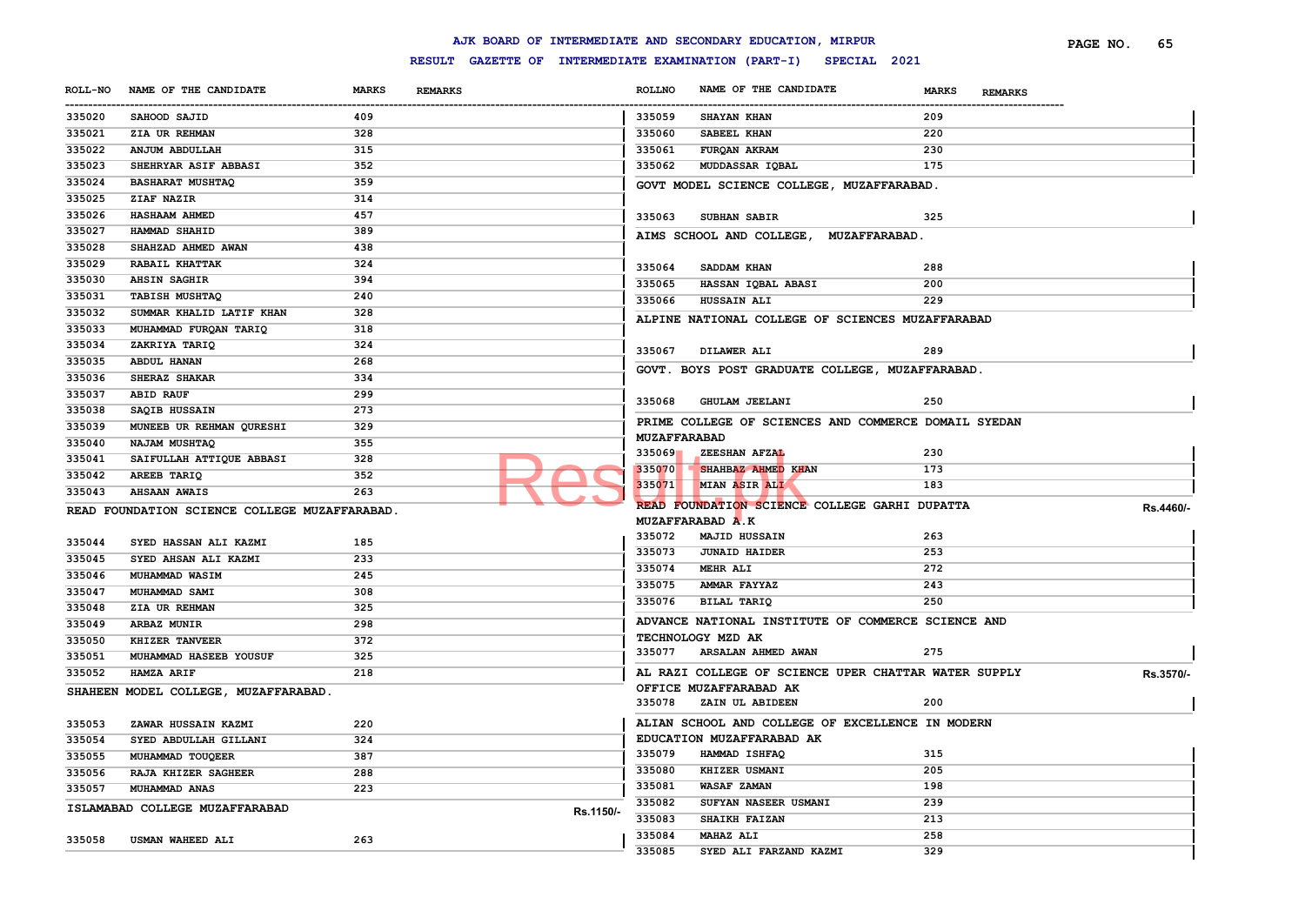#### **ROLL-NO NAME OF THE CANDIDATE MARKS REMARKS** ------------------------------------------------------------------------------------------------------------------------------------------------------------------------------------------------------------------------ **ROLLNO NAME OF THE CANDIDATE MARKS REMARKS PAGE NO. 66 MUHAMMAD AQIB 248 AYEZ SADDIQUE ABBASI 215 MUHAMMAD IBRAHEEM USMANI 208 BABER ALI 199 SHAHID MALIK 225 ZAHID MALIK 288 GREEN HILLS SCIENCE COLLEGE KHWAJA MULLAHA UPPER ADDA NEAR MASJID GHOSIA MZD AK FAHAD BIN SAJJAD 308 MUBASHIR BASHIR BUTT 315 AHTISHAM TANVEER 422 FARHAN NASEER 398 NEW ALIAN SCHOOL AND COLLEGE OF EXCELLENCE IN MODERN EDUCATION RARO AMBORE MUZAFFABAD AK TUFAIL 275 GLOBAL COLLEGE OF SCIENCES UPPER CHATTER MUZAFFARABAD AJK MUHAMMAD USMAN JAVAID 358 WAQAS ZAMEER 188 SYED ZULQARNAIN HAIDER 205 BABAR ALI ABBASI 193 AL-QALAM SCHOOL AND COLLEGE EID GAH ROAD MUZAFFARABAD AK KHAWAJA AFSHAN TOQEER 255 BASIT ALI 409 WALI AHMED KHAN 318 RAJA MUHAMMAD TASAWAR 258 HAMID KHURSHID 299 MUHAMMAD TAHA GOHAR 175 KHAWAJA NOMAN AHMED 235 MUHAMMAD IKRAM FAROOQI 240 TOHEED AHMED 258 KHALID HAMEED 228 ZAIN UL ABIDEEN 299 GOVT. BOYS HIGHER SECONDARY SCHOOL GOJRA DISTT. MUZAFFARABAD AK HAMMAD AFZAL 338 UMAIR MUNEER 220 KHIZER ALI 198 YASIR ALI 233 TANVEER AHMED 240 JAWAD ALTAF SHEIKH 272 MUHAMMAD KHALID 230 SAMEER BUTT 229 SAFEER AHMED 180 AFZAL HAFEEZ 387 ATTA U RAMAN 173 IMTIAZ AHMED 250 MOHAMMAD BILAL 345 TOSEEF SHAFIQUE 208 MUHAMMAD NADEEM 314 NEW METHOD PUBLIC SCHOOL AND COLLEGE UPPER CHATTER MUZAFFARABAD AK HUSNAIN ALI 335 BURHAN SHAHEED COLLEGE RARO AMBORE DISTT MZD AJK Rs.6400/- KASHIF QAYYUM 338 MUHAMMAD ADEEL CHOUDHARY 283 GOVT. BOYS HIGHER SECONDARY SCHOOL GOJRA DISTT. MUZAFFARABAD AK ATIF YOUNAS SHEIKH 173 GLOBAL EDUCATION SYSTEM GOJRA DIST MZD AK Rs.1150/- NADEEAM ALI 262 MOHAMMAD ABDULLAH WANI 293 ZEESHAN IRSHAD 173 MALIK SAIM 215 RAJA HASAN TAHIR 312 AHMER RAJA 210 SHABIR AHMED WANI 245 HUSNAIN ALI 209 KASHMIR MODEL COLLEGE, MIRPUR. ANEES HUSSAIN 243 ABDULLAH BIN SHABIR 223 SHER AFGAN ARIF 265 SARDAR BILAL ALI KHAN 235 ALI SHAN REHMAN 268 MUHAMMAD ZAIN ALI 339 MUHAMMAD ALI MIR 308 ABDUL MUHEED NAEEM 379 FAAZ NASIR 279 AHMAD RAZA 283 GOVT BOYS POST GRADUATE COLLEGE MIRPUR MOHSIN JAVED 285 SYED SHAHZAIB UL HASSAN GALLANI 293 AQEEL AHMED 173 GOVT DEGREE COLLEGE ISLAMGARH,MIRPUR** 335136 ZEESHAN IRSHAD

**AJK BOARD OF INTERMEDIATE AND SECONDARY EDUCATION, MIRPUR**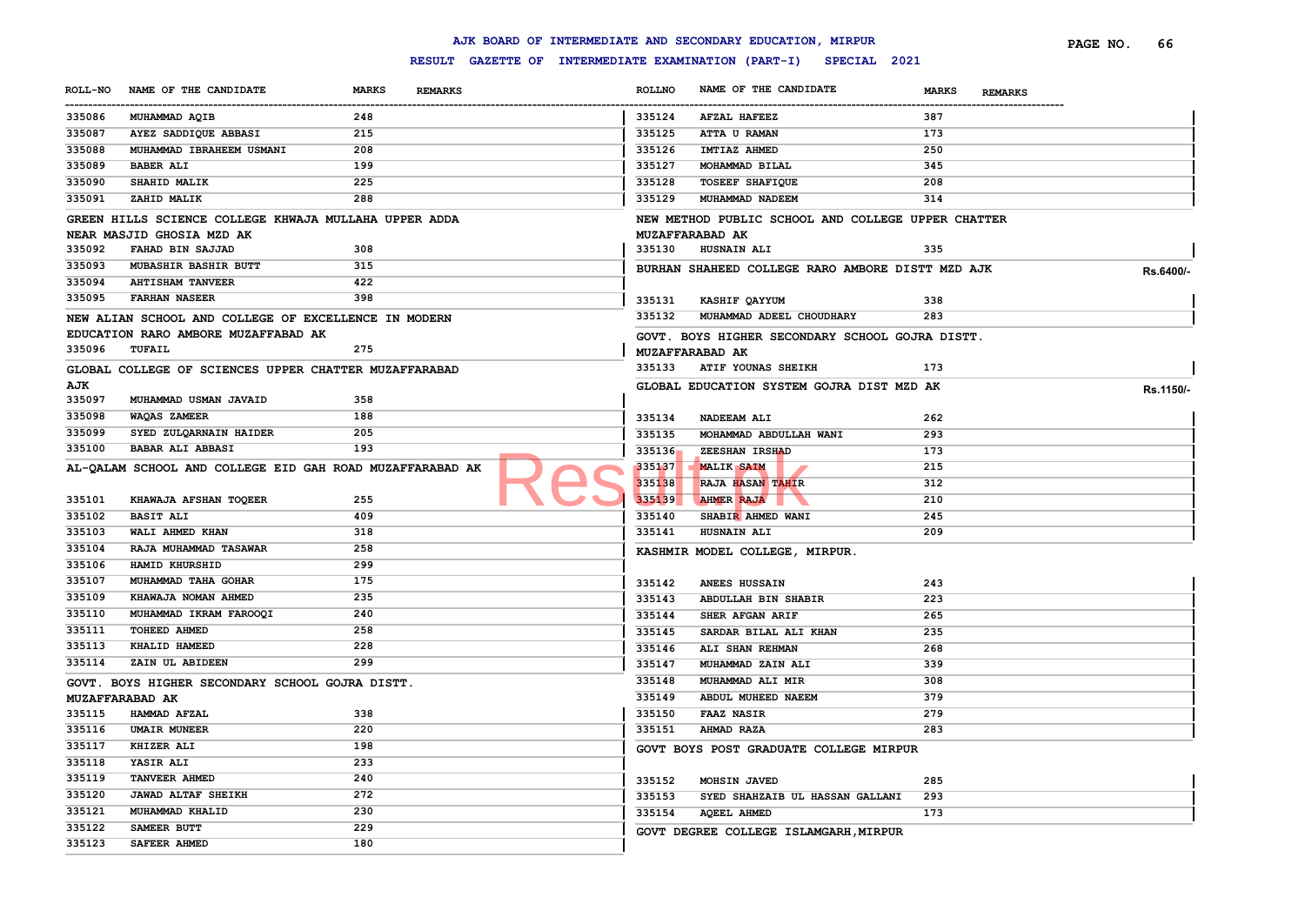#### **ROLL-NO NAME OF THE CANDIDATE MARKS REMARKS** ------------------------------------------------------------------------------------------------------------------------------------------------------------------------------------------------------------------------ **ROLLNO NAME OF THE CANDIDATE MARKS REMARKS PAGE NO. 67 MUHAMMAD AMMAR MURTAZA 288 HASSAN AYUB 279 MUHAMMAD SUFYAN 195 TAIMOOR 175 IKRAM NAZIR 392 MAQBOOL AHMAD 289 KASHMIR INSTITUTE FOR ADVANCED STUDIES, MIRPUR. ABDUL AHAD JAHANGIR 218 MUHAMMAD HAIDER ALI 305 SHAMRAIZ FAROOQ 213 MUHAMMAD TALHA ZAMAN 293 GOVT. SCIENCE MODEL COLLEGE, MIRPUR. SOHAIB ALI 223 MUHAMMAD UZAIR 427 AHMED KAMAL 215 AWAIS ALI 298 ZAIN UL ABDIN 208 JAMAL MAZHAR 253 MUHAMMAD MUNEEB HANIF 325 ABDULLAH ASIF 173 MUHAMMAD HASHIM 272 FAHAD AHMAD 388 ZAIN ZUBAIR 322 MUHAMMAD ADEEL 225 AWAIS ALI 239 PAK KASHMIR INSTITUTE OF COMPUTER SCIENCE, MIRPUR. AHMED MUKHTAR GROUP CHANGE RW-ELG HAMZA SAQIB 275 ZAKRIA RIAZ 188 MUHAMMAD HASSAN 308 ASJID ALI 189 FAIZAN ARIF BUTT 198 CRESCENT MODEL COLLEGE,MIRPUR MUHAMMAD MUSHAF 302 SUPERIOR SCIENCE COLLEGE MIRPUR HUSSNAIN SHABIR 372 THE KASHMIR SCIENCE COLLEGE ISLAMGARH MIRPUR AK WALEED KHALID 392 DANYAL YAQOOB 367 MUHAMMAD USMAN ALI 315 NABEEL HUSSAIN 447 ANDERHAL MODEL SCHOOL AND COLLEGE DADYAL DISTT. MIRPUR AK MONEEB UR REHMAN 384 PUNJAB COLLEGE KOTLI ROAD MIRPUR AK AHMED ALI 285 ZAIN ALI 249 HARIS SHABIR 265 MUHAMMAD HUSSAIN 240 ASWED ALI 220 AHMED ALTAF 295 AMEER HAMZA 298 MIRZA MUHAMMAD SAMEER JARRAL 255 MUSADDIQ BUKHARI 238 AJK SCIENCE COLLEGE MIRPUR AK HASAN MUKHTAR 324 ISLAMIC LYCEUM COLLEGE MIRPUR AK MUHAMMAD ABDULLAH ALI JARRAL 283 HASSAN SHAHZAD 243 SAARAM BILAL JANJUA 173 ABDUL MOIZ ASIF 268 ASKARI PUBLIC SCHOOL AND COLLEGE CHAKSWARI MIRPUR AK MUHAMMAD AZAN 329 ZEENAT MEMORIAL SCIENCE COLLEGE DISTT. MIRPUR AK SAIM ALI 195 SARMAD KHURSHID 278 LEADS HIGHER SECONDARY SCHOOL AND COLLEGE MIRPUR SECTOR D-1 AK MUHAMMAD ZAIN 243 ASHIR ZEESHAN HASHMI 422 ASPIRE GROUP OF HSS AND COLLEGE MIRPUR AK MOIZ ALI 262 MUHAMMAD SOMAAN ARIF 200 MUNEEB-UR-REHMAN 178 EMAAD UL HUSSNAIN 205 DANISH FAIZ 248 SAYED HUSNAIN SHAH 199 HASHIM WAQAR 275** 335201 MUHAMMAD ABDULLAH

#### **AJK BOARD OF INTERMEDIATE AND SECONDARY EDUCATION, MIRPUR**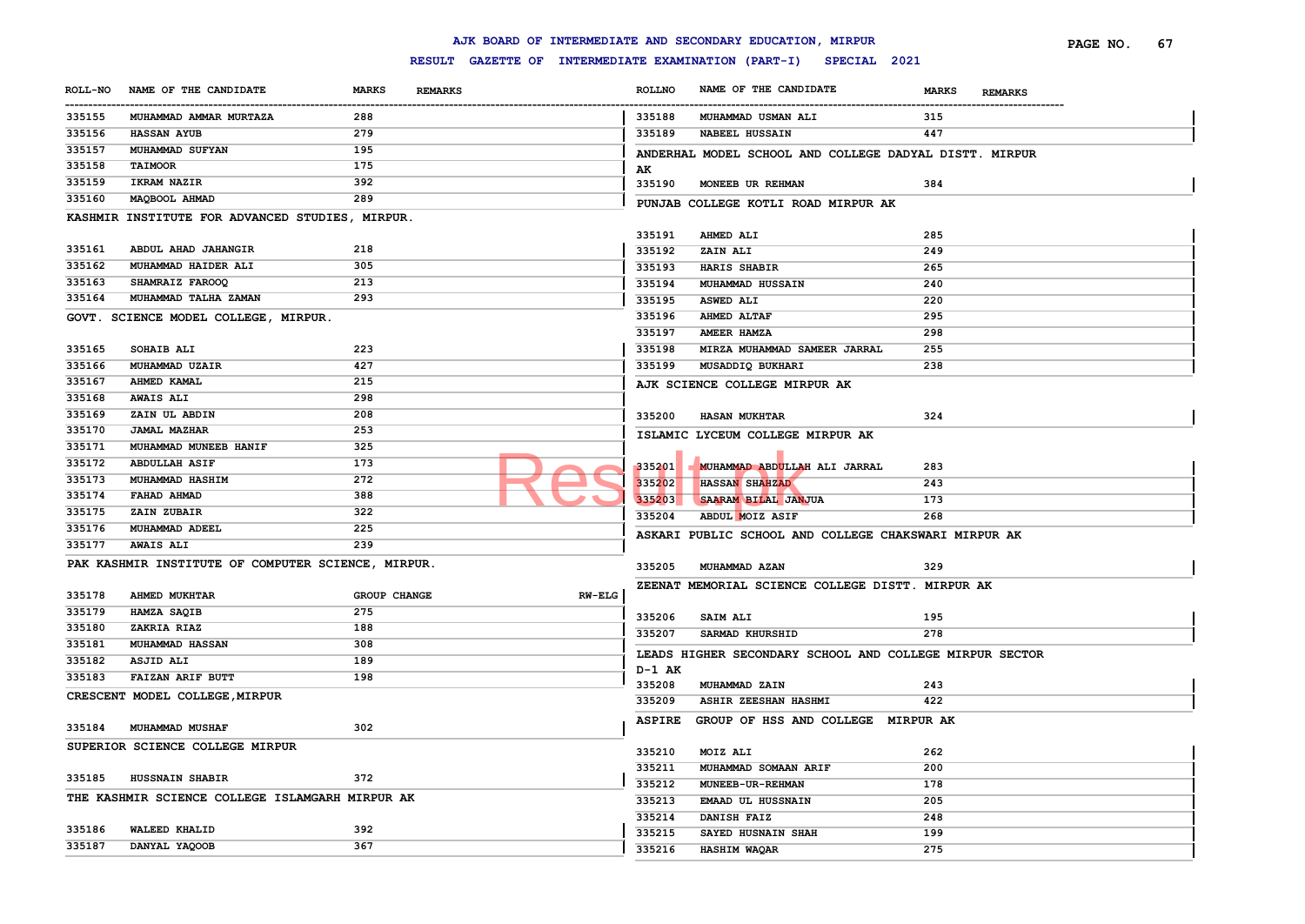|                               |                                                       |                                |                | AJK BOARD OF INTERMEDIATE AND SECONDARY EDUCATION, MIRPUR                                                             |                                | PAGE NO.<br>68 |
|-------------------------------|-------------------------------------------------------|--------------------------------|----------------|-----------------------------------------------------------------------------------------------------------------------|--------------------------------|----------------|
|                               |                                                       |                                |                | RESULT GAZETTE OF INTERMEDIATE EXAMINATION (PART-I) SPECIAL 2021                                                      |                                |                |
| <b>ROLL-NO</b><br>----------- | NAME OF THE CANDIDATE                                 | <b>MARKS</b><br><b>REMARKS</b> | <b>ROLLNO</b>  | NAME OF THE CANDIDATE                                                                                                 | <b>MARKS</b><br><b>REMARKS</b> |                |
| 335217                        | MUHAMMAD ASAD ULLAH                                   | 220                            |                | DR. A. Q. KHAN SCHOOL SYSTEM AND COLLEGE PANJERI CAMPUS                                                               |                                |                |
| 335218                        | RAJAB ALI TAHIR                                       | 392                            |                | JABBI DISTT. BHIMBER A.K.                                                                                             |                                |                |
| 335219                        | <b>SIYAM TASWER</b>                                   | 200                            | 335248         | <b>ABDULLAH SAAD</b>                                                                                                  | 178                            |                |
|                               | GOVT DEGREE COLLEGE SAMAHANI, BHIMBER.                |                                | 335249         | MUHAMMAD HAROON                                                                                                       | 220                            |                |
|                               |                                                       |                                | 335250         | <b>UZAIR AHMED</b>                                                                                                    | 305                            |                |
| 335220                        | MUHAMMAD SHAMRAIZ SHAHID                              | 282                            | 335251         | ADAN TARIQ                                                                                                            | 195                            |                |
| 335221                        | MUHAMMAD DANIYAL                                      | 354                            | 335252         | MUHAMMAD UKASHA                                                                                                       | 173                            |                |
| 335222                        | MUHAMMAD ALI AHMED                                    | 319                            | 335253         | <b>MOBEEN ARSHAD</b>                                                                                                  | 278                            |                |
|                               | GOVT POST GRADUATE COLLEGE, BHIMBER.                  |                                |                | DAWN SCIENCE COLLEGE BARNALA BHIMBER A.K.                                                                             |                                |                |
|                               |                                                       |                                |                |                                                                                                                       |                                |                |
| 335223                        | <b>TABBARK ALI</b>                                    | 283                            | 335254         | <b>UMAIR SHAKOOR</b>                                                                                                  | 349                            |                |
| 335224                        | MUHAMMAD ANEES ZAFAR                                  | 233                            | 335255         | MUHAMMAD MANZAR IQBAL                                                                                                 | 259                            |                |
| 335225                        | <b>MUNEEB-UR-REHMAN</b>                               | 213                            | 335256         | KHAWAR ALI                                                                                                            | 173                            |                |
| 335226                        | SHOAIB AHMAD                                          | 175                            | 335257         | HASHIR SAQIB JARRAL                                                                                                   | 233                            |                |
| 335227                        | MOHAMMAD RAJAB ALI                                    | 233                            | 335258         | <b>MUHAMMAD HASNAT</b>                                                                                                | 220                            |                |
| 335228                        | SHARJEEL AHMED                                        | 213                            |                | SIR SYED COLLEGE OF COMPUTER AND SCIENCES CHOWKI DISTT.                                                               |                                |                |
| 335229                        | <b>MAHAD HANIF</b>                                    | 250                            | <b>BHIMBER</b> |                                                                                                                       |                                |                |
| 335230                        | KASHIF JAVED                                          | 298                            | 335259         | <b>UMAIR SAGHIR</b>                                                                                                   | 193                            |                |
|                               | INSIGHT MODEL COLLEGE BHIMBER.                        |                                | 335260         | ALI SHAN                                                                                                              | 265                            |                |
|                               |                                                       |                                | 335261         | MUHAMMAD JUNAID SALEEM                                                                                                | 283                            |                |
| 335231                        | <b>ARMAN AKRAM</b>                                    | 422                            | 335262         | BILAL IQBAL                                                                                                           | 203                            |                |
|                               | GARRISON SCIENCE COLLEGE, BARNALA, BHIMBER.           |                                | 335263         | <b>BILAL JAVED</b>                                                                                                    | 293                            |                |
|                               |                                                       |                                |                | GENERAL ZIA-UL-HAO GOVT. DEGREE COLLEGE BARNALA BHIMBER                                                               |                                |                |
| 335232                        | MUHAMMAD SHEHARYAR                                    | 245                            |                | <b>The Contract of the Contract of the Contract of the Contract of the Contract of the Contract of the Contract o</b> |                                |                |
| 335233                        | <b>EHSAN ASGHAR</b>                                   | 235                            | 335264         | MUHAMMAD ALI                                                                                                          | 278                            |                |
|                               | THE FALCONS IDEAL HIGHER SECONDARY SCHOOL AND COLLEGE |                                | 335265         | NAJAM-UL-DEEN                                                                                                         | 342                            |                |
|                               | DISTRICT BHIMBER                                      |                                | 335266         | MUHAMMAD ANAS                                                                                                         | 339                            |                |
| 335234                        | SHOAIB RAFIQUE                                        | 338                            | 335267         | <b>MAJID KHAN</b>                                                                                                     | 502                            |                |
|                               | THE LEARNERS SCHOOL & COLLEGE DISTRICT BHIMBER AK     |                                | 335268         | UMAR FAREED                                                                                                           | 278                            |                |
|                               |                                                       |                                | 335269         | RAJA UMAIR SIDDIQUE                                                                                                   | 332                            |                |
| 335235                        | HAMMAD UR REHMAN                                      | 233                            | 335270         | MUHAMMAD YASEEN                                                                                                       | 348                            |                |
| 335236                        | <b>ALI HAIDER</b>                                     | 377                            | 335271         | <b>HASSAN RAZA BUTT</b>                                                                                               | 279                            |                |
|                               | ASPIRE HIGHER SECONDARY SCHOOL SHAHEEN CHOWK DISTRICT |                                |                | ROYAL MODLE COLLEGE BHIMBER                                                                                           |                                |                |
| <b>BHIMBER</b>                |                                                       |                                |                |                                                                                                                       |                                |                |
| 335237                        | HUSSNAIN AMJAD                                        | 283                            | 335272         | MUHAMMAD ALI MOAVIA                                                                                                   | 334                            |                |
| 335238                        | MUHAMMAD MUKARM JABBAR                                | 173                            | 335273         | <b>NOMAN ALI</b>                                                                                                      | 249                            |                |
| 335239                        | <b>NOUMAN ASGHAR</b>                                  | 339                            |                | SOHAIL TAHIR MEMORIAL MODEL COLLEGE KOTE ALI BAHADAR                                                                  |                                |                |
| 335240                        | <b>SHAHZAIB MAZHAR</b>                                | 188                            | <b>BHIMBER</b> |                                                                                                                       |                                |                |
| 335241                        | <b>AHMAD RAZA</b>                                     | 203                            |                | 335274 ABDUL BASIT JARRAL                                                                                             | 228                            |                |
| 335242                        | RAHEEL AHMED KEYANI                                   | 203                            |                | GENERAL ZIA-UL-HAQ GOVT. DEGREE COLLEGE BARNALA BHIMBER                                                               |                                |                |
| 335243                        | <b>MUBASHIR MAJEED</b>                                | 195                            |                |                                                                                                                       |                                |                |
| 335244                        | TAHIR                                                 | 199                            |                | 335275 MUHAMMAD FARHAN MUSTAFA                                                                                        | 268                            |                |
| 335245                        | MUHAMMAD SAIM ASIF                                    | 179                            |                | SOHAIL TAHIR MEMORIAL MODEL COLLEGE KOTE ALI BAHADAR                                                                  |                                |                |
| 335246                        | WALEED SHBHANI                                        | 173                            | <b>BHIMBER</b> |                                                                                                                       |                                |                |
| 335247                        | MUHAMMAD IBRAHIM                                      | 324                            |                | 335276 FARDEEN HASSAN                                                                                                 | 185                            |                |
|                               |                                                       |                                |                |                                                                                                                       |                                |                |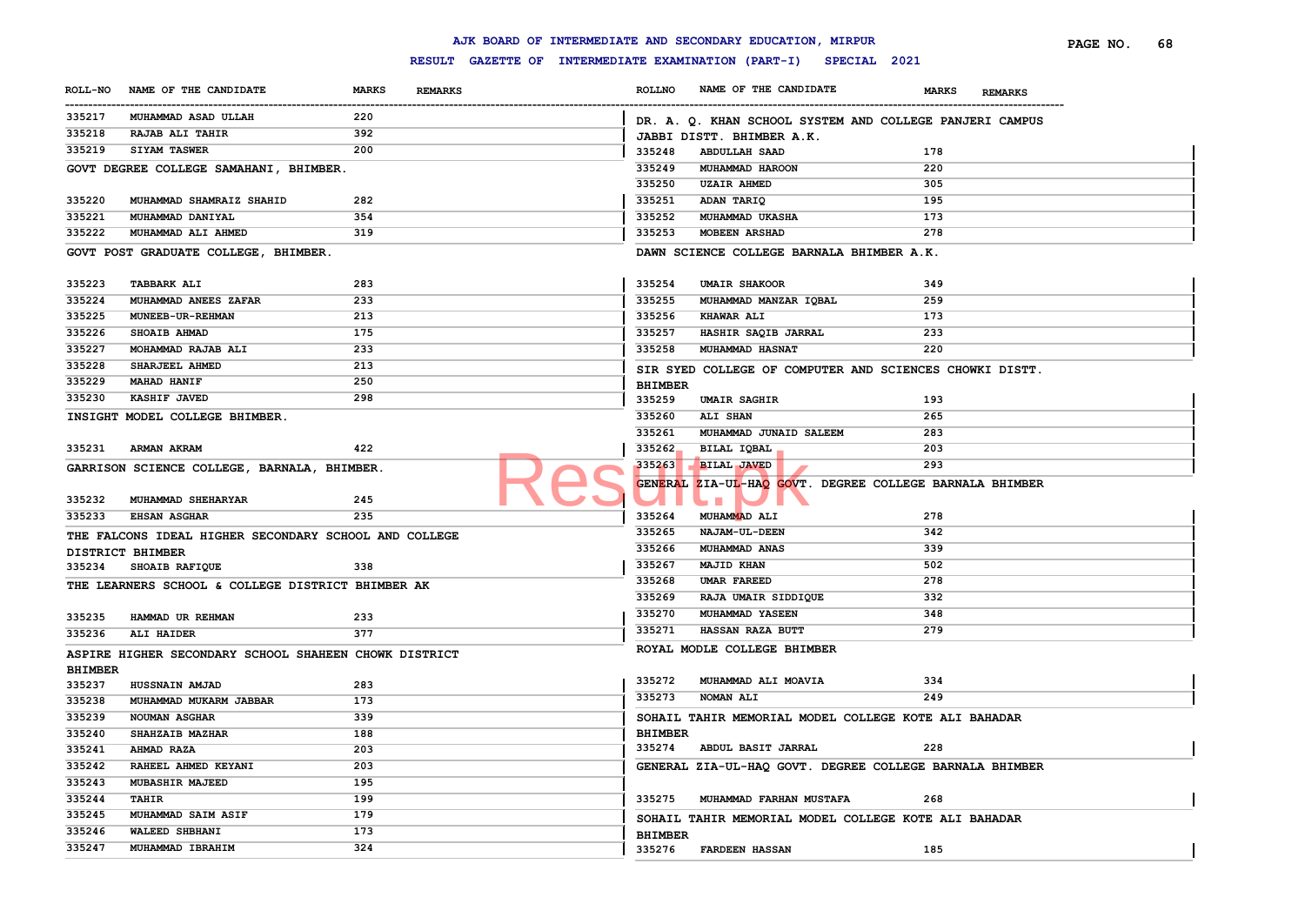|                  |                                                          |              |                |                                                     |               | AJK BOARD OF INTERMEDIATE AND SECONDARY EDUCATION, MIRPUR |                                | PAGE NO.<br>69 |
|------------------|----------------------------------------------------------|--------------|----------------|-----------------------------------------------------|---------------|-----------------------------------------------------------|--------------------------------|----------------|
|                  |                                                          |              |                | RESULT GAZETTE OF INTERMEDIATE EXAMINATION (PART-I) |               | SPECIAL 2021                                              |                                |                |
|                  | ROLL-NO NAME OF THE CANDIDATE                            | <b>MARKS</b> | <b>REMARKS</b> |                                                     | <b>ROLLNO</b> | NAME OF THE CANDIDATE                                     | <b>MARKS</b><br><b>REMARKS</b> |                |
|                  | AL-ILAM COLLEGE OF SCIENCES POONA DISTT. BHIMBER AK      |              |                |                                                     |               | GOVT. BOYS DEGREE COLLEGE FATEHPUR THAKYALA KOTLI         |                                |                |
| 335277           | SUFFYAN KHALID                                           | 491          |                |                                                     | 335304        | SAAD RAUF                                                 | 205                            |                |
|                  | READ FOUNDATION COLLEGE BHIMBER GHARBI DISTT. BHIMBER AK |              |                |                                                     | 335305        | AFAQ MUSHTAQ                                              | 218                            |                |
|                  |                                                          |              |                |                                                     |               | GOVT BOYS DEGREE COLLEGE SEHNSA, KOTLI.                   |                                |                |
| 335278           | HUSNAIN ARIF                                             | 233          |                |                                                     |               |                                                           |                                |                |
| 335279           | WALEED KHURSHID                                          | 315          |                |                                                     | 335306        | MAHZORAIZ KHAN                                            | 308                            |                |
| 335280           | MUHAMMAD FAIZAN                                          | 447          |                |                                                     |               | GOVT. DEGREE COLLEGE PANJAN CHAROHI DISTT. KOTLI.         |                                |                |
| 335281           | ISHTIAQ AHMAD                                            | 228          |                |                                                     |               |                                                           |                                |                |
| 335282           | ZAID BIN TARIQ                                           | 419          |                |                                                     | 335307        | <b>ADEEB ANJUM</b>                                        | 178                            |                |
| 335283           | HAROON KHALID                                            | 219          |                |                                                     |               | HOLY PUBLIC COLLEGE KHUIRATTA KOTLI.                      |                                |                |
| 335284           | MUHAMMAD IBRAR CHUDHARY                                  | 312          |                |                                                     |               |                                                           |                                |                |
|                  | GOVT POST GRADUATE COLLEGE, KOTLI.                       |              |                |                                                     | 335308        | MUHAMMAD EHTASHAM                                         | 245                            |                |
|                  |                                                          |              |                |                                                     | 335309        | MUHAMMAD BILAWAL KHAN                                     | 272                            |                |
| 335285           | MUHAMMAD HAMZA                                           | 225          |                |                                                     | 335310        | <b>AWAIS JAVED</b>                                        | 200                            |                |
|                  | AL-GHAZALI COLLEGE OF SCIENCES KOTLI.                    |              |                |                                                     | 335311        | <b>BILAL GULZEB</b>                                       | 318                            |                |
|                  |                                                          |              |                |                                                     |               | HAJI MASTER MANGA KHAN GOVT. DEGREE COLLEGE DOULYA        |                                |                |
| 335286           | <b>ABDUL MOIEZ</b>                                       | 372          |                |                                                     |               | JATTAN DISTT. KOTLI AK                                    |                                |                |
|                  | GOVT POST GRADUATE COLLEGE, KOTLI.                       |              |                |                                                     | 335312        | ZAIN AHMED ZAHOOR                                         | 178                            |                |
|                  |                                                          |              |                |                                                     |               | AL-GHAZALI COLLEGE OF SCIENCES KOTLI.                     |                                |                |
| 335287           | SAAD RAFIQUE                                             | <b>VOC</b>   |                | V.O.C                                               |               |                                                           |                                |                |
| 335288           | SYED ZULQARNAIN HAIDER GILANI                            | 220          |                |                                                     | 335313        | MUHAMMAD FOZAN SHARIF                                     | 255                            |                |
|                  | IQRA COLLEGE OF EXCELLENCE KOTLI A.K                     |              |                |                                                     | 335314        | TARIQ FAROOQ                                              | 185                            |                |
|                  |                                                          |              |                |                                                     |               | CADET HIGHER SECONDARY SCHOOL CHECHIAN ROAD FAZALABAD     |                                |                |
| 335289           | ABDUL RAHEEM RAMZAN                                      | 302          |                |                                                     | <b>MIRPUR</b> |                                                           |                                |                |
|                  | GOVT POST GRADUATE COLLEGE, KOTLI.                       |              |                |                                                     | 335315        | MUHAMMAD FAIZAN ISHAQ                                     | 315                            |                |
|                  |                                                          |              |                |                                                     |               | AL-GHAZALI COLLEGE OF SCIENCES KOTLI.                     |                                |                |
| 335290           | SAAD NADEEM                                              | 173          |                |                                                     |               |                                                           |                                |                |
| 335291           | MUHAMMAD SAIF ALI                                        | 195          |                |                                                     | 335316        | <b>BILAL ARSHAD</b>                                       | 235                            |                |
|                  | IQRA COLLEGE OF EXCELLENCE KOTLI A.K                     |              |                |                                                     | 335317        | ABDUL HANAN                                               | 418                            |                |
|                  |                                                          |              |                |                                                     | 335318        | SYED HASSAN RUSHAN                                        | 305                            |                |
| 335292           | <b>UMAIR NISAR</b>                                       | 275          |                |                                                     | 335319        | ZAIN ALI                                                  | 235                            |                |
|                  |                                                          |              |                |                                                     | 335320        | AHMED SUBHANI                                             | 239                            |                |
|                  | GOVT POST GRADUATE COLLEGE, KOTLI.                       |              |                |                                                     |               |                                                           |                                |                |
|                  |                                                          |              |                |                                                     |               | IBNA SINA MODEL COLLEGE KOTLI A.K                         |                                |                |
| 335293<br>335294 | MUHAMMADD ASHARAB<br>MUHAMMAD GHIAS UL HAQUE             | 319<br>482   |                |                                                     | 335321        | HAMID BILAL                                               | 248                            |                |
| 335295           | <b>MARAJ ALI</b>                                         | 282          |                |                                                     |               |                                                           |                                |                |
| 335296           | SHAMRAIZ SHAZ                                            | 240          |                |                                                     |               | GOVT INTERMEDIATE COLLEGE AGHAR KOTLI A.K                 |                                |                |
| 335297           | <b>WARIS ALI</b>                                         | 173          |                |                                                     |               |                                                           |                                |                |
| 335298           | SAQIB MAJEED                                             | 230          |                |                                                     | 335322        | MUHAMMAD BILAL AHMED                                      | 249                            |                |
| 335299           | ESHAN ISHAQ                                              | 255          |                |                                                     | 335323        | <b>MUNEEB FAROOQ</b>                                      | 219                            |                |
| 335300           | <b>GHALIB FARYAD</b>                                     | 491          |                |                                                     |               | FARAN MODEL COLLEGE OF SCIENCE FATEHPUR THAKYALA KOTLI    |                                |                |
| 335301           | <b>HASSAN RAZA</b>                                       | 345          |                |                                                     | AK            |                                                           |                                |                |
| 335302           | SHABAB SHAHNAWAZ                                         | 315          |                |                                                     | 335324        | ABDUL MANAN SABIR                                         | 205                            |                |
|                  |                                                          |              |                |                                                     | 335325        | ZEE SHAN RASHEED                                          | 190                            |                |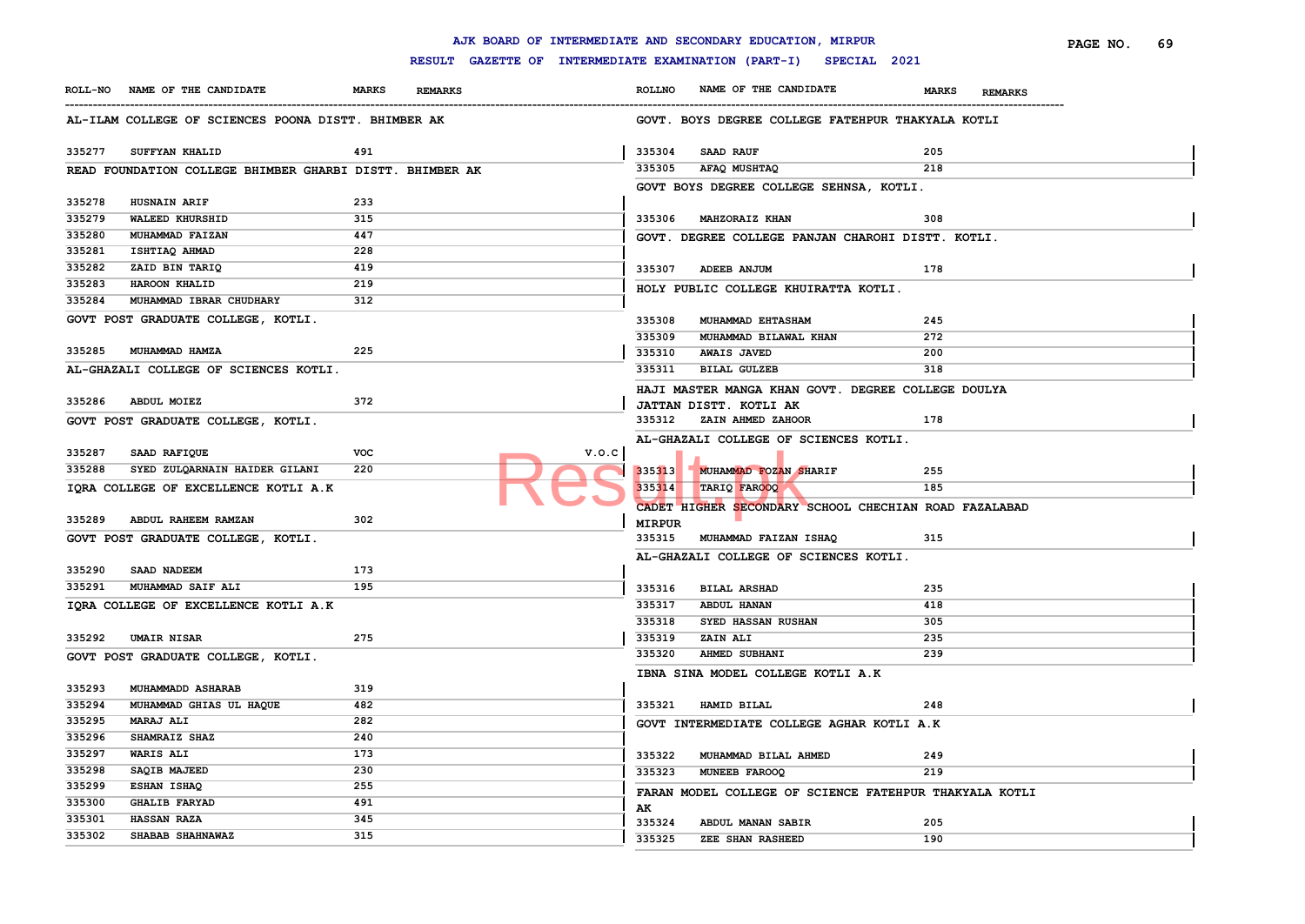|                |                                                          |              |                |                                                     |               | AJK BOARD OF INTERMEDIATE AND SECONDARY EDUCATION, MIRPUR |                                | PAGE NO.<br>70 |
|----------------|----------------------------------------------------------|--------------|----------------|-----------------------------------------------------|---------------|-----------------------------------------------------------|--------------------------------|----------------|
|                |                                                          |              |                | RESULT GAZETTE OF INTERMEDIATE EXAMINATION (PART-I) |               | SPECIAL 2021                                              |                                |                |
| <b>ROLL-NO</b> | NAME OF THE CANDIDATE                                    | <b>MARKS</b> | <b>REMARKS</b> |                                                     | <b>ROLLNO</b> | NAME OF THE CANDIDATE                                     | <b>MARKS</b><br><b>REMARKS</b> |                |
|                | ARQAM COLLEGE FOR MODERN EDUCATION DAMAS CHARHOI         |              |                |                                                     | 335355        | SAMAD QAYYUM                                              | 332                            |                |
| DISTT.KOTLI    |                                                          |              |                |                                                     | 335356        | QAMAR MEHMOOD                                             | 205                            |                |
| 335326         | ADEEL DANISH                                             | 504          |                |                                                     | 335357        | SAMI RAZA                                                 | 206                            |                |
| 335327         | <b>SHAHZAIB ALI</b>                                      | 298          |                |                                                     | 335358        | <b>HUSNAIN MIAN</b>                                       | 273                            |                |
| 335328         | <b>UMAR JAHANGIR</b>                                     | 374          |                |                                                     | 335359        | <b>SARAM ALI</b>                                          | 305                            |                |
| 335329         | <b>AQIB AHMED</b>                                        | 295          |                |                                                     | 335360        | WAQAS IQBAL                                               | 292                            |                |
|                | B.A QUEENS COLLEGE KHUI RATA DISTT KOTLI                 |              |                | Rs.2100/-                                           |               | SHAEEL MODEL COLLEGE SARSAWA KOTLI AK                     |                                |                |
| 335330         | <b>ARSLAN KARAMAT</b>                                    | 195          |                |                                                     | 335361        | TAHIR-U-REHMAN                                            | 427                            |                |
| 335331         | MUHAMMAD AMIN                                            | 245          |                |                                                     | 335362        | SAFIAN MAZHAR                                             | 404                            |                |
| 335332         | MUHAMMAD IMRAN                                           | 193          |                |                                                     |               | PARA GON INSTITUTE OF MODERN SCIENCES KOTLI AK            |                                |                |
|                | IQRA COLLEGE OF EXCELLENCE KOTLI A.K                     |              |                |                                                     |               |                                                           |                                |                |
|                |                                                          |              |                |                                                     | 335363        | ABDUL MOIEEZ                                              | 265                            |                |
| 335333         | MUHAMMAD DAYAN ZAFAR                                     | 394          |                |                                                     | 335364        | ZAIN ALI                                                  | 253                            |                |
| 335334         | TAMKANAT ALI YOUZA                                       | 389          |                |                                                     |               | READ FOUNDATION SCHOOL AND COLLEGE CHARHOI KOTLI AK       |                                |                |
| 335335         | <b>ABDUL HADI</b>                                        | 295          |                |                                                     |               |                                                           |                                |                |
| 335336         | HAZAQ IMTIAZ                                             | 233          |                |                                                     | 335365        | <b>FAIZAN WAZIR</b>                                       | 209                            |                |
| 335337         | SYED MARGHOOB AHMED                                      | 338          |                |                                                     | 335366        | <b>IBRAHIM SHABIR</b>                                     | 240                            |                |
| 335338         | MUHAMMAD HUSNAIN                                         | 282          |                |                                                     | 335367        | HARIS ASHIQ                                               | 200                            |                |
| 335339         | ALI KHALID                                               | 223          |                |                                                     | 335368        | MOHAMMAD ASIF                                             | 190                            |                |
| 335340         | WAJAHAT ALI                                              | 233          |                |                                                     | 335369        | UMAR AKRAM                                                | 210                            |                |
|                | JAMMU KASHMIR PUBLIC HIGHER SECONDARY SCHOOL DHANGROAT   |              |                |                                                     | 335370        | ADEEL AKHTAR                                              | 345                            |                |
|                | DISTRICT KOTLI (A.K)                                     |              |                |                                                     | 335371        | <b>AHTISHAM REHMAN</b>                                    | 338                            |                |
| 335341         | SAAD RAHIM SUDDOZAI                                      | 249          |                |                                                     | 335372        | DANISH NASEEB                                             | 233                            |                |
| 335342         | SAMI SAGHEER                                             | 195          |                |                                                     |               | READ FOUNDATION COLLEGE PANJERA KOTLI AK                  |                                |                |
| 335343         | ABDUL MANAN RAZA                                         | 228          |                |                                                     |               |                                                           |                                |                |
| 335344         | ZAID BIN NAZAKAT                                         | 213          |                |                                                     | 335373        | SARDAR AHTSHAM KHALID                                     | 273                            |                |
|                | AZIZ MEMORIAL FOUNDATION COLLEGE FATEHPUR KOTLI AK       |              |                |                                                     | 335374        | <b>BASIT RIAZ</b>                                         | 200                            |                |
|                |                                                          |              |                |                                                     | 335375        | <b>TABISH NISAR</b>                                       | 188                            |                |
| 335345         | SHAHBAZ AHMAD                                            | 319          |                |                                                     |               | PUNJAB COLLEGE KOTLI AK                                   |                                |                |
| 335346         | <b>AZAN RASHEED</b>                                      | 312          |                |                                                     |               |                                                           |                                |                |
| 335347         | SARDAR AHSAN ZAHEER                                      | <b>VOC</b>   |                | V.O.C                                               | 335376        | NIAZI MASOOD                                              | 292                            |                |
|                | LEEDS MODEL COLLEGE PANJERA KOTLI AK                     |              |                |                                                     | 335377        | SHEHRYAR ZAFAR                                            | 253                            |                |
|                |                                                          |              |                |                                                     | 335378        | SHOAIB KABEER                                             | 195                            |                |
| 335348         | <b>WALEED</b>                                            | 198          |                |                                                     | 335379        | <b>TAQDAS SHAMIM</b>                                      | 249                            |                |
| 335349         | NOUMAN NAWABI                                            | 293          |                |                                                     | 335380        | <b>AHMED ALI</b>                                          | 299                            |                |
| 335350         | MUNEEB UR REHMAN                                         | 173          |                |                                                     | 335381        | <b>MUHAMMAD AHSAN</b>                                     | 210                            |                |
| 335351         | HUNAD RASHEED                                            | 384          |                |                                                     | 335382        | <b>ABDUL AHAD</b>                                         | 175                            |                |
| 335352         | <b>FAISAL KABEER</b>                                     | 293          |                |                                                     |               | CHIRAGH MODEL COLLEGE KOTLI AK                            |                                |                |
| 335353         | MUHAMMAD ADIL                                            | 255          |                |                                                     |               |                                                           |                                |                |
|                | JINNAH PUBLIC SCHOOL AND COLLEGE DARBAR MY TOTI KOTLI AK |              |                |                                                     | 335383        | SYED HAMZA ALI HUSSAIN SHAH                               | <b>GROUP CHANGE</b>            | $RW-ELG$       |
|                |                                                          |              |                |                                                     |               | ADAM PUBLIC COLLEGE KHUIRATTA DISTT. KOTLI AK             |                                |                |
| 335354         | <b>ARMAN TARIQ</b>                                       | 288          |                |                                                     |               |                                                           |                                |                |
|                | SUFFA SCHOOL AND COLLEGE KHUIRATTA KOTLI AK              |              |                |                                                     | 335384        | <b>AREEB TABRAIZ</b>                                      | 198                            |                |
|                |                                                          |              |                |                                                     |               |                                                           |                                |                |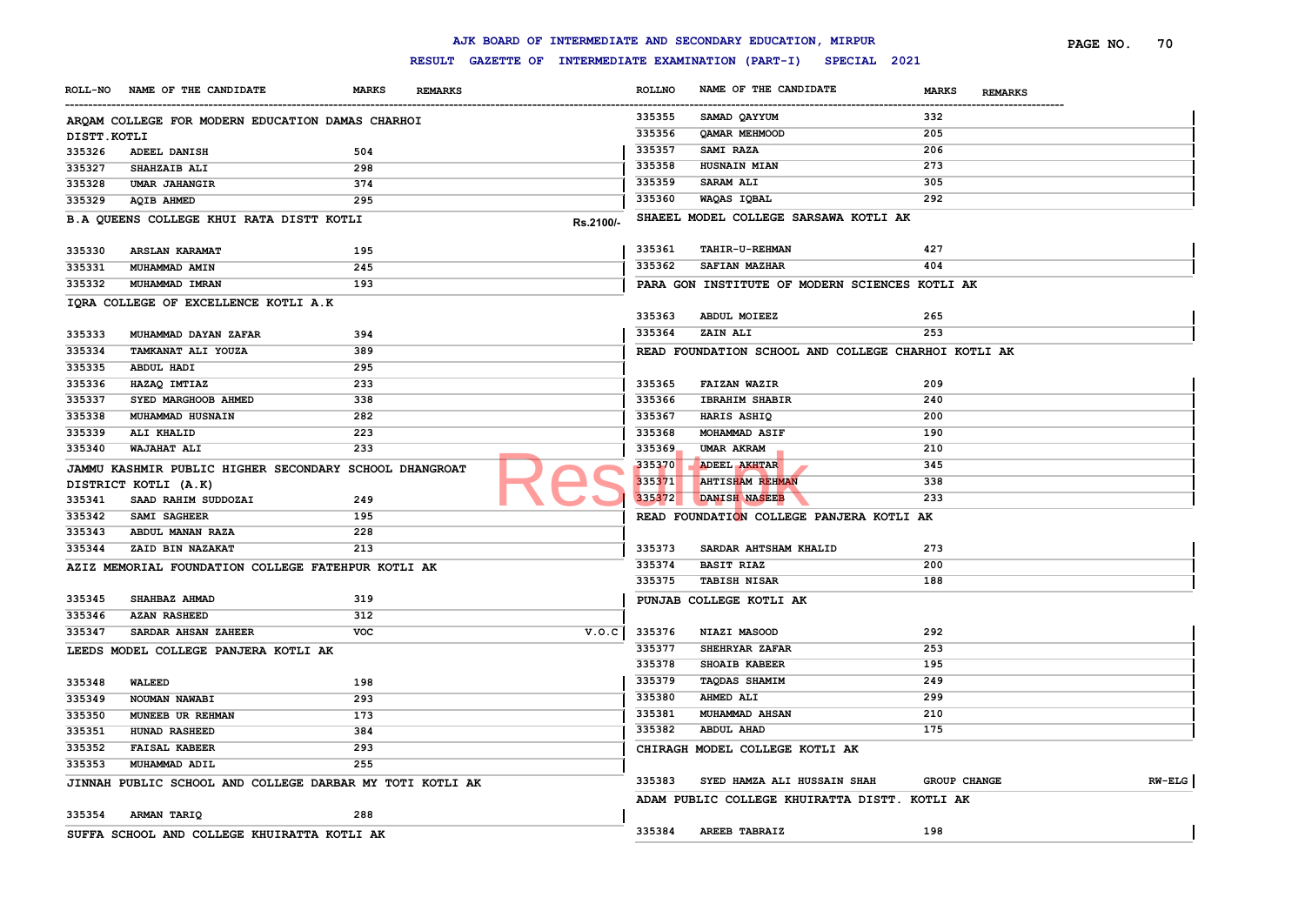|                |                                                          |                                |               | AJK BOARD OF INTERMEDIATE AND SECONDARY EDUCATION, MIRPUR        |                                | PAGE NO.<br>-71 |
|----------------|----------------------------------------------------------|--------------------------------|---------------|------------------------------------------------------------------|--------------------------------|-----------------|
|                |                                                          |                                |               | RESULT GAZETTE OF INTERMEDIATE EXAMINATION (PART-I) SPECIAL 2021 |                                |                 |
|                | ROLL-NO NAME OF THE CANDIDATE                            | <b>MARKS</b><br><b>REMARKS</b> | <b>ROLLNO</b> | NAME OF THE CANDIDATE                                            | <b>MARKS</b><br><b>REMARKS</b> |                 |
|                | LEADS SCHOOLS AND COLLEGES SYSTEM KOTLI DISTRICT KOTLI   |                                |               | STARS HIGHER SECONDARY SCHOOL KOTLI DISTT. KOTLI                 |                                |                 |
| AK             |                                                          |                                |               |                                                                  |                                |                 |
| 335385         | MUHAMMAD ADNAN                                           | 173                            | 335413        | HAMZA AZAM                                                       | 362                            |                 |
| 335386         | SHAHZAIB JAMEEL                                          | 319                            | 335414        | <b>MUQATADDAR SHARIF</b>                                         | 434                            |                 |
| 335387         | <b>FAISAL KHURSHID</b>                                   | 230                            |               | GOVT. BOYS HIGHER SECONDARY SCHOOL RERA, BAGH.                   |                                |                 |
| 335388         | MUHAMMAD HASEEB UR RAHMAN                                | 195                            |               |                                                                  |                                |                 |
| 335389         | SHAH MIR HUSSAIN                                         | 185                            | 335415        | <b>NASIR BANARIS</b>                                             | 329                            |                 |
|                | IQRA COLLEGE OF EXCELLENCE KOTLI A.K                     |                                | 335416        | HAMZA IMTIAZ                                                     | 185                            |                 |
|                |                                                          |                                |               | GOVT. BOYS POST GRADUATE COLLEGE, BAGH.                          |                                |                 |
| 335390         | <b>MUHAMMAD HARIS</b>                                    | 229                            |               |                                                                  |                                |                 |
|                |                                                          |                                | 335417        | <b>ABDULLAH WAJID</b>                                            | 185                            |                 |
|                | LEADS SCHOOLS AND COLLEGES SYSTEM KOTLI DISTRICT KOTLI   |                                | 335418        | <b>IBTESAM AHMED</b>                                             | 228                            |                 |
| AК<br>335391   | <b>KASHAN PERVAIZ</b>                                    | 225                            |               |                                                                  |                                |                 |
| 335392         | SYED MOHSIN HUSNAIN                                      | 302                            |               | GOVT BOYS POST GRADUATE COLLEGE DHIRKOT, BAGH.                   |                                |                 |
|                |                                                          |                                |               |                                                                  |                                |                 |
|                | PEACE EDUCATIONAL INSTITUE SEHANSA DISTT KOTLI           |                                | 335419        | HAMZA NAEEM                                                      | 308                            |                 |
|                |                                                          |                                | 335420        | ABDUL WAHAB                                                      | 302                            |                 |
| 335393         | <b>TALHA ARIF</b>                                        | 255                            | 335421        | WASAM ZULFQAR                                                    | 219                            |                 |
| 335394         | MUHAMMAD AFTAB                                           | 255                            | 335422        | AB SAMI                                                          | 233                            |                 |
|                | THE EDUCATORS COLLEGE KASHMIR CAMPUS KOTLI AJK           |                                | 335423        | ZEESHAN HAIDER                                                   | 235                            |                 |
|                |                                                          |                                | 335424        | M SHOAIB TARIQ                                                   | 263                            |                 |
| 335395         | AMAR QAMMAR RAJA                                         | 200                            | 335425        | <b>AKASH AFTAB</b>                                               | 302                            |                 |
| 335396         | MOHAMMAD SHANYAL HASSAN                                  | 215                            | 335426        | AB DUS SAMMAD LIAQAT                                             | 198                            |                 |
| 335397         | SYED SHERAZ KAZMI                                        | 195                            | 335427        | TAMOUR MEHMOOD                                                   | 238                            |                 |
| 335398         | MUHAMMAD RIQAZ                                           | 315                            | 335428        | <b>JUNAID JAMIL</b>                                              | 334                            |                 |
|                | READ FOUNDATION COLLEGE KALADAB DISTRICT KOTLI           |                                | 335429        | SAAD BIN ISHFAQ                                                  | 308                            |                 |
|                |                                                          |                                | 335430        | <b>HASHIR WAJID</b>                                              | 303                            |                 |
| 335399         | DANYAL HUSSAIN                                           | 298                            | 335431        | SYED MUHAMMAD ALI DEEBAJ GARDAZI                                 | 364                            |                 |
| 335400         | DANISH JAHANGIR                                          | 329                            |               | SPRING FIELD SCHOOL AND COLLEGE, BAGH AJK.                       |                                |                 |
| 335401         | <b>WAHAB ALI</b>                                         | 275                            |               |                                                                  |                                |                 |
|                | AZAN COLLEGE HOUSING SCHEME KOTLI AK NEAR SANINA         |                                | 335432        | ZAKI UL HUSSAIN                                                  | 268                            |                 |
| HOSPITAL KOTLI |                                                          |                                | 335433        | MUHAMMAD TOFEEQ                                                  | 233                            |                 |
| 335402         | MUHAMMAD FAIZAN                                          | 397                            | 335434        | UMAR SOHAIL KHAN                                                 | 334                            |                 |
| 335403         | MUHAMMAD HUZAIFA                                         | 328                            |               | GOVT BOYS POST GRADUATE COLLEGE DHIRKOT, BAGH.                   |                                |                 |
| 335404         | MUHAMMAD SAQIB ASIF                                      | 233                            |               |                                                                  |                                |                 |
|                | ARFAH INSTITUTE OF MODERN STUDIES TATTA PANI DIST. KOTLI |                                | 335435        | ANEEQ ZAHID                                                      | 345                            |                 |
| AJK            |                                                          |                                |               | VISION SCIENCE COLLEGE DHIRKOT DISTT BAGH AK                     |                                | Rs.12650/-      |
| 335405         | <b>JAWAD AFSAR</b>                                       | 458                            |               |                                                                  |                                |                 |
| 335406         | CHAUDHARY BILAL                                          | 230                            |               | 335436 ANAS BIN MASUD                                            | 444                            |                 |
| 335407         | ABDUL SAMAD MALIK                                        | 295                            |               | GOVT BOYS POST GRADUATE COLLEGE DHIRKOT, BAGH.                   |                                |                 |
| 335408         | JUNAID MAQBOOL                                           | 328                            |               |                                                                  |                                |                 |
| 335409         | <b>MEHRAN LATIF</b>                                      | 275                            |               | 335437 HAMMAD AKBAR                                              | 245                            |                 |
| 335410         | MUHAMMAD ZEESHAN ORANGZAB                                | 398                            |               |                                                                  |                                |                 |
|                |                                                          |                                |               | READ FOUNDATION SCHOOL AND COLLEGE DHIRKOT BAGH A.K              |                                |                 |
|                | FIKR-E-INSANIYAT INSTITUTE OF MODERN SCIENCES FATH PUR   |                                |               | 335438 ABDUL AHAD ISRAR                                          | 345                            |                 |
|                | THAKYALA DIST. KOTLI<br>335412 FAIZAN RIAZ               | 259                            |               |                                                                  |                                |                 |
|                |                                                          |                                |               |                                                                  |                                |                 |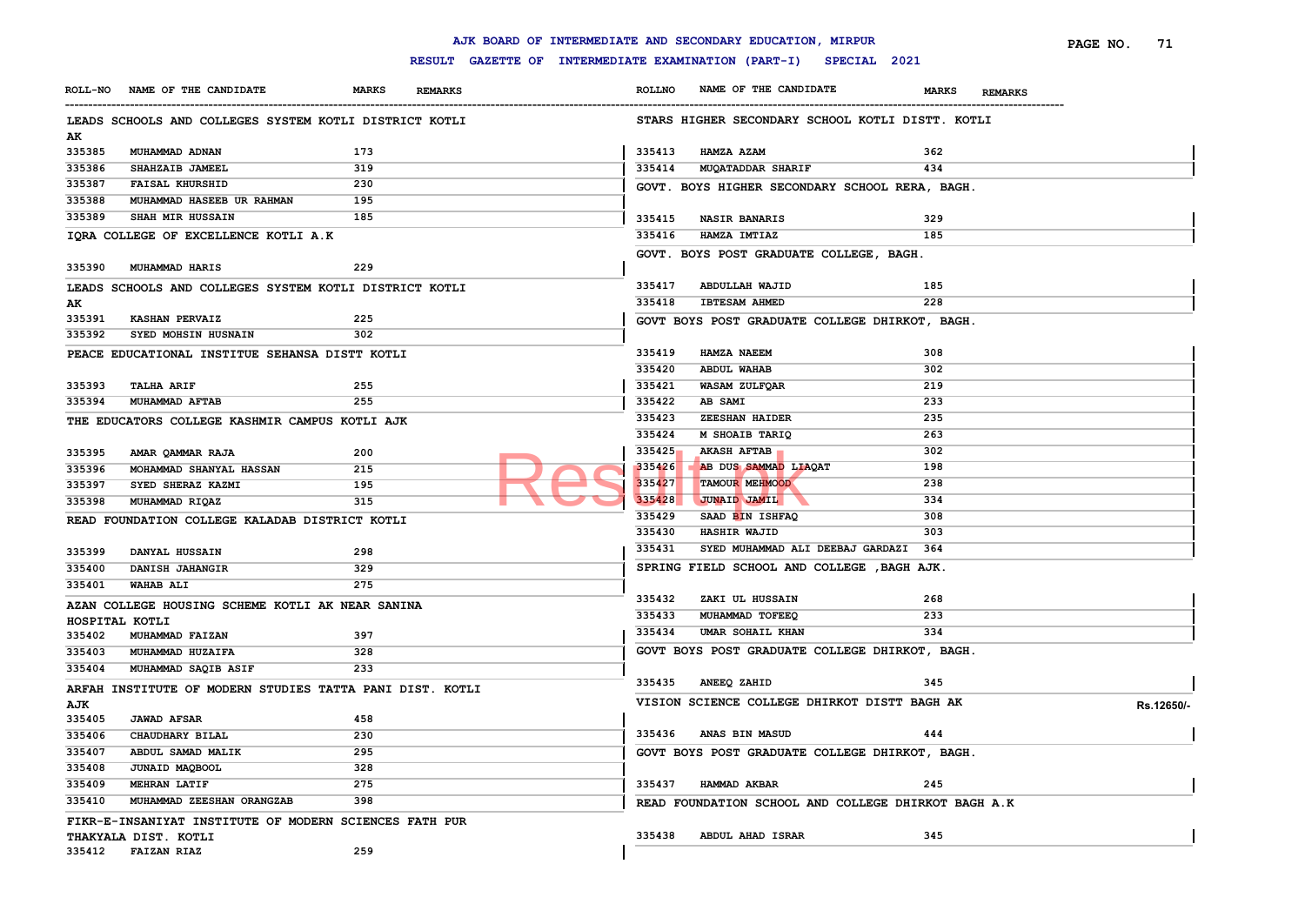|        |                                                       |              |                                                                  |               | AJK BOARD OF INTERMEDIATE AND SECONDARY EDUCATION, MIRPUR |                                | PAGE NO.<br>72 |
|--------|-------------------------------------------------------|--------------|------------------------------------------------------------------|---------------|-----------------------------------------------------------|--------------------------------|----------------|
|        |                                                       |              | RESULT GAZETTE OF INTERMEDIATE EXAMINATION (PART-I) SPECIAL 2021 |               |                                                           |                                |                |
|        | ROLL-NO NAME OF THE CANDIDATE                         | <b>MARKS</b> | <b>REMARKS</b>                                                   | <b>ROLLNO</b> | NAME OF THE CANDIDATE                                     | <b>MARKS</b><br><b>REMARKS</b> |                |
|        | EVER ROYAL COLLEGE OF SCIENCES AND TECHNOLOGY BAGH AK |              |                                                                  | 335468        | <b>USMAN NASEER</b>                                       | 289                            |                |
|        |                                                       |              |                                                                  | 335469        | ZAIN BIN SABIR                                            | 249                            |                |
| 335439 | <b>JAWAD AHMED</b>                                    | 348          |                                                                  | 335470        | HAMZA DILFRAZ                                             | 258                            |                |
| 335440 | <b>ASHAN SHAN</b>                                     | 213          |                                                                  | 335471        | <b>HAMZA ALI</b>                                          | 223                            |                |
|        | GOVT. MODEL SCIENCE COLLEGE BAGH AZAD KASHMIR         |              |                                                                  | 335472        | ZAIN UL ABIDEEN                                           | 230                            |                |
|        |                                                       |              |                                                                  | 335473        | SAYYAM WAQAR                                              | 249                            |                |
| 335441 | <b>ASIM ALI</b>                                       | 379          |                                                                  | 335474        | <b>ABDUL HASEEB</b>                                       | 249                            |                |
| 335442 | MUHAMMAD IKRAM ARSHAD                                 | 378          |                                                                  | 335475        | <b>SAYYAM AUSAF</b>                                       | 289                            |                |
| 335443 | <b>HAMMAD SALEEM</b>                                  | 428          |                                                                  |               | GOVT. BOYS DEGREE COLLEGE ABBASPUR POONCH                 |                                |                |
| 335444 | <b>AWAIS ZAMEER</b>                                   | 409          |                                                                  |               |                                                           |                                |                |
| 335445 | WAQAS JAVED                                           | 374          |                                                                  | 335476        | <b>BILAL RASHEED</b>                                      | 188                            |                |
| 335446 | <b>AMIR NISAR</b>                                     | 368          |                                                                  | 335477        | ABDUL JALIL AZAD                                          | 314                            |                |
| 335447 | <b>SHAYAN MIRZA</b>                                   | 225          |                                                                  | 335478        | <b>ABRAR-UL-HAQ</b>                                       | 335                            |                |
| 335448 | BADAR UZ ZAMAN QAMAR                                  | 255          |                                                                  | 335479        | <b>AMIR FAROOQ</b>                                        | 332                            |                |
|        | NEW ALLAMA IQBAL MODEL SCIENCE COLLEGE BAGH AK        |              |                                                                  | 335480        | <b>AHSAM KHALID</b>                                       | 209                            |                |
|        |                                                       |              |                                                                  |               | GOVT BOYS POST GRADUATE COLLEGE RAWALAKOT POONCH          |                                |                |
| 335449 | SARMAD INAM                                           | 322          |                                                                  |               |                                                           |                                |                |
| 335450 | <b>SAYYAM BASHIR</b>                                  | 305          |                                                                  | 335481        | HAMDAN GULFRAZ                                            | 372                            |                |
| 335451 | JAWAD AHMAD JAVED                                     | 348          |                                                                  | 335482        | <b>AHMED ALTAF</b>                                        | 332                            |                |
| 335452 | RAJA NAZAKAT KHAN                                     | 359          |                                                                  | 335483        | HASEEB KHALIL                                             | 345                            |                |
|        | MAJOR AYYUB SHAHEED MODEL HSS BAGH AJK                |              |                                                                  | 335484        | UMER KHAN                                                 | 328                            |                |
|        |                                                       |              |                                                                  | 335485        | ABDUL MOHEEZ TAHIR                                        | 354                            |                |
| 335453 | MUHAMMAD KAIF ZUBAIRI                                 | 318          |                                                                  | 335486        | SANAN ASIF KHAN                                           | 382                            |                |
| 335454 | ADNAN HAMEED                                          | 279          |                                                                  |               | PUNJAB COLLEGE RAWALAKOT AK                               |                                |                |
| 335455 | HAMZA YAQOOB                                          | 335          |                                                                  |               |                                                           |                                |                |
|        | READ FOUNDATION SCHOOL COLLEGE RERA BAGH AK           |              |                                                                  | 335487        | <b>MUBASHAR-UL-HAQ</b>                                    | 339                            |                |
|        |                                                       |              |                                                                  |               | GOVT BOYS POST GRADUATE COLLEGE RAWALAKOT POONCH          |                                |                |
| 335456 | DAWOOD MANZOOR                                        | 195          |                                                                  |               |                                                           |                                |                |
| 335457 | <b>JUNAID HASHMI</b>                                  | 210          |                                                                  | 335488        | ABDULLAH SHAFIQUE                                         | 335                            |                |
|        |                                                       |              |                                                                  | 335489        | <b>TAHA-BIN-SHAFIQ</b>                                    | 367                            |                |
|        | READ FOUNDATION SCHOOL AND COLLEGE CITY BAGH AK       |              |                                                                  | 335490        | <b>AHMED YOUSAF</b>                                       | 372                            |                |
| 335458 | HAMID ILYAS                                           | 302          |                                                                  |               | MUHAMMADAN SCIENCE COLLEGE HAJIRA POONCH.                 |                                |                |
| 335459 | <b>UMAIR HALEEM</b>                                   | 193          |                                                                  |               |                                                           |                                |                |
| 335460 | <b>AHSAAN HAIDER</b>                                  | 298          |                                                                  | 335491        | <b>REHAN FAROOQ</b>                                       | 200                            |                |
| 335461 | <b>OWAIS SHOUKAT</b>                                  | 279          |                                                                  | 335492        | <b>HASEEB BASHIR</b>                                      | 292                            |                |
|        |                                                       |              |                                                                  | 335493        | ZAMAD QADEER                                              | 208                            |                |
|        | QUAID-E-AZAM INTER COLLEGE PANIOLA, POONCH.           |              |                                                                  | 335494        | HUSNAIN ALI                                               | 173                            |                |
|        | 335462 SYED ABDULLAH NAZAR                            | 292          |                                                                  | 335495        | SARAN QAYYUM                                              | 218                            |                |
|        |                                                       |              |                                                                  | 335496        | <b>BILAL JAVED</b>                                        | 292                            |                |
|        | READ FOUNDATION DABASTAN-E-SARDAR BAHADUR ALI KHAN    |              |                                                                  | 335497        | MUHAMMAD ALI BIN AMIN                                     | 188                            |                |
|        | SCHOOL AND SCIENCE COLLEGE KHARICK, POONCH.           |              |                                                                  | 335498        | WAJID ALI                                                 | 219                            |                |
| 335463 | <b>ABDUL WAHAB ASLAM</b>                              | 339          |                                                                  |               | STARS INSTITUTE OF MODERN STUDIES HAJIRA DISTT. POONCH    |                                |                |
| 335464 | SALLAL BIN MANZOOR                                    | 427          |                                                                  |               |                                                           |                                |                |
| 335465 | <b>MUSAAB DAVIR</b>                                   | 303          |                                                                  | 335499        | ALI KHAN KAREEM                                           | 190                            |                |
| 335466 | SHAYAN SHAFAIT                                        | <b>VOC</b>   | V.0.C                                                            |               |                                                           |                                |                |
| 335467 | <b>UMAIR MUSHTAQ</b>                                  | 367          |                                                                  |               |                                                           |                                |                |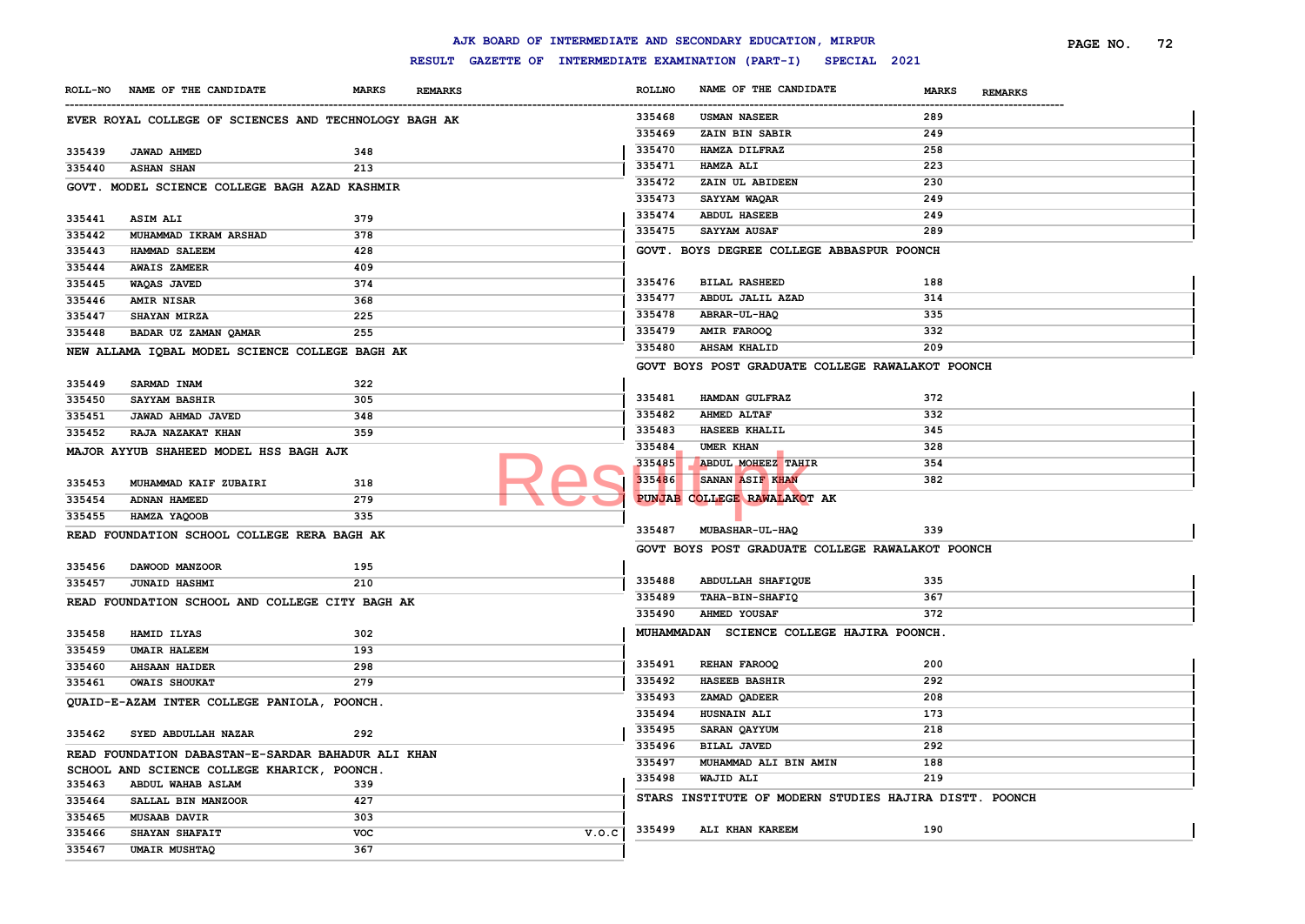|                                             |                                                         |                                |                                                     |               | AJK BOARD OF INTERMEDIATE AND SECONDARY EDUCATION, MIRPUR |                                | PAGE NO. | 73        |
|---------------------------------------------|---------------------------------------------------------|--------------------------------|-----------------------------------------------------|---------------|-----------------------------------------------------------|--------------------------------|----------|-----------|
|                                             |                                                         |                                | RESULT GAZETTE OF INTERMEDIATE EXAMINATION (PART-I) |               | SPECIAL 2021                                              |                                |          |           |
| ROLL-NO NAME OF THE CANDIDATE               |                                                         | <b>MARKS</b><br><b>REMARKS</b> |                                                     | <b>ROLLNO</b> | NAME OF THE CANDIDATE                                     | <b>MARKS</b><br><b>REMARKS</b> |          |           |
|                                             | MUHAMMADAN SCIENCE COLLEGE HAJIRA POONCH.               |                                |                                                     | 335529        | RAJA SAEED AKRAM                                          | 245                            |          |           |
|                                             |                                                         |                                |                                                     | 335530        | ZESHAN ARIF                                               | 279                            |          |           |
| 335500<br>ABDUL SUMMAD                      |                                                         | 173                            |                                                     | 335531        | ZYAD-BIN-TARIQ                                            | 219                            |          |           |
| 335501<br><b>TAYYAB AZAD</b>                |                                                         | 189                            |                                                     | 335532        | <b>FARHAN-UL-HASSAN</b>                                   | 218                            |          |           |
|                                             | ISLAMIA MODEL SCIENCE COLLEGE KHARICK RAWALAKOT, POONCH |                                |                                                     | 335533        | IRTAZA SHAHID                                             | 173                            |          |           |
| AK                                          |                                                         |                                |                                                     | 335534        | HASSN ALI KAZMI                                           | 173                            |          |           |
| 335502                                      | ABDULLAH AURANGZEB                                      | 468                            |                                                     | 335535        | MUHAMMAD AWAIS                                            | 283                            |          |           |
| 335503<br><b>HASHIR AFTAB</b>               |                                                         | 432                            |                                                     | 335536        | SHOAIB YOUNAS                                             | 334                            |          |           |
| 335504<br><b>BILAL KHURSHID</b>             |                                                         | 345                            |                                                     | 335537        | KAIF SHAFIQUE                                             | 210                            |          |           |
| 335505<br>MOIZ ALTAF                        |                                                         | 259                            |                                                     | 335538        | <b>ANIB AZAD</b>                                          | 273                            |          |           |
| 335506<br>MUHAMMAD UMER                     |                                                         | 183                            |                                                     |               | GOVT. BOYS POST GRADUATE COLLEGE, BAGH.                   |                                |          |           |
| 335507<br>HAMMAD HUSSAIN                    |                                                         | 377                            |                                                     |               |                                                           |                                |          |           |
| 335508<br>ABDUL MOIZ JAMIL                  |                                                         | 285                            |                                                     | 335539        | MUHAMMAD SOHAIB MOFEED                                    | 332                            |          |           |
| 335509                                      | ABDULLAH GULZAR KHAN                                    | 239                            |                                                     |               | PUNJAB COLLEGE RAWALAKOT AK                               |                                |          |           |
| 335510<br>GHUFRAN ALI KHAN                  |                                                         | 240                            |                                                     |               |                                                           |                                |          |           |
| 335511<br><b>MASHAB ZAKIR</b>               |                                                         | 255                            |                                                     | 335540        | MAAZ BIN JAMIL                                            | 275                            |          |           |
| 335512<br>ABDUL MOIZ                        |                                                         | 295                            |                                                     | 335541        | ALIYAAN IJAZ                                              | 245                            |          |           |
|                                             | NISHTER INTER COLLEGE MUSTANARA JANDALA POONCH.         |                                |                                                     | 335542        | ABDUL RAHMAN MANZOOR                                      | 288                            |          |           |
|                                             |                                                         |                                |                                                     | 335543        | <b>OWAIS JAHANGIR</b>                                     | 412                            |          |           |
| 335513<br>SAAD MEHBOOB                      |                                                         | 268                            |                                                     | 335544        | SALMAN AKHTER                                             | 279                            |          |           |
| <b>SHAYAN ZAIB</b><br>335514                |                                                         | 302                            |                                                     | 335545        | <b>HASSAN ARSHAD</b>                                      | 263                            |          |           |
|                                             | KASHMIR PUBLIC SCIENCE COLLEGEABBASPUR POONCH           |                                |                                                     | 335546        | AMAN SHABIR                                               | 358                            |          |           |
|                                             |                                                         |                                |                                                     | 335547        | ZAIN UL ABIDEEN                                           | 318                            |          |           |
| 335515<br><b>AHSAN RAZZAQ</b>               |                                                         | 238                            |                                                     | 335548        | MUHAMMAD DAAEN MUDABBIR SHARIF KH 282                     |                                |          |           |
|                                             |                                                         |                                |                                                     | 335549        | HAIDER ALI ZULFIQAR                                       | 223                            |          |           |
|                                             | SHAHEEN COMPUTER AND SCIENCE COLLEGE HAJIRA, POONCH     |                                |                                                     | 335550        | DANIAL BIN SHAHID                                         | 418                            |          |           |
| 335516<br><b>SAAD ISRAR</b>                 |                                                         | 205                            |                                                     |               | JINNAH COLLEGE OF COMMERCE PARATI PANIOLA DISTT POONCH    |                                |          |           |
| 335517<br>ANIQ MUMTAZ                       |                                                         | 238                            |                                                     | A.K           |                                                           |                                |          |           |
| HAMMAS GUL<br>335518                        |                                                         | 258                            |                                                     | 335551        | HAMID IRFAN KAYANI                                        | 318                            |          |           |
|                                             |                                                         |                                |                                                     |               | MUHAMMADAN SCIENCE COLLEGE CHAK RAWALAKOT                 |                                |          |           |
|                                             | TAMEER-E-INSANIAT PUBLIC ACADEMY & MODEL COLLEGE ZIARAT |                                |                                                     |               |                                                           |                                |          |           |
| PANIOLA POONCH<br>335519<br>KHAN NUMAN KHAN |                                                         | 292                            |                                                     | 335552        | MUHAMMAD USMAN                                            | 352                            |          |           |
| 335520<br>HUZAIFA SAQIB                     |                                                         | 265                            |                                                     | 335553        | <b>IMRAN</b>                                              | 409                            |          |           |
| 335521                                      | MUHAMMAD JAWAD TAHIR KAYANI                             | 194                            |                                                     | 335554        | <b>ABDUL RAFFAY</b>                                       | 302                            |          |           |
| 335522<br>FASEEH IQBAL                      |                                                         | 397                            |                                                     |               | MIRI ROSHNI HIGHER SECONDARY SCHOON DREAK POONCH          |                                |          |           |
| 335523<br><b>HUSNAIN SHAHID</b>             |                                                         | 262                            |                                                     |               |                                                           |                                |          |           |
|                                             |                                                         |                                |                                                     | 335557        | <b>AHMED GULFRAZ</b>                                      | 322                            |          |           |
|                                             | KASHMIR NOBLE SCIENCE COLLEGE DRAKE RAWALAKOT POONCH.   |                                |                                                     | 335558        | <b>KAMRAN NAZIR</b>                                       | 359                            |          |           |
| 335524<br><b>SHAYAN KHAN</b>                |                                                         | 220                            |                                                     |               | GOVT. BOYS INTER COLLEGE BALUCH, SADHNUTI.                |                                |          |           |
|                                             |                                                         |                                |                                                     |               |                                                           |                                |          | Rs.2100/- |
|                                             | IQRA MODEL COLLEGE GHAMIR KAHMORAH POONCH AK            |                                |                                                     | 335559        | <b>AQEEL-UR-REHMAN</b>                                    | 308                            |          |           |
| 335525<br>ZEESHAN MAQSOOD                   |                                                         | 230                            |                                                     |               | GOVT POST GRADUATE COLLEGE PALLANDRI, SUDHNOTI            |                                |          |           |
| 335526<br>IKRAM ASIF                        |                                                         | 228                            |                                                     |               |                                                           |                                |          |           |
| 335527<br>DANYAL HASSAN                     |                                                         | 229                            |                                                     | 335560        | <b>ABDULLAH EJAZ</b>                                      | 198                            |          |           |
| 335528                                      | SYED HUSNAIN NAQVI                                      | 283                            |                                                     | 335561        | <b>JIBRAN AKBAR</b>                                       | 210                            |          |           |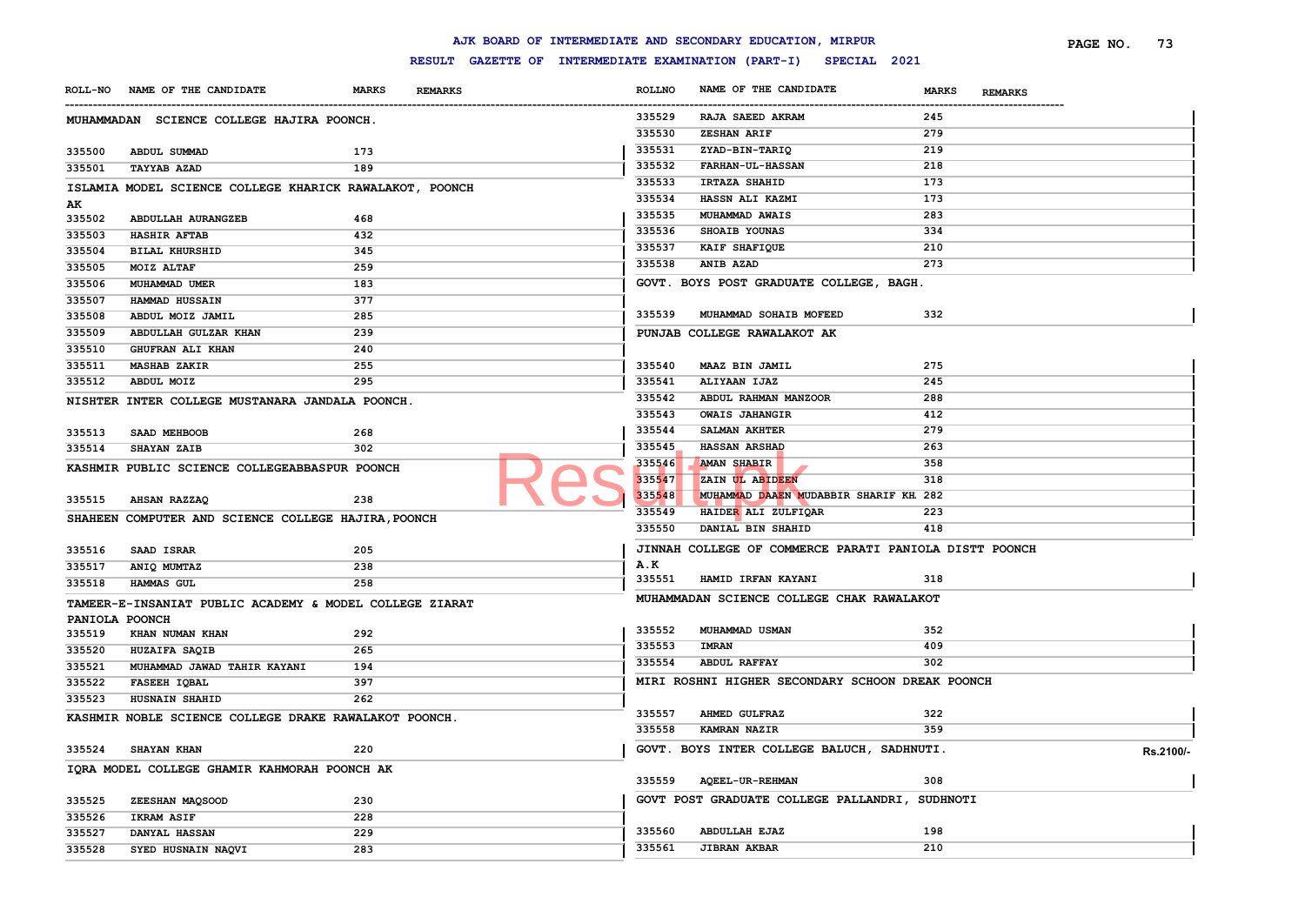|                         |                                                                                |              |                |               | AJK BOARD OF INTERMEDIATE AND SECONDARY EDUCATION, MIRPUR        |              |                | PAGE NO. | 74 |
|-------------------------|--------------------------------------------------------------------------------|--------------|----------------|---------------|------------------------------------------------------------------|--------------|----------------|----------|----|
|                         |                                                                                |              |                |               | RESULT GAZETTE OF INTERMEDIATE EXAMINATION (PART-I) SPECIAL 2021 |              |                |          |    |
| <b>ROLL-NO</b>          | NAME OF THE CANDIDATE                                                          | <b>MARKS</b> | <b>REMARKS</b> | <b>ROLLNO</b> | NAME OF THE CANDIDATE                                            | <b>MARKS</b> | <b>REMARKS</b> |          |    |
| ----------<br>335562    | MUHAMMAD KAIF                                                                  | 377          |                |               | GOVT. BOYS INTER COLLEGE GALA CHOKIAN SUDHNUTI AK                |              |                |          |    |
| 335563                  | SHAHZEB AFRAZ                                                                  | 394          |                |               |                                                                  |              |                |          |    |
| 335564                  | <b>UZAIR AFTAB</b>                                                             | 299          |                | 335589        | <b>EHTSHAM KAZIM</b>                                             | 329          |                |          |    |
| 335565                  | <b>ZOHAIB ANWAR</b>                                                            | 315          |                | 335590        | OBAID BIN RASHEED                                                | 384          |                |          |    |
| 335566                  | SHAHZEB SHAMSHAD                                                               | 378          |                | 335591        | <b>KHIZER HAYAT</b>                                              | 369          |                |          |    |
| 335567                  | ARBAZ ZAKIR                                                                    | 354          |                |               | AL-QURAN INSTITUTE OF SCIENCE MANG P/O MANG DISTT.               |              |                |          |    |
| 335568                  | MUHAMMAD ARBAB                                                                 | 303          |                | SUDHNUTI AK   |                                                                  |              |                |          |    |
|                         | GOVT. DEGREE COLLEGE TARARKHAL, SUDHNUTI.                                      |              |                | 335593        | <b>ABDUL SAMI</b>                                                | 278          |                |          |    |
|                         |                                                                                |              |                | 335594        | HAMZA IMRAN                                                      | 437          |                |          |    |
| 335569                  | <b>KHANZAIB KALEEM</b>                                                         | 305          |                |               | PUNJAB COLLEGE RAWALAKOT AK                                      |              |                |          |    |
| 335570                  | SAAD HAFEEZ                                                                    | 293          |                |               |                                                                  |              |                |          |    |
| 335571                  | <b>AHSAM ASLAM</b>                                                             | 269          |                | 335595        | AMMAR JAFFIR                                                     | 302          |                |          |    |
|                         | TRARKHEL SCIENCE MODEL COLLEGE TRARKHEL DISTRICT                               |              |                |               | ACADEMY OF ISLAMIC AND MODERN STUDIES AWANABAD PALLANDRI         |              |                |          |    |
| SUDHNOTI AK             |                                                                                |              |                | AK            |                                                                  |              |                |          |    |
| 335572                  | <b>AHMED MUMTAZ</b>                                                            | 338          |                | 335596        | <b>MUHAMMAD RASHID</b>                                           | 223          |                |          |    |
|                         | GOVT. DEGREE COLLEGE TARARKHAL, SUDHNUTI.                                      |              |                |               | NOBLE SCHOOL AND COLLEGE GARALA SUDHNUTI AK                      |              |                |          |    |
|                         |                                                                                |              |                |               |                                                                  |              |                |          |    |
|                         | 335573 FAISAL MANZOOR                                                          | 275          |                | 335597        | <b>ASIM KHURSHID</b>                                             | 477          |                |          |    |
|                         | TRARKHEL SCIENCE MODEL COLLEGE TRARKHEL DISTRICT                               |              |                | 335598        | MUHAMMAD HASHAM TARIQ                                            | 339          |                |          |    |
| SUDHNOTI AK             |                                                                                |              |                |               | SUNRISE MODELSCIENCE COLLEGE TANGIGALA SUDHNUTI AK               |              |                |          |    |
|                         | 335574 DANISH ASHIQ                                                            | 292          |                |               |                                                                  |              |                |          |    |
|                         | GOVT. DEGREE COLLEGE TARARKHAL, SUDHNUTI.                                      |              |                | 335599        | JUNAID ZULFIQAR                                                  | 305          |                |          |    |
|                         |                                                                                |              |                | 335600        | MUHAMMAD FIRAAZ                                                  | 249          |                |          |    |
| 335575                  | <b>TALHA SAJID</b>                                                             | 259          |                |               |                                                                  |              |                |          |    |
| 335576                  | <b>TALHA HAMEED</b>                                                            | 239          |                | SUDHNUTI AK   | IOBAL COLLEGE OF SCIENCES MANJHARI TEHSIL BALOCH DIST.           |              |                |          |    |
| 335577                  | DANYAL RAFIQUE                                                                 | 269          |                | 335601        | MUHAMMAD WAQAS                                                   | 243          |                |          |    |
| 335578                  | <b>BILAL FAREED</b>                                                            | 302          |                | 335602        | <b>JAWAD MASOOD</b>                                              | 215          |                |          |    |
| 335579                  | <b>NAQASH TANVEER</b>                                                          | 200          |                |               |                                                                  |              |                |          |    |
|                         | GHAZI SHERDIL KHAN GOVERNMENT INTER COLLEGE BARAL                              |              |                |               | GOVT BOYS DEGREE COLLEGE ATHMUQAM, NEELUM.                       |              |                |          |    |
| SUDHNUTI AK             |                                                                                |              |                | 335604        | ADNAN ARSHID ABBASI                                              | 404          |                |          |    |
| 335580                  | <b>AWAIS AKBAR</b>                                                             | 178          |                |               |                                                                  |              |                |          |    |
| 335581                  | UMAIR TARIQ                                                                    | 239          |                |               | GOVT BOYS INTER COLLEGE KALE, NEELUM.                            |              |                |          |    |
| 335582                  | SYED FARHAN AZMAT BUKHARI                                                      | 369          |                |               |                                                                  |              |                |          |    |
|                         | AL-RAZI SCIENCE COLLEGE TRARKHEL SUDHNUTI                                      |              |                | 335605        | UMER ZAMAN                                                       | 243          |                |          |    |
|                         |                                                                                |              |                | 335606        | <b>HAROON ASHRAF</b>                                             | 278          |                |          |    |
| 335583                  | <b>TAYYAB SAGHIR</b>                                                           | 499          |                |               | GOVT. BOYS INTERMEDIATE COLLEGE SHARDA DISTT. NEELUM AK          |              |                |          |    |
| 335584                  | <b>HASSAM SHAKEEL</b>                                                          | 248          |                |               |                                                                  |              |                |          |    |
| 335585                  | ALI RIAZ                                                                       | 315          |                | 335607        | <b>MANSOOR UR REHMAN</b>                                         | 302          |                |          |    |
|                         |                                                                                |              |                |               | EMAN MODEL SCIENCE COLLEGE JURA NEELUM AK                        |              |                |          |    |
|                         | KASHMIR PUBLIC COMMERCE AND SCIENCE COLLEGE TRARKHEL,<br>DISTT. SUDHNOTI, A.K. |              |                |               |                                                                  |              |                |          |    |
| 335586                  | ZARAR KHALIL                                                                   | 288          |                | 335608        | SAJAWAL MIRZAMAN                                                 | 303          |                |          |    |
| 335587                  | <b>FAIZAN SHABIR</b>                                                           | 253          |                | 335609        | ADIL HUSSAIN SHAH                                                | 439          |                |          |    |
|                         |                                                                                |              |                | 335610        | <b>MOHSIN BASHIR</b>                                             | 332          |                |          |    |
|                         | COLONEL HUSSAIN ISLAMIA MODEL COLLEGE DEWAN GORAH                              |              |                |               | NEELUM INSTITUTE OF SCIENCES AND HUMANITIES ATHMUQAM             |              |                |          |    |
| PALLANDRI A.K<br>335588 | ZIMAM TARIQ                                                                    | 299          |                |               | DISTRICT NEELUM AK                                               |              |                |          |    |
|                         |                                                                                |              |                |               |                                                                  |              |                |          |    |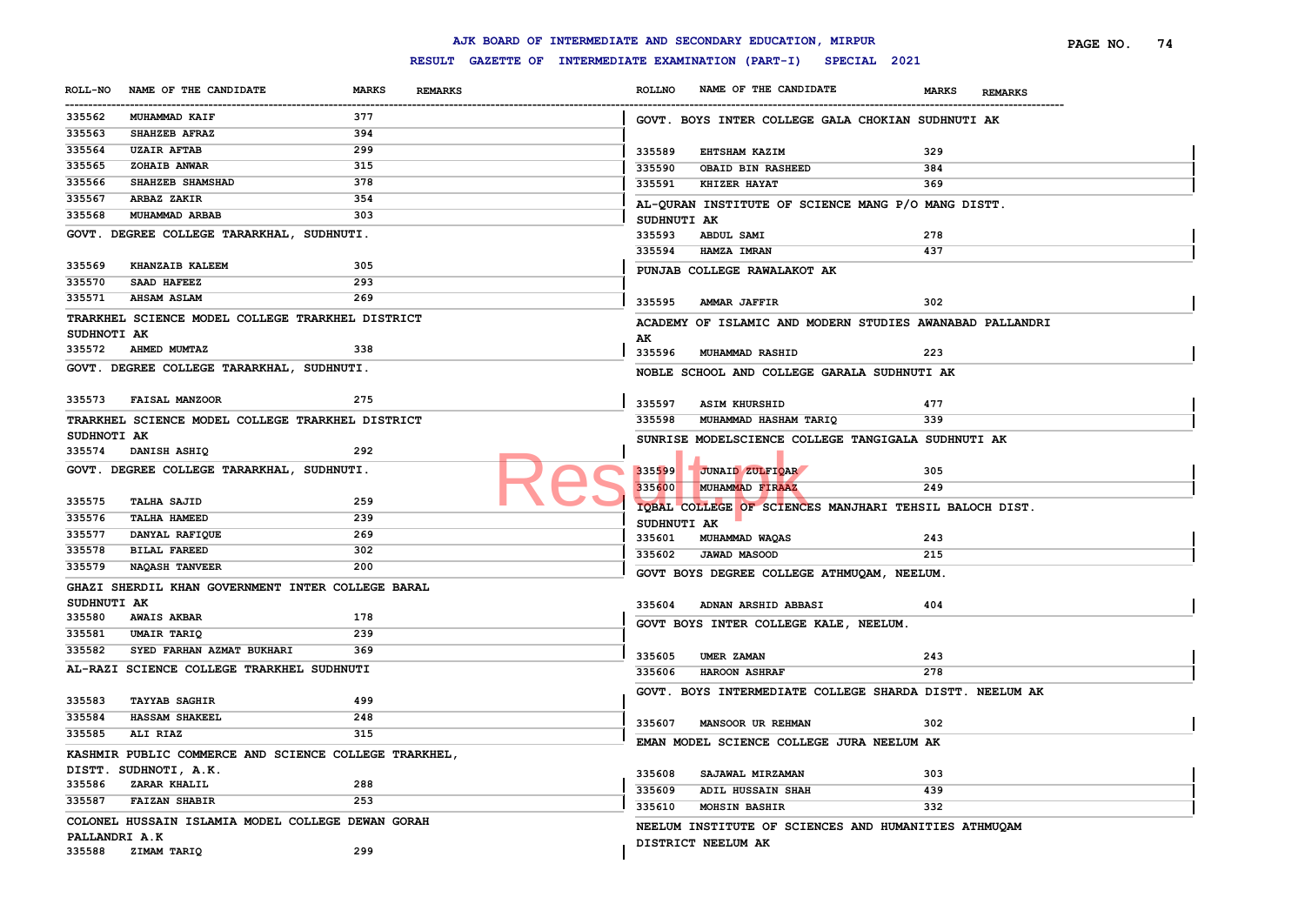|                  |                                                          |                            |                |                           |                                | AJK BOARD OF INTERMEDIATE AND SECONDARY EDUCATION, MIRPUR        |              |                | PAGE NO. | 75 |
|------------------|----------------------------------------------------------|----------------------------|----------------|---------------------------|--------------------------------|------------------------------------------------------------------|--------------|----------------|----------|----|
|                  |                                                          |                            |                |                           |                                | RESULT GAZETTE OF INTERMEDIATE EXAMINATION (PART-I) SPECIAL 2021 |              |                |          |    |
| <b>ROLL-NO</b>   | NAME OF THE CANDIDATE                                    | <b>MARKS</b>               | <b>REMARKS</b> |                           | <b>ROLLNO</b>                  | NAME OF THE CANDIDATE                                            | <b>MARKS</b> | <b>REMARKS</b> |          |    |
| <br>335611       | ASAD GILLANI                                             | 498                        |                |                           |                                | MEHMOOD MEMORIAL PUBLIC SECONDARY SCHOOL AND HAMEEDA             |              |                |          |    |
| 335612           | <b>RANA SHAKAR</b>                                       | 275                        |                |                           |                                | MEMORIAL GIRLS SCIENCE COLLEGE DISTRICT HAVELI                   |              |                |          |    |
| 335613           | SHOAIB SADIQ                                             | 190                        |                |                           | 335639                         | <b>BILAWAL ARSHAD</b>                                            | 452          |                |          |    |
| 335614           | <b>ARSLAN ARSHAD</b>                                     | 352                        |                |                           | 335640                         | KAMRAN KHAN                                                      | 173          |                |          |    |
| 335615           | TOQEER IMTIAZ                                            | 253                        |                |                           |                                | HAVELI MODEL SCIENCE COLLEGE KAHUTA DISTT HAVELI KAHUTTA         |              |                |          |    |
|                  | IORA ACADEMY HATTIAN BALA AK                             |                            |                |                           | A.K                            |                                                                  |              |                |          |    |
|                  |                                                          |                            |                |                           | 335641                         | SAJID HUSSAIN                                                    | 319          |                |          |    |
|                  | 335616 MUHAMMAD AWAIS                                    | 210                        |                |                           |                                | HANANA COLLEGE OF SCIENCES KAHUTA DISTT. HAVLEI KAHUTTA          |              |                |          |    |
|                  | ISLAMIA PUBLIC SCHOOL AND COLLEGE CHAKAR DIST. HATTIAN   |                            |                |                           | AK                             |                                                                  |              |                |          |    |
| <b>BALA AK</b>   |                                                          |                            |                |                           | 335642                         | <b>SHOAIB ASLAM</b>                                              | 269          |                |          |    |
|                  | 335617 RAJA SHOAIB ARSHAD                                | 180                        |                |                           | 335643                         | ADNAN JAVED                                                      | 238          |                |          |    |
|                  | READ FOUNDATION SCHOOL AND COLLEGE CHINARI, DISTT.       |                            |                |                           |                                | FATIMA JINNAH GOVT. POST GRADUATE COLLEGE FOR WOMEN              |              |                |          |    |
|                  | HATTIAN BALA AK                                          |                            |                |                           | <b>MUZAFFARABAD.</b>           |                                                                  |              |                |          |    |
| 335618           | DANISH JAVAID                                            | 188                        |                |                           | 340001                         | <b>AIMEN SHABIR</b>                                              | 183          |                |          |    |
| 335619           | MUHAMMAD ABDULLAH ABBASI                                 | 223                        |                |                           | 340002                         | <b>BUSHRA IMTIAZ</b>                                             |              |                |          |    |
| 335620           | NAQEEB UR REHMAN                                         | 188                        |                |                           | 340003                         | <b>FIZA SHABIR</b>                                               | 228          |                |          |    |
| 335621           | MUHAMMAD TALLAH KHAN                                     | 179                        |                |                           | 340004                         | NOOR-UL-HUDA QURESHE                                             | 224          |                |          |    |
| 335622           | KHAWAJA SHEHRYAR AHMED                                   | 269                        |                |                           | 340005                         | HUMMARA WAJID                                                    | 183          |                |          |    |
|                  | PRIME COLLEGE OF SCIENCES AND COMMERCE CHANARI CAMPUS    |                            |                |                           | 340006                         | <b>SABA MUKHTAR</b>                                              | 346          |                |          |    |
|                  | DISTT HATTIAN BALA AK                                    |                            |                | Rs.1150/-                 | 340007                         | <b>AZEELA ISMAEEL</b>                                            | 239          |                |          |    |
| 335623           | <b>NABEEL AHMED</b>                                      | 239                        |                |                           | 340008                         | AREEBA QAYYAUM                                                   | 327          |                |          |    |
| 335624           | NAUMAN FEROZ                                             | 179                        |                |                           | 340009                         | <b>SOMIA NASREEN</b>                                             | 208          |                |          |    |
| 335625           | SAMEER TANVEER AWAN                                      | 292                        |                |                           | 340010                         | HIRA ALTAF                                                       | 237          |                |          |    |
| 335626           | KHAWAJA UBADAH SAMIT SHAWL                               | 369                        |                |                           | 340011                         | <b>AREESHA KHAN</b>                                              | 219          |                |          |    |
|                  |                                                          |                            |                |                           | 340012                         | ARZOO BIBI                                                       | 239          |                |          |    |
|                  | THE GREEN HILL SCHOOL AND COLLEGE GUJAR BANDI DISTRICT   |                            |                |                           | 340013                         | SIDRA NASEEM                                                     | 204          |                |          |    |
|                  | A.K JEHLUM VALLEY                                        |                            |                |                           | 340014                         | ROBILA BIBI                                                      |              |                |          |    |
| 335627<br>335628 | ANEEQ AMEEN<br>UMMAR TARIQ                               | $Rs.3150/-$<br>$Rs.3150/-$ |                | <b>RW-FEE</b><br>$RW-FEE$ |                                |                                                                  |              |                |          |    |
|                  |                                                          |                            |                |                           |                                | GOVT. GIRLS HIGHER SECONDARY SCHOOL SAHAILI SARKAR               |              |                |          |    |
|                  | IQRA ACADEMY HATTIAN BALA AK                             |                            |                |                           | <b>MUZAFFARABAD.</b><br>340015 | MISBAH GILLANI                                                   | 435          |                |          |    |
|                  |                                                          |                            |                |                           |                                |                                                                  |              |                |          |    |
| 335629           | MUHAMMAD ATIF                                            | 289                        |                |                           |                                | GOVT. GIRLS HSS MOHAJAR COLONY NO 1 MUZAFFARABAD AK              |              |                |          |    |
|                  | GOVT. HIGHER SECONDARY SCHOOL SOLI, HAVALI.              |                            |                |                           |                                |                                                                  |              |                |          |    |
|                  |                                                          |                            |                |                           | 340016                         | <b>NOSHABA FAREED</b>                                            | 364          |                |          |    |
| 335630           | SALMAN ANJUM RATHORE                                     | 219                        |                |                           | 340017                         | FIZA GHULAM RASOOL                                               | 307          |                |          |    |
|                  | MUMTAZ HUSSAIN RATHOR GOVT. DEGREE COLLEGE KAHUTA DISTT. |                            |                |                           | 340018                         | SAIMA BIBI                                                       | 507          |                |          |    |
|                  | <b>HAVELI KAHUTTA AK</b>                                 |                            |                |                           | 340019                         | <b>BIBI HALEEMA</b>                                              | 342          |                |          |    |
| 335631           | KHAWAJA MUHAMMAD ADEEL                                   | 185                        |                |                           |                                | GHAZI ELAHI BAKSH GOVT. POST GRADUATE COLLEGE FOR WOMEN          |              |                |          |    |
|                  | 335632 RIZWAN ALI RATHORE                                | 173                        |                |                           | <b>MIRPUR</b>                  |                                                                  |              |                |          |    |
| 335633           | <b>AITBAR HUSSAIN</b>                                    | 190                        |                |                           | 340020                         | IQRA RAFIQUE                                                     | 263          |                |          |    |
| 335634           | MUHAMMAD ASFAND YAR GUL                                  | 389                        |                |                           | 340021                         | IQRA YAQOOB                                                      | 439          |                |          |    |
| 335636           | MUHAMMAD IDREES                                          | 173                        |                |                           |                                | GOVT GIRLS DEGREE COLLEGE, CHAKSAWARI, MIRPUR.                   |              |                |          |    |
| 335637           | <b>AZHAR SHAREEF</b>                                     | 240                        |                |                           |                                |                                                                  |              |                |          |    |
| 335638           | HAMMAD HAFEEZ                                            | 259                        |                |                           | 340022                         | <b>MARYAM SHOUKAT</b>                                            | 275          |                |          |    |
|                  |                                                          |                            |                |                           | 340023                         | NIMRA KOUSAR                                                     | 307          |                |          |    |
|                  |                                                          |                            |                |                           | 340024                         | AMBREEN SHABNAM                                                  | 354          |                |          |    |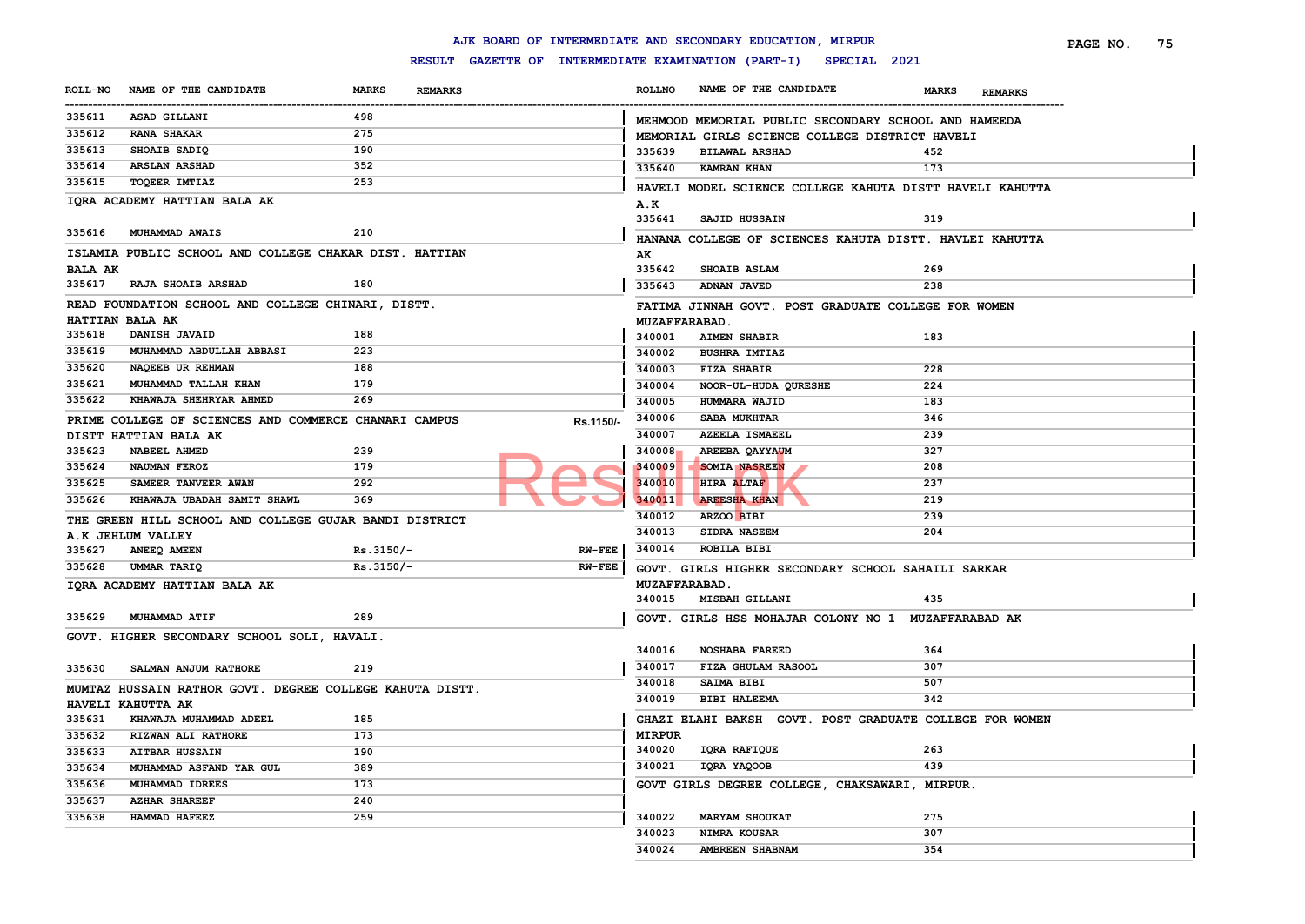|                |                                                          |                                |                                                     |                  | AJK BOARD OF INTERMEDIATE AND SECONDARY EDUCATION, MIRPUR |                                | PAGE NO.<br>76 |
|----------------|----------------------------------------------------------|--------------------------------|-----------------------------------------------------|------------------|-----------------------------------------------------------|--------------------------------|----------------|
|                |                                                          |                                | RESULT GAZETTE OF INTERMEDIATE EXAMINATION (PART-I) |                  | SPECIAL 2021                                              |                                |                |
| <b>ROLL-NO</b> | NAME OF THE CANDIDATE                                    | <b>MARKS</b><br><b>REMARKS</b> |                                                     | <b>ROLLNO</b>    | NAME OF THE CANDIDATE                                     | <b>MARKS</b><br><b>REMARKS</b> |                |
| 340025         | SHAHER BANO KIYANI                                       | 293                            |                                                     | 340049           | AMINA KHALIQ                                              | 229                            |                |
| 340026         | NOREESA KANWAL                                           | 232                            |                                                     |                  | LEADS SCHOOLS AND COLLEGES SYSTEM KOTLI DISTRICT KOTLI    |                                |                |
| 340027         | <b>MALAIKA AFTAB</b>                                     | 288                            |                                                     | AK               |                                                           |                                |                |
|                | ISLAMIC LYCEUM COLLEGE MIRPUR AK                         |                                |                                                     | 340050           | KRONISH YOUNAS                                            | 379                            |                |
|                |                                                          |                                |                                                     |                  | FATIMA JINNAH COLLEE KOTLI DISTRICT KOTLI AK              |                                |                |
| 340028         | <b>FATIMA IRFAN</b>                                      | 279                            |                                                     |                  |                                                           |                                |                |
|                | SIR SYED COLLEGE OF COMPUTER AND SCIENCES CHOWKI DISTT.  |                                |                                                     | 340051           | HASEENA GHANI                                             | 256                            |                |
| <b>BHIMBER</b> |                                                          |                                |                                                     |                  | GIRLS DEGREE COLLEGE SEHNSA KOTLI                         |                                |                |
| 340029         | HINA ILYAS                                               | 307                            |                                                     |                  |                                                           |                                |                |
|                | UROOJ MODEL COLLEGE CHAROHI DISTRICT KOTLI AZAD KASHMIR  |                                |                                                     | 340052           | <b>MEHREEN SHABIR</b>                                     | 510                            |                |
|                |                                                          |                                |                                                     |                  | PEACE EDUCATIONAL INSTITUE SEHANSA DISTT KOTLI            |                                |                |
| 340031         | <b>KHAMSA KHALID</b>                                     |                                |                                                     |                  |                                                           |                                |                |
|                | GOVT. GIRLS DEGREE COLLEGE SERI KHUIRATTA KOTLI A.K.     |                                |                                                     | 340053           | <b>AROOJ FATIMA</b>                                       | 538                            |                |
|                |                                                          |                                |                                                     |                  | FIKR-E-INSANIYAT INSTITUTE OF MODERN SCIENCES FATH PUR    |                                |                |
| 340032         | <b>SAFA TAUFEEQ</b>                                      | 209                            |                                                     |                  | THAKYALA DIST. KOTLI                                      |                                |                |
| 340033         | <b>MANAZA WAQAR</b>                                      | 209                            |                                                     |                  | 340054 IQRA KABEER                                        | 233                            |                |
|                | FATIMA-TUZ-ZAHRA GIRLS COLLEGE KOTLI A.K.                |                                |                                                     |                  | GOVT GIRLS POST GRADUATE COLLEGE, BAGH.                   |                                |                |
| 340034         | SEROSH QAYYUM                                            | 303                            |                                                     |                  |                                                           |                                |                |
| 340035         | PAKEEZA SADIQ                                            | 407                            |                                                     | 340055           | SYEDA HAFZA BATOOL                                        | 364                            |                |
|                |                                                          |                                |                                                     | 340056           | <b>EASHA SHAFIQUE</b>                                     | 240                            |                |
| 340036         | REHANA KOUSAR                                            | 264                            |                                                     | 340057           | SABA HAMEED                                               | 218                            |                |
| 340037         | <b>JAVARIA FEYAZ</b>                                     | 387                            |                                                     | 340058           | SEHRISH YOUSAF                                            | 267                            |                |
|                | READ FOUNDATION GIRLS COLLEGE KOTLI, DISTT. KOTLI.       |                                |                                                     | 340059           | ANAM NAZEER                                               | 328                            |                |
| 340039         | <b>KAHKASHAN SABIR</b>                                   | 518                            |                                                     | 340060<br>340061 | <b>SUMMAYA BIBI</b><br>UROOJ AJMAL                        | 293<br>280                     |                |
|                |                                                          | 291                            |                                                     | 340062           | MEHROZ ARSHAD                                             |                                |                |
| 340040         | <b>MAHNOOR ARSHAD</b>                                    |                                |                                                     |                  |                                                           | 244                            |                |
|                | JINNAH PUBLIC SCHOOL AND COLLEGE DARBAR MY TOTI KOTLI AK |                                |                                                     |                  | READ FOUNDATION SCHOOL AND COLLEGE DHIRKOT BAGH A.K       |                                |                |
| 340041         | ASIA QURBAN                                              | 262                            |                                                     | 340063           | ALISHBA QADEER                                            | 424                            |                |
| 340042         | <b>TAYYABA MEHMOOD</b>                                   | 204                            |                                                     | 340064           | SANA RAMZAN ABBASI                                        | 426                            |                |
|                | AL ZAITOONA GIRLS COLLEGE OF ISLAMIC EDUCATION HOUSING   |                                |                                                     | 340065           | MOMINA SHAFIQ                                             | 328                            |                |
|                | <b>SCHEME KOTLI AK</b>                                   |                                |                                                     | 340066           | <b>AMON ZAHIR</b>                                         | 352                            |                |
| 340043         | <b>JANEES LATIF</b>                                      | 257                            |                                                     | 340067           | <b>AIMEN ASIF</b>                                         | 184                            |                |
| 340044         | <b>AREEBA RASHEED</b>                                    | 354                            |                                                     | 340068           | SAIRA JAVID                                               | 409                            |                |
| 340045         | LOVIZA MUSHTAQ                                           | 236                            |                                                     |                  | NEW KASHMIR MODEL COLLEGE BAGH AK                         |                                |                |
| 340046         | <b>ADEEBA MANZOOR</b>                                    | 381                            |                                                     |                  |                                                           |                                |                |
|                | QUAID-E-AZAM COLLEGE OF MODERN SCIENCES KOTLI AK         |                                |                                                     | 340069           | <b>AMNA NAZ</b>                                           | 292                            |                |
|                |                                                          |                                |                                                     |                  | MAJOR AYYUB SHAHEED MODEL HSS BAGH AJK                    |                                |                |
| 340047         | <b>KONAIN SABA</b>                                       | 281                            |                                                     |                  |                                                           |                                |                |
|                | ADAM PUBLIC COLLEGE KHUIRATTA DISTT. KOTLI AK            |                                |                                                     | 340070           | <b>MISBAH AZAM</b>                                        | 355                            |                |
|                |                                                          |                                |                                                     |                  | READ FOUNDATION SCHOOL COLLEGE RERA BAGH AK               |                                |                |
| 340048         | IQRA MUSHTAQ                                             | 265                            |                                                     |                  |                                                           |                                |                |
|                | GOVT. GIRLS DEGREE COLLEGE, KOTLI                        |                                |                                                     | 340071           | <b>SAFOURA SAFEER</b>                                     | 298                            |                |
|                |                                                          |                                |                                                     | 340072           | SIDRA TABASAM                                             | 430                            |                |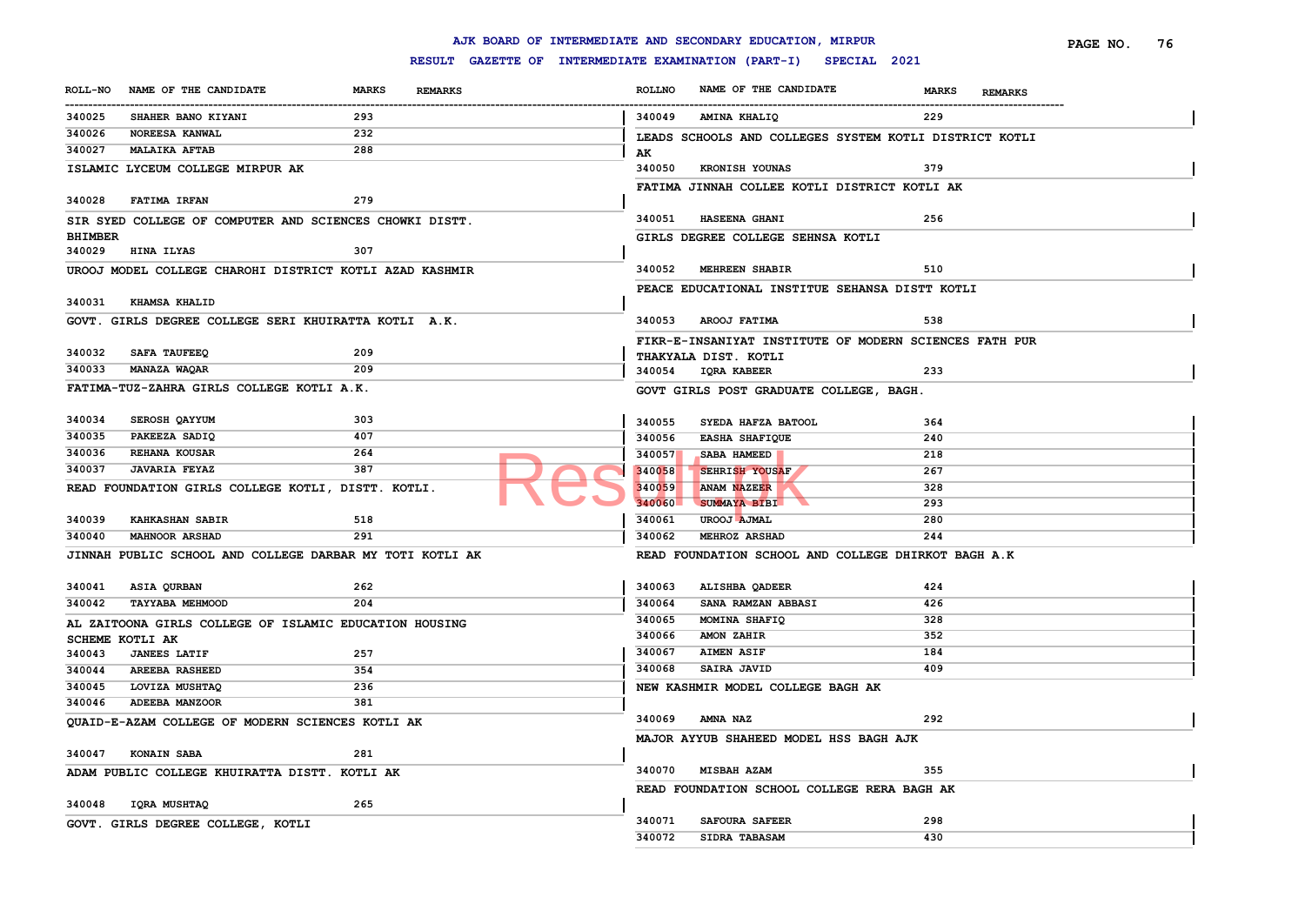|                |                                                          |              |                |           |               | AJK BOARD OF INTERMEDIATE AND SECONDARY EDUCATION, MIRPUR        |                                | PAGE NO.<br>77 |
|----------------|----------------------------------------------------------|--------------|----------------|-----------|---------------|------------------------------------------------------------------|--------------------------------|----------------|
|                |                                                          |              |                |           |               | RESULT GAZETTE OF INTERMEDIATE EXAMINATION (PART-I) SPECIAL 2021 |                                |                |
|                | ROLL-NO NAME OF THE CANDIDATE                            | <b>MARKS</b> | <b>REMARKS</b> |           | <b>ROLLNO</b> | NAME OF THE CANDIDATE                                            | <b>MARKS</b><br><b>REMARKS</b> |                |
|                | READ FOUNDATION SCHOOL AND COLLEGE CHIRALLA BAGH         |              |                |           | 340097        | <b>NOSHEEN AKHTAR</b>                                            | 343                            |                |
|                |                                                          |              |                | Rs.1470/- | 340098        | LAYBA PERVAZ                                                     | 295                            |                |
| 340073         | <b>SIDRA ZAHEER</b>                                      | 348          |                |           | 340099        | <b>AYESHA HANIF MIR</b>                                          | 324                            |                |
|                | READ FOUNDATION HIGHER SECONDARY SCHOOL MALLOT BAGH AK   |              |                |           | 340100        | ANIZA HAMEED                                                     | 314                            |                |
|                |                                                          |              |                |           | 340101        | <b>TAIBA TAHIR</b>                                               | 307                            |                |
| 340074         | <b>LARAIB NASEER</b>                                     | 375          |                |           | 340102        | <b>AFSHAN MUKHTAR</b>                                            | 220                            |                |
|                | GOVT. INTER COLLEGE DATOT POONCH                         |              |                |           | 340103        | AMBER ZIA                                                        |                                |                |
|                |                                                          |              |                |           | 340104        | GHANWA QAYYUM                                                    | 298                            |                |
| 340075         | LAIBA ALAM                                               | 241          |                |           | 340105        | <b>SHUFTA TARAF</b>                                              | 271                            |                |
| 340076         | <b>MAQADUS ZAHEEN</b>                                    | 197          |                |           | 340106        | HINA SHAFIQ                                                      | 223                            |                |
|                | ALLAMA IQBAL SCIENCE AND COMPUTER COLLEGE AKHOR BUN      |              |                |           | 340107        | <b>AMINA JAFFAR</b>                                              | 226                            |                |
|                | <b>HAJIRA POONCH AK</b>                                  |              |                |           | 340108        | RIDA MARYAM                                                      | 223                            |                |
| 340077         | <b>GHULAM HIFZA</b>                                      | 282          |                |           |               | PRIVATE - OTHERS                                                 |                                |                |
|                | SUPERIOR GROUP OF COLLEGES RAWLAKOT CAMPUS DISTT POONCH  |              |                |           |               |                                                                  |                                |                |
|                |                                                          |              |                |           | 340109        | SHAREENA RASHEED                                                 |                                |                |
| 340078         | AQSA MUZAFFAR                                            | 250          |                |           |               | PRIVATE - SADHNUTI                                               |                                |                |
| 340079         | MARYUM MUZAFAR KHAN                                      | 173          |                |           |               |                                                                  |                                |                |
|                | GIRLS POST GRADUATE COLLEGE PALLANDRI, SADHNUTI.         |              |                |           | 340111        | RIMSHA WAHEED                                                    | 247                            |                |
|                |                                                          |              |                | Rs.2415/- |               | GOVT. BOYS POST GRADUATE COLLEGE, MUZAFFARABAD.                  |                                |                |
| 340080         | <b>TAYYBA MAZAM</b>                                      |              |                |           |               |                                                                  |                                |                |
| 340081         | <b>NAYAB KAZAM</b>                                       |              |                |           | 355001        | <b>MASROOR ABBASI</b>                                            | 433                            |                |
|                | AL-QURAN INSTITUTE OF SCIENCE MANG P/O MANG DISTT.       |              |                |           | 355002        | <b>BASHARAT IOBAL</b>                                            | 221                            |                |
| SUDHNUTI AK    |                                                          |              |                |           | 355003        | MUHAMMAD AHSAAN IQBAL                                            | 371                            |                |
| 340084         | <b>ALIZA HAKEEM</b>                                      | 293          |                |           | 355004        | ZULFIQAR IQBAL                                                   | 307                            |                |
| 340085         | UROOJ RAFQUAT                                            | 296          |                |           | 355005        | MUHAMMAD AKHLAQ KHAN                                             | 278                            |                |
| 340086         | SHANZA JAMIL                                             | 385          |                |           | 355006        | SY MOHSIN NAQVI                                                  | 200                            |                |
| 340087         | <b>RUQAYYA MUNIR</b>                                     | 359          |                |           | 355007        | ABDUL BASIT HAMID MINHAS                                         | 419                            |                |
| 340088         | SABA IMTIAZ                                              | 324          |                |           | 355008        | <b>BILAL AHMED</b>                                               | 179                            |                |
|                | IQBAL COLLEGE OF SCIENCES MANJHARI TEHSIL BALOCH DIST.   |              |                |           | 355009        | SAYAM SHABEER                                                    | 354                            |                |
| SUDHNUTI AK    |                                                          |              |                |           | 355010        | <b>MAZHAR QAYYUM</b>                                             | 189                            |                |
| 340089         | <b>ASMA AMEER</b>                                        | 308          |                |           | 355011        | MUHAMMAD SOHAIL                                                  | 428                            |                |
| 340090         | SAIMA MAQSOOD                                            | 303          |                |           | 355012        | <b>ABDUL BASIT</b>                                               | 176                            |                |
|                | GOVT GIRLS DEGREE COLLEGE AUTHMOQOM, NEELUM.             |              |                |           | 355013        | MUHAMMAD ILTAF                                                   | 272                            |                |
|                |                                                          |              |                |           |               | GOVT. HIGHER SECONDARY SCHOOL LANGARPURA MUZAFFARABAD.           |                                |                |
| 340091         | SAMAYRA QADEER                                           | 215          |                |           |               |                                                                  |                                |                |
| 340092         | SEEMAB IQBAL                                             | 262          |                |           | 355014        | <b>AHMED YASEEN</b>                                              | 274                            |                |
|                | GOVT. BOYS INTERMEDIATE COLLEGE SHARDA DISTT. NEELUM AK  |              |                |           |               | ALPINE NATIONAL COLLEGE OF SCIENCES MUZAFFARABAD                 |                                |                |
|                |                                                          |              |                |           |               |                                                                  |                                |                |
| 340094         | <b>RAFOA RASHEED</b>                                     | 373          |                |           | 355015        | SOHAIL AHMED                                                     | 190                            |                |
|                | ISLAMIA PUBLIC SCHOOL AND COLLEGE CHAKAR DIST. HATTIAN   |              |                |           | 355016        | MUHAMMAD AHSAN                                                   | 199                            |                |
| <b>BALA AK</b> |                                                          |              |                |           |               | GOVT. BOYS HIGHER SECONDARY SCHOOL GOJRA DISTT.                  |                                |                |
|                | 340096 TOOBA KHALID                                      | 320          |                |           |               | <b>MUZAFFARABAD AK</b>                                           |                                |                |
|                |                                                          |              |                |           | 355017        | RAJA ROMAN FAROOQ                                                | 369                            |                |
|                | GOVT. GIRLS DEGREE COLLEGE KAHUTA, DISTT. HAVELI KAHUTTA |              |                |           | 355018        | ADIL WALAYAT                                                     | 483                            |                |
| AK             |                                                          |              |                |           | 355019        | MUHAMMAD RIZWAN                                                  | 288                            |                |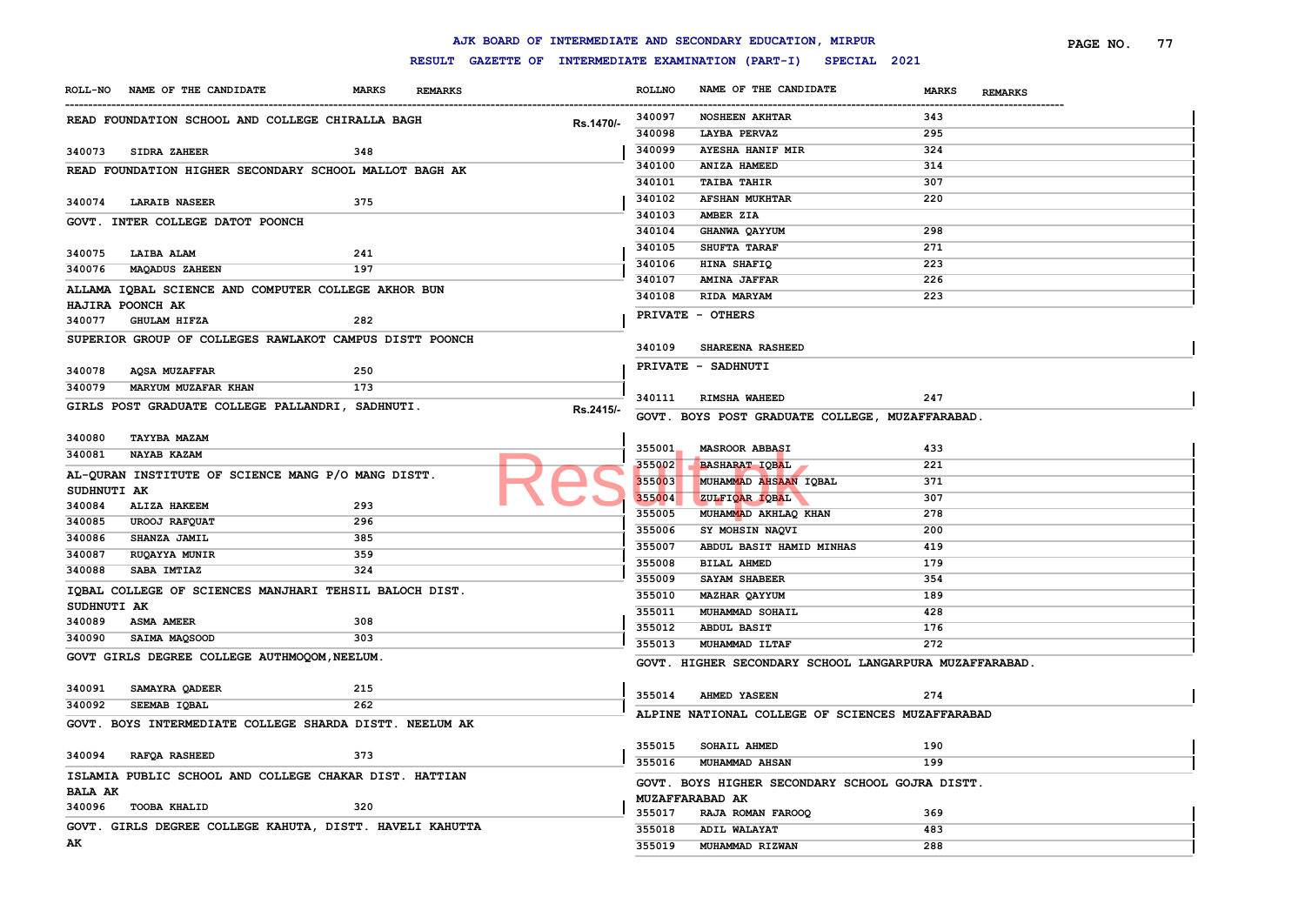|        |                                                 |                |                                                                  |                          | AJK BOARD OF INTERMEDIATE AND SECONDARY EDUCATION, MIRPUR |                                | PAGE NO.<br>78 |
|--------|-------------------------------------------------|----------------|------------------------------------------------------------------|--------------------------|-----------------------------------------------------------|--------------------------------|----------------|
|        |                                                 |                | RESULT GAZETTE OF INTERMEDIATE EXAMINATION (PART-I) SPECIAL 2021 |                          |                                                           |                                |                |
|        | ROLL-NO NAME OF THE CANDIDATE                   | <b>MARKS</b>   | <b>REMARKS</b>                                                   | <b>ROLLNO</b>            | NAME OF THE CANDIDATE                                     | <b>MARKS</b><br><b>REMARKS</b> |                |
|        | GOVT BOYS POST GRADUATE COLLEGE MIRPUR          |                |                                                                  |                          | PAK KASHMIR INSTITUTE OF COMPUTER SCIENCE, MIRPUR.        |                                |                |
| 355020 | MUHAMMAD JUNAID                                 | 249            |                                                                  | 355054                   | SAMER ALI                                                 | 258                            |                |
| 355021 | SAQIB ABID                                      | 262            |                                                                  | 355055                   | MUZAMIL MUMTAZ                                            | 240                            |                |
| 355022 | SAYAAM MUSHTAQ                                  | 236            |                                                                  | 355056                   | QAMAR BASHARAT                                            | 332                            |                |
| 355023 | MUHAMMAD IQRAR                                  | 183            |                                                                  | 355057                   | MUHAMMAD MUZAMIL                                          | 295                            |                |
| 355024 | <b>AURANGZEB</b>                                | 286            |                                                                  | 355058                   | <b>AWAIS ALI</b>                                          | 175                            |                |
| 355025 | ZOHAIB ZAMEER                                   | 271            |                                                                  | 355059                   | SHAH FARHAN ALI                                           | 190                            |                |
| 355026 | MOHSAN RAZA                                     | 187            |                                                                  | 355060                   | CHAUDHARY REHAN ABID                                      | 248                            |                |
| 355027 | ZOHAIB HUSSAIN                                  | 178            |                                                                  | 355061                   | <b>ABDULLAH SAGHEER</b>                                   | 215                            |                |
| 355028 | <b>USAMA KHALID</b>                             | 246            |                                                                  | 355062                   | DANIYAL ZAFAR                                             | 282                            |                |
| 355029 | RIZWAN ASHFAQ                                   | 324            |                                                                  | 355063                   | SULEMAN SHERAZ                                            | 305                            |                |
| 355030 | MUHAMMAD AUN                                    | 306            |                                                                  | 355064                   | ALI ABBAS                                                 | 185                            |                |
| 355031 | UMER RAZZAQ                                     | 386            |                                                                  | 355065                   | MUHAMMAD JUNAID YAQOOB                                    | 189                            |                |
| 355032 | <b>USMAN RASHID</b>                             | 298            |                                                                  | 355066                   | HAMAD KHAN                                                | 240                            |                |
| 355033 | <b>AHMED</b>                                    | 350            |                                                                  | 355067                   | <b>ALI HASSAN</b>                                         | 230                            |                |
| 355034 | SHAHROZ ALI                                     | 215            |                                                                  |                          | ASKARI PUBLIC SCHOOL AND COLLEGE CHAKSWARI MIRPUR AK      |                                |                |
| 355035 | MUHAMMAD GULRAIZ                                | 285            |                                                                  |                          |                                                           |                                |                |
| 355036 | BILAL TARIQ                                     | 265            |                                                                  | 355068                   | SHEIKH ADNAN NASIR                                        | 242                            |                |
| 355037 | MUHAMMAD MURTAZA                                | 220            |                                                                  | 355069                   | <b>SHAHZAIB</b>                                           | 199                            |                |
| 355038 | MUHAMMAD IBRAHIM                                | 225            |                                                                  | <b>ASPIRE</b>            | GROUP OF HSS AND COLLEGE MIRPUR AK                        |                                |                |
| 355039 | MUHAMMAD ZULQARNAIN                             | 187            |                                                                  |                          |                                                           |                                |                |
| 355040 | ALI SHAN                                        | 333            |                                                                  | 355070                   | MUHAMMAD ABDUL BASIT                                      | 191                            |                |
| 355041 | <b>ABDUL BASIT</b>                              |                | <b>ABSENT</b>                                                    |                          | GOVT POST GRADUATE COLLEGE, BHIMBER.                      |                                |                |
| 355042 | MUHAMMAD ISMAIL                                 | 183            |                                                                  |                          |                                                           |                                |                |
| 355043 | NADEEM MEHBOOB                                  | 209            |                                                                  | 355071                   | MUHAMMAD IMRAN                                            | 376                            |                |
| 355044 | SAQLAIN ASGHAR                                  | 204            |                                                                  |                          |                                                           |                                |                |
| 355045 | SHAHMEER HAMZA                                  | 239            |                                                                  |                          | ASPIRE HIGHER SECONDARY SCHOOL SHAHEEN CHOWK DISTRICT     |                                |                |
| 355046 | AQIB SIDDIQUE                                   | 257            |                                                                  | <b>BHIMBER</b><br>355072 | <b>JAWAD JAMROZ</b>                                       | 392                            |                |
| 355047 | MIRZA SHEHROZ ALI TABSSUM                       | 241            |                                                                  | 355073                   | MUHAMMAD NOMAN KHAN                                       | 322                            |                |
|        | GOVT DEGREE COLLEGE DADYAL, MIRPUR.             |                |                                                                  |                          | GENERAL ZIA-UL-HAQ GOVT. DEGREE COLLEGE BARNALA BHIMBER   |                                |                |
| 355048 | MUHAMMAD USMAN SHABIR                           | 256            |                                                                  |                          |                                                           |                                |                |
|        | GOVT DEGREE COLLEGE ISLAMGARH, MIRPUR           |                |                                                                  | 355074                   | MUHAMMAD SULTAN JUNAID                                    |                                |                |
|        |                                                 |                |                                                                  | 355075                   | <b>BINYAMEEN AFZAL</b>                                    | 418                            |                |
| 355049 | AHMED MURTAZA                                   | <b>R-LATER</b> |                                                                  | 355076                   | MUHAMMAD ZEESHAN                                          | 218                            |                |
| 355050 | <b>BILAL PERVEZ</b>                             | 185            |                                                                  | 355077                   | <b>TAYYAB EJAZ</b>                                        | 215                            |                |
| 355051 | <b>MOBIN MAZHAR</b>                             | 249            |                                                                  | 355078                   | ABDUL MOIZ                                                | 193                            |                |
|        | KASHMIR INSTITUTE FOR ADVANCED STUDIES, MIRPUR. |                |                                                                  | 355079                   | <b>AYYAZ SOHAIL</b>                                       | 241                            |                |
|        |                                                 |                |                                                                  |                          | SOHAIL TAHIR MEMORIAL MODEL COLLEGE KOTE ALI BAHADAR      |                                |                |
| 355052 | <b>AKASH AZEEM</b>                              | 235            |                                                                  | <b>BHIMBER</b>           |                                                           |                                |                |
|        | GOVT. SCIENCE MODEL COLLEGE, MIRPUR.            |                |                                                                  | 355080                   | <b>ADEEL ZAFAR</b>                                        | 446                            |                |
|        |                                                 |                |                                                                  |                          | GOVT POST GRADUATE COLLEGE, KOTLI.                        |                                |                |
| 355053 | KASHIF MEHMOOD                                  | 234            |                                                                  | 355081                   | MAAVIA IQBAL                                              | 270                            |                |
|        |                                                 |                |                                                                  | 355082                   | SHAHZEB MAQBOOL                                           | 386                            |                |
|        |                                                 |                |                                                                  |                          |                                                           |                                |                |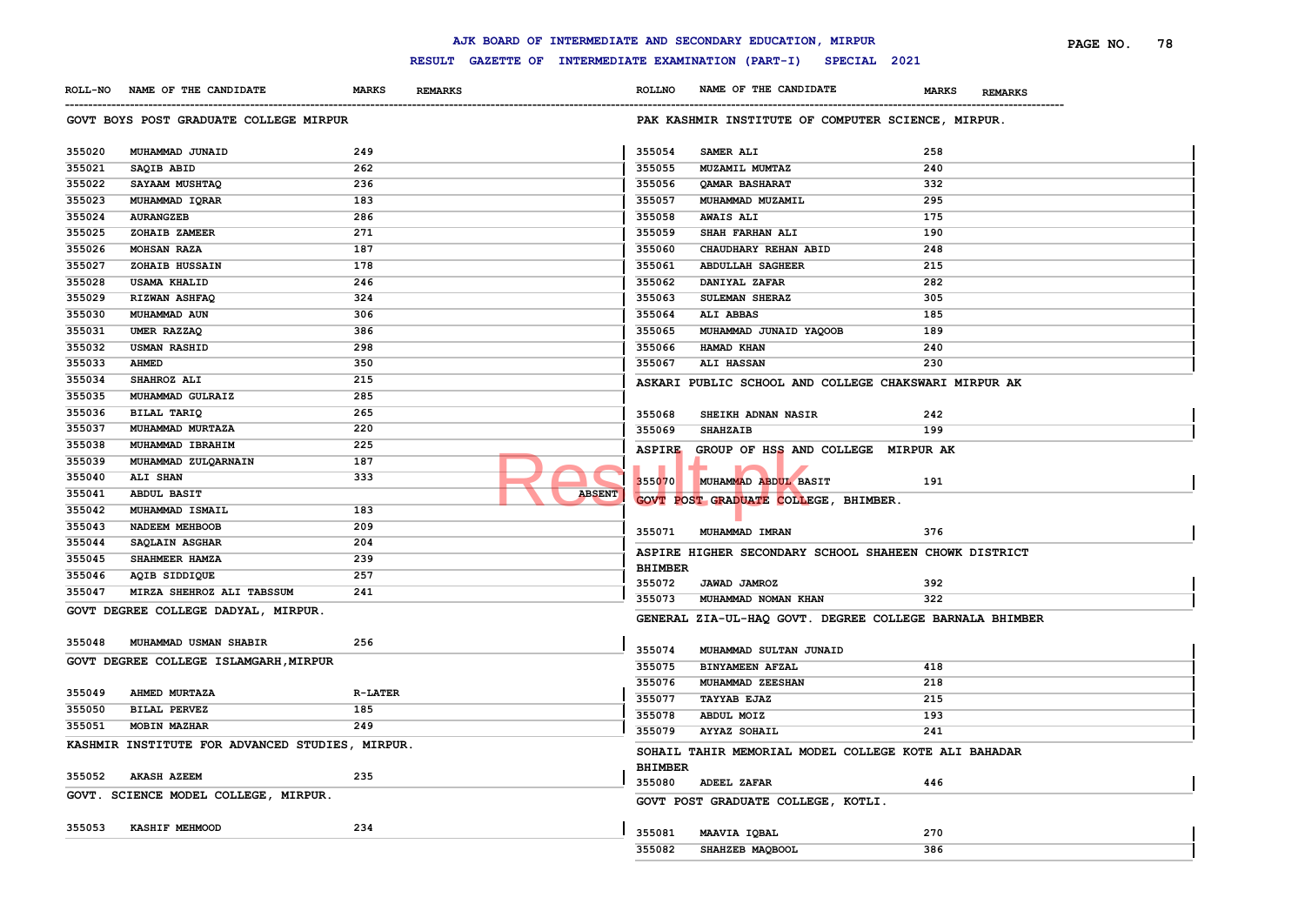|                |                                         |                                                     |               | AJK BOARD OF INTERMEDIATE AND SECONDARY EDUCATION, MIRPUR |                                | PAGE NO.<br>79 |
|----------------|-----------------------------------------|-----------------------------------------------------|---------------|-----------------------------------------------------------|--------------------------------|----------------|
|                |                                         | RESULT GAZETTE OF INTERMEDIATE EXAMINATION (PART-I) |               |                                                           |                                |                |
| <b>ROLL-NO</b> | NAME OF THE CANDIDATE                   | <b>MARKS</b><br><b>REMARKS</b>                      | <b>ROLLNO</b> | NAME OF THE CANDIDATE                                     | <b>MARKS</b><br><b>REMARKS</b> |                |
| 355083         | DANISH IFTIKHAR                         | 249                                                 |               | AL-GHAZALI COLLEGE OF SCIENCES KOTLI.                     |                                |                |
| 355084         | ABDUL QASIM                             | 299                                                 |               |                                                           |                                |                |
| 355085         | <b>GHULAM MOHIUDEEN</b>                 | 282                                                 | 355125        | MUHAMMAD DAIM KHALID                                      | 379                            |                |
| 355086         | MEHRAN ATIQ                             | 240                                                 |               | NATIONAL INSTITUTE OF ADVANCE STUDIES KHUIRATTA KOTLI     |                                |                |
| 355087         | ABDUL QADEER                            | 209                                                 |               |                                                           |                                |                |
| 355088         | <b>AZHAR KABIR</b>                      | 365                                                 | 355126        | <b>USMAN BASHARAT</b>                                     | 204                            |                |
| 355089         | SYED JAWAD ALI SHAH                     | 376                                                 |               | GOVT. BOYS DEGREE COLLEGE KHUI RATTA, KOTLI.              |                                |                |
| 355090         | NOUMAN QUMER                            | 465                                                 |               |                                                           |                                |                |
| 355091         | SYED TOSEEF ALI                         | 299                                                 | 355127        | <b>GUFHRAN SUBHANI</b>                                    | 211                            |                |
| 355092         | MALIK SALAH UD DIN                      | 199                                                 |               |                                                           |                                |                |
| 355093         | <b>ASHIR HUSSAIN</b>                    | 178                                                 |               | MODERN IQRA COLLEGE OF SCIENCES KHUIRATTA DISTRICT KOTLI  |                                |                |
| 355094         | SADAM GHALIB                            | 272                                                 | AK            |                                                           |                                |                |
| 355095         | MIRZA SHARYAR BAIG                      | 225                                                 | 355129        | <b>AHMED WAQAR</b>                                        | 308                            |                |
| 355096         | <b>TASSAWAR ZAKIR</b>                   | 249                                                 |               | SUFFA SCHOOL AND COLLEGE KHUIRATTA KOTLI AK               |                                |                |
| 355097         | ADEEB AHMAD                             | 339                                                 |               |                                                           |                                |                |
| 355098         | <b>TABISH ILYAS</b>                     | 197                                                 | 355130        | <b>MEHRAN MAROOF</b>                                      | 267                            |                |
| 355099         | MUHAMMAD ALI                            | 237                                                 | 355131        | WAQAS LAL                                                 | 262                            |                |
| 355100         | MUHAMMAD SAAD                           | 413                                                 |               | ALI GARDEN PUBLIC SCHOOL AND COLLEGE KHUIRATTA KOTLI AK   |                                |                |
| 355101         | SOBAN KHALIL                            | 317                                                 |               |                                                           |                                |                |
| 355102         | <b>ASAD SHAFI</b>                       | 188                                                 | 355132        | <b>SHOAIB AZIZ</b>                                        | 211                            |                |
| 355103         | HABIB AHMED                             | 181                                                 |               | SHAEEL MODEL COLLEGE SARSAWA KOTLI AK                     |                                |                |
| 355104         | MALIK FAIZAN AHMED                      | 214                                                 |               |                                                           |                                |                |
| 355105         | USMAN RAFIQUE                           | 189                                                 | 355133        | <b>MUHAMMAD SAIM</b>                                      | 245                            |                |
| 355106         | <b>ASHER RASHEED</b>                    | 205                                                 | 355134        | HAMZA JAVED                                               | 190                            |                |
| 355107         | <b>IMRAN SHAFIQUE</b>                   | 223                                                 | 355135        | <b>RIZWAN AHMED</b>                                       | 205                            |                |
| 355108         | <b>FAIZAN SUBHANI</b>                   | 184                                                 |               | PARA GON INSTITUTE OF MODERN SCIENCES KOTLI AK            |                                |                |
| 355109         | <b>AFAN AHMED</b>                       | 186                                                 |               |                                                           |                                |                |
| 355110         | <b>RAHEEL KHURSHID</b>                  | 254                                                 | 355136        | ANAS MASOOD                                               | 224                            |                |
| 355111         | MUHAMMAD ADEEL                          | <b>R-LATER</b>                                      |               | READ FOUNDATION SCHOOL AND COLLEGE CHARHOI KOTLI AK       |                                |                |
| 355112         | <b>USMAN KHAN</b>                       | 181                                                 |               |                                                           |                                |                |
| 355113         | <b>AZLAN ALI</b>                        | 240                                                 | 355137        | <b>IMRAN MALIK</b>                                        | 288                            |                |
| 355114         | MUHAMMAD SADIQ                          | <b>VOC</b><br>V.O.C                                 | 355138        | MUHAMMAD ILYAS                                            | 290                            |                |
| 355115         | <b>SARAN ARFAN</b>                      | 361                                                 |               | GOVT. BOYS INTER COLLEGE PALYAT SYDAN KOTLI AK            |                                |                |
|                | GOVT BOYS DEGREE COLLEGE SEHNSA, KOTLI. |                                                     |               |                                                           |                                | Rs.1470/-      |
|                |                                         |                                                     | 355139        | <b>TAMOOR SAEED</b>                                       |                                |                |
| 355116         | MUHAMMAD AMAD JAVAID                    | 333                                                 |               | AL-SAMA SCIENCE COLLEGE KHUI RATTA DISTT. KOTLI AJK       |                                |                |
| 355117         | SIRAN SABIR                             | 278                                                 |               |                                                           |                                |                |
| 355118         | MUHAMMAD QADEER                         | 275                                                 | 355141        | EITSAM UL HAQ                                             | 277                            |                |
| 355119         | <b>FAIZAN KHAN</b>                      | 274                                                 |               |                                                           |                                |                |
| 355120         | QASIM HUSSAIN SHAH                      | 246                                                 |               | GOVT. BOYS HIGHER SECONDARY SCHOOL DUNGI DISTT. KOTLI AK  |                                |                |
| 355121         | SUBHAN HAMEED                           | 257                                                 |               |                                                           |                                |                |
| 355122         | MUHAMMAD JUNAID                         | 232                                                 | 355142        | <b>USMAN MEHMOOD</b>                                      | 224                            |                |
| 355123         | MUHAMMAD SAQIB                          | 299                                                 | 355143        | HARIS BILAL                                               | 274                            |                |
| 355124         | MUHAMMAD SUMMAIR RAFIQUE                | 250                                                 | 355144        | <b>AZHAR HUSSAIN</b>                                      | 236                            |                |
|                |                                         |                                                     | 355145        | KHALIQUE RAFIQUE                                          | 236                            |                |
|                |                                         |                                                     | 355146        | HUSNAIN EJAZ                                              | 219                            |                |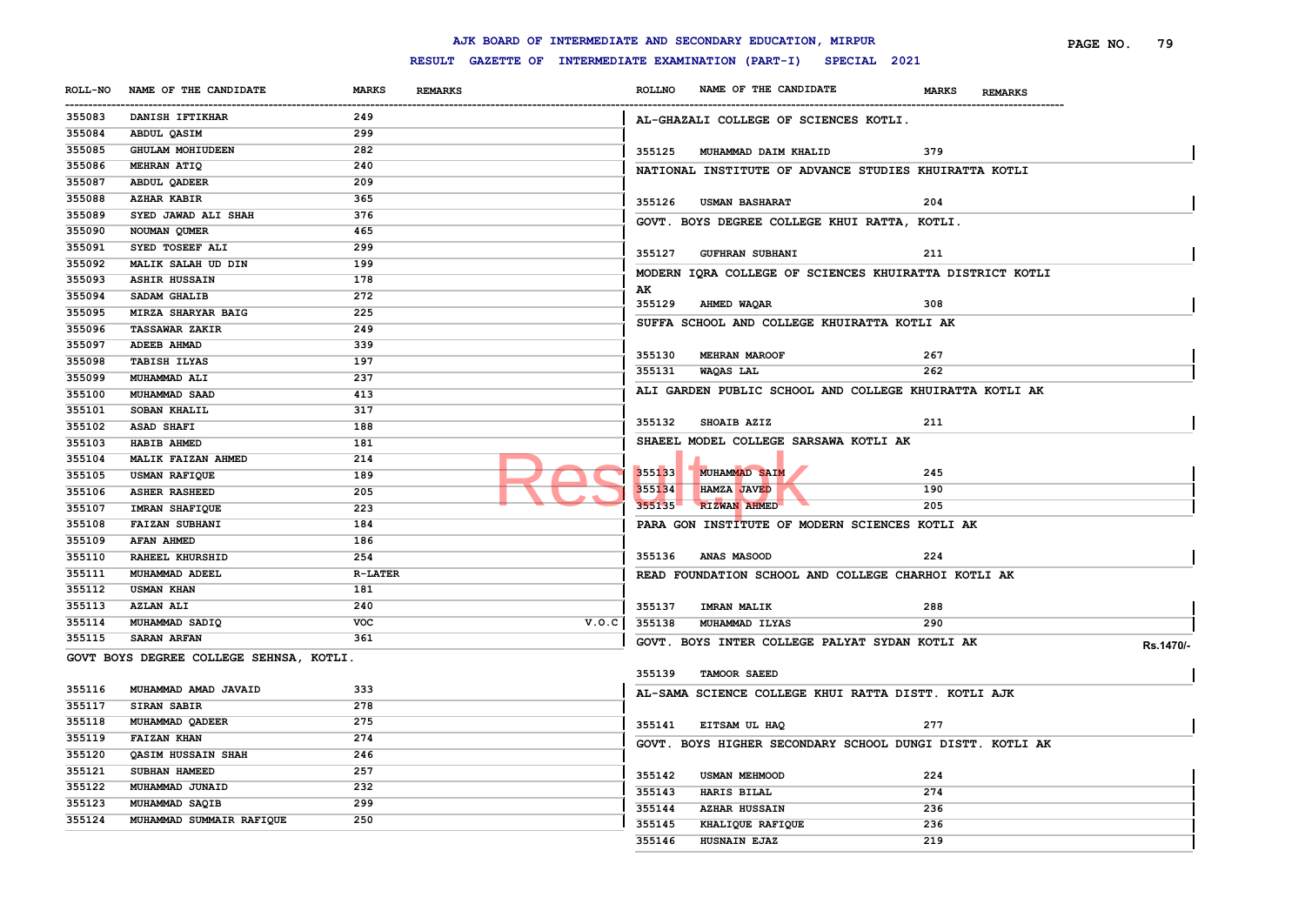|                  |                                                         |                                |                 | AJK BOARD OF INTERMEDIATE AND SECONDARY EDUCATION, MIRPUR        |                     | PAGE NO.<br>80<br><b>REMARKS</b><br>Rs.2100/-<br>$RW-ELG$<br>$RW-ELG$ |
|------------------|---------------------------------------------------------|--------------------------------|-----------------|------------------------------------------------------------------|---------------------|-----------------------------------------------------------------------|
|                  |                                                         |                                |                 | RESULT GAZETTE OF INTERMEDIATE EXAMINATION (PART-I) SPECIAL 2021 |                     |                                                                       |
| <b>ROLL-NO</b>   | NAME OF THE CANDIDATE                                   | <b>MARKS</b><br><b>REMARKS</b> | <b>ROLLNO</b>   | NAME OF THE CANDIDATE                                            | <b>MARKS</b>        |                                                                       |
| 355147           | <b>MUBASHAR LATIF</b>                                   | 290                            |                 | GOVT BOYS POST GRADUATE COLLEGE RAWALAKOT POONCH                 |                     |                                                                       |
| 355148           | <b>MUHAMMAD EHSAN</b>                                   | 236                            |                 |                                                                  |                     |                                                                       |
|                  | GOVT. BOYS DEGREE COLLEGE KHUI RATTA, KOTLI.            |                                | 355174          | SANAN JAMIL                                                      | 216                 |                                                                       |
|                  |                                                         |                                | 355175          | TALHA RAHIM DAD                                                  | 262                 |                                                                       |
| 355149           | JAWAAD QAYYUM                                           | 216                            | 355176          | ZAIN UL ABDEEN                                                   | 173                 |                                                                       |
|                  | ADAM PUBLIC COLLEGE KHUIRATTA DISTT. KOTLI AK           |                                | 355177          | MALIK AMMAR BIN MASOOD                                           | 229                 |                                                                       |
|                  |                                                         |                                | 355178          | ABDUL SAMMAD NIAZ                                                | 240                 |                                                                       |
| 355150           | <b>FAIZAN KHALIL</b>                                    | 306                            | 355179          | ZARAR JAMIL                                                      | 195                 |                                                                       |
| 355151           | MUHAMMAD IBRAHIM KHAN                                   | 307                            | 355180          | <b>FAHAD HABIB</b>                                               | 250                 |                                                                       |
|                  | AZAN COLLEGE HOUSING SCHEME KOTLI AK NEAR SANINA        |                                | 355181          | SAMI JAVED                                                       | 178                 |                                                                       |
| HOSPITAL KOTLI   |                                                         |                                | 355182          | ABDUL QADIR                                                      | 190                 |                                                                       |
|                  | 355152 MAQBOOL AHMAD SANI                               | 397                            | 355183          | <b>MOBEEN SALEEM</b>                                             | 250                 |                                                                       |
|                  | ISLAMIA MODEL SCIENCE COLLEGE ARJA BAGH                 |                                | 355184          | <b>ARYAN PARVAIZ</b>                                             |                     |                                                                       |
|                  |                                                         |                                | 355185          | HAMMAD MUSSADIQ                                                  | 461                 |                                                                       |
| 355153           | <b>RUBAZ SAGHIR</b>                                     | 204                            | 355186          | <b>MANNAN SHAUKAT</b>                                            | 189                 |                                                                       |
|                  | GOVT BOYS INTER COLLEGE MALLOT, BAGH.                   |                                |                 | ISLAMIA MODEL SCIENCE COLLEGE KHARICK RAWALAKOT, POONCH          |                     |                                                                       |
|                  |                                                         |                                | AK              | <b>AHSAN IQBAL</b>                                               | 277                 |                                                                       |
| 355154           | FAWAD ZARDAD                                            | 487                            | 355187          |                                                                  |                     |                                                                       |
|                  | MAJOR AYYUB SHAHEED MODEL HSS BAGH AJK                  |                                |                 | PUNJAB COLLEGE RAWALAKOT AK                                      |                     |                                                                       |
|                  |                                                         |                                | 355188          | ABDUL MUNIB IMDAD                                                | 239                 |                                                                       |
| 355155           | <b>BASIT JAMIL</b>                                      | 211                            |                 |                                                                  |                     |                                                                       |
| 355156           | <b>HADSAN ZAFAR</b>                                     | 277                            |                 | GOVT. BOYS INTER COLLEGE BALUCH, SADHNUTI.                       |                     |                                                                       |
|                  | READ FOUNDATION DABASTAN-E-SARDAR BAHADUR ALI KHAN      |                                | 355190          | FAWAD MEHBOOB                                                    | 240                 |                                                                       |
|                  | SCHOOL AND SCIENCE COLLEGE KHARICK, POONCH.             |                                | 355191          | <b>FAHAD IFTIKHAR</b>                                            | 256                 |                                                                       |
| 355157           | <b>ARYAN SAJID</b>                                      | 297                            | 355192          | SAQIB MATLOOB                                                    | 279                 |                                                                       |
| 355158           | MUSAB AKHLAQ                                            | 298                            | 355193          | MUHAMMAD SOHRAB                                                  | 265                 |                                                                       |
| 355159           | UBAIDULLAH                                              | 270                            | 355194          | MUHAMMAD WALEED                                                  | 212                 |                                                                       |
| 355160           | <b>BASSAM AYAZ</b>                                      | 283                            | 355195          | <b>ANEEB SHAHZAD</b>                                             | GROUP CHANGE        |                                                                       |
| 355161           | <b>USAMA ARSHAD</b>                                     | 262                            | 355196          | <b>WAHAB ALI</b>                                                 | <b>GROUP CHANGE</b> |                                                                       |
| 355162           | MUNEEB-UR-REHMAN                                        | 290                            |                 | GOVT. DEGREE COLLEGE TARARKHAL, SUDHNUTI.                        |                     |                                                                       |
| 355163           | <b>HAMAS RASHEED</b>                                    | 296<br>334                     |                 |                                                                  |                     |                                                                       |
| 355164<br>355165 | HUZEFA EJAZ<br>SAQIB ILYAS                              | 303                            | 355197          | OWAIS TARIQ                                                      | 199                 |                                                                       |
| 355166           | ABDUL SAMI                                              | 199                            | 355198          | <b>ARSLAN ANAYAT</b>                                             | 320                 |                                                                       |
| 355167           | ZANAD KHALIQ                                            | 257                            |                 | AL-RAZI SCIENCE COLLEGE TRARKHEL SUDHNUTI                        |                     |                                                                       |
|                  |                                                         |                                |                 |                                                                  |                     |                                                                       |
|                  | GOVT BOYS POST GRADUATE COLLEGE RAWALAKOT POONCH        |                                | 355199          | <b>TAYYAB JAVID</b>                                              | 314                 |                                                                       |
|                  | 355168 MOIZ KHALIL                                      | GROUP CHANGE                   | RW-ELG   355200 | AMAN ULLAH                                                       | 188                 |                                                                       |
| 355169           | WAJAHAT ALI SAAD                                        | 239                            |                 | EMERSON COLLEGE OF SCIENCES & ARTS NEAR CIVIL SUPPLY             |                     |                                                                       |
| 355170           | HANAN MAROOF                                            | 256                            |                 | PALANDRI DISTT SUDHNUTI AK                                       |                     |                                                                       |
| 355171           | HAMED ASHIQ                                             | 190                            | 355201          | <b>MUJTUBA HUSSAIN</b>                                           | 237                 |                                                                       |
| 355172           | INZMAM MUNIR                                            |                                | 355202          | MUHAMMAD SAMI RAFAQ                                              | 331                 |                                                                       |
|                  | SUPERIOR GROUP OF COLLEGES RAWLAKOT CAMPUS DISTT POONCH |                                | 355203          | <b>FAIZAN AHMED</b>                                              | 274                 |                                                                       |
|                  |                                                         |                                | 355204          | YASIR JAMSHED                                                    | 236                 |                                                                       |
| 355173           | MUHAMMAD TAIMUR ASHFAQ                                  | 205                            |                 |                                                                  |                     |                                                                       |
|                  |                                                         |                                |                 |                                                                  |                     |                                                                       |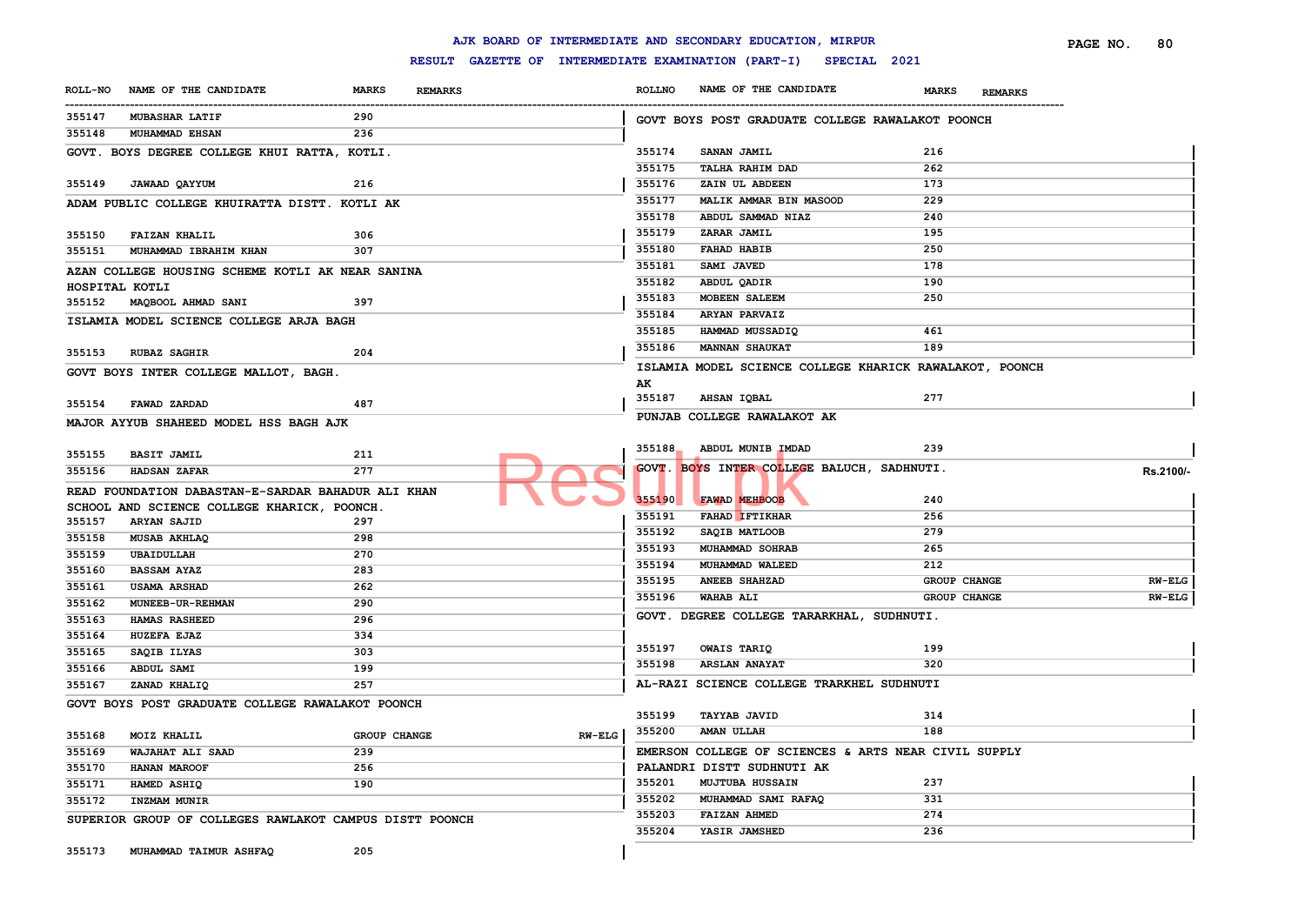### **RESULT GAZETTE OF INTERMEDIATE EXAMINATION (PART-I) SPECIAL 2021**

|                  |                                                          |              |                                                     |                  | AJK BOARD OF INTERMEDIATE AND SECONDARY EDUCATION, MIRPUR |                                | PAGE NO. | 81        |
|------------------|----------------------------------------------------------|--------------|-----------------------------------------------------|------------------|-----------------------------------------------------------|--------------------------------|----------|-----------|
|                  |                                                          |              | RESULT GAZETTE OF INTERMEDIATE EXAMINATION (PART-I) |                  | SPECIAL 2021                                              |                                |          |           |
|                  | ROLL-NO NAME OF THE CANDIDATE                            | <b>MARKS</b> | <b>REMARKS</b>                                      | <b>ROLLNO</b>    | NAME OF THE CANDIDATE                                     | <b>MARKS</b><br><b>REMARKS</b> |          |           |
|                  | GOVT. BOYS INTER COLLEGE GALA CHOKIAN SUDHNUTI AK        |              |                                                     | 355225           | SYED MUSAIB MAQSOOD                                       | 237                            |          |           |
|                  |                                                          |              |                                                     | 355226           | MUHAMMAD WAQAS                                            | 225                            |          |           |
| 355205           | SADAM HUSSAIN                                            | 184          |                                                     | 355227           | MUHAMMAD NAWAZ SADIQ                                      | 258                            |          |           |
| 355206           | LARAIB YOUNES                                            | 321          |                                                     |                  | PRIME COLLEGE OF SCIENCES AND COMMERCE CHANARI CAMPUS     |                                |          | Rs.1150/- |
| 355207           | BILAL TARIQ                                              | 334          |                                                     |                  | DISTT HATTIAN BALA AK                                     |                                |          |           |
|                  | KASHMIR COLLEGE OF MODERN SCIENCES AND COMMERCE THORAR   |              |                                                     | 355228           | SYED AHMED ALI KAZMI                                      | 236                            |          |           |
| <b>POONCH</b>    |                                                          |              |                                                     | 355229           | SYED SAQIB HUSSAIN                                        | 247                            |          |           |
| 355208           | DAOOD MAZHAR                                             | 420          |                                                     |                  | HAVELI MODEL SCIENCE COLLEGE KAHUTA DISTT HAVELI KAHUTTA  |                                |          |           |
| SUDHNUTI AK      | AL-QURAN INSTITUTE OF SCIENCE MANG P/O MANG DISTT.       |              |                                                     | A.K<br>355230    | AMIR HUSSAIN KHADAM                                       | 315                            |          |           |
| 355209           | <b>FAHAD HAROON</b>                                      | 286          |                                                     |                  | PRIVATE - HAVELI                                          |                                |          |           |
|                  | UNITED SCIENCE AND COMMERCE COLLEGE TRARKHEL SUDHNOTI AK |              |                                                     |                  |                                                           |                                |          |           |
|                  |                                                          |              |                                                     | 355233           | INZAR MUNIR                                               | 250                            |          |           |
| 355210           | <b>UMAIR AMJAD</b>                                       | 279          |                                                     | 355234           | NAVEED AHMED                                              | 232                            |          |           |
| 355211           | SALAR AKHLAQ                                             | 258          |                                                     | 355235           | <b>HAMZA AFRIDI</b>                                       | $Rs.1150/-$                    |          | $RW-FEE$  |
|                  | ACADEMY OF ISLAMIC AND MODERN STUDIES AWANABAD PALLANDRI |              |                                                     |                  | KASHMIR INSTITUTE FOR ADVANCED STUDIES, MIRPUR.           |                                |          |           |
| AK               |                                                          |              |                                                     |                  |                                                           |                                |          |           |
| 355212           | UMAR FAROOQ                                              | 265          |                                                     | 380001           | SYEDA HAJAB ZAHRA BUKHARI                                 | 331                            |          |           |
|                  | SUNRISE MODELSCIENCE COLLEGE TANGIGALA SUDHNUTI AK       |              |                                                     | 380002           | <b>LAIBA WASEEM</b>                                       | 392                            |          |           |
|                  |                                                          |              |                                                     | <b>ASPIRE</b>    | GROUP OF HSS AND COLLEGE MIRPUR AK                        |                                |          |           |
| 355213           | <b>HASNAT AMIR</b>                                       | 379          |                                                     |                  |                                                           |                                |          |           |
| 355214           | <b>USMAN YASIN</b>                                       | 278          |                                                     | 380003           | <b>SAMA NADEEM</b>                                        | 354                            |          |           |
| 355215           | MUHAMMAD USMAN FAYYAZ                                    | 251          |                                                     | 380004<br>380005 | RABIA ARIF<br><b>ANEESHA TAHIR</b>                        | 482<br>413                     |          |           |
|                  | IOBAL COLLEGE OF SCIENCES MANJHARI TEHSIL BALOCH DIST.   |              |                                                     |                  |                                                           |                                |          |           |
| SUDHNUTI AK      |                                                          |              |                                                     |                  | TAMEER-E-MILLAT MODEL COLLEGE KOT JAMEL A.K.              |                                |          |           |
| 355216           | SHAHID HUSSAIN                                           | 406          |                                                     | 380007           | <b>NAYAB SHAKEEL</b>                                      | 446                            |          |           |
| 355217<br>355218 | <b>JHANZAIB MEHFOOZ</b><br>ZAIN UL ABDEEN                | 193<br>263   |                                                     |                  |                                                           |                                |          |           |
|                  |                                                          |              |                                                     |                  | AL-GHAZALI COLLEGE OF SCIENCES KOTLI.                     |                                |          |           |
|                  | NAZAKAT TAHIR RISES FOUNDATION SCIENCE COLLEGE BAITHAK   |              |                                                     | 380008           | <b>ASHVEEN SALEEM</b>                                     | 347                            |          |           |
| 355219           | AWAN ABAD DISTRICT SUDHNUTI AK<br>MEHMOOD ZAFAR          | 331          |                                                     | 380009           | <b>HINA HANIF</b>                                         | 408                            |          |           |
| 355220           | USAMA ILYAS                                              | 328          |                                                     | 380010           | ALISHBA YAQOOB                                            | 369                            |          |           |
|                  |                                                          |              |                                                     |                  | FATIMA-TUZ-ZAHRA GIRLS COLLEGE KOTLI A.K.                 |                                |          |           |
|                  | GOVT BOYS DEGREE COLLEGE ATHMUQAM, NEELUM.               |              |                                                     |                  |                                                           |                                |          |           |
| 355221           | <b>BILAL AHMED</b>                                       | 350          |                                                     | 380011           | SAMRA SHAMS                                               | 250                            |          |           |
|                  | GOVT BOYS INTER COLLEGE KALE, NEELUM.                    |              |                                                     | 380012           | <b>AREEB MISKEEN</b>                                      | 381                            |          |           |
|                  |                                                          |              |                                                     |                  | AROAM COLLEGE FOR MODERN EDUCATION DAMAS CHARHOI          |                                |          |           |
| 355222           | WAJID ZAMAN                                              | 257          |                                                     | DISTT.KOTLI      |                                                           |                                |          |           |
| 355223           | KHALID ZAMAN                                             | 386          |                                                     | 380013           | <b>MARYAM KHALID</b>                                      | 472                            |          |           |
|                  | GOVT. BOYS INTERMEDIATE COLLEGE SHARDA DISTT. NEELUM AK  |              |                                                     |                  | PUNJAB COLLEGE KOTLI AK                                   |                                |          |           |
|                  |                                                          |              |                                                     |                  |                                                           |                                |          |           |
| 355224           | <b>ABDUL SABOOR</b>                                      | 400          |                                                     | 380014           | RAMEELA IDREES                                            | 326                            |          |           |
|                  | GOVT. BOYS DEGREE COLLEGE CHINARI, DISTT. HATTIAN BALA   |              |                                                     |                  | HOPE COLLEGE PANJERA DISTT. KOTLI AJK                     |                                |          |           |
|                  |                                                          |              |                                                     |                  |                                                           |                                |          |           |

**AK.**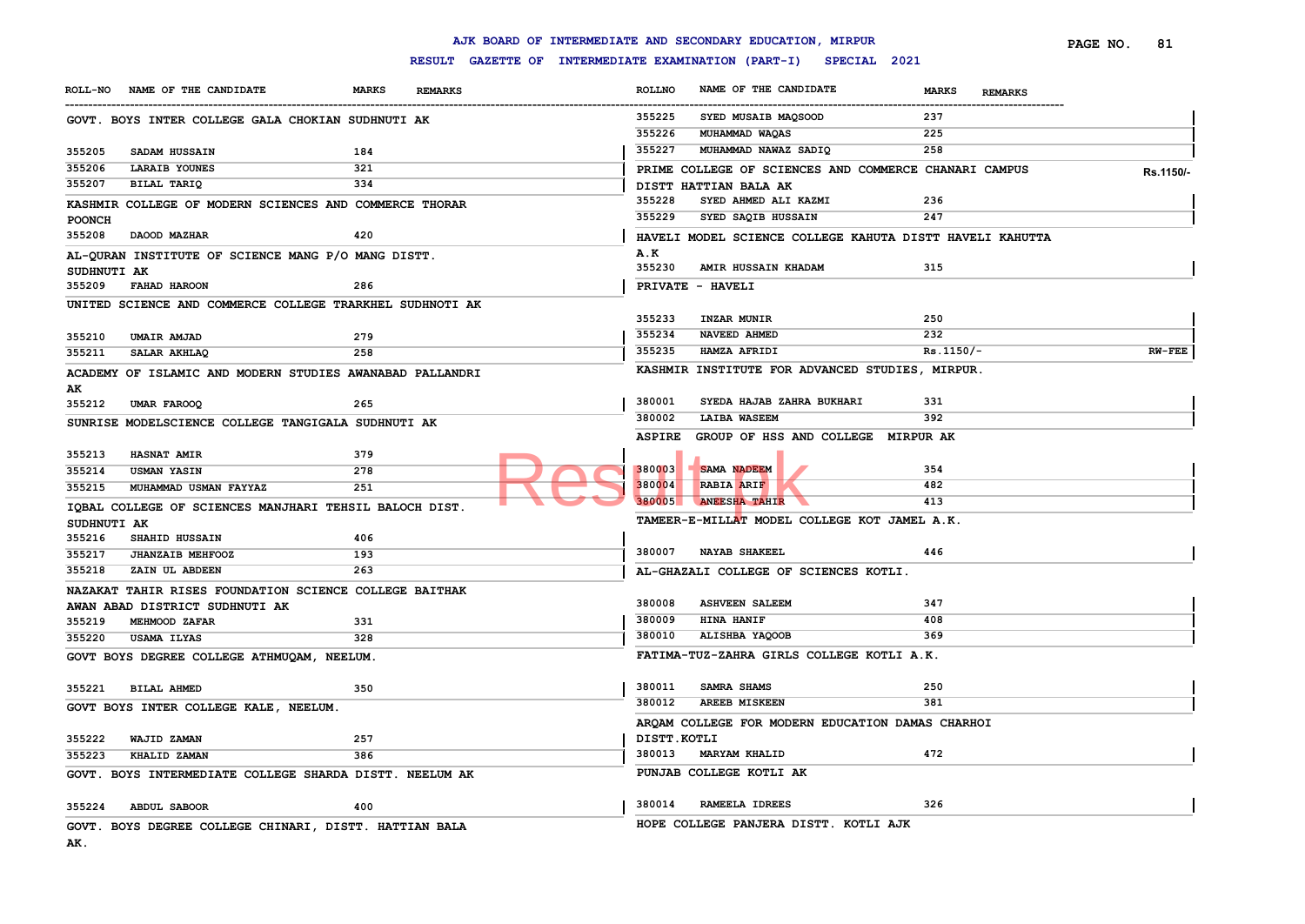|                    |                                                      |                |                |                | AJK BOARD OF INTERMEDIATE AND SECONDARY EDUCATION, MIRPUR        |                                | PAGE NO. | 82 |
|--------------------|------------------------------------------------------|----------------|----------------|----------------|------------------------------------------------------------------|--------------------------------|----------|----|
|                    |                                                      |                |                |                | RESULT GAZETTE OF INTERMEDIATE EXAMINATION (PART-I) SPECIAL 2021 |                                |          |    |
| <b>ROLL-NO</b><br> | NAME OF THE CANDIDATE                                | <b>MARKS</b>   | <b>REMARKS</b> | <b>ROLLNO</b>  | NAME OF THE CANDIDATE                                            | <b>MARKS</b><br><b>REMARKS</b> |          |    |
| 380015             | IQRA AZAD                                            | <b>R-LATER</b> |                | 385019         | MUHAMMAD SHAHZAIB                                                | 419                            |          |    |
| 380016             | ZOBIA ILYAS                                          | <b>R-LATER</b> |                | 385020         | MUHAMMAD KAMRAN                                                  | 194                            |          |    |
| 380017             | KIRAN SHAFIQUE                                       | <b>R-LATER</b> |                | 385021         | SULEMAN ABDULLAH                                                 | 310                            |          |    |
| 380018             | ALISHBA TALIB                                        | <b>R-LATER</b> |                | 385022         | <b>TAYYAB MAHMOOD</b>                                            |                                |          |    |
| 380019             | HUMA SHEHZADI                                        | <b>R-LATER</b> |                | 385023         | DANISH PERVAIZ                                                   | 290                            |          |    |
|                    | PEACE EDUCATIONAL INSTITUE SEHANSA DISTT KOTLI       |                |                |                | ALLAMA IOBAL SCIENCE COLLEGE DADYAL, A.K.                        |                                |          |    |
| 380020             | <b>HAJRA ZAHID</b>                                   | <b>R-LATER</b> |                | 385024         | <b>IKRAM NAJABAT</b>                                             | 418                            |          |    |
| 380021             | <b>SARBA MUSHTAQ</b>                                 | <b>R-LATER</b> |                |                | PUNJAB COLLEGE KOTLI ROAD MIRPUR AK                              |                                |          |    |
|                    | VISION SCIENCE COLLEGE DHIRKOT DISTT BAGH AK         |                | Rs.12650/-     |                |                                                                  |                                |          |    |
|                    |                                                      |                |                | 385025         | GOHAR ILYAS CHOUDHARY                                            | 242                            |          |    |
| 380022             | <b>ALISHBA ASGHAR</b>                                | 306            |                |                | ASKARI PUBLIC SCHOOL AND COLLEGE CHAKSWARI MIRPUR AK             |                                |          |    |
|                    | READ FOUNDATION SCHOOL AND COLLEGE CHINARI, DISTT.   |                |                |                |                                                                  |                                |          |    |
|                    | HATTIAN BALA AK                                      |                |                | 385026         | <b>AMAAN ANSAR</b>                                               | 311                            |          |    |
| 380023             | <b>HINA SALEEM</b>                                   | <b>R-LATER</b> |                | 385027         | <b>SHAYAAN ASIF</b>                                              | 381                            |          |    |
|                    | PRIME COLLEGE OF SCIENCES AND COMMERCE DOMAIL SYEDAN |                |                | <b>ASPIRE</b>  | GROUP OF HSS AND COLLEGE MIRPUR AK                               |                                |          |    |
| MUZAFFARABAD       |                                                      |                |                |                |                                                                  |                                |          |    |
| 385001             | RAJA FAHEEM AHMAD                                    | 186            |                | 385028         | MUHAMMAD AWAIS MIRZA                                             | 472                            |          |    |
|                    | GOVT BOYS POST GRADUATE COLLEGE MIRPUR               |                |                | 385029         | <b>FAISAL HUSSAIN</b>                                            | 213                            |          |    |
|                    |                                                      |                |                |                | GOVT DEGREE COLLEGE SAMAHANI, BHIMBER.                           |                                |          |    |
| 385002             | MUHAMMAD HAMZA AWAN                                  | 285            |                |                |                                                                  |                                |          |    |
| 385003             | HUSSNAIN LIAQAT                                      | 221            |                |                | $385030$ ADNAN ALI                                               | 317                            |          |    |
| 385004             | <b>USMAN ALI</b>                                     | 311            |                |                | GOVT POST GRADUATE COLLEGE, BHIMBER.                             |                                |          |    |
| 385005             | MUHAMMAD ALI                                         | 379            |                |                | <b>SI 19</b>                                                     |                                |          |    |
| 385006             | AHMAR KHAN                                           | 221            |                |                | 385031 ARBAB SHAFIQUE                                            | 301                            |          |    |
| 385007             | FAHAD ABBAS                                          | 229            |                |                |                                                                  |                                |          |    |
| 385008             | <b>MOHSIN ALI</b>                                    | 267            |                |                | ASPIRE HIGHER SECONDARY SCHOOL SHAHEEN CHOWK DISTRICT            |                                |          |    |
| 385009             | MUHAMMAD DANISH                                      | 299            |                | <b>BHIMBER</b> |                                                                  |                                |          |    |
|                    | ROYAL SCIENCE COLLEGE JABBI DISTT. BHIMBER AK        |                |                | 385032         | SHAHBAZ AHMED                                                    | 338                            |          |    |
|                    |                                                      |                |                |                | DR. A. Q. KHAN SCHOOL SYSTEM AND COLLEGE PANJERI CAMPUS          |                                |          |    |
| 385010             | SHOAIB NAWAZ                                         |                |                |                | JABBI DISTT. BHIMBER A.K.                                        |                                |          |    |
|                    |                                                      |                |                | 385033         | <b>ADEEL AHMED</b>                                               | 245                            |          |    |
|                    | GOVT BOYS POST GRADUATE COLLEGE MIRPUR               |                |                | 385034         | <b>UMAIR WASEEM</b>                                              | 315                            |          |    |
|                    |                                                      |                |                | 385035         | <b>RAHEEM AKHTER</b>                                             | 290                            |          |    |
| 385011             | MUHAMMAD QAMAR                                       | 294            |                | 385036         | MONEEB EJAZ                                                      | 317                            |          |    |
| 385012             | NAVEED AHMED                                         | 326            |                | 385037         | UMAR                                                             | 407                            |          |    |
|                    | GOVT DEGREE COLLEGE DADYAL, MIRPUR.                  |                |                | 385038         | SAMEER ABBAS RAJA                                                | 296                            |          |    |
|                    |                                                      |                |                |                | SIR SYED COLLEGE OF COMPUTER AND SCIENCES CHOWKI DISTT.          |                                |          |    |
|                    | 385013 UMAR FAROOQ                                   | 499            |                | <b>BHIMBER</b> |                                                                  |                                |          |    |
|                    | KASHMIR INSTITUTE FOR ADVANCED STUDIES, MIRPUR.      |                |                | 385039         | <b>ARBAZ ADREES</b>                                              | 299                            |          |    |
|                    |                                                      |                |                | 385040         | HUSNAIN ZAMAN                                                    | 438                            |          |    |
| 385014             | WASEEQ KHALID                                        | 354            |                |                | GENERAL ZIA-UL-HAQ GOVT. DEGREE COLLEGE BARNALA BHIMBER          |                                |          |    |
| 385015             | <b>ALI ABBAS</b>                                     | 232            |                |                |                                                                  |                                |          |    |
| 385016             | ANEES UL HASSAN                                      | 186            |                | 385041         | MUHAMMAD ABDUL RAFAY                                             | 231                            |          |    |
| 385017             | ABDUL HANNAN                                         | 186            |                | 385042         | <b>MANSOOR KHALID</b>                                            | 350                            |          |    |
| 385018             | DAWOOD RIZWAN                                        | 247            |                |                |                                                                  |                                |          |    |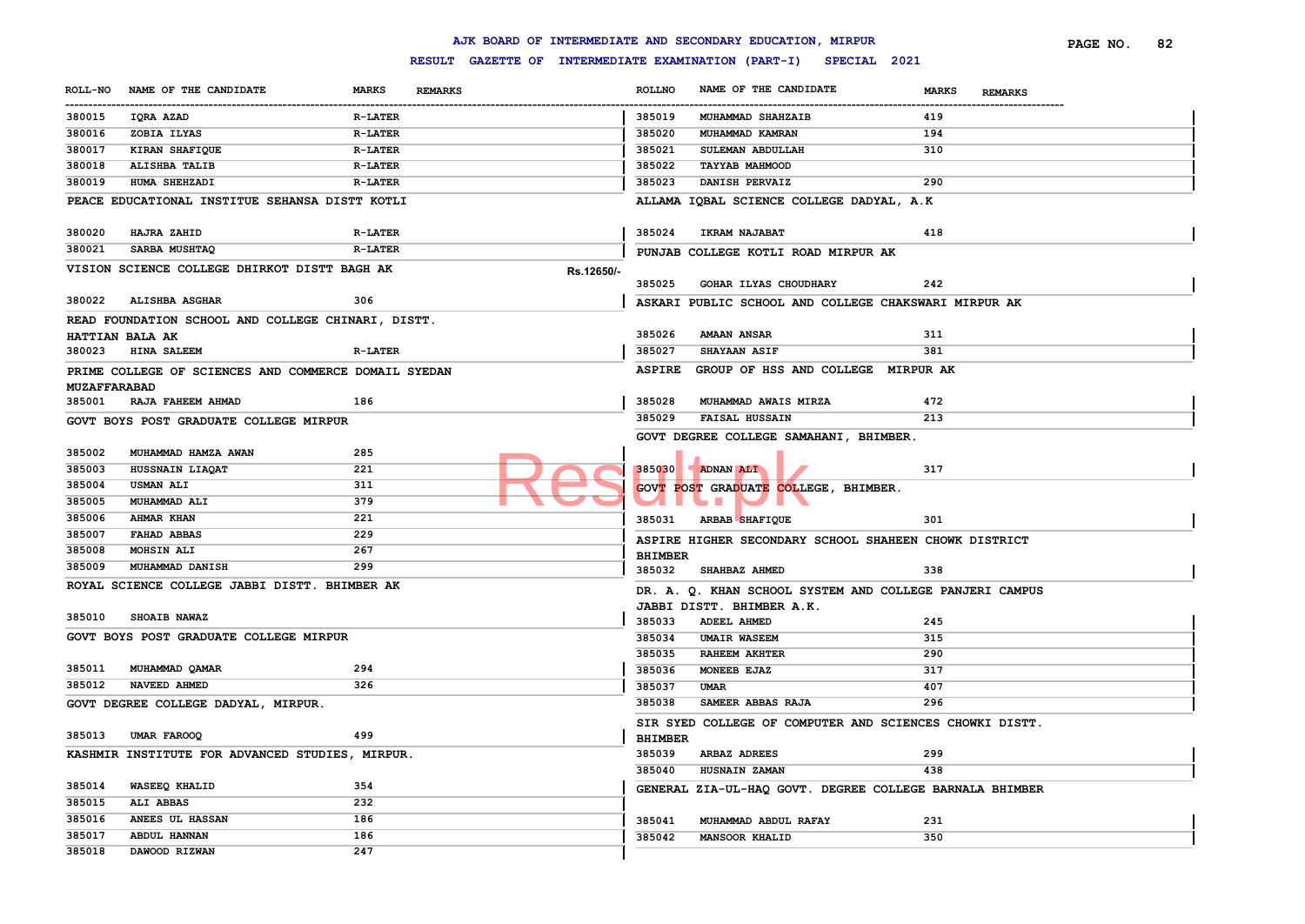### **RESULT GAZETTE OF INTERMEDIATE EXAMINATION (PART-I) SPECIAL 2021**

|                       |                                                        |                                |                                                     |               | AJK BOARD OF INTERMEDIATE AND SECONDARY EDUCATION, MIRPUR                 |                                | 83<br>PAGE NO. |
|-----------------------|--------------------------------------------------------|--------------------------------|-----------------------------------------------------|---------------|---------------------------------------------------------------------------|--------------------------------|----------------|
|                       |                                                        |                                | RESULT GAZETTE OF INTERMEDIATE EXAMINATION (PART-I) |               | SPECIAL 2021                                                              |                                |                |
| <b>ROLL-NO</b>        | NAME OF THE CANDIDATE                                  | <b>MARKS</b><br><b>REMARKS</b> |                                                     | <b>ROLLNO</b> | NAME OF THE CANDIDATE                                                     | <b>MARKS</b><br><b>REMARKS</b> |                |
| -----------<br>385043 | <b>SHAMSHIR ALI</b>                                    | 481                            |                                                     | 385078        | <b>UMAIR SULEMAN</b>                                                      | 407                            |                |
| 385044                | <b>BABAR ALI</b>                                       | 333                            |                                                     | 385079        | HAMAD SIDDIQUE                                                            | 456                            |                |
| 385045                | <b>TOUSEEF RASHEED</b>                                 | 317                            |                                                     | 385080        | ZEESHAN YASEEN                                                            | 414                            |                |
| 385046                | MUHAMMAD NADEEM                                        |                                |                                                     | 385081        | <b>UMER HUSSAIN SHAH</b>                                                  | 358                            |                |
| 385047                | <b>ABDUL WAHAB</b>                                     | 443                            |                                                     | 385082        | MUHAMMAD SEHRAN                                                           | <b>R-LATER</b>                 |                |
| 385048                | MUHAMMAD NOMAN                                         | 381                            |                                                     | 385083        | <b>HAMZA KHALIL</b>                                                       | 301                            |                |
| 385049                | MUHAMMAD EHSAM RAZZAQ                                  | 435                            |                                                     | 385084        | MUHAMMAD KASHIF MALIK                                                     | 299                            |                |
| 385050                | TAHIR HAMEED                                           | 386                            |                                                     | 385085        | MEHRAN IBRAHIM                                                            | 365                            |                |
| 385051                | HAMZA YOUSAF                                           | 333                            |                                                     |               | PEACE EDUCATIONAL INSTITUE SEHANSA DISTT KOTLI                            |                                |                |
| 385052                | MUHAMMAD WALEED                                        | 321                            |                                                     |               |                                                                           |                                |                |
|                       | GOVT POST GRADUATE COLLEGE, KOTLI.                     |                                |                                                     | 385086        | AHTISHAM ISHTIAQ                                                          | <b>R-LATER</b>                 |                |
|                       |                                                        |                                |                                                     |               | GOVT BOYS POST GRADUATE COLLEGE DHIRKOT, BAGH.                            |                                |                |
| 385053                | MUSHARRAF HUSSAIN                                      | 414                            |                                                     |               |                                                                           |                                |                |
| 385054                | SAQLAIN EJAZ                                           | 446                            |                                                     | 385087        | UMAIR HAFEEZ ABBASI                                                       | 310                            |                |
| 385055                | <b>MUJTABA HASSAN</b>                                  | <b>VOC</b>                     | V.O.C                                               | 385088        | SHAYAN IKHLAQ                                                             | 274                            |                |
| 385056                | <b>TOSEEB ARIF</b>                                     | 357                            |                                                     | 385089        | MUHAMMAD HUZAIFA ABID ABBASI                                              | 214                            |                |
|                       | AL-GHAZALI COLLEGE OF SCIENCES KOTLI.                  |                                |                                                     |               | READ FOUNDATION SCHOOL AND COLLEGE DHIRKOT BAGH A.K                       |                                |                |
|                       |                                                        |                                |                                                     |               |                                                                           |                                |                |
| 385057                | FARQAIN ALI BUKHARI                                    | 411                            |                                                     | 385090        | AADIL HAFEEZ                                                              | 343                            |                |
| 385058                | NAVEED AHMAD                                           | 353                            |                                                     | 385091        | AAYAN SHAKEEL ABBASI                                                      | <b>R-LATER</b>                 |                |
| 385059                | <b>NAFEES AZEEM</b>                                    | 294                            |                                                     | 385092        | ABDUL MANAN                                                               | 272                            |                |
| 385060                | MUHAMMAD ANAS                                          | 219                            |                                                     |               | NEW KASHMIR MODEL COLLEGE BAGH AK                                         |                                |                |
| 385061                | ZIYAM ALI                                              | 240                            |                                                     |               |                                                                           |                                |                |
| 385062                | ABDUL SATTAR ALI                                       | 236                            |                                                     |               | 385093 WAJID ALI BASHARAT                                                 | <b>R-LATER</b>                 |                |
| 385063                | SHAHNAWAZ ZULFIQAR                                     | <b>R-LATER</b>                 |                                                     |               | NEW ALLAMA IQBAL MODEL SCIENCE COLLEGE BAGH AK                            |                                |                |
| 385064                | MUHAMMAD FAIZAN                                        | 344                            |                                                     |               |                                                                           |                                |                |
| 385065                | <b>HASAN AHMED</b>                                     | <b>R-LATER</b>                 |                                                     | 385094        | SAUD YASIN                                                                | <b>R-LATER</b>                 |                |
| 385066                | <b>AZZAM IRSHAD</b>                                    | <b>R-LATER</b>                 |                                                     |               | GOVT BOYS POST GRADUATE COLLEGE RAWALAKOT POONCH                          |                                |                |
| 385067                | MUHAMMAD WAQAS                                         | <b>R-LATER</b>                 |                                                     |               |                                                                           |                                |                |
| 385068                | MUHAMMAD SOBAN SABIR                                   | <b>R-LATER</b>                 |                                                     | 385095        | <b>BADER YASEEN</b>                                                       | 397                            |                |
|                       | FARAN MODEL COLLEGE OF SCIENCE FATEHPUR THAKYALA KOTLI |                                |                                                     | 385096        | ABDUL MANAN KHAN                                                          | 296                            |                |
| AК                    |                                                        |                                |                                                     |               |                                                                           |                                |                |
| 385069                | <b>AKASH JAVED</b>                                     | 278                            |                                                     |               | TAMEER-E-INSANIAT PUBLIC ACADEMY & MODEL COLLEGE ZIARAT<br>PANIOLA POONCH |                                |                |
| 385070                | AHMAD RAZA                                             | 358                            |                                                     | 385097        | <b>ZIA-UR-REHMAN</b>                                                      | 317                            |                |
| 385071                | <b>FAISAL NAZIR</b>                                    | 368                            |                                                     |               |                                                                           |                                |                |
| 385072                | WAJAHAT MAROOF                                         | 224                            |                                                     |               | AL-RAZI SCIENCE COLLEGE TRARKHEL SUDHNUTI                                 |                                |                |
| 385073                | <b>BILAL SHOUKAT</b>                                   | 236                            |                                                     | 385098        | HAMMAD TAHIR                                                              | <b>R-LATER</b>                 |                |
| 385074                | ZOHAIB ALYAS                                           | 336                            |                                                     |               |                                                                           |                                |                |
| 385075                | <b>USAMA MEHMOOD</b>                                   | 268                            |                                                     |               | PRIME COLLEGE OF SCIENCES AND COMMERCE CHANARI CAMPUS                     |                                | Rs.1150/-      |
| 385076                | INAM ASHRAF                                            | 344                            |                                                     |               | DISTT HATTIAN BALA AK                                                     |                                |                |
|                       | TAIBA SCIENCE ACADEMY DHANNA KOTLI AK                  |                                |                                                     | 385099        | <b>ATIQUE KAZMI</b>                                                       | <b>R-LATER</b>                 |                |
|                       |                                                        |                                |                                                     |               | THE GREEN HILL SCHOOL AND COLLEGE GUJAR BANDI DISTRICT                    |                                |                |
| 385077                | MUHAMMAD ABDUL RAHMAN                                  | 439                            |                                                     |               | A.K JEHLUM VALLEY                                                         |                                |                |
|                       | LEADS SCHOOLS AND COLLEGES SYSTEM KOTLI DISTRICT KOTLI |                                |                                                     | 385100        | JAWAD AHMAD MUGHAL                                                        | 311                            |                |
|                       |                                                        |                                |                                                     | 385101        | SADAQAT FAROOQ                                                            | 194                            |                |

**AK**